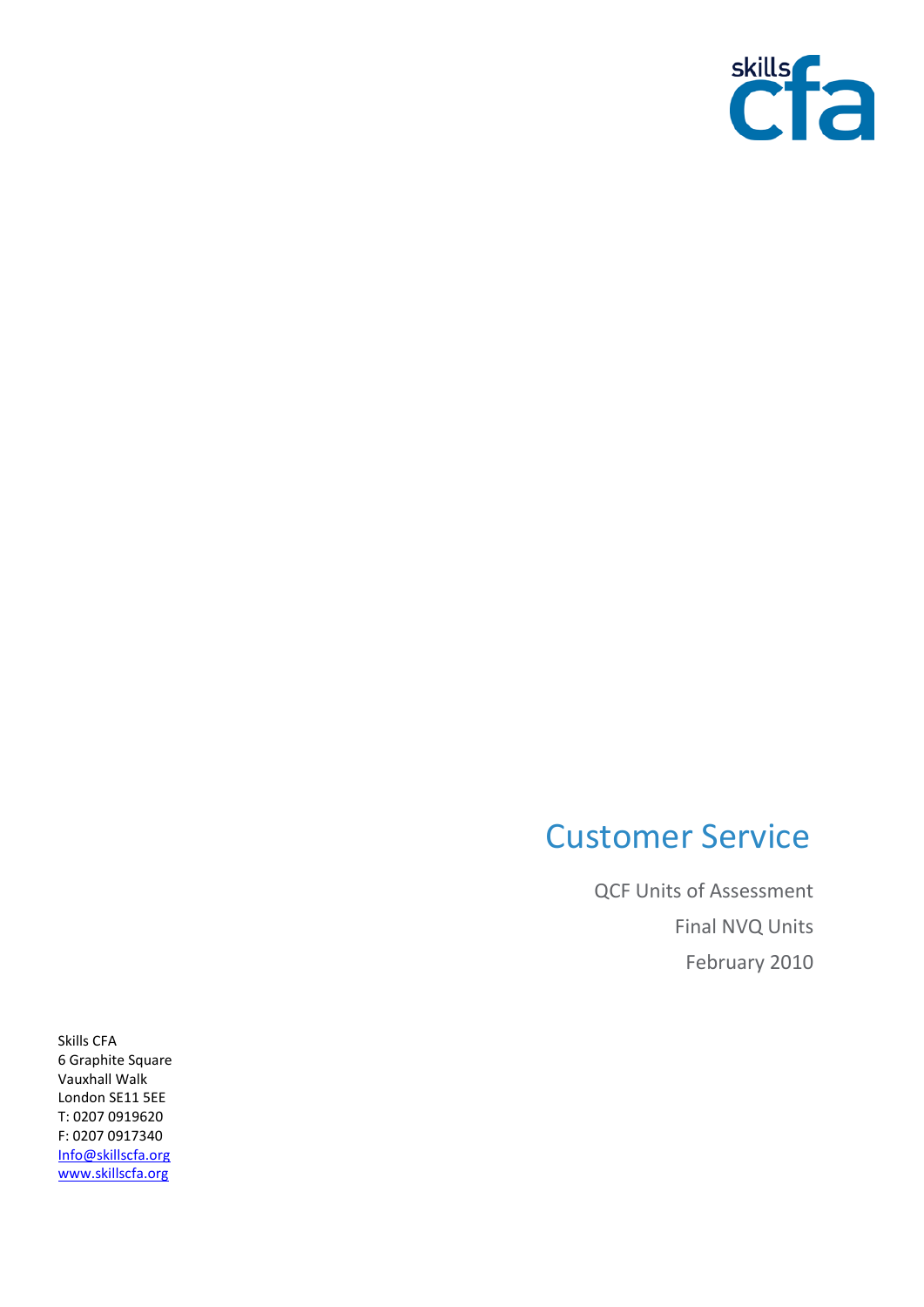

## **Contents**

| No.            | <b>Title</b>                                                              | Page No.     |
|----------------|---------------------------------------------------------------------------|--------------|
| A1             | Maintain a positive and customer-friendly attitude                        | $\mathbf{1}$ |
| A2             | Adapt your behaviour to give a good customer service impression           | 3            |
| A <sub>3</sub> | Communicate effectively with customers                                    | 6            |
| A4             | Give customers a positive impression of yourself and your<br>organisation | 8            |
| A <sub>5</sub> | Promote additional services or products to customers                      | 11           |
| A <sub>6</sub> | Process information about customers                                       | 14           |
| A7             | Live up to the customer service promise                                   | 16           |
| A8             | Make customer service personal                                            | 19           |
| A <sub>9</sub> | Go the extra mile in customer service                                     | 22           |
| A10            | Deal with customers face to face                                          | 25           |
| A11            | Deal with incoming telephone calls from customers                         | 28           |
| A12            | Make telephone calls to customers                                         | 31           |
| A13            | Deal with customers in writing or electronically                          | 34           |
| A14            | Use customer service as a competitive tool                                | 37           |
| A15            | Organise the promotion of additional services or products to<br>customers | 40           |
| A16            | Build a customer service knowledge set                                    | 43           |
| A17            | Champion customer service                                                 | 46           |
| A18            | Make customer service environmentally friendly and sustainable            | 49           |
| <b>B1</b>      | Do your job in a customer friendly way                                    | 52           |
| <b>B2</b>      | Deliver reliable customer service                                         | 54           |
| B <sub>3</sub> | Deliver customer service on your customer's premises                      | 56           |
| <b>B4</b>      | Recognise diversity when delivering customer service                      | 59           |
| B <sub>5</sub> | Deal with customers across a language divide                              | 62           |
| <b>B6</b>      | Use questioning techniques when delivering customer service               | 65           |
| <b>B7</b>      | Deal with customers using bespoke software                                | 68           |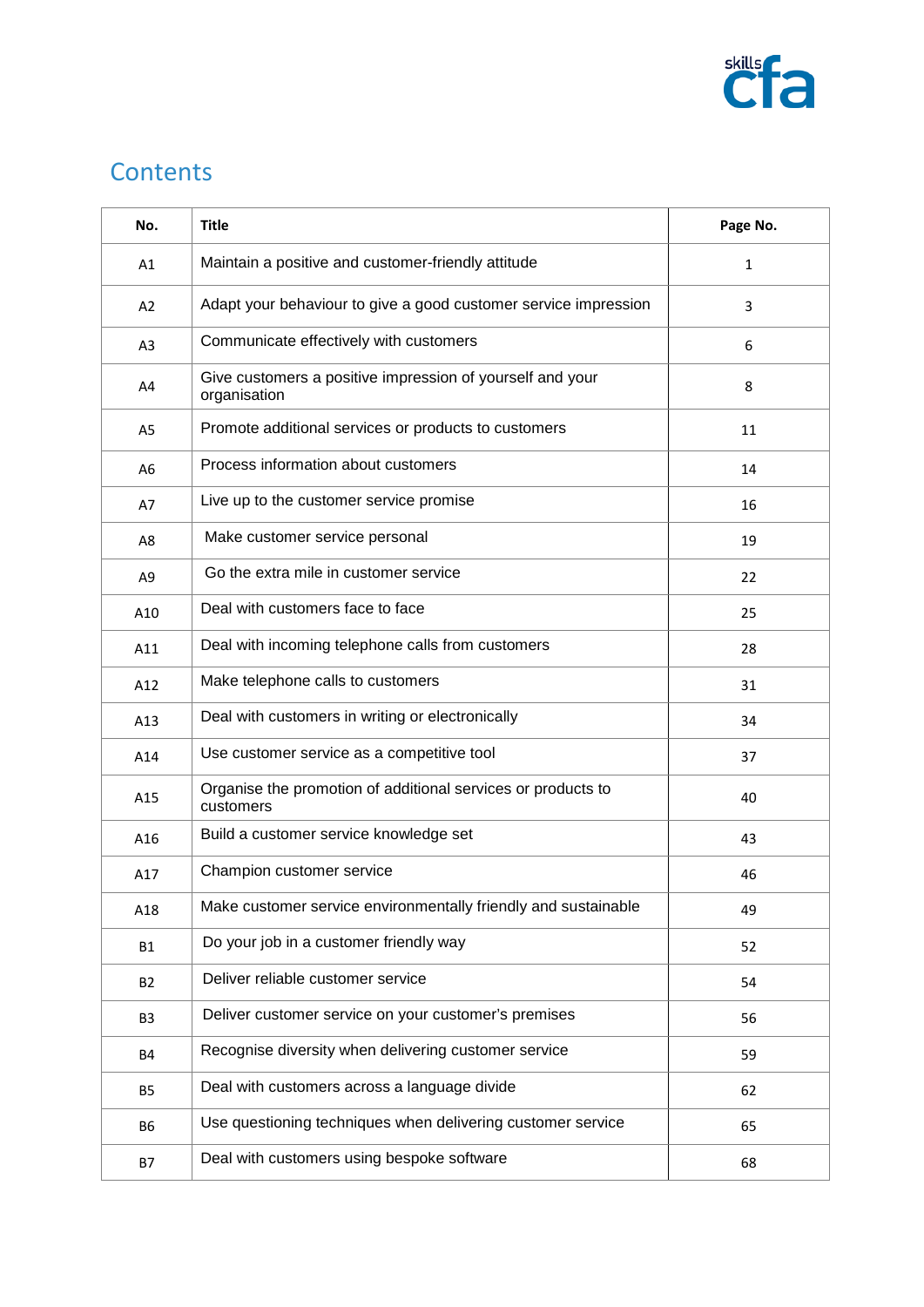

| B <sub>8</sub>  | Maintain customer service through effective handover                    | 71  |
|-----------------|-------------------------------------------------------------------------|-----|
| <b>B9</b>       | Deliver customer service using service partnerships                     | 74  |
| <b>B10</b>      | Organise the delivery of reliable customer service                      | 77  |
| <b>B11</b>      | Improve the customer relationship                                       | 80  |
| <b>B12</b>      | Maintain and develop a healthy and safe customer service<br>environment | 83  |
| <b>B13</b>      | Plan, organise and control customer service operations                  | 86  |
| <b>B14</b>      | Review the quality of customer service                                  | 89  |
| <b>B15</b>      | Build and maintain effective customer relations                         | 91  |
| <b>B16</b>      | Deliver seamless customer service with a team                           | 94  |
| C1              | Recognise and deal with customer queries, requests and problems         | 97  |
| C <sub>2</sub>  | Take details of customer service problems                               | 99  |
| C <sub>3</sub>  | Resolve customer service problems                                       | 102 |
| C <sub>4</sub>  | Deliver customer service to difficult customers                         | 105 |
| C <sub>5</sub>  | Monitor and solve customer service problems                             | 108 |
| C <sub>6</sub>  | Apply risk assessment to customer service                               | 111 |
| C <sub>7</sub>  | Process customer service complaints                                     | 113 |
| C <sub>8</sub>  | Handle referred customer complaints                                     | 116 |
| D <sub>1</sub>  | Develop customer relationships                                          | 119 |
| D <sub>2</sub>  | Support customer service improvements                                   | 122 |
| D <sub>3</sub>  | Develop personal performance through delivering customer<br>service     | 125 |
| D4              | Support customers using on-line customer services                       | 129 |
| D <sub>5</sub>  | Buddy a colleague to develop their customer service skills              | 131 |
| D <sub>6</sub>  | Develop your own customer service skills through self-study             | 134 |
| D7              | Support customers using self-service technology                         | 137 |
| D <sub>8</sub>  | Work with others to improve customer service                            | 140 |
| D <sub>9</sub>  | Promote continuous improvement                                          | 142 |
| D <sub>10</sub> | Develop your own and others' customer service skills                    | 144 |
| D11             | Lead a team to improve customer service                                 | 147 |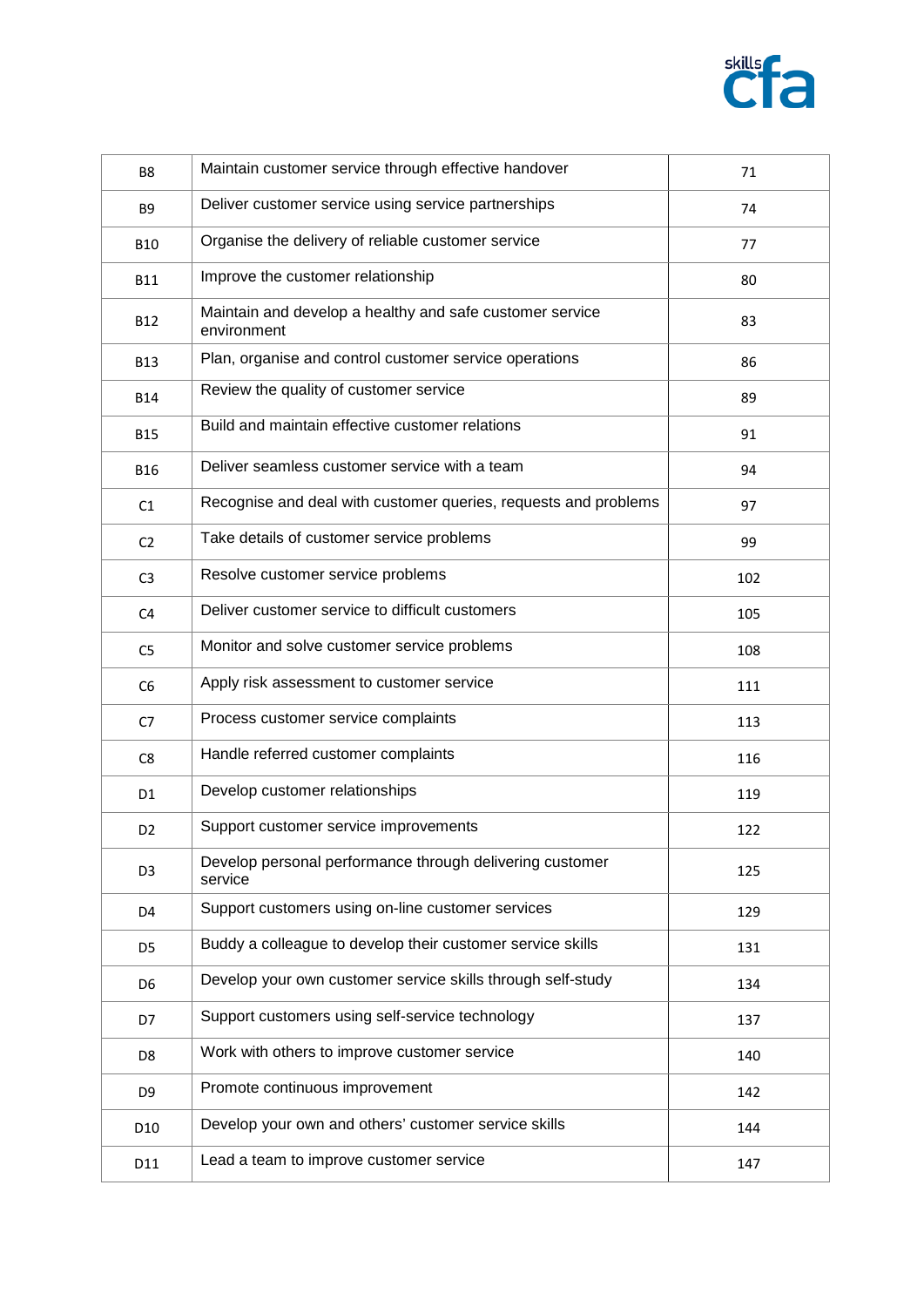

| D <sub>12</sub> | Gather, analyse and interpret customer feedback                                                     | 150 |
|-----------------|-----------------------------------------------------------------------------------------------------|-----|
| D13             | Monitor the quality of customer service transactions                                                | 153 |
| D14             | Implement quality improvements to customer service                                                  | 156 |
| D15             | Plan and organise the development of customer service staff                                         | 159 |
| D <sub>16</sub> | Develop a customer service strategy for a part of an organisation                                   | 162 |
| D17             | Manage a customer service award programme                                                           | 165 |
| D <sub>18</sub> | Apply technology or other resources to improve customer service                                     | 168 |
| D <sub>19</sub> | Review and re-engineer customer service processes                                                   | 171 |
| D <sub>20</sub> | Manage customer service performance                                                                 | 174 |
| F <sub>1</sub>  | Communicate using customer service language                                                         | 177 |
| F <sub>2</sub>  | Follow the rules to deliver customer service                                                        | 180 |
| F <sub>3</sub>  | Demonstrate understanding of customer service                                                       | 182 |
| F <sub>4</sub>  | Demonstrate understanding of the rules that<br>impact<br>on.<br>improvements in customer service    | 185 |
| F <sub>5</sub>  | Demonstrate understanding of customer service management                                            | 188 |
| F <sub>6</sub>  | Follow organisational rules, legislation and external regulations<br>when managing customer service | 191 |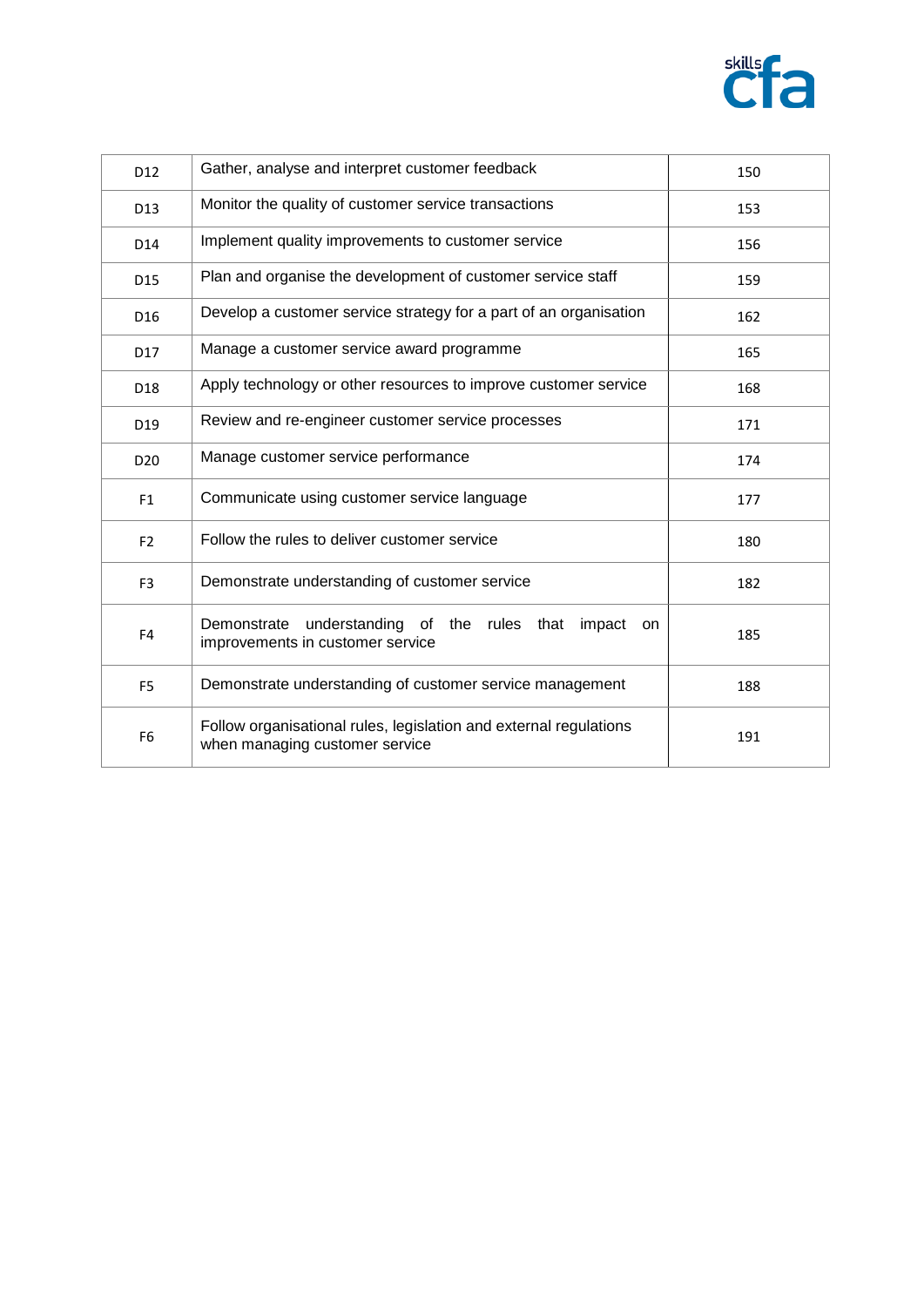

| <b>Title:</b>                                                                                         |            | Maintain a positive and customer-friendly attitude                                                                                                                                                                                                                                                                                                                                                                                                                                                                                                                 |  |
|-------------------------------------------------------------------------------------------------------|------------|--------------------------------------------------------------------------------------------------------------------------------------------------------------------------------------------------------------------------------------------------------------------------------------------------------------------------------------------------------------------------------------------------------------------------------------------------------------------------------------------------------------------------------------------------------------------|--|
| <b>CFA Unit Number:</b><br>A1                                                                         |            |                                                                                                                                                                                                                                                                                                                                                                                                                                                                                                                                                                    |  |
| <b>Reference Number:</b>                                                                              | R/601/1209 |                                                                                                                                                                                                                                                                                                                                                                                                                                                                                                                                                                    |  |
| Level:                                                                                                | 1          |                                                                                                                                                                                                                                                                                                                                                                                                                                                                                                                                                                    |  |
| <b>Credit value:</b>                                                                                  | 5          |                                                                                                                                                                                                                                                                                                                                                                                                                                                                                                                                                                    |  |
| GLH:                                                                                                  | 33         |                                                                                                                                                                                                                                                                                                                                                                                                                                                                                                                                                                    |  |
| <b>Learning outcomes</b>                                                                              |            | <b>Assessment criteria</b>                                                                                                                                                                                                                                                                                                                                                                                                                                                                                                                                         |  |
| The learner will:                                                                                     |            | The learner can:                                                                                                                                                                                                                                                                                                                                                                                                                                                                                                                                                   |  |
| 1. show the right attitude for customer<br>service                                                    |            | 1.1 speak to customers clearly and put them at<br>their ease<br>1.2 recognise how customers are feeling and<br>establish a rapport with them<br>1.3 show customers that you are willing and<br>enthusiastic at all times<br>1.4 recognise that each customer is different<br>and treat them as an individual<br>1.5 show customers respect at all times and<br>under any circumstances<br>1.6 show customers that you can be relied on<br>1.7 show colleagues respect at all times and<br>under any circumstances<br>1.8 show colleagues that you can be relied on |  |
| 2. show appropriate and positive<br>behaviours to customers<br>3. know how to maintain a positive and |            | 2.1 recognise and respond when a customer<br>wants or needs attention<br>2.2 greet customers politely and positively<br>2.3 focus on customers and ignore distractions<br>which are not important to them<br>2.4 react appropriately to situations that are<br>important enough to interrupt their work<br>with a customer<br>2.5 thank customers for the information they<br>have given or for doing business with your<br>organisation<br>2.6 help colleagues to provide good customer<br>service<br>3.1 identify signs that a customer gives when               |  |
| customer-friendly attitude                                                                            |            | seeking attention<br>3.2 describe what rapport looks, sounds and<br>feels like<br>3.3 identify what unimportant distractions are<br>3.4 identify what is important enough to<br>interrupt their work with a customer                                                                                                                                                                                                                                                                                                                                               |  |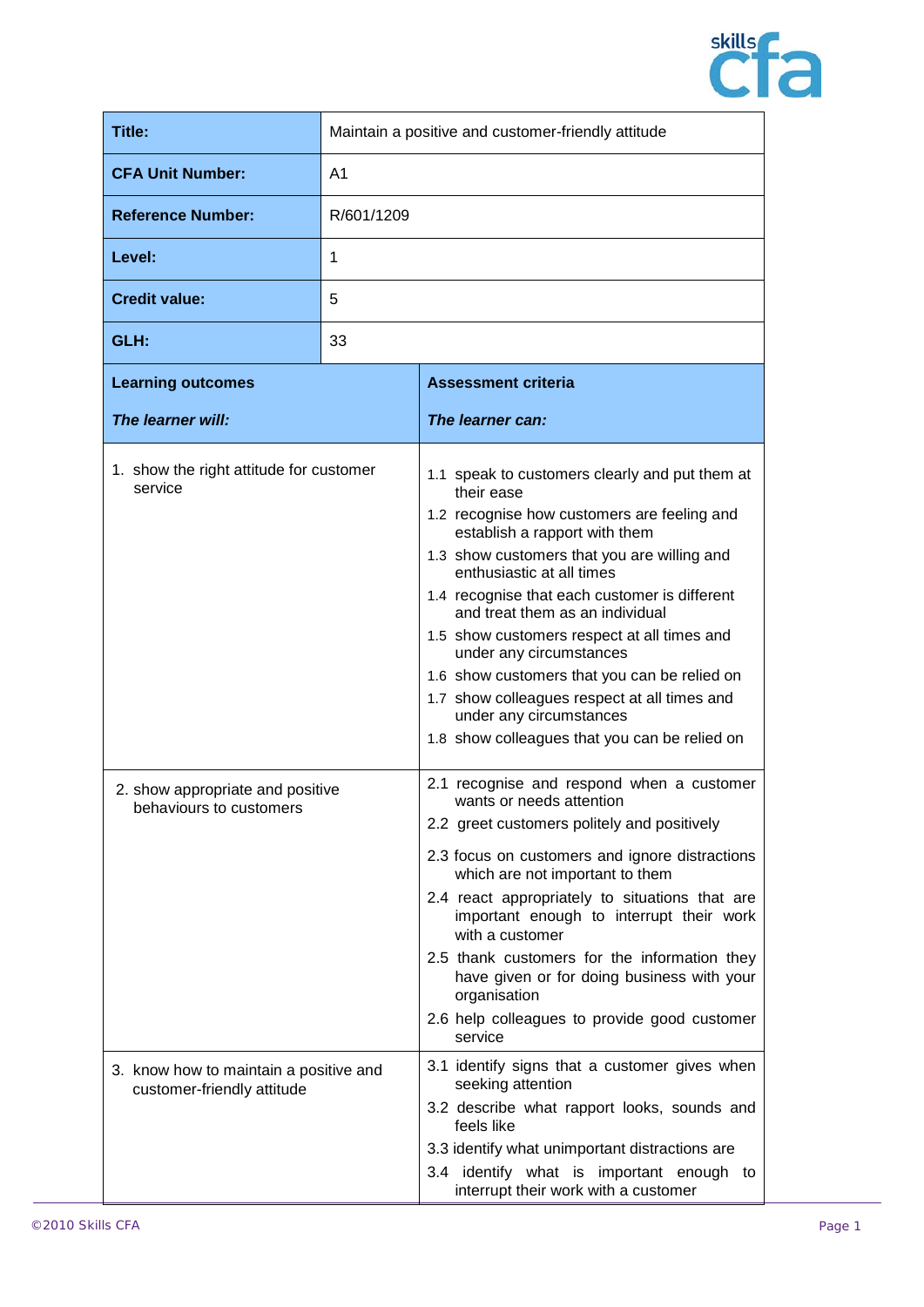

|                                                                                                                  | 3.5<br>identify<br>positive<br>and<br>negative<br>body<br>language and facial expressions<br>3.6 state how people are different and have<br>different expectations for many reasons<br>such as their age, culture and personality                                                                                                                                                                                                                                            |
|------------------------------------------------------------------------------------------------------------------|------------------------------------------------------------------------------------------------------------------------------------------------------------------------------------------------------------------------------------------------------------------------------------------------------------------------------------------------------------------------------------------------------------------------------------------------------------------------------|
| Additional information about the unit                                                                            |                                                                                                                                                                                                                                                                                                                                                                                                                                                                              |
| Owner's reference                                                                                                | This Unit forms part of the Customer Service<br>NVQ qualification 2010 - 2014.                                                                                                                                                                                                                                                                                                                                                                                               |
| Unit aim(s)                                                                                                      | This Unit the learner's attitude and the way the<br>learner behaves towards customers affects<br>customer satisfaction. Simply following procedures<br>may not be enough to provide good customer<br>service. Customers like to deal with organisations<br>whose staff show that they are willing and keen.<br>Customers like to think that staff want to help and<br>they can show this by being friendly and positive<br>and giving customers complete personal attention. |
| Unit expiry date                                                                                                 | 31 <sup>st</sup> December 2014                                                                                                                                                                                                                                                                                                                                                                                                                                               |
| Details of the relationship between the unit<br>and relevant national occupational<br>standards (if appropriate) | This Unit directly relates to Unit A1 of the<br><b>Customer Service NOS 2010</b>                                                                                                                                                                                                                                                                                                                                                                                             |
| Details of the relationship between the unit<br>and other standards or curricula (if<br>appropriate)             | N/A                                                                                                                                                                                                                                                                                                                                                                                                                                                                          |
| Assessment requirements specified by a<br>sector or regulatory body (if appropriate)                             | Specified in the Customer Service Assessment<br>Strategy 2010                                                                                                                                                                                                                                                                                                                                                                                                                |
| Endorsement of the unit by a sector or<br>other appropriate body (if required)                                   | Institute of Customer Service                                                                                                                                                                                                                                                                                                                                                                                                                                                |
| Location of the unit within the<br>subject/sector classification system                                          | 15. Business Administration and Law                                                                                                                                                                                                                                                                                                                                                                                                                                          |
| Name of the organisation submitting the<br>unit                                                                  | <b>City and Guilds</b>                                                                                                                                                                                                                                                                                                                                                                                                                                                       |
| Availability for use                                                                                             | Available to all awarding organisations                                                                                                                                                                                                                                                                                                                                                                                                                                      |
| Availability for delivery                                                                                        | 1 <sup>st</sup> February 2010                                                                                                                                                                                                                                                                                                                                                                                                                                                |
| Guided Learning Hours (glh)                                                                                      | 33                                                                                                                                                                                                                                                                                                                                                                                                                                                                           |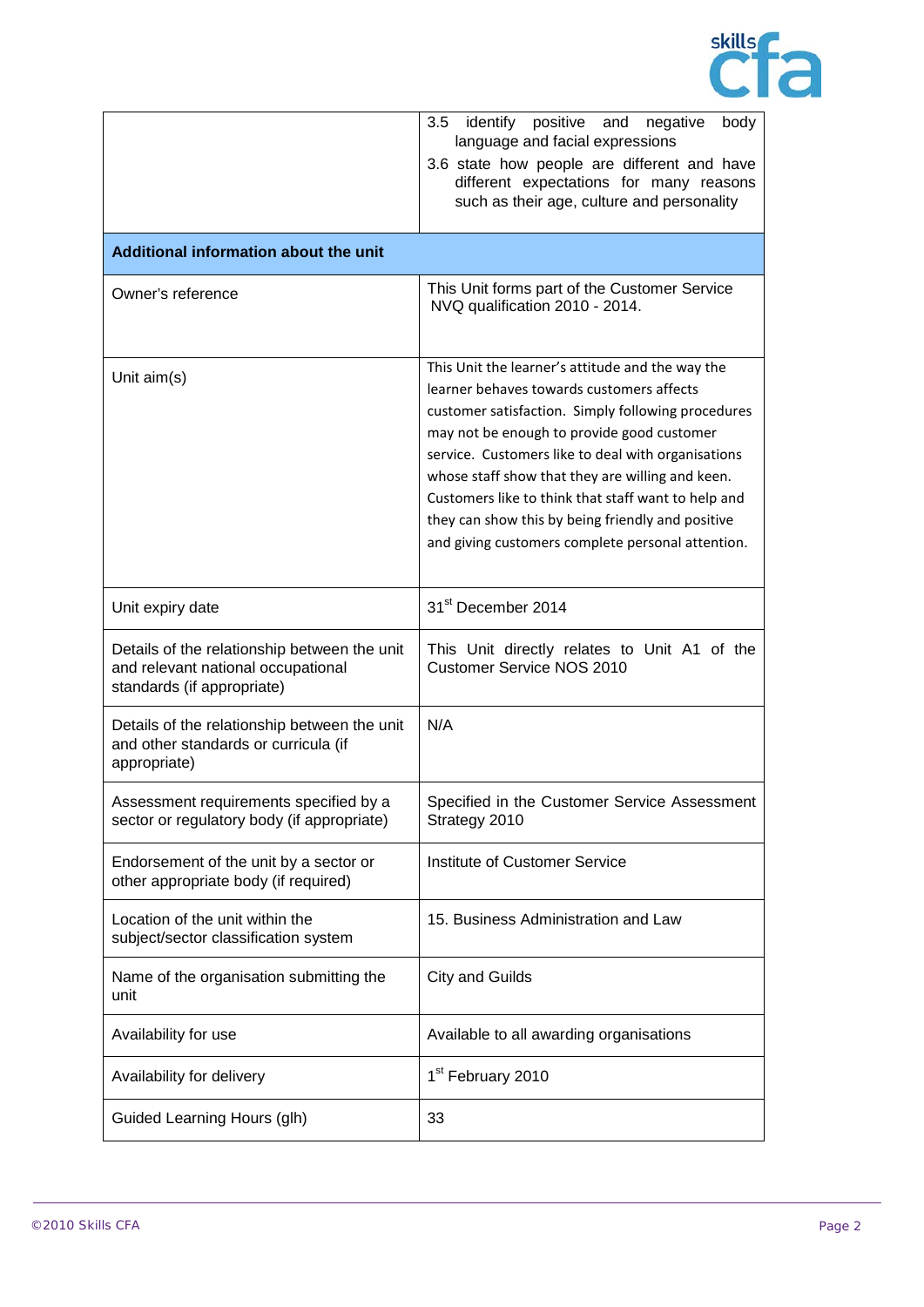

| Title:                                                                                                                                              | Adapt your behaviour to give a good customer service<br>impression |                                                                                                                                                                                                                                                                                                                                                                                                                                                                                                                                                                                                                                                                                                                                                                                                                                |
|-----------------------------------------------------------------------------------------------------------------------------------------------------|--------------------------------------------------------------------|--------------------------------------------------------------------------------------------------------------------------------------------------------------------------------------------------------------------------------------------------------------------------------------------------------------------------------------------------------------------------------------------------------------------------------------------------------------------------------------------------------------------------------------------------------------------------------------------------------------------------------------------------------------------------------------------------------------------------------------------------------------------------------------------------------------------------------|
| <b>CFA Unit Number:</b>                                                                                                                             | A2                                                                 |                                                                                                                                                                                                                                                                                                                                                                                                                                                                                                                                                                                                                                                                                                                                                                                                                                |
| <b>Reference Number:</b><br>L/601/1211                                                                                                              |                                                                    |                                                                                                                                                                                                                                                                                                                                                                                                                                                                                                                                                                                                                                                                                                                                                                                                                                |
| Level:                                                                                                                                              | 1                                                                  |                                                                                                                                                                                                                                                                                                                                                                                                                                                                                                                                                                                                                                                                                                                                                                                                                                |
| <b>Credit Value:</b>                                                                                                                                | 5                                                                  |                                                                                                                                                                                                                                                                                                                                                                                                                                                                                                                                                                                                                                                                                                                                                                                                                                |
| GLH:                                                                                                                                                | 33                                                                 |                                                                                                                                                                                                                                                                                                                                                                                                                                                                                                                                                                                                                                                                                                                                                                                                                                |
| <b>Learning outcomes</b>                                                                                                                            |                                                                    | <b>Assessment criteria</b>                                                                                                                                                                                                                                                                                                                                                                                                                                                                                                                                                                                                                                                                                                                                                                                                     |
| The learner will:                                                                                                                                   |                                                                    | The learner can:                                                                                                                                                                                                                                                                                                                                                                                                                                                                                                                                                                                                                                                                                                                                                                                                               |
| 1. look and act the part in order to provide<br>a good customer service impression<br>2. relate to their customers and to<br>colleagues effectively |                                                                    | 1.9 dress for customer service work in the way<br>their organisation expects<br>1.10show they are working hard and making<br>efforts to impress customers<br>1.11be in the right place at the right time to give<br>a good impression and deliver good<br>customer service<br>1.12show good manners when dealing with<br>customers<br>2.1 explain the benefits of dealing with<br>customers face to face or by telephone<br>rather than using text, e-mail or writing<br>2.2 talk clearly to customers using words that<br>they can understand<br>2.3 talk to customers without using language<br>that they would consider to be bad<br>2.4 show a willing and friendly attitude when<br>dealing with customers without being over-<br>familiar<br>2.5 help and cooperate with colleagues to give<br>good service to customers |
| 3. know how to adapt their behaviour to<br>give a good customer service<br>impression                                                               |                                                                    | 3.1 identify how the way they dress affects the<br>way that customers react to the service they<br>provide<br>3.2 describe why customers may see particular<br>types of dress as inappropriate and how<br>their organisation expects them to dress<br>3.3 state why it is important for customers to<br>feel that they are working hard to give them<br>an excellent service<br>3.4 state why good timekeeping and making<br>sure they are where they are expected to<br>be is important to giving excellent customer<br>service<br>3.5 describe what behaviour is considered by                                                                                                                                                                                                                                               |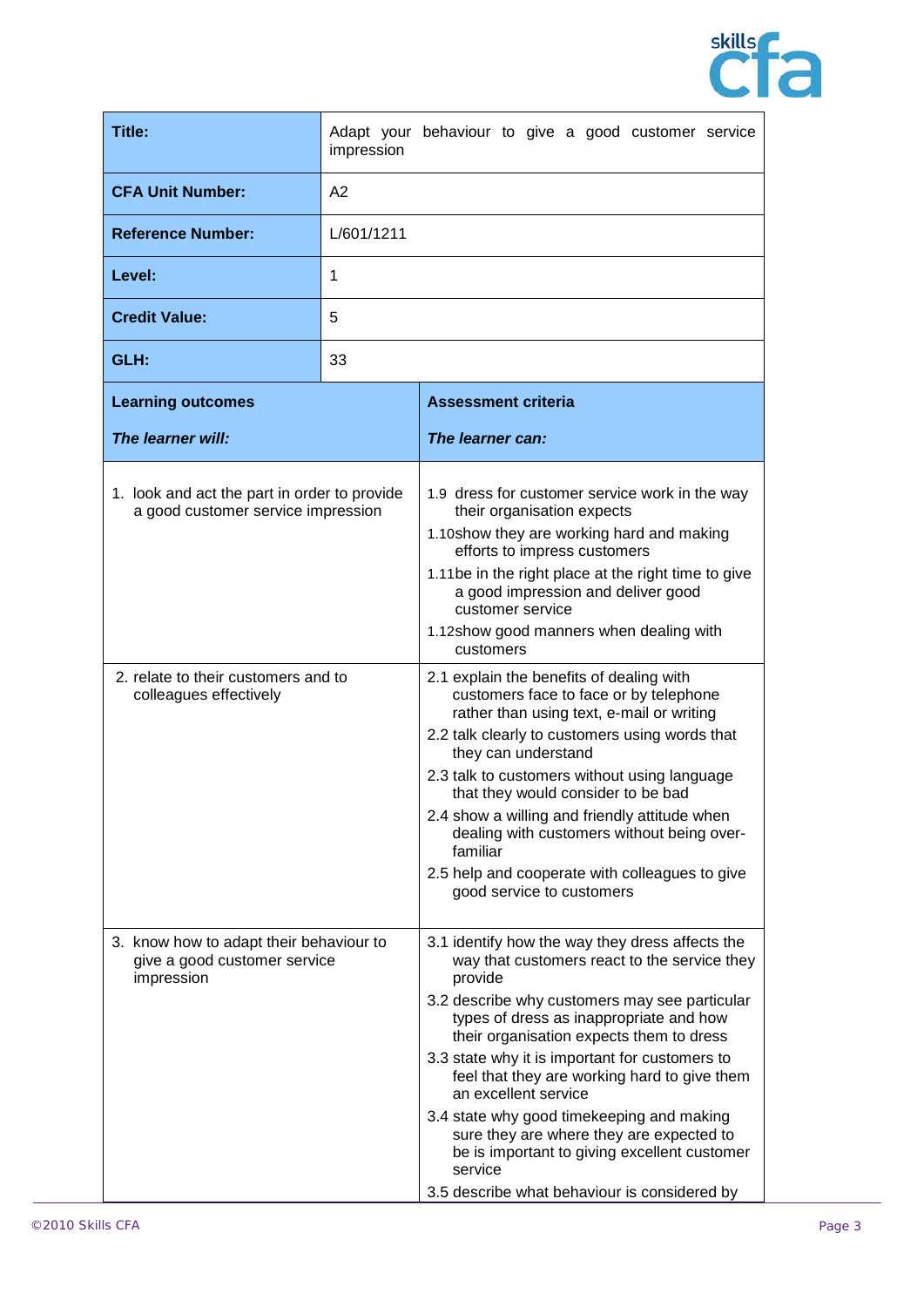

|                                                                                                                  | most customers to be "good manners" and<br>what is considered to be "bad manners" or<br>rudeness<br>3.6 identify what customers and colleagues<br>might consider to be bad language and why<br>it may offend people<br>3.7 identify why customers feel better about the<br>service they receive if they have a willing<br>and friendly attitude<br>3.8 describe how to behave so that they appear<br>to be willing and friendly with customers<br>without being over-familiar<br>3.9 identify what they can do to cooperate with<br>colleagues in giving customer service and<br>why that might be helpful                                                                                                                                                                                                                                                                                                                                                                                             |
|------------------------------------------------------------------------------------------------------------------|--------------------------------------------------------------------------------------------------------------------------------------------------------------------------------------------------------------------------------------------------------------------------------------------------------------------------------------------------------------------------------------------------------------------------------------------------------------------------------------------------------------------------------------------------------------------------------------------------------------------------------------------------------------------------------------------------------------------------------------------------------------------------------------------------------------------------------------------------------------------------------------------------------------------------------------------------------------------------------------------------------|
| Additional information about the unit                                                                            |                                                                                                                                                                                                                                                                                                                                                                                                                                                                                                                                                                                                                                                                                                                                                                                                                                                                                                                                                                                                        |
| Owner's reference                                                                                                | This Unit forms part of the Customer Service<br>NVQ qualification 2010 - 2014.                                                                                                                                                                                                                                                                                                                                                                                                                                                                                                                                                                                                                                                                                                                                                                                                                                                                                                                         |
| Unit aim(s)                                                                                                      | This unit is all about how the learner's<br>behaviour affects the way customers see them.<br>Some customers expect different things from<br>the service they offer but there are basic<br>acceptable standards of behaviour and<br>attitudes that they need to achieve. Their<br>managers and supervisors also expect them to<br>meet those standards. When they create the<br>right impression and show a positive attitude<br>they reduce the risk of somebody being upset<br>or offended by the way they deal with them.<br>This unit is appropriate for learners who have<br>done jobs where they had limited contact with<br>customers, are experiencing customer service<br>work for the first time or are just starting their<br>first job. If a learner has already successfully<br>done full or part-time work dealing directly with<br>customers, this may not be the right unit for<br>them and they should consider the unit -<br>"Maintain a positive and customer-friendly<br>attitude". |
| Unit expiry date                                                                                                 | 31 <sup>st</sup> December 2014                                                                                                                                                                                                                                                                                                                                                                                                                                                                                                                                                                                                                                                                                                                                                                                                                                                                                                                                                                         |
| Details of the relationship between the unit<br>and relevant national occupational<br>standards (if appropriate) | This Unit directly relates to unit A2 of the<br><b>Customer Service NOS</b>                                                                                                                                                                                                                                                                                                                                                                                                                                                                                                                                                                                                                                                                                                                                                                                                                                                                                                                            |
| Details of the relationship between the unit<br>and other standards or curricula (if<br>appropriate)             | N/A                                                                                                                                                                                                                                                                                                                                                                                                                                                                                                                                                                                                                                                                                                                                                                                                                                                                                                                                                                                                    |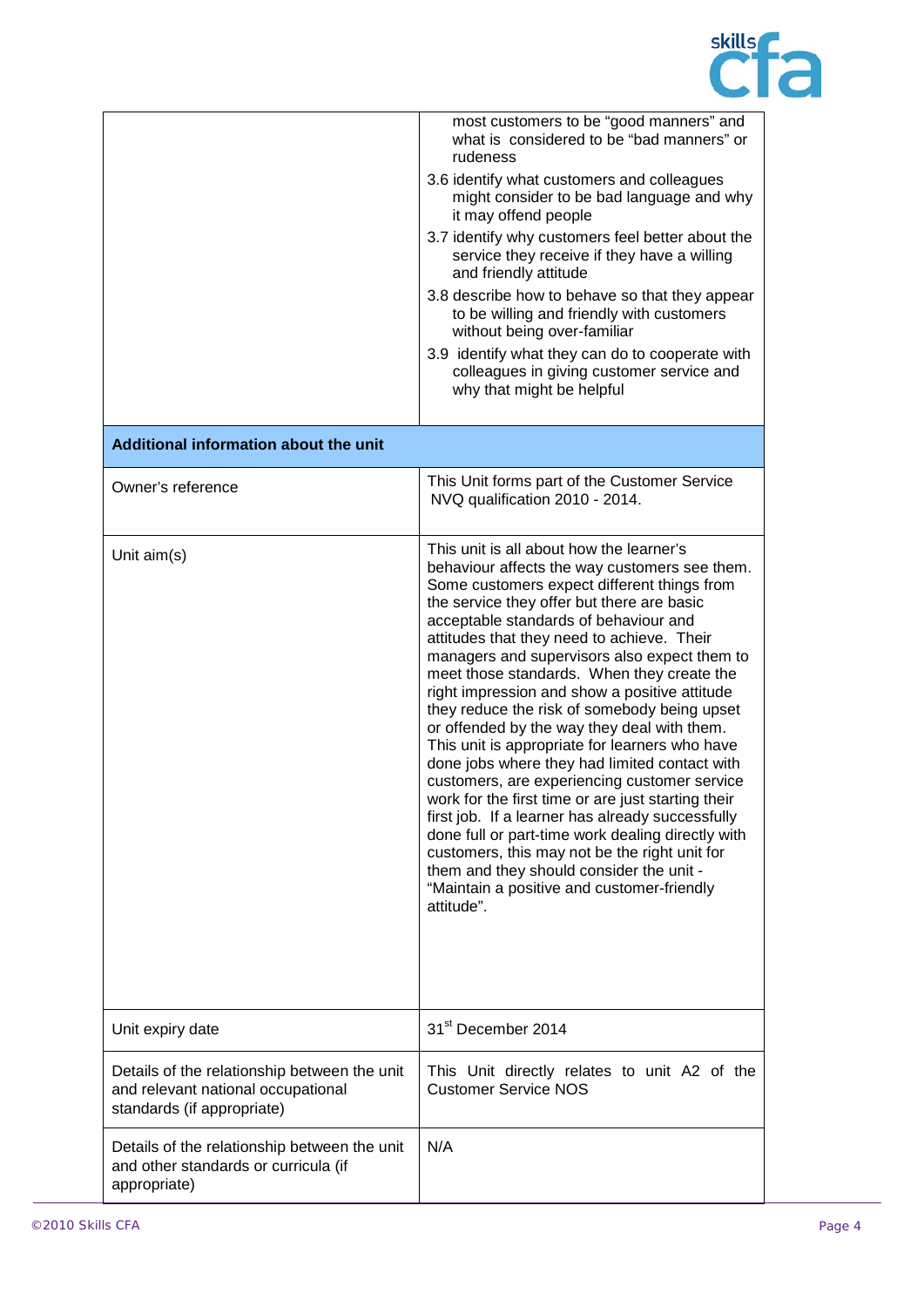

| Assessment requirements specified by a<br>sector or regulatory body (if appropriate) | Specified in the Customer Service Assessment<br>Strategy 2010 |
|--------------------------------------------------------------------------------------|---------------------------------------------------------------|
| Endorsement of the unit by a sector or<br>other appropriate body (if required)       | Institute of Customer Service                                 |
| Location of the unit within the<br>subject/sector classification system              | 15. Business Administration and Law                           |
| Name of the organisation submitting the<br>unit                                      | City and Guilds                                               |
| Availability for use                                                                 | Available to all awarding organisations                       |
| Availability for delivery                                                            | 1 <sup>st</sup> February 2010                                 |
| Guided Learning Hours (glh)                                                          | 33                                                            |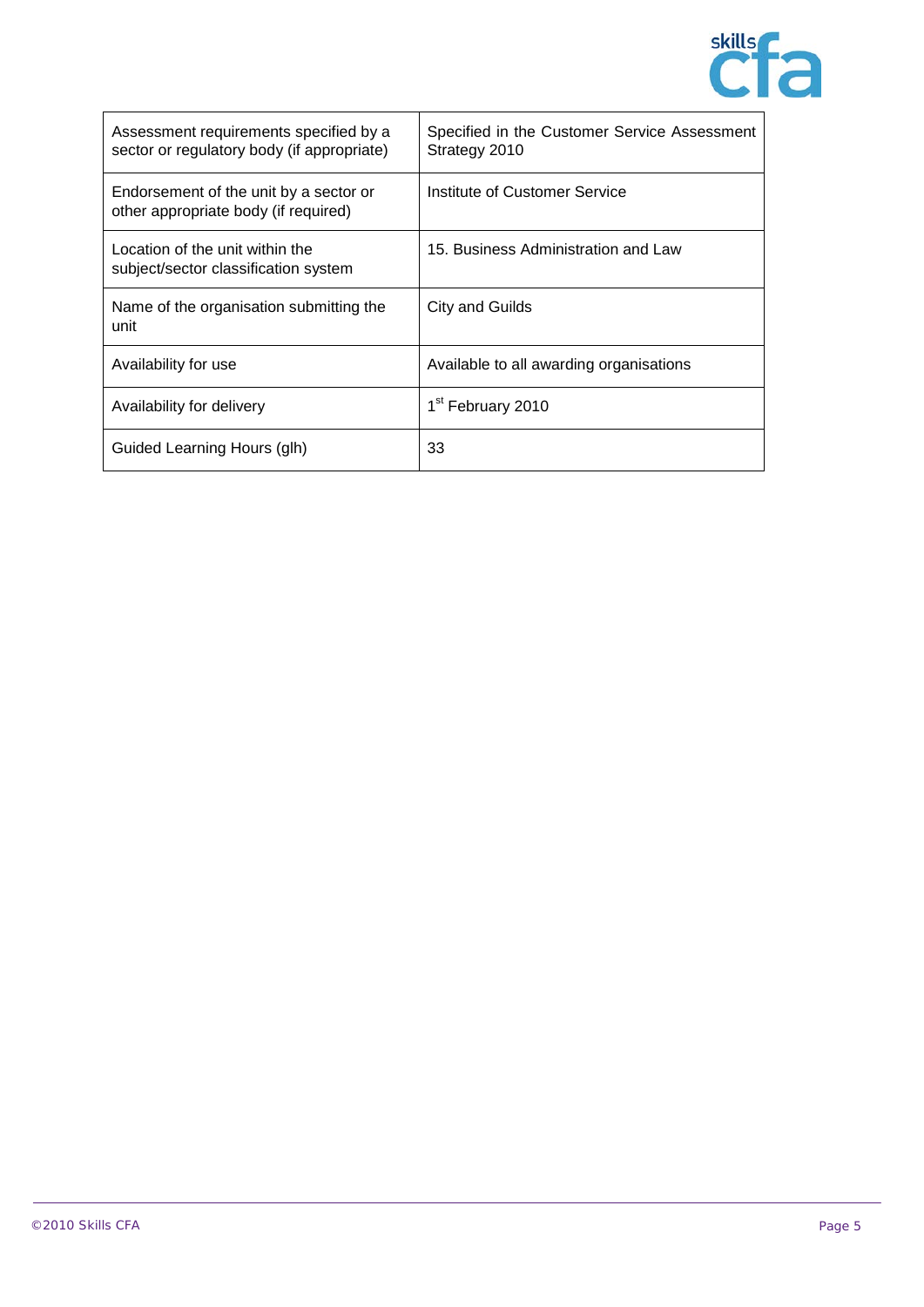

| Title:                                                                                                      |                | Communicate effectively with customers                                                                                                                                                                                                                                                                                                                                                                                                                                                                                                                                                                                                                                                                                                                                                                                                                                                                                                                                                                                                                                                                                                                                                                                                                                                                                                                                                                                                                           |
|-------------------------------------------------------------------------------------------------------------|----------------|------------------------------------------------------------------------------------------------------------------------------------------------------------------------------------------------------------------------------------------------------------------------------------------------------------------------------------------------------------------------------------------------------------------------------------------------------------------------------------------------------------------------------------------------------------------------------------------------------------------------------------------------------------------------------------------------------------------------------------------------------------------------------------------------------------------------------------------------------------------------------------------------------------------------------------------------------------------------------------------------------------------------------------------------------------------------------------------------------------------------------------------------------------------------------------------------------------------------------------------------------------------------------------------------------------------------------------------------------------------------------------------------------------------------------------------------------------------|
| <b>CFA Unit Number:</b>                                                                                     | A <sub>3</sub> |                                                                                                                                                                                                                                                                                                                                                                                                                                                                                                                                                                                                                                                                                                                                                                                                                                                                                                                                                                                                                                                                                                                                                                                                                                                                                                                                                                                                                                                                  |
| <b>Reference Number:</b>                                                                                    | R/601/1212     |                                                                                                                                                                                                                                                                                                                                                                                                                                                                                                                                                                                                                                                                                                                                                                                                                                                                                                                                                                                                                                                                                                                                                                                                                                                                                                                                                                                                                                                                  |
| Level:                                                                                                      | 2              |                                                                                                                                                                                                                                                                                                                                                                                                                                                                                                                                                                                                                                                                                                                                                                                                                                                                                                                                                                                                                                                                                                                                                                                                                                                                                                                                                                                                                                                                  |
| <b>Credit value:</b>                                                                                        | 5              |                                                                                                                                                                                                                                                                                                                                                                                                                                                                                                                                                                                                                                                                                                                                                                                                                                                                                                                                                                                                                                                                                                                                                                                                                                                                                                                                                                                                                                                                  |
| GLH:                                                                                                        | 33             |                                                                                                                                                                                                                                                                                                                                                                                                                                                                                                                                                                                                                                                                                                                                                                                                                                                                                                                                                                                                                                                                                                                                                                                                                                                                                                                                                                                                                                                                  |
| <b>Learning outcomes</b>                                                                                    |                | <b>Assessment criteria</b>                                                                                                                                                                                                                                                                                                                                                                                                                                                                                                                                                                                                                                                                                                                                                                                                                                                                                                                                                                                                                                                                                                                                                                                                                                                                                                                                                                                                                                       |
| The learner will:                                                                                           |                | The learner can:                                                                                                                                                                                                                                                                                                                                                                                                                                                                                                                                                                                                                                                                                                                                                                                                                                                                                                                                                                                                                                                                                                                                                                                                                                                                                                                                                                                                                                                 |
| 1. communicate effectively with customers<br>2. understand how to communicate<br>effectively with customers |                | 1.13 listen actively to what customers are saying<br>1.14 identify the most important things that<br>customers are telling them<br>1.15 respond appropriately to what customers<br>are telling them<br>1.16 check that they understand what customers<br>are telling them and make sure it is really<br>what they mean<br>1.17 summarise information for customers<br>1.18 explain in a way that is clear and does not<br>cause offence when they cannot help a<br>customer<br>1.19use appropriate body language when<br>communicating with customers<br>1.20 read customers' body language to help<br>them understand their feelings and wishes<br>1.21 deal with customers in a respectful, helpful<br>and professional way at all times<br>1.10help to give good customer service by<br>passing messages to colleagues<br>2.1 identify the difference between hearing<br>and listening<br>2.2 explain how to listen actively<br>2.3. describe how to read both positive and<br>negative body language<br>2.4 explain how to use body language<br>effectively<br>2.5 state how to use questions to check that<br>they understand what customers are<br>telling them<br>2.6 identify the difference between negative<br>and positive language<br>2.7 explain how to summarise<br>2.8 explain why it is important to speak clearly<br>2.9 explain why it is important to use words<br>that the customer will understand<br>2.10 describe how to communicate with |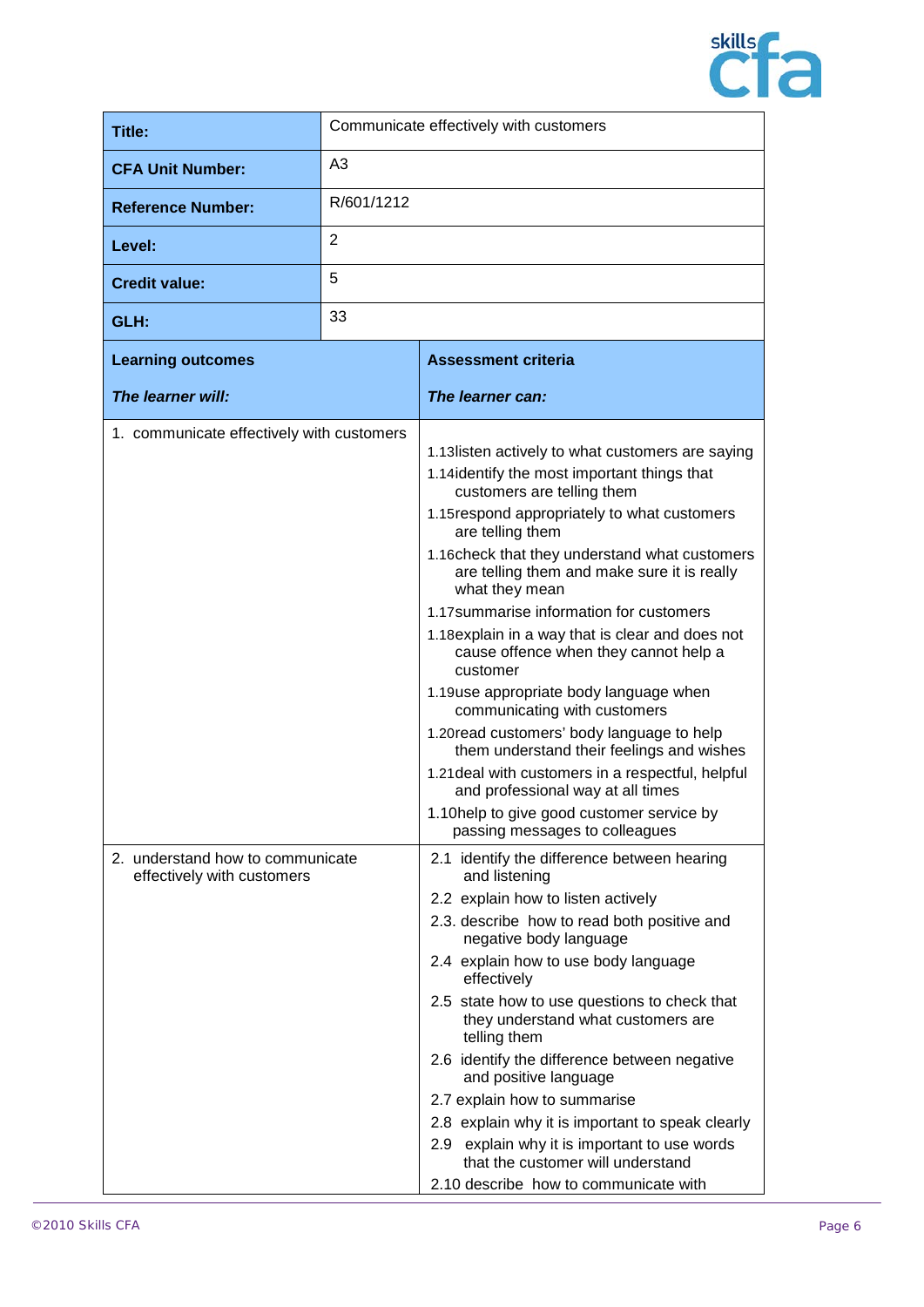

|                                                                                                                  | customers who have language, dialect or<br>accents that are different from theirs<br>2.11 explain why the way things are said, and<br>the tone of voice, affects the way a<br>customer experiences customer service<br>2.12 identify what information is helpful to pass<br>on in messages to colleagues so that<br>customers receive good service                                                    |
|------------------------------------------------------------------------------------------------------------------|-------------------------------------------------------------------------------------------------------------------------------------------------------------------------------------------------------------------------------------------------------------------------------------------------------------------------------------------------------------------------------------------------------|
| Additional information about the unit                                                                            |                                                                                                                                                                                                                                                                                                                                                                                                       |
| Owner's reference                                                                                                | This Unit forms part of the Customer Service<br>NVQ qualification 2010 - 2014.                                                                                                                                                                                                                                                                                                                        |
| Unit aim(s)                                                                                                      | To provide good customer service the learner<br>needs to understand what customers want and<br>how they feel. This means that they need to<br>share information with them and listen carefully<br>to them. Customers need to understand what<br>the learner is telling them and what they are<br>able to do for them. Communication is an<br>essential skill for delivering good customer<br>service. |
| Unit expiry date                                                                                                 | 31 <sup>st</sup> December 2014                                                                                                                                                                                                                                                                                                                                                                        |
| Details of the relationship between the unit<br>and relevant national occupational<br>standards (if appropriate) | This Unit directly relates to Unit A3 of the<br><b>Customer Service NOS 2010</b>                                                                                                                                                                                                                                                                                                                      |
| Details of the relationship between the unit<br>and other standards or curricula (if<br>appropriate)             | N/A                                                                                                                                                                                                                                                                                                                                                                                                   |
| Assessment requirements specified by a<br>sector or regulatory body (if appropriate)                             | Specified in the Customer Service Assessment<br>Strategy 2010                                                                                                                                                                                                                                                                                                                                         |
| Endorsement of the unit by a sector or<br>other appropriate body (if required)                                   | Institute of Customer Service                                                                                                                                                                                                                                                                                                                                                                         |
| Location of the unit within the<br>subject/sector classification system                                          | 15. Business Administration and Law                                                                                                                                                                                                                                                                                                                                                                   |
| Name of the organisation submitting the<br>unit                                                                  | City and Guilds                                                                                                                                                                                                                                                                                                                                                                                       |
| Availability for use                                                                                             | Available to all awarding organisations                                                                                                                                                                                                                                                                                                                                                               |
| Availability for delivery                                                                                        | 1 <sup>st</sup> February 2010                                                                                                                                                                                                                                                                                                                                                                         |
| Guided Learning Hours (glh)                                                                                      | 33                                                                                                                                                                                                                                                                                                                                                                                                    |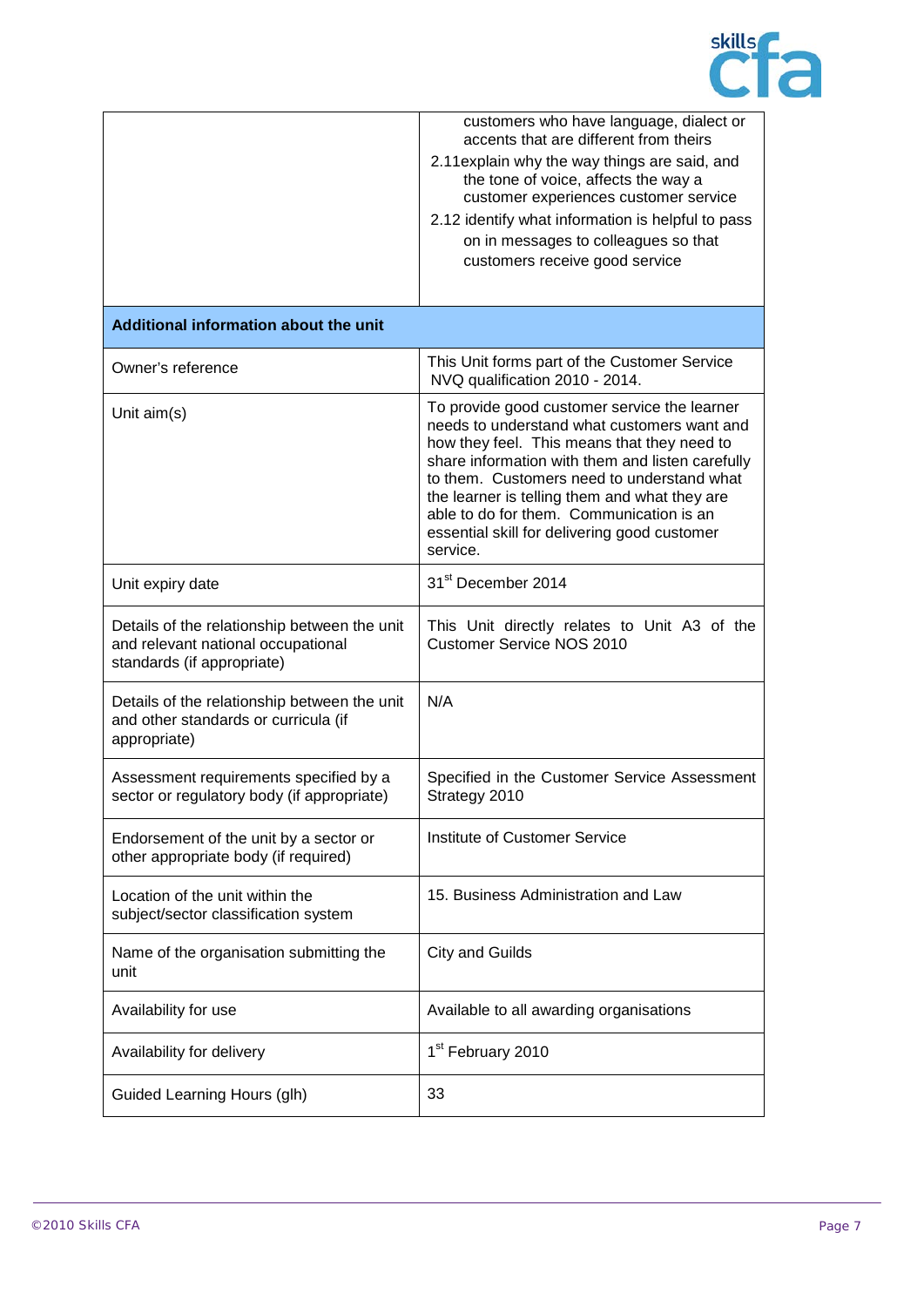

| Title:                                                                                                                | Give customers a positive impression of yourself and your<br>organisation |                                                                                                                                                                                                                                                                                                                                                                                                                                                                                                                                                                                                                                                                                                                                                                                                                                                                                                                                           |
|-----------------------------------------------------------------------------------------------------------------------|---------------------------------------------------------------------------|-------------------------------------------------------------------------------------------------------------------------------------------------------------------------------------------------------------------------------------------------------------------------------------------------------------------------------------------------------------------------------------------------------------------------------------------------------------------------------------------------------------------------------------------------------------------------------------------------------------------------------------------------------------------------------------------------------------------------------------------------------------------------------------------------------------------------------------------------------------------------------------------------------------------------------------------|
| <b>CFA Unit Number:</b>                                                                                               | A <sub>4</sub>                                                            |                                                                                                                                                                                                                                                                                                                                                                                                                                                                                                                                                                                                                                                                                                                                                                                                                                                                                                                                           |
| <b>Reference Number:</b>                                                                                              | L/601/0933                                                                |                                                                                                                                                                                                                                                                                                                                                                                                                                                                                                                                                                                                                                                                                                                                                                                                                                                                                                                                           |
| Level:                                                                                                                | $\overline{2}$                                                            |                                                                                                                                                                                                                                                                                                                                                                                                                                                                                                                                                                                                                                                                                                                                                                                                                                                                                                                                           |
| <b>Credit value:</b>                                                                                                  | 5                                                                         |                                                                                                                                                                                                                                                                                                                                                                                                                                                                                                                                                                                                                                                                                                                                                                                                                                                                                                                                           |
| GLH:                                                                                                                  | 33                                                                        |                                                                                                                                                                                                                                                                                                                                                                                                                                                                                                                                                                                                                                                                                                                                                                                                                                                                                                                                           |
| <b>Learning outcomes</b>                                                                                              |                                                                           | <b>Assessment criteria</b>                                                                                                                                                                                                                                                                                                                                                                                                                                                                                                                                                                                                                                                                                                                                                                                                                                                                                                                |
| The learner will:                                                                                                     |                                                                           | The learner can:                                                                                                                                                                                                                                                                                                                                                                                                                                                                                                                                                                                                                                                                                                                                                                                                                                                                                                                          |
| 1. establish rapport with customers<br>2. respond appropriately to customers                                          |                                                                           | 1.22 meet their organisation's standards of<br>appearance and behaviour<br>1.23 greet their customer respectfully and in a<br>friendly manner<br>1.24 communicate with their customer in a way that<br>makes them feel valued and respected<br>1.25 identify and confirm their customer's<br>expectations<br>1.26treat their customer courteously and helpfully<br>at all times<br>1.27 keep their customer informed and reassured<br>1.28adapt their behaviour to respond to different<br>customer behaviour<br>2.1 respond promptly to a customer seeking help<br>2.2 choose the most appropriate way to<br>communicate with their customer<br>2.3 check with their customer that they have fully<br>understood their expectations<br>2.4 respond promptly and positively to their<br>customer's questions and comments<br>2.5 allow their customer time to consider their<br>response and give further explanation when<br>appropriate |
| 3. communicate information to customers                                                                               |                                                                           | 3.1 quickly find information that will help their<br>customer<br>3.2 give their customer information they need<br>about the services or products offered by their<br>organisation<br>3.3 recognise information that their customer<br>might find complicated and check whether<br>they fully understand<br>3.4 explain clearly to their customers any reasons<br>why their expectations cannot be met                                                                                                                                                                                                                                                                                                                                                                                                                                                                                                                                     |
| 4. understand how to give customers a<br>positive impression of themselves and<br>the organisation they must know and |                                                                           | 4.1 describe their organisation's standards for<br>appearance and behaviour                                                                                                                                                                                                                                                                                                                                                                                                                                                                                                                                                                                                                                                                                                                                                                                                                                                               |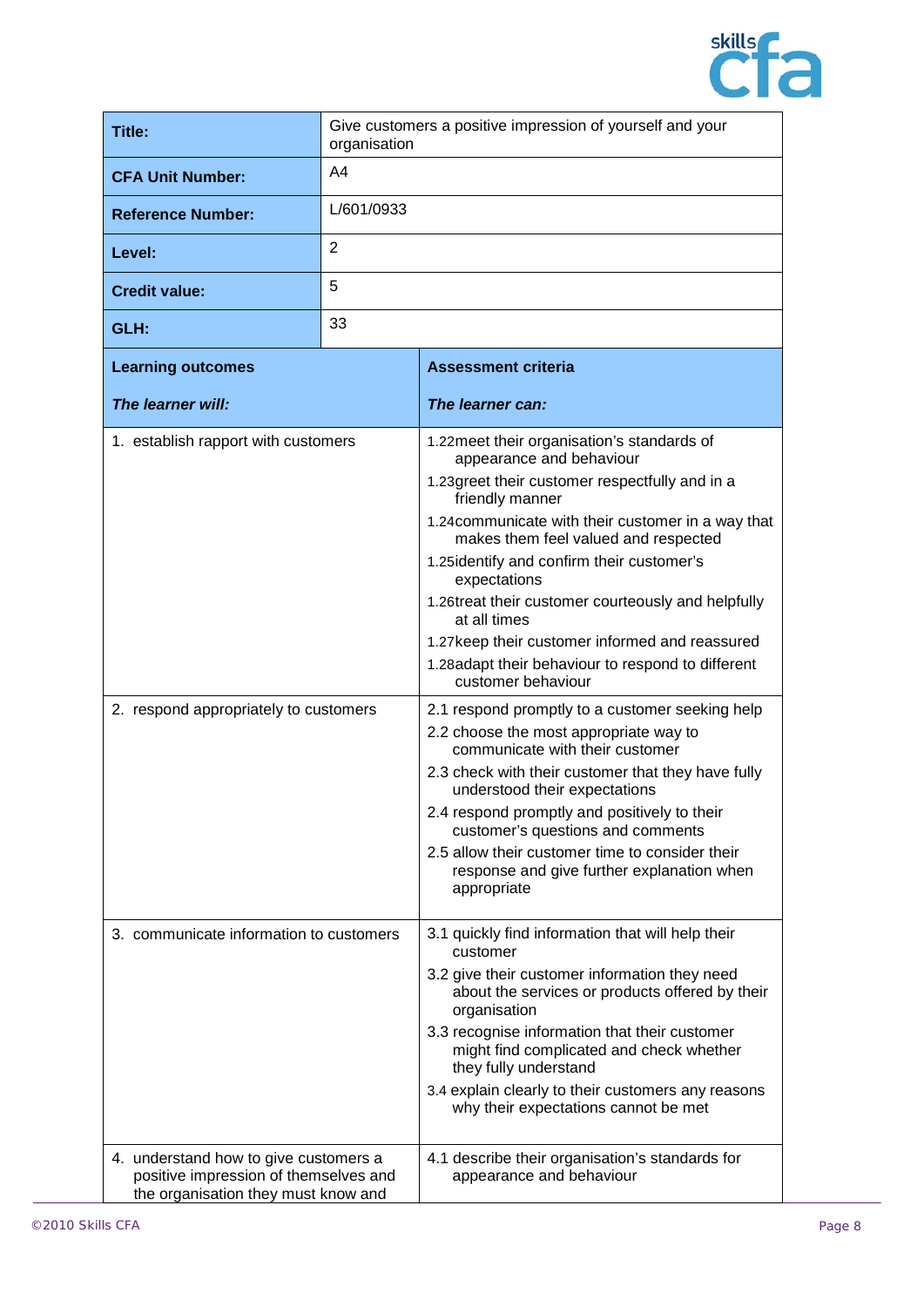

| understand                                                                                                       | 4.2 explain their organisation's guidelines for how<br>to recognise what their customer wants and<br>respond appropriately<br>4.3 identify their organisation's rules and<br>procedures regarding the methods of<br>communication they use<br>4.4 explain how to recognise when a customer is<br>angry or confused<br>4.5 identify their organisation's standards for<br>timeliness in responding to customer<br>questions and requests for information                                                                                                                                                                                                                                                                                      |
|------------------------------------------------------------------------------------------------------------------|----------------------------------------------------------------------------------------------------------------------------------------------------------------------------------------------------------------------------------------------------------------------------------------------------------------------------------------------------------------------------------------------------------------------------------------------------------------------------------------------------------------------------------------------------------------------------------------------------------------------------------------------------------------------------------------------------------------------------------------------|
| Additional information about the unit                                                                            |                                                                                                                                                                                                                                                                                                                                                                                                                                                                                                                                                                                                                                                                                                                                              |
| Owner's reference                                                                                                | This Unit forms part of the Customer Service NVQ<br>qualification 2010 - 2014.                                                                                                                                                                                                                                                                                                                                                                                                                                                                                                                                                                                                                                                               |
| Unit aim(s)                                                                                                      | Excellent customer service is provided by people<br>who are good with people. The learner's<br>behaviour affects the impression that customers<br>have of the service they are receiving. This Unit<br>is about communicating with the customers and<br>giving a positive impression whenever dealing<br>with a customer. By doing this the learner can<br>create a positive impression of the organisation<br>and the customer service it provides. All of us<br>enjoy the experience of good customer service if<br>we feel that the person serving us really wants to<br>create the right impression, responds to us and<br>gives us good information. Every detail of the<br>learners' behaviour counts when dealing with a<br>customer. |
| Unit expiry date                                                                                                 | 31 <sup>st</sup> December 2014                                                                                                                                                                                                                                                                                                                                                                                                                                                                                                                                                                                                                                                                                                               |
| Details of the relationship between the unit<br>and relevant national occupational<br>standards (if appropriate) | This Unit directly relates to Unit A4 of the<br><b>Customer Service NOS</b>                                                                                                                                                                                                                                                                                                                                                                                                                                                                                                                                                                                                                                                                  |
| Details of the relationship between the unit<br>and other standards or curricula (if<br>appropriate)             | N/A                                                                                                                                                                                                                                                                                                                                                                                                                                                                                                                                                                                                                                                                                                                                          |
| Assessment requirements specified by a<br>sector or regulatory body (if appropriate)                             | Specified in the Customer Service Assessment<br>Strategy 2010                                                                                                                                                                                                                                                                                                                                                                                                                                                                                                                                                                                                                                                                                |
| Endorsement of the unit by a sector or<br>other appropriate body (if required)                                   | <b>Institute of Customer Service</b>                                                                                                                                                                                                                                                                                                                                                                                                                                                                                                                                                                                                                                                                                                         |
| Location of the unit within the<br>subject/sector classification system                                          | 15. Business Administration and Law                                                                                                                                                                                                                                                                                                                                                                                                                                                                                                                                                                                                                                                                                                          |
| Name of the organisation submitting the<br>unit                                                                  | City and Guilds                                                                                                                                                                                                                                                                                                                                                                                                                                                                                                                                                                                                                                                                                                                              |
| Availability for use                                                                                             | Available to all awarding organisations                                                                                                                                                                                                                                                                                                                                                                                                                                                                                                                                                                                                                                                                                                      |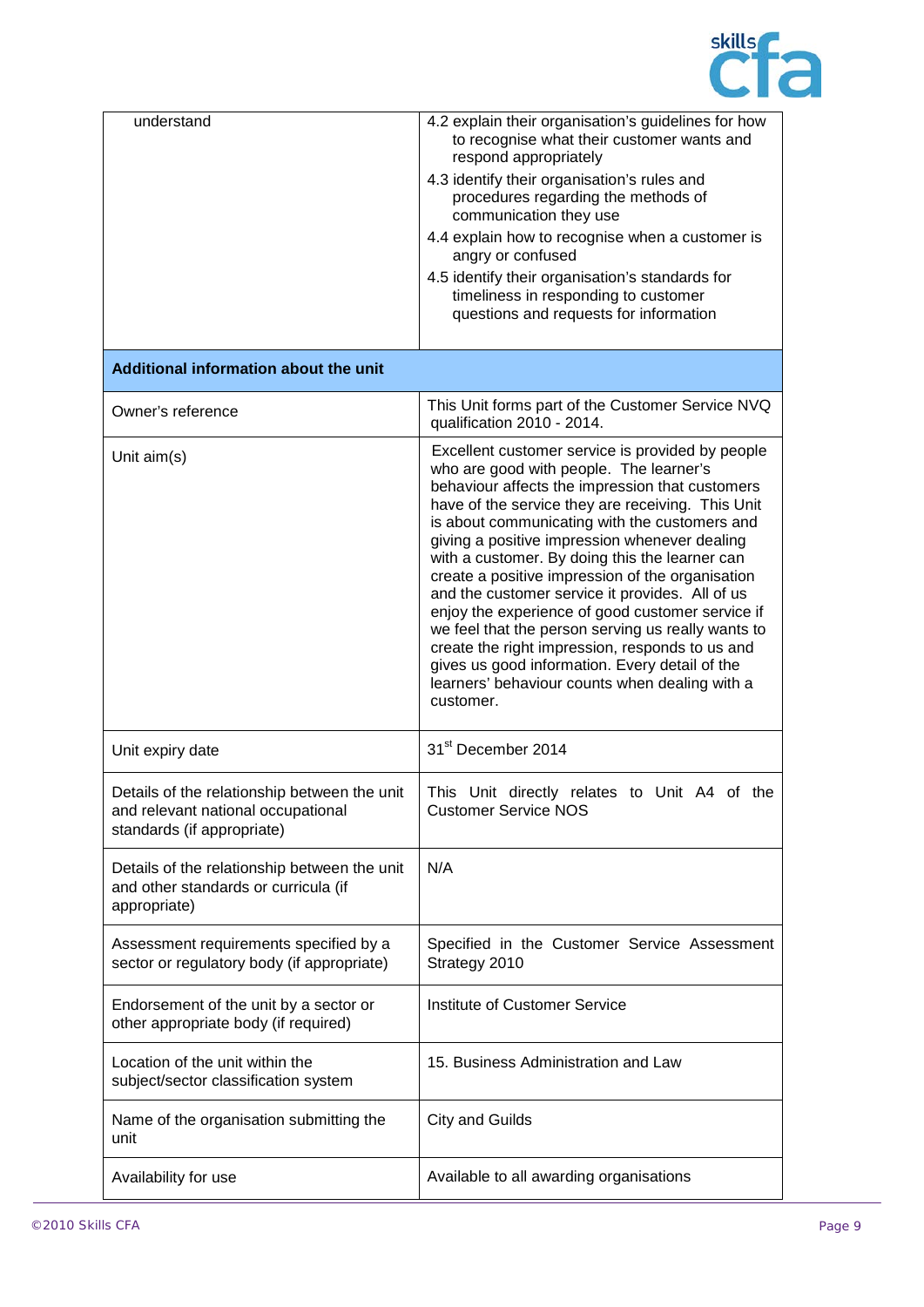

| Availability for delivery   | 1 <sup>st</sup> February 2010 |
|-----------------------------|-------------------------------|
| Guided Learning Hours (glh) | 33                            |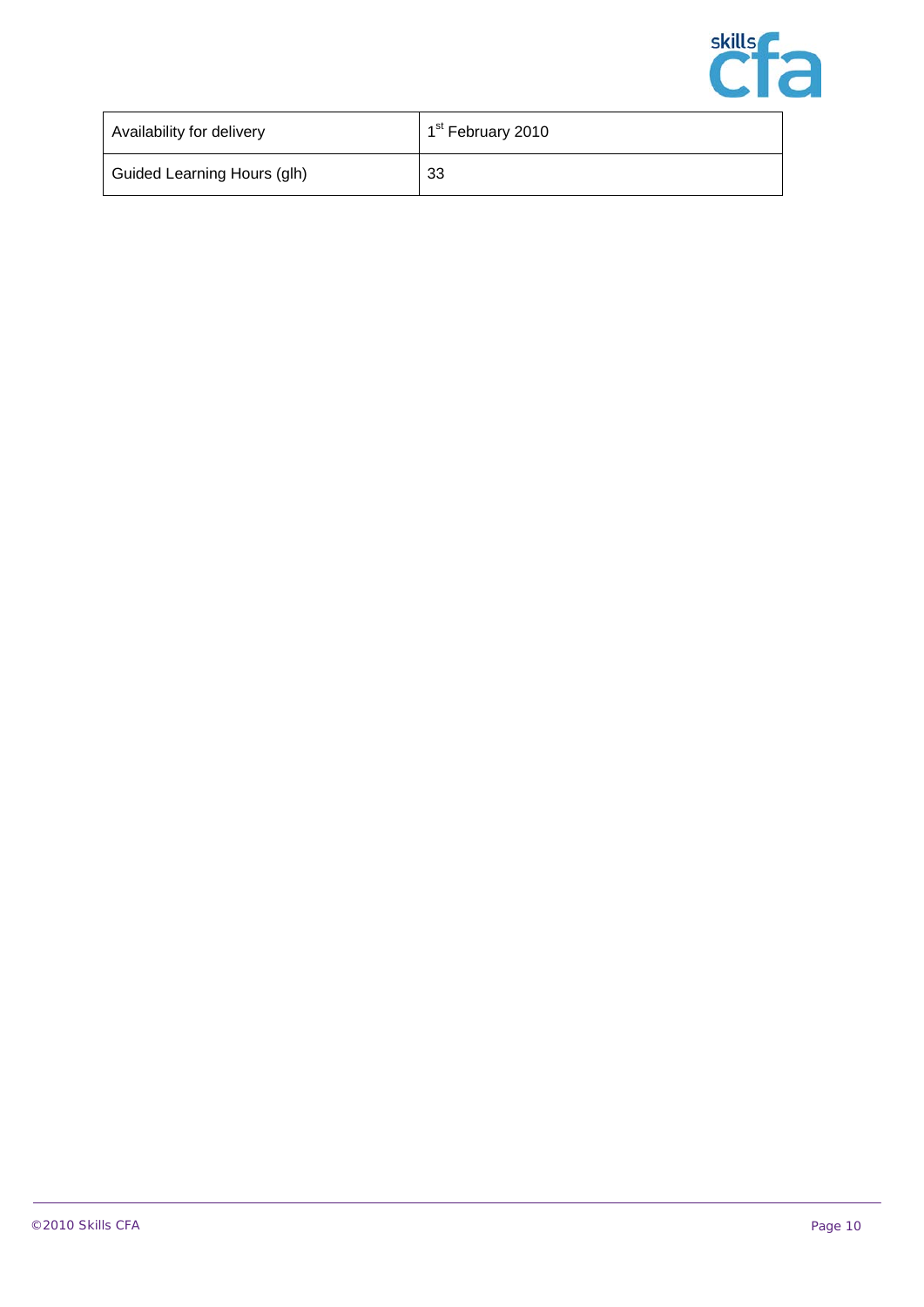

| <b>Title:</b>                                                           | Promote additional services or products to customers |                                                                                                                                                                                                                                                                                                                                                                                                                                                                                                                                                       |
|-------------------------------------------------------------------------|------------------------------------------------------|-------------------------------------------------------------------------------------------------------------------------------------------------------------------------------------------------------------------------------------------------------------------------------------------------------------------------------------------------------------------------------------------------------------------------------------------------------------------------------------------------------------------------------------------------------|
| <b>CFA Unit Number:</b>                                                 | A5                                                   |                                                                                                                                                                                                                                                                                                                                                                                                                                                                                                                                                       |
| <b>Reference Number:</b>                                                | D/601/0936                                           |                                                                                                                                                                                                                                                                                                                                                                                                                                                                                                                                                       |
| Level:                                                                  | 2                                                    |                                                                                                                                                                                                                                                                                                                                                                                                                                                                                                                                                       |
| <b>Credit value:</b>                                                    | 6                                                    |                                                                                                                                                                                                                                                                                                                                                                                                                                                                                                                                                       |
| GLH:                                                                    | 40                                                   |                                                                                                                                                                                                                                                                                                                                                                                                                                                                                                                                                       |
| <b>Learning outcomes</b>                                                |                                                      | <b>Assessment criteria</b>                                                                                                                                                                                                                                                                                                                                                                                                                                                                                                                            |
| The learner will:                                                       |                                                      | The learner can:                                                                                                                                                                                                                                                                                                                                                                                                                                                                                                                                      |
| 1. identify additional services or products<br>that are available       |                                                      | 1.1 update and develop their knowledge of their<br>organisation's services or products<br>1.2 check with others when they are unsure<br>about new service or product details<br>1.3 identify appropriate services or products that<br>may interest their customer<br>1.4 spot opportunities for offering their customer<br>additional services or products that will<br>improve the customer experience                                                                                                                                               |
| 2. inform customers about additional<br>services or products            |                                                      | 2.1 choose the best time to inform their<br>customer about additional services or<br>products<br>2.2 choose the best method of communication to<br>introduce their customer to additional<br>services or products<br>2.3 give their customer accurate and sufficient<br>information to enable them to make a<br>decision about the additional services or<br>products<br>2.4 give their customer time to ask questions<br>about the additional services or products                                                                                   |
| 3. gain customer commitment to using<br>additional services or products |                                                      | 3.1 close the conversation if the customer shows<br>no interest<br>3.2 give information to move the situation<br>forward when their customer shows interest<br>3.3 secure customer agreement and check<br>customer understanding of the delivery of<br>the service or product<br>3.4 take action to ensure prompt delivery of the<br>additional services or products to their<br>customer<br>3.5 refer their customer to others or to<br>alternative sources of information if the<br>additional services or products are not their<br>responsibility |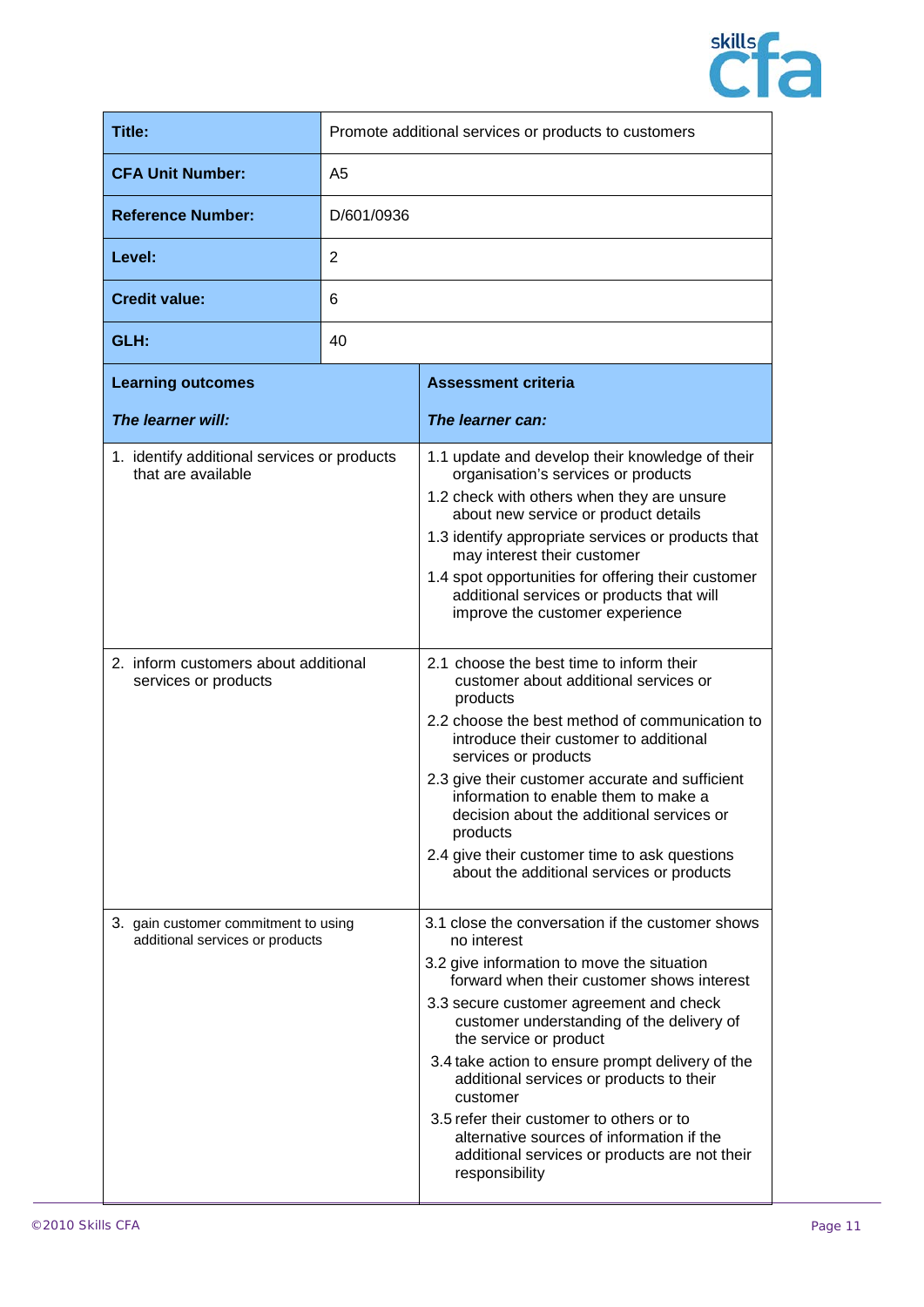

| 4. understand how to promote additional<br>services or products to customers                                     | 4.1 describe the organisation's procedures and<br>systems for encouraging the use of<br>additional services or products<br>4.2 explain how additional services or products<br>will benefit their customers<br>4.3 explain how their customer's use of additional<br>services or products will benefit their organisation<br>4.4 identify the main factors that influence<br>customers to use their services or products<br>4.5 explain how to introduce additional services<br>or products to customers outlining their<br>benefits, overcoming reservations and<br>agreeing to provide the additional services or<br>products<br>4.6 state how to give appropriate, balanced<br>information to customers about services or<br>products                                                                                                                                                                                                                                                                                                                                                                            |
|------------------------------------------------------------------------------------------------------------------|--------------------------------------------------------------------------------------------------------------------------------------------------------------------------------------------------------------------------------------------------------------------------------------------------------------------------------------------------------------------------------------------------------------------------------------------------------------------------------------------------------------------------------------------------------------------------------------------------------------------------------------------------------------------------------------------------------------------------------------------------------------------------------------------------------------------------------------------------------------------------------------------------------------------------------------------------------------------------------------------------------------------------------------------------------------------------------------------------------------------|
| <b>Additional information about the unit</b>                                                                     |                                                                                                                                                                                                                                                                                                                                                                                                                                                                                                                                                                                                                                                                                                                                                                                                                                                                                                                                                                                                                                                                                                                    |
| Owner's reference                                                                                                | This Unit forms part of the Customer Service<br>NVQ qualification 2010 - 2014.                                                                                                                                                                                                                                                                                                                                                                                                                                                                                                                                                                                                                                                                                                                                                                                                                                                                                                                                                                                                                                     |
| Unit aim(s)                                                                                                      | Services or products are continually changing in<br>organisations to keep up with customers'<br>expectations. By offering new or improved<br>services or products the organisation can<br>increase customer satisfaction. Many<br>organisations must promote these to be able to<br>survive in a competitive world. However, it is<br>equally important for organisations that are not<br>in competition with others to encourage their<br>customers to try new services or products. This<br>unit is about the learners' need to keep pace<br>with new developments and to encourage<br>customers to take an interest in them.<br>Customers expect more and more services or<br>products to be offered to meet their own<br>growing expectations. They need to be made<br>aware of what is available from the organisation.<br>Because of this everybody offering services or<br>products needs to play a part in making<br>customers aware of what is available. Learners<br>should not choose this unit if their organisation<br>does not want them to suggest additional<br>services or products to customers. |
| Unit expiry date                                                                                                 | 31 <sup>st</sup> December 2014                                                                                                                                                                                                                                                                                                                                                                                                                                                                                                                                                                                                                                                                                                                                                                                                                                                                                                                                                                                                                                                                                     |
| Details of the relationship between the unit<br>and relevant national occupational<br>standards (if appropriate) | This Unit directly relates to Unit A5 of the<br>Customer Service NOS 2010                                                                                                                                                                                                                                                                                                                                                                                                                                                                                                                                                                                                                                                                                                                                                                                                                                                                                                                                                                                                                                          |
| Details of the relationship between the unit<br>and other standards or curricula (if<br>appropriate)             | N/A                                                                                                                                                                                                                                                                                                                                                                                                                                                                                                                                                                                                                                                                                                                                                                                                                                                                                                                                                                                                                                                                                                                |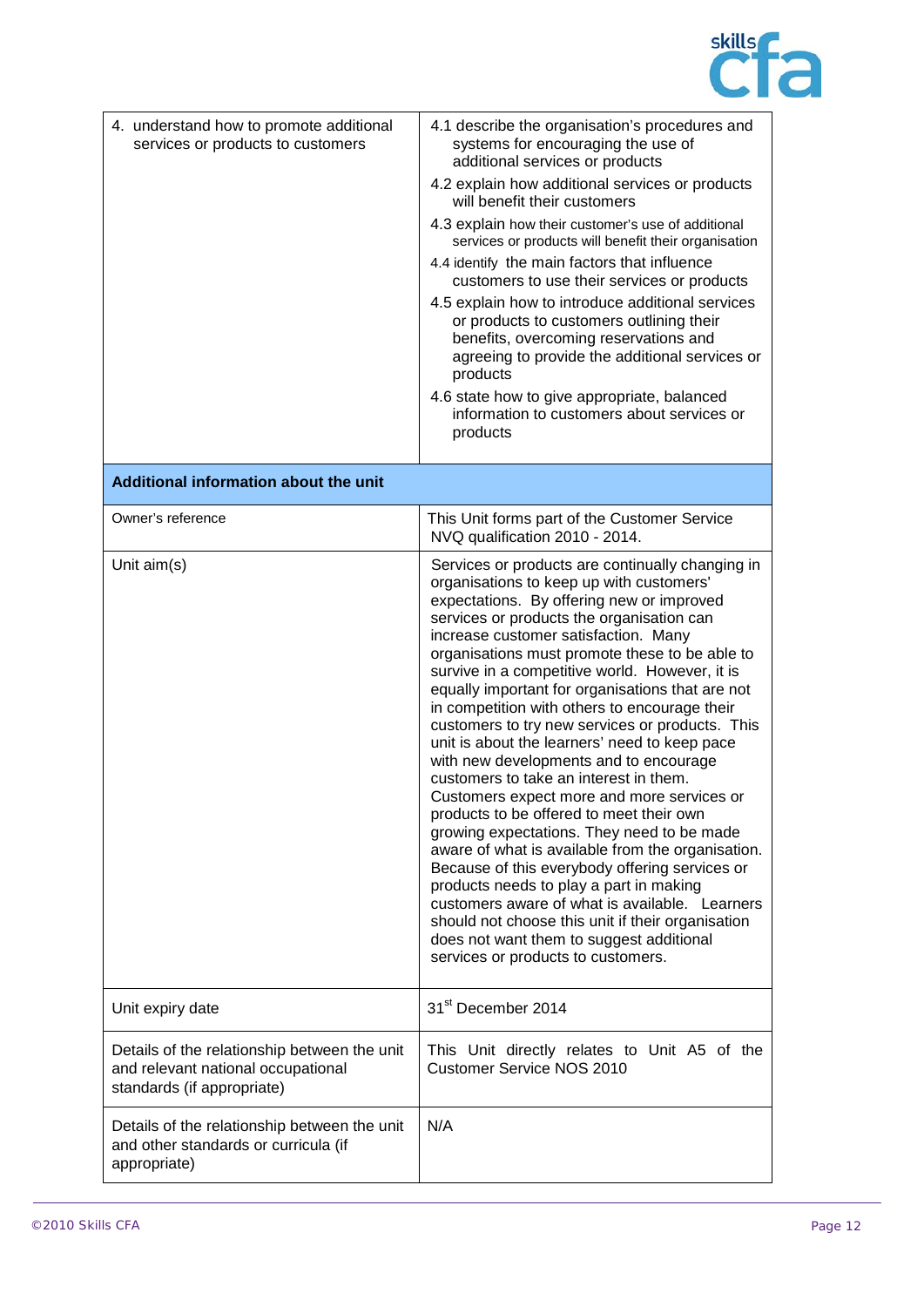

| Assessment requirements specified by a<br>sector or regulatory body (if appropriate) | Specified in the Customer Service Assessment<br>Strategy 2010 |
|--------------------------------------------------------------------------------------|---------------------------------------------------------------|
| Endorsement of the unit by a sector or<br>other appropriate body (if required)       | Institute of Customer Service                                 |
| Location of the unit within the<br>subject/sector classification system              | 15. Business Administration and Law                           |
| Name of the organisation submitting the<br>unit                                      | City and Guilds                                               |
| Availability for use                                                                 | Available to all awarding organisations                       |
| Availability for delivery                                                            | 1 <sup>st</sup> February 2010                                 |
| Guided Learning Hours (glh)                                                          | 40                                                            |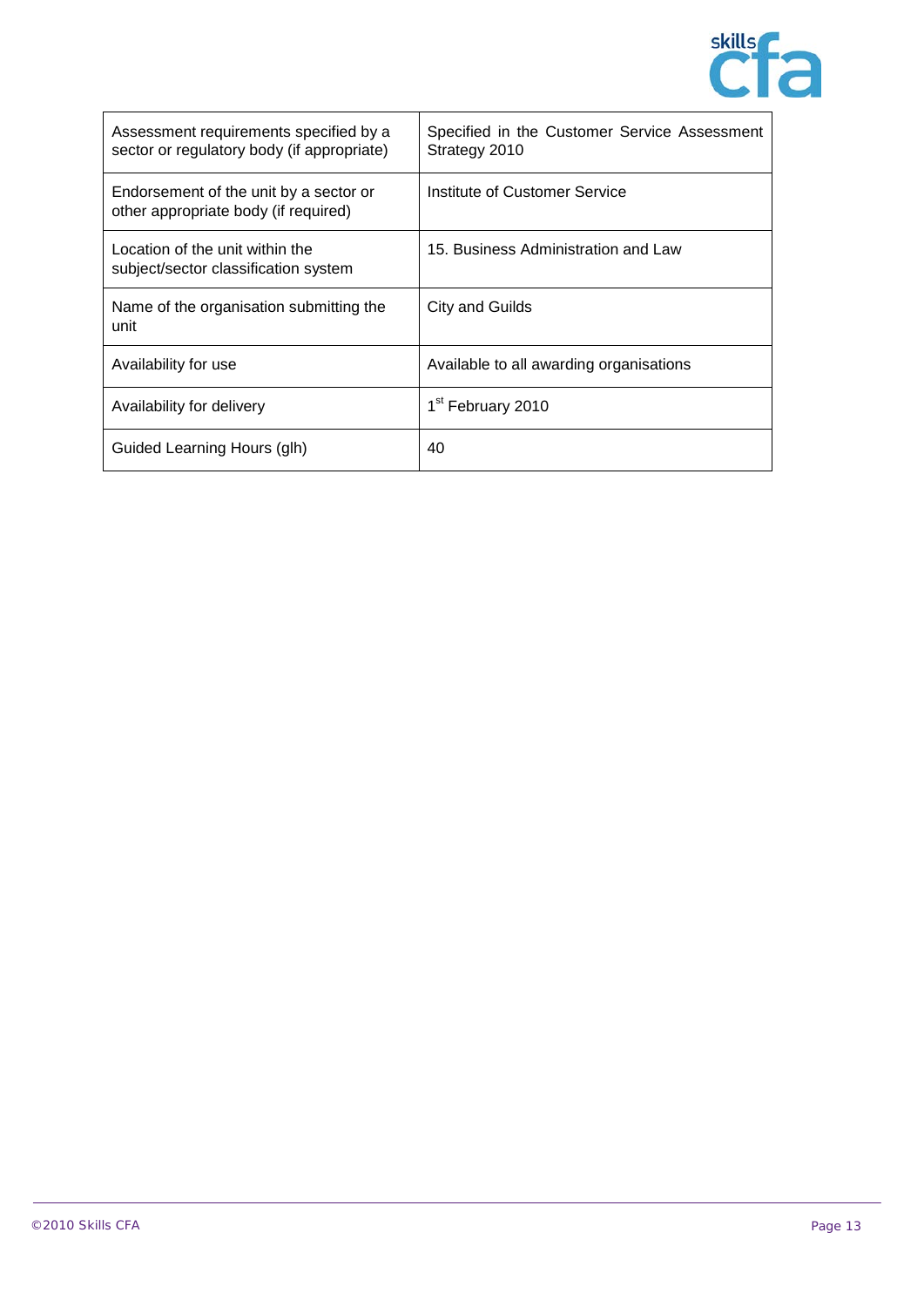

| Title:                                                       | Process information about customers |                                                                                                                                                                                                                                                                                                                                                                                                                                                                                                                                                                                                                                                             |
|--------------------------------------------------------------|-------------------------------------|-------------------------------------------------------------------------------------------------------------------------------------------------------------------------------------------------------------------------------------------------------------------------------------------------------------------------------------------------------------------------------------------------------------------------------------------------------------------------------------------------------------------------------------------------------------------------------------------------------------------------------------------------------------|
| <b>CFA Unit Number:</b>                                      | A6                                  |                                                                                                                                                                                                                                                                                                                                                                                                                                                                                                                                                                                                                                                             |
| <b>Reference Number:</b>                                     | H/601/1215                          |                                                                                                                                                                                                                                                                                                                                                                                                                                                                                                                                                                                                                                                             |
| Level:                                                       | $\overline{2}$                      |                                                                                                                                                                                                                                                                                                                                                                                                                                                                                                                                                                                                                                                             |
| <b>Credit value:</b>                                         | 5                                   |                                                                                                                                                                                                                                                                                                                                                                                                                                                                                                                                                                                                                                                             |
| GLH:                                                         | 40                                  |                                                                                                                                                                                                                                                                                                                                                                                                                                                                                                                                                                                                                                                             |
| <b>Learning outcomes</b>                                     |                                     | <b>Assessment criteria</b>                                                                                                                                                                                                                                                                                                                                                                                                                                                                                                                                                                                                                                  |
| The learner will:                                            |                                     | The learner can:                                                                                                                                                                                                                                                                                                                                                                                                                                                                                                                                                                                                                                            |
| 1. collect information about customers                       |                                     | 1.1 collect and record new information about<br>customers following the organisation's<br>guidelines<br>1.2 update existing information about<br>customers<br>1.3 record and store information about<br>customers that is accurate, sufficient and<br>relevant following organisational guidelines                                                                                                                                                                                                                                                                                                                                                          |
| 2. select and retrieve information about<br>customers        |                                     | 2.1 respond promptly to authorised requests for<br>information about customers<br>2.2 select and retrieve relevant information for<br>customers or colleagues following the<br>organisation's guidelines                                                                                                                                                                                                                                                                                                                                                                                                                                                    |
| 3. supply information about customers                        |                                     | 3.1 supply accurate and sufficient information<br>about customers to meet their customers' or<br>colleagues' expectations<br>3.2 choose the most appropriate way to supply<br>information to their customers or colleagues<br>3.3 confirm that their customers or colleagues<br>have received and understood the customer<br>information                                                                                                                                                                                                                                                                                                                    |
| 4. understand how to process customer<br>service information |                                     | 4.1 describe their organisation's procedures<br>and guidelines for collecting, retrieving and<br>supplying information about customers<br>4.2 identify types of personal information about<br>customers that should and should not be<br>kept on record<br>4.3 explain how to collect information about<br>customers efficiently and effectively<br>4.4 explain how to operate the customer<br>information storage system<br>4.5 explain why processing information about<br>customers correctly makes an important<br>contribution to effective customer service<br>4.6 explain the importance of attention to detail<br>when processing information about |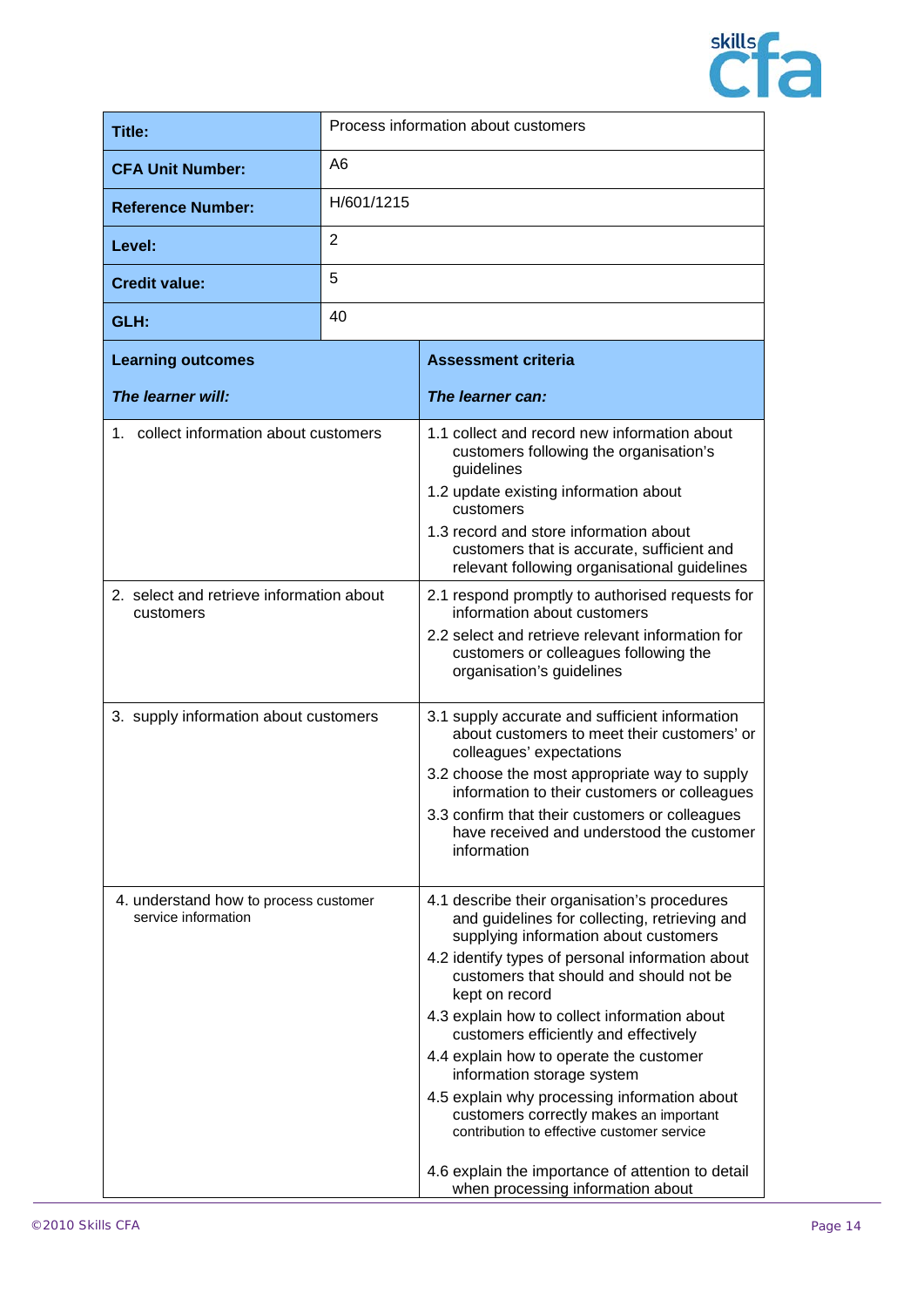

|                                                                                                                  | customers                                                                                                                                                                                                                                                                                                                                                                                                                                                                                                                                                                                                                                                                                                                                                                                                                      |
|------------------------------------------------------------------------------------------------------------------|--------------------------------------------------------------------------------------------------------------------------------------------------------------------------------------------------------------------------------------------------------------------------------------------------------------------------------------------------------------------------------------------------------------------------------------------------------------------------------------------------------------------------------------------------------------------------------------------------------------------------------------------------------------------------------------------------------------------------------------------------------------------------------------------------------------------------------|
|                                                                                                                  | 4.7 describe legal and regulatory restrictions on<br>the storage and use of customer data                                                                                                                                                                                                                                                                                                                                                                                                                                                                                                                                                                                                                                                                                                                                      |
| Additional information about the unit                                                                            |                                                                                                                                                                                                                                                                                                                                                                                                                                                                                                                                                                                                                                                                                                                                                                                                                                |
| Owner's reference                                                                                                | This Unit forms part of the Customer Service<br>NVQ qualification 2010 - 2014.                                                                                                                                                                                                                                                                                                                                                                                                                                                                                                                                                                                                                                                                                                                                                 |
| Unit aim(s)                                                                                                      | The learner and their organisation need<br>information about their customers and their<br>behaviour to answer customer questions and to<br>respond to customer requests. Information<br>about customers is also used by the<br>organisation to develop its customer service.<br>Some customer information is collected from<br>customers. Other customer information is<br>collected through information systems and<br>equipment that make records of service<br>delivery. In either case the learner must collect<br>information, retrieve it and supply it when<br>needed. Good customer information provides a<br>sound basis for all customer service<br>transactions. The quality of the customer<br>information depends heavily on the skills and<br>attention to detail of the person dealing with the<br>information. |
| Unit expiry date                                                                                                 | 31 <sup>st</sup> December 2014                                                                                                                                                                                                                                                                                                                                                                                                                                                                                                                                                                                                                                                                                                                                                                                                 |
| Details of the relationship between the unit<br>and relevant national occupational<br>standards (if appropriate) | This Unit directly relates to Unit A6 of the<br><b>Customer Service NOS 2010</b>                                                                                                                                                                                                                                                                                                                                                                                                                                                                                                                                                                                                                                                                                                                                               |
| Details of the relationship between the unit<br>and other standards or curricula (if<br>appropriate)             | N/A                                                                                                                                                                                                                                                                                                                                                                                                                                                                                                                                                                                                                                                                                                                                                                                                                            |
| Assessment requirements specified by a<br>sector or regulatory body (if appropriate)                             | Specified in the Customer Service Assessment<br>Strategy 2010                                                                                                                                                                                                                                                                                                                                                                                                                                                                                                                                                                                                                                                                                                                                                                  |
| Endorsement of the unit by a sector or<br>other appropriate body (if required)                                   | <b>Institute of Customer Service</b>                                                                                                                                                                                                                                                                                                                                                                                                                                                                                                                                                                                                                                                                                                                                                                                           |
| Location of the unit within the<br>subject/sector classification system                                          | 15. Business Administration and Law                                                                                                                                                                                                                                                                                                                                                                                                                                                                                                                                                                                                                                                                                                                                                                                            |
| Name of the organisation submitting the<br>unit                                                                  | <b>City and Guilds</b>                                                                                                                                                                                                                                                                                                                                                                                                                                                                                                                                                                                                                                                                                                                                                                                                         |
| Availability for use                                                                                             | Available to all awarding organisations                                                                                                                                                                                                                                                                                                                                                                                                                                                                                                                                                                                                                                                                                                                                                                                        |
| Availability for delivery                                                                                        | 1 <sup>st</sup> February 2010                                                                                                                                                                                                                                                                                                                                                                                                                                                                                                                                                                                                                                                                                                                                                                                                  |
| Guided Learning Hours (glh)                                                                                      | 40                                                                                                                                                                                                                                                                                                                                                                                                                                                                                                                                                                                                                                                                                                                                                                                                                             |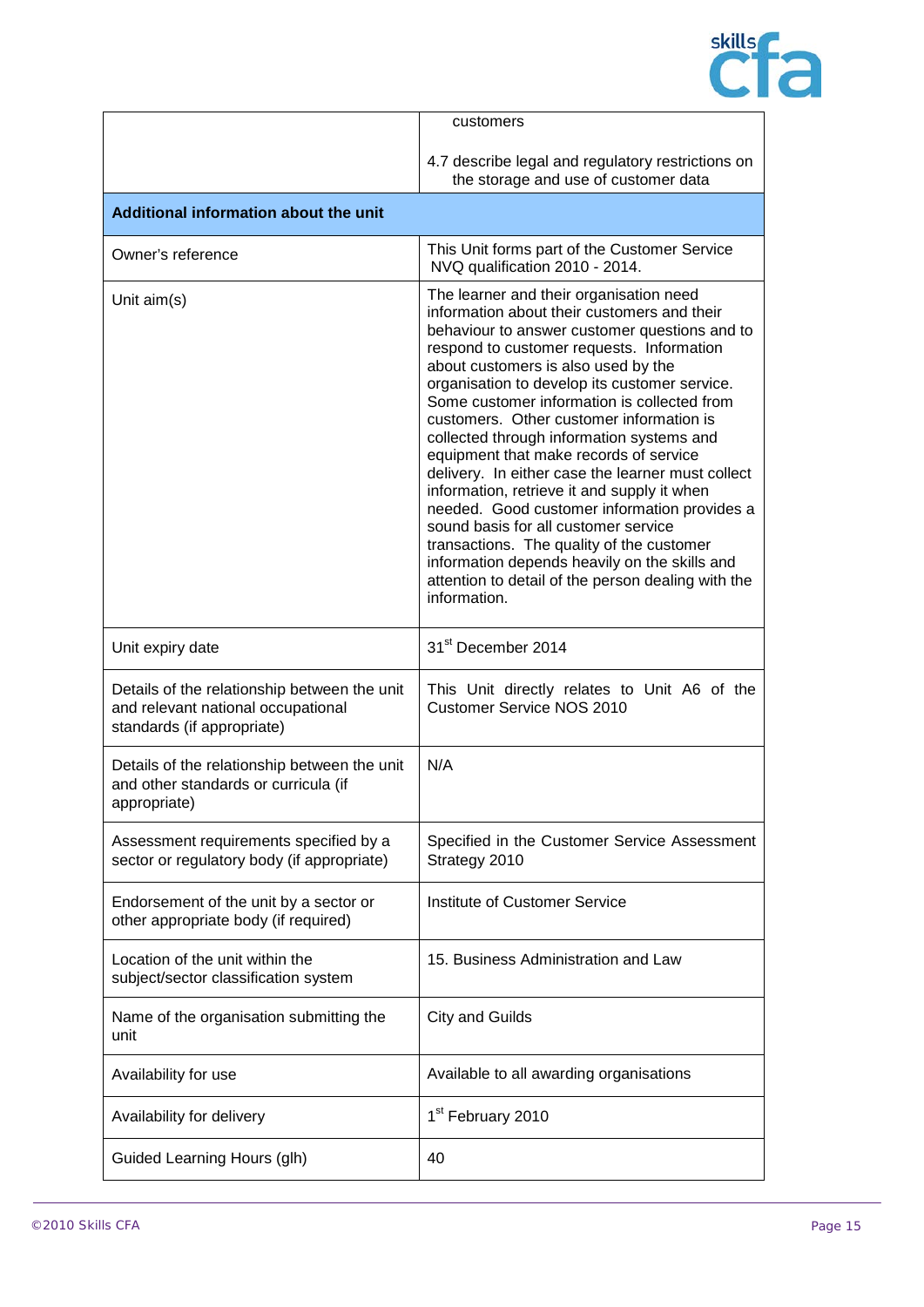

| Title:                                                                         |            | Live up to the customer service promise                                                                                                                                                                                                                                                                                                                                                                                                                                                                                                                                                                                                                                                                                                                                                                                                                                                                                                |
|--------------------------------------------------------------------------------|------------|----------------------------------------------------------------------------------------------------------------------------------------------------------------------------------------------------------------------------------------------------------------------------------------------------------------------------------------------------------------------------------------------------------------------------------------------------------------------------------------------------------------------------------------------------------------------------------------------------------------------------------------------------------------------------------------------------------------------------------------------------------------------------------------------------------------------------------------------------------------------------------------------------------------------------------------|
| <b>CFA Unit Number:</b>                                                        | A7         |                                                                                                                                                                                                                                                                                                                                                                                                                                                                                                                                                                                                                                                                                                                                                                                                                                                                                                                                        |
| <b>Reference Number:</b>                                                       | M/601/1217 |                                                                                                                                                                                                                                                                                                                                                                                                                                                                                                                                                                                                                                                                                                                                                                                                                                                                                                                                        |
| Level:                                                                         | 2          |                                                                                                                                                                                                                                                                                                                                                                                                                                                                                                                                                                                                                                                                                                                                                                                                                                                                                                                                        |
| <b>Credit value:</b>                                                           | 6          |                                                                                                                                                                                                                                                                                                                                                                                                                                                                                                                                                                                                                                                                                                                                                                                                                                                                                                                                        |
| GLH:                                                                           | 40         |                                                                                                                                                                                                                                                                                                                                                                                                                                                                                                                                                                                                                                                                                                                                                                                                                                                                                                                                        |
| <b>Learning outcomes</b>                                                       |            | <b>Assessment criteria</b>                                                                                                                                                                                                                                                                                                                                                                                                                                                                                                                                                                                                                                                                                                                                                                                                                                                                                                             |
| The learner will:                                                              |            | The learner can:                                                                                                                                                                                                                                                                                                                                                                                                                                                                                                                                                                                                                                                                                                                                                                                                                                                                                                                       |
| 1. understand and explain the customer<br>service promise                      |            | 1.1 explain the key features of the service offer,<br>vision and promise their organisation has<br>made<br>1.2 identify the role they can play to ensure<br>that their customer believes that the service<br>offer, vision and promise is being delivered<br>1.3 explain the procedures and regulations<br>their organisation follows to support the<br>service offer, vision and promise<br>1.4 devise and use phrases that reinforce the<br>service offer, vision and promise<br>1.5 identify and avoid phrases that might be<br>used, but would not fit with the service offer,<br>vision and promise<br>1.6 identify moments and actions within the<br>delivery of customer service that are<br>particularly relevant to their customer's<br>experience of the promise being delivered<br>1.7 share ideas with colleagues about how<br>particular words and approaches help to<br>support the service offer, vision and<br>promise |
| 2. produce customer satisfaction by<br>delivering the customer service promise |            | 2.1 ensure that their appearance and behaviour<br>supports the organisation's service offer,<br>vision and promise<br>2.2 observe or listen to the customer closely to<br>identify opportunities to reinforce their<br>understanding of the service offer, vision<br>and promise<br>2.3 take actions to deliver customer service in<br>a way that meets their customer's<br>expectations and understanding of the<br>service offer, vision and promise<br>2.4 ensure that what they decide to do is<br>realistic and in line with the service offer<br>and promise<br>2.5 be positive about and supportive of the<br>service offer and promise                                                                                                                                                                                                                                                                                         |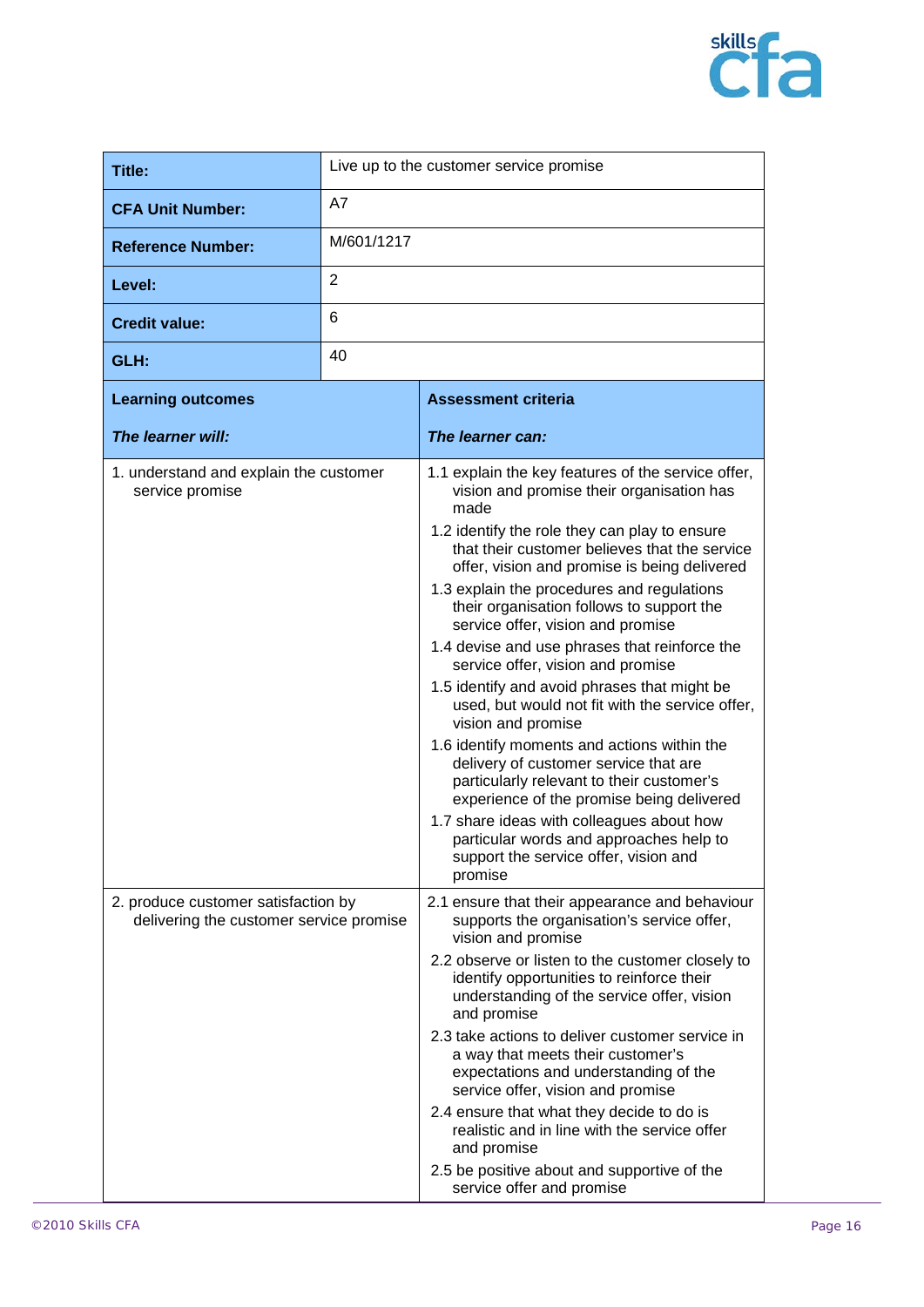

| 3. know how to live up to the customer<br>service promise                                                        | 3.1 identify the key features, moments of truth<br>(those points in the customer service<br>process that have the most impact on the<br>customer experience) and customer<br>experiences that define the organisation's<br>service offer, vision and promise<br>3.2 identify ways in which staff can contribute<br>to communicating the service vision or<br>promise to customers<br>3.3 explain sales, marketing and/or public<br>relations reasons for defining a service<br>offer, vision and promise<br>3.4 explain how words can be used and<br>adapted to reflect a defined service offer,<br>vision and promise<br>3.5 explain how actions can be used and<br>adapted to reflect a defined service offer,<br>vision and promise                                                                                                                                                                                                                                                                                                 |
|------------------------------------------------------------------------------------------------------------------|----------------------------------------------------------------------------------------------------------------------------------------------------------------------------------------------------------------------------------------------------------------------------------------------------------------------------------------------------------------------------------------------------------------------------------------------------------------------------------------------------------------------------------------------------------------------------------------------------------------------------------------------------------------------------------------------------------------------------------------------------------------------------------------------------------------------------------------------------------------------------------------------------------------------------------------------------------------------------------------------------------------------------------------|
| Additional information about the unit                                                                            |                                                                                                                                                                                                                                                                                                                                                                                                                                                                                                                                                                                                                                                                                                                                                                                                                                                                                                                                                                                                                                        |
| Owner's reference                                                                                                | This Unit forms part of the Customer Service<br>NVQ qualification 2010 - 2014.                                                                                                                                                                                                                                                                                                                                                                                                                                                                                                                                                                                                                                                                                                                                                                                                                                                                                                                                                         |
| Unit aim(s)                                                                                                      | The learner may work in an organisation that<br>has a carefully defined brand and vision that<br>includes a specific service offer and promise to<br>their customers. Often, much work has taken<br>place to develop these, and they influence<br>what the customer expects. By promoting the<br>brand, the organisation is making a promise to<br>their customers about what they can expect.<br>Customer satisfaction is unlikely to be<br>achieved if their customer's experience does<br>not match their expectations of that promise.<br>Even in organisations without a strong brand<br>image, customers often have firm expectations.<br>This unit is about the way the learner's work<br>supports the branding of their services or<br>products. It covers what they must do to make<br>sure that they deliver the promise that the<br>customer has come to expect. It also covers<br>how the learner can avoid giving their customer<br>an experience that is significantly different from<br>the one offered in the promise. |
| Unit expiry date                                                                                                 | 31 <sup>st</sup> December 2014                                                                                                                                                                                                                                                                                                                                                                                                                                                                                                                                                                                                                                                                                                                                                                                                                                                                                                                                                                                                         |
| Details of the relationship between the unit<br>and relevant national occupational<br>standards (if appropriate) | This Unit directly relates to Unit A7 of the<br><b>Customer Service NOS 2010</b>                                                                                                                                                                                                                                                                                                                                                                                                                                                                                                                                                                                                                                                                                                                                                                                                                                                                                                                                                       |
| Details of the relationship between the unit<br>and other standards or curricula (if<br>appropriate)             | N/A                                                                                                                                                                                                                                                                                                                                                                                                                                                                                                                                                                                                                                                                                                                                                                                                                                                                                                                                                                                                                                    |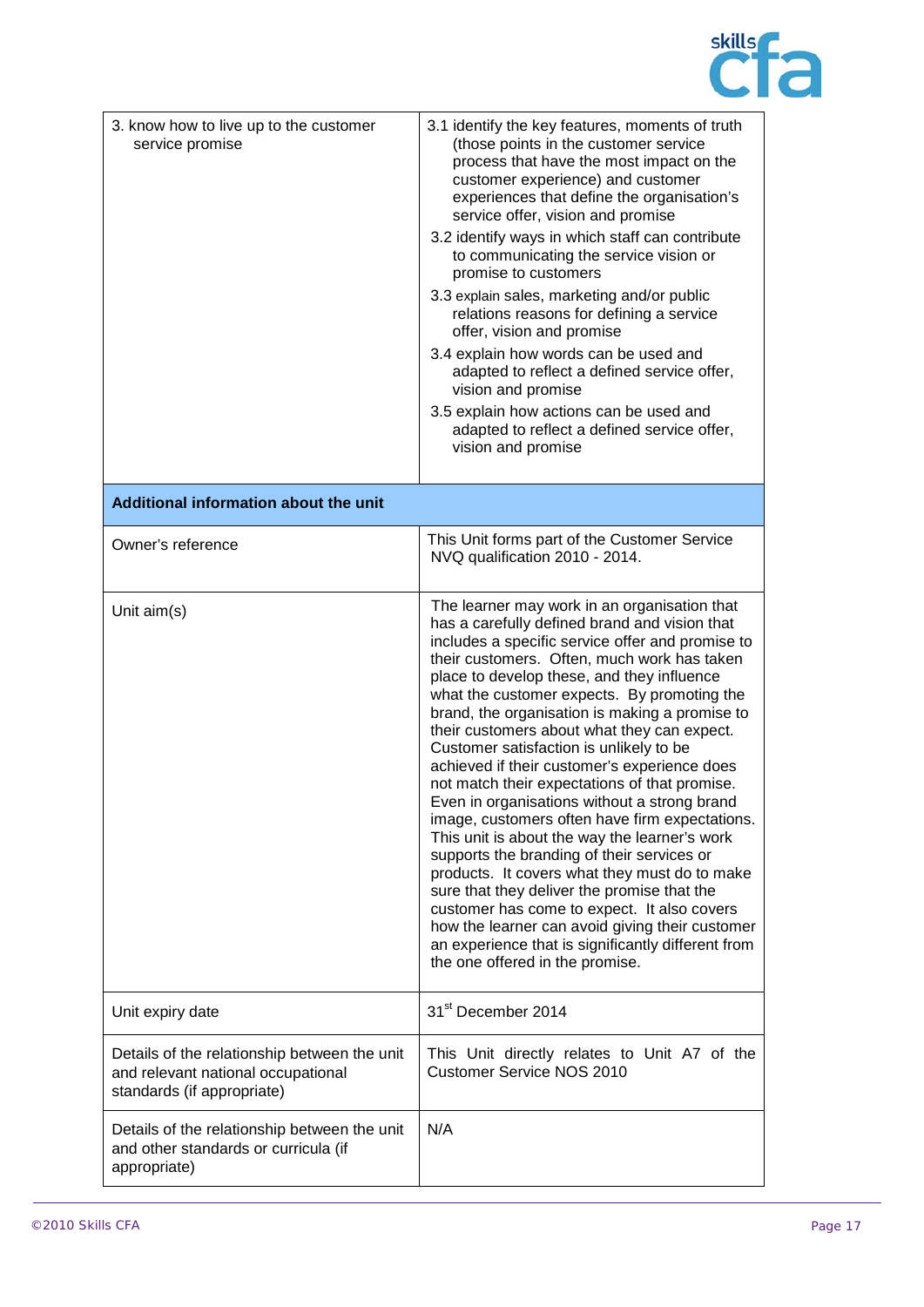

| Assessment requirements specified by a<br>sector or regulatory body (if appropriate) | Specified in the Customer Service Assessment<br>Strategy 2010 |
|--------------------------------------------------------------------------------------|---------------------------------------------------------------|
| Endorsement of the unit by a sector or<br>other appropriate body (if required)       | Institute of Customer Service                                 |
| Location of the unit within the<br>subject/sector classification system              | 15. Business Administration and Law                           |
| Name of the organisation submitting the<br>unit                                      | City and Guilds                                               |
| Availability for use                                                                 | Available to all awarding organisations                       |
| Availability for delivery                                                            | 1 <sup>st</sup> February 2010                                 |
| Guided Learning Hours (glh)                                                          | 40                                                            |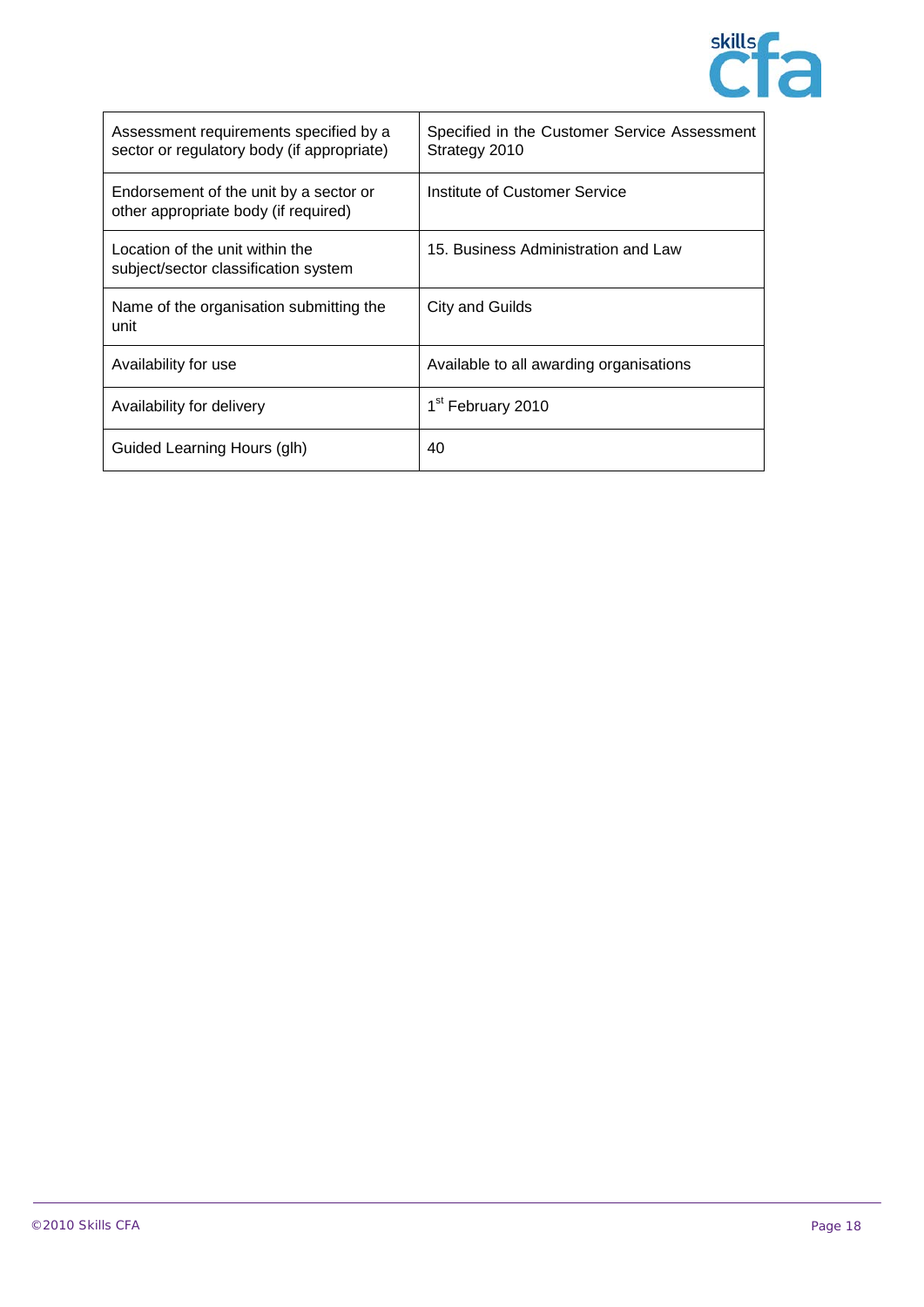

| Title:                                                                                                        |                | Make customer service personal                                                                                                                                                                                                                                                                                                                                                                                                                                                                                                                                                                                                                                                                                                                                                                                                                                                                                                                                                                                                                                                                                                                                                                                                                                                                                                                                                  |
|---------------------------------------------------------------------------------------------------------------|----------------|---------------------------------------------------------------------------------------------------------------------------------------------------------------------------------------------------------------------------------------------------------------------------------------------------------------------------------------------------------------------------------------------------------------------------------------------------------------------------------------------------------------------------------------------------------------------------------------------------------------------------------------------------------------------------------------------------------------------------------------------------------------------------------------------------------------------------------------------------------------------------------------------------------------------------------------------------------------------------------------------------------------------------------------------------------------------------------------------------------------------------------------------------------------------------------------------------------------------------------------------------------------------------------------------------------------------------------------------------------------------------------|
| <b>CFA Unit Number:</b>                                                                                       | A <sub>8</sub> |                                                                                                                                                                                                                                                                                                                                                                                                                                                                                                                                                                                                                                                                                                                                                                                                                                                                                                                                                                                                                                                                                                                                                                                                                                                                                                                                                                                 |
| <b>Reference Number:</b>                                                                                      | T/601/1218     |                                                                                                                                                                                                                                                                                                                                                                                                                                                                                                                                                                                                                                                                                                                                                                                                                                                                                                                                                                                                                                                                                                                                                                                                                                                                                                                                                                                 |
| Level:                                                                                                        | 2              |                                                                                                                                                                                                                                                                                                                                                                                                                                                                                                                                                                                                                                                                                                                                                                                                                                                                                                                                                                                                                                                                                                                                                                                                                                                                                                                                                                                 |
| <b>Credit value:</b>                                                                                          | 6              |                                                                                                                                                                                                                                                                                                                                                                                                                                                                                                                                                                                                                                                                                                                                                                                                                                                                                                                                                                                                                                                                                                                                                                                                                                                                                                                                                                                 |
| GLH:                                                                                                          | 40             |                                                                                                                                                                                                                                                                                                                                                                                                                                                                                                                                                                                                                                                                                                                                                                                                                                                                                                                                                                                                                                                                                                                                                                                                                                                                                                                                                                                 |
| <b>Learning outcomes</b>                                                                                      |                | <b>Assessment criteria</b>                                                                                                                                                                                                                                                                                                                                                                                                                                                                                                                                                                                                                                                                                                                                                                                                                                                                                                                                                                                                                                                                                                                                                                                                                                                                                                                                                      |
| The learner will:                                                                                             |                | The learner can:                                                                                                                                                                                                                                                                                                                                                                                                                                                                                                                                                                                                                                                                                                                                                                                                                                                                                                                                                                                                                                                                                                                                                                                                                                                                                                                                                                |
| 1. identify opportunities for making<br>customer service personal<br>2. treat their customer as an individual |                | 1.1 identify which of their organisation's<br>systems or procedures allows them to add<br>a personal touch to the service<br>1.2 observe and listen to their customer<br>carefully for signs that will guide how they<br>personalise the service<br>1.3 let the customer know that they understand<br>and that they are there to help<br>1.4 identify opportunities to help or direct their<br>customer outside of normal routines and<br>procedures<br>1.5 identify customers with particular needs<br>who would especially appreciate personal<br>service<br>1.6 balance the time they take when giving<br>individual attention to one customer with the<br>needs and expectations of other customers<br>1.7 make extra efforts to show how willing and<br>able they are to give a more personal<br>service<br>2.1 greet and deal with their customer in a way<br>that respects them as an individual<br>2.2 focus their attention on the customer they<br>are dealing with<br>2.3 always communicate with their customer in<br>a friendly and open way<br>2.4 use their customer's name when it is<br>known and appropriate<br>2.5 follow their organisation's guidelines about<br>giving their customer their own name and<br>contact details<br>2.6 concentrate on building a 'one to one'<br>relationship with their customer by making<br>them feel valued and respected |
| know and understand how to make<br>3.<br>customer service personal                                            |                | 3.1 explain how the use of the customer's name<br>makes service more personal<br>3.2 describe personality types and their                                                                                                                                                                                                                                                                                                                                                                                                                                                                                                                                                                                                                                                                                                                                                                                                                                                                                                                                                                                                                                                                                                                                                                                                                                                       |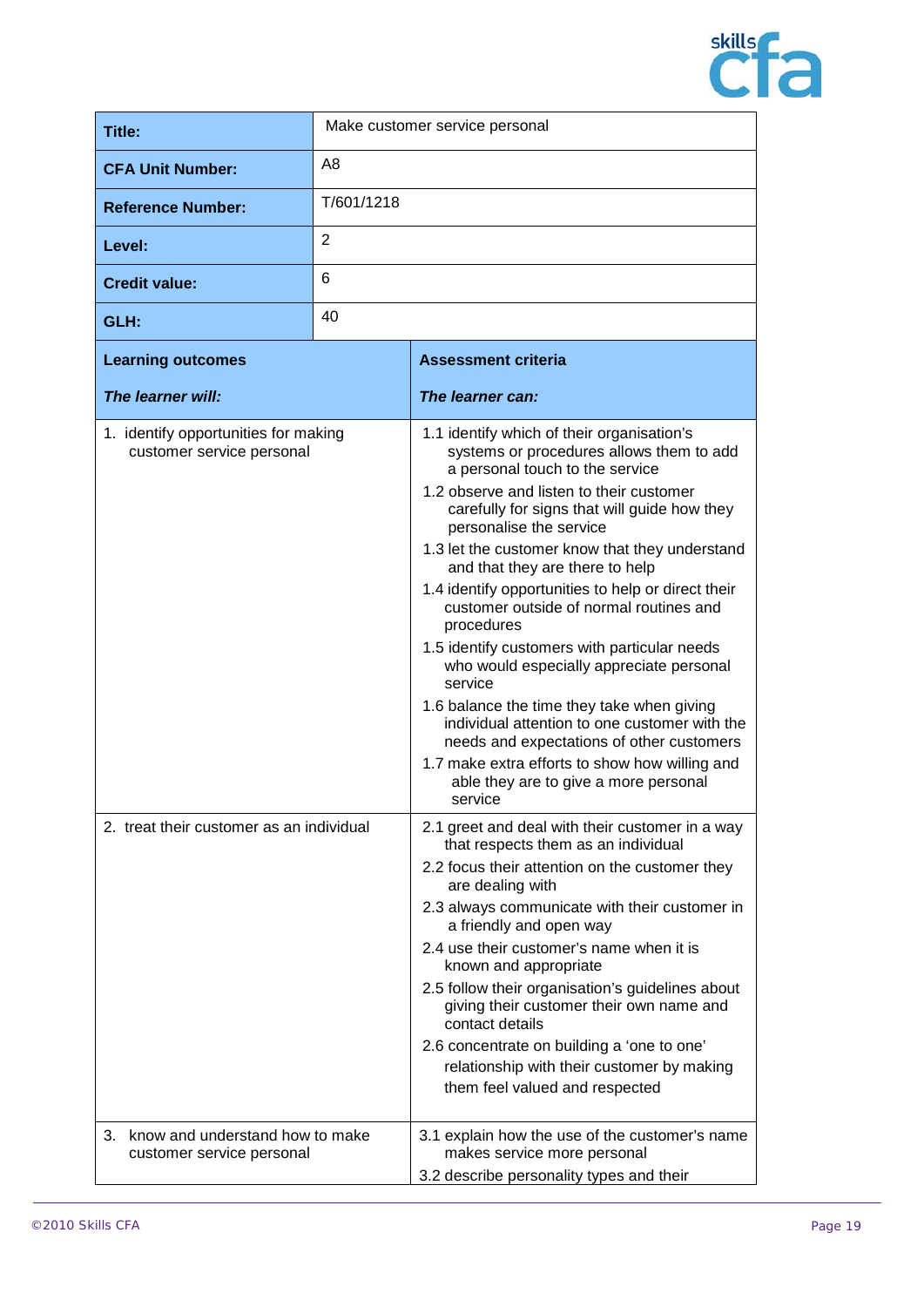

|                                                                                                                  | receptiveness to personalised services<br>3.3 identify types of personal information about<br>customers that should and should not be<br>kept on record<br>3.4 identify features of personal service that are<br>most appreciated by customers with<br>individual needs<br>3.5 describe body language and approaches<br>that promote open communication                                                                                                                                                                                                                                                                                                                                                                                                                                                                                                                                                                                                  |
|------------------------------------------------------------------------------------------------------------------|----------------------------------------------------------------------------------------------------------------------------------------------------------------------------------------------------------------------------------------------------------------------------------------------------------------------------------------------------------------------------------------------------------------------------------------------------------------------------------------------------------------------------------------------------------------------------------------------------------------------------------------------------------------------------------------------------------------------------------------------------------------------------------------------------------------------------------------------------------------------------------------------------------------------------------------------------------|
|                                                                                                                  | 3.6 describe the organisation's guidelines on<br>actions that are permissible outside of the<br>normal routines and procedures<br>3.7 explain their own preferences and comfort<br>levels relating to how they are willing and<br>able to personalise service                                                                                                                                                                                                                                                                                                                                                                                                                                                                                                                                                                                                                                                                                            |
| Additional information about the unit                                                                            |                                                                                                                                                                                                                                                                                                                                                                                                                                                                                                                                                                                                                                                                                                                                                                                                                                                                                                                                                          |
| Owner's reference                                                                                                | This Unit forms part of the Customer Service<br>NVQ qualification 2010 - 2014.                                                                                                                                                                                                                                                                                                                                                                                                                                                                                                                                                                                                                                                                                                                                                                                                                                                                           |
| Unit aim(s)                                                                                                      | Research has shown that customer<br>satisfaction increases if customers feel that<br>they have been treated in a way that<br>recognises their own personal needs. When<br>they are delivering customer service learners<br>often deal with a large number of customers<br>who seem to be the same, but it is important to<br>remember that each customer is an individual.<br>Anything the learner can do to make each<br>customer feel that they have had their<br>complete attention and have been dealt with<br>personally increases their sense of satisfaction.<br>This unit is about how the learner can help<br>their customers feel that they have<br>experienced service that focuses on them as<br>an individual. When the learner works with a<br>customer they need to give the impression that<br>it is on a 'one to one' basis, that they care what<br>happens to their customer and that they<br>respect their customer as an individual. |
| Unit expiry date                                                                                                 | 31 <sup>st</sup> December 2014                                                                                                                                                                                                                                                                                                                                                                                                                                                                                                                                                                                                                                                                                                                                                                                                                                                                                                                           |
| Details of the relationship between the unit<br>and relevant national occupational<br>standards (if appropriate) | This Unit directly relates to Unit A8 of the<br><b>Customer Service NOS 2010</b>                                                                                                                                                                                                                                                                                                                                                                                                                                                                                                                                                                                                                                                                                                                                                                                                                                                                         |
| Details of the relationship between the unit<br>and other standards or curricula (if<br>appropriate)             | N/A                                                                                                                                                                                                                                                                                                                                                                                                                                                                                                                                                                                                                                                                                                                                                                                                                                                                                                                                                      |
| Assessment requirements specified by a<br>sector or regulatory body (if appropriate)                             | Specified in the Customer Service Assessment<br>Strategy 2010                                                                                                                                                                                                                                                                                                                                                                                                                                                                                                                                                                                                                                                                                                                                                                                                                                                                                            |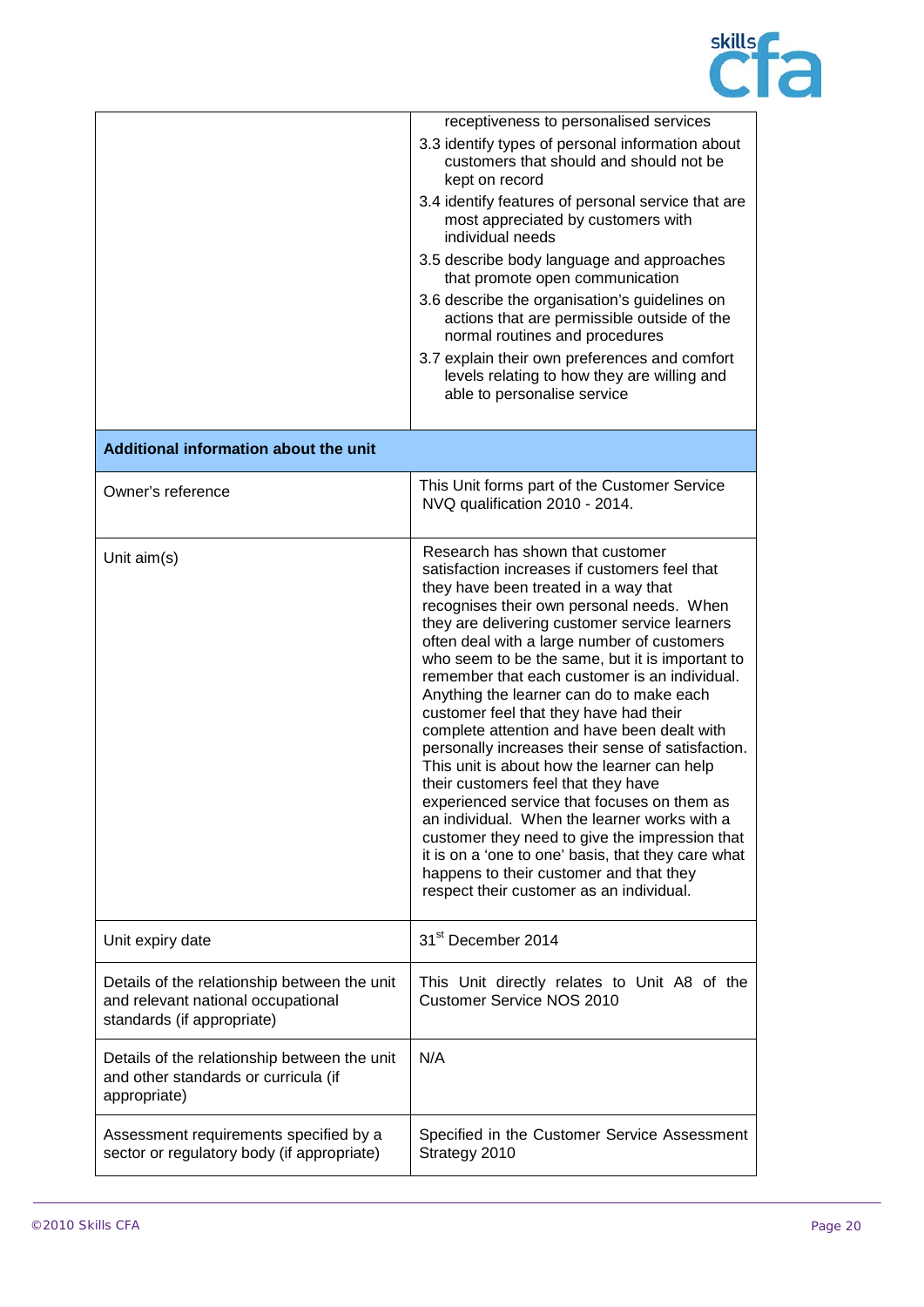

| Endorsement of the unit by a sector or<br>other appropriate body (if required) | Institute of Customer Service           |
|--------------------------------------------------------------------------------|-----------------------------------------|
| Location of the unit within the<br>subject/sector classification system        | 15. Business Administration and Law     |
| Name of the organisation submitting the<br>unit                                | City and Guilds                         |
| Availability for use                                                           | Available to all awarding organisations |
| Availability for delivery                                                      | 1 <sup>st</sup> February 2010           |
| Guided Learning Hours (glh)                                                    | 40                                      |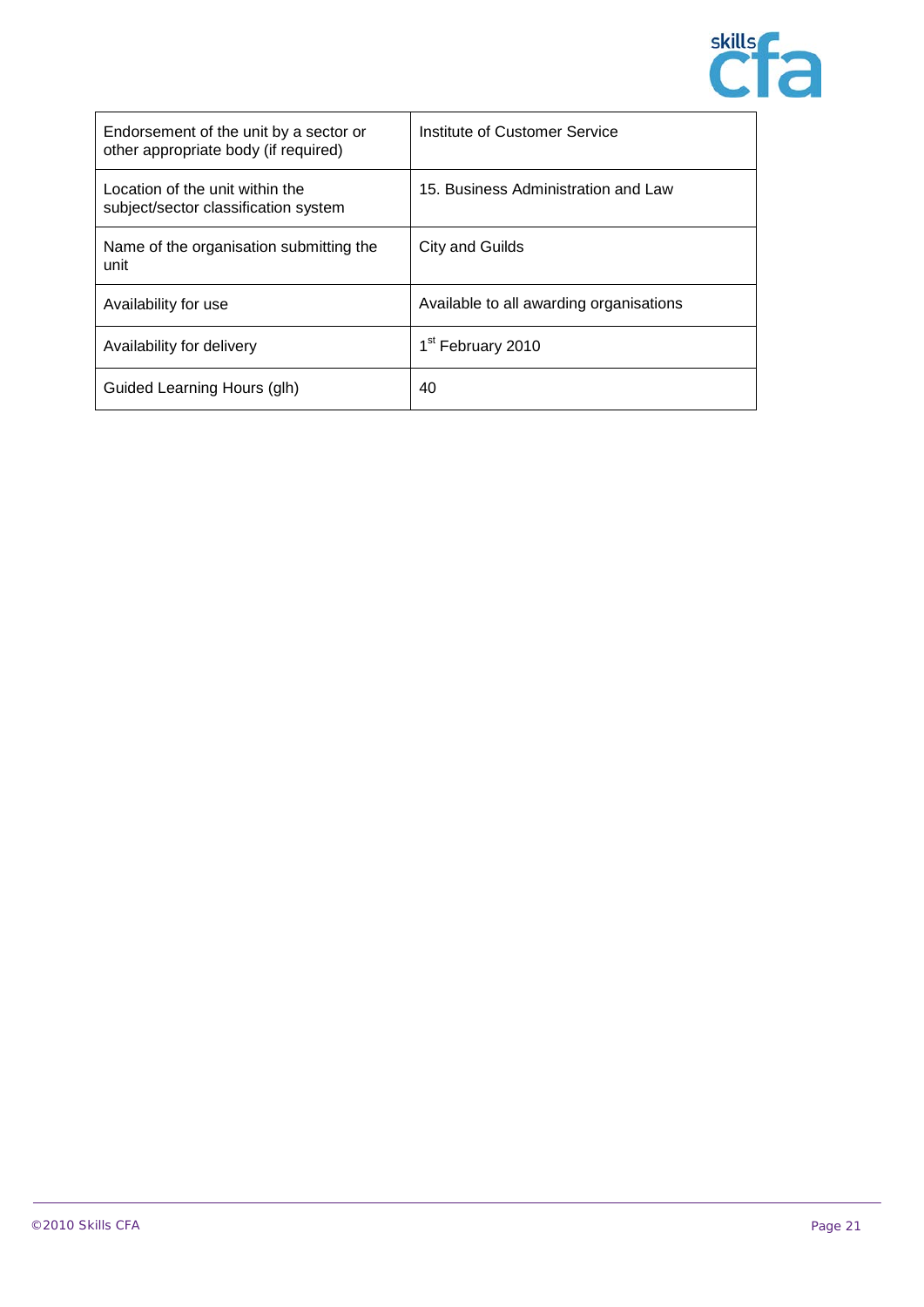

| Title:                                                                       |                | Go the extra mile in customer service                                                                                                                                                                                                                                                                                                                                                                                                                                                                                                                                                                 |
|------------------------------------------------------------------------------|----------------|-------------------------------------------------------------------------------------------------------------------------------------------------------------------------------------------------------------------------------------------------------------------------------------------------------------------------------------------------------------------------------------------------------------------------------------------------------------------------------------------------------------------------------------------------------------------------------------------------------|
| <b>CFA Unit Number:</b>                                                      | A <sub>9</sub> |                                                                                                                                                                                                                                                                                                                                                                                                                                                                                                                                                                                                       |
| <b>Reference Number:</b>                                                     | M/601/1220     |                                                                                                                                                                                                                                                                                                                                                                                                                                                                                                                                                                                                       |
| Level:                                                                       | 2              |                                                                                                                                                                                                                                                                                                                                                                                                                                                                                                                                                                                                       |
| <b>Credit value:</b>                                                         | 6              |                                                                                                                                                                                                                                                                                                                                                                                                                                                                                                                                                                                                       |
| GLH:                                                                         | 40             |                                                                                                                                                                                                                                                                                                                                                                                                                                                                                                                                                                                                       |
| <b>Learning outcomes</b>                                                     |                | <b>Assessment criteria</b>                                                                                                                                                                                                                                                                                                                                                                                                                                                                                                                                                                            |
| The learner will:                                                            |                | The learner can:                                                                                                                                                                                                                                                                                                                                                                                                                                                                                                                                                                                      |
| 1. distinguish between routine service<br>standards and going the extra mile |                | 1.1 explain the service offer clearly and<br>concisely<br>1.2 identify their customer's expectations and<br>needs<br>1.3 match the service offer with their<br>customer's expectations and needs and<br>identify the key differences<br>1.4 identify options for other actions that will<br>give added value to customer service and<br>might impress their customer<br>1.5 choose actions that are most appropriate to<br>impress their customer                                                                                                                                                     |
| 2. check that your extra mile ideas are<br>feasible                          |                | 2.1 match their ideas for added value customer<br>service against their authority to see them<br>through<br>2.2 check that their ideas for added value<br>customer service are possible within their<br>organisation's guidelines<br>2.3 check that their ideas for added value<br>customer service are possible within<br>regulatory boundaries<br>2.4 check that their ideas for added value<br>customer service will not unreasonably<br>affect the service to their other customers<br>2.5 explain their ideas for added value service<br>to a senior colleague or other appropriate<br>authority |
| 3. go the extra mile                                                         |                | 3.1 take action to go the extra mile in customer<br>service<br>3.2 ensure that their customer is aware of the<br>added value of their actions<br>3.3 monitor the effects of their added value<br>actions to ensure that the service given to<br>their other customers is not affected<br>unreasonably<br>3.4 note and pass on positive feedback from                                                                                                                                                                                                                                                  |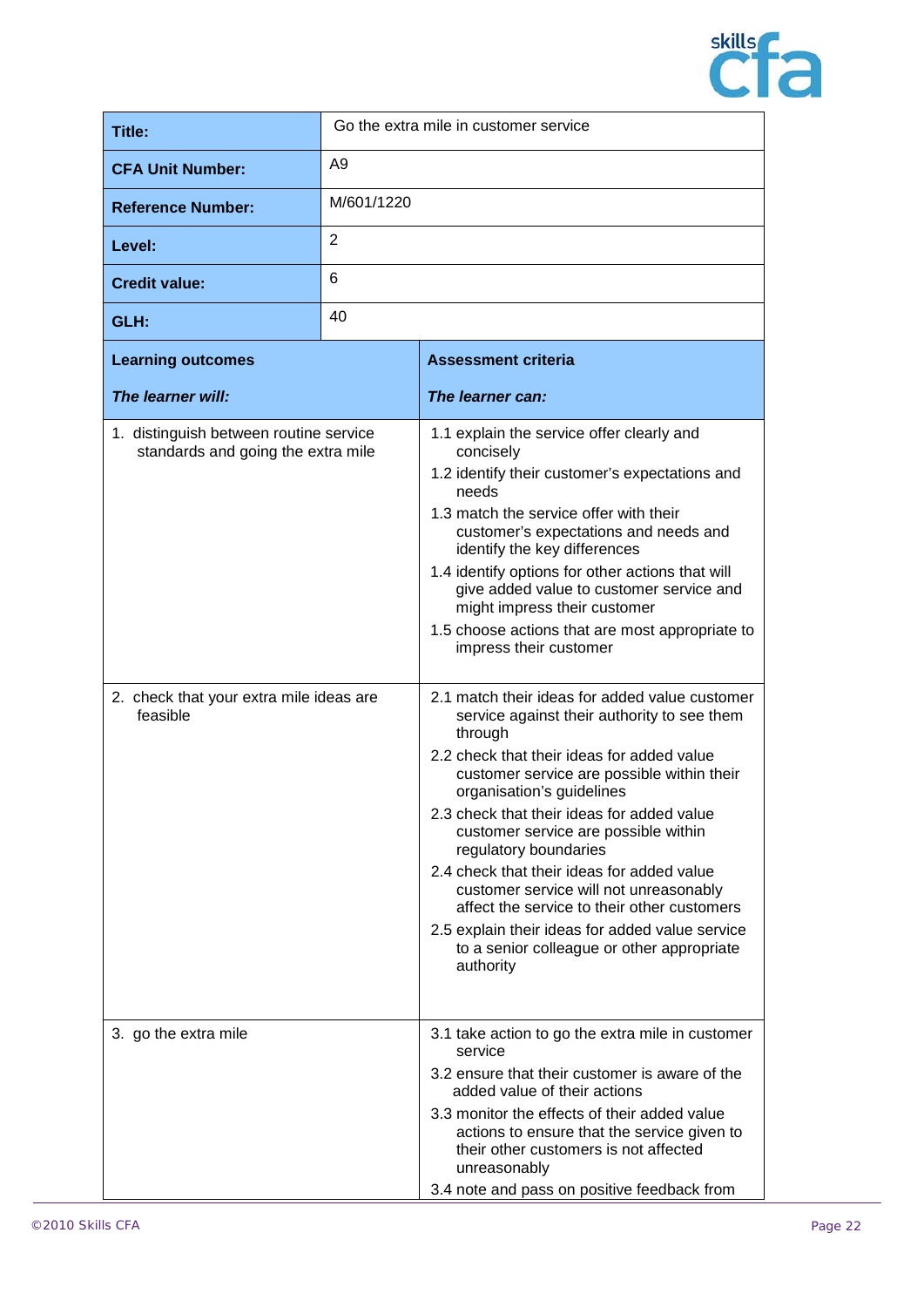

|                                       | their customer about their actions                                                                                                                                                                                                                                                                                                                                                                                                                                                                                                                                                                                                                                                                                                                                                                                                                                                              |
|---------------------------------------|-------------------------------------------------------------------------------------------------------------------------------------------------------------------------------------------------------------------------------------------------------------------------------------------------------------------------------------------------------------------------------------------------------------------------------------------------------------------------------------------------------------------------------------------------------------------------------------------------------------------------------------------------------------------------------------------------------------------------------------------------------------------------------------------------------------------------------------------------------------------------------------------------|
|                                       | 3.5 suggest that an extra mile action becomes<br>routine if they have seen it work several<br>times and it could be accommodated within<br>the service offer                                                                                                                                                                                                                                                                                                                                                                                                                                                                                                                                                                                                                                                                                                                                    |
| 4. know how to go the extra mile in   | 4.1 describe their organisation's service offer                                                                                                                                                                                                                                                                                                                                                                                                                                                                                                                                                                                                                                                                                                                                                                                                                                                 |
| customer service                      | 4.2 explain how customers form expectations<br>of the service they will receive                                                                                                                                                                                                                                                                                                                                                                                                                                                                                                                                                                                                                                                                                                                                                                                                                 |
|                                       | 4.3 identify what types of service action most<br>customers will see as adding value to the<br>customer service they have already had                                                                                                                                                                                                                                                                                                                                                                                                                                                                                                                                                                                                                                                                                                                                                           |
|                                       | 4.4 outline their organisation's rules and<br>procedures that determine their authority to<br>go the extra mile                                                                                                                                                                                                                                                                                                                                                                                                                                                                                                                                                                                                                                                                                                                                                                                 |
|                                       | 4.5 identify relevant legislation and regulation<br>that impact on their freedom to go the extra<br>mile                                                                                                                                                                                                                                                                                                                                                                                                                                                                                                                                                                                                                                                                                                                                                                                        |
|                                       | 4.6 describe how their organisation receives<br>customer service feedback on the types of<br>customer experience that has impressed<br>them                                                                                                                                                                                                                                                                                                                                                                                                                                                                                                                                                                                                                                                                                                                                                     |
|                                       | 4.7 describe their organisation's procedures for<br>making changes in its service offer                                                                                                                                                                                                                                                                                                                                                                                                                                                                                                                                                                                                                                                                                                                                                                                                         |
| Additional information about the unit |                                                                                                                                                                                                                                                                                                                                                                                                                                                                                                                                                                                                                                                                                                                                                                                                                                                                                                 |
|                                       |                                                                                                                                                                                                                                                                                                                                                                                                                                                                                                                                                                                                                                                                                                                                                                                                                                                                                                 |
| Owner's reference                     | This Unit forms part of the Customer Service<br>NVQ qualification 2010 - 2014.                                                                                                                                                                                                                                                                                                                                                                                                                                                                                                                                                                                                                                                                                                                                                                                                                  |
| Unit aim(s)                           | When the learner's customer feels that they<br>have taken special care to give them good<br>service and have done something more than<br>they expect, they are likely to enjoy a better<br>customer service experience. Opportunities to<br>add this extra value to the customer's<br>experience depend on the learner spotting<br>what they will particularly appreciate. Often<br>they can offer this little extra when sorting out a<br>difficulty or problem. Whatever special service<br>the learner gives when they "go the extra mile"<br>must be within their own authority or with the<br>authority of an appropriate colleague. It must<br>also take account of the organisation's service<br>offer and all the relevant procedures and<br>regulations. As customers, we all enjoy and<br>remember it when somebody has "gone the<br>extra mile" to deliver special customer service. |
| Unit expiry date                      | 31 <sup>st</sup> December 2014                                                                                                                                                                                                                                                                                                                                                                                                                                                                                                                                                                                                                                                                                                                                                                                                                                                                  |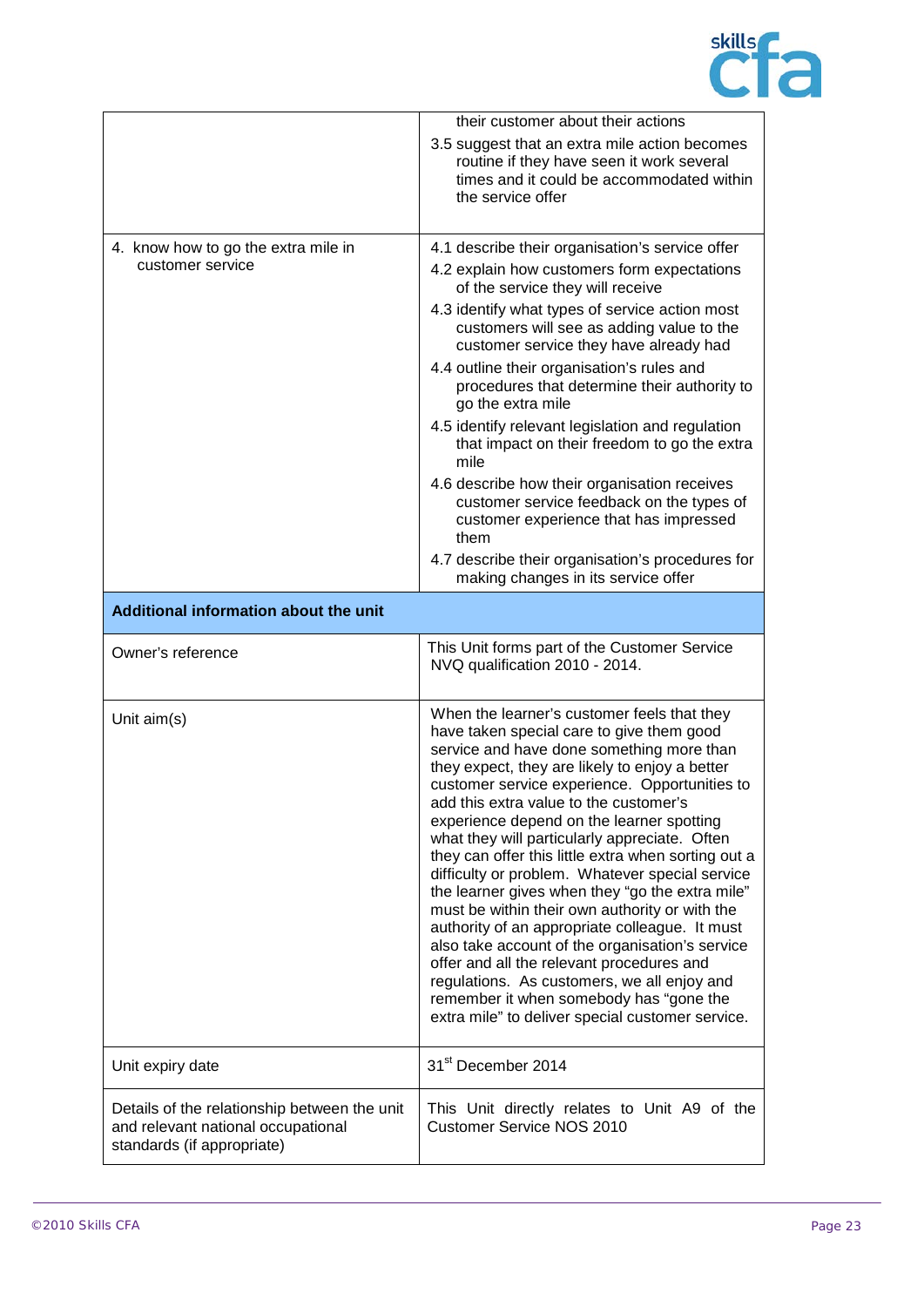

| Details of the relationship between the unit<br>and other standards or curricula (if<br>appropriate) | N/A                                                           |
|------------------------------------------------------------------------------------------------------|---------------------------------------------------------------|
| Assessment requirements specified by a<br>sector or regulatory body (if appropriate)                 | Specified in the Customer Service Assessment<br>Strategy 2010 |
| Endorsement of the unit by a sector or<br>other appropriate body (if required)                       | Institute of Customer Service                                 |
| Location of the unit within the<br>subject/sector classification system                              | 15. Business Administration and Law                           |
| Name of the organisation submitting the<br>unit                                                      | <b>City and Guilds</b>                                        |
| Availability for use                                                                                 | Available to all awarding organisations                       |
| Availability for delivery                                                                            | 1 <sup>st</sup> February 2010                                 |
| Guided Learning Hours (glh)                                                                          | 40                                                            |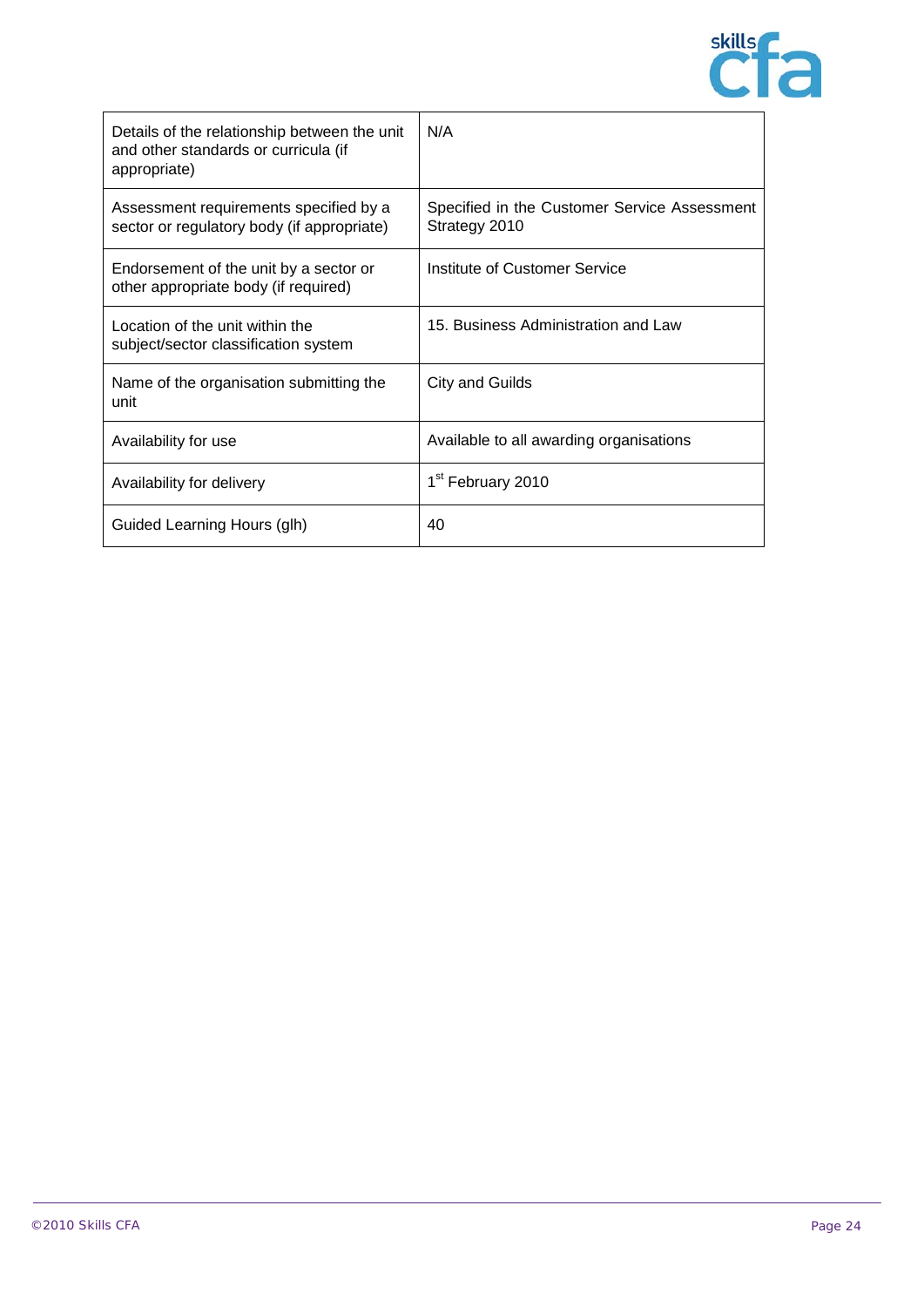

| <b>Title:</b>                                                          |                 | Deal with customers face to face                                                                                                                                                                                                                                                                                                                                                                                                                                                                                                                                                                                                                                                                                                                                                                                                                             |
|------------------------------------------------------------------------|-----------------|--------------------------------------------------------------------------------------------------------------------------------------------------------------------------------------------------------------------------------------------------------------------------------------------------------------------------------------------------------------------------------------------------------------------------------------------------------------------------------------------------------------------------------------------------------------------------------------------------------------------------------------------------------------------------------------------------------------------------------------------------------------------------------------------------------------------------------------------------------------|
| <b>CFA Unit Number:</b>                                                | A <sub>10</sub> |                                                                                                                                                                                                                                                                                                                                                                                                                                                                                                                                                                                                                                                                                                                                                                                                                                                              |
| <b>Reference Number:</b>                                               | T/601/1221      |                                                                                                                                                                                                                                                                                                                                                                                                                                                                                                                                                                                                                                                                                                                                                                                                                                                              |
| Level:                                                                 | 2               |                                                                                                                                                                                                                                                                                                                                                                                                                                                                                                                                                                                                                                                                                                                                                                                                                                                              |
| <b>Credit value:</b>                                                   | 5               |                                                                                                                                                                                                                                                                                                                                                                                                                                                                                                                                                                                                                                                                                                                                                                                                                                                              |
| GLH:                                                                   | 33              |                                                                                                                                                                                                                                                                                                                                                                                                                                                                                                                                                                                                                                                                                                                                                                                                                                                              |
| <b>Learning outcomes</b>                                               |                 | <b>Assessment criteria</b>                                                                                                                                                                                                                                                                                                                                                                                                                                                                                                                                                                                                                                                                                                                                                                                                                                   |
| The learner will:                                                      |                 | The learner can:                                                                                                                                                                                                                                                                                                                                                                                                                                                                                                                                                                                                                                                                                                                                                                                                                                             |
| 1. communicate effectively with their<br>customer                      |                 | 1.1 plan a conversation with their customer that<br>has structure and clear direction<br>1.2 hold a conversation with their customer that<br>establishes rapport<br>1.3 focus on their customer and listen carefully<br>to ensure that they collect all possible<br>information they need from the<br>conversation<br>1.4 explain their services or products and their<br>organisation's service offer to their<br>customer clearly and concisely<br>1.5 adapt their communication to meet the<br>individual needs of their customer<br>1.6 anticipate their customer's requests and<br>needs for information<br>1.7 balance conflicting demands for their<br>attention whilst maintaining rapport with<br>their current customer<br>1.8 calm down situations when one customer is<br>adversely affecting the customer service<br>enjoyed by other customers |
| improve the rapport with their customer<br>2.<br>through body language |                 | 2.1 present a professional and respectful<br>image when dealing with their customer<br>2.2 show an awareness of their customer's<br>needs for personal space<br>2.3 focus their attention on their customer so<br>that non-verbal signs do not betray<br>disinterest, boredom or irritation<br>2.4 ensure that their customer focus is not                                                                                                                                                                                                                                                                                                                                                                                                                                                                                                                   |
|                                                                        |                 | disrupted by colleagues<br>2.5 observe all customers and the total<br>customer service situation whilst<br>maintaining rapport with their current<br>customer<br>2.6 observe their customer to read non-verbal<br>clues about the customer's wishes and<br>expectations                                                                                                                                                                                                                                                                                                                                                                                                                                                                                                                                                                                      |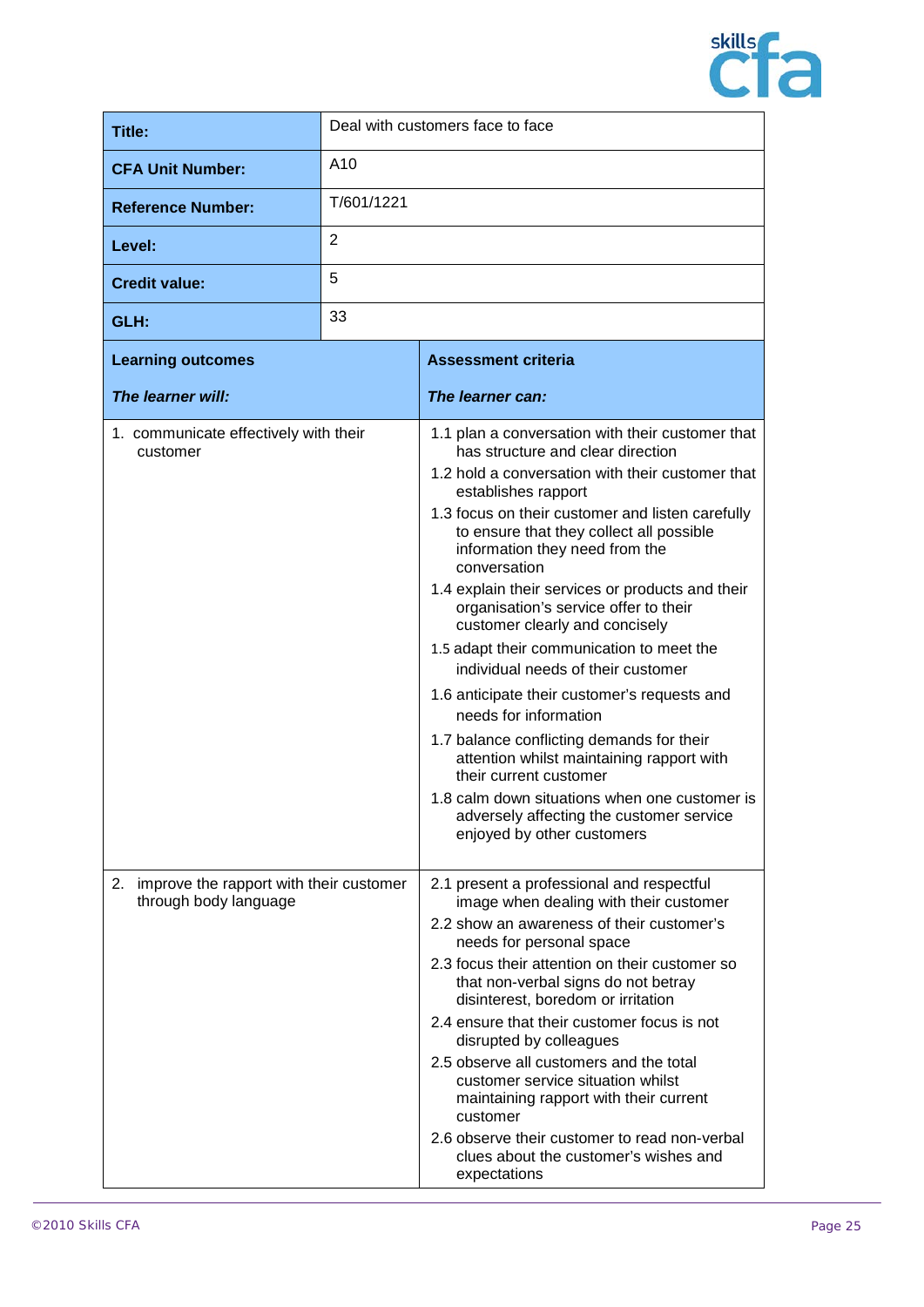

| 3. understand how to deal with customers<br>face to face | 3.1 explain the importance of speaking clearly<br>and slowly when dealing with a customer<br>face to face                                                                                                                                                                                                                                                                                                                                                                                                                                                                                                                                                                                                                                                      |
|----------------------------------------------------------|----------------------------------------------------------------------------------------------------------------------------------------------------------------------------------------------------------------------------------------------------------------------------------------------------------------------------------------------------------------------------------------------------------------------------------------------------------------------------------------------------------------------------------------------------------------------------------------------------------------------------------------------------------------------------------------------------------------------------------------------------------------|
|                                                          | 3.2 state the importance of taking the time to<br>listen carefully to what the customer is<br>saying                                                                                                                                                                                                                                                                                                                                                                                                                                                                                                                                                                                                                                                           |
|                                                          | 3.3 identify the organisation's procedures that<br>impact on the way they are able to deal<br>with their customers face to face                                                                                                                                                                                                                                                                                                                                                                                                                                                                                                                                                                                                                                |
|                                                          | 3.4 describe the features and benefits of the<br>organisation's services or products                                                                                                                                                                                                                                                                                                                                                                                                                                                                                                                                                                                                                                                                           |
|                                                          | 3.5 explain the organisation's service offer and<br>how it affects the way they deal with<br>customers face to face                                                                                                                                                                                                                                                                                                                                                                                                                                                                                                                                                                                                                                            |
|                                                          | 3.6 explain the principles of body language that<br>enables them to interpret customer feelings<br>without verbal communication                                                                                                                                                                                                                                                                                                                                                                                                                                                                                                                                                                                                                                |
|                                                          | 3.7 explain the difference between behaving<br>assertively, aggressively and passively                                                                                                                                                                                                                                                                                                                                                                                                                                                                                                                                                                                                                                                                         |
|                                                          | 3.8 explain why the expectations and<br>behaviour of individual customers will<br>demand different responses to create<br>rapport and achieve customer satisfaction<br>3.9 describe the agreed and recognised signs                                                                                                                                                                                                                                                                                                                                                                                                                                                                                                                                            |
|                                                          | in customer behaviour in their organisation<br>that indicates that their customer expects a<br>particular action by them                                                                                                                                                                                                                                                                                                                                                                                                                                                                                                                                                                                                                                       |
| Additional information about the unit                    |                                                                                                                                                                                                                                                                                                                                                                                                                                                                                                                                                                                                                                                                                                                                                                |
| Owner's reference                                        | This Unit forms part of the Customer Service<br>NVQ qualification 2010 - 2014.                                                                                                                                                                                                                                                                                                                                                                                                                                                                                                                                                                                                                                                                                 |
| Unit aim(s)                                              | This unit is about the skills the learner needs to<br>deal with their customer in person and face to<br>face. When they are working with a customer<br>in this way, good feelings about the way the<br>learner looks and behaves can improve how<br>their customer feels about the transaction and<br>give them greater satisfaction. Whilst verbal<br>communication is important, the learner focus<br>on their customer and the relationship that is<br>formed also depends on the non-verbal<br>communication that takes place between them.<br>The learner will have many opportunities to<br>impress their customer and their behaviour in<br>this situation can make all the difference to<br>customer behaviour and the satisfaction that<br>they feel. |
| Unit expiry date                                         |                                                                                                                                                                                                                                                                                                                                                                                                                                                                                                                                                                                                                                                                                                                                                                |
|                                                          | 31 <sup>st</sup> December 2014                                                                                                                                                                                                                                                                                                                                                                                                                                                                                                                                                                                                                                                                                                                                 |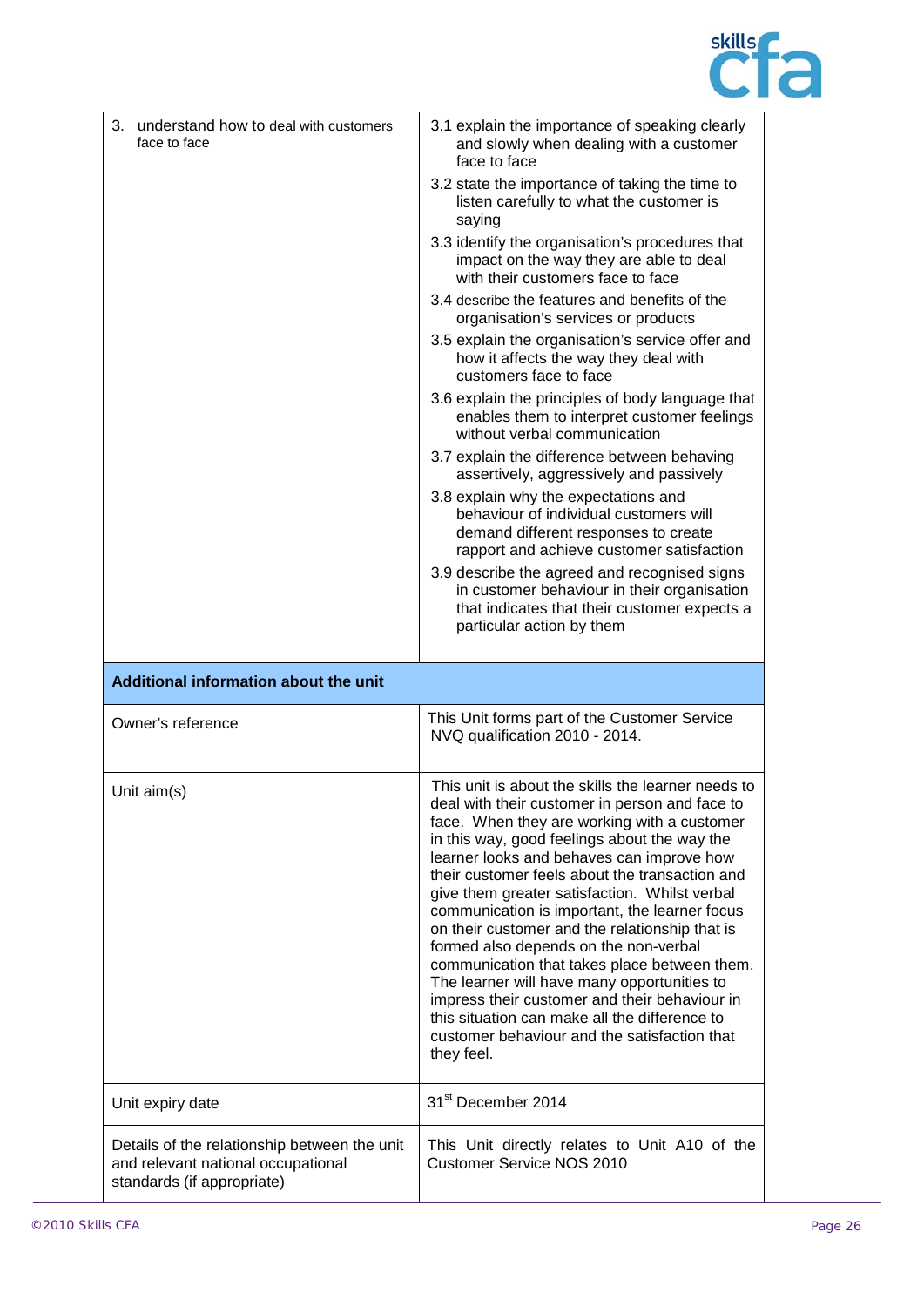

| Details of the relationship between the unit<br>and other standards or curricula (if<br>appropriate) | N/A                                                           |
|------------------------------------------------------------------------------------------------------|---------------------------------------------------------------|
| Assessment requirements specified by a<br>sector or regulatory body (if appropriate)                 | Specified in the Customer Service Assessment<br>Strategy 2010 |
| Endorsement of the unit by a sector or<br>other appropriate body (if required)                       | Institute of Customer Service                                 |
| Location of the unit within the<br>subject/sector classification system                              | 15. Business Administration and Law                           |
| Name of the organisation submitting the<br>unit                                                      | <b>City and Guilds</b>                                        |
| Availability for use                                                                                 | Available to all awarding organisations                       |
| Availability for delivery                                                                            | 1 <sup>st</sup> February 2010                                 |
| Guided Learning Hours (glh)                                                                          | 33                                                            |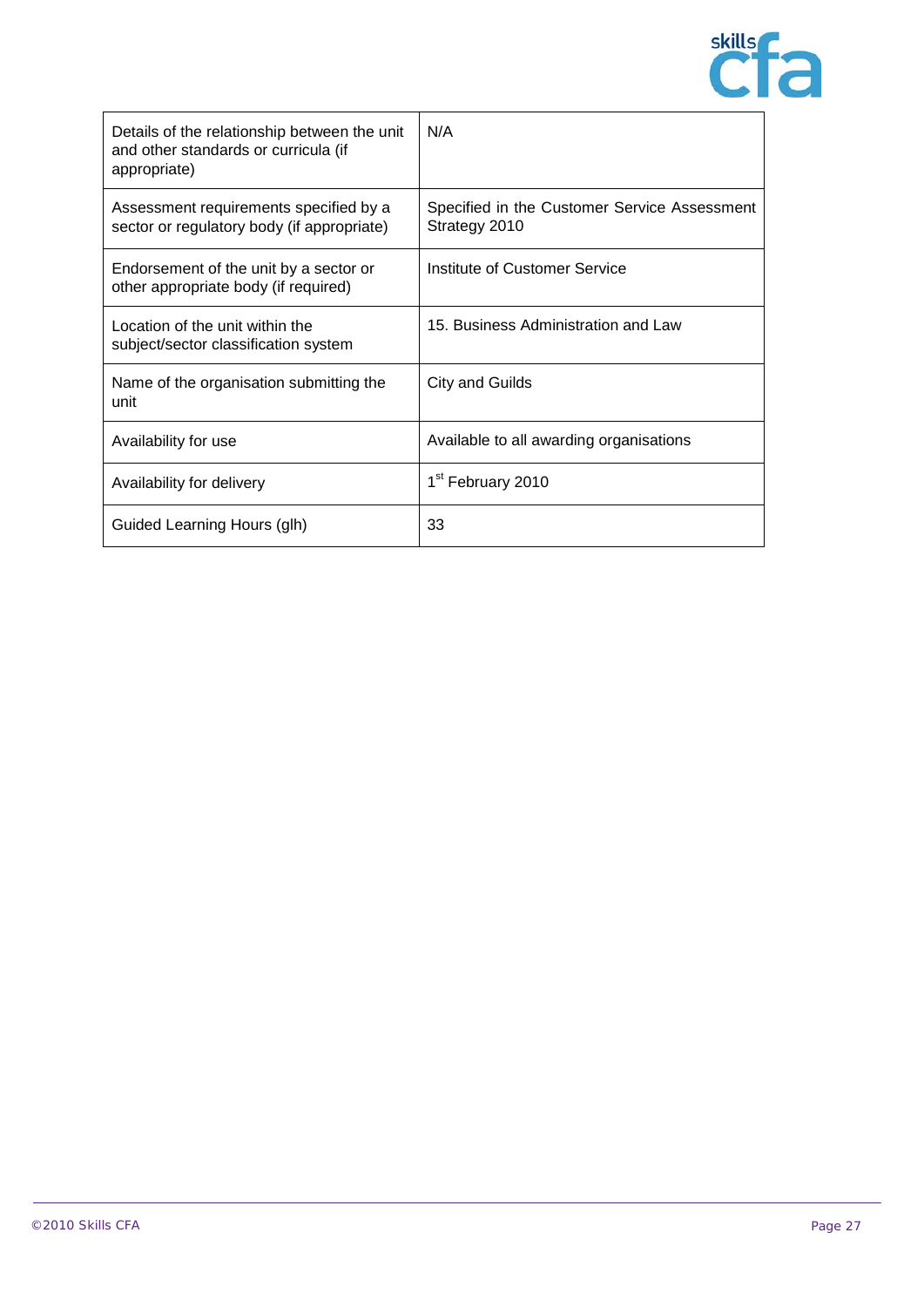

| Title:                                                      |            | Deal with incoming telephone calls from customers                                                                                                                                                                                                                                                                                                                                                                                                                                                                                                                |
|-------------------------------------------------------------|------------|------------------------------------------------------------------------------------------------------------------------------------------------------------------------------------------------------------------------------------------------------------------------------------------------------------------------------------------------------------------------------------------------------------------------------------------------------------------------------------------------------------------------------------------------------------------|
| <b>CFA Unit Number:</b>                                     | A11        |                                                                                                                                                                                                                                                                                                                                                                                                                                                                                                                                                                  |
| <b>Reference Number:</b>                                    | F/601/1223 |                                                                                                                                                                                                                                                                                                                                                                                                                                                                                                                                                                  |
| Level:                                                      | 2          |                                                                                                                                                                                                                                                                                                                                                                                                                                                                                                                                                                  |
| <b>Credit value:</b>                                        | 5          |                                                                                                                                                                                                                                                                                                                                                                                                                                                                                                                                                                  |
| GLH:                                                        | 33         |                                                                                                                                                                                                                                                                                                                                                                                                                                                                                                                                                                  |
| <b>Learning outcomes</b>                                    |            | <b>Assessment criteria</b>                                                                                                                                                                                                                                                                                                                                                                                                                                                                                                                                       |
| The learner will:                                           |            | The learner can:                                                                                                                                                                                                                                                                                                                                                                                                                                                                                                                                                 |
| 1. use communication systems effectively                    |            | 1.1 operate telecommunication equipment<br>efficiently and effectively<br>1.2 speak clearly and slowly and adapt their<br>speech to meet the individual needs of<br>their customer<br>1.3 listen carefully when collecting information<br>from their customer<br>1.4 select the information they need to record<br>and store following their organisation's<br>guidelines<br>1.5 update their customer records during or<br>after the call to reflect the key points of the<br>conversation                                                                      |
| 2. establish rapport with customers who<br>are calling      |            | greet their customer following their<br>2.7<br>organisation's guidelines<br>listen closely to their customer to identify<br>2.8 <sub>1</sub><br>their precise reason for calling and what<br>outcome they are seeking from the call<br>2.9 confirm the identity of their customer<br>following organisational guidelines<br>2.10 use effective and assertive questions to<br>clarify their customer's requests                                                                                                                                                   |
| 3. deal effectively with customer questions<br>and requests |            | 3.1<br>identify all the options they have for<br>responding to their customer and weigh<br>up the benefits and drawbacks of each<br>3.2 choose the option that is most likely to<br>lead to customer satisfaction within the<br>service offer<br>3.3 give clear and concise information to<br>customers in response to questions or<br>requests<br>3.4 use questions and answers to control the<br>length of the conversation<br>3.5 keep their customer regularly informed<br>about their actions when accessing<br>information to provide responses or if they |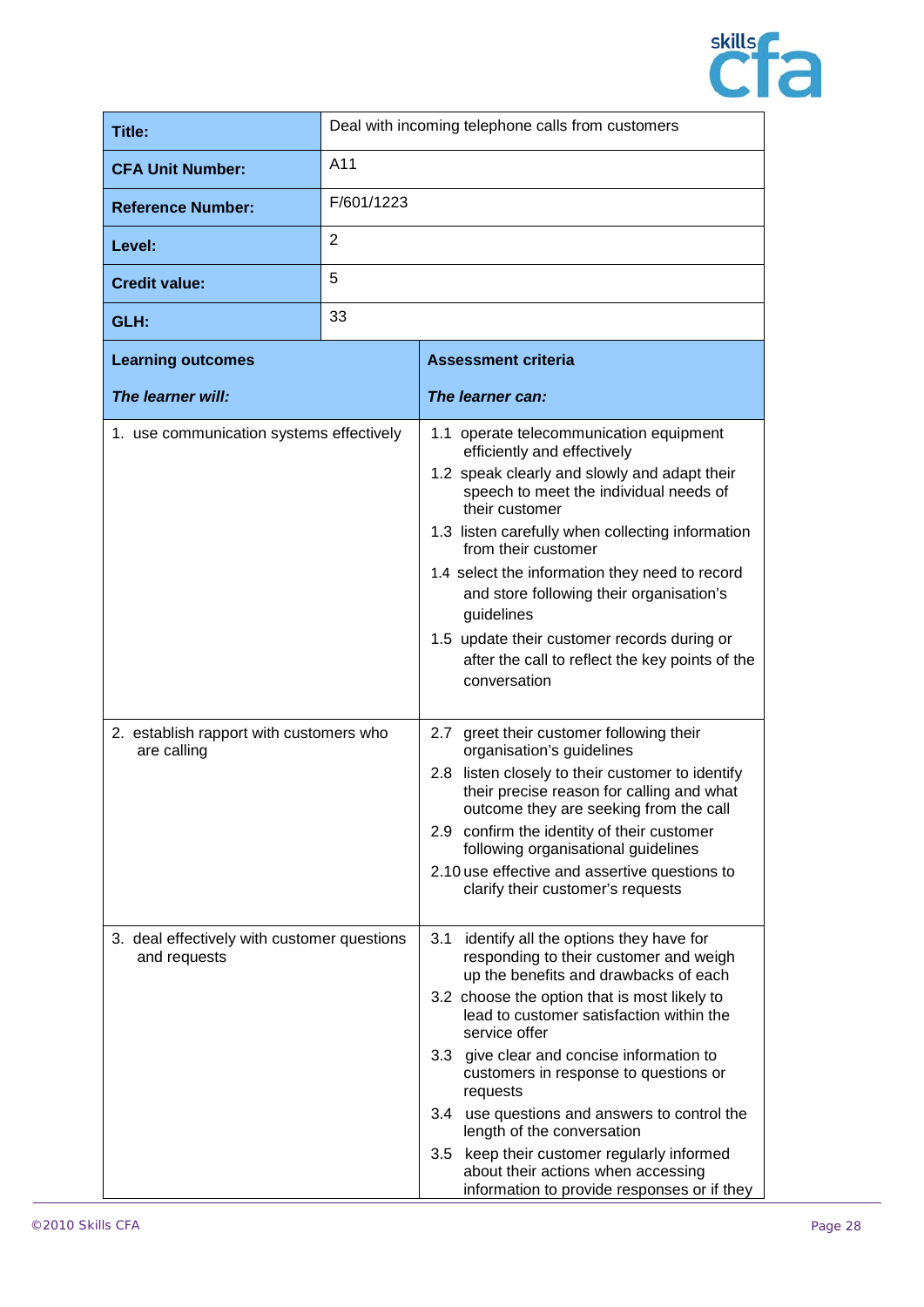

|                                                                     | are going to be on hold for a period of time                                                                                                              |
|---------------------------------------------------------------------|-----------------------------------------------------------------------------------------------------------------------------------------------------------|
|                                                                     | 3.6 put their customer on hold and ensure<br>they cannot be heard if they are<br>discussing action with others or calling a<br>colleague                  |
|                                                                     | 3.7 summarise the outcome of the call and<br>any actions that they or their customer will<br>take as a result                                             |
|                                                                     | 3.8 check before the call is finished that their<br>customer is content that all their questions<br>or requests have been dealt with                      |
|                                                                     | 3.9 complete any follow up actions agreed<br>during the call                                                                                              |
|                                                                     | 3.10 take a clear message for a colleague if<br>they are unable to deal with some aspect<br>of their customer's questions or requests                     |
|                                                                     | 3.11 ensure that promises to call back are kept                                                                                                           |
| 4. know how to deal with incoming<br>telephone calls from customers | 4.1 describe their organisation's guidelines<br>and procedures for the use of<br>telecommunication equipment                                              |
|                                                                     | 4.2 explain how to operate the organisation's<br>telecommunication equipment                                                                              |
|                                                                     | 4.3 explain the importance of speaking clearly<br>and slowly when dealing with customers<br>by telephone                                                  |
|                                                                     | 4.4 describe the effects of smiling and other<br>facial expressions that can be detected by<br>somebody listening to them on the<br>telephone             |
|                                                                     | 4.5 explain the importance of adapting their<br>speech to meet the needs of customers<br>who may find their language or accent<br>difficult to understand |
|                                                                     | 4.6 identify what information is important to<br>note during or after telephone<br>conversations with customers                                           |
|                                                                     | 4.7 describe their organisation's guidelines<br>and procedures for what should be said<br>during telephone conversations with<br>customers                |
|                                                                     | 4.8 explain the importance of keeping their<br>customer informed if they are on hold<br>during a call                                                     |
|                                                                     | 4.9 explain the importance of not talking<br>across an open line                                                                                          |
|                                                                     | 4.10 list details that should be included if taking<br>a message for a colleague                                                                          |
|                                                                     | 4.11 describe their organisation's guidelines<br>and procedures for taking action to follow<br>up calls made to customers                                 |
|                                                                     | 4.12 describe their organisation's guidelines for                                                                                                         |
|                                                                     | handling abusive calls                                                                                                                                    |
|                                                                     |                                                                                                                                                           |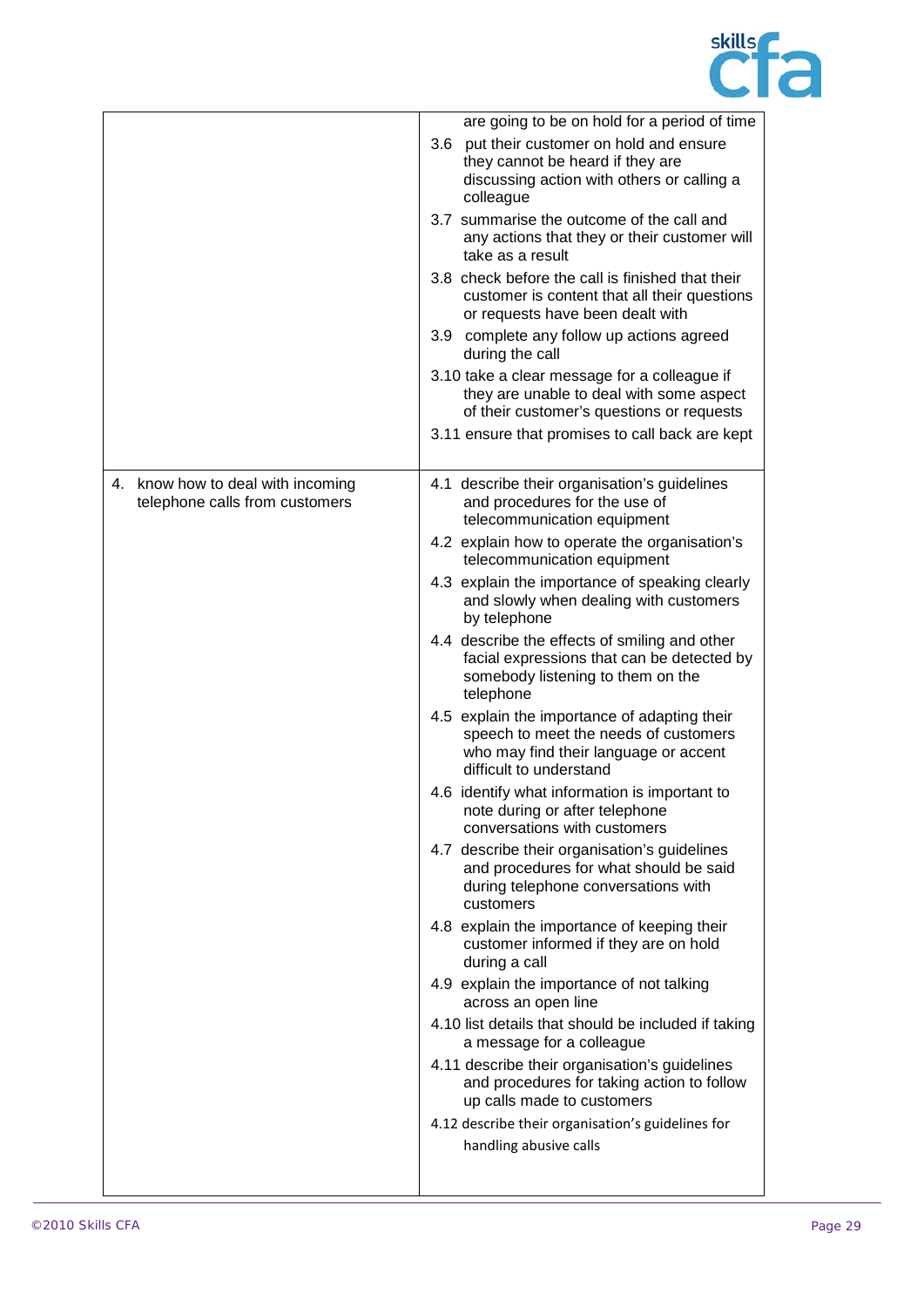

| Additional information about the unit                                                                            |                                                                                                                                                                                                                                                                                                                                                                                                                                                                                                                                                                                                                          |
|------------------------------------------------------------------------------------------------------------------|--------------------------------------------------------------------------------------------------------------------------------------------------------------------------------------------------------------------------------------------------------------------------------------------------------------------------------------------------------------------------------------------------------------------------------------------------------------------------------------------------------------------------------------------------------------------------------------------------------------------------|
| Owner's reference                                                                                                | This Unit forms part of the Customer Service<br>NVQ qualification 2010 - 2014.                                                                                                                                                                                                                                                                                                                                                                                                                                                                                                                                           |
| Unit aim(s)                                                                                                      | Many organisations rely on dealing with<br>incoming telephone calls as a key part of their<br>customer service procedures. Customer<br>expectations are high when calling<br>organisations because they have had an<br>opportunity to prepare for their call. In addition,<br>a proportion of calls start with customers in a<br>negative frame of mind because the caller sees<br>making a call as a way of dealing with a<br>customer service problem. This unit is about<br>being prepared to deal effectively with calls and<br>using effective communication to satisfy<br>customers with the outcome of each call. |
| Unit expiry date                                                                                                 | 31 <sup>st</sup> December 2014                                                                                                                                                                                                                                                                                                                                                                                                                                                                                                                                                                                           |
| Details of the relationship between the unit<br>and relevant national occupational<br>standards (if appropriate) | This Unit directly relates to Unit A11 of the<br><b>Customer Service NOS 2010</b>                                                                                                                                                                                                                                                                                                                                                                                                                                                                                                                                        |
| Details of the relationship between the unit<br>and other standards or curricula (if<br>appropriate)             | N/A                                                                                                                                                                                                                                                                                                                                                                                                                                                                                                                                                                                                                      |
| Assessment requirements specified by a<br>sector or regulatory body (if appropriate)                             | Specified in the Customer Service Assessment<br>Strategy 2010                                                                                                                                                                                                                                                                                                                                                                                                                                                                                                                                                            |
| Endorsement of the unit by a sector or<br>other appropriate body (if required)                                   | <b>Institute of Customer Service</b>                                                                                                                                                                                                                                                                                                                                                                                                                                                                                                                                                                                     |
| Location of the unit within the<br>subject/sector classification system                                          | 15. Business Administration and Law                                                                                                                                                                                                                                                                                                                                                                                                                                                                                                                                                                                      |
| Name of the organisation submitting the<br>unit                                                                  | <b>City and Guilds</b>                                                                                                                                                                                                                                                                                                                                                                                                                                                                                                                                                                                                   |
| Availability for use                                                                                             | Available to all awarding organisations                                                                                                                                                                                                                                                                                                                                                                                                                                                                                                                                                                                  |
| Availability for delivery                                                                                        | 1 <sup>st</sup> February 2010                                                                                                                                                                                                                                                                                                                                                                                                                                                                                                                                                                                            |
| Guided Learning Hours (glh)                                                                                      | 33                                                                                                                                                                                                                                                                                                                                                                                                                                                                                                                                                                                                                       |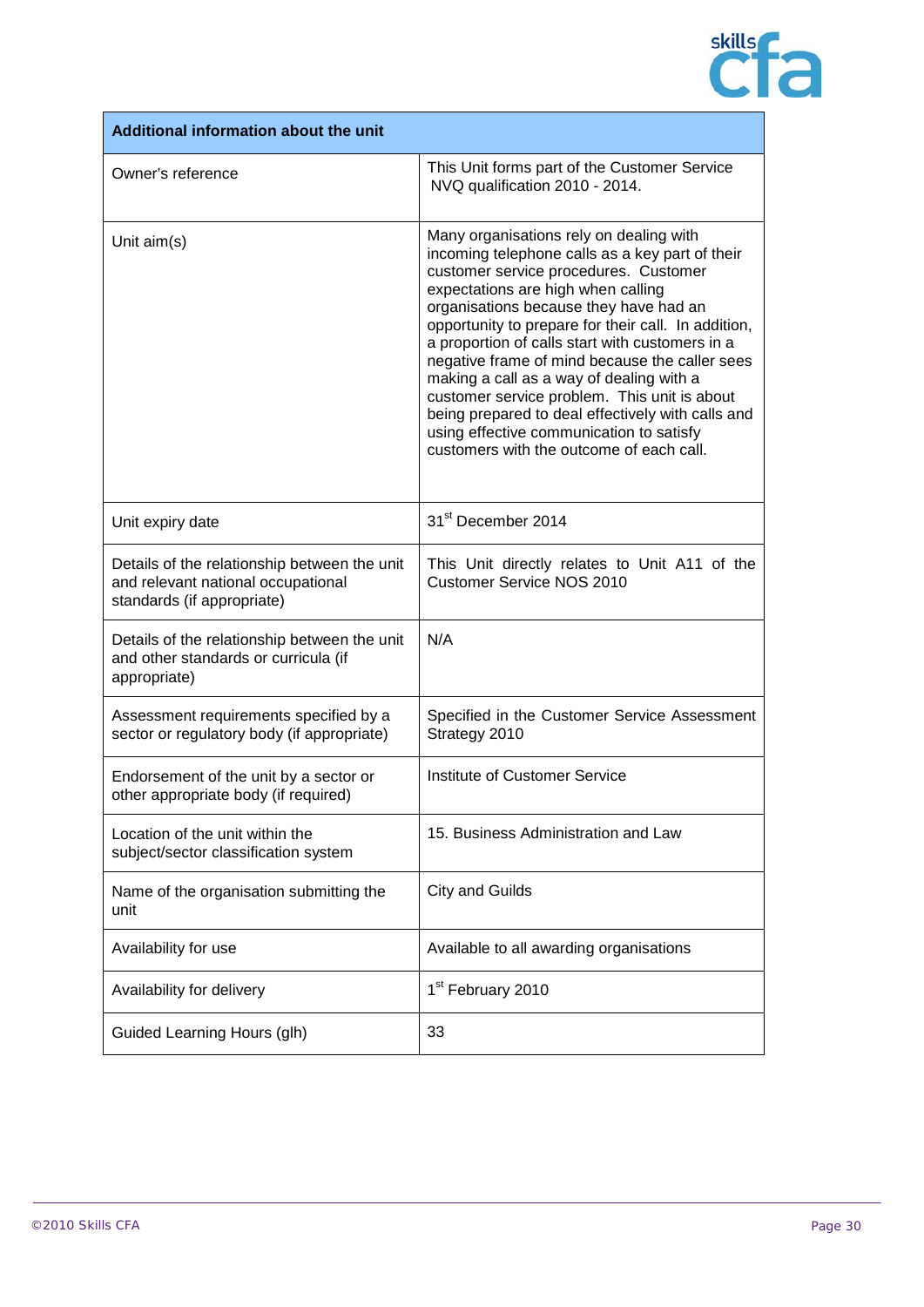

| Title:                                   |            | Make telephone calls to customers                                                                                                                                                                                                                                                                                                                                                                                                                                                                               |
|------------------------------------------|------------|-----------------------------------------------------------------------------------------------------------------------------------------------------------------------------------------------------------------------------------------------------------------------------------------------------------------------------------------------------------------------------------------------------------------------------------------------------------------------------------------------------------------|
| <b>CFA Unit Number:</b>                  | A12        |                                                                                                                                                                                                                                                                                                                                                                                                                                                                                                                 |
| <b>Reference Number:</b>                 | J/601/1224 |                                                                                                                                                                                                                                                                                                                                                                                                                                                                                                                 |
| Level:                                   | 2          |                                                                                                                                                                                                                                                                                                                                                                                                                                                                                                                 |
| <b>Credit value:</b>                     | 6          |                                                                                                                                                                                                                                                                                                                                                                                                                                                                                                                 |
| GLH:                                     | 40         |                                                                                                                                                                                                                                                                                                                                                                                                                                                                                                                 |
| <b>Learning outcomes</b>                 |            | <b>Assessment criteria</b>                                                                                                                                                                                                                                                                                                                                                                                                                                                                                      |
| The learner will:                        |            | The learner can:                                                                                                                                                                                                                                                                                                                                                                                                                                                                                                |
| 1. plan their calls effectively          |            | 1.1 use all appropriate customer information to<br>plan their call<br>1.2 anticipate their customer's expectations and<br>assemble all the information they might<br>need before their conversation with the<br>customer<br>1.3 identify the objective of their call and the<br>way in which they expect the call to end<br>1.4 plan the opening part of their conversation<br>with their customer and anticipate possible<br>responses                                                                         |
| 2. use communication systems effectively |            | 2.11<br>operate telecommunication equipment<br>efficiently and effectively<br>speak clearly and slowly and adapt<br>2.12<br>their speech to meet the individual needs of<br>their customer<br>2.13<br>listen carefully when collecting<br>information from their customer<br>2.14<br>select the information they need to<br>record and store following their<br>organisation's guidelines<br>2.15<br>update their customer records during or<br>after the call to reflect the key points of the<br>conversation |
| 3. make focussed calls to their customer |            | 3.1 open the conversation positively and<br>establish a rapport with their customer<br>3.2 confirm the identity of their customer<br>following organisational guidelines<br>3.3 ensure that their customer is aware of the<br>purpose of their call as early as possible<br>3.4 respond positively to queries and<br>objections from their customer<br>3.5 summarise the outcome of the call and any<br>actions that they or their customer will take<br>as a result                                            |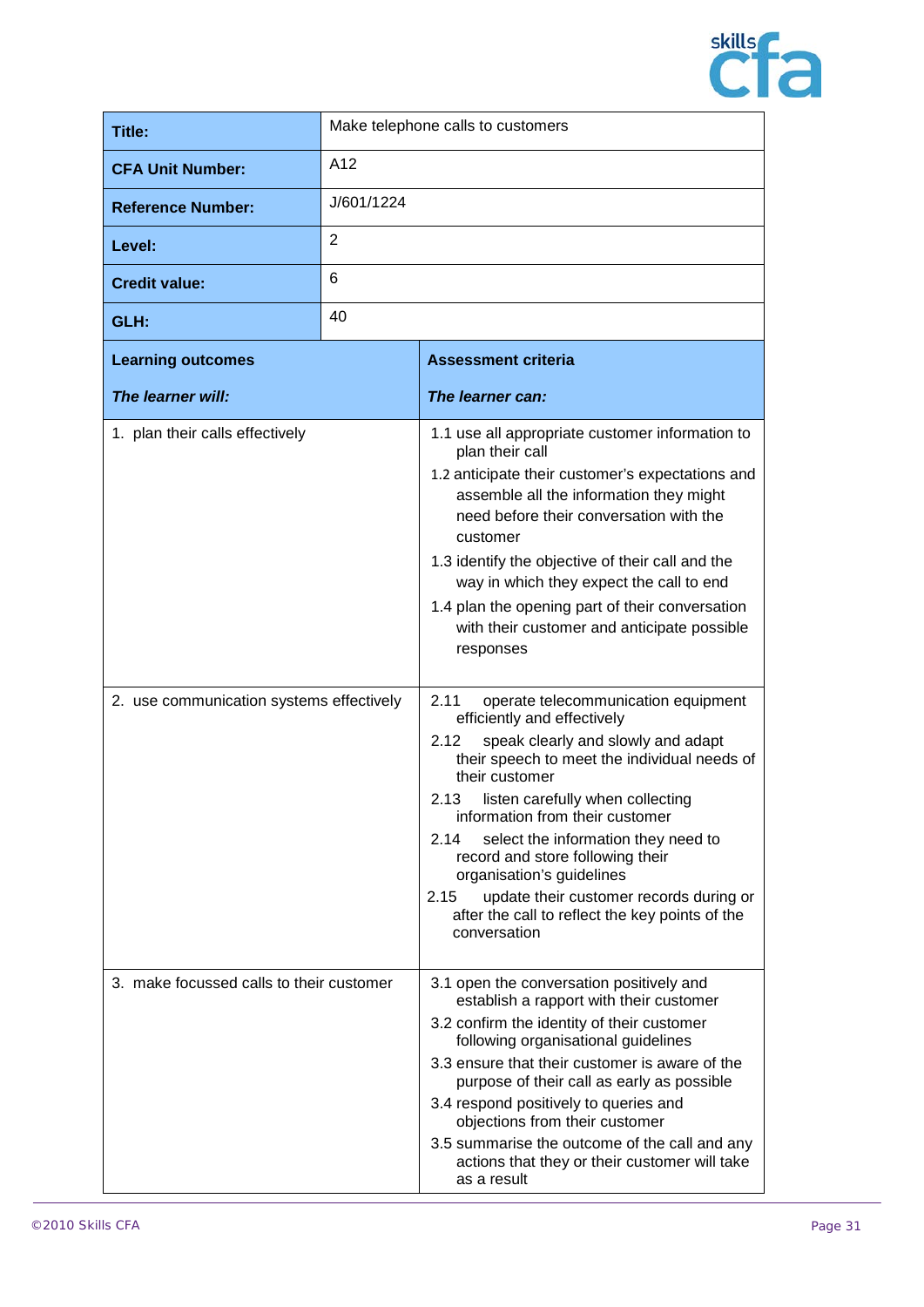

|                                                     | 3.6 complete any follow up actions agreed<br>during the call                                                                                                                                                                                                                                                                                                                                                                                                                                                                                                                                                                                                                                                                                                                                                                                                                                                                                                                                                                                                                                                                                                                                           |
|-----------------------------------------------------|--------------------------------------------------------------------------------------------------------------------------------------------------------------------------------------------------------------------------------------------------------------------------------------------------------------------------------------------------------------------------------------------------------------------------------------------------------------------------------------------------------------------------------------------------------------------------------------------------------------------------------------------------------------------------------------------------------------------------------------------------------------------------------------------------------------------------------------------------------------------------------------------------------------------------------------------------------------------------------------------------------------------------------------------------------------------------------------------------------------------------------------------------------------------------------------------------------|
| 4. know how to make telephone calls to<br>customers | 4.1 describe the relevant parts of legislation,<br>external regulations and their<br>organisation's procedures relating to the<br>use of customer information to plan calls<br>4.2 describe their organisation's guidelines and<br>procedures for the use of<br>telecommunication technology<br>4.3 explain how to operate their organisation's<br>telecommunication technology<br>4.4 explain the importance of speaking clearly<br>and slowly when dealing with customers by<br>telephone<br>4.5 describe the effects of smiling and other<br>facial expressions that can be detected by<br>somebody listening to them on the<br>telephone<br>4.6 explain the importance of adapting their<br>speech to meet the needs of customers<br>who may find their language or accent<br>difficult to understand<br>4.7 identify what information it is important to<br>note during or after telephone<br>conversations with customers<br>4.8 describe their organisation's guidelines and<br>procedures for what should be said during<br>telephone conversations with customers<br>4.9 describe their organisation's guidelines and<br>procedures for taking action to follow up<br>calls made to customers |
| Additional information about the unit               |                                                                                                                                                                                                                                                                                                                                                                                                                                                                                                                                                                                                                                                                                                                                                                                                                                                                                                                                                                                                                                                                                                                                                                                                        |
| Owner's reference                                   | This Unit forms part of the Customer Service<br>NVQ qualification 2010 - 2014.                                                                                                                                                                                                                                                                                                                                                                                                                                                                                                                                                                                                                                                                                                                                                                                                                                                                                                                                                                                                                                                                                                                         |
| Unit aim(s)                                         | Many customer service jobs involve contacting<br>customers by telephone. Making an effective<br>telephone call involves some very specific<br>actions and should not be seen as a casual<br>activity. By making a call to a customer the<br>learner will have the opportunity to prepare and<br>is therefore more likely to be able to lead the<br>conversation in the direction they want it to go.<br>This unit is about planning and making calls to<br>customers in a way that contributes positively<br>to the organisation's customer service.                                                                                                                                                                                                                                                                                                                                                                                                                                                                                                                                                                                                                                                   |
| Unit expiry date                                    | 31 <sup>st</sup> December 2014                                                                                                                                                                                                                                                                                                                                                                                                                                                                                                                                                                                                                                                                                                                                                                                                                                                                                                                                                                                                                                                                                                                                                                         |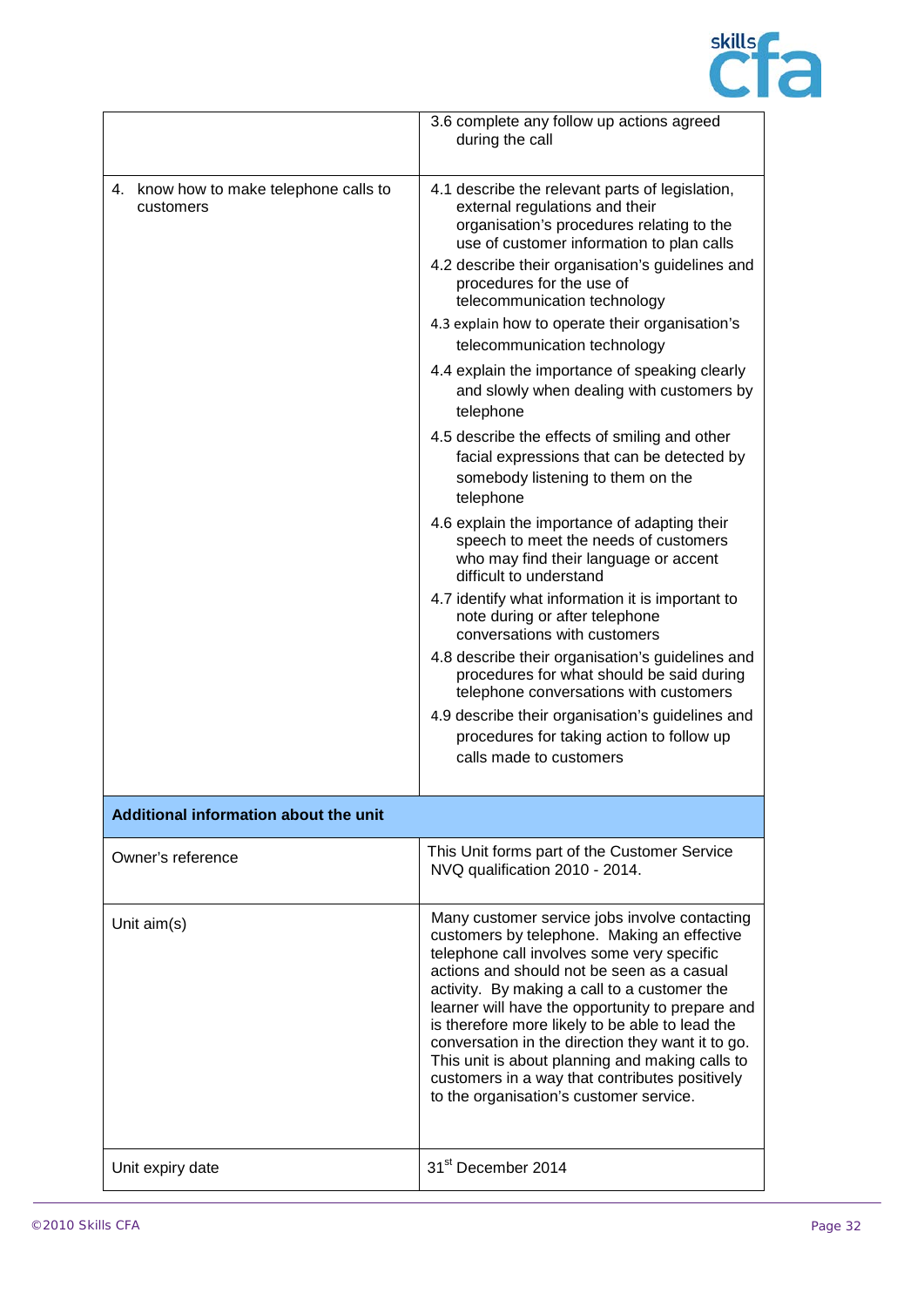

| Details of the relationship between the unit<br>and relevant national occupational<br>standards (if appropriate) | This Unit directly relates to Unit A12 of the<br><b>Customer Service NOS 2010</b> |
|------------------------------------------------------------------------------------------------------------------|-----------------------------------------------------------------------------------|
| Details of the relationship between the unit<br>and other standards or curricula (if<br>appropriate)             | N/A                                                                               |
| Assessment requirements specified by a<br>sector or regulatory body (if appropriate)                             | Specified in the Customer Service Assessment<br>Strategy 2010                     |
| Endorsement of the unit by a sector or<br>other appropriate body (if required)                                   | Institute of Customer Service                                                     |
| Location of the unit within the<br>subject/sector classification system                                          | 15. Business Administration and Law                                               |
| Name of the organisation submitting the<br>unit                                                                  | City and Guilds                                                                   |
| Availability for use                                                                                             | Available to all awarding organisations                                           |
| Availability for delivery                                                                                        | 1 <sup>st</sup> February 2010                                                     |
| Guided Learning Hours (glh)                                                                                      | 40                                                                                |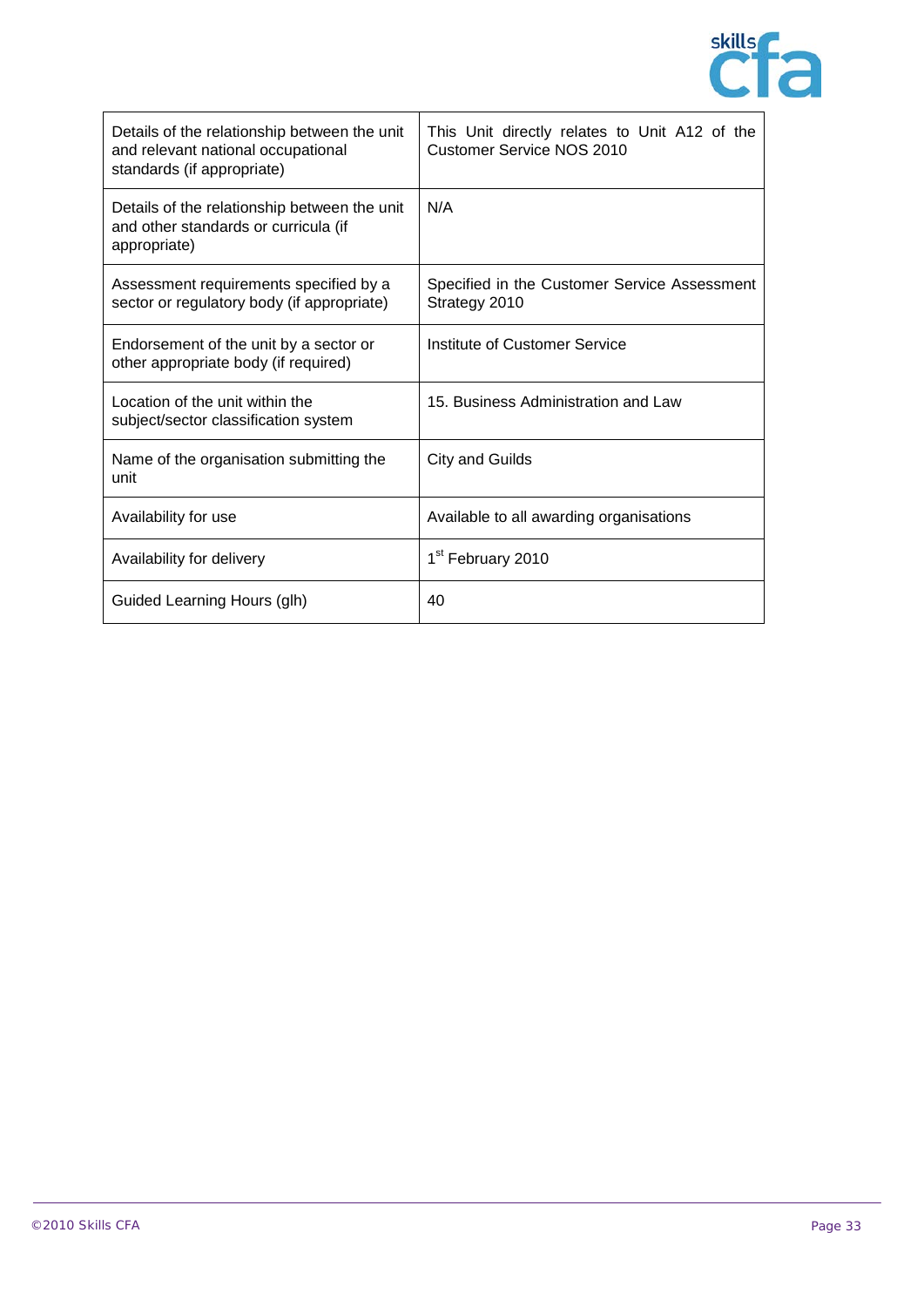

| Title:                                                                                                                            |            | Deal with customers in writing or electronically                                                                                                                                                                                                                                                                                                                                                                                                                                                                                                                                                                                                                                                                                                                                                                                                                                                                                                                                                                                                                                                            |
|-----------------------------------------------------------------------------------------------------------------------------------|------------|-------------------------------------------------------------------------------------------------------------------------------------------------------------------------------------------------------------------------------------------------------------------------------------------------------------------------------------------------------------------------------------------------------------------------------------------------------------------------------------------------------------------------------------------------------------------------------------------------------------------------------------------------------------------------------------------------------------------------------------------------------------------------------------------------------------------------------------------------------------------------------------------------------------------------------------------------------------------------------------------------------------------------------------------------------------------------------------------------------------|
| <b>CFA Unit Number:</b>                                                                                                           | A13        |                                                                                                                                                                                                                                                                                                                                                                                                                                                                                                                                                                                                                                                                                                                                                                                                                                                                                                                                                                                                                                                                                                             |
| <b>Reference Number:</b>                                                                                                          | R/601/1226 |                                                                                                                                                                                                                                                                                                                                                                                                                                                                                                                                                                                                                                                                                                                                                                                                                                                                                                                                                                                                                                                                                                             |
| Level:                                                                                                                            | 3          |                                                                                                                                                                                                                                                                                                                                                                                                                                                                                                                                                                                                                                                                                                                                                                                                                                                                                                                                                                                                                                                                                                             |
| <b>Credit value:</b>                                                                                                              | 6          |                                                                                                                                                                                                                                                                                                                                                                                                                                                                                                                                                                                                                                                                                                                                                                                                                                                                                                                                                                                                                                                                                                             |
| GLH:                                                                                                                              | 40         |                                                                                                                                                                                                                                                                                                                                                                                                                                                                                                                                                                                                                                                                                                                                                                                                                                                                                                                                                                                                                                                                                                             |
| <b>Learning outcomes</b>                                                                                                          |            | <b>Assessment criteria</b>                                                                                                                                                                                                                                                                                                                                                                                                                                                                                                                                                                                                                                                                                                                                                                                                                                                                                                                                                                                                                                                                                  |
| The learner will:                                                                                                                 |            | The learner can:                                                                                                                                                                                                                                                                                                                                                                                                                                                                                                                                                                                                                                                                                                                                                                                                                                                                                                                                                                                                                                                                                            |
| 1. use written or electronic communication<br>effectively<br>2. plan and send an effective written or<br>electronic communication |            | 1.1 operate equipment used to communicate in<br>writing or electronically efficiently and<br>effectively<br>1.2 ensure that the period of time between<br>exchanges in writing or electronically<br>represents excellent customer service<br>1.3 use language that is clear and concise<br>1.4 adapt their use of language to meet the<br>individual needs of their customer<br>1.5 ensure that the style and tone of their<br>written or electronic communication follows<br>their organisation's guidelines and matches<br>the service offer<br>2.16<br>anticipate their customer's expectations<br>taking account of any previous exchanges<br>they may have had<br>2.17<br>assemble all the information they need<br>to construct the communication<br>2.18<br>plan the objective of their<br>communication<br>2.19<br>format their communication following<br>their organisation's guidelines<br>2.20<br>open the communication positively to<br>establish a rapport with their customer<br>ensure that their customer is aware of<br>2.21<br>the purpose of the communication as early<br>as possible |
|                                                                                                                                   |            | 2.22<br>summarise the key point of the<br>communication and any actions that they or<br>their customer will take as a result                                                                                                                                                                                                                                                                                                                                                                                                                                                                                                                                                                                                                                                                                                                                                                                                                                                                                                                                                                                |
| handle incoming written or electronic<br>3.<br>communications effectively                                                         |            | 3.1 read their customer's communication<br>carefully to identify their precise reason for<br>contacting you<br>3.2 identify what they are seeking as the<br>outcome of the contact                                                                                                                                                                                                                                                                                                                                                                                                                                                                                                                                                                                                                                                                                                                                                                                                                                                                                                                          |
|                                                                                                                                   |            | 3.3 identify all the options they have for<br>responding to their customer and weigh up<br>the benefits and drawbacks of each                                                                                                                                                                                                                                                                                                                                                                                                                                                                                                                                                                                                                                                                                                                                                                                                                                                                                                                                                                               |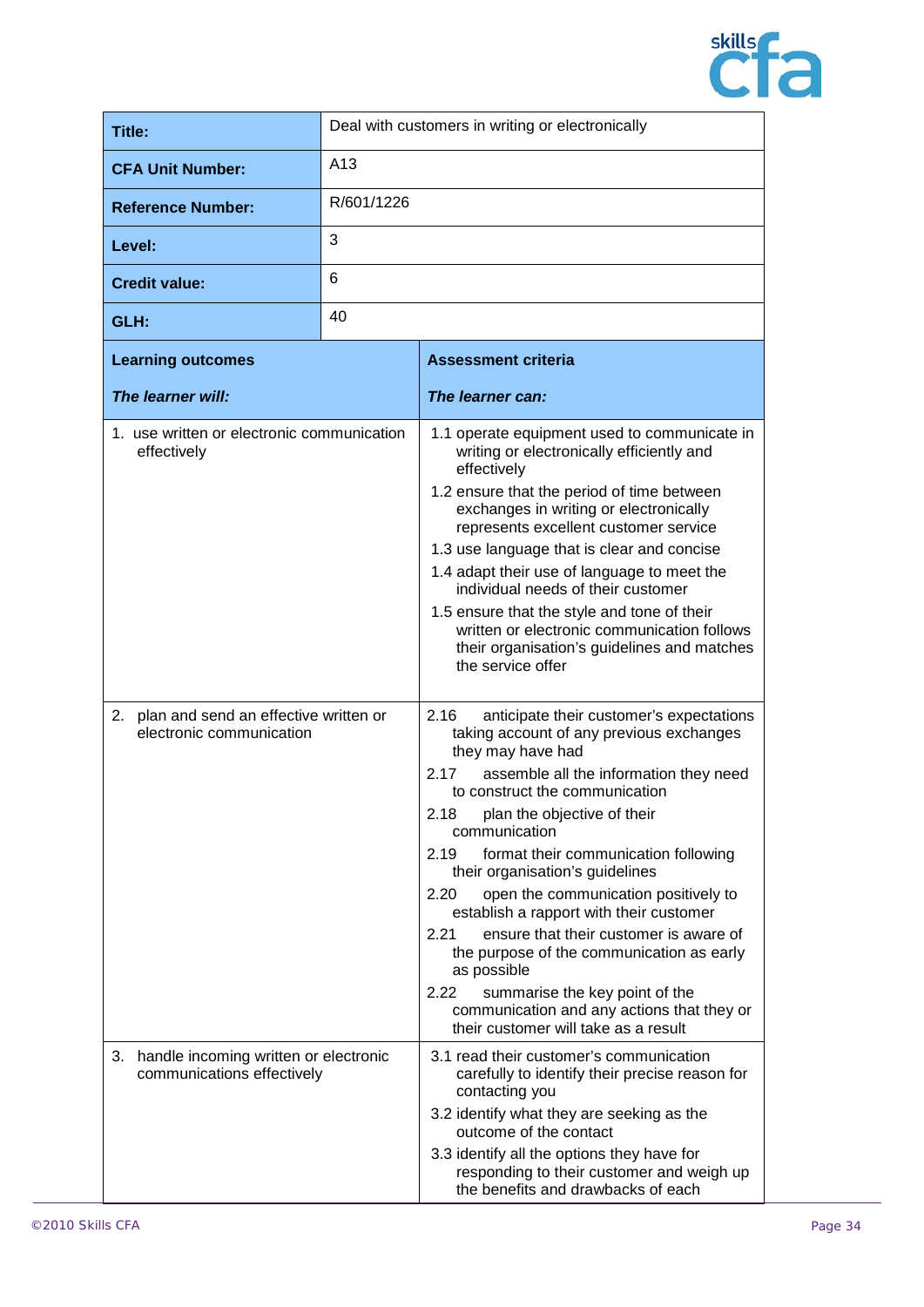

|                                                                                                                  | 3.4 choose the option that is most likely to lead<br>to customer satisfaction within the service<br>offer<br>3.5 summarise the outcome of the<br>communication and any actions that they or<br>their customer will take as a result                                                                                                                                                                                                                                                    |
|------------------------------------------------------------------------------------------------------------------|----------------------------------------------------------------------------------------------------------------------------------------------------------------------------------------------------------------------------------------------------------------------------------------------------------------------------------------------------------------------------------------------------------------------------------------------------------------------------------------|
| 4. know how to deal with customers in<br>writing or electronically                                               | 4.1 explain the importance of using clear and<br>concise language                                                                                                                                                                                                                                                                                                                                                                                                                      |
|                                                                                                                  | 4.2 explain the additional significance and<br>potential risks involved in committing a<br>communication to a permanent record<br>format                                                                                                                                                                                                                                                                                                                                               |
|                                                                                                                  | 4.3 describe the effects of style and tone on the<br>reader of a written or electronic communication                                                                                                                                                                                                                                                                                                                                                                                   |
|                                                                                                                  | 4.4 explain the importance of adapting their<br>language to meet the needs of customers<br>who may find the communication hard to<br>understand                                                                                                                                                                                                                                                                                                                                        |
|                                                                                                                  | 4.5 describe their organisation's guidelines and<br>procedures relating to written and electronic<br>communication                                                                                                                                                                                                                                                                                                                                                                     |
|                                                                                                                  | 4.6 explain how to operate equipment used for<br>producing and sending written or electronic<br>communications                                                                                                                                                                                                                                                                                                                                                                         |
|                                                                                                                  | 4.7 explain the importance of keeping their<br>customer informed if there is likely to be any<br>delay in responding to a communication                                                                                                                                                                                                                                                                                                                                                |
|                                                                                                                  | 4.8 explain the risks associated with the<br>confidentiality of written or electronic<br>communications                                                                                                                                                                                                                                                                                                                                                                                |
| Additional information about the unit                                                                            |                                                                                                                                                                                                                                                                                                                                                                                                                                                                                        |
| Owner's reference                                                                                                | This Unit forms part of the Customer Service<br>NVQ qualification 2010 - 2014.                                                                                                                                                                                                                                                                                                                                                                                                         |
| Unit aim(s)                                                                                                      | Some customer service delivery involves<br>communicating with a customer in a way that<br>creates a permanent record either in writing or<br>electronically. This form of communication<br>carries risks and implications that are less<br>likely to apply to a conversation held with a<br>customer face to face or on the telephone.<br>This unit is all about how written or electronic<br>communication can be made effective and can<br>contribute to excellent customer service. |
| Unit expiry date                                                                                                 | 31 <sup>st</sup> December 2014                                                                                                                                                                                                                                                                                                                                                                                                                                                         |
| Details of the relationship between the unit<br>and relevant national occupational<br>standards (if appropriate) | This Unit directly relates to Unit A13 of the<br><b>Customer Service NOS 2010</b>                                                                                                                                                                                                                                                                                                                                                                                                      |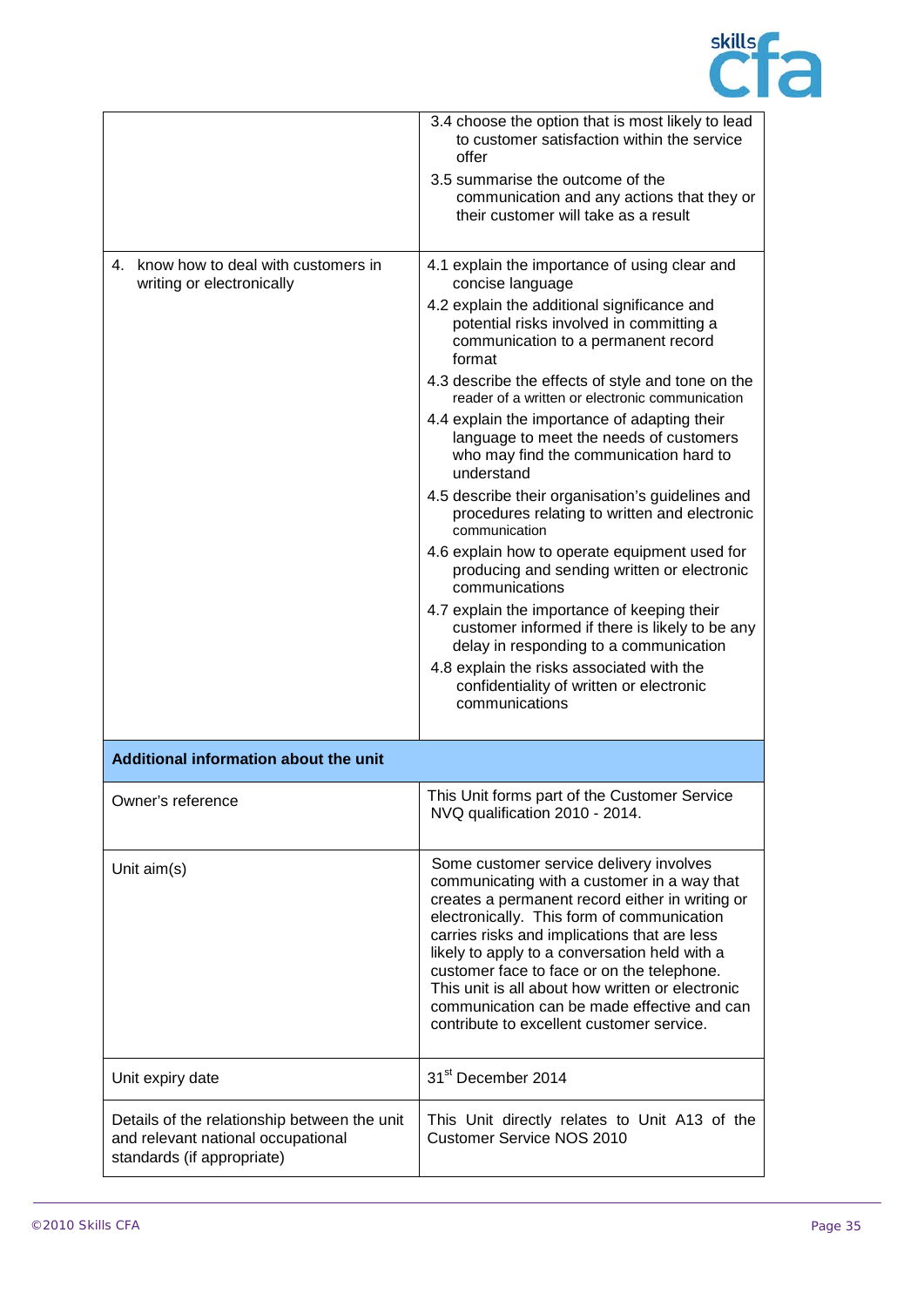

| Details of the relationship between the unit<br>and other standards or curricula (if<br>appropriate) | N/A                                                           |
|------------------------------------------------------------------------------------------------------|---------------------------------------------------------------|
| Assessment requirements specified by a<br>sector or regulatory body (if appropriate)                 | Specified in the Customer Service Assessment<br>Strategy 2010 |
| Endorsement of the unit by a sector or<br>other appropriate body (if required)                       | Institute of Customer Service                                 |
| Location of the unit within the<br>subject/sector classification system                              | 15. Business Administration and Law                           |
| Name of the organisation submitting the<br>unit                                                      | <b>City and Guilds</b>                                        |
| Availability for use                                                                                 | Available to all awarding organisations                       |
| Availability for delivery                                                                            | 1 <sup>st</sup> February 2010                                 |
| Guided Learning Hours (glh)                                                                          | 40                                                            |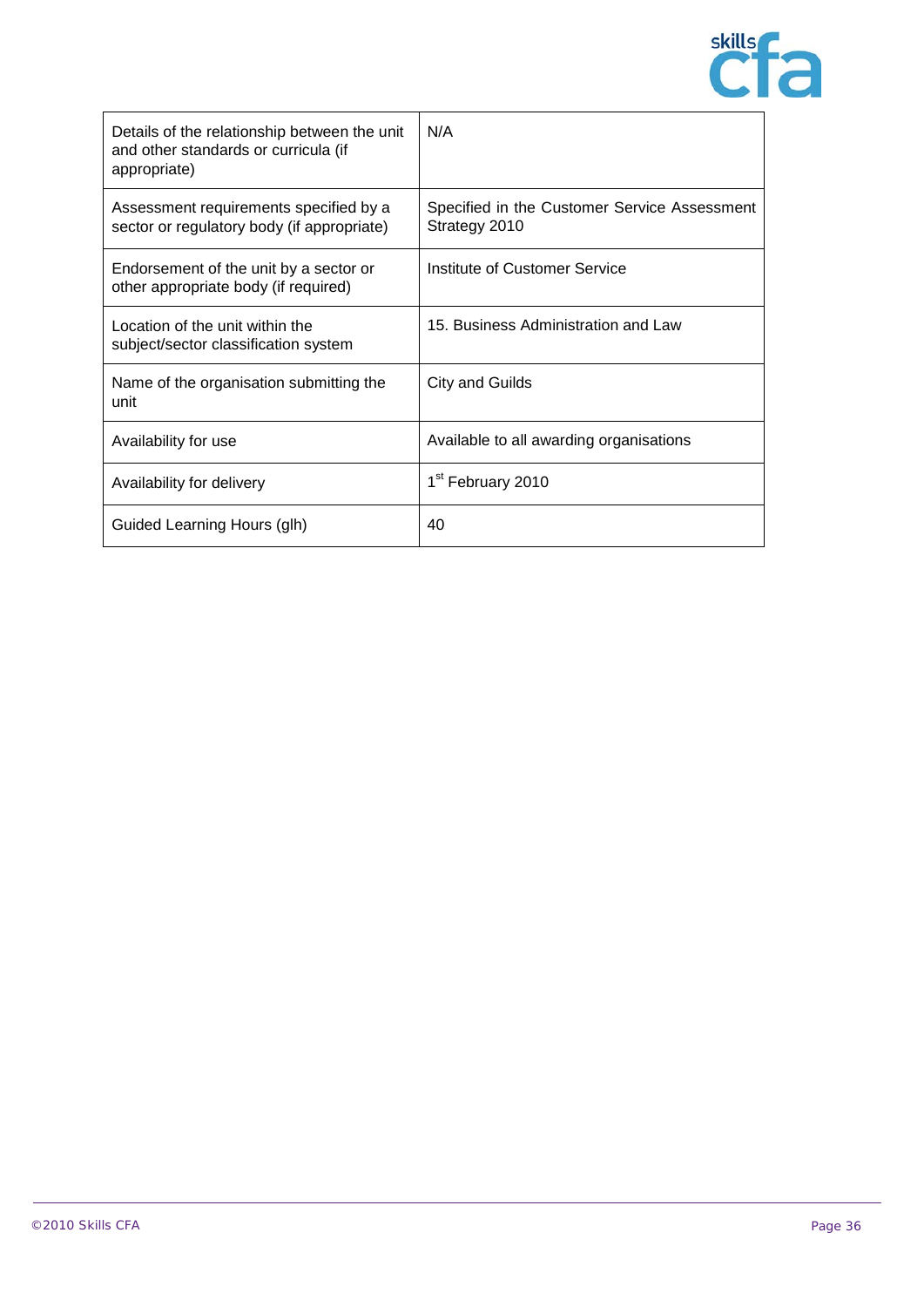

| Title:                                                          | Use customer service as a competitive tool |                                                                                                                                                                                                                                                                                                                                                                                                                                                                                                                                                                                                                                                                                                         |
|-----------------------------------------------------------------|--------------------------------------------|---------------------------------------------------------------------------------------------------------------------------------------------------------------------------------------------------------------------------------------------------------------------------------------------------------------------------------------------------------------------------------------------------------------------------------------------------------------------------------------------------------------------------------------------------------------------------------------------------------------------------------------------------------------------------------------------------------|
| <b>CFA Unit Number:</b>                                         | A14                                        |                                                                                                                                                                                                                                                                                                                                                                                                                                                                                                                                                                                                                                                                                                         |
| <b>Reference Number:</b>                                        | D/601/1228                                 |                                                                                                                                                                                                                                                                                                                                                                                                                                                                                                                                                                                                                                                                                                         |
| Level:                                                          | 3                                          |                                                                                                                                                                                                                                                                                                                                                                                                                                                                                                                                                                                                                                                                                                         |
| <b>Credit value:</b>                                            | 8                                          |                                                                                                                                                                                                                                                                                                                                                                                                                                                                                                                                                                                                                                                                                                         |
| GLH:                                                            | 53                                         |                                                                                                                                                                                                                                                                                                                                                                                                                                                                                                                                                                                                                                                                                                         |
| <b>Learning outcomes</b>                                        |                                            | <b>Assessment criteria</b>                                                                                                                                                                                                                                                                                                                                                                                                                                                                                                                                                                                                                                                                              |
| The learner will:                                               |                                            | The learner can:                                                                                                                                                                                                                                                                                                                                                                                                                                                                                                                                                                                                                                                                                        |
| 1. organise customer service to gain a<br>competitive advantage |                                            | 1.1 develop their own and colleagues'<br>understanding of the services and<br>products offered by their organisation<br>1.2 define their organisation's service offer<br>and the ways in which it compares with<br>those of their competitors<br>1.3 set an example for colleagues and present<br>an image to their customers that<br>reinforces their organisation's service offer<br>1.4 encourage customer service actions that<br>create and develop customer loyalty                                                                                                                                                                                                                               |
| 2. deliver a competitive service                                |                                            | 2.23 take positive actions and encourage<br>colleagues to take actions that provide<br>individual customers with added value<br>within their organisation's service offer<br>2.24 remind customers about their service offer<br>and the extra benefit it provides over<br>those of their competitors<br>2.25 offer additional technical advice to<br>customers within their organisation's                                                                                                                                                                                                                                                                                                              |
|                                                                 |                                            | service offer<br>2.26 show awareness of the financial<br>implications of any added value actions<br>that they or their colleagues might offer<br>2.27 meet customer service targets to ensure<br>that customers see the benefit of dealing<br>with them rather than with a competitor<br>2.28 re-direct customers to other service<br>providers without offence when their<br>expectations cannot be met by the<br>organisation's service offer<br>2.29 ensure that customers who have shown a<br>previous interest in repeat and additional<br>services are reminded of this<br>2.30 encourage colleagues to offer<br>complementary services and products<br>when customer satisfaction indicates that |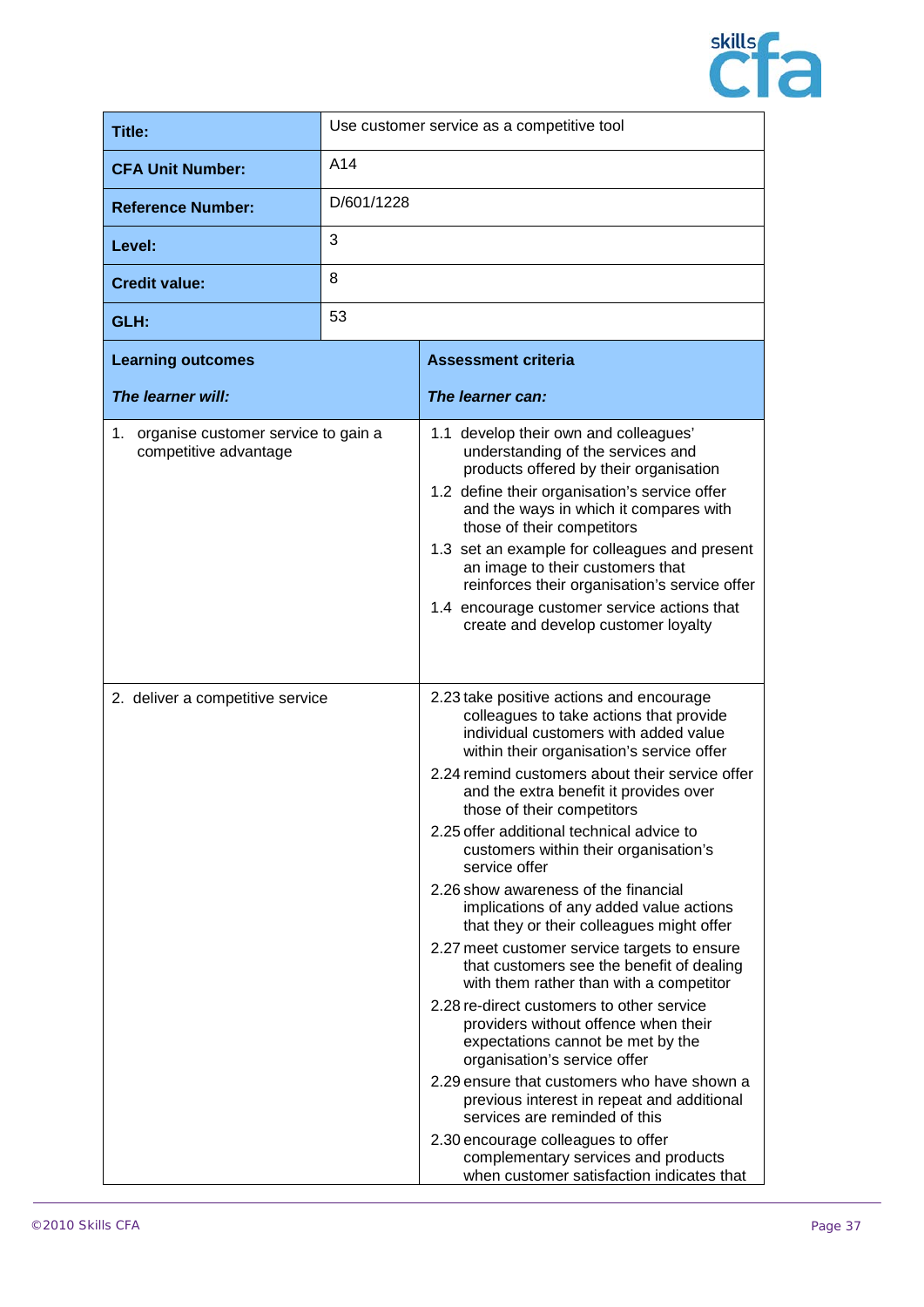

|                                                                       | customers would be interested in them                                                                                                                                                                                                                                                                                                                                                                                                                                                                                                                                                                                                                                                                                                                                                                                                                                                                                                                       |
|-----------------------------------------------------------------------|-------------------------------------------------------------------------------------------------------------------------------------------------------------------------------------------------------------------------------------------------------------------------------------------------------------------------------------------------------------------------------------------------------------------------------------------------------------------------------------------------------------------------------------------------------------------------------------------------------------------------------------------------------------------------------------------------------------------------------------------------------------------------------------------------------------------------------------------------------------------------------------------------------------------------------------------------------------|
| understand how to use customer<br>3.<br>service as a competitive tool | 3.1 identify the factors that lead to customers'<br>belief that they are enjoying value for<br>money<br>3.2 describe the services and products offered<br>by their organisation<br>3.3 describe the services and products offered<br>by competitors<br>3.4 identify the features and benefits of<br>services and products that are seen by<br>customers as added value<br>3.5 explain the purpose of adding non-<br>chargeable items to the service offer in<br>order to impress customers and develop<br>customer loyalty<br>3.6 explain how to portray a positive image<br>that reinforces their organisation's<br>competitive position<br>3.7 explain their organisation's customer<br>service targets and cost implications of<br>added value actions to improve the<br>organisation's competitive position<br>3.8 describe complementary services and<br>products that may be of interest to their<br>customers                                        |
|                                                                       |                                                                                                                                                                                                                                                                                                                                                                                                                                                                                                                                                                                                                                                                                                                                                                                                                                                                                                                                                             |
| Additional information about the unit                                 |                                                                                                                                                                                                                                                                                                                                                                                                                                                                                                                                                                                                                                                                                                                                                                                                                                                                                                                                                             |
| Owner's reference                                                     | This Unit forms part of the Customer Service<br>NVQ qualification 2010 - 2014.                                                                                                                                                                                                                                                                                                                                                                                                                                                                                                                                                                                                                                                                                                                                                                                                                                                                              |
| Unit $aim(s)$                                                         | Customer service contributes to an<br>organisation's competitive position. Customers<br>of many organisations have choice about the<br>services or products they use and who<br>supplies them. Often the technical features<br>and cost of the service or product are almost<br>identical. If this is the case, the quality of the<br>customer service offered makes all the<br>difference about which supplier the customer<br>chooses. This unit is about how the learner<br>can play their part in ensuring that their<br>organisation makes the best possible use of<br>the competitive advantage that can be gained<br>from offering superior customer service. It<br>covers how the learner can use customer<br>service as a tool to compete effectively with<br>other providers of similar services and<br>products. The unit is not for a learner whose<br>organisation does not compete actively with<br>others.<br>31 <sup>st</sup> December 2014 |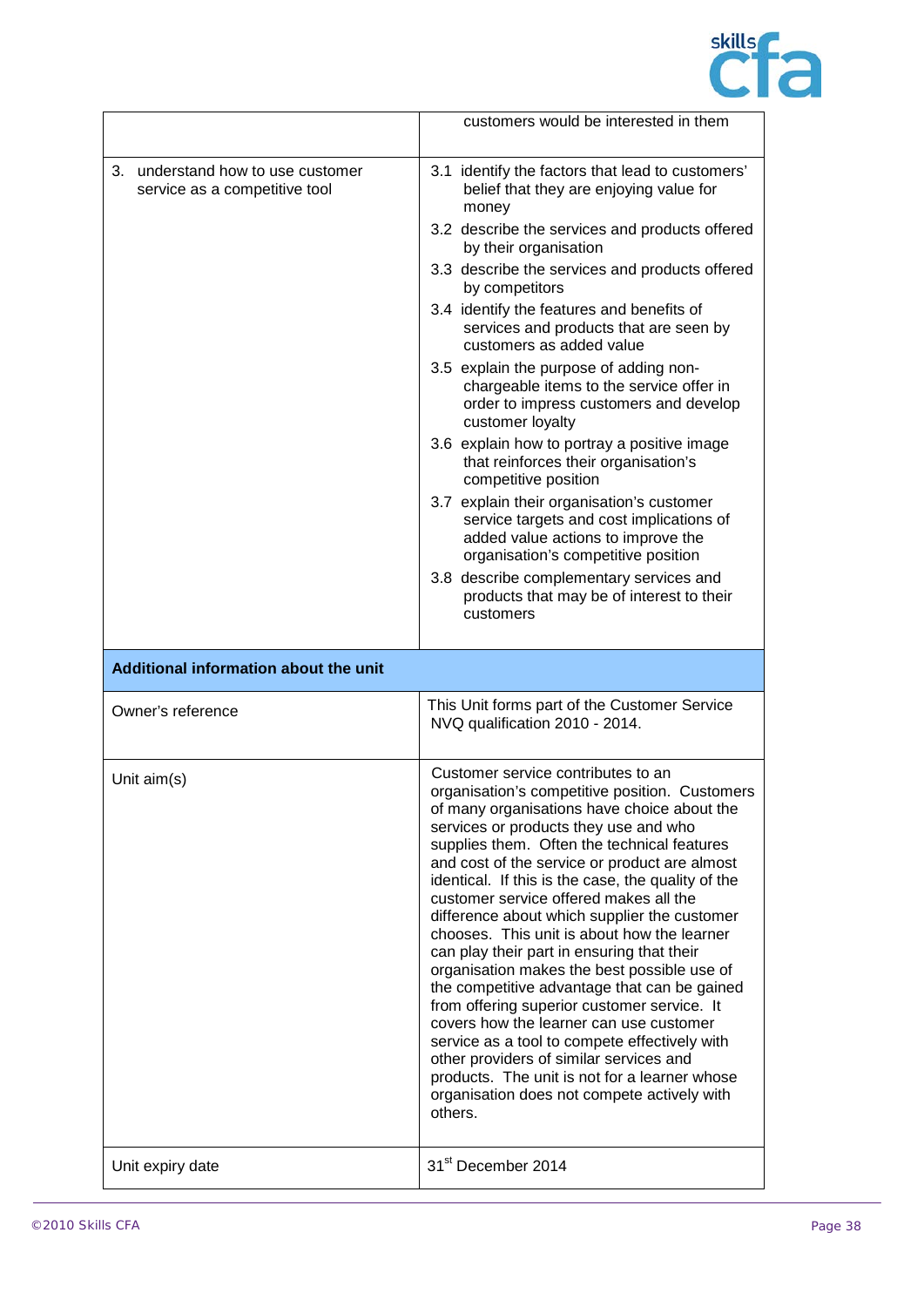

| Details of the relationship between the unit<br>and relevant national occupational<br>standards (if appropriate) | This Unit directly relates to Unit A14 of the<br><b>Customer Service NOS 2010</b> |
|------------------------------------------------------------------------------------------------------------------|-----------------------------------------------------------------------------------|
| Details of the relationship between the unit<br>and other standards or curricula (if<br>appropriate)             | N/A                                                                               |
| Assessment requirements specified by a<br>sector or regulatory body (if appropriate)                             | Specified in the Customer Service Assessment<br>Strategy 2010                     |
| Endorsement of the unit by a sector or<br>other appropriate body (if required)                                   | Institute of Customer Service                                                     |
| Location of the unit within the<br>subject/sector classification system                                          | 15. Business Administration and Law                                               |
| Name of the organisation submitting the<br>unit                                                                  | <b>City and Guilds</b>                                                            |
| Availability for use                                                                                             | Available to all awarding organisations                                           |
| Availability for delivery                                                                                        | 1 <sup>st</sup> February 2010                                                     |
| Guided Learning Hours (glh)                                                                                      | 53                                                                                |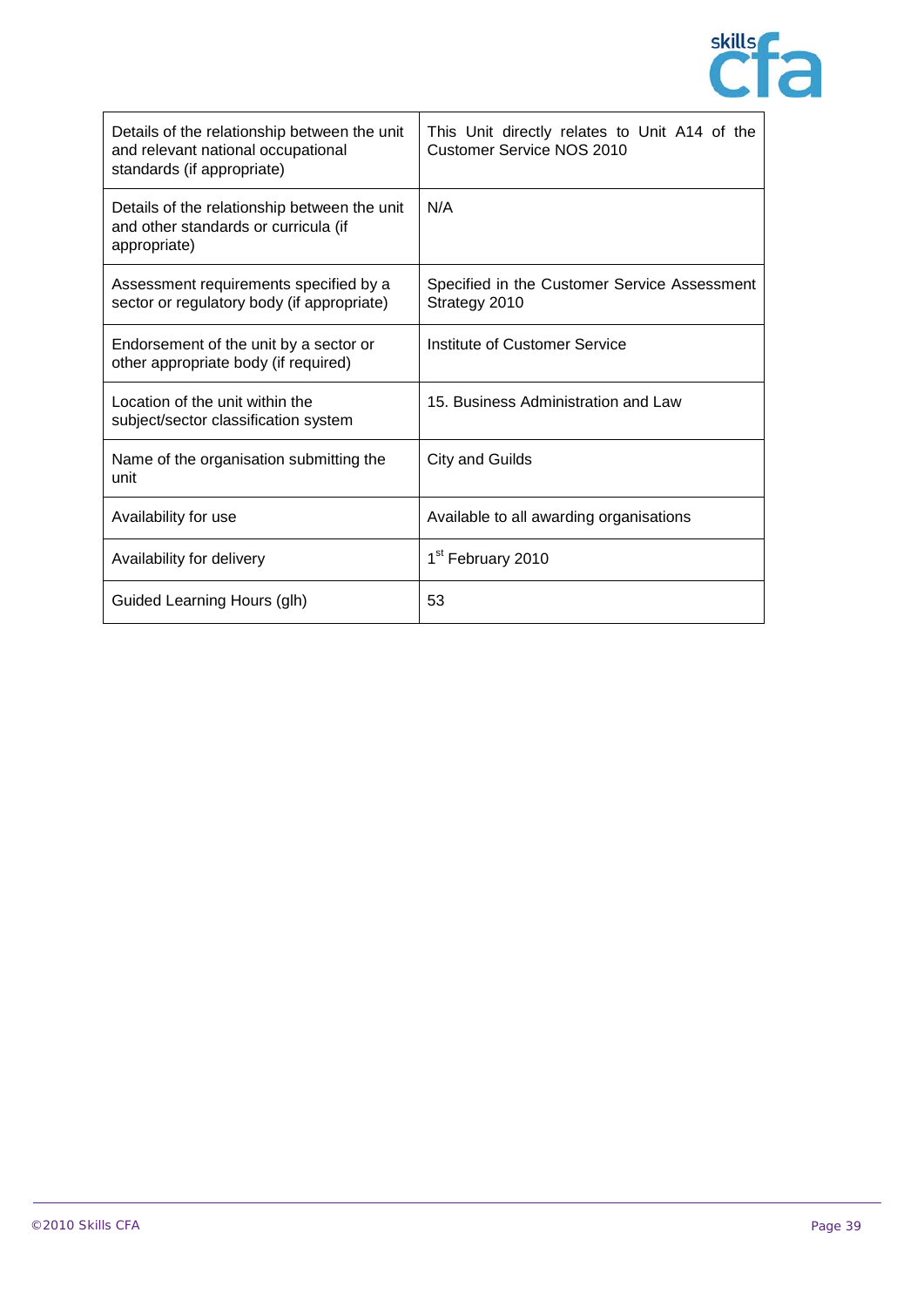

| <b>Title:</b>                                                            | Organise the promotion of additional services or products to<br>customers |                                                                                                                                                     |
|--------------------------------------------------------------------------|---------------------------------------------------------------------------|-----------------------------------------------------------------------------------------------------------------------------------------------------|
| <b>CFA Unit Number:</b>                                                  | A <sub>15</sub>                                                           |                                                                                                                                                     |
| <b>Reference Number:</b>                                                 | D/601/1231                                                                |                                                                                                                                                     |
| Level:                                                                   | 3                                                                         |                                                                                                                                                     |
| <b>Credit value:</b>                                                     | $\overline{7}$                                                            |                                                                                                                                                     |
| GLH:                                                                     | 47                                                                        |                                                                                                                                                     |
| <b>Learning outcomes</b>                                                 |                                                                           | <b>Assessment criteria</b>                                                                                                                          |
| The learner will:                                                        |                                                                           | The learner can:                                                                                                                                    |
| 1. offer additional services or products                                 |                                                                           | 1.1 offer additional services or products to<br>customers                                                                                           |
|                                                                          |                                                                           | 1.2 identify the benefits of offering additional<br>services or products for customers and the<br>organisation                                      |
|                                                                          |                                                                           | 1.3 explain the features and benefits of<br>additional services or products to<br>customers                                                         |
|                                                                          |                                                                           | 1.4 identify ways of encouraging customers to<br>ask about additional services or products                                                          |
| 2. organise support to promote use of<br>additional services or products |                                                                           | discuss with others ways of promoting<br>2.31<br>additional services or products to<br>customers                                                    |
|                                                                          |                                                                           | 2.32<br>implement procedures to ensure that<br>customers interested in additional services<br>or products are dealt with promptly                   |
|                                                                          |                                                                           | 2.33<br>promote services or products which will<br>suit customers but which are supplied from<br>outside their own area of the organisation         |
|                                                                          |                                                                           | 2.34<br>help customers to access services or<br>products which are supplied outside of their<br>own area of the organisation                        |
| monitor the promotion of additional<br>З.<br>services or products        |                                                                           | 3.1 devise methods to inform customers about<br>additional services or products                                                                     |
|                                                                          |                                                                           | 3.2 use different methods to inform customers<br>about additional services and products and<br>record successes and failures against each<br>method |
|                                                                          |                                                                           | 3.3 use their record of successes and failures<br>to identify the best approach for offering<br>additional services or products                     |
|                                                                          |                                                                           | 3.4 share information with others regarding the<br>best approach to take when offering<br>additional services or products to<br>customers           |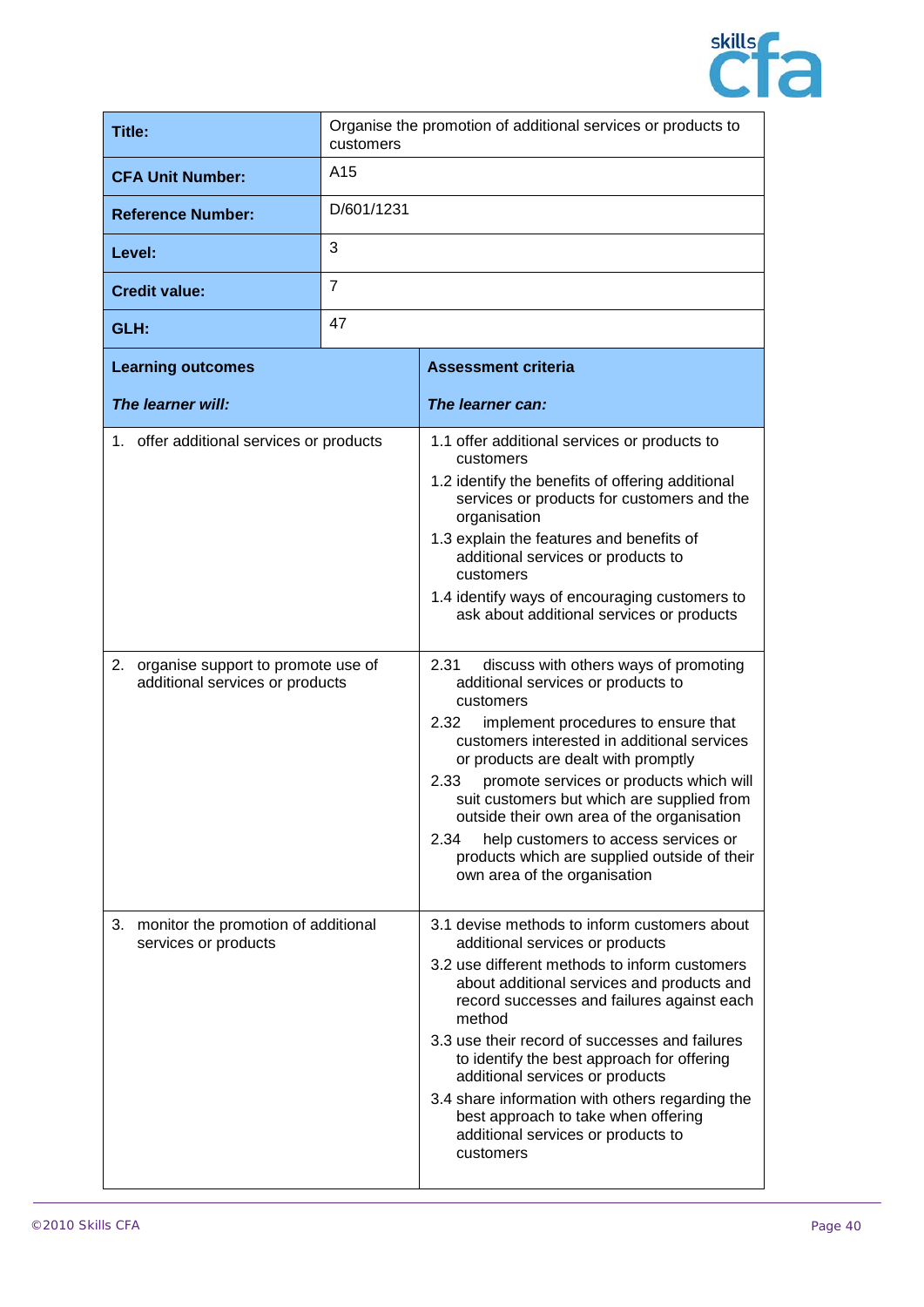

| 4. understand how to organise and<br>promote services or products to<br>customers                                | 4.1 describe their organisation's procedures<br>and systems for encouraging the use of<br>additional services or products<br>4.2 explain how the use of additional services<br>or products will benefit their customers<br>4.3 describe the main factors that influence<br>customers to use their services or products<br>4.4 explain how to introduce additional services<br>or products to customers outlining their<br>benefits, overcoming reservations and<br>agreeing to provide the additional services<br>or products<br>4.5 describe how to give appropriate, balanced<br>information to customers about services or<br>products                                                                                                                                                                  |
|------------------------------------------------------------------------------------------------------------------|------------------------------------------------------------------------------------------------------------------------------------------------------------------------------------------------------------------------------------------------------------------------------------------------------------------------------------------------------------------------------------------------------------------------------------------------------------------------------------------------------------------------------------------------------------------------------------------------------------------------------------------------------------------------------------------------------------------------------------------------------------------------------------------------------------|
| Additional information about the unit                                                                            |                                                                                                                                                                                                                                                                                                                                                                                                                                                                                                                                                                                                                                                                                                                                                                                                            |
| Owner's reference                                                                                                | This Unit forms part of the Customer Service<br>NVQ qualification 2010 - 2014.                                                                                                                                                                                                                                                                                                                                                                                                                                                                                                                                                                                                                                                                                                                             |
| Unit aim(s)                                                                                                      | This unit is about expanding and extending the<br>relationship with customers by persuading<br>them to make use of additional services and<br>products that the learner can offer. Services or<br>products will remain viable only if they are used<br>by customers. The unit covers the way the<br>learner organises customer service to promote<br>additional use of their services or products by<br>communicating with customers and then<br>delivering those services or products<br>effectively. It is also about monitoring the<br>successes and failures and recognising the<br>best way to approach customers with<br>additional services or products for the future.<br>The learner needs to show that they are<br>promoting the services or products by<br>encouraging more people to use them. |
| Unit expiry date                                                                                                 | 31 <sup>st</sup> December 2014                                                                                                                                                                                                                                                                                                                                                                                                                                                                                                                                                                                                                                                                                                                                                                             |
| Details of the relationship between the unit<br>and relevant national occupational<br>standards (if appropriate) | This Unit directly relates to Unit A15 of the<br><b>Customer Service NOS 2010</b>                                                                                                                                                                                                                                                                                                                                                                                                                                                                                                                                                                                                                                                                                                                          |
| Details of the relationship between the unit<br>and other standards or curricula (if<br>appropriate)             | N/A                                                                                                                                                                                                                                                                                                                                                                                                                                                                                                                                                                                                                                                                                                                                                                                                        |
| Assessment requirements specified by a<br>sector or regulatory body (if appropriate)                             | Specified in the Customer Service Assessment<br>Strategy 2010                                                                                                                                                                                                                                                                                                                                                                                                                                                                                                                                                                                                                                                                                                                                              |
| Endorsement of the unit by a sector or<br>other appropriate body (if required)                                   | Institute of Customer Service                                                                                                                                                                                                                                                                                                                                                                                                                                                                                                                                                                                                                                                                                                                                                                              |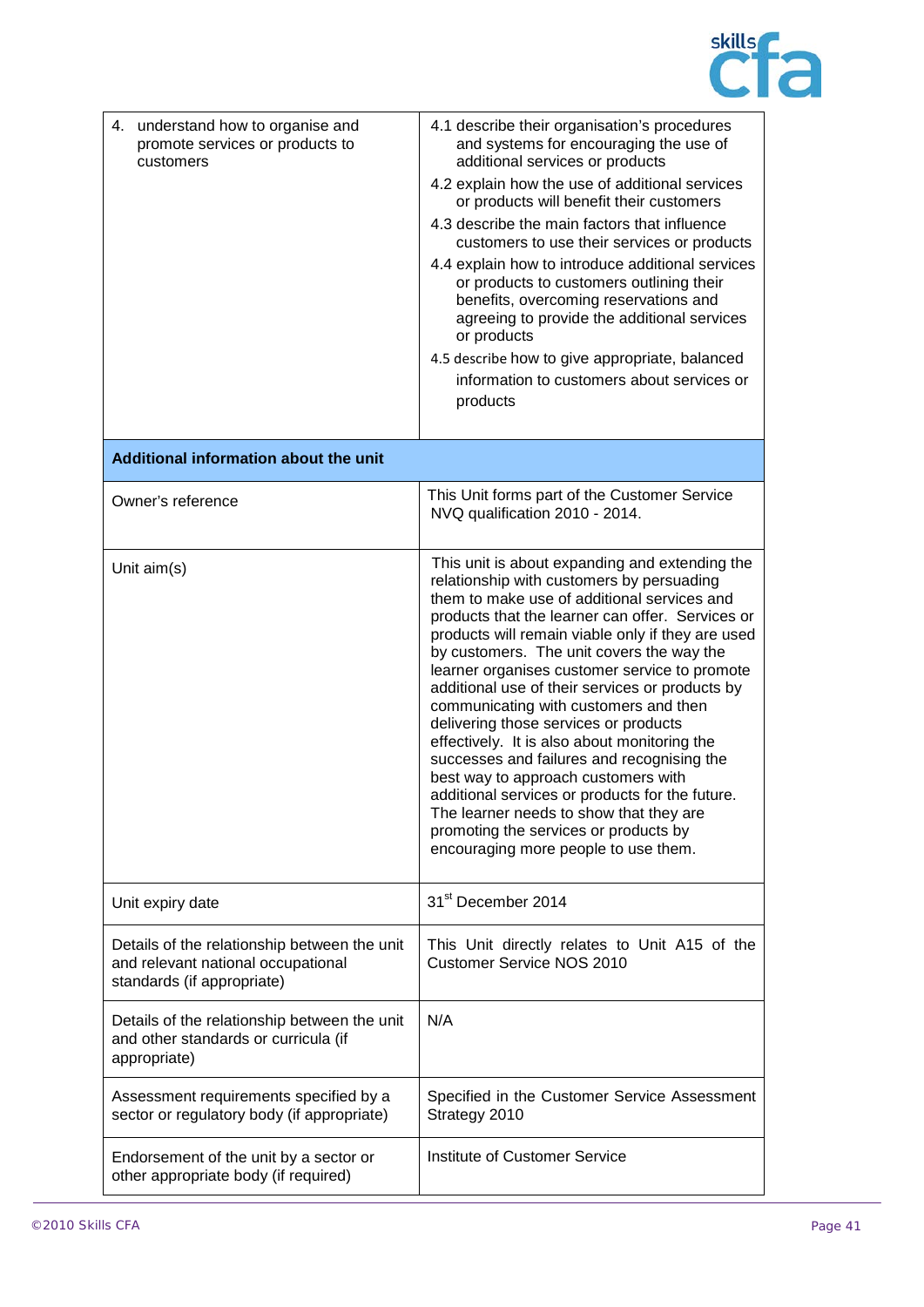

| Location of the unit within the<br>subject/sector classification system | 15. Business Administration and Law     |
|-------------------------------------------------------------------------|-----------------------------------------|
| Name of the organisation submitting the<br>unit                         | City and Guilds                         |
| Availability for use                                                    | Available to all awarding organisations |
| Availability for delivery                                               | 1 <sup>st</sup> February 2010           |
| Guided Learning Hours (glh)                                             | 47                                      |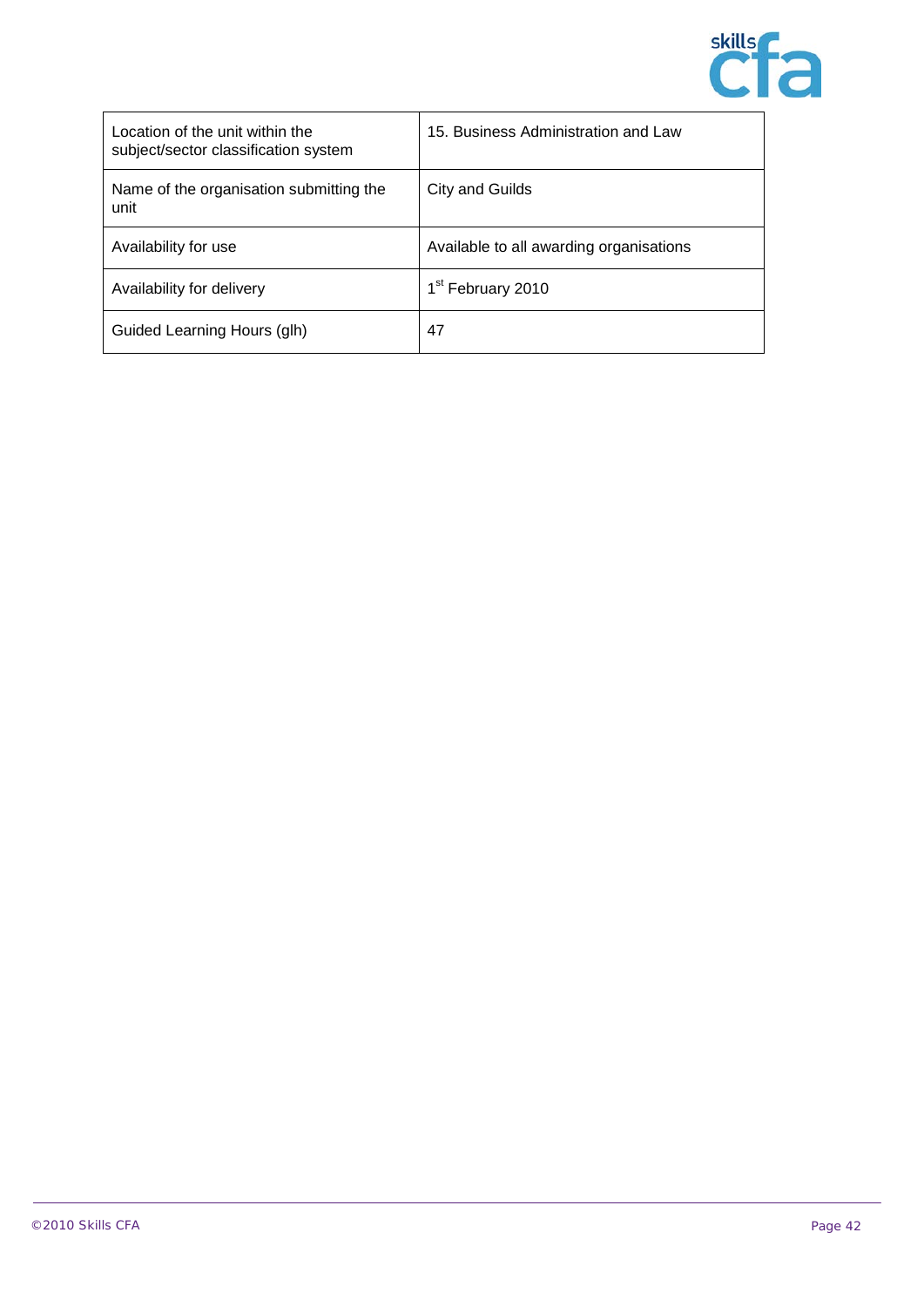

| Title:                                                                     | Build a customer service knowledge set |                                                                                                                                                                                                                                                                                                                                                                                                                                                                                                                                                                                                                                                                                                                                                                                                                        |
|----------------------------------------------------------------------------|----------------------------------------|------------------------------------------------------------------------------------------------------------------------------------------------------------------------------------------------------------------------------------------------------------------------------------------------------------------------------------------------------------------------------------------------------------------------------------------------------------------------------------------------------------------------------------------------------------------------------------------------------------------------------------------------------------------------------------------------------------------------------------------------------------------------------------------------------------------------|
| <b>CFA Unit Number:</b>                                                    | A16                                    |                                                                                                                                                                                                                                                                                                                                                                                                                                                                                                                                                                                                                                                                                                                                                                                                                        |
| <b>Reference Number:</b>                                                   | K/601/1233                             |                                                                                                                                                                                                                                                                                                                                                                                                                                                                                                                                                                                                                                                                                                                                                                                                                        |
| Level:                                                                     | 3                                      |                                                                                                                                                                                                                                                                                                                                                                                                                                                                                                                                                                                                                                                                                                                                                                                                                        |
| <b>Credit value:</b>                                                       | $\overline{7}$                         |                                                                                                                                                                                                                                                                                                                                                                                                                                                                                                                                                                                                                                                                                                                                                                                                                        |
| GLH:                                                                       | 47                                     |                                                                                                                                                                                                                                                                                                                                                                                                                                                                                                                                                                                                                                                                                                                                                                                                                        |
| <b>Learning outcomes</b>                                                   |                                        | <b>Assessment criteria</b>                                                                                                                                                                                                                                                                                                                                                                                                                                                                                                                                                                                                                                                                                                                                                                                             |
| The learner will:                                                          |                                        | The learner can:                                                                                                                                                                                                                                                                                                                                                                                                                                                                                                                                                                                                                                                                                                                                                                                                       |
| 1. input details of customer queries and<br>requests and develop responses |                                        | 1.1 identify through active listening customer<br>queries and comments for inclusion in the<br>knowledge set<br>1.2 classify information collected through<br>customer contact for inclusion in the<br>knowledge set<br>1.3 identify questions frequently asked by<br>customers<br>1.4 identify the broad customer service messages<br>of their organisation's answers to frequently<br>asked questions<br>1.5 work with colleagues to develop responses to<br>customer queries and requests<br>1.6 contribute ideas and responses to the<br>customer knowledge set which build on key<br>organisational customer service messages<br>1.7 check the effects of possible responses<br>included in the knowledge set with customers<br>1.8 monitor the customer service knowledge set<br>to identify trends and patterns |
| 2. use a customer service knowledge<br>base                                |                                        | 2.35<br>access information from the customer<br>service knowledge set using specific search<br>criteria<br>2.36<br>browse the customer service knowledge<br>set to research a topic of interest or project<br>area<br>2.37<br>use the customer service knowledge set<br>to inform the introduction of a new product or<br>service variation<br>2.38<br>use the customer service knowledge set<br>to respond to a specific customer request or<br>query<br>2.39<br>assist a colleague to locate specific<br>information in the customer service<br>knowledge set<br>add to the customer service knowledge<br>2.40<br>set as a result of dealing with a customer<br>request or query                                                                                                                                     |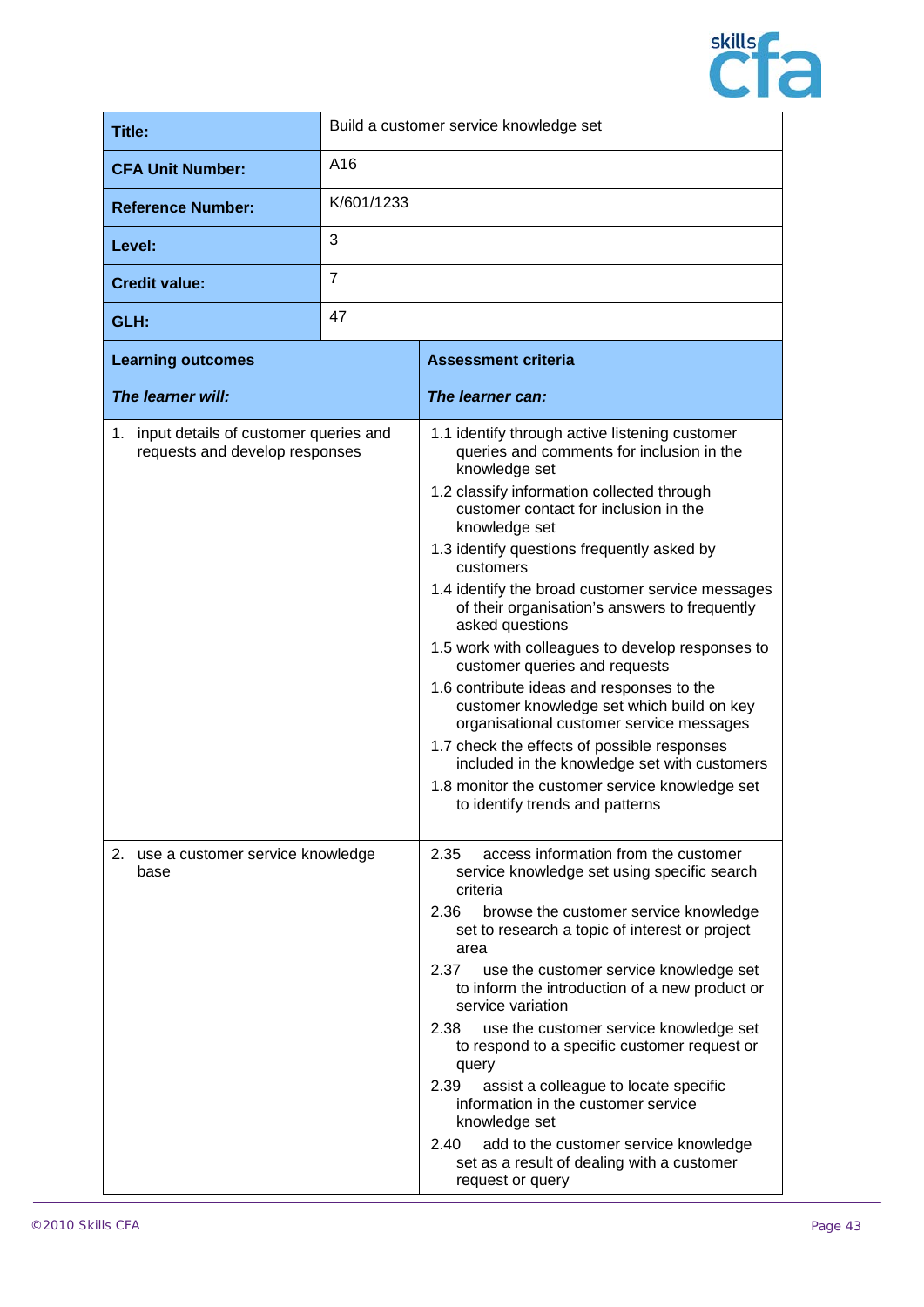

| understand how to build a customer<br>3.<br>service knowledge set                                                | 3.1 explain the structure and content of their<br>organisation's customer service information<br>set<br>3.2 describe how to input and update routines for<br>adding to the customer service knowledge set<br>3.3 identify ways that information in a customer<br>service knowledge set can be classified<br>3.4 identify questions frequently asked by<br>customers of their organisation<br>3.5 explain the importance of working with<br>colleagues to develop responses to customer<br>requests and queries<br>3.6 describe their organisation's key messages in<br>relation to the services or products they are<br>delivering<br>3.7 identify ways to interpret information in a<br>customer service knowledge set<br>3.8 describe techniques for assisting a colleague<br>to locate information in a customer service<br>knowledge set                       |
|------------------------------------------------------------------------------------------------------------------|--------------------------------------------------------------------------------------------------------------------------------------------------------------------------------------------------------------------------------------------------------------------------------------------------------------------------------------------------------------------------------------------------------------------------------------------------------------------------------------------------------------------------------------------------------------------------------------------------------------------------------------------------------------------------------------------------------------------------------------------------------------------------------------------------------------------------------------------------------------------|
| Additional information about the unit                                                                            |                                                                                                                                                                                                                                                                                                                                                                                                                                                                                                                                                                                                                                                                                                                                                                                                                                                                    |
|                                                                                                                  |                                                                                                                                                                                                                                                                                                                                                                                                                                                                                                                                                                                                                                                                                                                                                                                                                                                                    |
| Owner's reference                                                                                                | This Unit forms part of the Customer Service NVQ<br>qualification 2010 - 2014.                                                                                                                                                                                                                                                                                                                                                                                                                                                                                                                                                                                                                                                                                                                                                                                     |
| Unit aim(s)                                                                                                      | Effective and improving customer service may<br>make use of a customer service knowledge set.<br>This information base is built up continuously as<br>the organisation learns from interaction with its<br>customers. A knowledge set may contain a wide<br>variety of information about customers and their<br>transactions with the organisation. It will, in any<br>case, rely on the actions of the learner and their<br>colleagues in direct contact with customers to<br>build and grow as a useful customer service tool.<br>This unit is all about actions the learner takes to<br>add to the information set and how they use it to<br>develop the way they deal with customer<br>transactions. This unit is for a learner only if their<br>organisation has a systematic and technology<br>supported approach to building a customer<br>information set. |
| Unit expiry date                                                                                                 | 31 <sup>st</sup> December 2014                                                                                                                                                                                                                                                                                                                                                                                                                                                                                                                                                                                                                                                                                                                                                                                                                                     |
| Details of the relationship between the unit<br>and relevant national occupational<br>standards (if appropriate) | This Unit directly relates to Unit A16 of the<br><b>Customer Service NOS 2010</b>                                                                                                                                                                                                                                                                                                                                                                                                                                                                                                                                                                                                                                                                                                                                                                                  |
| Details of the relationship between the unit<br>and other standards or curricula (if<br>appropriate)             | N/A                                                                                                                                                                                                                                                                                                                                                                                                                                                                                                                                                                                                                                                                                                                                                                                                                                                                |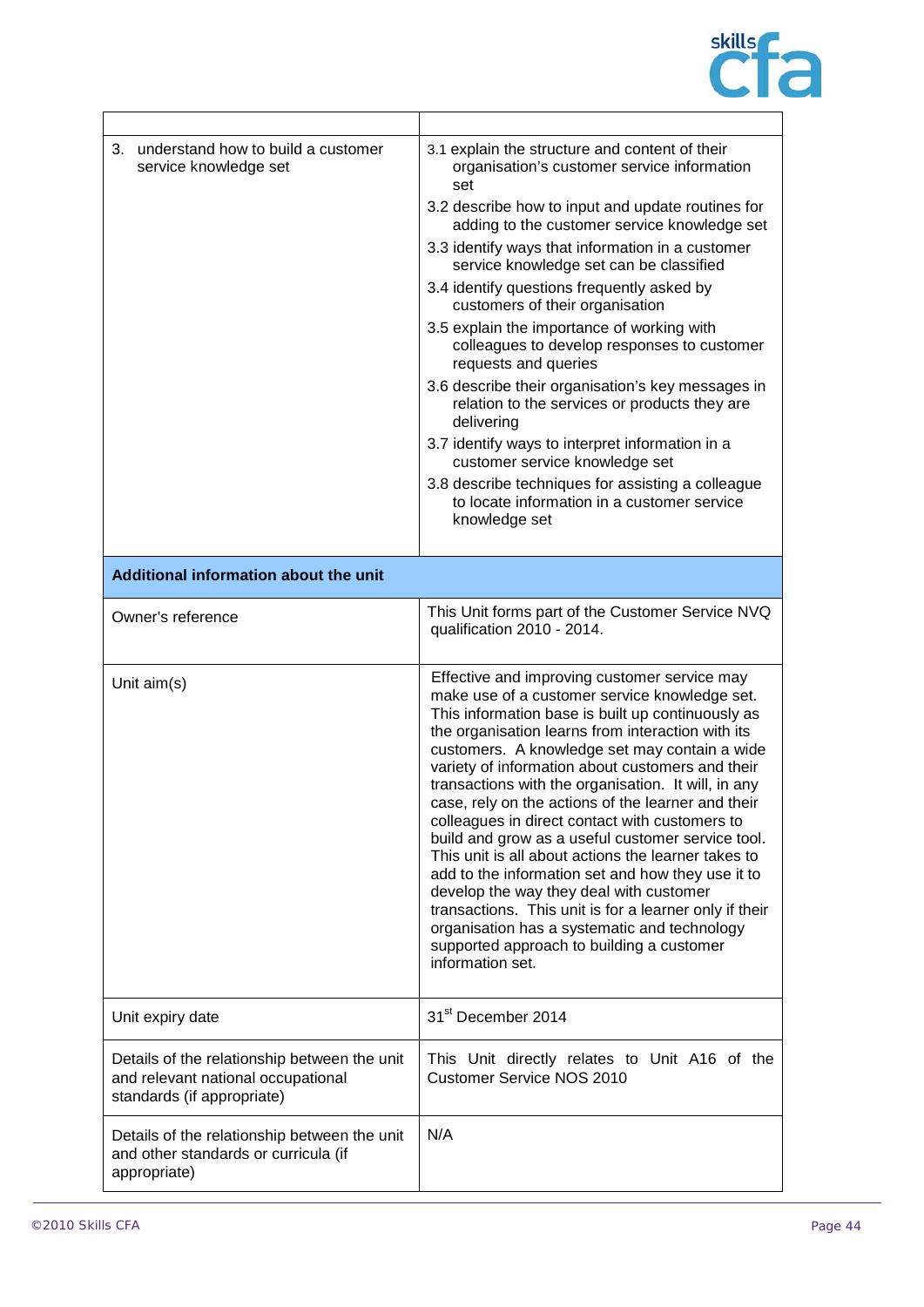

| Assessment requirements specified by a<br>sector or regulatory body (if appropriate) | Specified in the Customer Service Assessment<br>Strategy 2010 |
|--------------------------------------------------------------------------------------|---------------------------------------------------------------|
| Endorsement of the unit by a sector or<br>other appropriate body (if required)       | Institute of Customer Service                                 |
| Location of the unit within the<br>subject/sector classification system              | 15. Business Administration and Law                           |
| Name of the organisation submitting the<br>unit                                      | City and Guilds                                               |
| Availability for use                                                                 | Available to all awarding organisations                       |
| Availability for delivery                                                            | 1 <sup>st</sup> February 2010                                 |
| Guided Learning Hours (glh)                                                          | 47                                                            |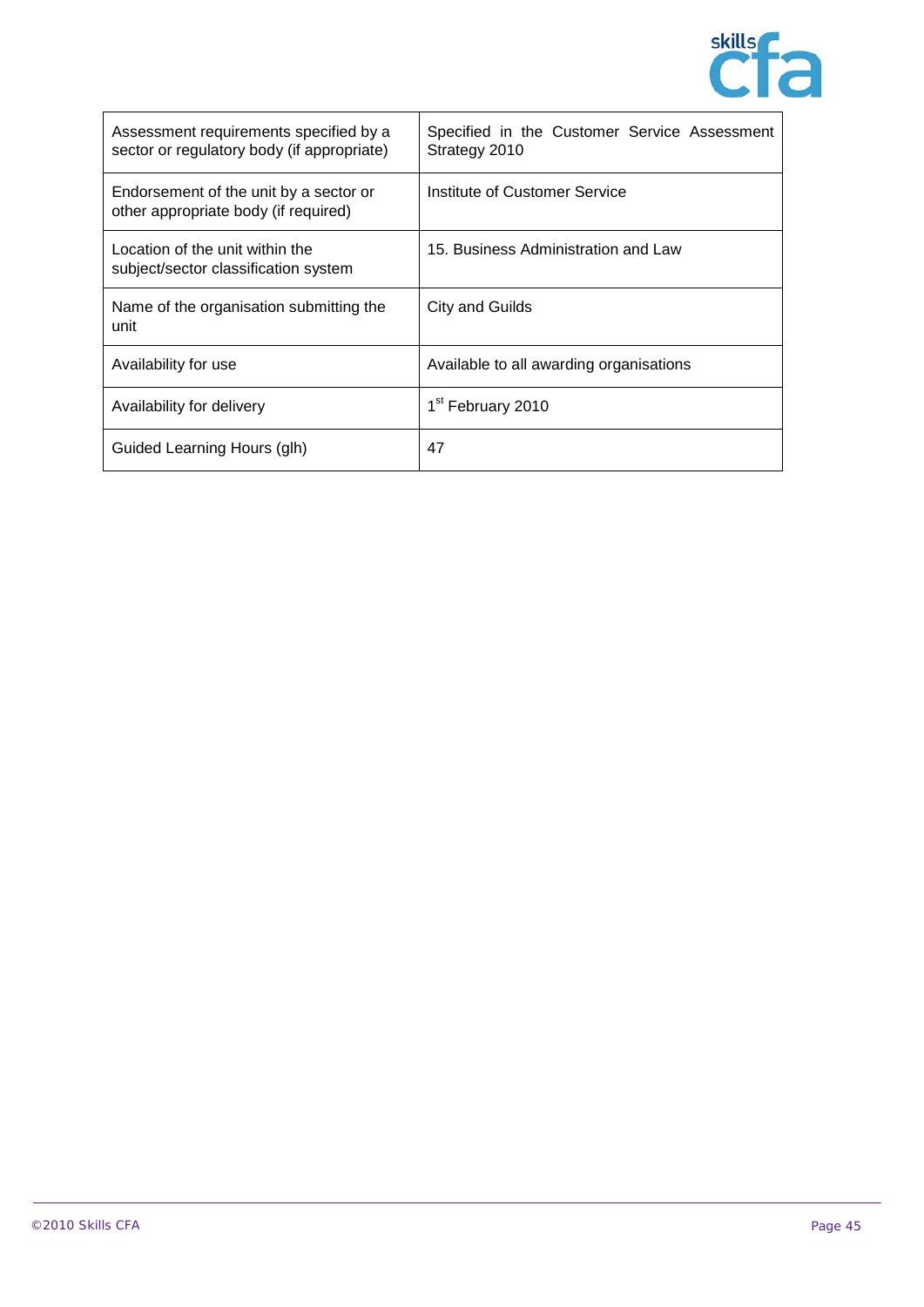

| Title:                                                                                                                           | Champion customer service |                                                                                                                                                                                                                                                                                                                                                                                                                                                                                                                                                                                                                                                                                                                                                                                                                                                                                                                                                                                                                                                                                                                                                                                                                 |
|----------------------------------------------------------------------------------------------------------------------------------|---------------------------|-----------------------------------------------------------------------------------------------------------------------------------------------------------------------------------------------------------------------------------------------------------------------------------------------------------------------------------------------------------------------------------------------------------------------------------------------------------------------------------------------------------------------------------------------------------------------------------------------------------------------------------------------------------------------------------------------------------------------------------------------------------------------------------------------------------------------------------------------------------------------------------------------------------------------------------------------------------------------------------------------------------------------------------------------------------------------------------------------------------------------------------------------------------------------------------------------------------------|
| <b>CFA Unit Number:</b>                                                                                                          | A17                       |                                                                                                                                                                                                                                                                                                                                                                                                                                                                                                                                                                                                                                                                                                                                                                                                                                                                                                                                                                                                                                                                                                                                                                                                                 |
| <b>Reference Number:</b>                                                                                                         | T/601/1235                |                                                                                                                                                                                                                                                                                                                                                                                                                                                                                                                                                                                                                                                                                                                                                                                                                                                                                                                                                                                                                                                                                                                                                                                                                 |
| Level:                                                                                                                           | 4                         |                                                                                                                                                                                                                                                                                                                                                                                                                                                                                                                                                                                                                                                                                                                                                                                                                                                                                                                                                                                                                                                                                                                                                                                                                 |
| <b>Credit value:</b>                                                                                                             | 10                        |                                                                                                                                                                                                                                                                                                                                                                                                                                                                                                                                                                                                                                                                                                                                                                                                                                                                                                                                                                                                                                                                                                                                                                                                                 |
| GLH:                                                                                                                             | 67                        |                                                                                                                                                                                                                                                                                                                                                                                                                                                                                                                                                                                                                                                                                                                                                                                                                                                                                                                                                                                                                                                                                                                                                                                                                 |
| <b>Learning outcomes</b>                                                                                                         |                           | <b>Assessment criteria</b>                                                                                                                                                                                                                                                                                                                                                                                                                                                                                                                                                                                                                                                                                                                                                                                                                                                                                                                                                                                                                                                                                                                                                                                      |
| The learner will:                                                                                                                |                           | The learner can:                                                                                                                                                                                                                                                                                                                                                                                                                                                                                                                                                                                                                                                                                                                                                                                                                                                                                                                                                                                                                                                                                                                                                                                                |
| 1. promote the importance and benefits of<br>customer service<br>2. provide advice and information on<br>customer service issues |                           | 1.1 explain the role of customer service within<br>their organisation's strategic and business<br>plans<br>1.2 monitor developments in their organisation<br>in order to identify those important to<br>customer service<br>1.3 analyse the implications of these customer<br>service developments<br>1.4 question and challenge developments from<br>the customer's standpoint<br>1.5 use their influence to ensure that<br>developments improve customer service<br>2.41<br>inform customer that they can provide<br>customer service advice and information<br>respond to requests for customer<br>2.42<br>service advice and information<br>2.43<br>carry out any necessary research to<br>enhance or verify the advice and information<br>they are giving<br>communicate customer service advice<br>2.44<br>and information effectively<br>help others to explore the implications of<br>2.45<br>their advice and information for their own<br>work and identify actions that the advice and<br>information might prompt<br>monitor how effective their advice and<br>2.46<br>information has been<br>2.47<br>review the way they collect information,<br>formulate advice and communicate it to<br>others |
| know how to champion customer<br>3.<br>service                                                                                   |                           | 3.1 describe the processes for decision making<br>within their organisation and who is involved<br>3.2 explain how to monitor developments within<br>their organisation<br>3.3 describe how to use their influence and<br>authority to affect decision making                                                                                                                                                                                                                                                                                                                                                                                                                                                                                                                                                                                                                                                                                                                                                                                                                                                                                                                                                   |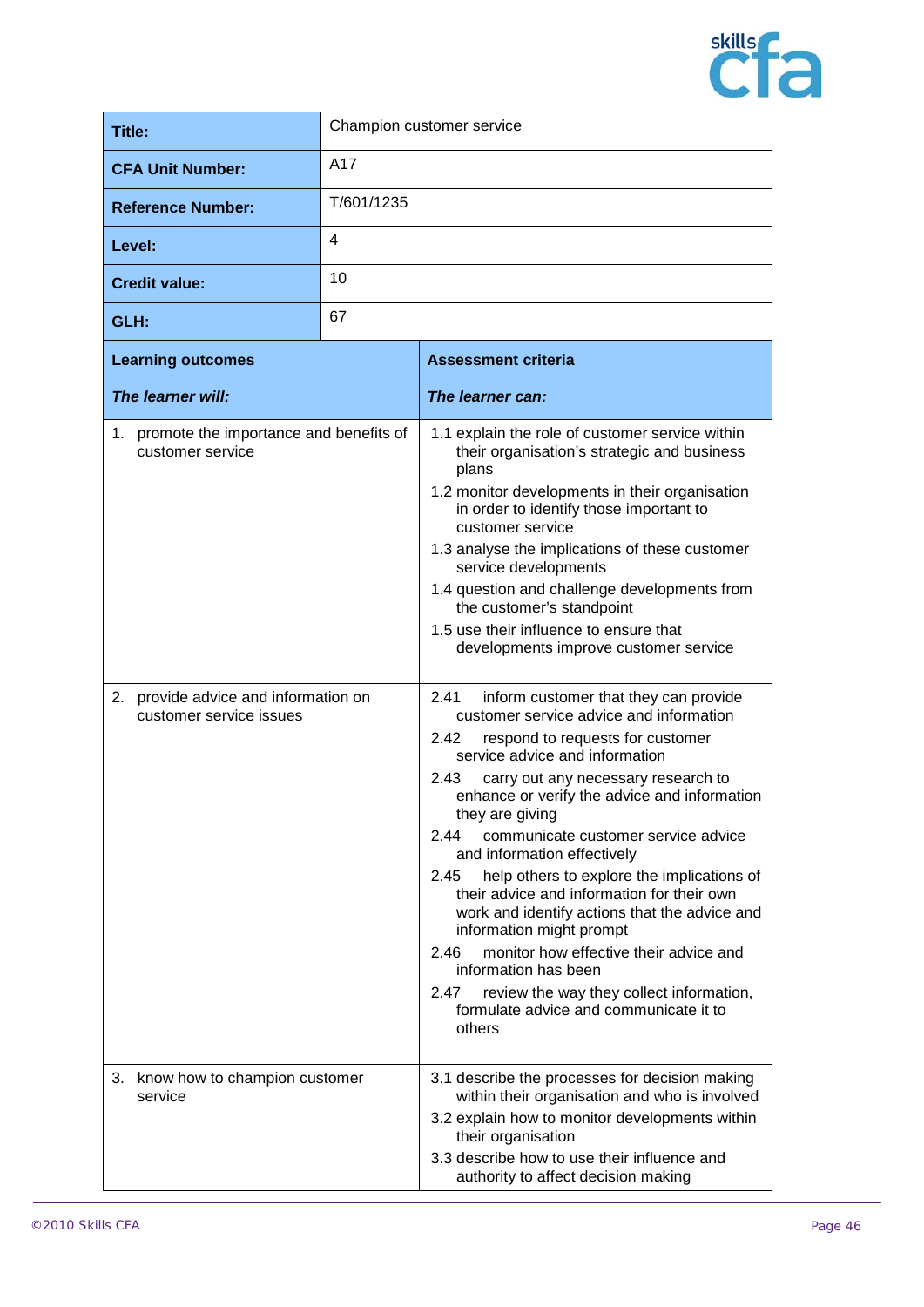

|                                                                                                                  | 3.4 describe the types of developments that are<br>likely to affect customer service and how to<br>analyse the implications for customer<br>service<br>3.5 explain the importance of empathising with<br>customers and how to represent their<br>viewpoint in a constructive way<br>3.6 explain how to identify when others need<br>advice and information on customer service<br><b>issues</b><br>3.7 explain how to use different types of<br>research to support their advice and<br>information on customer service<br>3.8 explain how to apply their advice and<br>information in practice                                                                                                          |
|------------------------------------------------------------------------------------------------------------------|----------------------------------------------------------------------------------------------------------------------------------------------------------------------------------------------------------------------------------------------------------------------------------------------------------------------------------------------------------------------------------------------------------------------------------------------------------------------------------------------------------------------------------------------------------------------------------------------------------------------------------------------------------------------------------------------------------|
|                                                                                                                  | 3.9 explain how to monitor the effect of their advice<br>and information                                                                                                                                                                                                                                                                                                                                                                                                                                                                                                                                                                                                                                 |
|                                                                                                                  |                                                                                                                                                                                                                                                                                                                                                                                                                                                                                                                                                                                                                                                                                                          |
| Additional information about the unit                                                                            |                                                                                                                                                                                                                                                                                                                                                                                                                                                                                                                                                                                                                                                                                                          |
| Owner's reference                                                                                                | This Unit forms part of the Customer Service<br>NVQ qualification 2010 - 2014.                                                                                                                                                                                                                                                                                                                                                                                                                                                                                                                                                                                                                           |
| Unit $aim(s)$                                                                                                    | Staff with high levels of responsibility for<br>customer service have an important role to play<br>as champions of excellent service within their<br>organisations. They should also promote<br>customer service to service partners without<br>whom their organisation cannot deliver reliable<br>and excellent customer service. They need to<br>have a great deal of knowledge and expertise<br>from which others can benefit. This unit is<br>about acting as a champion - being constantly<br>alert for issues that affect customer service,<br>analysing these issues and their implications,<br>challenging on behalf of the customer and<br>passing on any knowledge and expertise to<br>others. |
| Unit expiry date                                                                                                 | 31 <sup>st</sup> December 2014                                                                                                                                                                                                                                                                                                                                                                                                                                                                                                                                                                                                                                                                           |
| Details of the relationship between the unit<br>and relevant national occupational<br>standards (if appropriate) | This Unit directly relates to Unit A17 of the<br><b>Customer Service NOS 2010</b>                                                                                                                                                                                                                                                                                                                                                                                                                                                                                                                                                                                                                        |
| Details of the relationship between the unit<br>and other standards or curricula (if<br>appropriate)             | N/A                                                                                                                                                                                                                                                                                                                                                                                                                                                                                                                                                                                                                                                                                                      |
| Assessment requirements specified by a<br>sector or regulatory body (if appropriate)                             | Specified in the Customer Service Assessment<br>Strategy 2010                                                                                                                                                                                                                                                                                                                                                                                                                                                                                                                                                                                                                                            |
| Endorsement of the unit by a sector or<br>other appropriate body (if required)                                   | Institute of Customer Service                                                                                                                                                                                                                                                                                                                                                                                                                                                                                                                                                                                                                                                                            |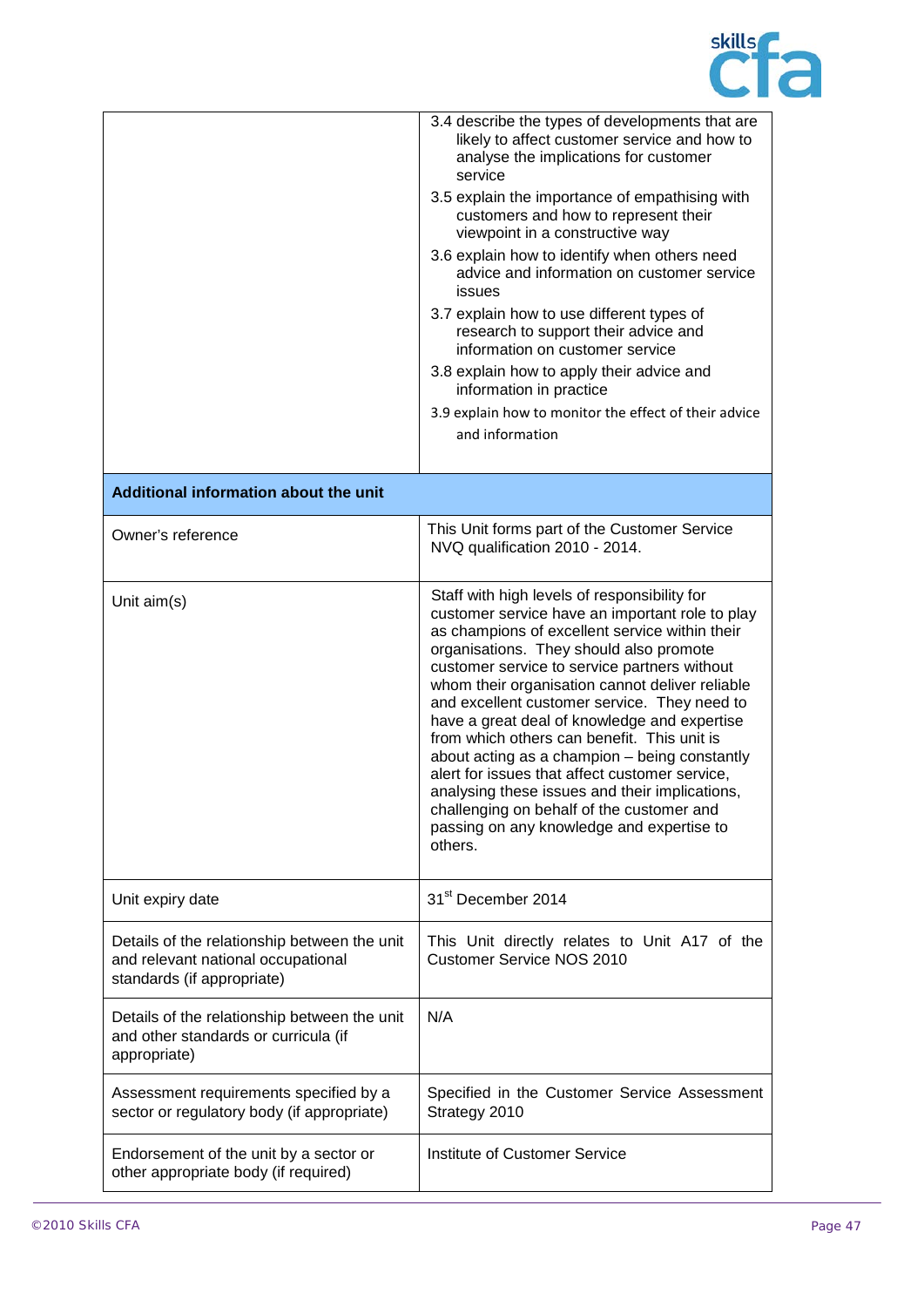

| Location of the unit within the<br>subject/sector classification system | 15. Business Administration and Law     |
|-------------------------------------------------------------------------|-----------------------------------------|
| Name of the organisation submitting the<br>unit                         | City and Guilds                         |
| Availability for use                                                    | Available to all awarding organisations |
| Availability for delivery                                               | 1 <sup>st</sup> February 2010           |
| Guided Learning Hours (glh)                                             | 67                                      |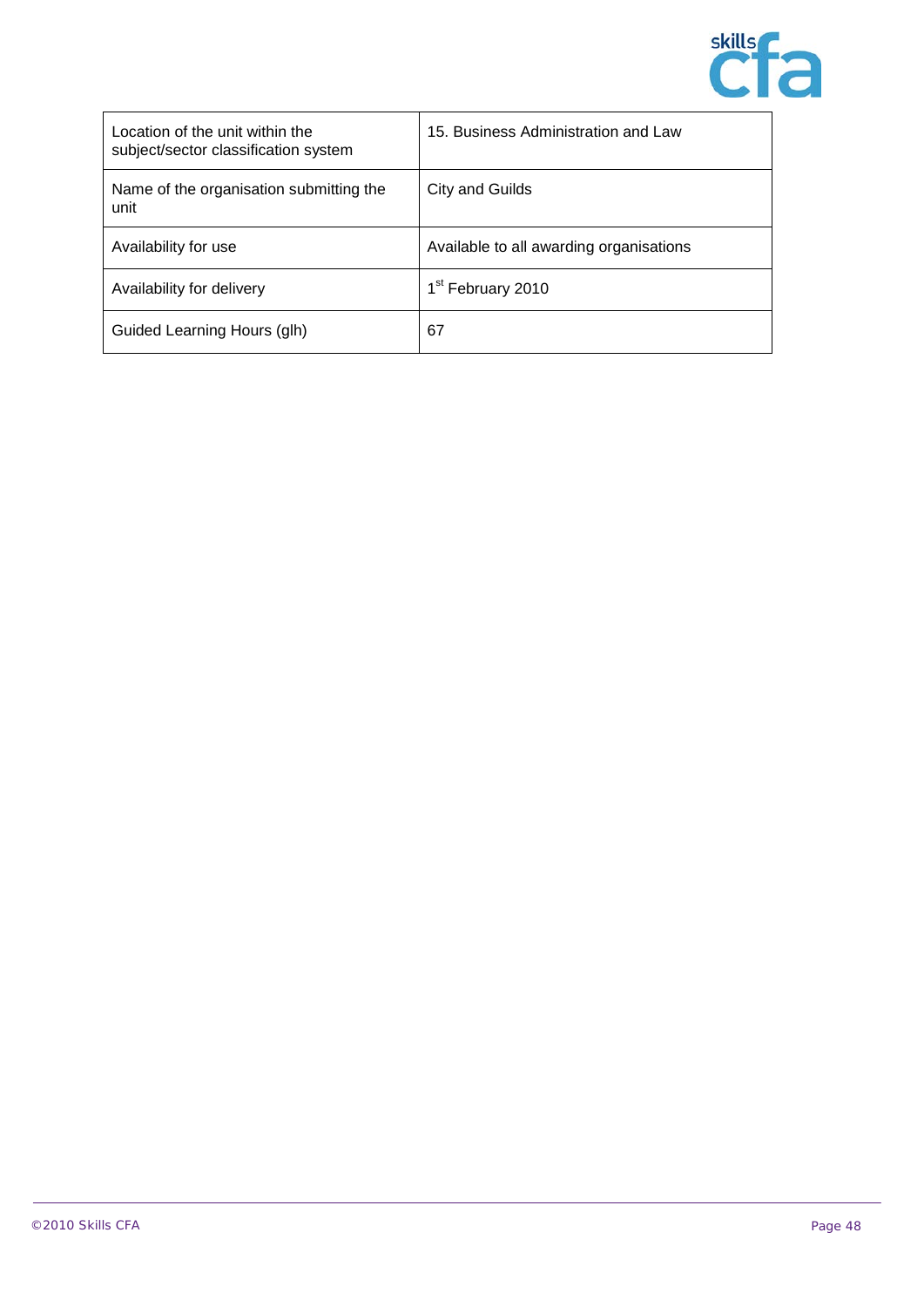

| Title:                                                                                           | Make customer service environmentally friendly and sustainable |                                                                                                                                                                                                                                                                                                                                                                                                                                                                                                                                                                                                                                                                                                                                                                                                                                                                                |
|--------------------------------------------------------------------------------------------------|----------------------------------------------------------------|--------------------------------------------------------------------------------------------------------------------------------------------------------------------------------------------------------------------------------------------------------------------------------------------------------------------------------------------------------------------------------------------------------------------------------------------------------------------------------------------------------------------------------------------------------------------------------------------------------------------------------------------------------------------------------------------------------------------------------------------------------------------------------------------------------------------------------------------------------------------------------|
| <b>CFA Unit Number:</b>                                                                          | A18                                                            |                                                                                                                                                                                                                                                                                                                                                                                                                                                                                                                                                                                                                                                                                                                                                                                                                                                                                |
| <b>Reference Number:</b>                                                                         | F/601/1237                                                     |                                                                                                                                                                                                                                                                                                                                                                                                                                                                                                                                                                                                                                                                                                                                                                                                                                                                                |
| Level:                                                                                           | 4                                                              |                                                                                                                                                                                                                                                                                                                                                                                                                                                                                                                                                                                                                                                                                                                                                                                                                                                                                |
| <b>Credit value:</b>                                                                             | 11                                                             |                                                                                                                                                                                                                                                                                                                                                                                                                                                                                                                                                                                                                                                                                                                                                                                                                                                                                |
| GLH:                                                                                             | 73                                                             |                                                                                                                                                                                                                                                                                                                                                                                                                                                                                                                                                                                                                                                                                                                                                                                                                                                                                |
| <b>Learning outcomes</b>                                                                         |                                                                | <b>Assessment criteria</b>                                                                                                                                                                                                                                                                                                                                                                                                                                                                                                                                                                                                                                                                                                                                                                                                                                                     |
| The learner will:                                                                                |                                                                | The learner can:                                                                                                                                                                                                                                                                                                                                                                                                                                                                                                                                                                                                                                                                                                                                                                                                                                                               |
| 1. review and monitor environmental and<br>sustainability aspects of customer<br>service         |                                                                | 1.1 identify their organisation's policies on<br>customer service and on the environment and<br>trace links between the two<br>1.2 identify their organisation's policy on energy<br>management and carbon emissions and their<br>key links with customer service systems<br>1.3 identify their organisation's policy on waste<br>management and its key links with customer<br>service systems<br>1.4 carry out a systematic review of their<br>organisation's customer service systems to<br>identify opportunities for environmental<br>improvements<br>1.5 identify service partnerships that affect their<br>organisation's environmental profile and what<br>they might do to improve it<br>1.6 develop an action plan to promote<br>environmental actions and improvements in<br>their organisation's customer service delivery                                         |
| 2. promote environmental and sustainable<br>aspects of customer service in their<br>organisation |                                                                | 2.48<br>make links between their organisation's<br>environmental policies and customer service<br>delivery routines<br>2.49<br>encourage those involved in customer<br>service delivery to promote an environmental<br>approach by customers<br>identify and promote ways to minimise<br>2.50<br>resource use in customer service delivery<br>2.51<br>communicate their organisation's<br>environmental policies to service partners<br>including suppliers and encourage their<br>participation in environmental improvements<br>2.52<br>communicate their organisation's<br>environmental policies to customers and<br>encourage their participation in environmental<br>improvements<br>develop staff awareness of environmental<br>2.53<br>matters and ways they can contribute to<br>environmentalism and sustainability<br>2.7 develop community stakeholder's awareness |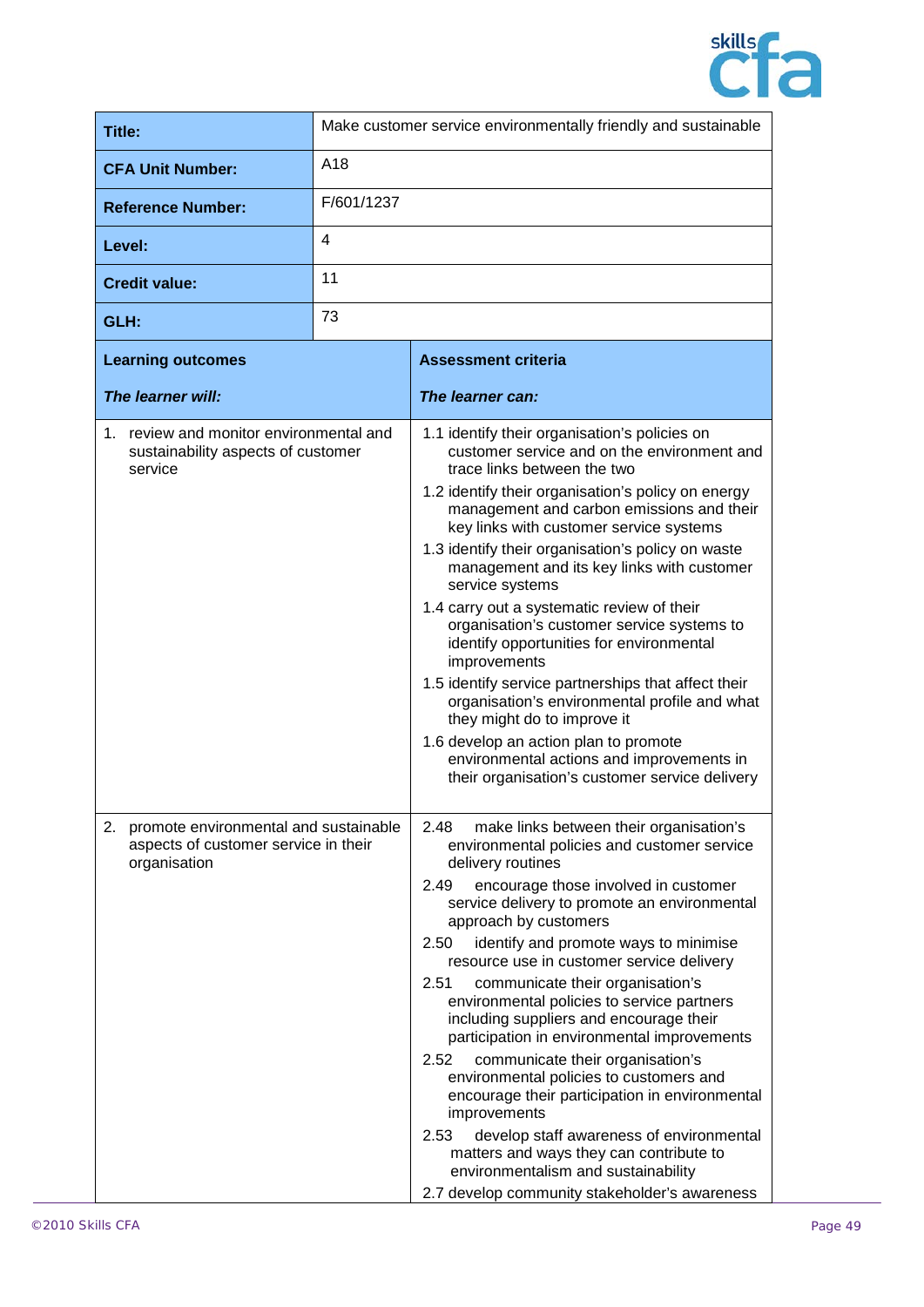

|                                                                                              | of their organisation's environmental policies<br>and approaches                                                                                                                                                                                                                                                                                                                                                                                                                                                                                                                                                                                                                                                                                                                                                                                                                                                      |
|----------------------------------------------------------------------------------------------|-----------------------------------------------------------------------------------------------------------------------------------------------------------------------------------------------------------------------------------------------------------------------------------------------------------------------------------------------------------------------------------------------------------------------------------------------------------------------------------------------------------------------------------------------------------------------------------------------------------------------------------------------------------------------------------------------------------------------------------------------------------------------------------------------------------------------------------------------------------------------------------------------------------------------|
| understand how to make customer<br>3.<br>service environmentally friendly and<br>sustainable | 3.1 explain principles of environmentalism and<br>sustainability that are relevant to customer<br>service operations                                                                                                                                                                                                                                                                                                                                                                                                                                                                                                                                                                                                                                                                                                                                                                                                  |
|                                                                                              | 3.2 investigate ways to express environmental<br>policies and link them with customer service                                                                                                                                                                                                                                                                                                                                                                                                                                                                                                                                                                                                                                                                                                                                                                                                                         |
|                                                                                              | 3.3 explain principles of energy management and<br>reduction of carbon emissions                                                                                                                                                                                                                                                                                                                                                                                                                                                                                                                                                                                                                                                                                                                                                                                                                                      |
|                                                                                              | 3.4 explain principles of waste management<br>relevant to their organisation                                                                                                                                                                                                                                                                                                                                                                                                                                                                                                                                                                                                                                                                                                                                                                                                                                          |
|                                                                                              | 3.5 evaluate techniques for reviewing<br>environmental aspects of customer service<br>systems                                                                                                                                                                                                                                                                                                                                                                                                                                                                                                                                                                                                                                                                                                                                                                                                                         |
|                                                                                              | 3.6 review different actions that may be taken to<br>improve environmental aspects of customer<br>service delivery                                                                                                                                                                                                                                                                                                                                                                                                                                                                                                                                                                                                                                                                                                                                                                                                    |
|                                                                                              | 3.7 describe ways to minimise resource use in<br>customer service delivery                                                                                                                                                                                                                                                                                                                                                                                                                                                                                                                                                                                                                                                                                                                                                                                                                                            |
|                                                                                              | 3.8 evaluate techniques for communicating and<br>developing awareness of environmental<br>matters among stakeholders                                                                                                                                                                                                                                                                                                                                                                                                                                                                                                                                                                                                                                                                                                                                                                                                  |
|                                                                                              | 3.9 describe ways to encourage customers to act<br>more environmentally                                                                                                                                                                                                                                                                                                                                                                                                                                                                                                                                                                                                                                                                                                                                                                                                                                               |
|                                                                                              |                                                                                                                                                                                                                                                                                                                                                                                                                                                                                                                                                                                                                                                                                                                                                                                                                                                                                                                       |
| Additional information about the unit                                                        |                                                                                                                                                                                                                                                                                                                                                                                                                                                                                                                                                                                                                                                                                                                                                                                                                                                                                                                       |
| Owner's reference                                                                            | This Unit forms part of the Customer Service NVQ<br>qualification 2010 - 2014.                                                                                                                                                                                                                                                                                                                                                                                                                                                                                                                                                                                                                                                                                                                                                                                                                                        |
| Unit aim(s)                                                                                  | Environmental awareness and positive action<br>form an important aspect of strategy for many<br>organisations. Customer service may impact on<br>environmental performance by demanding<br>additional resources. Environmental policies may<br>impact on customer service by placing<br>restrictions on how it can be delivered.<br>Periodically, the link between customer service<br>and environmentalism needs to be reviewed so<br>that appropriate changes may be made.<br>Environmental and sustainability awareness must<br>be encouraged constantly so that staff, suppliers,<br>customers and other stakeholders are reminded<br>of their contributions and responsibilities. This<br>unit is appropriate for a learner whose job<br>involves responsibility for customer service and<br>sufficient authority to review and promote<br>environmental matters in their organisation or in<br>some part of it. |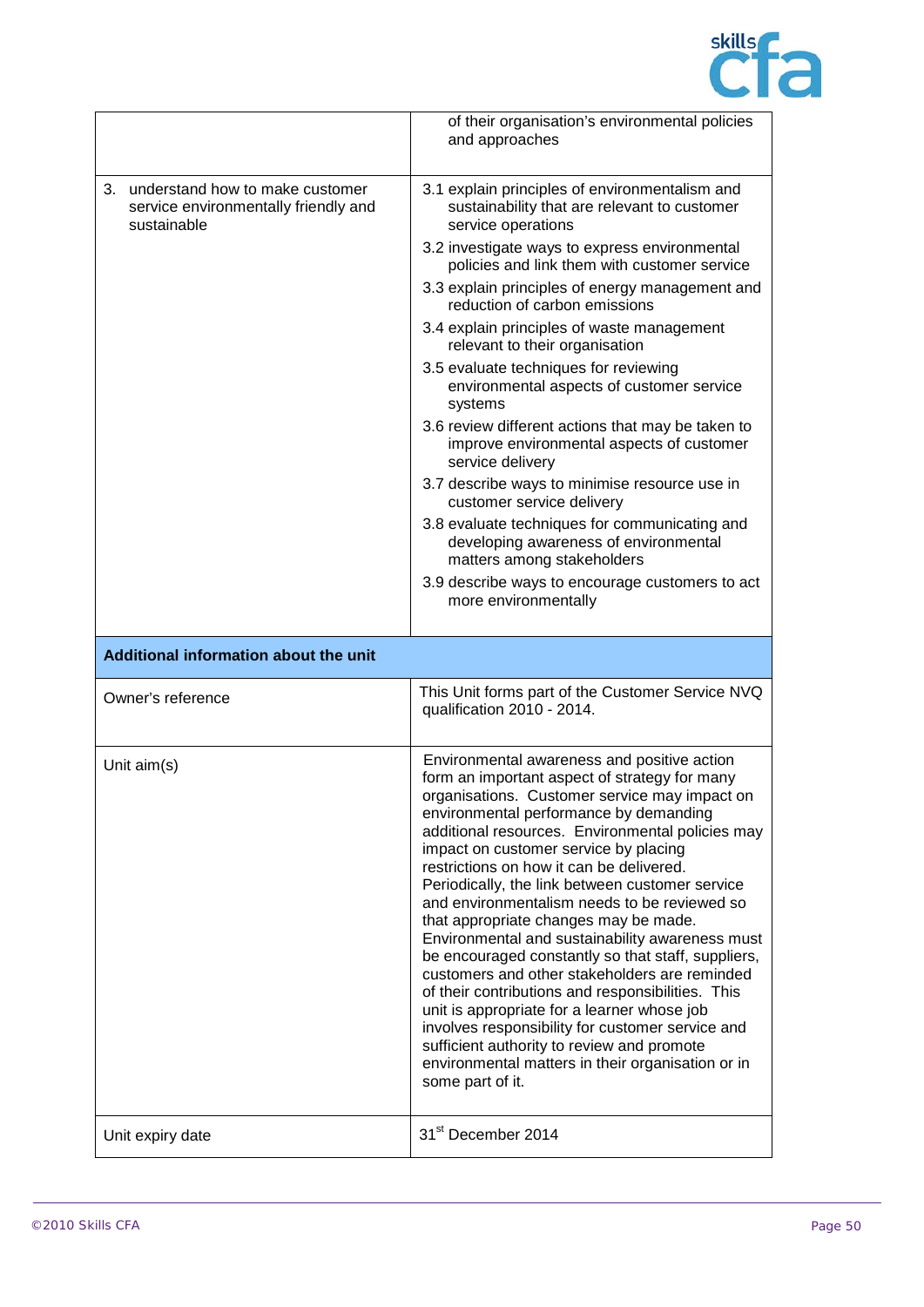

| Details of the relationship between the unit<br>and relevant national occupational<br>standards (if appropriate) | This Unit directly relates to Unit A18 of the<br><b>Customer Service NOS 2010</b> |
|------------------------------------------------------------------------------------------------------------------|-----------------------------------------------------------------------------------|
| Details of the relationship between the unit<br>and other standards or curricula (if<br>appropriate)             | N/A                                                                               |
| Assessment requirements specified by a<br>sector or regulatory body (if appropriate)                             | Specified in the Customer Service Assessment<br>Strategy 2010                     |
| Endorsement of the unit by a sector or<br>other appropriate body (if required)                                   | Institute of Customer Service                                                     |
| Location of the unit within the<br>subject/sector classification system                                          | 15. Business Administration and Law                                               |
| Name of the organisation submitting the<br>unit                                                                  | City and Guilds                                                                   |
| Availability for use                                                                                             | Available to all awarding organisations                                           |
| Availability for delivery                                                                                        | 1 <sup>st</sup> February 2010                                                     |
| Guided Learning Hours (glh)                                                                                      | 73                                                                                |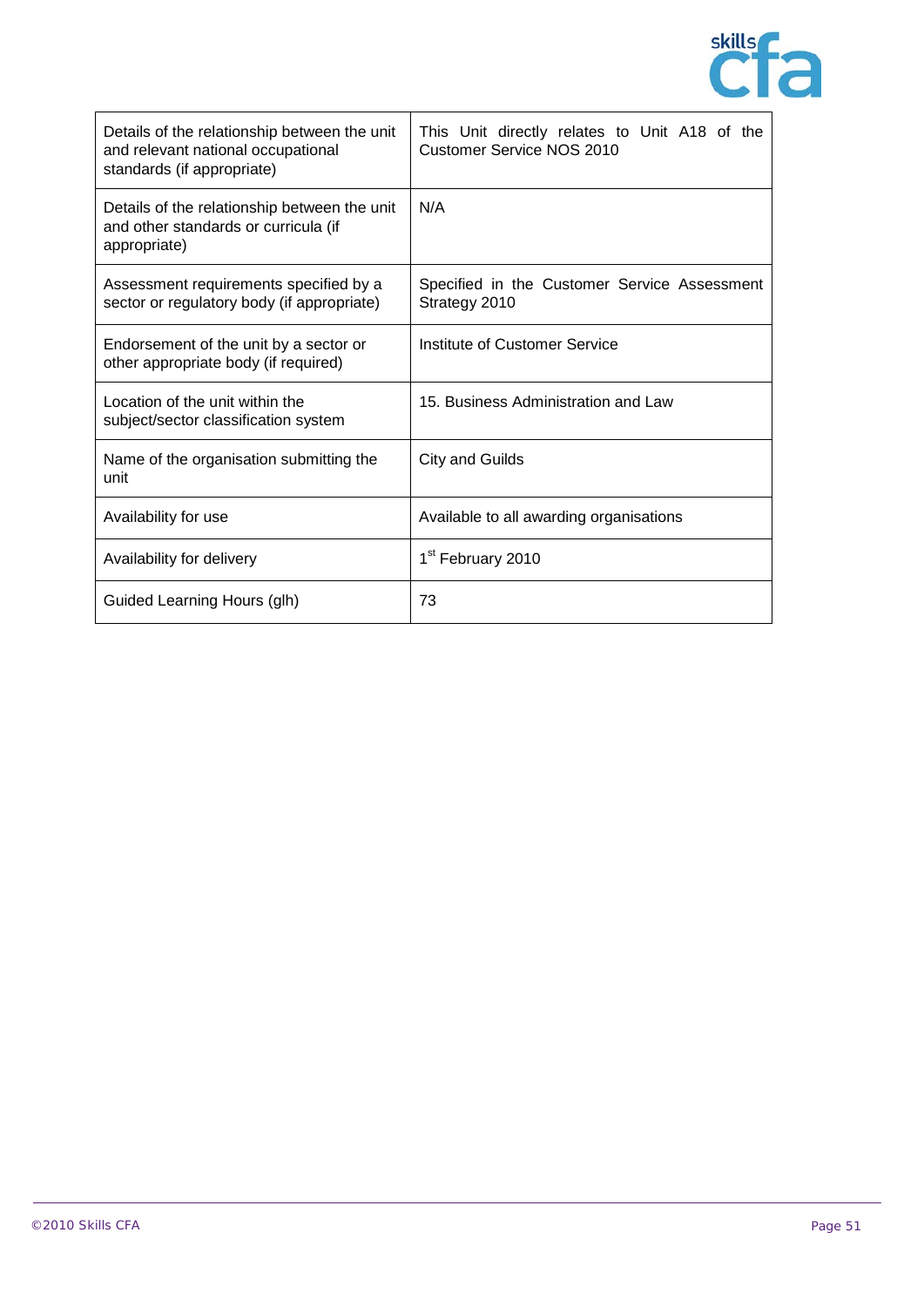

| <b>Title:</b>                                              | Do your job in a customer friendly way |                                                                                                                                                                                                                                                                                                                                                                                                                                                                                                                                                                                                                                                                                                                                                                                                                                                                            |
|------------------------------------------------------------|----------------------------------------|----------------------------------------------------------------------------------------------------------------------------------------------------------------------------------------------------------------------------------------------------------------------------------------------------------------------------------------------------------------------------------------------------------------------------------------------------------------------------------------------------------------------------------------------------------------------------------------------------------------------------------------------------------------------------------------------------------------------------------------------------------------------------------------------------------------------------------------------------------------------------|
| <b>CFA Unit Number:</b>                                    | <b>B1</b>                              |                                                                                                                                                                                                                                                                                                                                                                                                                                                                                                                                                                                                                                                                                                                                                                                                                                                                            |
| <b>Reference Number:</b>                                   | A/601/1205                             |                                                                                                                                                                                                                                                                                                                                                                                                                                                                                                                                                                                                                                                                                                                                                                                                                                                                            |
| Level:                                                     | 1                                      |                                                                                                                                                                                                                                                                                                                                                                                                                                                                                                                                                                                                                                                                                                                                                                                                                                                                            |
| <b>Credit value:</b>                                       | 5                                      |                                                                                                                                                                                                                                                                                                                                                                                                                                                                                                                                                                                                                                                                                                                                                                                                                                                                            |
| GLH:                                                       | 33                                     |                                                                                                                                                                                                                                                                                                                                                                                                                                                                                                                                                                                                                                                                                                                                                                                                                                                                            |
| <b>Learning outcomes</b>                                   |                                        | <b>Assessment criteria</b>                                                                                                                                                                                                                                                                                                                                                                                                                                                                                                                                                                                                                                                                                                                                                                                                                                                 |
| The learner will:                                          |                                        | The learner can:                                                                                                                                                                                                                                                                                                                                                                                                                                                                                                                                                                                                                                                                                                                                                                                                                                                           |
| 1. do their job in a customer friendly way                 |                                        | 1.1 make a good first impression<br>1.2 follow the dress code of their organisation<br>and present the right personal image to<br>their customers<br>1.3 do the tasks that make up their job in a way<br>that shows they know what their customers<br>expect and what their organisation offers<br>1.4 show consideration to customers when<br>carrying out the tasks required in their job<br>1.5 respond willingly to routine requests and<br>questions from customers and recognise<br>when to pass a request on to an<br>appropriate colleague<br>1.6 share information with customers about<br>how delivery of the product or service is<br>going<br>1.7 work flexibly to help individual customers<br>without reducing the level of service they<br>give to others<br>1.8 share information with colleagues when<br>they need it to provide good customer<br>service |
| 2. know how to do their job in a customer-<br>friendly way |                                        | 2.54<br>describe their organisation's dress<br>code<br>2.55<br>describe how to do the tasks that make<br>up their job                                                                                                                                                                                                                                                                                                                                                                                                                                                                                                                                                                                                                                                                                                                                                      |
|                                                            |                                        | identify how long parts of the job take<br>2.56<br>to do and how this may affect their<br>customers                                                                                                                                                                                                                                                                                                                                                                                                                                                                                                                                                                                                                                                                                                                                                                        |
|                                                            |                                        | describe how to do their own work in an<br>2.57<br>organised way                                                                                                                                                                                                                                                                                                                                                                                                                                                                                                                                                                                                                                                                                                                                                                                                           |
|                                                            |                                        | identify what their customers expect of<br>2.58<br>them and their work                                                                                                                                                                                                                                                                                                                                                                                                                                                                                                                                                                                                                                                                                                                                                                                                     |
|                                                            |                                        | identify the organisations service offer<br>2.59<br>and how this affects the way they do their<br>work                                                                                                                                                                                                                                                                                                                                                                                                                                                                                                                                                                                                                                                                                                                                                                     |
|                                                            |                                        | state what they are allowed to do and<br>2.60<br>not allowed to do for customers                                                                                                                                                                                                                                                                                                                                                                                                                                                                                                                                                                                                                                                                                                                                                                                           |
|                                                            |                                        | 2.8 state how to do their job in a way that is                                                                                                                                                                                                                                                                                                                                                                                                                                                                                                                                                                                                                                                                                                                                                                                                                             |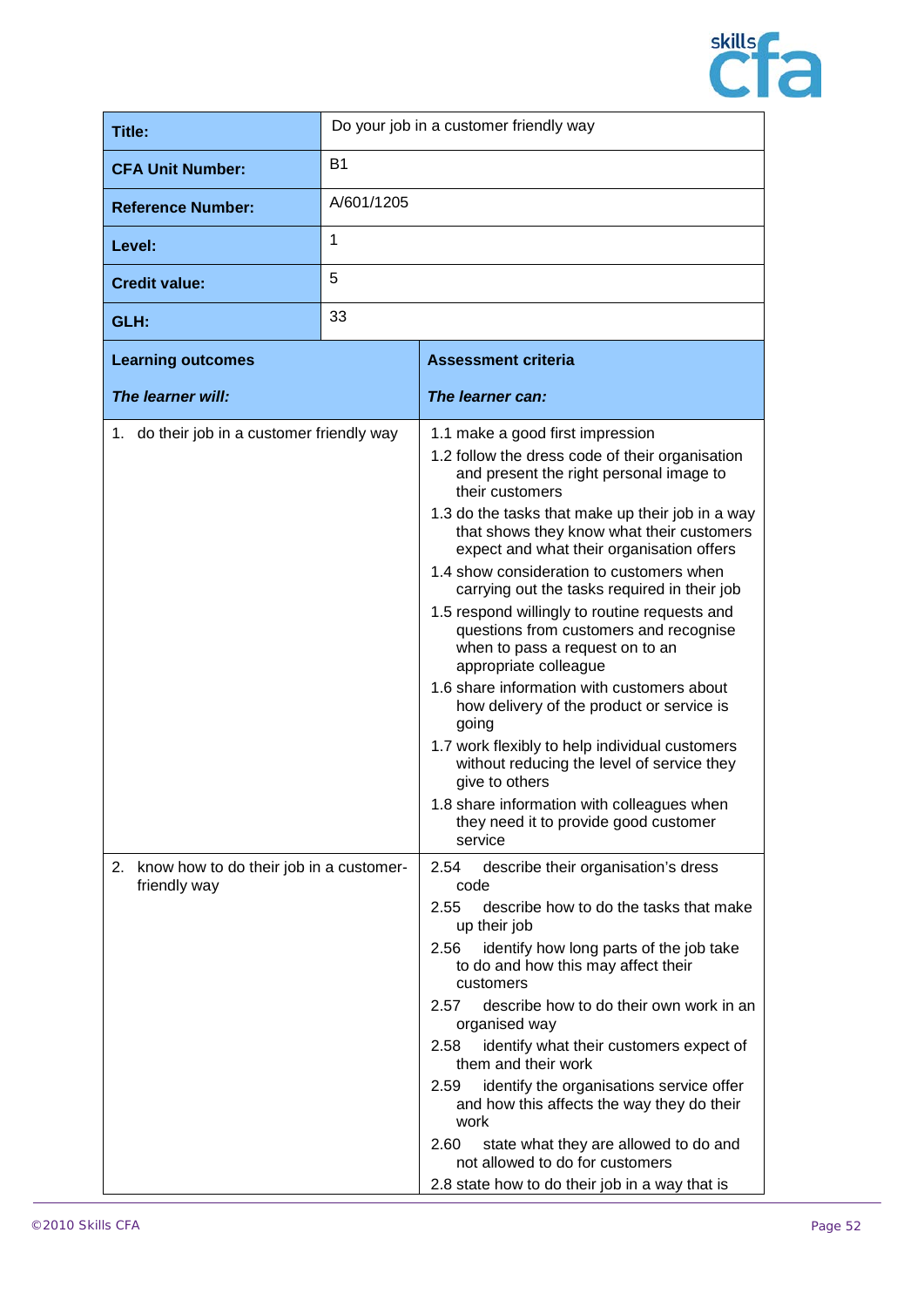

|                                                                                                                  | healthy and safe for them, their customers<br>and their colleagues                                                                                                                                                                                                                                                                                                                                                                                                                                                                                                                                                                                                                                                                                  |
|------------------------------------------------------------------------------------------------------------------|-----------------------------------------------------------------------------------------------------------------------------------------------------------------------------------------------------------------------------------------------------------------------------------------------------------------------------------------------------------------------------------------------------------------------------------------------------------------------------------------------------------------------------------------------------------------------------------------------------------------------------------------------------------------------------------------------------------------------------------------------------|
| Additional information about the unit                                                                            |                                                                                                                                                                                                                                                                                                                                                                                                                                                                                                                                                                                                                                                                                                                                                     |
| Owner's reference                                                                                                | This Unit forms part of the Customer Service<br>NVQ qualification 2010 - 2014.                                                                                                                                                                                                                                                                                                                                                                                                                                                                                                                                                                                                                                                                      |
| Unit aim(s)                                                                                                      | The customer service that the learner's<br>organisation gives is affected by the way they<br>do their job. Whatever job the learner is doing,<br>customers expect them to do it properly. They<br>also expect the learner to consider their wishes<br>and feelings while they are doing it. Doing<br>their job properly involves following procedures<br>and doing the tasks in their job correctly as well<br>as having the appropriate relationship with<br>customers. This Unit covers how the learner<br>does their job with their customer in mind in a<br>way that the organisation and supervisors find<br>acceptable. It will help the learner to<br>understand the parts of their job that are most<br>important to good customer service. |
| Unit expiry date                                                                                                 | 31 <sup>st</sup> December 2014                                                                                                                                                                                                                                                                                                                                                                                                                                                                                                                                                                                                                                                                                                                      |
| Details of the relationship between the unit<br>and relevant national occupational<br>standards (if appropriate) | This Unit directly relates to Unit B1 of the<br><b>Customer Service NOS 2010</b>                                                                                                                                                                                                                                                                                                                                                                                                                                                                                                                                                                                                                                                                    |
| Details of the relationship between the unit<br>and other standards or curricula (if<br>appropriate)             | N/A                                                                                                                                                                                                                                                                                                                                                                                                                                                                                                                                                                                                                                                                                                                                                 |
| Assessment requirements specified by a<br>sector or regulatory body (if appropriate)                             | Specified in the Customer Service Assessment<br>Strategy 2010                                                                                                                                                                                                                                                                                                                                                                                                                                                                                                                                                                                                                                                                                       |
| Endorsement of the unit by a sector or<br>other appropriate body (if required)                                   | Institute of Customer Service                                                                                                                                                                                                                                                                                                                                                                                                                                                                                                                                                                                                                                                                                                                       |
| Location of the unit within the<br>subject/sector classification system                                          | 15. Business Administration and Law                                                                                                                                                                                                                                                                                                                                                                                                                                                                                                                                                                                                                                                                                                                 |
| Name of the organisation submitting the<br>unit                                                                  | <b>City and Guilds</b>                                                                                                                                                                                                                                                                                                                                                                                                                                                                                                                                                                                                                                                                                                                              |
| Availability for use                                                                                             | Available to all awarding organisations                                                                                                                                                                                                                                                                                                                                                                                                                                                                                                                                                                                                                                                                                                             |
| Availability for delivery                                                                                        | 1 <sup>st</sup> February 2010                                                                                                                                                                                                                                                                                                                                                                                                                                                                                                                                                                                                                                                                                                                       |
| Guided Learning Hours (glh)                                                                                      | 33                                                                                                                                                                                                                                                                                                                                                                                                                                                                                                                                                                                                                                                                                                                                                  |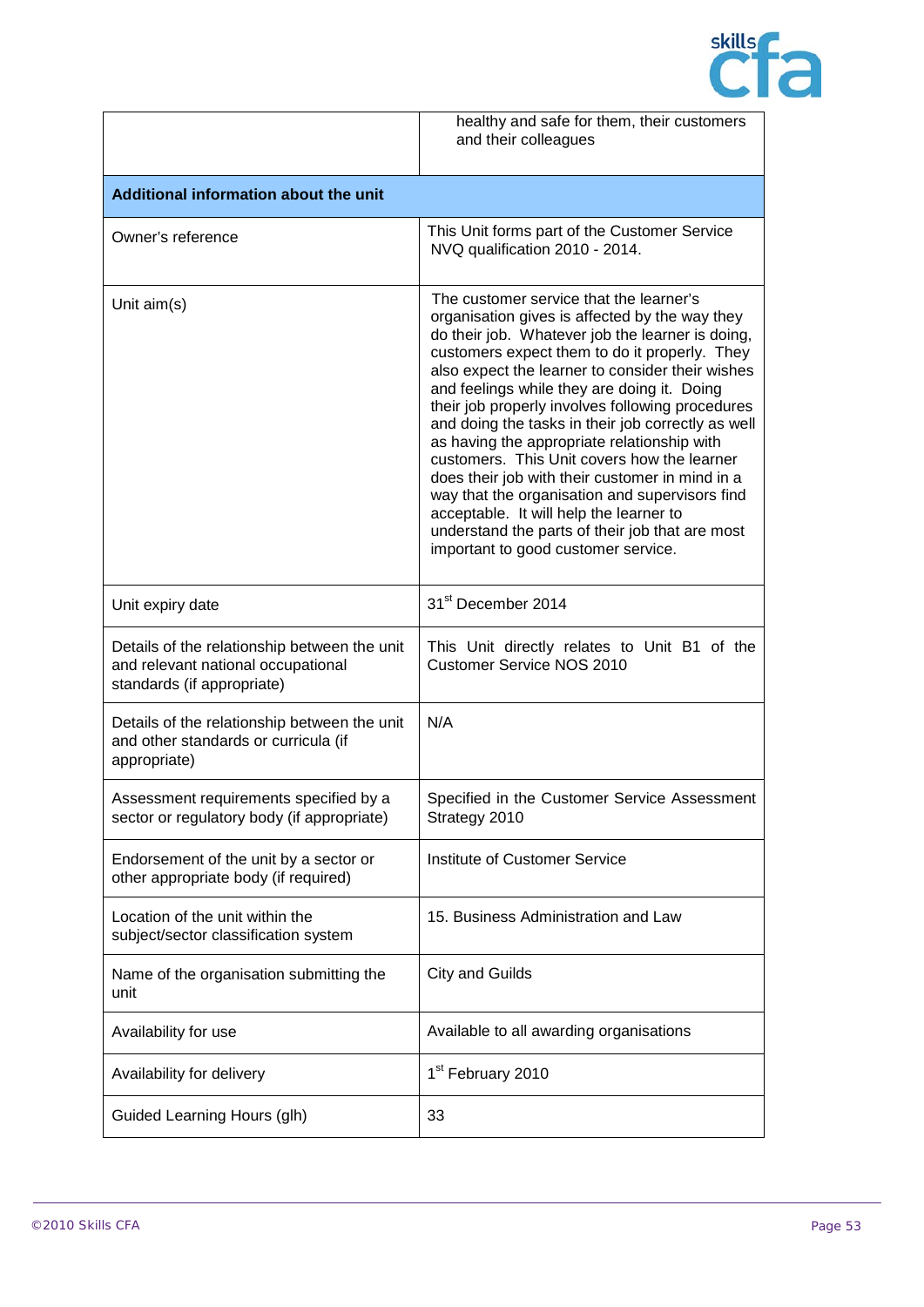

| <b>Title:</b>                                       | Deliver reliable customer service |                                                                                                                                                                                                                                                                                                                                                                                                                                                                                                                                                                                                                        |
|-----------------------------------------------------|-----------------------------------|------------------------------------------------------------------------------------------------------------------------------------------------------------------------------------------------------------------------------------------------------------------------------------------------------------------------------------------------------------------------------------------------------------------------------------------------------------------------------------------------------------------------------------------------------------------------------------------------------------------------|
| <b>CFA Unit Number:</b>                             | <b>B2</b>                         |                                                                                                                                                                                                                                                                                                                                                                                                                                                                                                                                                                                                                        |
| <b>Reference Number:</b>                            | J/601/1210                        |                                                                                                                                                                                                                                                                                                                                                                                                                                                                                                                                                                                                                        |
| Level:                                              | $\overline{2}$                    |                                                                                                                                                                                                                                                                                                                                                                                                                                                                                                                                                                                                                        |
| <b>Credit value:</b>                                | 5                                 |                                                                                                                                                                                                                                                                                                                                                                                                                                                                                                                                                                                                                        |
| GLH:                                                | 33                                |                                                                                                                                                                                                                                                                                                                                                                                                                                                                                                                                                                                                                        |
| <b>Learning outcomes</b>                            | <b>Assessment criteria</b>        |                                                                                                                                                                                                                                                                                                                                                                                                                                                                                                                                                                                                                        |
| The learner will:                                   |                                   | The learner can:                                                                                                                                                                                                                                                                                                                                                                                                                                                                                                                                                                                                       |
| 1. prepare to deal with customers                   |                                   | 1.1 keep their knowledge of their organisation's<br>services or products up-to-date<br>1.2 ensure that the area they work in is tidy, safe<br>and organised efficiently<br>1.3 prepare and arrange everything they need to<br>deal with customers before their shift or                                                                                                                                                                                                                                                                                                                                                |
| 2. give consistent service to customers             |                                   | period of work commences<br>2.1 make realistic customer service promises to<br>customers<br>2.2 ensure that their promises balance the needs<br>of their customers and their organisation<br>2.3 keep their promises to customers<br>2.4 inform their customers if they cannot keep<br>their promises due to unforeseen<br>circumstances<br>2.5 recognise when their customers' needs or<br>expectations have changed and adapt their<br>service to meet the new requirements<br>2.6 keep their customers informed if delivery of<br>the service needs to involve passing them on<br>to another person or organisation |
| 3. check customer service delivery                  |                                   | 3.1 check that the service they have given meets<br>their customers' needs and expectations<br>3.2 identify when they could have given better<br>service to customers and how their service<br>could have been improved<br>3.3 share information with colleagues and service<br>partners to maintain and improve their<br>standards of service delivery.                                                                                                                                                                                                                                                               |
| 4. know how to deliver reliable customer<br>service |                                   | 4.1 describe their organisation's services or<br>products<br>4.2 explain their organisation's procedures and<br>systems for delivering customer service<br>4.3 describe methods or systems for measuring<br>an organisation's effectiveness in delivering<br>customer service                                                                                                                                                                                                                                                                                                                                          |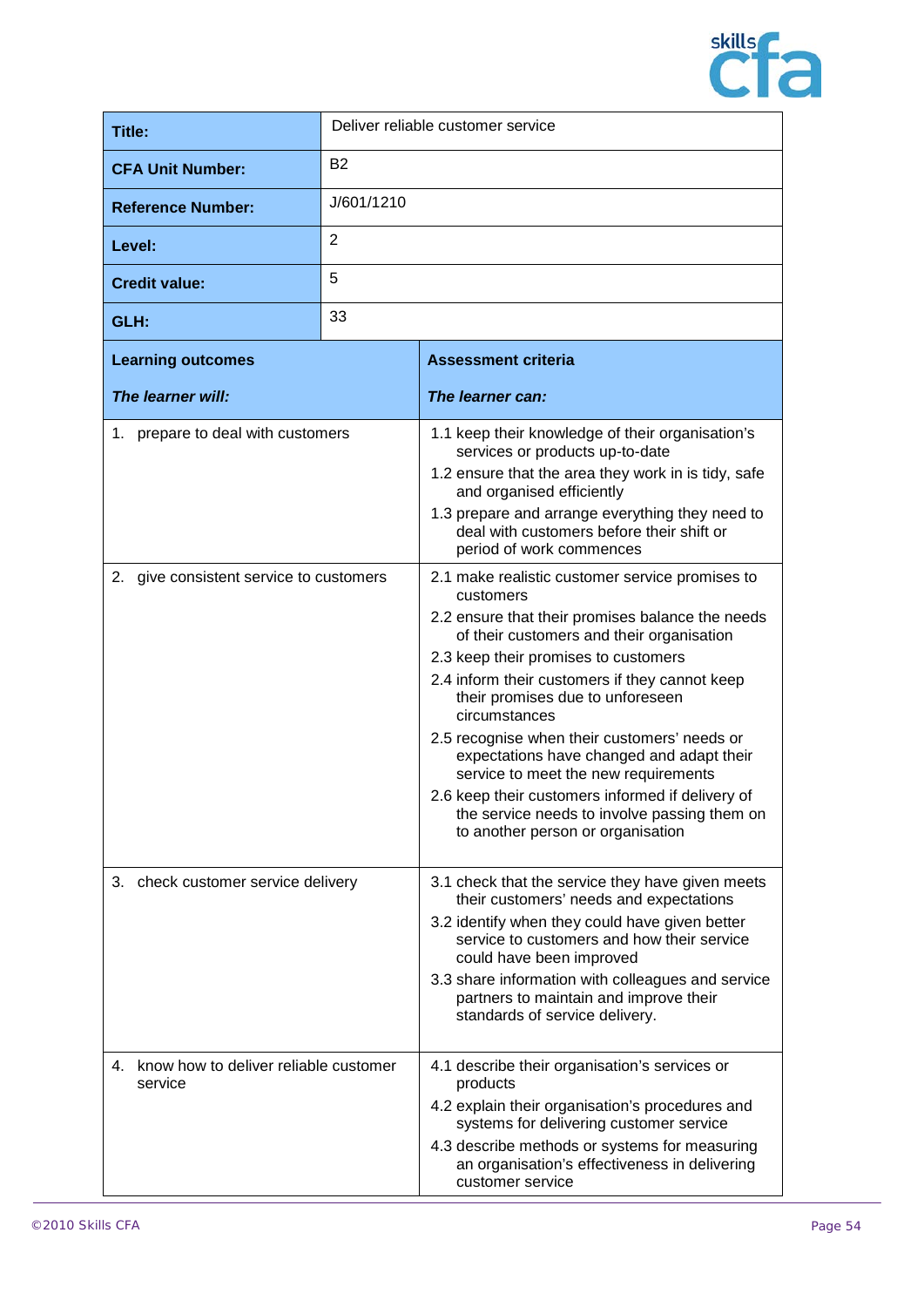

|                                                                                                                  | 4.4 explain their organisation's procedures and<br>systems for checking service delivery<br>4.5 explain their organisation's requirements for<br>health and safety in their area of work                                                                                                                                                                                                                                                                                                                                                                                                                                                                                                                                    |
|------------------------------------------------------------------------------------------------------------------|-----------------------------------------------------------------------------------------------------------------------------------------------------------------------------------------------------------------------------------------------------------------------------------------------------------------------------------------------------------------------------------------------------------------------------------------------------------------------------------------------------------------------------------------------------------------------------------------------------------------------------------------------------------------------------------------------------------------------------|
| Additional information about the unit                                                                            |                                                                                                                                                                                                                                                                                                                                                                                                                                                                                                                                                                                                                                                                                                                             |
| Owner's reference                                                                                                | This Unit forms part of the Customer Service NVQ<br>qualification 2010 - 2014.                                                                                                                                                                                                                                                                                                                                                                                                                                                                                                                                                                                                                                              |
| Unit aim(s)                                                                                                      | This Unit is about how the learner delivers<br>consistent and reliable service to customers. As<br>well as being good with people, the learner needs<br>to work with their organisation's service systems<br>to meet or exceed customer expectations. In the<br>learners' job there will be many examples of how<br>they combine their approach and behaviour with<br>their organisation's systems. The learner will<br>need to prepare for each transaction with a<br>customer, deal with different types of customers<br>in different circumstances and check that what<br>they have done has met customer expectations.<br>To meet this standard they have to deliver<br>excellent customer service over and over again. |
| Unit expiry date                                                                                                 | 31 <sup>st</sup> December 2014                                                                                                                                                                                                                                                                                                                                                                                                                                                                                                                                                                                                                                                                                              |
| Details of the relationship between the unit<br>and relevant national occupational<br>standards (if appropriate) | This Unit directly relates to Unit B2 of the<br><b>Customer Service NOS 2010</b>                                                                                                                                                                                                                                                                                                                                                                                                                                                                                                                                                                                                                                            |
| Details of the relationship between the unit<br>and other standards or curricula (if<br>appropriate)             | N/A                                                                                                                                                                                                                                                                                                                                                                                                                                                                                                                                                                                                                                                                                                                         |
| Assessment requirements specified by a<br>sector or regulatory body (if appropriate)                             | Specified in the Customer Service Assessment<br>Strategy 2010                                                                                                                                                                                                                                                                                                                                                                                                                                                                                                                                                                                                                                                               |
| Endorsement of the unit by a sector or<br>other appropriate body (if required)                                   | Institute of Customer Service                                                                                                                                                                                                                                                                                                                                                                                                                                                                                                                                                                                                                                                                                               |
| Location of the unit within the<br>subject/sector classification system                                          | 15. Business Administration and Law                                                                                                                                                                                                                                                                                                                                                                                                                                                                                                                                                                                                                                                                                         |
| Name of the organisation submitting the<br>unit                                                                  | <b>City and Guilds</b>                                                                                                                                                                                                                                                                                                                                                                                                                                                                                                                                                                                                                                                                                                      |
| Availability for use                                                                                             | Available to all awarding organisations                                                                                                                                                                                                                                                                                                                                                                                                                                                                                                                                                                                                                                                                                     |
| Availability for delivery                                                                                        | 1 <sup>st</sup> February 2010                                                                                                                                                                                                                                                                                                                                                                                                                                                                                                                                                                                                                                                                                               |
| Guided Learning Hours (glh)                                                                                      | 33                                                                                                                                                                                                                                                                                                                                                                                                                                                                                                                                                                                                                                                                                                                          |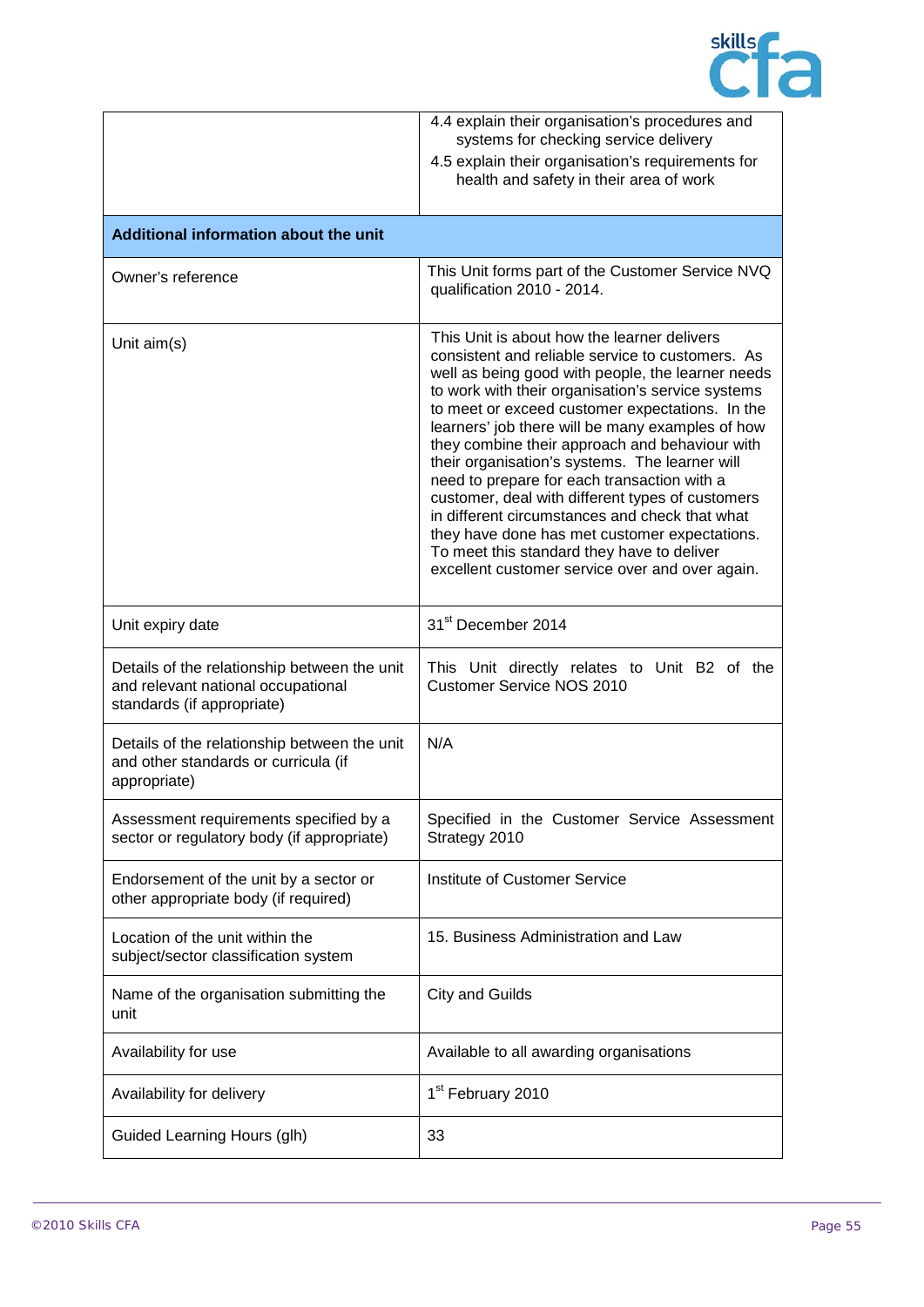

| <b>Title:</b>                                                        | Deliver customer service on your customer's premises |                                                                                                                                                                                                                                                                                                                                                                                                                                                                                                                                                                                                                                                                                                                                                                                                                                                                                                                                     |
|----------------------------------------------------------------------|------------------------------------------------------|-------------------------------------------------------------------------------------------------------------------------------------------------------------------------------------------------------------------------------------------------------------------------------------------------------------------------------------------------------------------------------------------------------------------------------------------------------------------------------------------------------------------------------------------------------------------------------------------------------------------------------------------------------------------------------------------------------------------------------------------------------------------------------------------------------------------------------------------------------------------------------------------------------------------------------------|
| <b>CFA Unit Number:</b>                                              | B <sub>3</sub>                                       |                                                                                                                                                                                                                                                                                                                                                                                                                                                                                                                                                                                                                                                                                                                                                                                                                                                                                                                                     |
| <b>Reference Number:</b>                                             | Y/601/1213                                           |                                                                                                                                                                                                                                                                                                                                                                                                                                                                                                                                                                                                                                                                                                                                                                                                                                                                                                                                     |
| Level:                                                               | $\overline{2}$                                       |                                                                                                                                                                                                                                                                                                                                                                                                                                                                                                                                                                                                                                                                                                                                                                                                                                                                                                                                     |
| <b>Credit value:</b>                                                 | 5                                                    |                                                                                                                                                                                                                                                                                                                                                                                                                                                                                                                                                                                                                                                                                                                                                                                                                                                                                                                                     |
| GLH:                                                                 | 33                                                   |                                                                                                                                                                                                                                                                                                                                                                                                                                                                                                                                                                                                                                                                                                                                                                                                                                                                                                                                     |
| <b>Learning outcomes</b>                                             |                                                      | <b>Assessment criteria</b>                                                                                                                                                                                                                                                                                                                                                                                                                                                                                                                                                                                                                                                                                                                                                                                                                                                                                                          |
| The learner will:                                                    |                                                      | The learner can:                                                                                                                                                                                                                                                                                                                                                                                                                                                                                                                                                                                                                                                                                                                                                                                                                                                                                                                    |
| 1. establish a rapport with their customer                           |                                                      | 1.1 prepare for a visit to customer premises<br>and ensure the customer knows when and<br>why they will be there<br>1.2 identify themselves to their customer<br>showing official identification whenever<br>possible<br>1.3 show a positive and friendly approach to<br>the service they are about to give<br>1.4 use language and behaviour that show<br>respect for their customer<br>1.5 explain to their customer exactly what they<br>are going to do and approximately how<br>long they expect the work to take<br>1.6 listen to any concerns that their customer<br>may have and reassure them<br>1.7 keep their customer informed of progress<br>and about any cause for delay that might<br>take place<br>1.8 keep their customer informed of any<br>variation to the work that could involve<br>additional time or cost<br>1.9 consult their customer when they have to<br>do work that the customer had not<br>expected |
| 2. combine customer service with their other<br>skills and expertise |                                                      | 2.7 show respect to customer's premises and<br>possessions by treating them with care<br>2.8 make sure their customer is aware of their<br>specialist technical skills<br>2.9 take time to give their customer confidence<br>in their knowledge and skills<br>2.10 consider the customer service implications<br>of each action and inform their customer of<br>what will be involved<br>2.11 inform their customer when they have<br>finished and reinforce how the work has<br>been handled professionally<br>2.12 check that their customer is satisfied with                                                                                                                                                                                                                                                                                                                                                                    |

the work and listen carefully to any

feedback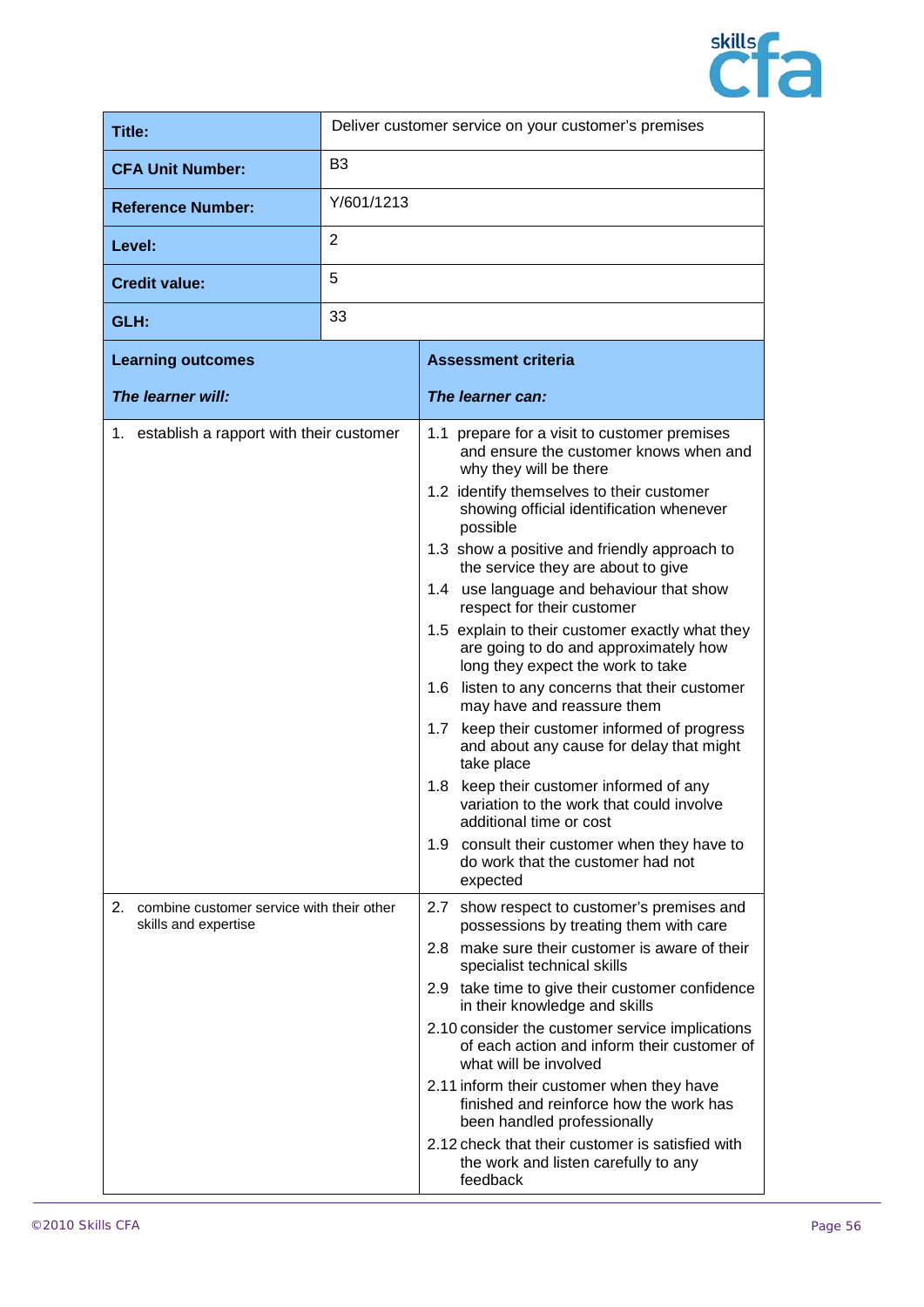

|                                                                       | 2.13 inform their customer of timescales if any<br>follow up work is involved<br>2.14 ensure that timescales for follow up work<br>are kept<br>2.15 keep their customer informed if timescales<br>for follow up work are not going to be met<br>2.16 explain clearly to their customer why they<br>cannot do work that is not specified in the<br>service offer<br>2.17 ensure that their customer has the<br>appropriate details to contact their<br>organisation if the customer needs to                                                                                                                                                                                                                                                                                                                                                                                                                                                                                                           |
|-----------------------------------------------------------------------|-------------------------------------------------------------------------------------------------------------------------------------------------------------------------------------------------------------------------------------------------------------------------------------------------------------------------------------------------------------------------------------------------------------------------------------------------------------------------------------------------------------------------------------------------------------------------------------------------------------------------------------------------------------------------------------------------------------------------------------------------------------------------------------------------------------------------------------------------------------------------------------------------------------------------------------------------------------------------------------------------------|
| 3. know how to deliver customer service on<br>the customer's premises | 3.1 describe what they can do to establish a<br>rapport with the customers<br>3.2 explain the importance of sensitivity to<br>people's feelings about their own premises<br>and possessions<br>3.3 explain the regulatory and legal restrictions<br>on what they can and cannot do in all<br>aspects of their work<br>3.4 explain the insurance implications of<br>working on their customer's premises<br>3.5 describe the organisational procedures<br>they would take if they cause any<br>accidental damage on their customer's<br>premises                                                                                                                                                                                                                                                                                                                                                                                                                                                       |
| Additional information about the unit                                 |                                                                                                                                                                                                                                                                                                                                                                                                                                                                                                                                                                                                                                                                                                                                                                                                                                                                                                                                                                                                       |
| Owner's reference                                                     | This Unit forms part of the Customer Service<br>NVQ qualification 2010 - 2014.                                                                                                                                                                                                                                                                                                                                                                                                                                                                                                                                                                                                                                                                                                                                                                                                                                                                                                                        |
| Unit $aim(s)$                                                         | Many organisations deliver a service to their<br>customers on the customer's own premises.<br>This requires sensitive handling as people are<br>particularly protective about their own personal<br>space. In this situation there is always the<br>potential to detract from excellent customer<br>service by using inappropriate language or<br>behaviour or even by causing accidental<br>damage to customer's property. This unit is<br>about the process of providing a service on<br>customer premises whilst ensuring that the<br>customer both enjoys the customer service<br>experience and has confidence that the work<br>carried out has been completed successfully.<br>This unit is not simply about working in a<br>different building. The learner's customer must<br>be somebody who feels real ownership of the<br>premises and is therefore somewhat protective<br>about them. In particular, this unit is for the<br>learner whose job takes them into their<br>customers' homes. |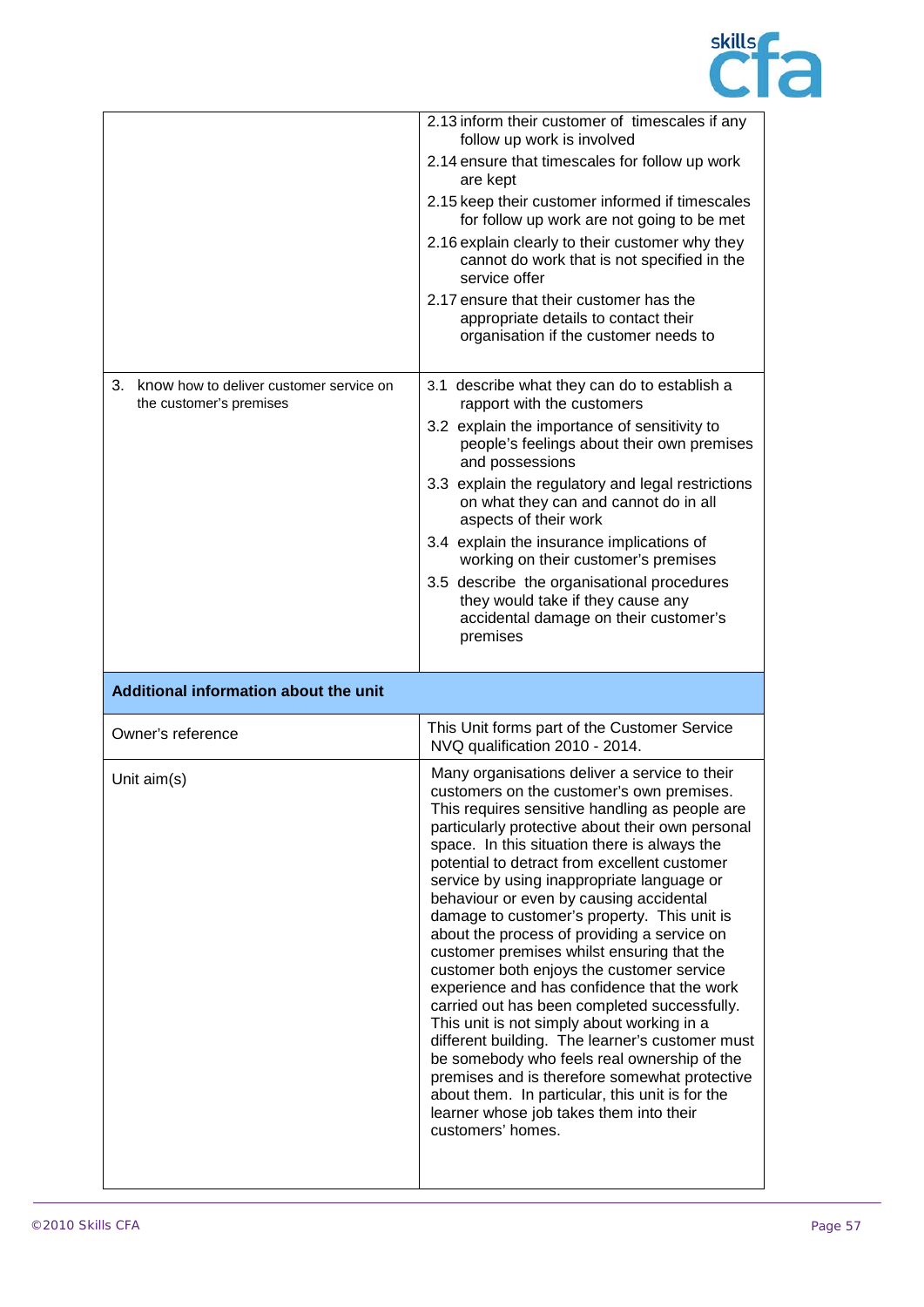

| Unit expiry date                                                                                                 | 31 <sup>st</sup> December 2014                                                   |
|------------------------------------------------------------------------------------------------------------------|----------------------------------------------------------------------------------|
| Details of the relationship between the unit<br>and relevant national occupational<br>standards (if appropriate) | This Unit directly relates to Unit B3 of the<br><b>Customer Service NOS 2010</b> |
| Details of the relationship between the unit<br>and other standards or curricula (if<br>appropriate)             | N/A                                                                              |
| Assessment requirements specified by a<br>sector or regulatory body (if appropriate)                             | Specified in the Customer Service Assessment<br>Strategy 2010                    |
| Endorsement of the unit by a sector or<br>other appropriate body (if required)                                   | Institute of Customer Service                                                    |
| Location of the unit within the<br>subject/sector classification system                                          | 15. Business Administration and Law                                              |
| Name of the organisation submitting the<br>unit                                                                  | City and Guilds                                                                  |
| Availability for use                                                                                             | Available to all awarding organisations                                          |
| Availability for delivery                                                                                        | 1 <sup>st</sup> February 2010                                                    |
| Guided Learning Hours (glh)                                                                                      | 33                                                                               |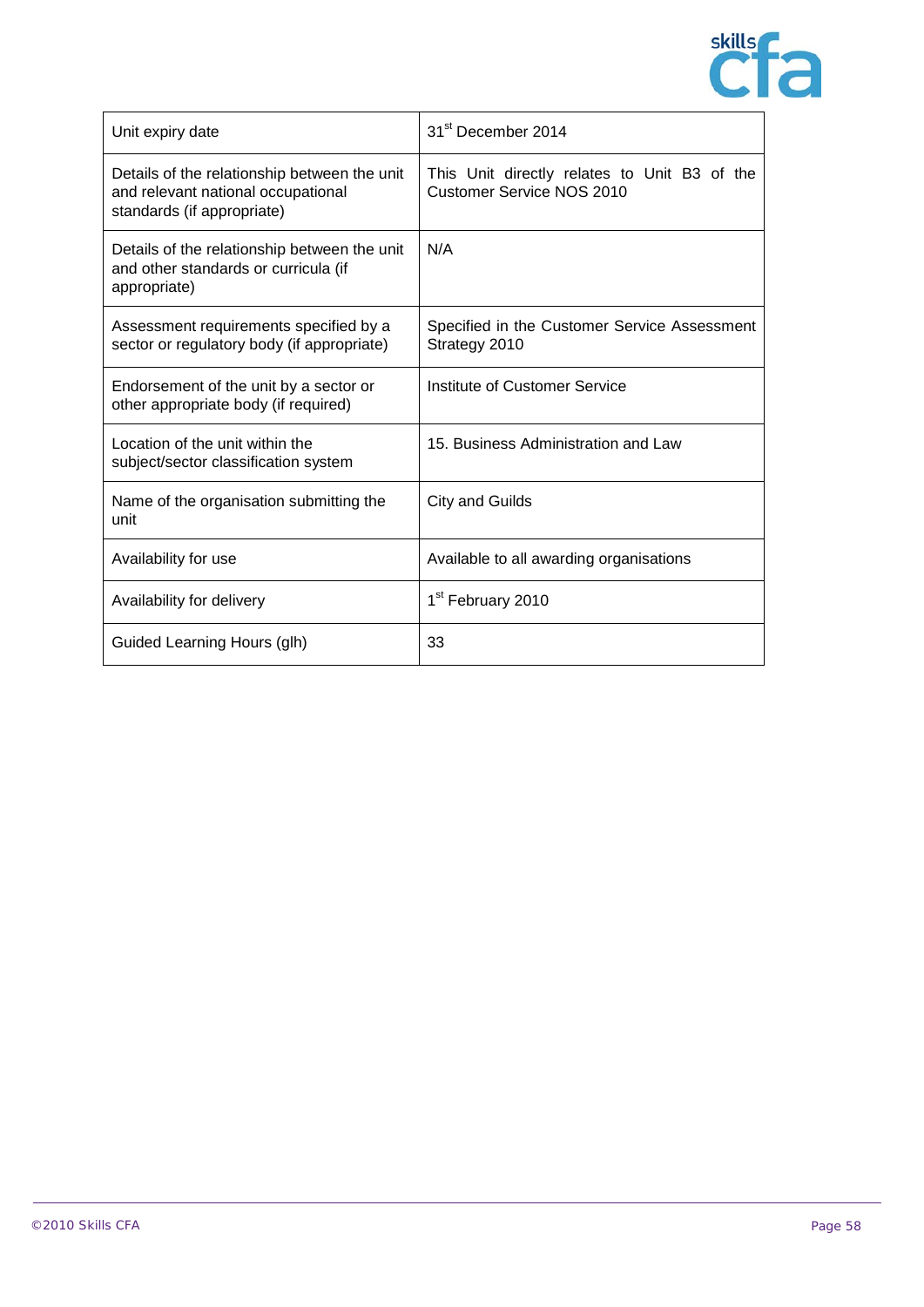

| Title:                                                                                                           |            | Recognise diversity when delivering customer service                                                                                                                                                                                                                                                                                                                                                                                                                                                                                                                                                                                                                                                                                                                                                                                                                                                                      |
|------------------------------------------------------------------------------------------------------------------|------------|---------------------------------------------------------------------------------------------------------------------------------------------------------------------------------------------------------------------------------------------------------------------------------------------------------------------------------------------------------------------------------------------------------------------------------------------------------------------------------------------------------------------------------------------------------------------------------------------------------------------------------------------------------------------------------------------------------------------------------------------------------------------------------------------------------------------------------------------------------------------------------------------------------------------------|
| <b>CFA Unit Number:</b>                                                                                          | <b>B4</b>  |                                                                                                                                                                                                                                                                                                                                                                                                                                                                                                                                                                                                                                                                                                                                                                                                                                                                                                                           |
| <b>Reference Number:</b>                                                                                         | K/601/1216 |                                                                                                                                                                                                                                                                                                                                                                                                                                                                                                                                                                                                                                                                                                                                                                                                                                                                                                                           |
| Level:                                                                                                           | 2          |                                                                                                                                                                                                                                                                                                                                                                                                                                                                                                                                                                                                                                                                                                                                                                                                                                                                                                                           |
| <b>Credit value:</b>                                                                                             | 5          |                                                                                                                                                                                                                                                                                                                                                                                                                                                                                                                                                                                                                                                                                                                                                                                                                                                                                                                           |
| GLH:                                                                                                             | 33         |                                                                                                                                                                                                                                                                                                                                                                                                                                                                                                                                                                                                                                                                                                                                                                                                                                                                                                                           |
| <b>Learning outcomes</b>                                                                                         |            | <b>Assessment criteria</b>                                                                                                                                                                                                                                                                                                                                                                                                                                                                                                                                                                                                                                                                                                                                                                                                                                                                                                |
| The learner will:                                                                                                |            | The learner can:                                                                                                                                                                                                                                                                                                                                                                                                                                                                                                                                                                                                                                                                                                                                                                                                                                                                                                          |
| 1. respect customers as individuals and<br>promote equality in customer service                                  |            | 1.1 observe verbal and non-verbal clues that<br>provide information about their customer's<br>expectations and needs<br>1.2 identify and avoid features of stereotypes<br>that might be applied to their customer that<br>could carry the risk of causing offence<br>1.3 identify aspects of their customer's<br>appearance or communication which risk<br>leading them to treat the customer<br>differently<br>1.4 consider aspects of their customer's<br>appearance or communication in the light of<br>their own beliefs about various groups of<br>people that include their customer<br>1.5 question their customer to ensure that the<br>impressions they are forming about their<br>expectations and wishes are based on<br>sound evidence<br>1.6 adjust their interpretation of the customer's<br>expectations and wishes as a result of further<br>evidence they have collected by talking to their<br>customer |
| 2. adapt customer service to recognise<br>the different needs and expectations of<br>diverse groups of customers |            | 2.18<br>follow organisational procedures and<br>guidelines that seek to make customer<br>service inclusive for diverse groups of<br>customers<br>2.19<br>show respect for their customer's<br>individual beliefs, expectations and needs<br>that may result from membership of a<br>particular group<br>2.20<br>vary their approach to their customer to<br>take account of beliefs, expectations and<br>needs that result from membership of a<br>particular group<br>work with colleagues to identify<br>2.21<br>consistent approaches that team members<br>should adopt when dealing with a particular<br>group                                                                                                                                                                                                                                                                                                        |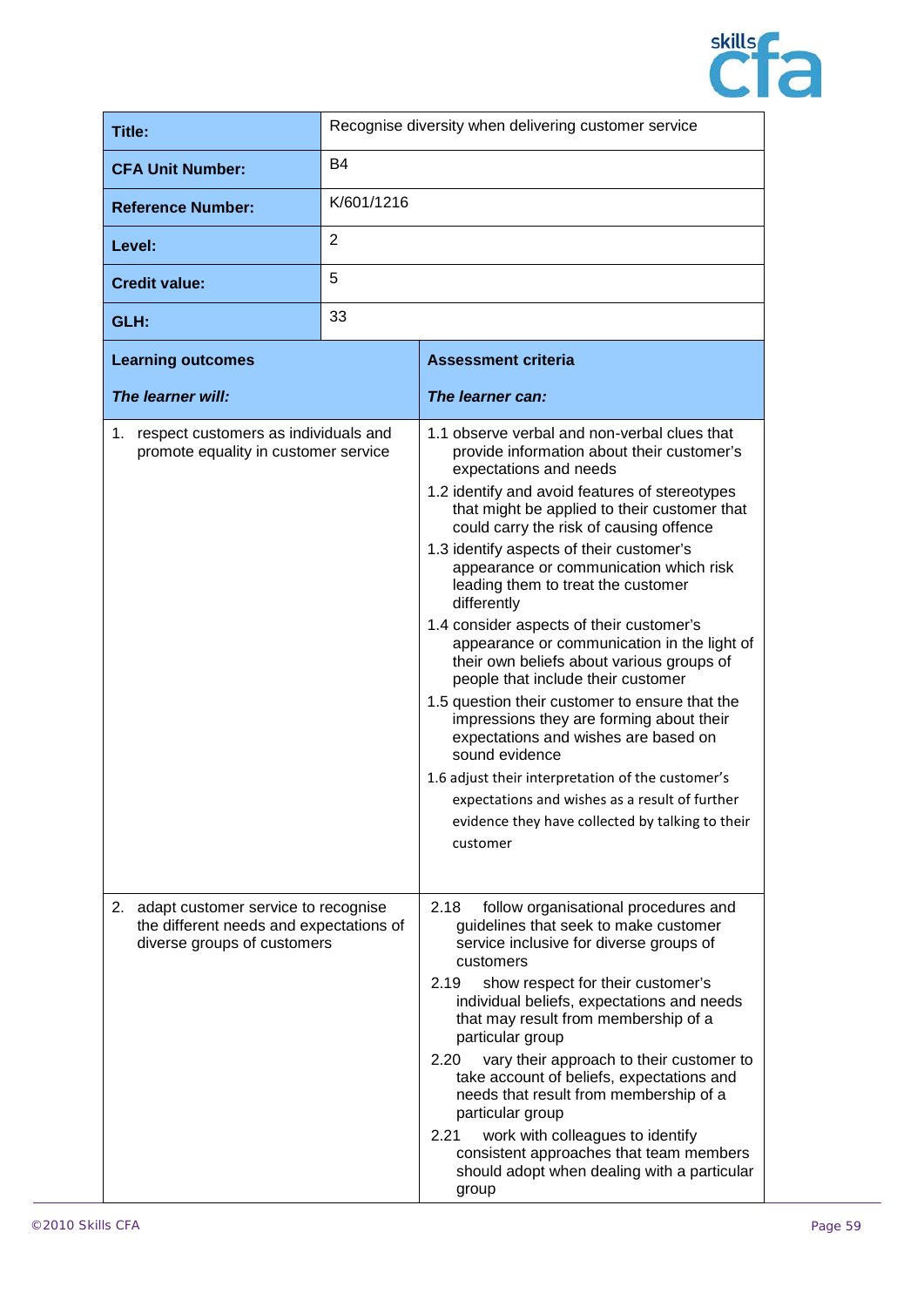

| 3. understand how to recognise diversity<br>when delivering customer service | 3.1 explain the importance of recognising<br>diversity in relation to age, disability,<br>national origin, religion, sexual orientation,<br>values, ethnic culture, education, lifestyle,<br>beliefs, physical appearance, social class<br>and economic status<br>3.2 explain why consideration of diversity and                                                                                                                                                                                                                                                                                                                                                                                                                                                   |
|------------------------------------------------------------------------------|--------------------------------------------------------------------------------------------------------------------------------------------------------------------------------------------------------------------------------------------------------------------------------------------------------------------------------------------------------------------------------------------------------------------------------------------------------------------------------------------------------------------------------------------------------------------------------------------------------------------------------------------------------------------------------------------------------------------------------------------------------------------|
|                                                                              | inclusion issues affect customer service<br>3.3 describe organisational guidelines to make<br>customer service inclusive for diverse                                                                                                                                                                                                                                                                                                                                                                                                                                                                                                                                                                                                                               |
|                                                                              | groups of customers                                                                                                                                                                                                                                                                                                                                                                                                                                                                                                                                                                                                                                                                                                                                                |
|                                                                              | 3.4 explain how to observe and interpret non-<br>verbal clues                                                                                                                                                                                                                                                                                                                                                                                                                                                                                                                                                                                                                                                                                                      |
|                                                                              | 3.5 describe how to listen actively for clues<br>about their customer's expectations and<br>needs                                                                                                                                                                                                                                                                                                                                                                                                                                                                                                                                                                                                                                                                  |
|                                                                              | 3.6 identify techniques for obtaining additional<br>information from customers through tactful<br>and respectful questions                                                                                                                                                                                                                                                                                                                                                                                                                                                                                                                                                                                                                                         |
|                                                                              | 3.7 describe behaviour that might cause<br>offence to specific groups of people to<br>whom they regularly provide customer<br>service                                                                                                                                                                                                                                                                                                                                                                                                                                                                                                                                                                                                                              |
|                                                                              | 3.8 explain how to impress specific groups of                                                                                                                                                                                                                                                                                                                                                                                                                                                                                                                                                                                                                                                                                                                      |
|                                                                              | people to whom they regularly provide                                                                                                                                                                                                                                                                                                                                                                                                                                                                                                                                                                                                                                                                                                                              |
|                                                                              | customer service                                                                                                                                                                                                                                                                                                                                                                                                                                                                                                                                                                                                                                                                                                                                                   |
|                                                                              |                                                                                                                                                                                                                                                                                                                                                                                                                                                                                                                                                                                                                                                                                                                                                                    |
|                                                                              |                                                                                                                                                                                                                                                                                                                                                                                                                                                                                                                                                                                                                                                                                                                                                                    |
| Additional information about the unit                                        |                                                                                                                                                                                                                                                                                                                                                                                                                                                                                                                                                                                                                                                                                                                                                                    |
| Owner's reference                                                            | This Unit forms part of the Customer Service<br>NVQ qualification 2010 - 2014.                                                                                                                                                                                                                                                                                                                                                                                                                                                                                                                                                                                                                                                                                     |
| Unit $aim(s)$                                                                | Many customer service situations involve<br>dealing with diverse groups of people<br>inclusively and with respect. Responses to<br>diversity can lead to discrimination that might<br>or might not be deliberate. Discrimination can<br>result from simply not knowing the beliefs and<br>preferences of different groups or may result<br>from actions based on stereotyping rather than<br>on solid evidence obtained from the customer.<br>This unit is about how the learner can establish<br>their customer's expectations and needs in a<br>way that takes full account of them as an<br>individual. The unit also covers the way the<br>learner provides customer service to diverse<br>groups of customers each of which has<br>common likes and dislikes. |
| Unit expiry date                                                             | 31 <sup>st</sup> December 2014                                                                                                                                                                                                                                                                                                                                                                                                                                                                                                                                                                                                                                                                                                                                     |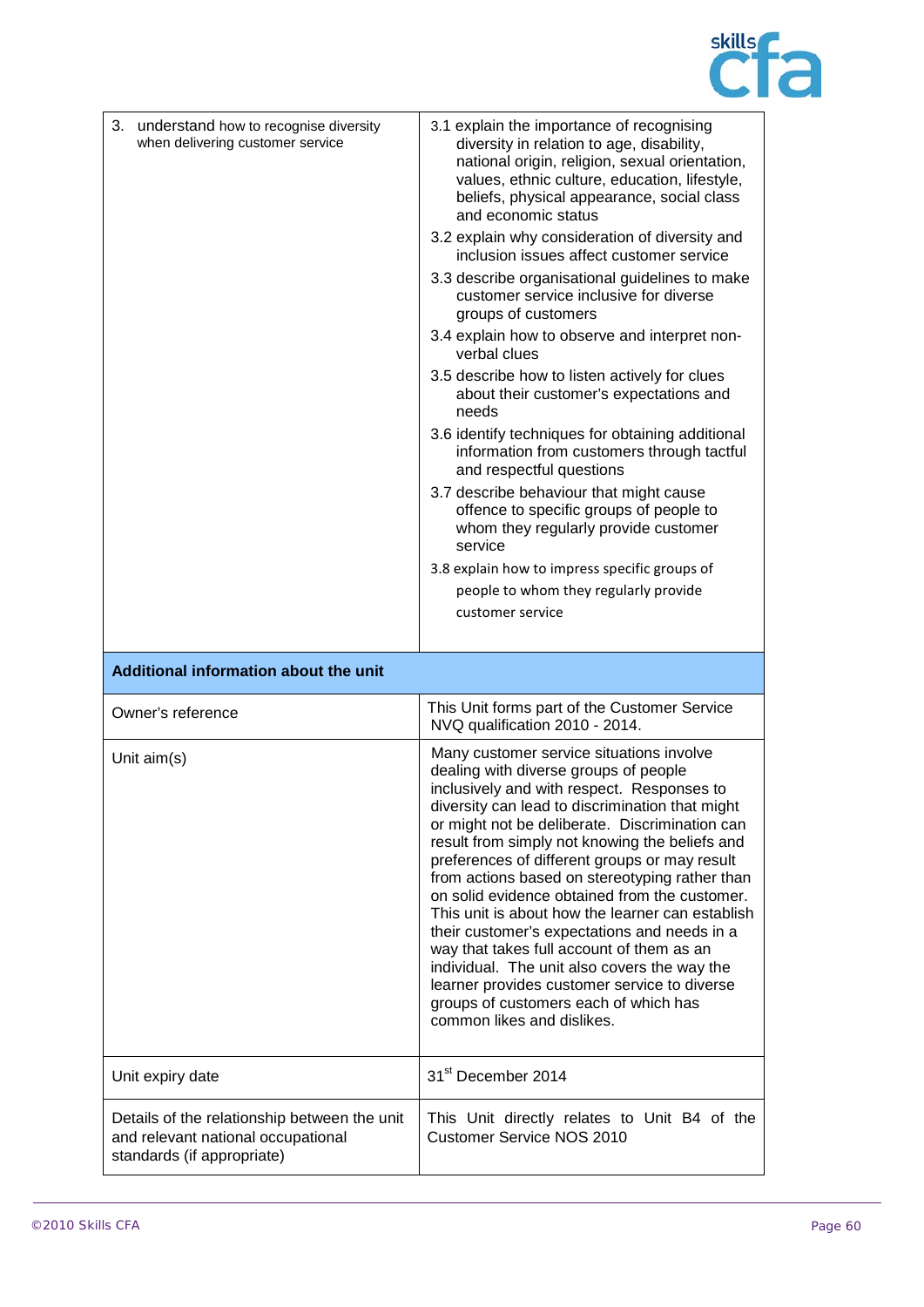

| Details of the relationship between the unit<br>and other standards or curricula (if<br>appropriate) | N/A                                                           |
|------------------------------------------------------------------------------------------------------|---------------------------------------------------------------|
| Assessment requirements specified by a<br>sector or regulatory body (if appropriate)                 | Specified in the Customer Service Assessment<br>Strategy 2010 |
| Endorsement of the unit by a sector or<br>other appropriate body (if required)                       | Institute of Customer Service                                 |
| Location of the unit within the<br>subject/sector classification system                              | 15. Business Administration and Law                           |
| Name of the organisation submitting the<br>unit                                                      | <b>City and Guilds</b>                                        |
| Availability for use                                                                                 | Available to all awarding organisations                       |
| Availability for delivery                                                                            | 1 <sup>st</sup> February 2010                                 |
| Guided Learning Hours (glh)                                                                          | 33                                                            |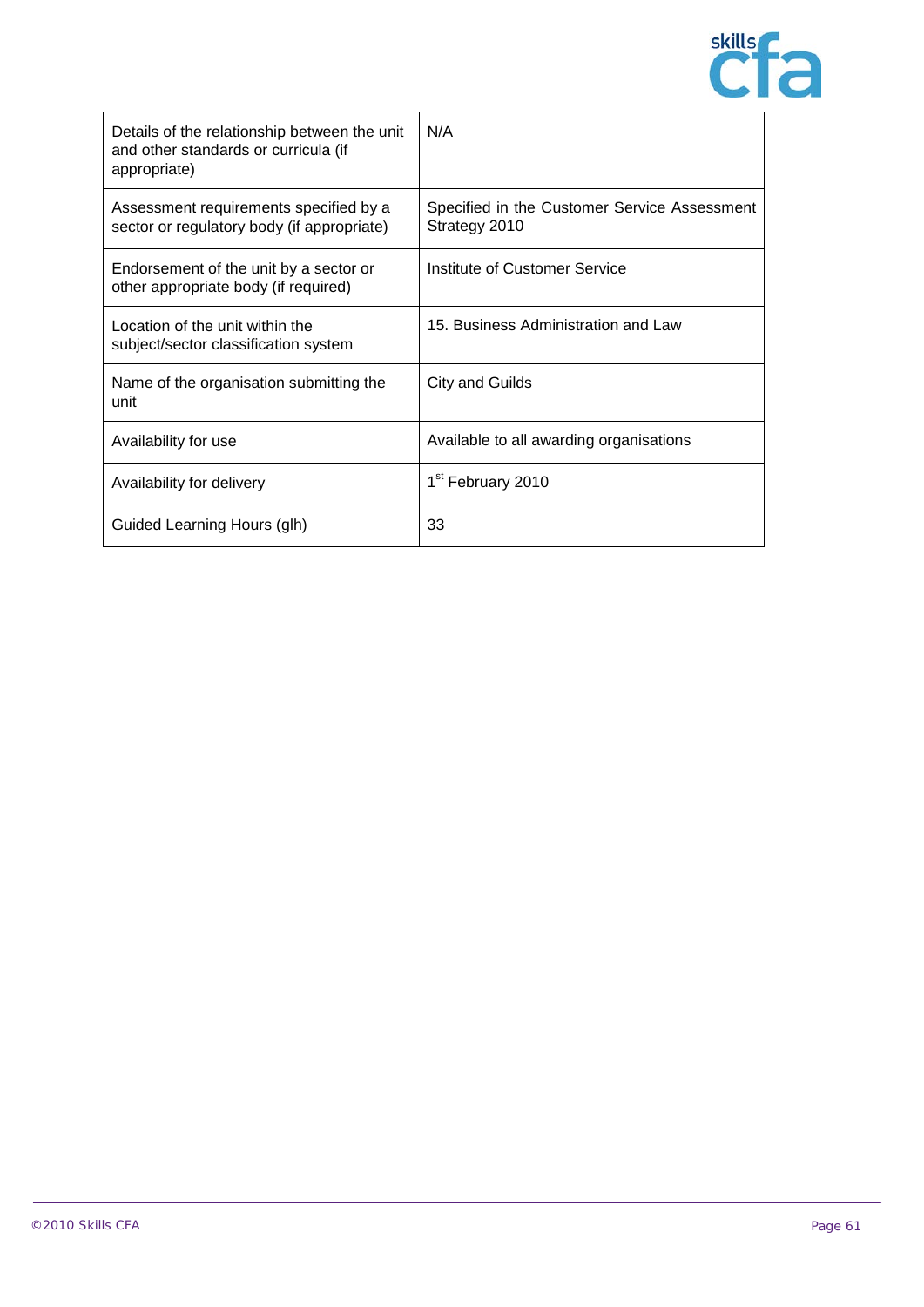

| Title:                                                                           | Deal with customers across a language divide |                                                                                                                                                                                                                                                                                                                                                                                                                                                                                                                                                                                                                                                                                                                                                                                                                                                                                                     |
|----------------------------------------------------------------------------------|----------------------------------------------|-----------------------------------------------------------------------------------------------------------------------------------------------------------------------------------------------------------------------------------------------------------------------------------------------------------------------------------------------------------------------------------------------------------------------------------------------------------------------------------------------------------------------------------------------------------------------------------------------------------------------------------------------------------------------------------------------------------------------------------------------------------------------------------------------------------------------------------------------------------------------------------------------------|
| <b>CFA Unit Number:</b>                                                          | <b>B5</b>                                    |                                                                                                                                                                                                                                                                                                                                                                                                                                                                                                                                                                                                                                                                                                                                                                                                                                                                                                     |
| <b>Reference Number:</b>                                                         | A/601/1219                                   |                                                                                                                                                                                                                                                                                                                                                                                                                                                                                                                                                                                                                                                                                                                                                                                                                                                                                                     |
| Level:                                                                           | 2                                            |                                                                                                                                                                                                                                                                                                                                                                                                                                                                                                                                                                                                                                                                                                                                                                                                                                                                                                     |
| <b>Credit value:</b>                                                             | 8                                            |                                                                                                                                                                                                                                                                                                                                                                                                                                                                                                                                                                                                                                                                                                                                                                                                                                                                                                     |
| GLH:                                                                             | 53                                           |                                                                                                                                                                                                                                                                                                                                                                                                                                                                                                                                                                                                                                                                                                                                                                                                                                                                                                     |
| <b>Learning outcomes</b>                                                         |                                              | <b>Assessment criteria</b>                                                                                                                                                                                                                                                                                                                                                                                                                                                                                                                                                                                                                                                                                                                                                                                                                                                                          |
| The learner will:                                                                |                                              | The learner can:                                                                                                                                                                                                                                                                                                                                                                                                                                                                                                                                                                                                                                                                                                                                                                                                                                                                                    |
| 1. prepare to deal with customers with a<br>different first language             |                                              | 1.1 identify the language or languages other<br>than their own that they are most likely to<br>come across when dealing with customers<br>1.2 learn a greeting, an expression of thanks<br>and a farewell phrase in the language they<br>expect to encounter<br>1.3 identify a source of assistance with a<br>language they expect to encounter when<br>delivering customer service<br>1.4 agree with colleagues informal signing<br>options that may be used for key aspects of<br>their services or products when dealing with<br>somebody with a different first language<br>1.5 log useful words and phrases to support<br>their dealings with a customer with a<br>different first language<br>1.6 learn an appropriate phrase to explain to a<br>customer in their first language that they do<br>not speak that language fluently                                                            |
| 2.<br>deal with customers who speak a<br>different first language from their own |                                              | 2.22<br>identify their customer's first language<br>and indicate to the customer that they are<br>aware of this<br>2.23<br>establish the expectations of the<br>customer regarding whether they expect to<br>deal in the learner's first language or theirs<br>speak clearly and slowly if using a<br>2.24<br>language which is not the first language for<br>either them or their customer<br>maintain a consistent tone and volume<br>2.25<br>when dealing with somebody across a<br>language divide<br>2.26<br>listen closely to their customer to<br>identify any words they may be using in a<br>way that differs from the way the learner<br>would generally use the same words<br>2.27<br>check their understanding of specific<br>words with their customer using questions<br>for clarification<br>2.28<br>seek appropriate assistance from<br>colleagues if they are unable to complete a |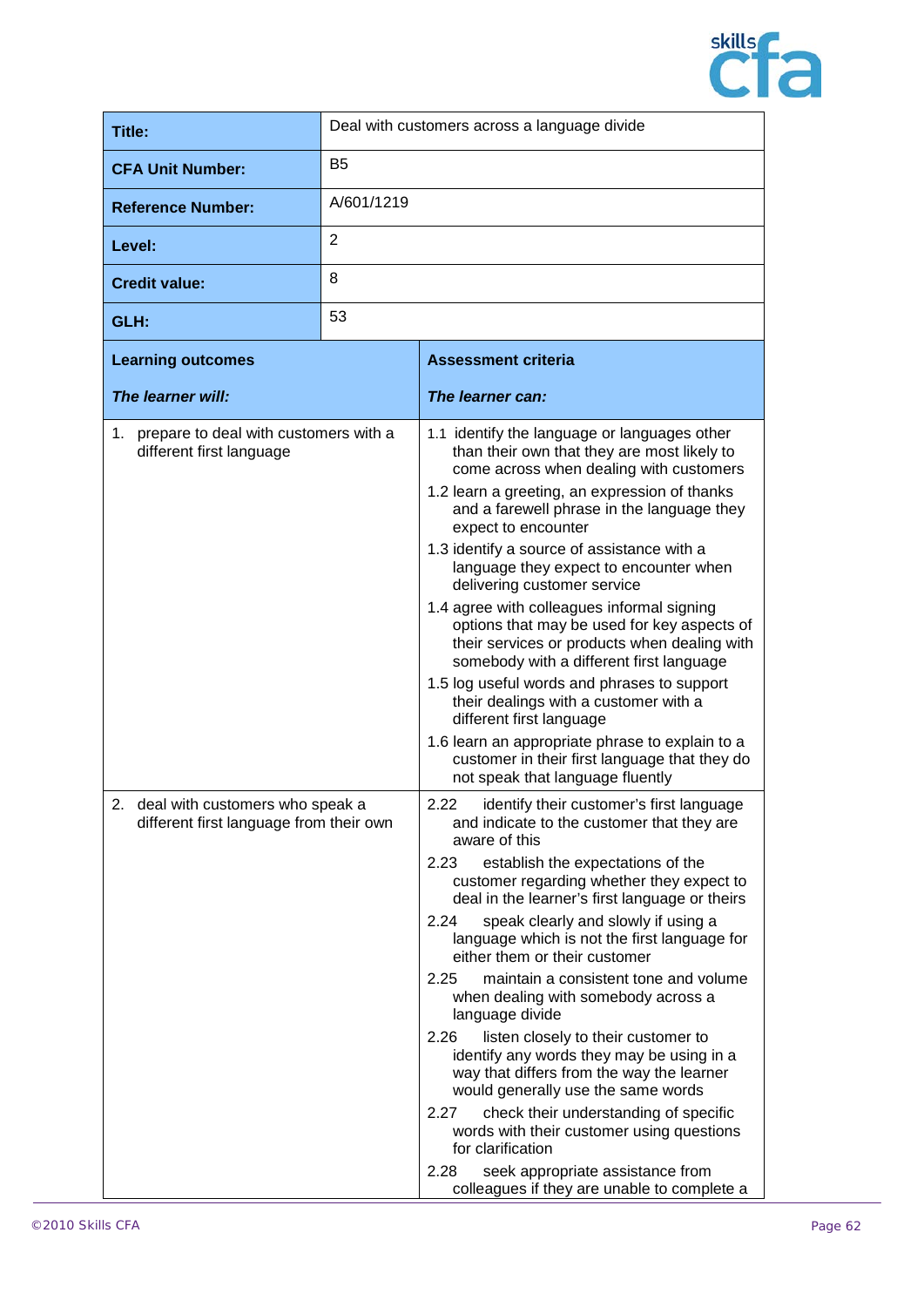

|                                                                   | customer transaction because of language<br>barriers<br>2.29<br>reword a question or explanation if their<br>customer clearly does not understand their<br>original wording                                                                                                                                                                                                                                                                                                                                                                                                                                                                                                                                                                                                                                                                                                                                                                                   |
|-------------------------------------------------------------------|---------------------------------------------------------------------------------------------------------------------------------------------------------------------------------------------------------------------------------------------------------------------------------------------------------------------------------------------------------------------------------------------------------------------------------------------------------------------------------------------------------------------------------------------------------------------------------------------------------------------------------------------------------------------------------------------------------------------------------------------------------------------------------------------------------------------------------------------------------------------------------------------------------------------------------------------------------------|
|                                                                   | use a few words of their customer's first<br>2.30<br>language to create a rapport                                                                                                                                                                                                                                                                                                                                                                                                                                                                                                                                                                                                                                                                                                                                                                                                                                                                             |
| know how to deal with customers<br>3.<br>across a language divide | 3.1 list the languages that they are most likely<br>to encounter among groups of their<br>customers                                                                                                                                                                                                                                                                                                                                                                                                                                                                                                                                                                                                                                                                                                                                                                                                                                                           |
|                                                                   | 3.2 state how to greet, thank and say farewell<br>to customers in their first languages                                                                                                                                                                                                                                                                                                                                                                                                                                                                                                                                                                                                                                                                                                                                                                                                                                                                       |
|                                                                   | 3.3 explain the importance of dealing with<br>customers in their first language if possible                                                                                                                                                                                                                                                                                                                                                                                                                                                                                                                                                                                                                                                                                                                                                                                                                                                                   |
|                                                                   | 3.4 describe how to explain to a customer that<br>they cannot hold an extended conversation<br>in their first language                                                                                                                                                                                                                                                                                                                                                                                                                                                                                                                                                                                                                                                                                                                                                                                                                                        |
|                                                                   | 3.5 explain the importance of tone, pace and<br>volume when dealing with customers<br>across a language divide                                                                                                                                                                                                                                                                                                                                                                                                                                                                                                                                                                                                                                                                                                                                                                                                                                                |
|                                                                   | 3.6 identify possible sources of assistance to<br>use when a language barrier demands<br>additional language skills                                                                                                                                                                                                                                                                                                                                                                                                                                                                                                                                                                                                                                                                                                                                                                                                                                           |
| Additional information about the unit                             |                                                                                                                                                                                                                                                                                                                                                                                                                                                                                                                                                                                                                                                                                                                                                                                                                                                                                                                                                               |
| Owner's reference                                                 | This Unit forms part of the Customer Service<br>NVQ qualification 2010 - 2014.                                                                                                                                                                                                                                                                                                                                                                                                                                                                                                                                                                                                                                                                                                                                                                                                                                                                                |
| Unit aim(s)                                                       | Customer service is frequently delivered<br>across a language divide. Customer service<br>centres may be located in one country but deal<br>mainly with another. In a multi-cultural society<br>many customers may have a different first<br>language from those delivering customer<br>service to them. This language divide can<br>present a real challenge to those who deliver<br>customer service. This unit is about preparing<br>to deliver customer service across a language<br>divide and seeing through that delivery. The<br>unit covers the steps that are needed to deal<br>with customers with different language<br>preferences without having full access to the<br>learner's customer's first language. The<br>learner should choose this unit if they<br>frequently deal across a language divide. The<br>learner should not choose this unit if they come<br>across customers who do not share their first<br>language only occasionally. |
| Unit expiry date                                                  | 31 <sup>st</sup> December 2014                                                                                                                                                                                                                                                                                                                                                                                                                                                                                                                                                                                                                                                                                                                                                                                                                                                                                                                                |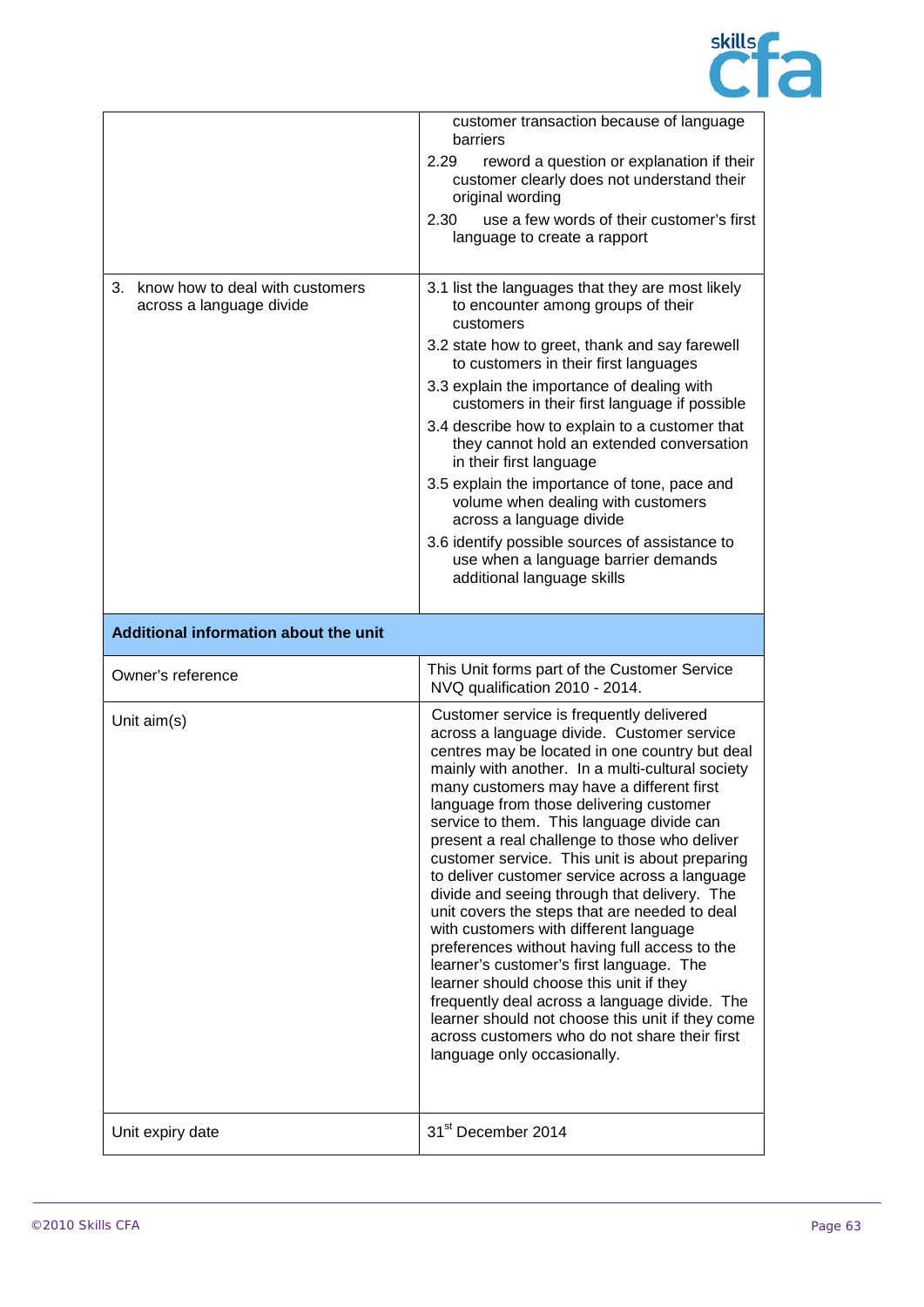

| Details of the relationship between the unit<br>and relevant national occupational<br>standards (if appropriate) | This Unit directly relates to the Customer<br>Service NOS     |
|------------------------------------------------------------------------------------------------------------------|---------------------------------------------------------------|
| Details of the relationship between the unit<br>and other standards or curricula (if<br>appropriate)             | N/A                                                           |
| Assessment requirements specified by a<br>sector or regulatory body (if appropriate)                             | Specified in the Customer Service Assessment<br>Strategy 2010 |
| Endorsement of the unit by a sector or<br>other appropriate body (if required)                                   | Institute of Customer Service                                 |
| Location of the unit within the<br>subject/sector classification system                                          | 15. Business Administration and Law                           |
| Name of the organisation submitting the<br>unit                                                                  | City and Guilds                                               |
| Availability for use                                                                                             | Available to all awarding organisations                       |
| Availability for delivery                                                                                        | 1 <sup>st</sup> February 2010                                 |
| Guided Learning Hours (glh)                                                                                      | 53                                                            |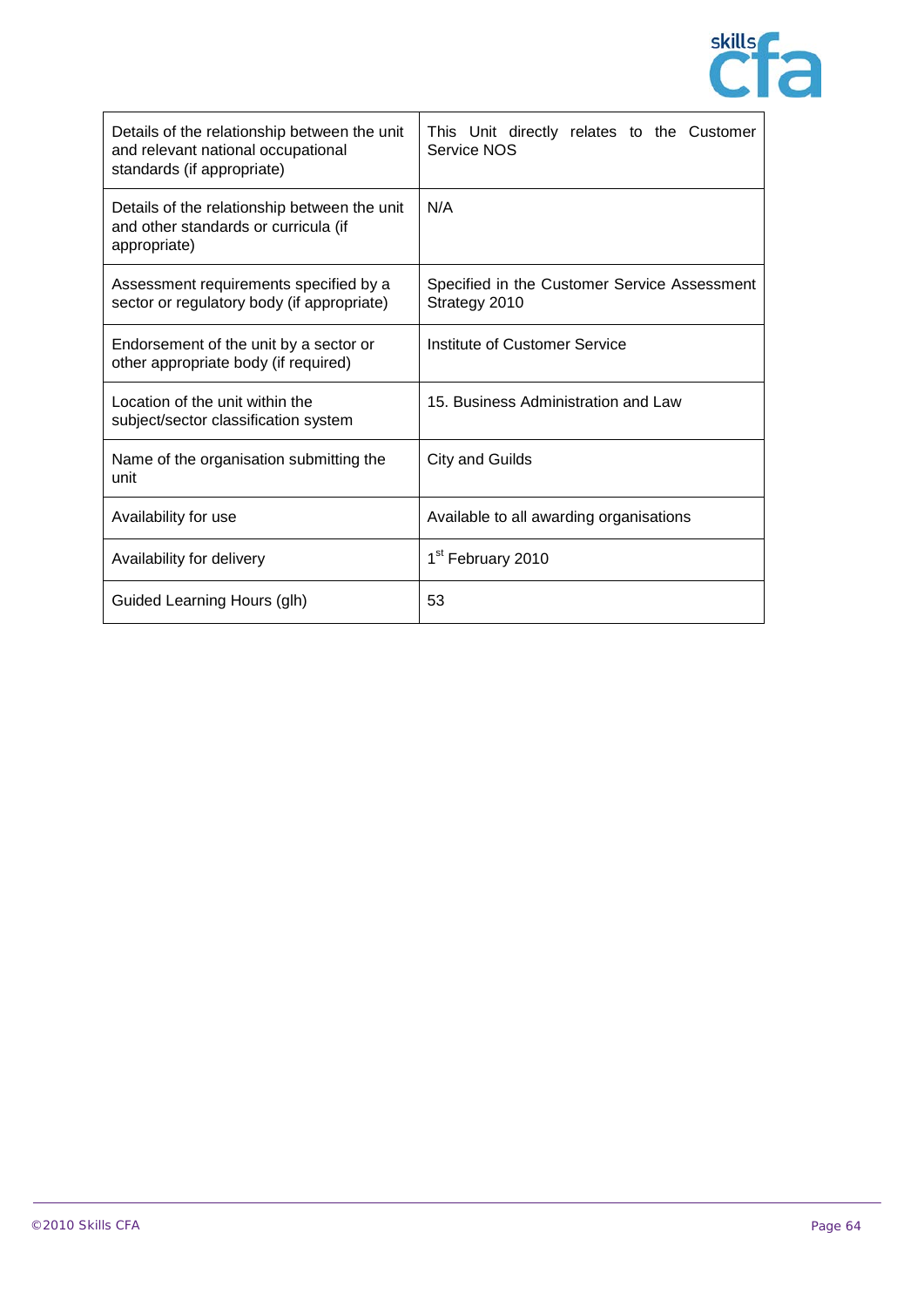

| Title:                                                                                 | Use questioning techniques when delivering customer service |                                                                                                                                                                                                                                                                                                                                                                                                                                                                                                                                                                                                                                                                                                                                                                                                |
|----------------------------------------------------------------------------------------|-------------------------------------------------------------|------------------------------------------------------------------------------------------------------------------------------------------------------------------------------------------------------------------------------------------------------------------------------------------------------------------------------------------------------------------------------------------------------------------------------------------------------------------------------------------------------------------------------------------------------------------------------------------------------------------------------------------------------------------------------------------------------------------------------------------------------------------------------------------------|
| <b>CFA Unit Number:</b>                                                                | B <sub>6</sub>                                              |                                                                                                                                                                                                                                                                                                                                                                                                                                                                                                                                                                                                                                                                                                                                                                                                |
| <b>Reference Number:</b>                                                               | A/601/1222                                                  |                                                                                                                                                                                                                                                                                                                                                                                                                                                                                                                                                                                                                                                                                                                                                                                                |
| Level:                                                                                 | $\overline{2}$                                              |                                                                                                                                                                                                                                                                                                                                                                                                                                                                                                                                                                                                                                                                                                                                                                                                |
| <b>Credit value:</b>                                                                   | 4                                                           |                                                                                                                                                                                                                                                                                                                                                                                                                                                                                                                                                                                                                                                                                                                                                                                                |
| GLH:                                                                                   | 27                                                          |                                                                                                                                                                                                                                                                                                                                                                                                                                                                                                                                                                                                                                                                                                                                                                                                |
| <b>Learning outcomes</b>                                                               |                                                             | <b>Assessment criteria</b>                                                                                                                                                                                                                                                                                                                                                                                                                                                                                                                                                                                                                                                                                                                                                                     |
| The learner will:                                                                      |                                                             | The learner can:                                                                                                                                                                                                                                                                                                                                                                                                                                                                                                                                                                                                                                                                                                                                                                               |
| establish rapport and identify customer<br>1.<br>concerns                              |                                                             | 1.1 greet their customer sincerely and invite a<br>full and open response<br>1.2 use planned or spontaneous lines to<br>indicate to their customer that they<br>empathise with their initial enquiry<br>1.3 invite more detailed explanation from their<br>customer<br>1.4 listen closely to their customer's responses<br>to strengthen their understanding of<br>customer concerns<br>1.5 use both open and closed questions to<br>make appropriate connection with their<br>customer and open the door to more<br>detailed investigation<br>1.6 identify and note their customer's feelings<br>and mood in relation to the information they<br>are seeking                                                                                                                                  |
| 2. seek detailed information from<br>customers using questioning<br>techniques         |                                                             | 2.31<br>follow a planned trail of questions to<br>explore in detail customer concerns they<br>have already identified<br>2.32<br>hold a spontaneous conversation with<br>their customer to explore in detail customer<br>concerns they have already identified<br>explain to their customer why they<br>2.33<br>need the information they are asking for<br>use probing and searching questions<br>2.34<br>that draw on comments or words used by<br>their customer<br>2.35<br>thank their customer for the information<br>in a way that encourages further open<br>responses<br>2.36<br>use pre-planned routing and trigger<br>questions that lead their customer to<br>respond in new areas<br>2.7 follow organisational procedures to record<br>customer responses to inform future actions |
| 3. understand how to use questioning<br>techniques when delivering customer<br>service |                                                             | 3.1 explain why establishing rapport makes it<br>easier to draw information from customers<br>3.2 describe ways to greet customers that                                                                                                                                                                                                                                                                                                                                                                                                                                                                                                                                                                                                                                                        |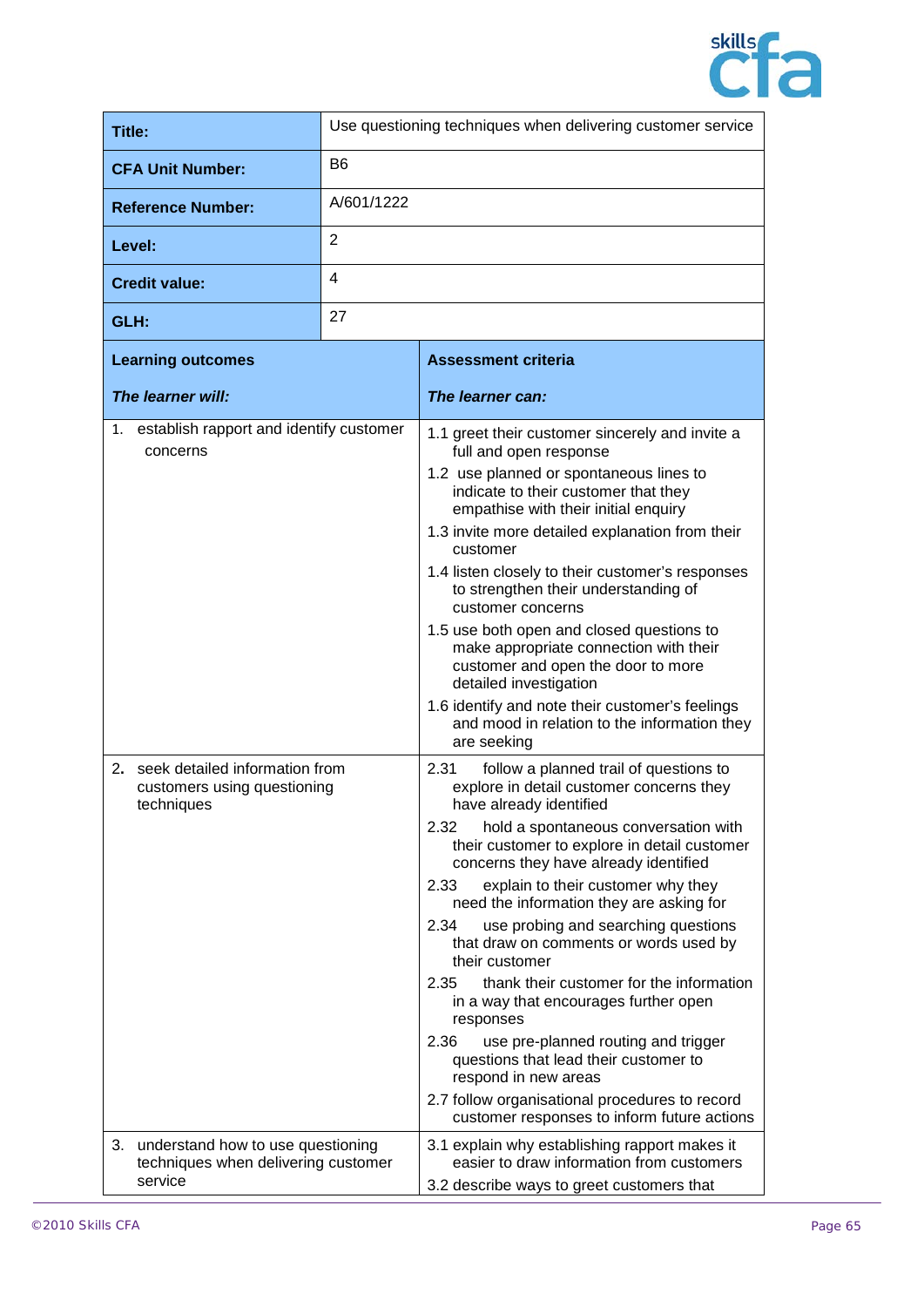

|                                                                                                                  | immediately build rapport                                                                                                                                                                                                                                                                                                                                                                                                                                                                                                          |
|------------------------------------------------------------------------------------------------------------------|------------------------------------------------------------------------------------------------------------------------------------------------------------------------------------------------------------------------------------------------------------------------------------------------------------------------------------------------------------------------------------------------------------------------------------------------------------------------------------------------------------------------------------|
|                                                                                                                  | 3.3 explain reasons for using planned question<br>patterns to draw out particular information                                                                                                                                                                                                                                                                                                                                                                                                                                      |
|                                                                                                                  | 3.4 explain reasons for using spontaneous<br>conversation to draw out particular<br>information                                                                                                                                                                                                                                                                                                                                                                                                                                    |
|                                                                                                                  | 3.5 explain the importance of active listening<br>when seeking detailed information from<br>customers                                                                                                                                                                                                                                                                                                                                                                                                                              |
|                                                                                                                  | 3.6 identify the differences between and uses of<br>closed and open questions                                                                                                                                                                                                                                                                                                                                                                                                                                                      |
|                                                                                                                  | 3.7 describe the importance of explaining to<br>customers why information is needed                                                                                                                                                                                                                                                                                                                                                                                                                                                |
|                                                                                                                  | 3.8 explain why particular trigger questions are<br>effective in gaining specific information                                                                                                                                                                                                                                                                                                                                                                                                                                      |
| Additional information about the unit                                                                            |                                                                                                                                                                                                                                                                                                                                                                                                                                                                                                                                    |
| Owner's reference                                                                                                | This Unit forms part of the Customer Service<br>NVQ qualification 2010 - 2014.                                                                                                                                                                                                                                                                                                                                                                                                                                                     |
| Unit aim(s)                                                                                                      | This unit is about how the learner uses<br>questioning both in planned sequences and in<br>spontaneous conversation to paint a picture of<br>what their customer wants and how the<br>learner's organisation can deliver it. This unit<br>is for a learner who comes into contact with<br>their customer face to face, by voice<br>technology or on-line with immediate<br>interaction. This unit is probably not for a<br>learner who deals with customers remotely<br>when it takes time to exchange questions and<br>responses. |
| Unit expiry date                                                                                                 | 31 <sup>st</sup> December 2014                                                                                                                                                                                                                                                                                                                                                                                                                                                                                                     |
| Details of the relationship between the unit<br>and relevant national occupational<br>standards (if appropriate) | This Unit directly relates to Unit B6 of the<br><b>Customer Service NOS 2010</b>                                                                                                                                                                                                                                                                                                                                                                                                                                                   |
| Details of the relationship between the unit<br>and other standards or curricula (if<br>appropriate)             | N/A                                                                                                                                                                                                                                                                                                                                                                                                                                                                                                                                |
| Assessment requirements specified by a<br>sector or regulatory body (if appropriate)                             | Specified in the Customer Service Assessment<br>Strategy 2010                                                                                                                                                                                                                                                                                                                                                                                                                                                                      |
| Endorsement of the unit by a sector or<br>other appropriate body (if required)                                   | Institute of Customer Service                                                                                                                                                                                                                                                                                                                                                                                                                                                                                                      |
| Location of the unit within the<br>subject/sector classification system                                          | 15. Business Administration and Law                                                                                                                                                                                                                                                                                                                                                                                                                                                                                                |
| Name of the organisation submitting the<br>unit                                                                  | <b>City and Guilds</b>                                                                                                                                                                                                                                                                                                                                                                                                                                                                                                             |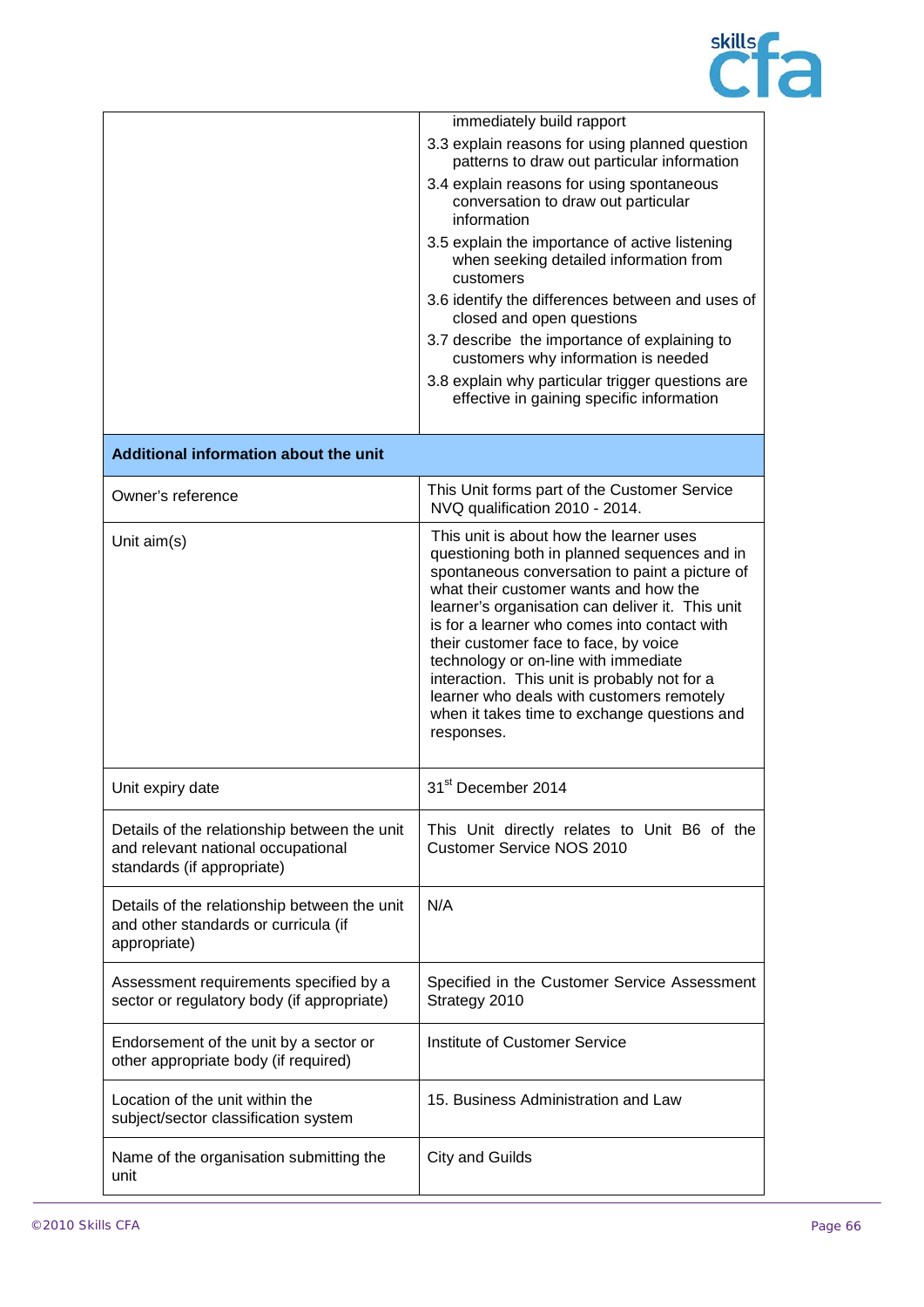

| Availability for use        | Available to all awarding organisations |
|-----------------------------|-----------------------------------------|
| Availability for delivery   | 1 <sup>st</sup> February 2010           |
| Guided Learning Hours (glh) | -27                                     |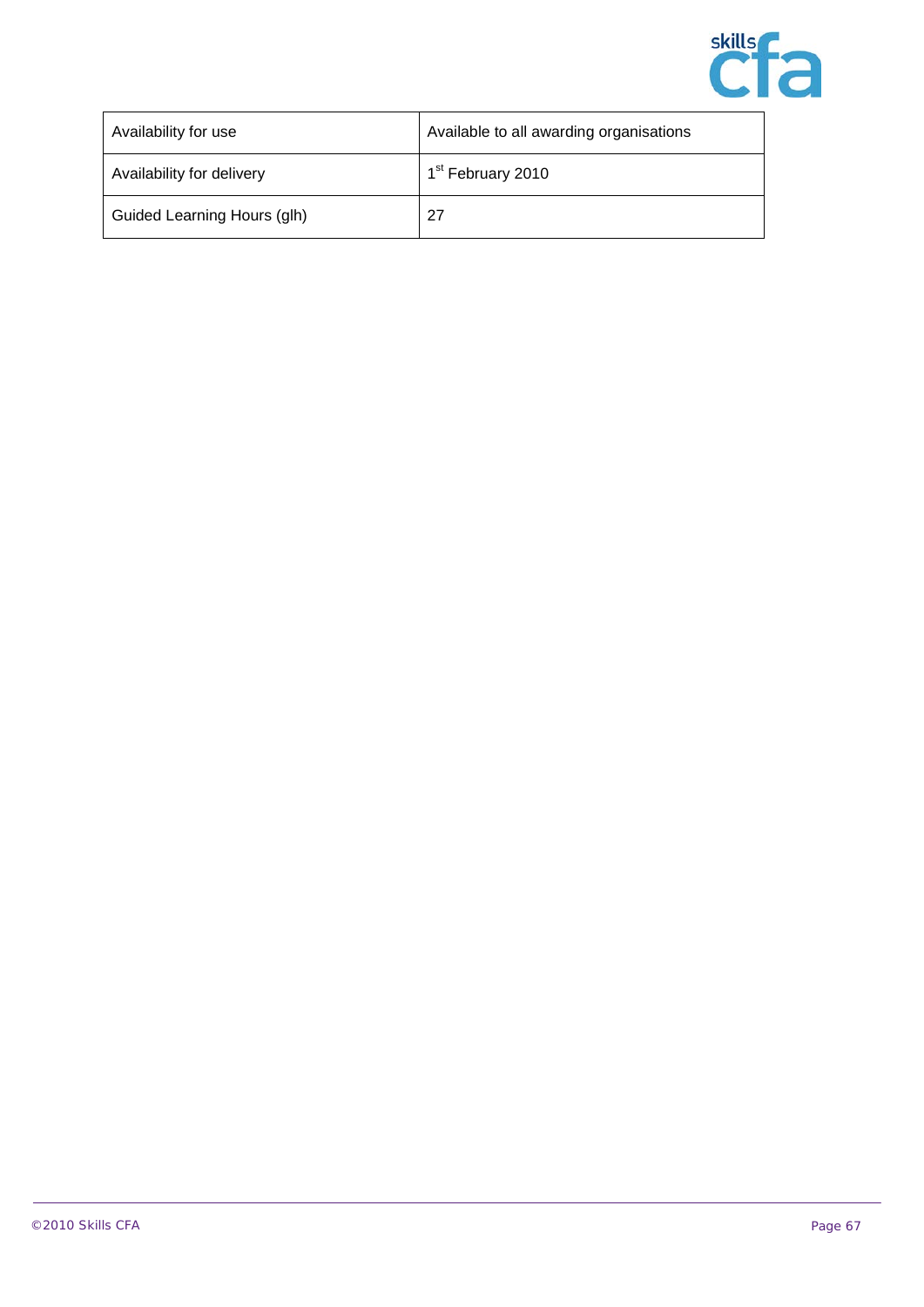

| Title:                                                           | Deal with customers using bespoke software |                                                                                                                                                                                                                                                                                                                                                                                                                                                                                                                                                                                                                                                                                                                                                                                                                                                                                                                                                             |
|------------------------------------------------------------------|--------------------------------------------|-------------------------------------------------------------------------------------------------------------------------------------------------------------------------------------------------------------------------------------------------------------------------------------------------------------------------------------------------------------------------------------------------------------------------------------------------------------------------------------------------------------------------------------------------------------------------------------------------------------------------------------------------------------------------------------------------------------------------------------------------------------------------------------------------------------------------------------------------------------------------------------------------------------------------------------------------------------|
| <b>CFA Unit Number:</b>                                          | B7                                         |                                                                                                                                                                                                                                                                                                                                                                                                                                                                                                                                                                                                                                                                                                                                                                                                                                                                                                                                                             |
| <b>Reference Number:</b>                                         | L/601/1225                                 |                                                                                                                                                                                                                                                                                                                                                                                                                                                                                                                                                                                                                                                                                                                                                                                                                                                                                                                                                             |
| Level:                                                           | 2                                          |                                                                                                                                                                                                                                                                                                                                                                                                                                                                                                                                                                                                                                                                                                                                                                                                                                                                                                                                                             |
| <b>Credit value:</b>                                             | 5                                          |                                                                                                                                                                                                                                                                                                                                                                                                                                                                                                                                                                                                                                                                                                                                                                                                                                                                                                                                                             |
| GLH:                                                             | 33                                         |                                                                                                                                                                                                                                                                                                                                                                                                                                                                                                                                                                                                                                                                                                                                                                                                                                                                                                                                                             |
| <b>Learning outcomes</b>                                         |                                            | <b>Assessment criteria</b>                                                                                                                                                                                                                                                                                                                                                                                                                                                                                                                                                                                                                                                                                                                                                                                                                                                                                                                                  |
| The learner will:                                                |                                            | The learner can:                                                                                                                                                                                                                                                                                                                                                                                                                                                                                                                                                                                                                                                                                                                                                                                                                                                                                                                                            |
| 1. prepare to deliver customer service<br>using bespoke software |                                            | 1.1 sign on and open access to appropriate<br>functions in the IT system<br>1.2 navigate the architecture and geography of<br>the customer service site to ensure they<br>can access all appropriate areas<br>1.3 explore screen or menu routes that are<br>most appropriate for the customer service<br>they are seeking to deliver<br>1.4 ensure that they are familiar with the<br>software manual, help screens or help lines<br>to know where to locate technical support<br>when needed<br>1.5 prepare their work area to deliver customer<br>service using bespoke software                                                                                                                                                                                                                                                                                                                                                                          |
| 2. deliver customer service using bespoke<br>software            |                                            | 2.1 identify their customer or the services or<br>products they wish to access<br>2.2 follow organisational procedures to step<br>through the system in a way that responds<br>to their customer's needs<br>2.3use search or other specialist functions<br>within the software to respond to customer<br>requests<br>2.4 enter new records using the bespoke<br>software system<br>2.5 amend customer service records in the<br>bespoke software system<br>2.6 communicate with their customers in terms<br>they can understand relating to the software<br>system<br>2.7 follow organisational procedures to lead the<br>conversation in a way that makes it easy to<br>follow the paths and sequences of the<br>bespoke software<br>2.8 interpret error messages and act on them to<br>support their customer service<br>2.9 refer their customer to a colleague following<br>organisational procedures if they are unable<br>to complete the transaction |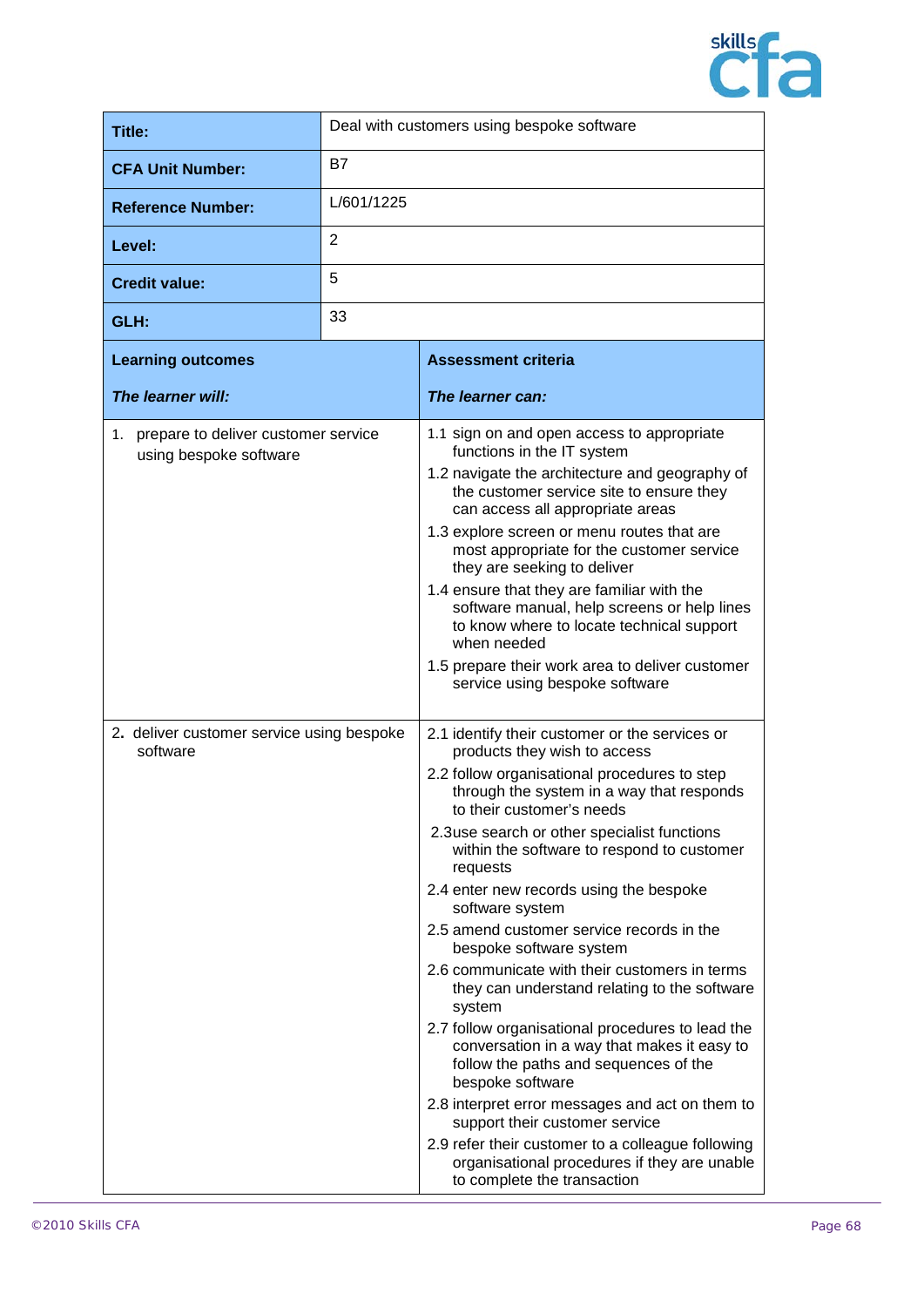

| 3. understand how to deal with customers<br>using bespoke software | 3.1 describe access and sign-on routines for<br>the bespoke software system                                                                                                                                                                                                                                                                                                                                                                                                                                                                                                                                                                                                                                                                                                                                                                                                                                                                                                |
|--------------------------------------------------------------------|----------------------------------------------------------------------------------------------------------------------------------------------------------------------------------------------------------------------------------------------------------------------------------------------------------------------------------------------------------------------------------------------------------------------------------------------------------------------------------------------------------------------------------------------------------------------------------------------------------------------------------------------------------------------------------------------------------------------------------------------------------------------------------------------------------------------------------------------------------------------------------------------------------------------------------------------------------------------------|
|                                                                    | 3.2 describe the architecture and geography of<br>the bespoke software system                                                                                                                                                                                                                                                                                                                                                                                                                                                                                                                                                                                                                                                                                                                                                                                                                                                                                              |
|                                                                    | 3.3 identify different screen or menu routes<br>that can be followed to meet customer<br>requirements                                                                                                                                                                                                                                                                                                                                                                                                                                                                                                                                                                                                                                                                                                                                                                                                                                                                      |
|                                                                    | 3.4 identify sources of support and help for the<br>bespoke software including manuals, help<br>screens and help lines                                                                                                                                                                                                                                                                                                                                                                                                                                                                                                                                                                                                                                                                                                                                                                                                                                                     |
|                                                                    | 3.5 explain the importance of preparing a work<br>area before delivering customer service                                                                                                                                                                                                                                                                                                                                                                                                                                                                                                                                                                                                                                                                                                                                                                                                                                                                                  |
|                                                                    | 3.6 explain search or other enquiry facilities<br>within the bespoke software system                                                                                                                                                                                                                                                                                                                                                                                                                                                                                                                                                                                                                                                                                                                                                                                                                                                                                       |
|                                                                    | 3.7 state the importance of avoiding jargon and<br>system terminology when communicating<br>with customers                                                                                                                                                                                                                                                                                                                                                                                                                                                                                                                                                                                                                                                                                                                                                                                                                                                                 |
|                                                                    | 3.8 describe ways to respond to error<br>messages when using a bespoke software<br>system                                                                                                                                                                                                                                                                                                                                                                                                                                                                                                                                                                                                                                                                                                                                                                                                                                                                                  |
|                                                                    | 3.9 identify referral points and sources of                                                                                                                                                                                                                                                                                                                                                                                                                                                                                                                                                                                                                                                                                                                                                                                                                                                                                                                                |
|                                                                    | information when they are unable to meet                                                                                                                                                                                                                                                                                                                                                                                                                                                                                                                                                                                                                                                                                                                                                                                                                                                                                                                                   |
|                                                                    | customer needs using the bespoke                                                                                                                                                                                                                                                                                                                                                                                                                                                                                                                                                                                                                                                                                                                                                                                                                                                                                                                                           |
|                                                                    | software system                                                                                                                                                                                                                                                                                                                                                                                                                                                                                                                                                                                                                                                                                                                                                                                                                                                                                                                                                            |
|                                                                    |                                                                                                                                                                                                                                                                                                                                                                                                                                                                                                                                                                                                                                                                                                                                                                                                                                                                                                                                                                            |
|                                                                    |                                                                                                                                                                                                                                                                                                                                                                                                                                                                                                                                                                                                                                                                                                                                                                                                                                                                                                                                                                            |
| Additional information about the unit                              |                                                                                                                                                                                                                                                                                                                                                                                                                                                                                                                                                                                                                                                                                                                                                                                                                                                                                                                                                                            |
| Owner's reference                                                  | This Unit forms part of the Customer Service<br>NVQ qualification 2010 - 2014.                                                                                                                                                                                                                                                                                                                                                                                                                                                                                                                                                                                                                                                                                                                                                                                                                                                                                             |
| Unit aim(s)                                                        | Customer service is often delivered using<br>bespoke software when dealing with customers<br>face-to-face, by telephone or on-line. For the<br>process to be effective, the learner must be<br>able to navigate the system quickly and directly<br>following recommended routes and using all<br>the functionality of the system. Customers are<br>unaware of the details of the system they are<br>using and they must be kept informed of the<br>different steps the learner is taking. The use of<br>the system must also ensure that the learner<br>keeps appropriate records of the transaction so<br>that it can proceed successfully through the<br>next stages. Most of all, customer satisfaction<br>must drive the interaction and it should not<br>appear to be dominated by the demands of the<br>software. This unit is for a learner who is<br>responsible for delivering service to customers<br>at the same time as operating bespoke service<br>software. |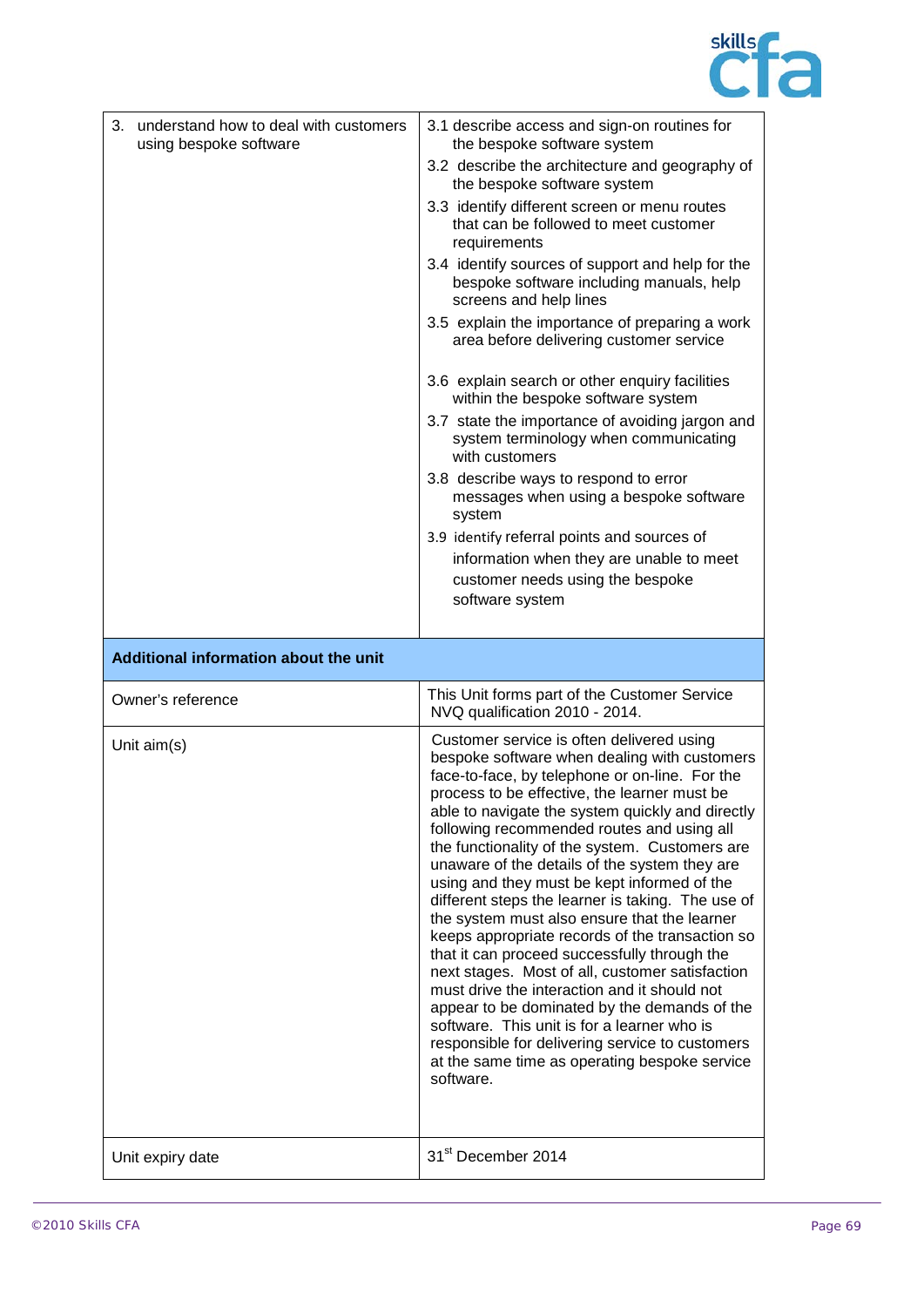

| Details of the relationship between the unit<br>and relevant national occupational<br>standards (if appropriate) | This Unit directly relates to Unit B7 of the<br><b>Customer Service NOS 2010</b> |
|------------------------------------------------------------------------------------------------------------------|----------------------------------------------------------------------------------|
| Details of the relationship between the unit<br>and other standards or curricula (if<br>appropriate)             | N/A                                                                              |
| Assessment requirements specified by a<br>sector or regulatory body (if appropriate)                             | Specified in the Customer Service Assessment<br>Strategy 2010                    |
| Endorsement of the unit by a sector or<br>other appropriate body (if required)                                   | Institute of Customer Service                                                    |
| Location of the unit within the<br>subject/sector classification system                                          | 15. Business Administration and Law                                              |
| Name of the organisation submitting the<br>unit                                                                  | <b>City and Guilds</b>                                                           |
| Availability for use                                                                                             | Available to all awarding organisations                                          |
| Availability for delivery                                                                                        | 1 <sup>st</sup> February 2010                                                    |
| Guided Learning Hours (glh)                                                                                      | 33                                                                               |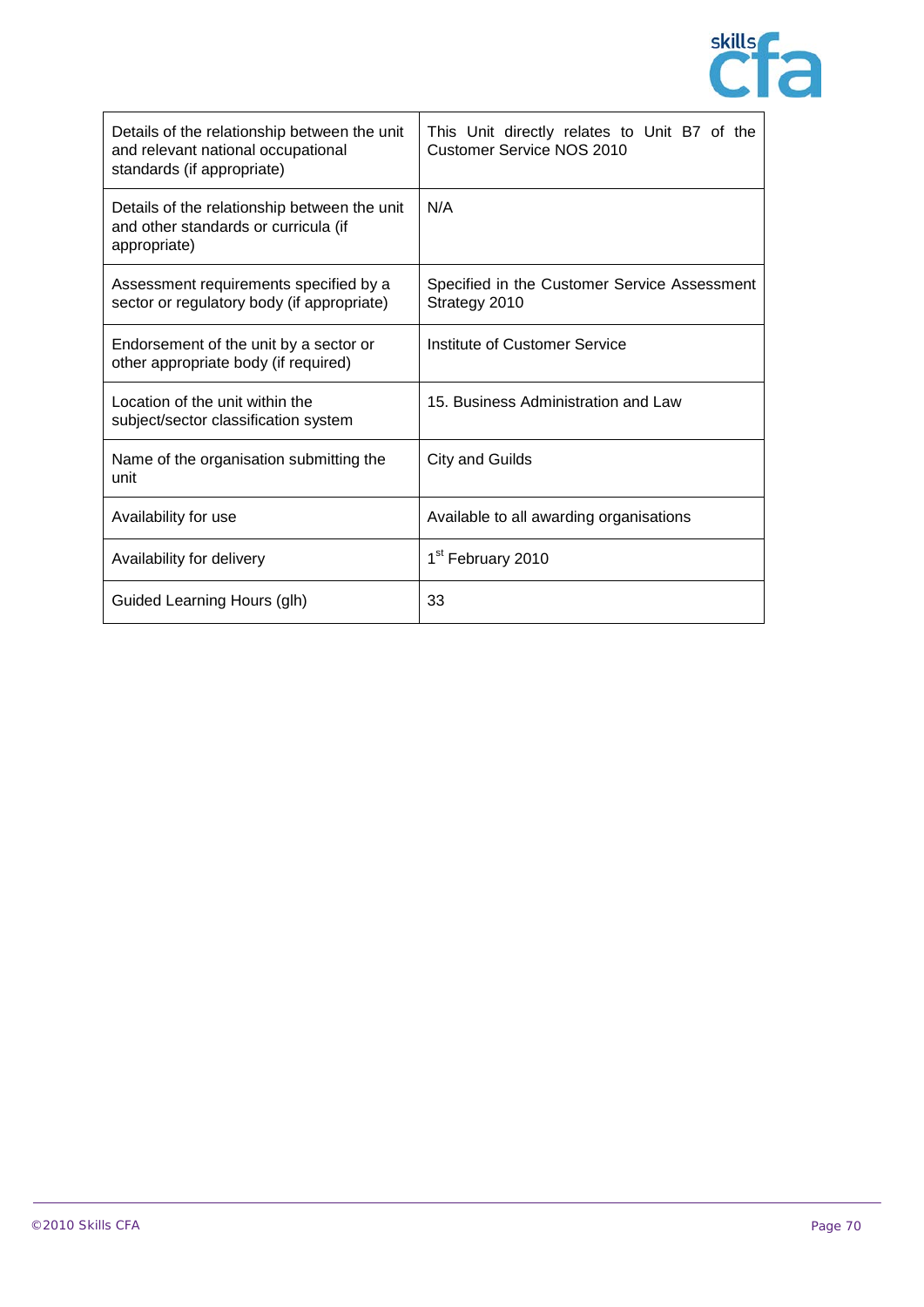

| Title:                                                                                               | Maintain customer service through effective handover |                                                                                                                                                                                                                                                                                                                                                                                                                                                                                                                                                                                                                                                                                            |
|------------------------------------------------------------------------------------------------------|------------------------------------------------------|--------------------------------------------------------------------------------------------------------------------------------------------------------------------------------------------------------------------------------------------------------------------------------------------------------------------------------------------------------------------------------------------------------------------------------------------------------------------------------------------------------------------------------------------------------------------------------------------------------------------------------------------------------------------------------------------|
| <b>CFA Unit Number:</b>                                                                              | B <sub>8</sub>                                       |                                                                                                                                                                                                                                                                                                                                                                                                                                                                                                                                                                                                                                                                                            |
| <b>Reference Number:</b>                                                                             | Y/601/1227                                           |                                                                                                                                                                                                                                                                                                                                                                                                                                                                                                                                                                                                                                                                                            |
| Level:                                                                                               | 2                                                    |                                                                                                                                                                                                                                                                                                                                                                                                                                                                                                                                                                                                                                                                                            |
| <b>Credit value:</b>                                                                                 | $\overline{4}$                                       |                                                                                                                                                                                                                                                                                                                                                                                                                                                                                                                                                                                                                                                                                            |
| GLH:                                                                                                 | 27                                                   |                                                                                                                                                                                                                                                                                                                                                                                                                                                                                                                                                                                                                                                                                            |
| <b>Learning outcomes</b>                                                                             |                                                      | <b>Assessment criteria</b>                                                                                                                                                                                                                                                                                                                                                                                                                                                                                                                                                                                                                                                                 |
| The learner will:                                                                                    |                                                      | The learner can:                                                                                                                                                                                                                                                                                                                                                                                                                                                                                                                                                                                                                                                                           |
| 1. agree joint responsibilities in a<br>customer service team                                        |                                                      | 1.1 identify services or products they are<br>involved in delivering that rely on effective<br>teamwork<br>1.2 identify steps in the customer service<br>delivery process that rely on exchange of<br>information between them and their<br>colleagues<br>1.3 agree with colleagues when it is right to<br>pass responsibility for completing a<br>customer service action to another<br>1.4 agree with colleagues on how information<br>should be exchanged between them to<br>enable another to complete a customer<br>service action<br>1.5 identify ways of reminding themselves when<br>they have passed responsibility to a<br>colleague for completing a customer service<br>action |
| 2.<br>check that customer service actions are<br>seen through by working together with<br>colleagues |                                                      | 2.9 access reminders to identify when to check<br>that a customer service action has been<br>completed<br>2.10<br>ensure that they are aware of all details<br>of customer service actions their colleague<br>was due to complete<br>2.11<br>ask their colleague about the outcome<br>of them completing the customer service<br>action as agreed<br>2.12<br>identify the next customer service<br>actions if their colleagues have been unable<br>to complete the actions they had previously<br>agreed<br>2.13<br>work with colleagues to review the way<br>in which customer service actions are<br>shared                                                                              |
| 3. understand how to maintain customer<br>service through effective handover                         |                                                      | 3.1 explain their organisation's customer<br>service procedures for the services or<br>products they are involved in delivering                                                                                                                                                                                                                                                                                                                                                                                                                                                                                                                                                            |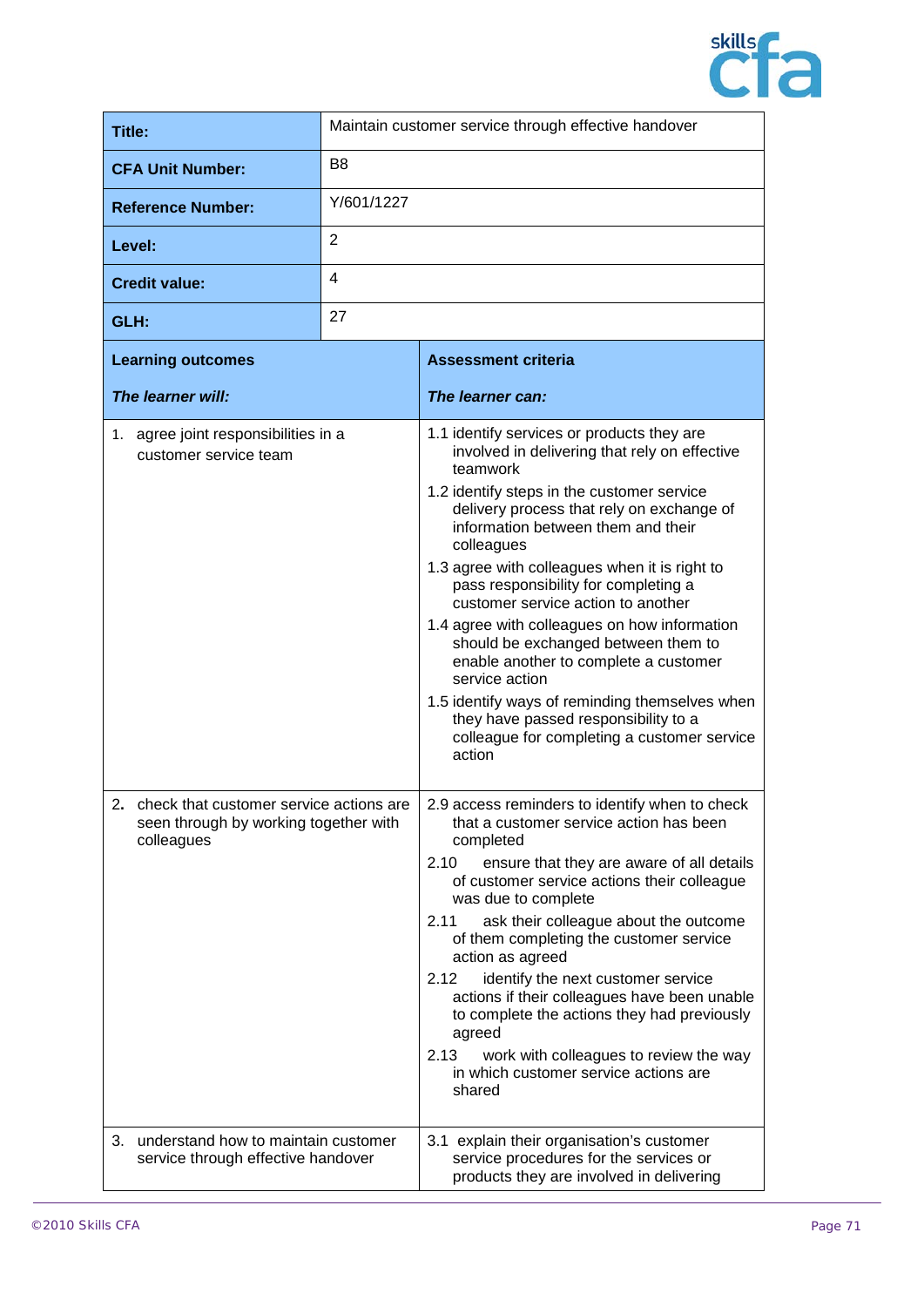

|                                                                                                                  | 3.2 identify the appropriate colleagues to pass<br>responsibility to for completing particular<br>customer service actions                                                                                                                                                                                                                                                                                                                                                                                                                                                                                                                                                                                    |
|------------------------------------------------------------------------------------------------------------------|---------------------------------------------------------------------------------------------------------------------------------------------------------------------------------------------------------------------------------------------------------------------------------------------------------------------------------------------------------------------------------------------------------------------------------------------------------------------------------------------------------------------------------------------------------------------------------------------------------------------------------------------------------------------------------------------------------------|
|                                                                                                                  | 3.3 describe ways of ensuring that information<br>is passed between them and their<br>colleagues effectively                                                                                                                                                                                                                                                                                                                                                                                                                                                                                                                                                                                                  |
|                                                                                                                  | 3.4 identify ways to remind themselves of<br>actions that need to be checked when they<br>have passed on responsibility to a<br>colleague                                                                                                                                                                                                                                                                                                                                                                                                                                                                                                                                                                     |
|                                                                                                                  | 3.5 explain the importance of checking tactfully<br>with a colleague whether they have<br>completed the customer service actions<br>they were expecting                                                                                                                                                                                                                                                                                                                                                                                                                                                                                                                                                       |
|                                                                                                                  | 3.6 identify opportunities for contributing to                                                                                                                                                                                                                                                                                                                                                                                                                                                                                                                                                                                                                                                                |
|                                                                                                                  | review the way customer service actions                                                                                                                                                                                                                                                                                                                                                                                                                                                                                                                                                                                                                                                                       |
|                                                                                                                  | are shared in customer service processes                                                                                                                                                                                                                                                                                                                                                                                                                                                                                                                                                                                                                                                                      |
|                                                                                                                  |                                                                                                                                                                                                                                                                                                                                                                                                                                                                                                                                                                                                                                                                                                               |
| Additional information about the unit                                                                            |                                                                                                                                                                                                                                                                                                                                                                                                                                                                                                                                                                                                                                                                                                               |
| Owner's reference                                                                                                | This Unit forms part of the Customer Service<br>NVQ qualification 2010 - 2014.                                                                                                                                                                                                                                                                                                                                                                                                                                                                                                                                                                                                                                |
| Unit aim(s)                                                                                                      | Customer service delivery in a team involves<br>many situations when the learner is unable to<br>see actions through and they pass on<br>responsibility to a colleague. This sharing of<br>responsibility should be organised and follow a<br>recognised pattern. Most of all the learner<br>needs to be sure that, when responsibility is<br>passed on, the actions are seen through. This<br>involves routinely checking with their<br>colleagues that customer service actions have<br>been completed. This unit is for a learner<br>whose job involves service delivery as part of a<br>team and who regularly passes on<br>responsibility for completion of a customer<br>service action to a colleague. |
| Unit expiry date                                                                                                 | 31 <sup>st</sup> December 2014                                                                                                                                                                                                                                                                                                                                                                                                                                                                                                                                                                                                                                                                                |
| Details of the relationship between the unit<br>and relevant national occupational<br>standards (if appropriate) | This Unit directly relates to Unit B8 of the<br><b>Customer Service NOS 2010</b>                                                                                                                                                                                                                                                                                                                                                                                                                                                                                                                                                                                                                              |
| Details of the relationship between the unit<br>and other standards or curricula (if<br>appropriate)             | N/A                                                                                                                                                                                                                                                                                                                                                                                                                                                                                                                                                                                                                                                                                                           |
| Assessment requirements specified by a<br>sector or regulatory body (if appropriate)                             | Specified in the Customer Service Assessment<br>Strategy 2010                                                                                                                                                                                                                                                                                                                                                                                                                                                                                                                                                                                                                                                 |
| Endorsement of the unit by a sector or<br>other appropriate body (if required)                                   | Institute of Customer Service                                                                                                                                                                                                                                                                                                                                                                                                                                                                                                                                                                                                                                                                                 |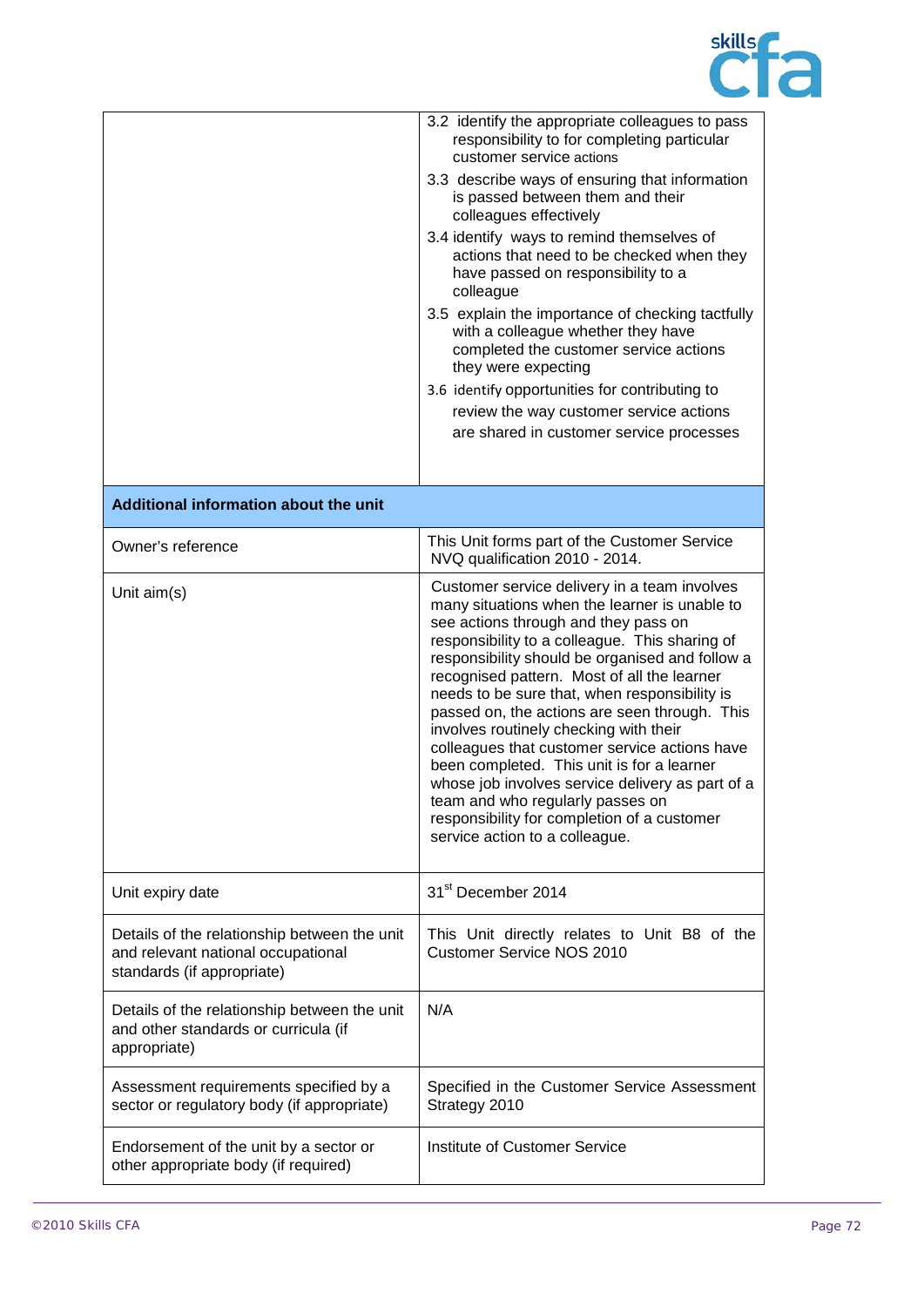

| Location of the unit within the<br>subject/sector classification system | 15. Business Administration and Law     |
|-------------------------------------------------------------------------|-----------------------------------------|
| Name of the organisation submitting the<br>unit                         | City and Guilds                         |
| Availability for use                                                    | Available to all awarding organisations |
| Availability for delivery                                               | 1 <sup>st</sup> February 2010           |
| Guided Learning Hours (glh)                                             | 27                                      |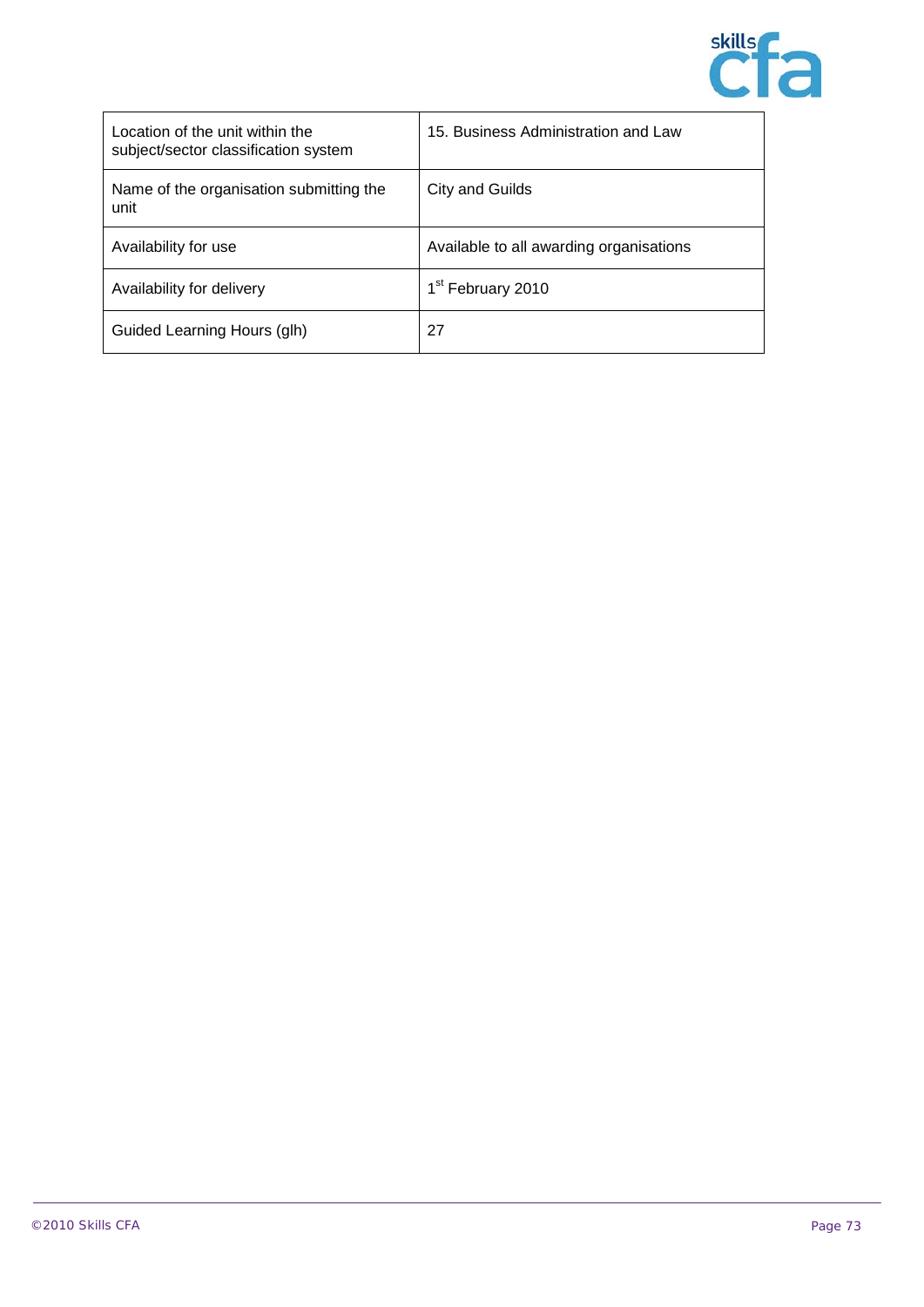

| <b>Title:</b>                                                                 | Deliver customer service using service partnerships |                                                                                                                                                                                                                                                                                                                                                                                                                                                                                                                                                                                                                                                                                                                                                                                             |
|-------------------------------------------------------------------------------|-----------------------------------------------------|---------------------------------------------------------------------------------------------------------------------------------------------------------------------------------------------------------------------------------------------------------------------------------------------------------------------------------------------------------------------------------------------------------------------------------------------------------------------------------------------------------------------------------------------------------------------------------------------------------------------------------------------------------------------------------------------------------------------------------------------------------------------------------------------|
| <b>CFA Unit Number:</b>                                                       | B <sub>9</sub>                                      |                                                                                                                                                                                                                                                                                                                                                                                                                                                                                                                                                                                                                                                                                                                                                                                             |
| <b>Reference Number:</b>                                                      | H/601/1229                                          |                                                                                                                                                                                                                                                                                                                                                                                                                                                                                                                                                                                                                                                                                                                                                                                             |
| Level:                                                                        | 3                                                   |                                                                                                                                                                                                                                                                                                                                                                                                                                                                                                                                                                                                                                                                                                                                                                                             |
| <b>Credit value:</b>                                                          | 6                                                   |                                                                                                                                                                                                                                                                                                                                                                                                                                                                                                                                                                                                                                                                                                                                                                                             |
| GLH:                                                                          | 40                                                  |                                                                                                                                                                                                                                                                                                                                                                                                                                                                                                                                                                                                                                                                                                                                                                                             |
| <b>Learning outcomes</b>                                                      |                                                     | <b>Assessment criteria</b>                                                                                                                                                                                                                                                                                                                                                                                                                                                                                                                                                                                                                                                                                                                                                                  |
| The learner will:                                                             |                                                     | The learner can:                                                                                                                                                                                                                                                                                                                                                                                                                                                                                                                                                                                                                                                                                                                                                                            |
| 1. work effectively within a customer<br>service chain                        |                                                     | 1.1 explain who is involved in the service chain<br>that supplies their end user customers<br>1.2 identify which of those involved in their<br>service chain is internal and which is<br>external to their organisation<br>1.3 explain how the way they work with<br>individual service partners contributes to an<br>overall service chain<br>1.4 use the principles and practices applied to<br>external customers to deliver excellent<br>customer service to internal customers<br>1.5 work with internal customers and internal or<br>external suppliers in the service chain to<br>improve service to external customers<br>1.6 communicate effectively with internal<br>customers to ensure that those customers<br>are aware of any aspects of their work that<br>might affect them |
| 2.<br>build and nurture positive relationships<br>in a customer service chain |                                                     | 2.14<br>create a positive relationship between<br>internal or external suppliers and customers<br>by establishing rapport and showing<br>understanding of everyone's roles in the<br>service chain<br>identify where power and authority exist<br>2.15<br>within the service chain<br>2.16<br>negotiate with internal customers and<br>internal or outernal ounpliers to ostablish                                                                                                                                                                                                                                                                                                                                                                                                          |

|      | internal or external suppliers to establish<br>service procedures that are acceptable to all<br>and contribute to excellent customer service                                                               |
|------|------------------------------------------------------------------------------------------------------------------------------------------------------------------------------------------------------------|
| 2.17 | develop positive relationships with an<br>internal customer or supplier that are<br>reflected in a formal or informal service level<br>agreement that makes a positive contribution<br>to the relationship |
| 2.18 | work with colleagues to develop and<br>maintain awareness that a team within a<br>service chain cannot work in isolation                                                                                   |
| 2.19 | agree with service partners how their                                                                                                                                                                      |

work will be prioritised if there is a conflict of interest between the demands of internal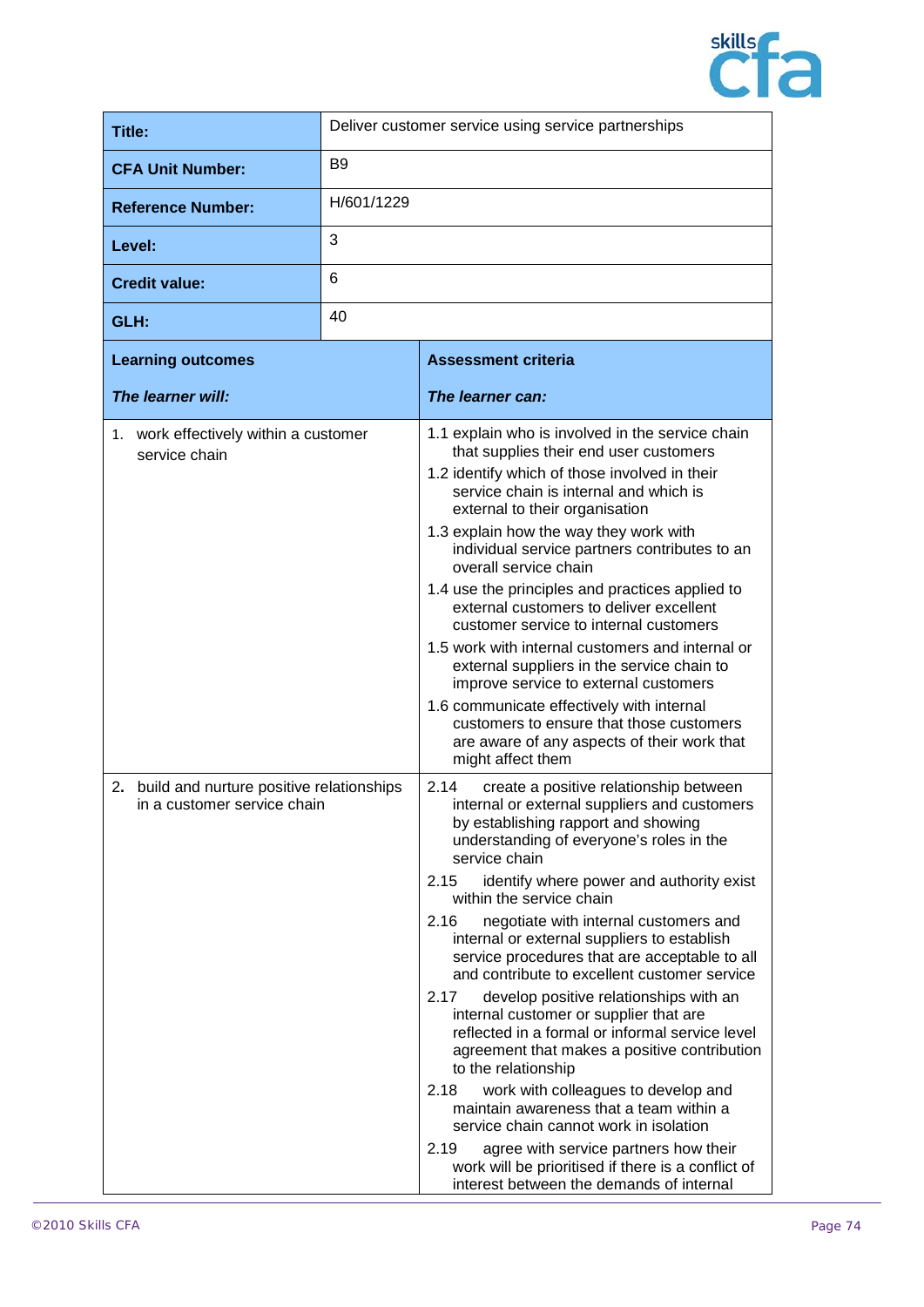

|                                                                                                                  | and external customers                                                                                                                                                                                                                                                                                                                                                                                                                                                                                                                                                                                                                                                                                      |
|------------------------------------------------------------------------------------------------------------------|-------------------------------------------------------------------------------------------------------------------------------------------------------------------------------------------------------------------------------------------------------------------------------------------------------------------------------------------------------------------------------------------------------------------------------------------------------------------------------------------------------------------------------------------------------------------------------------------------------------------------------------------------------------------------------------------------------------|
| understand how to deliver customer<br>3.<br>service using service partnerships                                   | 3.1 describe the responsibilities and rights that<br>can be built into an internal<br>customer/supplier relationship                                                                                                                                                                                                                                                                                                                                                                                                                                                                                                                                                                                        |
|                                                                                                                  | 3.2 compare the benefits and drawbacks of<br>describing a relationship in a service chain<br>as a supplier/customer relationship or a<br>service partnership                                                                                                                                                                                                                                                                                                                                                                                                                                                                                                                                                |
|                                                                                                                  | 3.3 explain how to establish priorities if internal<br>customer demands conflict with external<br>customer demands                                                                                                                                                                                                                                                                                                                                                                                                                                                                                                                                                                                          |
|                                                                                                                  | 3.4 describe how to maintain team identity<br>whilst working constructively with other<br>teams to deliver excellent customer service                                                                                                                                                                                                                                                                                                                                                                                                                                                                                                                                                                       |
|                                                                                                                  | 3.5 explain how to negotiate successfully with<br>internal customers or suppliers                                                                                                                                                                                                                                                                                                                                                                                                                                                                                                                                                                                                                           |
|                                                                                                                  | 3.6 evaluate the formal and informal structures<br>of the organisation and how they can<br>influence relationships                                                                                                                                                                                                                                                                                                                                                                                                                                                                                                                                                                                          |
|                                                                                                                  |                                                                                                                                                                                                                                                                                                                                                                                                                                                                                                                                                                                                                                                                                                             |
| Additional information about the unit                                                                            |                                                                                                                                                                                                                                                                                                                                                                                                                                                                                                                                                                                                                                                                                                             |
| Unit $aim(s)$                                                                                                    | Excellent customer service relies on teamwork.<br>In many situations, successful delivery of<br>service to end user customers relies on a<br>complete service chain of internal or external<br>customers and internal or external suppliers.<br>For this to work, a series of service partnerships<br>must be formed which will enable the chain to<br>work efficiently and effectively. This unit is all<br>about how to work effectively within a service<br>chain and how to develop the links that cement<br>key relationships. Effective communication and<br>understanding of the roles of different<br>organisations, departments and individuals are<br>central to this area of the learner's work. |
| Unit expiry date                                                                                                 |                                                                                                                                                                                                                                                                                                                                                                                                                                                                                                                                                                                                                                                                                                             |
| Details of the relationship between the unit<br>and relevant national occupational<br>standards (if appropriate) | This Unit directly relates to unit B9 of the<br><b>Customer Service NOS</b>                                                                                                                                                                                                                                                                                                                                                                                                                                                                                                                                                                                                                                 |
| Details of the relationship between the unit<br>and other standards or curricula (if<br>appropriate)             | N/A                                                                                                                                                                                                                                                                                                                                                                                                                                                                                                                                                                                                                                                                                                         |
| Assessment requirements specified by a<br>sector or regulatory body (if appropriate)                             |                                                                                                                                                                                                                                                                                                                                                                                                                                                                                                                                                                                                                                                                                                             |
| Endorsement of the unit by a sector or<br>other appropriate body (if required)                                   | Institute of Customer Service                                                                                                                                                                                                                                                                                                                                                                                                                                                                                                                                                                                                                                                                               |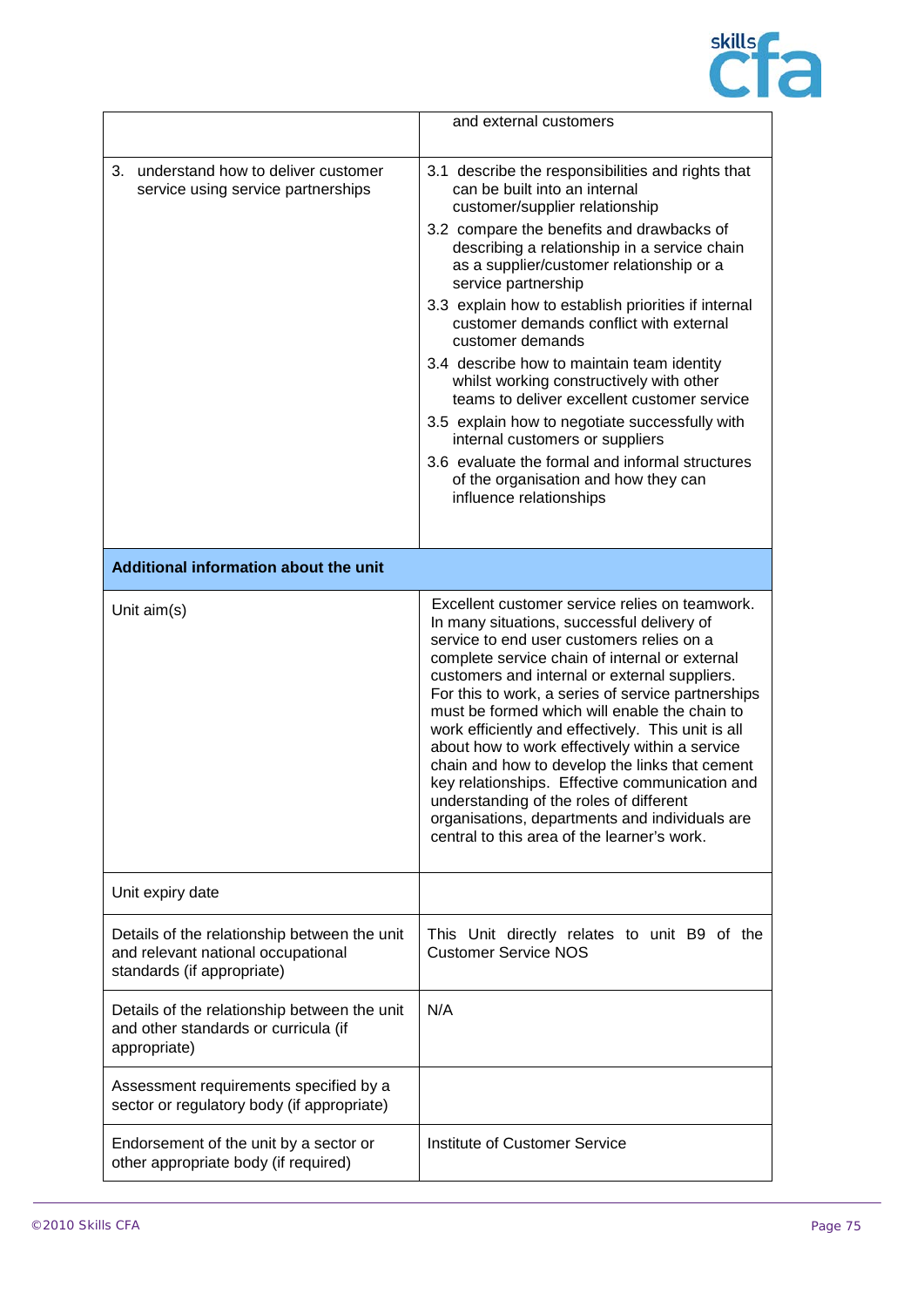

| Location of the unit within the<br>subject/sector classification system |                                         |
|-------------------------------------------------------------------------|-----------------------------------------|
| Name of the organisation submitting the<br>unit                         |                                         |
| Availability for use                                                    | Available to all awarding organisations |
| Availability for delivery                                               | 1 Feb 2010                              |
| GLH                                                                     | 40                                      |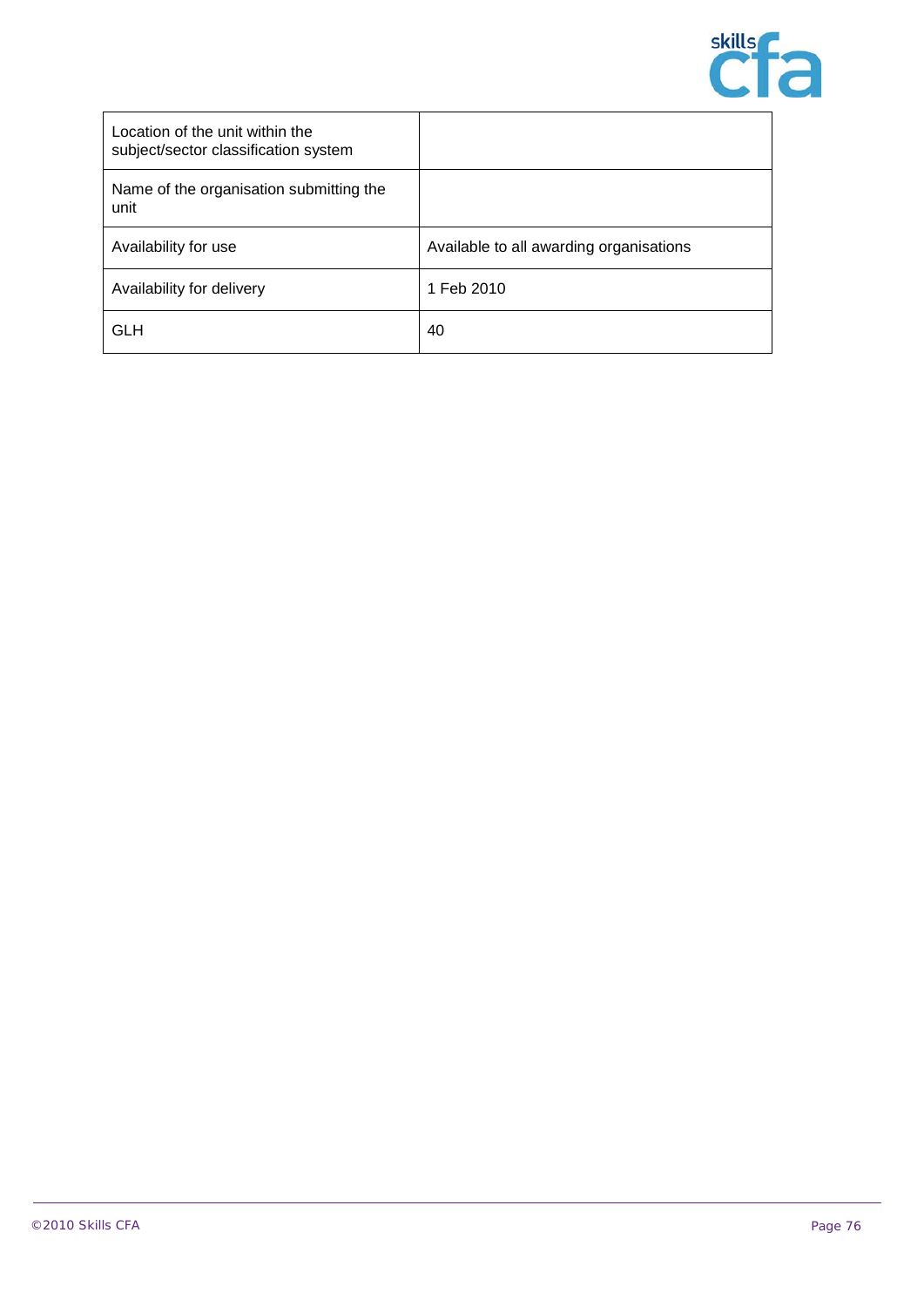

| Title:                                                               | Organise the delivery of reliable customer service |                                                                                                                                                                                                                                                                                                                                                                                                                                                                                                                                                                                                                                                                                                                                                                                                                                   |
|----------------------------------------------------------------------|----------------------------------------------------|-----------------------------------------------------------------------------------------------------------------------------------------------------------------------------------------------------------------------------------------------------------------------------------------------------------------------------------------------------------------------------------------------------------------------------------------------------------------------------------------------------------------------------------------------------------------------------------------------------------------------------------------------------------------------------------------------------------------------------------------------------------------------------------------------------------------------------------|
| <b>CFA Unit Number:</b>                                              | <b>B10</b>                                         |                                                                                                                                                                                                                                                                                                                                                                                                                                                                                                                                                                                                                                                                                                                                                                                                                                   |
| <b>Reference Number:</b>                                             | Y/601/1230                                         |                                                                                                                                                                                                                                                                                                                                                                                                                                                                                                                                                                                                                                                                                                                                                                                                                                   |
| Level:                                                               | 3                                                  |                                                                                                                                                                                                                                                                                                                                                                                                                                                                                                                                                                                                                                                                                                                                                                                                                                   |
| <b>Credit value:</b>                                                 | 6                                                  |                                                                                                                                                                                                                                                                                                                                                                                                                                                                                                                                                                                                                                                                                                                                                                                                                                   |
| GLH:                                                                 | 40                                                 |                                                                                                                                                                                                                                                                                                                                                                                                                                                                                                                                                                                                                                                                                                                                                                                                                                   |
| <b>Learning outcomes</b>                                             | <b>Assessment criteria</b>                         |                                                                                                                                                                                                                                                                                                                                                                                                                                                                                                                                                                                                                                                                                                                                                                                                                                   |
| The learner will:                                                    |                                                    | The learner can:                                                                                                                                                                                                                                                                                                                                                                                                                                                                                                                                                                                                                                                                                                                                                                                                                  |
| 1. plan and organise the delivery of<br>reliable customer service    |                                                    | 1.1 plan, prepare and organise everything they<br>need to deliver services or products to<br>different types of customers<br>1.2 organise what they do to ensure that they<br>are consistently able to give prompt<br>attention to your customers<br>1.3 reorganise their work to respond to<br>unexpected additional workloads                                                                                                                                                                                                                                                                                                                                                                                                                                                                                                   |
| 2. review and maintain customer service<br>delivery                  |                                                    | 2.20<br>maintain service delivery during very<br>busy periods and unusually quiet periods<br>2.21<br>maintain service delivery when<br>systems, people or resources have let them<br>down<br>2.22<br>consistently meet their customers'<br>expectations<br>2.23<br>balance the time they take with their<br>customers with the demands of other<br>customers seeking their attention<br>respond appropriately to their<br>2.24<br>customers when customers make<br>comments about the products or services<br>they are offering<br>2.25<br>alert others to repeated comments<br>made by their customers<br>take action to improve the reliability of<br>2.26<br>their service based on customer comments<br>2.27<br>monitor the action they have taken to<br>identify improvements in the service they<br>give to their customers |
| use recording systems to maintain<br>3.<br>reliable customer service |                                                    | 3.1 record and store customer service<br>information accurately following<br>organisational guidelines<br>3.2 select and retrieve customer service<br>information that is relevant, sufficient and in<br>an appropriate format<br>3.3 quickly locate information that will help<br>solve a customer's query<br>3.4 supply accurate customer service                                                                                                                                                                                                                                                                                                                                                                                                                                                                               |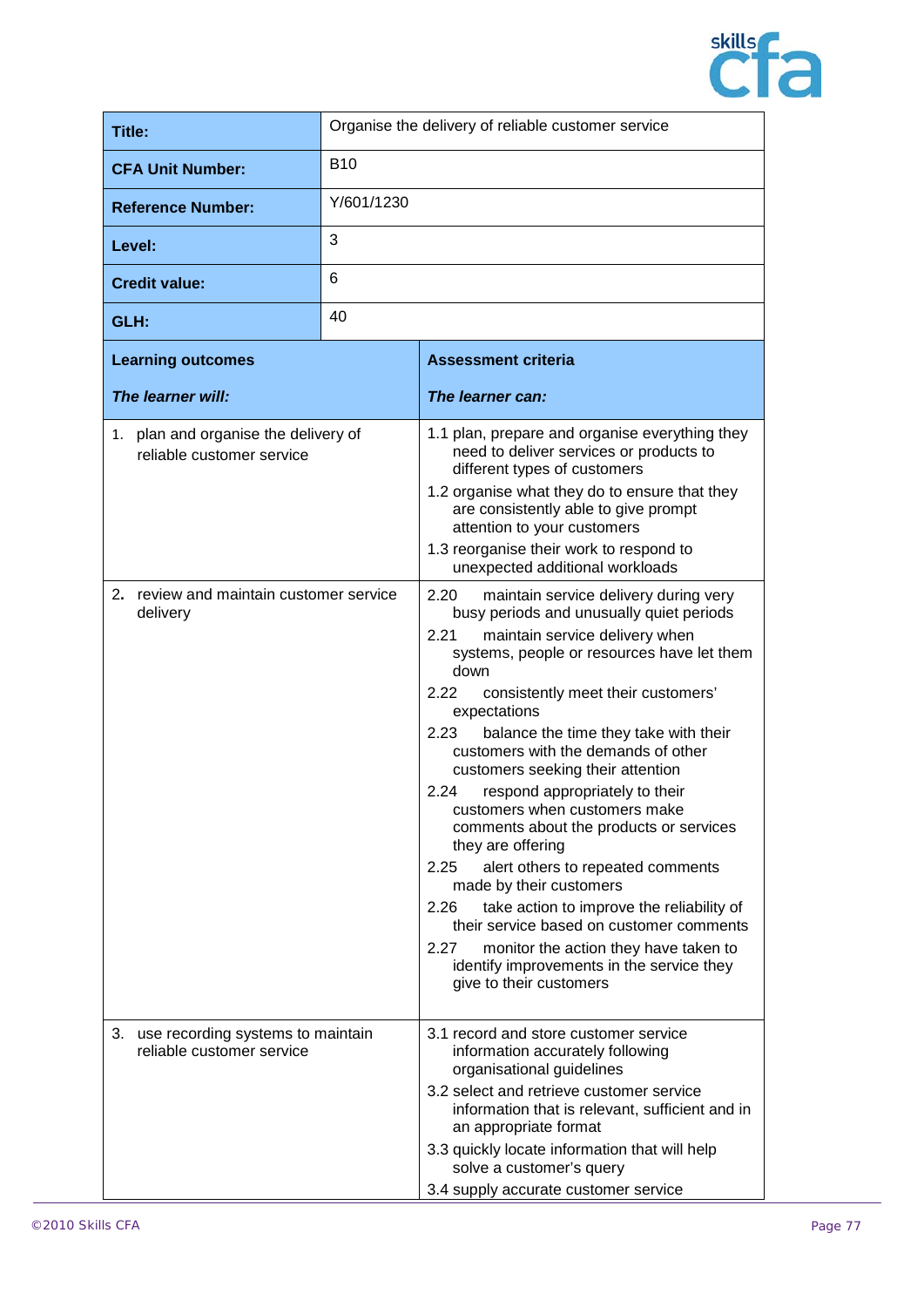

|                                                                                                                  | information to others using the most<br>appropriate method of communication                                                                                                                                                                                                                                                                                                                                                                                                                                                                                                                    |
|------------------------------------------------------------------------------------------------------------------|------------------------------------------------------------------------------------------------------------------------------------------------------------------------------------------------------------------------------------------------------------------------------------------------------------------------------------------------------------------------------------------------------------------------------------------------------------------------------------------------------------------------------------------------------------------------------------------------|
| 4. understand how to organise the<br>delivery of reliable customer service                                       | 4.1 describe organisational procedures for<br>unexpected situations and their role within<br>them                                                                                                                                                                                                                                                                                                                                                                                                                                                                                              |
|                                                                                                                  | 4.2 describe resource implications in times of<br>staff sickness and holiday periods and their<br>responsibility at these times                                                                                                                                                                                                                                                                                                                                                                                                                                                                |
|                                                                                                                  | 4.3 explain the importance of having reliable<br>and fast information for their customers and<br>their organisation                                                                                                                                                                                                                                                                                                                                                                                                                                                                            |
|                                                                                                                  | 4.4 evaluate the organisational procedures and<br>systems for delivering customer service                                                                                                                                                                                                                                                                                                                                                                                                                                                                                                      |
|                                                                                                                  | 4.5 Identify useful customer feedback and<br>explain how to decide which feedback<br>should be acted on                                                                                                                                                                                                                                                                                                                                                                                                                                                                                        |
|                                                                                                                  | 4.6 describe how to communicate feedback<br>from customers to others                                                                                                                                                                                                                                                                                                                                                                                                                                                                                                                           |
|                                                                                                                  | 4.7 evaluate the organisational procedures and<br>systems for recording, storing, retrieving<br>and supplying customer service information                                                                                                                                                                                                                                                                                                                                                                                                                                                     |
|                                                                                                                  | 4.8 explain the legal and regulatory requirements                                                                                                                                                                                                                                                                                                                                                                                                                                                                                                                                              |
|                                                                                                                  | regarding the storage of data                                                                                                                                                                                                                                                                                                                                                                                                                                                                                                                                                                  |
|                                                                                                                  |                                                                                                                                                                                                                                                                                                                                                                                                                                                                                                                                                                                                |
| Additional information about the unit                                                                            |                                                                                                                                                                                                                                                                                                                                                                                                                                                                                                                                                                                                |
|                                                                                                                  |                                                                                                                                                                                                                                                                                                                                                                                                                                                                                                                                                                                                |
| Owner's reference                                                                                                | This Unit forms part of the Customer Service<br>NVQ qualification 2010 - 2014.                                                                                                                                                                                                                                                                                                                                                                                                                                                                                                                 |
| Unit $aim(s)$                                                                                                    | This unit is about how the learner delivers and<br>maintains excellent and reliable customer<br>service. The role of the learner may or may<br>not involve supervisory or management<br>responsibilities but they are expected to take<br>some responsibility for the resources and<br>systems they use which support the service<br>that they give. In the learner's job they must<br>be alert to customer reactions and know how<br>they can be used to improve the service that<br>they give. In addition, customer service<br>information must be recorded to support<br>reliable service. |
| Unit expiry date                                                                                                 | 31 <sup>st</sup> December 2014                                                                                                                                                                                                                                                                                                                                                                                                                                                                                                                                                                 |
| Details of the relationship between the unit<br>and relevant national occupational<br>standards (if appropriate) | This Unit directly relates to Unit B10 of the<br><b>Customer Service NOS 2010</b>                                                                                                                                                                                                                                                                                                                                                                                                                                                                                                              |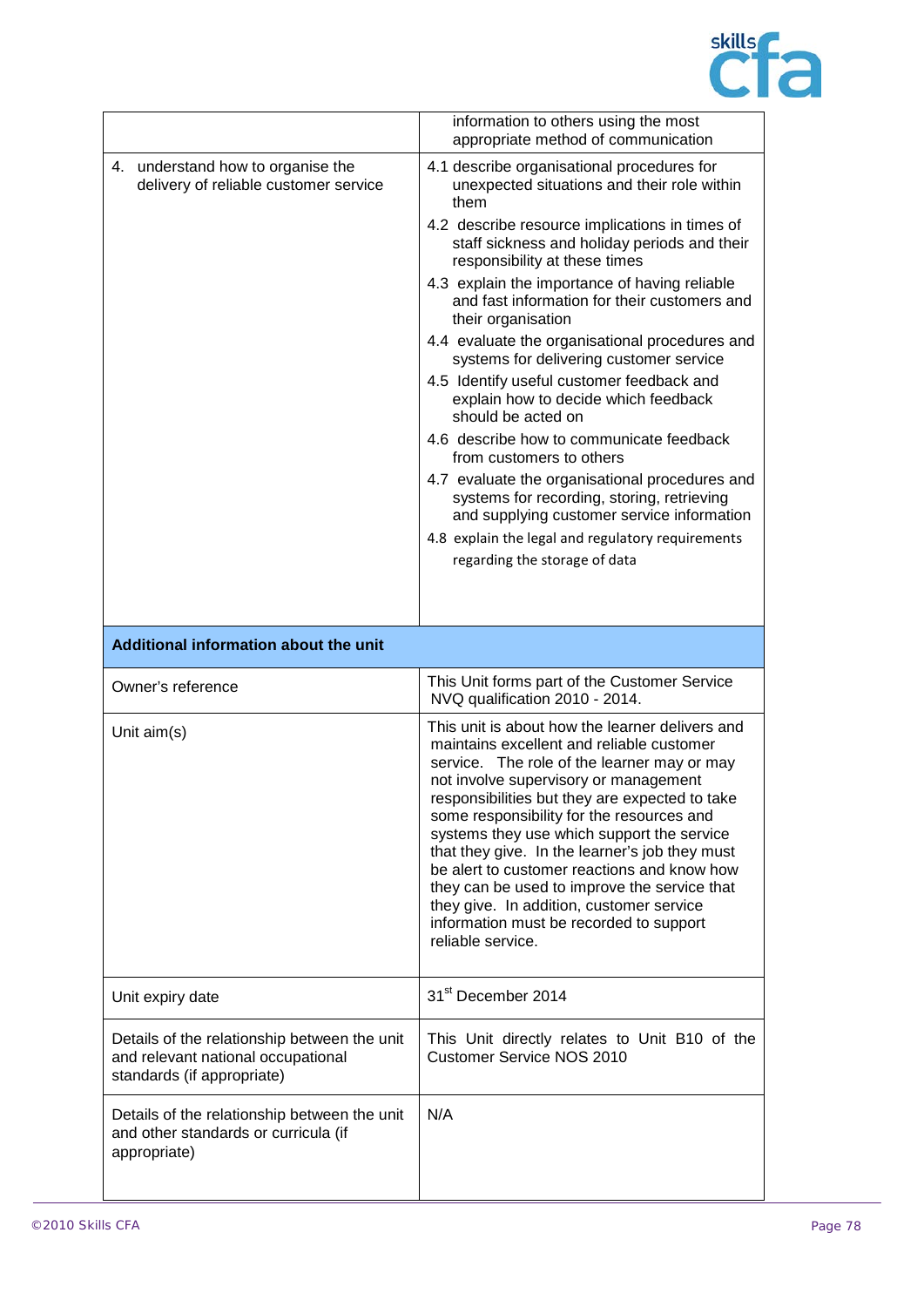

| Assessment requirements specified by a<br>sector or regulatory body (if appropriate) | Specified in the Customer Service Assessment<br>Strategy 2010 |
|--------------------------------------------------------------------------------------|---------------------------------------------------------------|
| Endorsement of the unit by a sector or<br>other appropriate body (if required)       | Institute of Customer Service                                 |
| Location of the unit within the<br>subject/sector classification system              | 15 Business Administration and Law                            |
| Name of the organisation submitting the<br>unit                                      | City and Guilds                                               |
| Availability for use                                                                 | Available to all awarding organisations                       |
| Availability for delivery                                                            | 1 February 2010                                               |
| Guided Learning Hours (glh)                                                          | 40                                                            |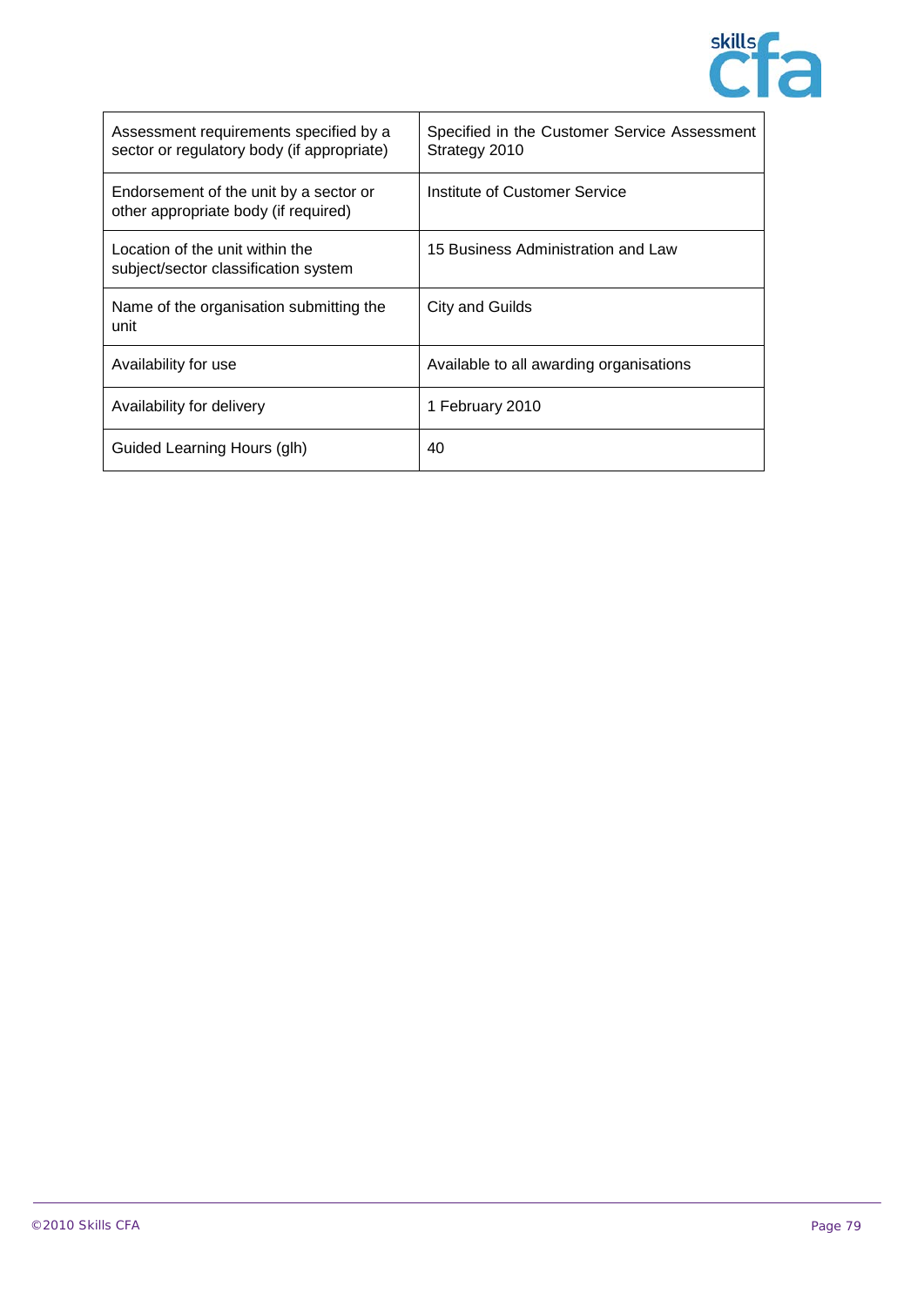

| Title:                             |                | Improve the customer relationship     |
|------------------------------------|----------------|---------------------------------------|
| <b>CFA Unit Number:</b>            | <b>B11</b>     |                                       |
| <b>Reference Number:</b>           | H/601/1232     |                                       |
| Level:                             | 3              |                                       |
| <b>Credit value:</b>               | $\overline{7}$ |                                       |
| GLH:                               | 47             |                                       |
| <b>Learning outcomes</b>           |                | <b>Assessment criteria</b>            |
| The learner will:                  |                | The learner can:                      |
| 1 improve communication with their |                | 1.4 polect and use the best method of |

|    | rne rearner will:                                             | rne reamer can:                                                                                                                                       |
|----|---------------------------------------------------------------|-------------------------------------------------------------------------------------------------------------------------------------------------------|
|    | 1. improve communication with their<br>customers              | 1.1 select and use the best method of<br>communication to meet their customers'<br>expectations                                                       |
|    |                                                               | 1.2 take the initiative to contact their customers<br>to update them when things are not going to<br>plan or when they require further<br>information |
|    |                                                               | 1.3 adapt their communication to respond to<br>individual customers' feelings                                                                         |
| 2. | balance the needs of their customer<br>and their organisation | 2.28<br>meet their customers' expectations<br>within their organisation's service offer                                                               |
|    |                                                               | 2.29<br>explain the reasons to their customers<br>sensitively and positively when customer<br>expectations cannot be met                              |
|    |                                                               | 2.30<br>identify alternative solutions for their<br>customers either within or outside the<br>organisation                                            |
|    |                                                               | 2.31<br>identify the costs and benefits of these<br>solutions to their organisation and to their<br>customers                                         |
|    |                                                               | 2.32<br>negotiate and agree solutions with their<br>customers which satisfy them and are<br>acceptable to their organisation                          |
|    |                                                               | 2.33<br>take action to satisfy their customers<br>with the agreed solution when balancing<br>customer needs with those of their<br>organisation       |
| 3. | exceed customer expectations to<br>develop the relationship   | 3.1 make extra efforts to improve their<br>relationship with their customers                                                                          |
|    |                                                               | 3.2 recognise opportunities to exceed their<br>customers' expectations                                                                                |
|    |                                                               | 3.3 take action to exceed their customers'<br>expectations within the limits of their own<br>authority                                                |
|    |                                                               | 3.4 gain the help and support of others to<br>exceed their customers' expectations                                                                    |
|    | 4. understand how to improve the<br>customer relationship     | 4.1 describe how to make best use of the method of<br>communication chosen for dealing with their<br>customers                                        |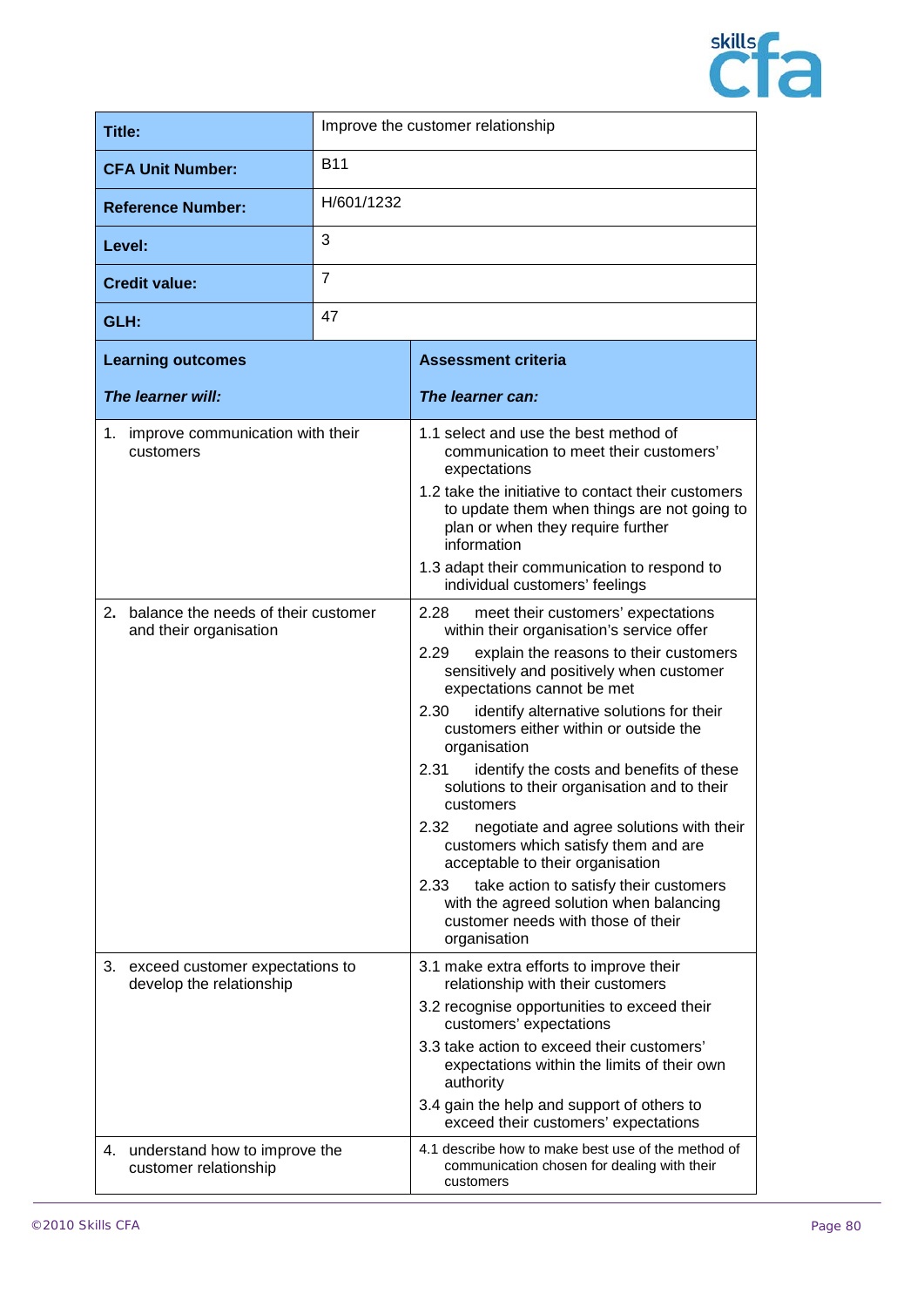

|                                                                                                                  | 4.2 explain how to negotiate effectively with their<br>customers                                                                                                                                                                                                                                                                                                                                                                                                                                                                                                                                                                                                                                                                                                                                                                                                                                       |
|------------------------------------------------------------------------------------------------------------------|--------------------------------------------------------------------------------------------------------------------------------------------------------------------------------------------------------------------------------------------------------------------------------------------------------------------------------------------------------------------------------------------------------------------------------------------------------------------------------------------------------------------------------------------------------------------------------------------------------------------------------------------------------------------------------------------------------------------------------------------------------------------------------------------------------------------------------------------------------------------------------------------------------|
|                                                                                                                  | 4.3 explain how to assess the costs and benefits to<br>their customers and their organisation of any<br>unusual agreement they make                                                                                                                                                                                                                                                                                                                                                                                                                                                                                                                                                                                                                                                                                                                                                                    |
|                                                                                                                  | 4.4 explain the importance of customer loyalty and/or<br>improved internal customer relationships to their<br>organisation                                                                                                                                                                                                                                                                                                                                                                                                                                                                                                                                                                                                                                                                                                                                                                             |
| Additional information about the unit                                                                            |                                                                                                                                                                                                                                                                                                                                                                                                                                                                                                                                                                                                                                                                                                                                                                                                                                                                                                        |
| Owner's reference                                                                                                | This Unit forms part of the Customer Service<br>NVQ qualification 2010 - 2014.                                                                                                                                                                                                                                                                                                                                                                                                                                                                                                                                                                                                                                                                                                                                                                                                                         |
| Unit $aim(s)$                                                                                                    | To improve relationships with their customers,<br>learners need to deliver consistent and reliable<br>customer service. In addition, customers need<br>to feel that the learner genuinely wants to give<br>them high levels of service and that the learner<br>makes every possible effort to meet or exceed<br>their expectations. This encourages loyalty<br>from external customers or longer-term service<br>partnerships with internal customers. The<br>learner needs to be proactive in their dealings<br>with their customers and to respond<br>professionally in all situations. The learner<br>needs to negotiate between their customers<br>and their organisation or department in order to<br>find some way of meeting their customers'<br>expectations. In addition the learner needs to<br>make extra efforts to delight their customers by<br>exceeding customer service expectations. |
| Unit expiry date                                                                                                 | 31 <sup>st</sup> December 2014                                                                                                                                                                                                                                                                                                                                                                                                                                                                                                                                                                                                                                                                                                                                                                                                                                                                         |
| Details of the relationship between the unit<br>and relevant national occupational<br>standards (if appropriate) | This Unit directly relates to Unit B11 of the<br>Customer Service NOS 2010                                                                                                                                                                                                                                                                                                                                                                                                                                                                                                                                                                                                                                                                                                                                                                                                                             |
| Details of the relationship between the unit<br>and other standards or curricula (if<br>appropriate)             | N/A                                                                                                                                                                                                                                                                                                                                                                                                                                                                                                                                                                                                                                                                                                                                                                                                                                                                                                    |
| Assessment requirements specified by a<br>sector or regulatory body (if appropriate)                             | Specified in the Customer Service Assessment<br>Strategy 2010                                                                                                                                                                                                                                                                                                                                                                                                                                                                                                                                                                                                                                                                                                                                                                                                                                          |
| Endorsement of the unit by a sector or<br>other appropriate body (if required)                                   | Institute of Customer Service                                                                                                                                                                                                                                                                                                                                                                                                                                                                                                                                                                                                                                                                                                                                                                                                                                                                          |
| Location of the unit within the<br>subject/sector classification system                                          | 15 Business Administration and Law                                                                                                                                                                                                                                                                                                                                                                                                                                                                                                                                                                                                                                                                                                                                                                                                                                                                     |
| Name of the organisation submitting the<br>unit                                                                  | <b>City and Guilds</b>                                                                                                                                                                                                                                                                                                                                                                                                                                                                                                                                                                                                                                                                                                                                                                                                                                                                                 |
| Availability for use                                                                                             | Available to all awarding organisations                                                                                                                                                                                                                                                                                                                                                                                                                                                                                                                                                                                                                                                                                                                                                                                                                                                                |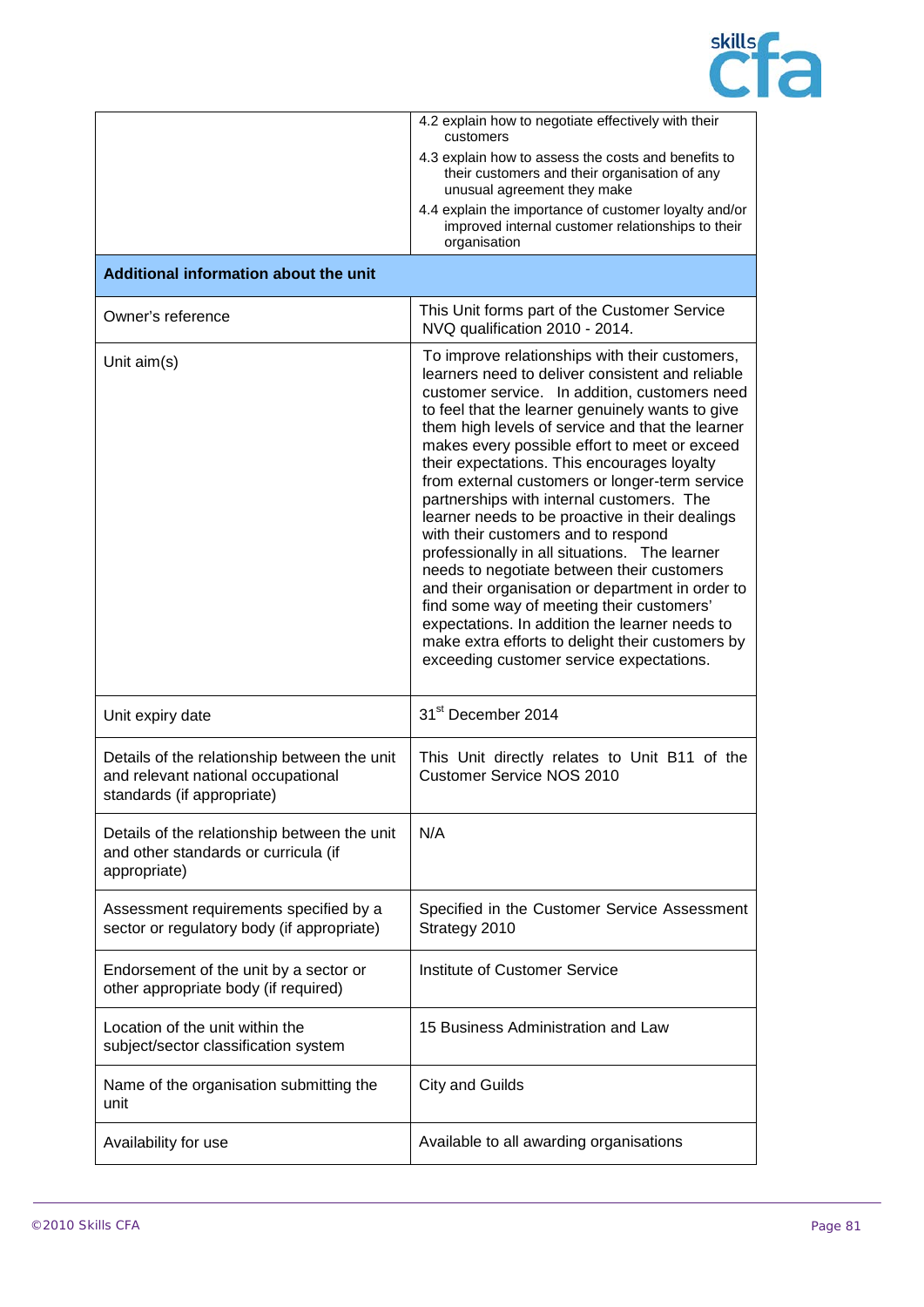

| Availability for delivery   | 1 <sup>st</sup> February 2010 |
|-----------------------------|-------------------------------|
| Guided Learning Hours (glh) | 47                            |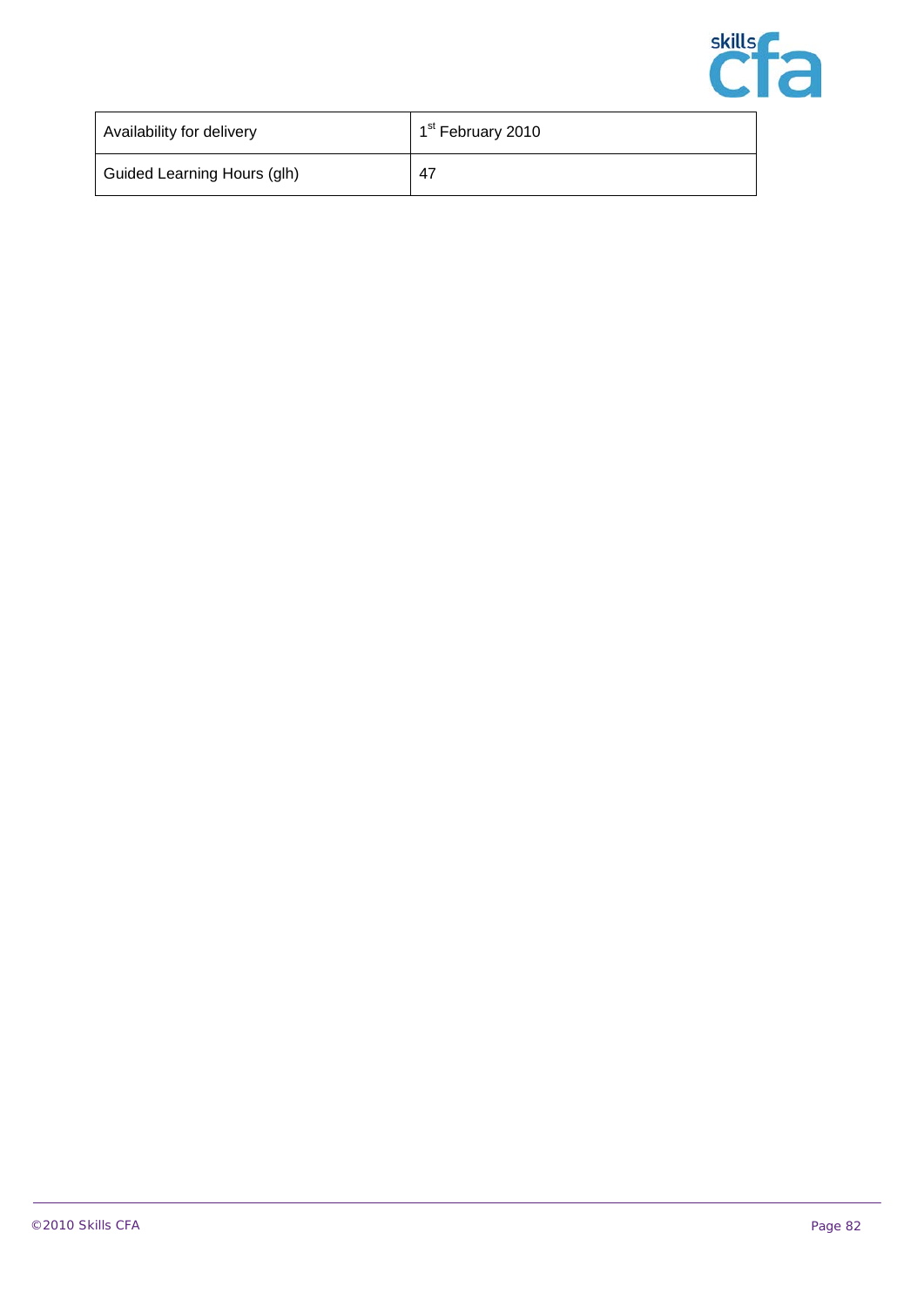

| <b>Title:</b>                                                                                                                                                               | Maintain and develop a healthy and safe customer service<br>environment |                                                                                                                                                                                                                                                                                                                                                                                                                                                                                                                                                                                                                                                                                                                                                                                                                                                                                                                                                                                                                                                                                                                                                                                                                                                                                                                                                                                                                                                                                                                                                                                                                            |
|-----------------------------------------------------------------------------------------------------------------------------------------------------------------------------|-------------------------------------------------------------------------|----------------------------------------------------------------------------------------------------------------------------------------------------------------------------------------------------------------------------------------------------------------------------------------------------------------------------------------------------------------------------------------------------------------------------------------------------------------------------------------------------------------------------------------------------------------------------------------------------------------------------------------------------------------------------------------------------------------------------------------------------------------------------------------------------------------------------------------------------------------------------------------------------------------------------------------------------------------------------------------------------------------------------------------------------------------------------------------------------------------------------------------------------------------------------------------------------------------------------------------------------------------------------------------------------------------------------------------------------------------------------------------------------------------------------------------------------------------------------------------------------------------------------------------------------------------------------------------------------------------------------|
| <b>CFA Unit Number:</b>                                                                                                                                                     | <b>B12</b>                                                              |                                                                                                                                                                                                                                                                                                                                                                                                                                                                                                                                                                                                                                                                                                                                                                                                                                                                                                                                                                                                                                                                                                                                                                                                                                                                                                                                                                                                                                                                                                                                                                                                                            |
| <b>Reference Number:</b>                                                                                                                                                    | M/601/1234                                                              |                                                                                                                                                                                                                                                                                                                                                                                                                                                                                                                                                                                                                                                                                                                                                                                                                                                                                                                                                                                                                                                                                                                                                                                                                                                                                                                                                                                                                                                                                                                                                                                                                            |
| Level:                                                                                                                                                                      | 4                                                                       |                                                                                                                                                                                                                                                                                                                                                                                                                                                                                                                                                                                                                                                                                                                                                                                                                                                                                                                                                                                                                                                                                                                                                                                                                                                                                                                                                                                                                                                                                                                                                                                                                            |
| <b>Credit value:</b>                                                                                                                                                        | 8                                                                       |                                                                                                                                                                                                                                                                                                                                                                                                                                                                                                                                                                                                                                                                                                                                                                                                                                                                                                                                                                                                                                                                                                                                                                                                                                                                                                                                                                                                                                                                                                                                                                                                                            |
| GLH:                                                                                                                                                                        | 53                                                                      |                                                                                                                                                                                                                                                                                                                                                                                                                                                                                                                                                                                                                                                                                                                                                                                                                                                                                                                                                                                                                                                                                                                                                                                                                                                                                                                                                                                                                                                                                                                                                                                                                            |
| <b>Learning outcomes</b>                                                                                                                                                    |                                                                         | <b>Assessment criteria</b>                                                                                                                                                                                                                                                                                                                                                                                                                                                                                                                                                                                                                                                                                                                                                                                                                                                                                                                                                                                                                                                                                                                                                                                                                                                                                                                                                                                                                                                                                                                                                                                                 |
| The learner will:                                                                                                                                                           |                                                                         | The learner can:                                                                                                                                                                                                                                                                                                                                                                                                                                                                                                                                                                                                                                                                                                                                                                                                                                                                                                                                                                                                                                                                                                                                                                                                                                                                                                                                                                                                                                                                                                                                                                                                           |
| 1. assess the customer service<br>environment for factors that affect<br>health and safety<br>2. minimise risks to health and safety in<br>the customer service environment |                                                                         | 1.1 identify health and safety hazards in their<br>customer service environment<br>1.2 assess the risks associated with these<br>hazards<br>1.3 identify health and safety factors that may<br>reduce the effectiveness of customer service<br>staff or may cause concern to customers<br>1.4 evaluate health and safety factors that may<br>reduce the effectiveness of customer service<br>staff or may cause concern to customers<br>against the organisation's policies and<br>procedures and customer expectations<br>1.5 provide information about risks and hazards<br>to those responsible for health and safety<br>2.34<br>ensure that staff have access to<br>information on health and safety in the<br>workplace and their responsibilities for health<br>and safety<br>2.35<br>ensure that measures are in place to<br>control risks to health and safety and are<br>consistent with organisational policies and<br>procedures<br>ensure that customers and staff are<br>2.36<br>briefed on measures to control risks to health<br>and safety and that they follow them<br>2.37<br>enable staff to identify and report health<br>and safety hazards<br>2.38<br>use agreed organisational procedures to<br>deal with hazards when they occur<br>2.39<br>review the health and safety aspects of<br>the customer service environment as required<br>by law and their organisation<br>2.40<br>carry out emergency drills within their<br>area of responsibility<br>follow organisational procedures for<br>2.41<br>keeping health and safety records up-to-date<br>and for reporting health and safety incidents |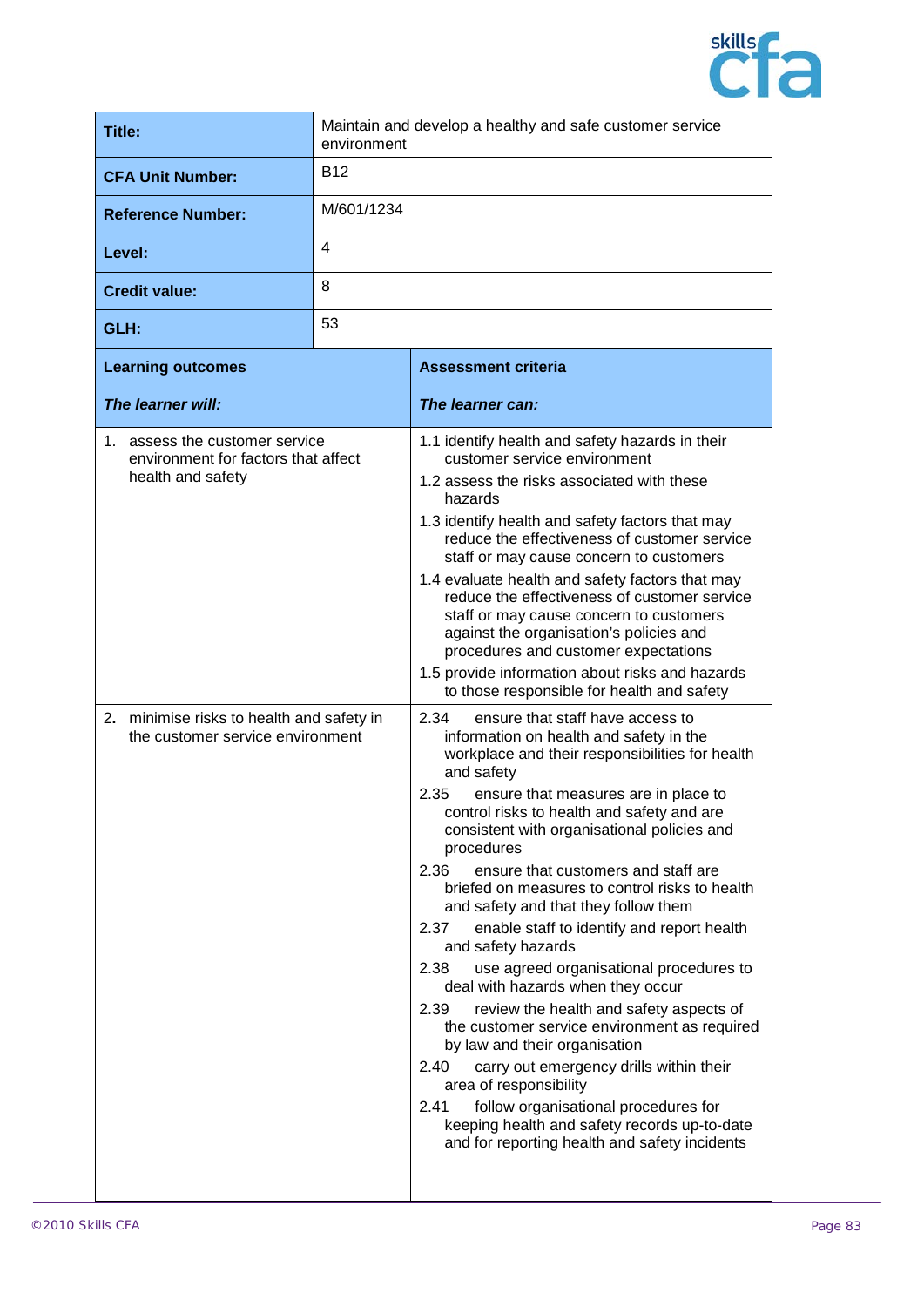

| 3. understand how to maintain a healthy,<br>safe and effective working environment                               | 3.1 explain their responsibilities for health and<br>safety in the workplace                                                                                                                                                                                                                                                                                                                                                         |
|------------------------------------------------------------------------------------------------------------------|--------------------------------------------------------------------------------------------------------------------------------------------------------------------------------------------------------------------------------------------------------------------------------------------------------------------------------------------------------------------------------------------------------------------------------------|
| for customers and staff                                                                                          | 3.2 explain their responsibilities for maintaining an<br>effective working environment                                                                                                                                                                                                                                                                                                                                               |
|                                                                                                                  | 3.3 describe how to access information on legal<br>and regulatory requirements for health and<br>safety and relevant codes of practice                                                                                                                                                                                                                                                                                               |
|                                                                                                                  | 3.4 describe the types of health and safety<br>hazards that are likely to occur in their area of<br>responsibility                                                                                                                                                                                                                                                                                                                   |
|                                                                                                                  | 3.5 explain how to assess the risks associated<br>with these health and safety hazards                                                                                                                                                                                                                                                                                                                                               |
|                                                                                                                  | 3.6 explain how to control these risks in a way<br>that is consistent with legal and regulatory<br>requirements and codes of practice                                                                                                                                                                                                                                                                                                |
|                                                                                                                  | 3.7 explain their organisation's policies and<br>procedures for health and safety                                                                                                                                                                                                                                                                                                                                                    |
|                                                                                                                  | 3.8 describe the recording and reporting<br>procedures within their organisation that are<br>relevant to maintaining a healthy and safe<br>environment                                                                                                                                                                                                                                                                               |
| Additional information about the unit                                                                            |                                                                                                                                                                                                                                                                                                                                                                                                                                      |
| Owner's reference                                                                                                | This Unit forms part of the Customer Service NVQ<br>qualification 2010 - 2014.                                                                                                                                                                                                                                                                                                                                                       |
| Unit aim(s)                                                                                                      | Health and safety is important in all areas of<br>work, and customer service is no exception. To<br>provide high levels of customer service it is also<br>important to provide an environment that enables<br>and encourages staff to work effectively but<br>safely for themselves and for customers. This<br>unit is about managing the delivery of services or<br>products in a way that is safe for customers and<br>colleagues. |
| Unit expiry date                                                                                                 | 31 <sup>st</sup> December 2014                                                                                                                                                                                                                                                                                                                                                                                                       |
| Details of the relationship between the unit<br>and relevant national occupational<br>standards (if appropriate) | This Unit directly relates to Unit B12 of the<br><b>Customer Service NOS 2010</b>                                                                                                                                                                                                                                                                                                                                                    |
| Details of the relationship between the unit<br>and other standards or curricula (if<br>appropriate)             | N/A                                                                                                                                                                                                                                                                                                                                                                                                                                  |
| Assessment requirements specified by a<br>sector or regulatory body (if appropriate)                             | Specified in the Customer Service Assessment<br>Strategy 2010                                                                                                                                                                                                                                                                                                                                                                        |
| Endorsement of the unit by a sector or<br>other appropriate body (if required)                                   | Institute of Customer Service                                                                                                                                                                                                                                                                                                                                                                                                        |
| Location of the unit within the<br>subject/sector classification system                                          | 15. Business Administration and Law                                                                                                                                                                                                                                                                                                                                                                                                  |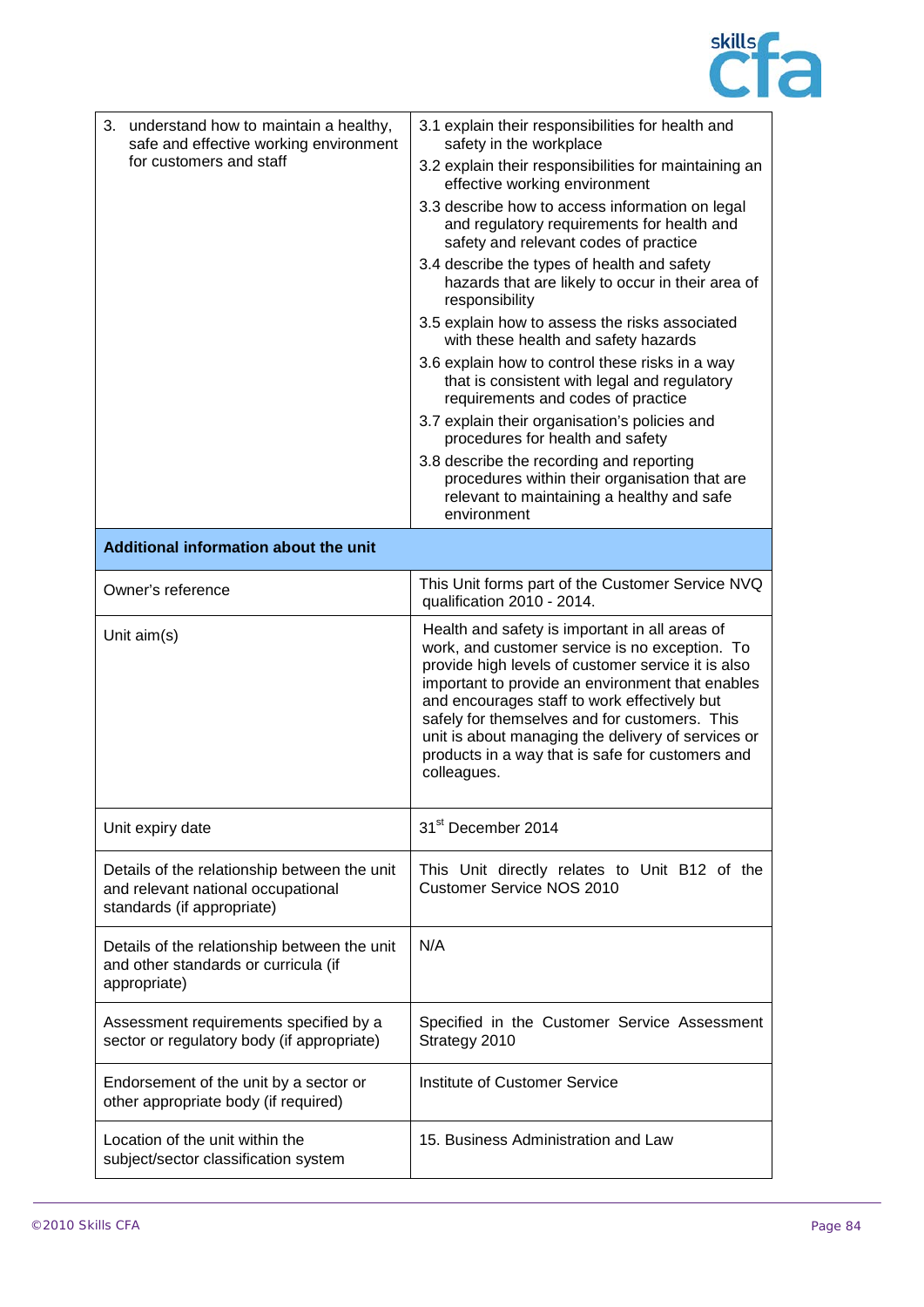

| Name of the organisation submitting the<br>unit | <b>City and Guilds</b>                  |
|-------------------------------------------------|-----------------------------------------|
| Availability for use                            | Available to all awarding organisations |
| Availability for delivery                       | 1 <sup>st</sup> February 2010           |
| Guided Learning Hours (glh)                     | 53                                      |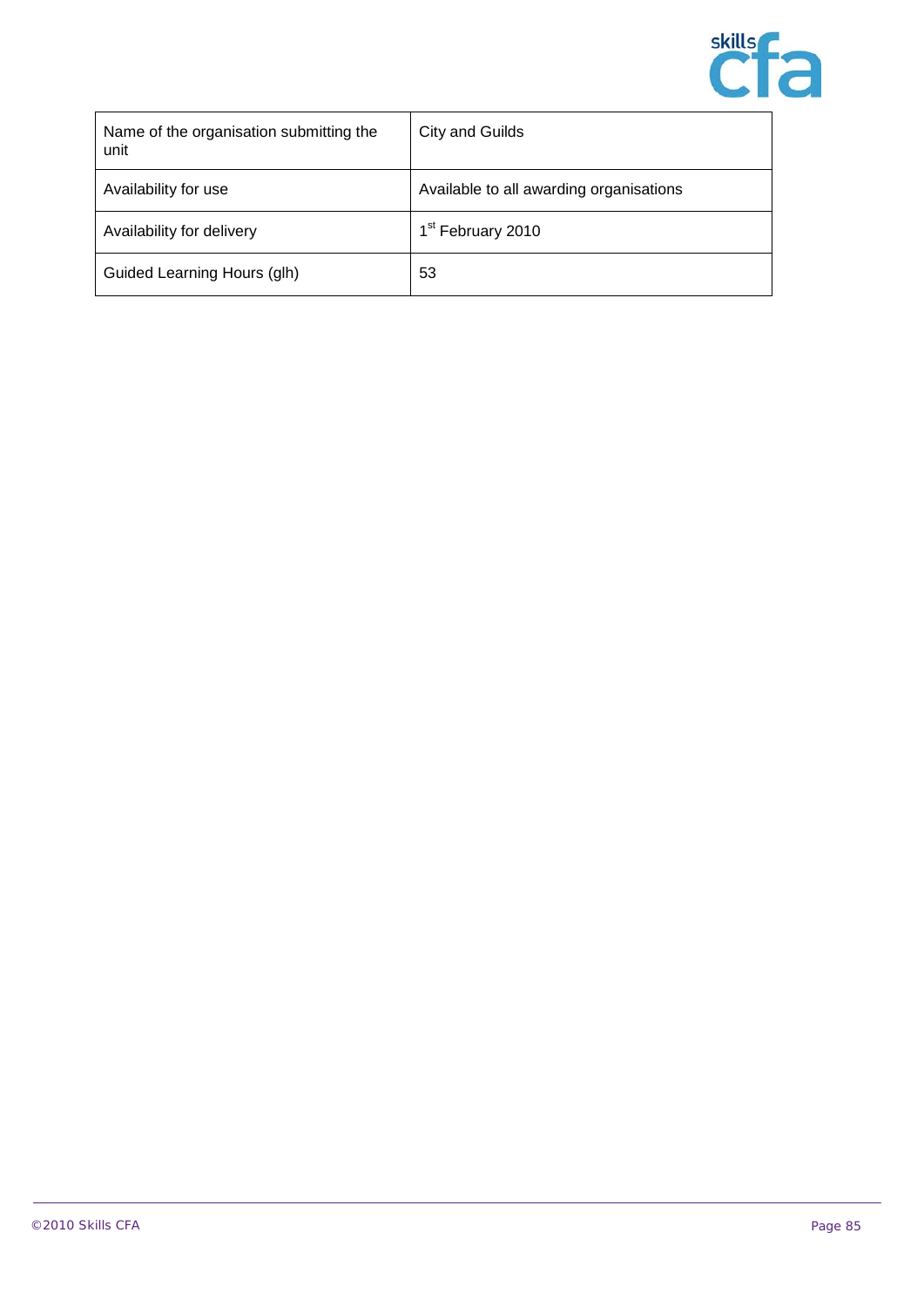

| <b>Title:</b>                                                                   | Plan, organise and control customer service operations |                                                                                                                                                                                                                                                                                                                                                                                                                                                                                                                                                                                                                                                                                            |
|---------------------------------------------------------------------------------|--------------------------------------------------------|--------------------------------------------------------------------------------------------------------------------------------------------------------------------------------------------------------------------------------------------------------------------------------------------------------------------------------------------------------------------------------------------------------------------------------------------------------------------------------------------------------------------------------------------------------------------------------------------------------------------------------------------------------------------------------------------|
| <b>CFA Unit Number:</b>                                                         | <b>B13</b>                                             |                                                                                                                                                                                                                                                                                                                                                                                                                                                                                                                                                                                                                                                                                            |
| <b>Reference Number:</b>                                                        | A/601/1236                                             |                                                                                                                                                                                                                                                                                                                                                                                                                                                                                                                                                                                                                                                                                            |
| Level:                                                                          | 4                                                      |                                                                                                                                                                                                                                                                                                                                                                                                                                                                                                                                                                                                                                                                                            |
| <b>Credit value:</b>                                                            | 10                                                     |                                                                                                                                                                                                                                                                                                                                                                                                                                                                                                                                                                                                                                                                                            |
| GLH:                                                                            | 67                                                     |                                                                                                                                                                                                                                                                                                                                                                                                                                                                                                                                                                                                                                                                                            |
| <b>Learning outcomes</b>                                                        |                                                        | <b>Assessment criteria</b>                                                                                                                                                                                                                                                                                                                                                                                                                                                                                                                                                                                                                                                                 |
| The learner will:                                                               |                                                        | The learner can:                                                                                                                                                                                                                                                                                                                                                                                                                                                                                                                                                                                                                                                                           |
| 1. plan customer service operations<br>2. supervise customer service operations |                                                        | 1.1 analyse customer expectations and define<br>the service offer designed to meet those<br>expectations<br>1.2 develop specific plans that will ensure<br>sustainable and consistent delivery of<br>customer service<br>1.3 identify any contingencies that may occur,<br>assess their risks and develop effective<br>plans to deal with them<br>1.4 plan how they will monitor and evaluate<br>customer service operations<br>2.42<br>negotiate the availability of people and<br>other resources that they need to<br>implement their customer service delivery<br>plans<br>2.43<br>develop specific, measurable and<br>realistic targets for the staff who deliver<br>customer service |
|                                                                                 |                                                        | 2.44<br>ensure that planned resources are<br>available when required<br>2.45<br>brief staff on their objectives and<br>targets<br>encourage feedback from staff and<br>2.46<br>customers and use their feedback to modify<br>objectives and targets<br>2.47<br>collect and analyse feedback from<br>customers and staff on customer service<br>operations<br>2.48<br>evaluate how effectively agreed<br>outcomes and processes are being<br>achieved<br>2.49<br>modify their plans for customer service<br>operations in the light of their evaluation.                                                                                                                                    |
| 3. deal with problems relating to customer<br>service operations                |                                                        | 3.1 collect information on the nature of the<br>problem and assess the likely impact on the<br>customer<br>3.2 identify the causes of the problem and<br>possible solutions                                                                                                                                                                                                                                                                                                                                                                                                                                                                                                                |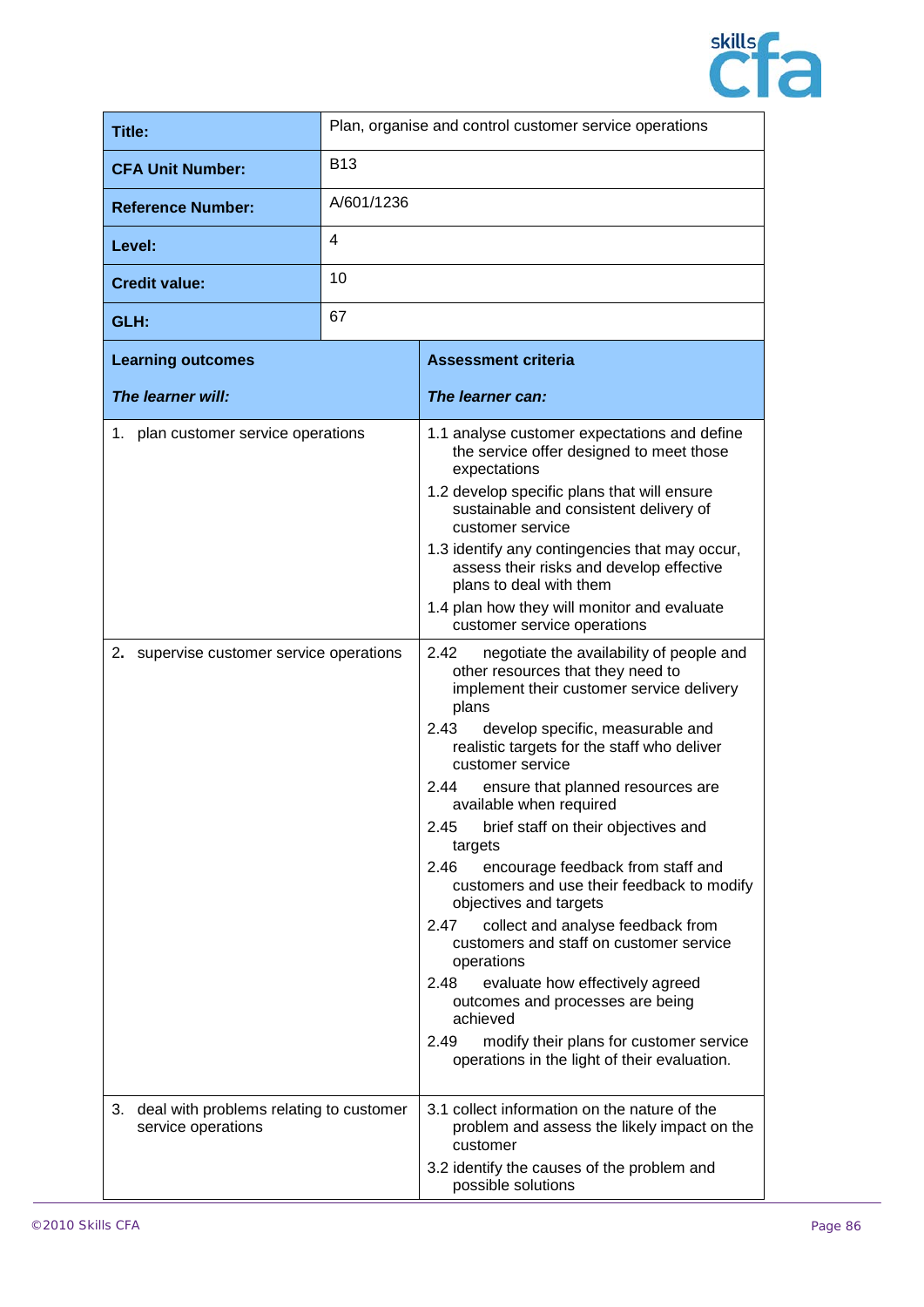

|                                                                                   | 3.3 evaluate possible solutions against<br>customer expectations and organisational<br>needs                                                                                                                                                                                                                                                                                                                                                                                       |
|-----------------------------------------------------------------------------------|------------------------------------------------------------------------------------------------------------------------------------------------------------------------------------------------------------------------------------------------------------------------------------------------------------------------------------------------------------------------------------------------------------------------------------------------------------------------------------|
|                                                                                   | 3.4 select and implement an acceptable<br>solution with the minimum possible<br>disruption to customers                                                                                                                                                                                                                                                                                                                                                                            |
|                                                                                   | 3.5 monitor the implementation of the solution<br>and, where necessary, make adjustments                                                                                                                                                                                                                                                                                                                                                                                           |
| understand how to plan, organise and<br>4.<br>control customer service operations | 4.1 explain how to develop plans for customer<br>service operations and what these plans<br>should contain                                                                                                                                                                                                                                                                                                                                                                         |
|                                                                                   | 4.2 explain how to identify and work within<br>allocated budgets and time targets for<br>customer service operations                                                                                                                                                                                                                                                                                                                                                               |
|                                                                                   | 4.3 Describe the types of contingencies that<br>may occur during customer service<br>operations, how to assess their risks and<br>plan how to deal with them                                                                                                                                                                                                                                                                                                                       |
|                                                                                   | 4.4 describe the types of monitoring methods<br>that can be used and the criteria they<br>should select to evaluate the effectiveness<br>of customer service operations                                                                                                                                                                                                                                                                                                            |
|                                                                                   | 4.5 explain how to develop objectives and<br>targets for staff                                                                                                                                                                                                                                                                                                                                                                                                                     |
|                                                                                   | 4.6 explain the importance of briefing staff and<br>how to do so effectively                                                                                                                                                                                                                                                                                                                                                                                                       |
|                                                                                   | 4.7 explain the importance of monitoring the<br>quality of their customer service operations                                                                                                                                                                                                                                                                                                                                                                                       |
|                                                                                   | 4.8 investigate the types of problems that are<br>likely to occur in their customer service<br>operations and how to plan for dealing with<br>these                                                                                                                                                                                                                                                                                                                                |
|                                                                                   | 4.9 explain the importance of liaising with<br>customers and colleagues about problems<br>and possible solutions                                                                                                                                                                                                                                                                                                                                                                   |
|                                                                                   | 4.10 explain how to identify and evaluate<br>possible solutions                                                                                                                                                                                                                                                                                                                                                                                                                    |
| Additional information about the unit                                             |                                                                                                                                                                                                                                                                                                                                                                                                                                                                                    |
| Owner's reference                                                                 | This Unit forms part of the Customer Service<br>NVQ qualification 2010 - 2014.                                                                                                                                                                                                                                                                                                                                                                                                     |
| Unit $aim(s)$                                                                     | Delivering effective customer service is key to<br>winning and maintaining customer loyalty. This<br>requires careful planning and organisation,<br>followed by close monitoring and control of<br>customer service operations. When problems<br>occur, the learner must be able to deal with<br>these problems in a way that leaves their<br>customer with a positive impression of the<br>organisation. This unit is about managing the<br>delivery of services to the customer. |
|                                                                                   |                                                                                                                                                                                                                                                                                                                                                                                                                                                                                    |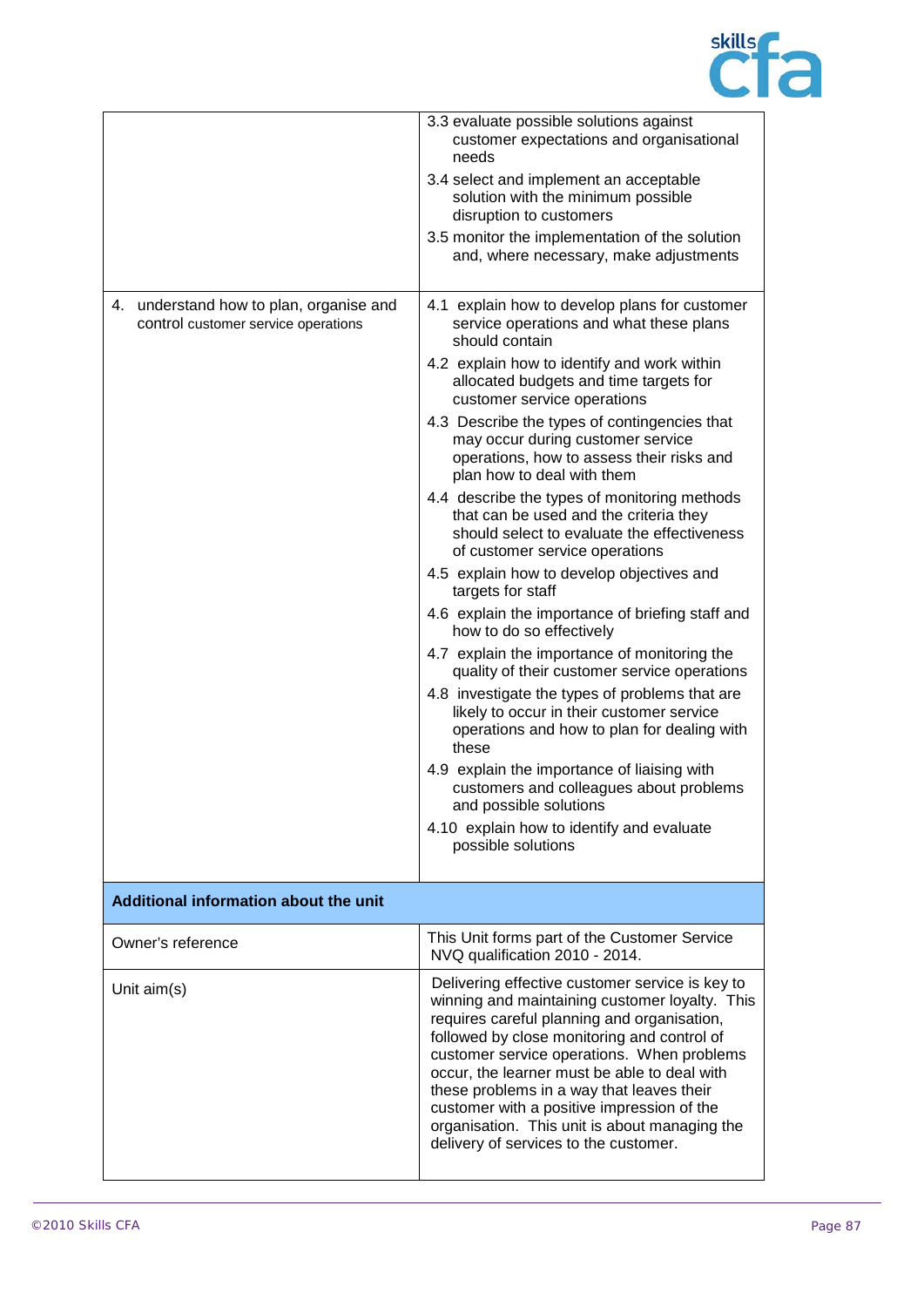

| Unit expiry date                                                                                                 | 31 <sup>st</sup> December 2014                                                    |
|------------------------------------------------------------------------------------------------------------------|-----------------------------------------------------------------------------------|
| Details of the relationship between the unit<br>and relevant national occupational<br>standards (if appropriate) | This Unit directly relates to Unit B13 of the<br><b>Customer Service NOS 2010</b> |
| Details of the relationship between the unit<br>and other standards or curricula (if<br>appropriate)             | N/A                                                                               |
| Assessment requirements specified by a<br>sector or regulatory body (if appropriate)                             | Specified in the Customer Service Assessment<br>Strategy 2010                     |
| Endorsement of the unit by a sector or<br>other appropriate body (if required)                                   | Institute of Customer Service                                                     |
| Location of the unit within the<br>subject/sector classification system                                          | 15. Business Administration and Law                                               |
| Name of the organisation submitting the<br>unit                                                                  | City and Guilds                                                                   |
| Availability for use                                                                                             | Available to all awarding organisations                                           |
| Availability for delivery                                                                                        | 1 <sup>st</sup> February 2010                                                     |
| Guided Learning Hours (glh)                                                                                      | 67                                                                                |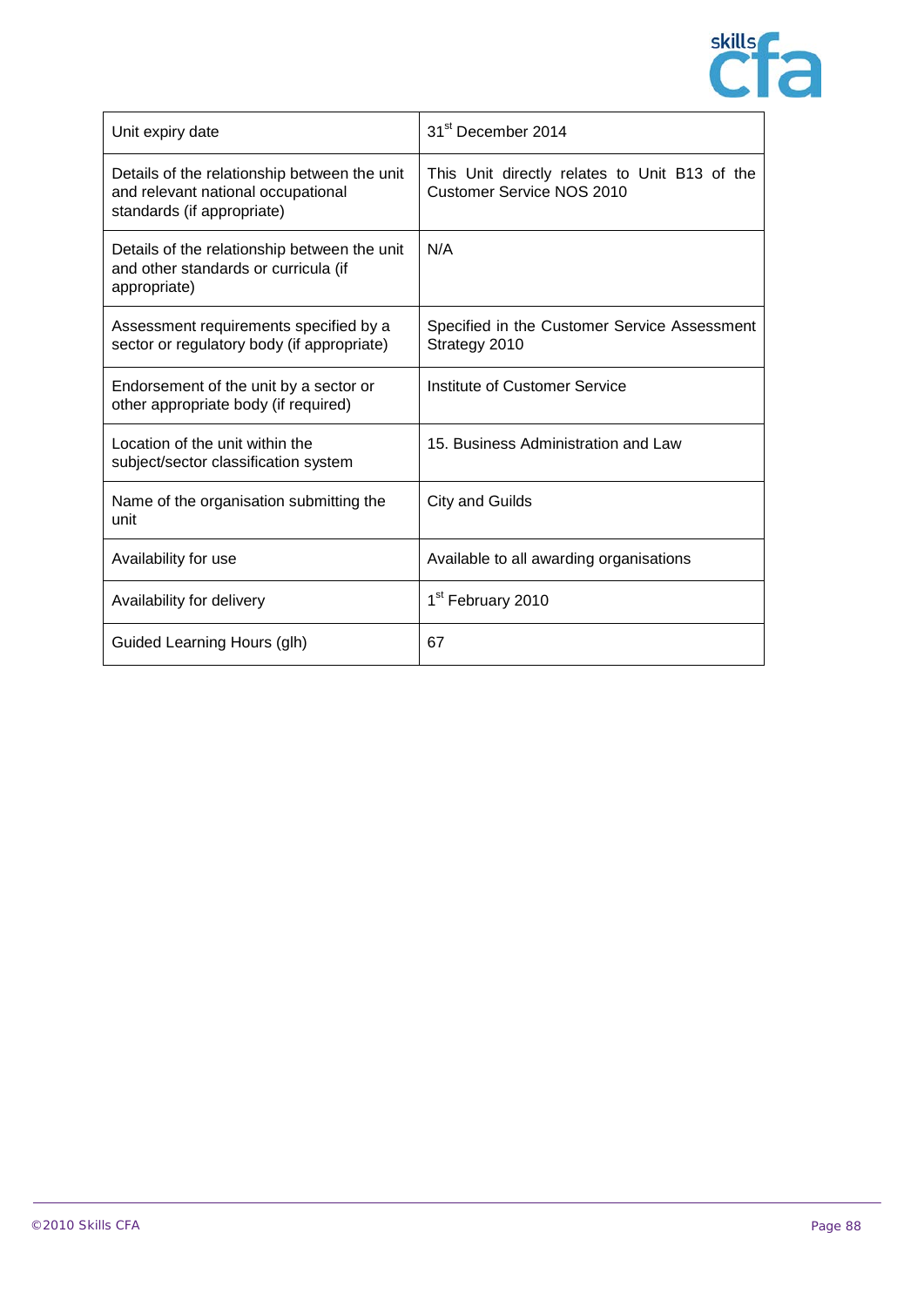

| Title:                                                         | Review the quality of customer service |                                                                                                                                                                                                                                                                                                                                                                                                                                                                                                                                                                                                        |
|----------------------------------------------------------------|----------------------------------------|--------------------------------------------------------------------------------------------------------------------------------------------------------------------------------------------------------------------------------------------------------------------------------------------------------------------------------------------------------------------------------------------------------------------------------------------------------------------------------------------------------------------------------------------------------------------------------------------------------|
| <b>CFA Unit Number:</b>                                        | <b>B14</b>                             |                                                                                                                                                                                                                                                                                                                                                                                                                                                                                                                                                                                                        |
| <b>Reference Number:</b>                                       | J/601/1238                             |                                                                                                                                                                                                                                                                                                                                                                                                                                                                                                                                                                                                        |
| Level:                                                         | 4                                      |                                                                                                                                                                                                                                                                                                                                                                                                                                                                                                                                                                                                        |
| <b>Credit value:</b>                                           | 8                                      |                                                                                                                                                                                                                                                                                                                                                                                                                                                                                                                                                                                                        |
| GLH:                                                           | 53                                     |                                                                                                                                                                                                                                                                                                                                                                                                                                                                                                                                                                                                        |
| <b>Learning outcomes</b>                                       |                                        | <b>Assessment criteria</b>                                                                                                                                                                                                                                                                                                                                                                                                                                                                                                                                                                             |
| The learner will:                                              |                                        | The learner can:                                                                                                                                                                                                                                                                                                                                                                                                                                                                                                                                                                                       |
| 1. plan how to measure customer service                        |                                        | 1.1 identify the features of customer service<br>delivery that affect customer satisfaction<br>1.2 plan how they will monitor the features of<br>customer service delivery that affect customer<br>satisfaction<br>1.3 plan how they will analyse the information they<br>have collected                                                                                                                                                                                                                                                                                                               |
| 2. collect and analyse information on<br>customer service      |                                        | 2.1 implement their plans for monitoring customer<br>service processes and outcomes<br>2.2 analyse the monitoring information they have<br>collected<br>2.3 compare the conclusions of their analysis with<br>the criteria they identified<br>2.4 adapt their plans if the agreed methods of<br>collecting and analysing information are not<br>proving effective<br>2.5 communicate the results of their measurement<br>of customer service to colleagues<br>2.6 agree actions to improve customer service<br>that result from their measurements and<br>analysis                                     |
| 3. understand how to review the quality of<br>customer service |                                        | 3.1 explain the importance of measuring the<br>quality of customer service<br>3.2 explain which aspects of the customer service<br>process affect customer satisfaction<br>3.3 explain how to select the criteria they will use<br>for measurement of customer service<br>3.4 explain how to construct representative<br>samples<br>3.5 describe the types of information collection<br>methods they could use<br>3.6 describe methods of analysing information on<br>the quality of service<br>3.7 explain how to identify recommendations that<br>flow from their measurement of customer<br>service |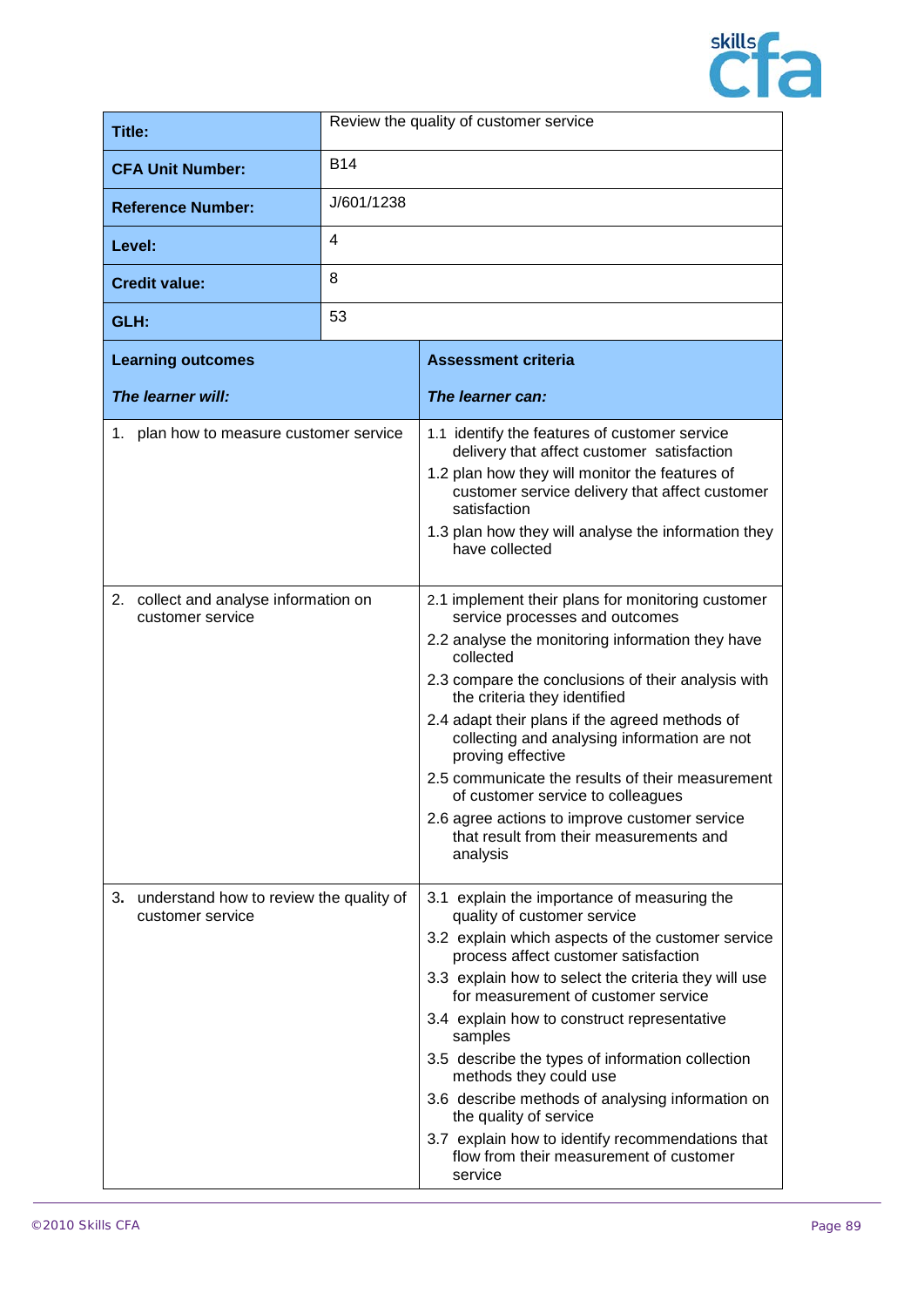

|                                                                                                                  | 3.8 explain the procedures for making<br>recommendations on customer service<br>improvements within their organisation                                                                                                                                                                                                                                                                                                                                                                                                                                                                                                                                                                                                                          |
|------------------------------------------------------------------------------------------------------------------|-------------------------------------------------------------------------------------------------------------------------------------------------------------------------------------------------------------------------------------------------------------------------------------------------------------------------------------------------------------------------------------------------------------------------------------------------------------------------------------------------------------------------------------------------------------------------------------------------------------------------------------------------------------------------------------------------------------------------------------------------|
| Additional information about the unit                                                                            |                                                                                                                                                                                                                                                                                                                                                                                                                                                                                                                                                                                                                                                                                                                                                 |
| Owner's reference                                                                                                | This Unit forms part of the Customer Service NVQ<br>qualification 2010 - 2014.                                                                                                                                                                                                                                                                                                                                                                                                                                                                                                                                                                                                                                                                  |
| Unit aim(s)                                                                                                      | People managing customer service need to know<br>how effectively it is being delivered. Without this<br>information, they have no way of knowing if their<br>customers are satisfied and are likely to remain<br>loyal. They also need to know what to do to<br>improve customer service to meet and exceed<br>customer expectations. This unit is about<br>planning how the learner can measure standards<br>of customer service by collecting and analysing<br>information. The learner must develop<br>conclusions and recommendations and then<br>report their findings to relevant people. Most of<br>all, this unit is about approaching the review of<br>customer service quality systematically and<br>making full use of the findings. |
| Unit expiry date                                                                                                 | 31 <sup>st</sup> December 2014                                                                                                                                                                                                                                                                                                                                                                                                                                                                                                                                                                                                                                                                                                                  |
| Details of the relationship between the unit<br>and relevant national occupational<br>standards (if appropriate) | This Unit directly relates to Unit B14 of the<br><b>Customer Service NOS 2010</b>                                                                                                                                                                                                                                                                                                                                                                                                                                                                                                                                                                                                                                                               |
| Details of the relationship between the unit<br>and other standards or curricula (if<br>appropriate)             | N/A                                                                                                                                                                                                                                                                                                                                                                                                                                                                                                                                                                                                                                                                                                                                             |
| Assessment requirements specified by a<br>sector or regulatory body (if appropriate)                             | Specified in the Customer Service Assessment<br>Strategy 2010                                                                                                                                                                                                                                                                                                                                                                                                                                                                                                                                                                                                                                                                                   |
| Endorsement of the unit by a sector or<br>other appropriate body (if required)                                   | Institute of Customer Service                                                                                                                                                                                                                                                                                                                                                                                                                                                                                                                                                                                                                                                                                                                   |
| Location of the unit within the<br>subject/sector classification system                                          | 15. Business Administration and Law                                                                                                                                                                                                                                                                                                                                                                                                                                                                                                                                                                                                                                                                                                             |
| Name of the organisation submitting the<br>unit                                                                  | <b>City and Guilds</b>                                                                                                                                                                                                                                                                                                                                                                                                                                                                                                                                                                                                                                                                                                                          |
| Availability for use                                                                                             | Available to all awarding organisations                                                                                                                                                                                                                                                                                                                                                                                                                                                                                                                                                                                                                                                                                                         |
| Availability for delivery                                                                                        | 1 <sup>st</sup> February 2010                                                                                                                                                                                                                                                                                                                                                                                                                                                                                                                                                                                                                                                                                                                   |
| Guided Learning Hours (glh)                                                                                      | 53                                                                                                                                                                                                                                                                                                                                                                                                                                                                                                                                                                                                                                                                                                                                              |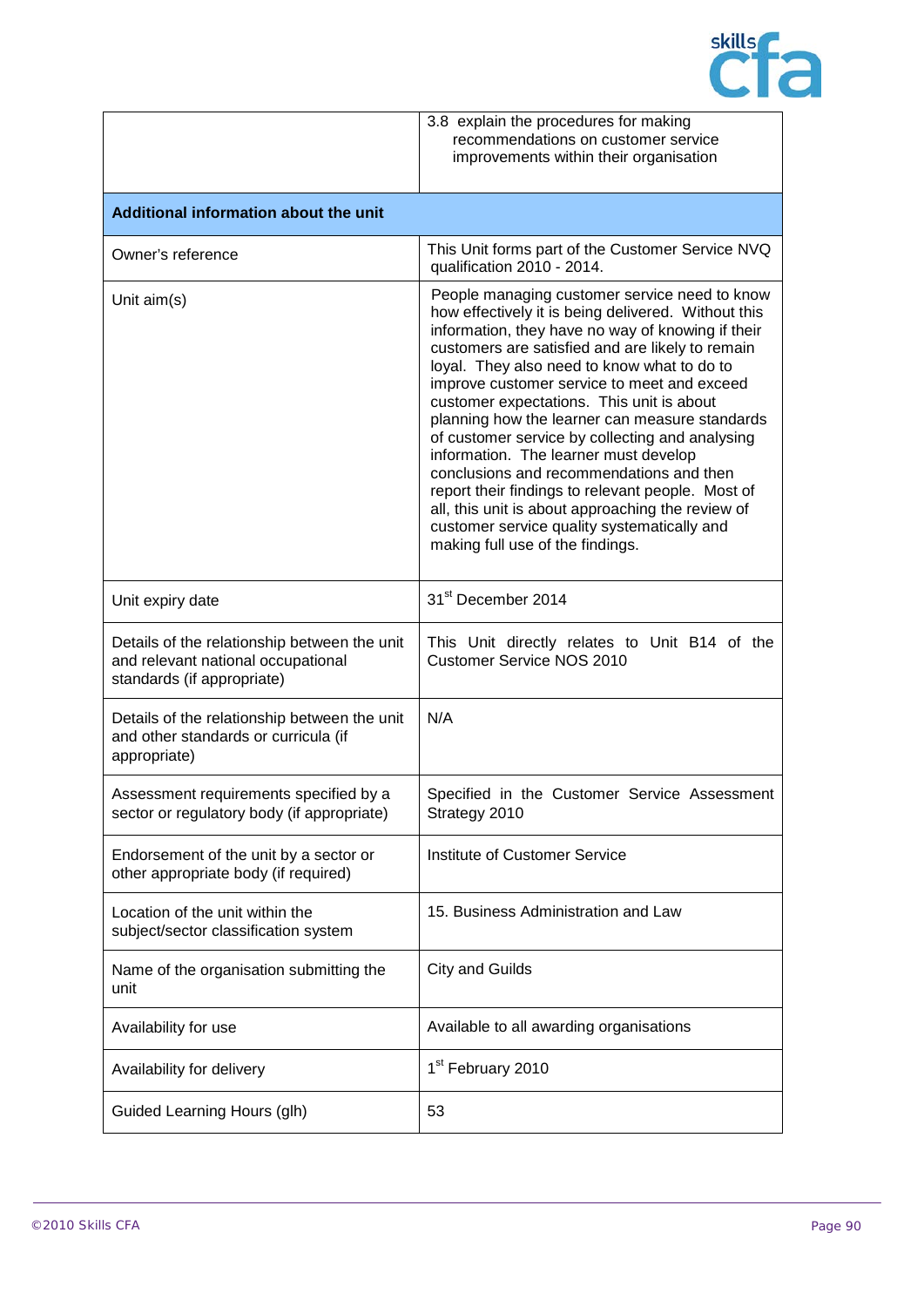

| Title:                   | Build and maintain effective customer relations |  |
|--------------------------|-------------------------------------------------|--|
| <b>CFA Unit Number:</b>  | <b>B15</b>                                      |  |
| <b>Reference Number:</b> | L/601/1239                                      |  |
| Level:                   | 4                                               |  |
| <b>Credit value:</b>     | 8                                               |  |
| GLH:                     | 53                                              |  |

|    | <b>Learning outcomes</b>                                   |                                 | <b>Assessment criteria</b>                                                                                                                                                                                                                                                                                                                                                                                                                                                                                                                                                                                     |
|----|------------------------------------------------------------|---------------------------------|----------------------------------------------------------------------------------------------------------------------------------------------------------------------------------------------------------------------------------------------------------------------------------------------------------------------------------------------------------------------------------------------------------------------------------------------------------------------------------------------------------------------------------------------------------------------------------------------------------------|
|    | The learner will:                                          |                                 | The learner can:                                                                                                                                                                                                                                                                                                                                                                                                                                                                                                                                                                                               |
|    | 1. establish effective customer relations                  | 1.1<br>1.2<br>1.3<br>1.4        | identify the types of customers with whom<br>they should build longer term customer<br>relations and promote loyalty<br>communicate with these customers so that<br>they know they are important to the<br>organisation<br>explain their role, the purpose of making<br>contact and the mutual benefits of building a<br>longer term relationship<br>make it clear that they welcome two-way<br>communication about customer expectations                                                                                                                                                                      |
|    | 2. maintain and develop effective<br>customer relations    | 2.1<br>2.2<br>2.3<br>2.4<br>2.5 | keep customers informed and accept<br>criticism from customers openly and<br>constructively<br>regularly assess whether customer<br>expectations are being consistently met<br>use their influence and authority in their own<br>organisation to ensure that customer needs<br>are being met and, where possible,<br>exceeded<br>collect feedback from customers and staff to<br>ensure that solutions are being provided that<br>result in customer satisfaction<br>analyse customer relations and propose<br>changes that will develop longer term loyalty<br>to people with authority in their organisation |
| 3. | understand how to build and maintain<br>customer relations | 3.1<br>3.2<br>3.3               | identify and prioritise types of customers with<br>whom they should be building a longer term<br>relationship<br>describe the most appropriate method of<br>establishing relationships with customers<br>targeted for longer term relationships<br>explain the importance of effective<br>communication skills when dealing with<br>customers                                                                                                                                                                                                                                                                  |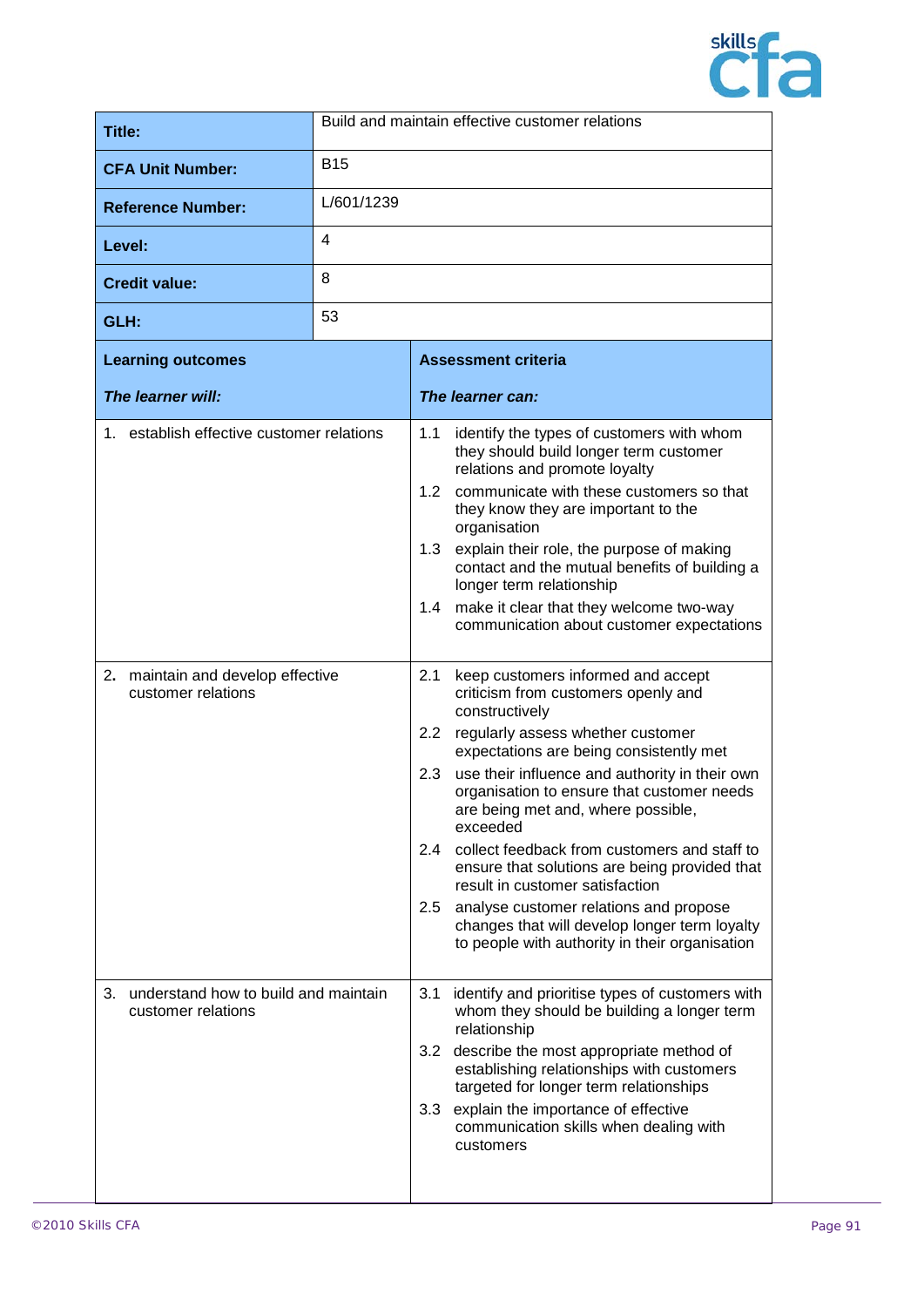

|                                                                                                                  | 3.4 explain how to explore and agree with<br>customers the mutual benefits of<br>maintaining and developing a longer term<br>relationship                                                                                                                                                                                                                                                                                                                                                                                                                                                                                                                                                                                                                                                                                                                                                                              |  |
|------------------------------------------------------------------------------------------------------------------|------------------------------------------------------------------------------------------------------------------------------------------------------------------------------------------------------------------------------------------------------------------------------------------------------------------------------------------------------------------------------------------------------------------------------------------------------------------------------------------------------------------------------------------------------------------------------------------------------------------------------------------------------------------------------------------------------------------------------------------------------------------------------------------------------------------------------------------------------------------------------------------------------------------------|--|
|                                                                                                                  | explain how to communicate with customers,<br>3.5<br>especially when they are dissatisfied with<br>products and services                                                                                                                                                                                                                                                                                                                                                                                                                                                                                                                                                                                                                                                                                                                                                                                               |  |
|                                                                                                                  | 3.6<br>explain how to negotiate with customers in a<br>way that balances customer expectations<br>with the expectations of their own<br>organisation                                                                                                                                                                                                                                                                                                                                                                                                                                                                                                                                                                                                                                                                                                                                                                   |  |
|                                                                                                                  | 3.7 describe the types of compromises that<br>would be acceptable to their organisation<br>when meeting customer expectations                                                                                                                                                                                                                                                                                                                                                                                                                                                                                                                                                                                                                                                                                                                                                                                          |  |
|                                                                                                                  | 3.8 explain how to use their influence and<br>authority in their organisation to meet or<br>exceed customer expectations                                                                                                                                                                                                                                                                                                                                                                                                                                                                                                                                                                                                                                                                                                                                                                                               |  |
|                                                                                                                  | describe methods of monitoring customer<br>3.9<br>satisfaction appropriate to their level of<br>authority in the organisation                                                                                                                                                                                                                                                                                                                                                                                                                                                                                                                                                                                                                                                                                                                                                                                          |  |
| Additional information about the unit                                                                            |                                                                                                                                                                                                                                                                                                                                                                                                                                                                                                                                                                                                                                                                                                                                                                                                                                                                                                                        |  |
| Owner's reference                                                                                                | This Unit forms part of the Customer Service NVQ<br>qualification 2010 - 2014.                                                                                                                                                                                                                                                                                                                                                                                                                                                                                                                                                                                                                                                                                                                                                                                                                                         |  |
| Unit $aim(s)$                                                                                                    | Building and developing effective customer<br>relations is a vital aspect of customer service.<br>Strong customer relations will help the learners'<br>organisation to identify and understand their<br>customers' expectations, encourage a way of<br>working that is based on partnership and mutual<br>trust, and establish and maintain customer<br>loyalty. This unit is about establishing and<br>maintaining such relations. For some<br>organisations this means encouraging loyalty and<br>repeat business from large numbers of<br>customers. For others it is all about nurturing<br>and relating to a smaller number of valued<br>customers who make an important strategic<br>contribution to the organisation's success. This<br>unit is for the learner only if they are in a position<br>to influence the way their organisation<br>determines the level of service offered to different<br>customers. |  |
| Unit expiry date                                                                                                 | 31 <sup>st</sup> December 2014                                                                                                                                                                                                                                                                                                                                                                                                                                                                                                                                                                                                                                                                                                                                                                                                                                                                                         |  |
| Details of the relationship between the unit<br>and relevant national occupational<br>standards (if appropriate) | This Unit directly relates to Unit B15 of the<br><b>Customer Service NOS 2010</b>                                                                                                                                                                                                                                                                                                                                                                                                                                                                                                                                                                                                                                                                                                                                                                                                                                      |  |
| Details of the relationship between the unit<br>and other standards or curricula (if<br>appropriate)             | N/A                                                                                                                                                                                                                                                                                                                                                                                                                                                                                                                                                                                                                                                                                                                                                                                                                                                                                                                    |  |
| Assessment requirements specified by a<br>sector or regulatory body (if appropriate)                             | Specified in the Customer Service Assessment<br>Strategy 2010                                                                                                                                                                                                                                                                                                                                                                                                                                                                                                                                                                                                                                                                                                                                                                                                                                                          |  |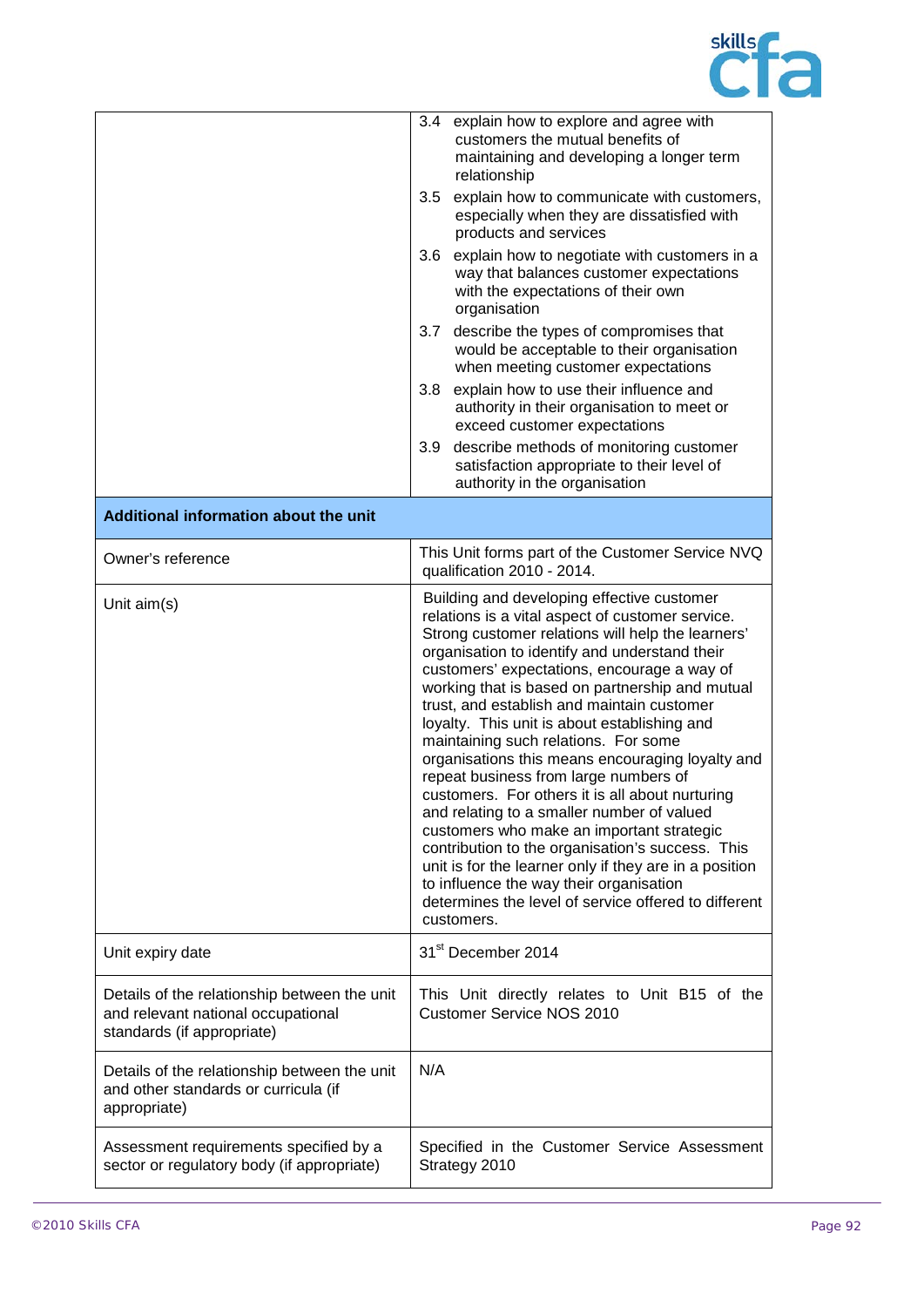

| Endorsement of the unit by a sector or<br>other appropriate body (if required) | Institute of Customer Service           |
|--------------------------------------------------------------------------------|-----------------------------------------|
| Location of the unit within the<br>subject/sector classification system        | 15. Business Administration and Law     |
| Name of the organisation submitting the<br>unit                                | City and Guilds                         |
| Availability for use                                                           | Available to all awarding organisations |
| Availability for delivery                                                      | 1 <sup>st</sup> February 2010           |
| Guided Learning Hours (glh)                                                    | 53                                      |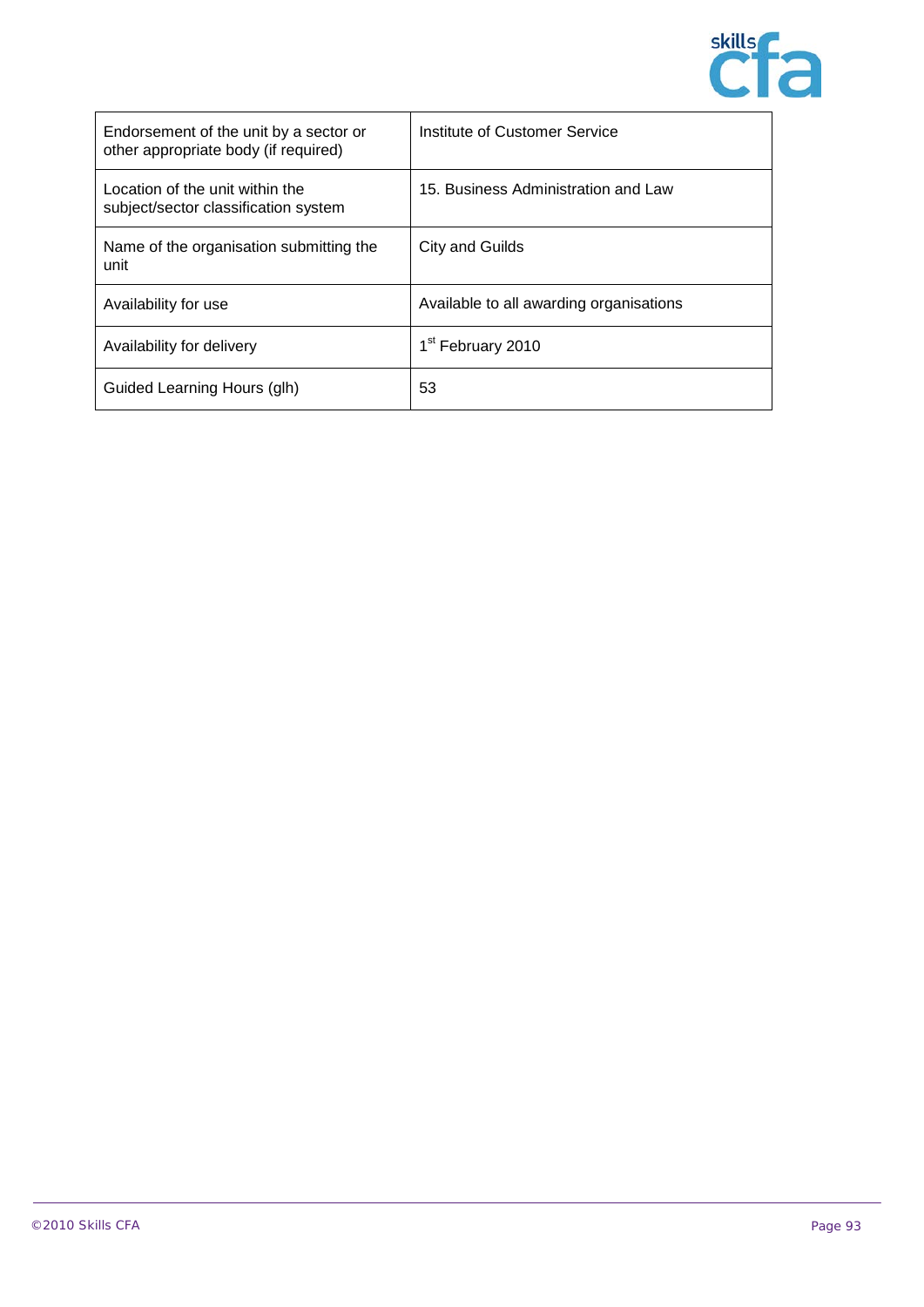

| Title:                              | Deliver seamless customer service with a team   |  |  |
|-------------------------------------|-------------------------------------------------|--|--|
| <b>CFA Unit Number:</b>             | <b>B16</b>                                      |  |  |
| <b>Reference Number:</b>            | F/601/1240                                      |  |  |
| Level:                              | $\overline{4}$                                  |  |  |
| <b>Credit value:</b>                | 8                                               |  |  |
| GLH:                                | 53                                              |  |  |
| the contract of the contract of the | the contract of the contract of the contract of |  |  |

| <b>Learning outcomes</b>                                              |                                               | <b>Assessment criteria</b>                                                                                                                                                   |  |
|-----------------------------------------------------------------------|-----------------------------------------------|------------------------------------------------------------------------------------------------------------------------------------------------------------------------------|--|
| The learner will:                                                     |                                               | The learner can:                                                                                                                                                             |  |
| 1. build effective working relationships<br>with colleagues           |                                               | 1.1 identify and agree with colleagues team<br>strategies for delivering seamless customer<br>service                                                                        |  |
|                                                                       |                                               | 1.2 share information and knowledge to<br>improve customer service                                                                                                           |  |
|                                                                       |                                               | 1.3 encourage, accept and respond positively<br>to feedback from colleagues on customer<br>service performance                                                               |  |
|                                                                       |                                               | 1.4 work with colleagues to deal with conflict<br>constructively                                                                                                             |  |
|                                                                       |                                               | 1.5 review teamwork strategies for delivering<br>seamless customer service with colleagues                                                                                   |  |
| partners                                                              | 2. build effective relationships with service | 2.1 identify the service partners who are most<br>significant to delivery of seamless customer<br>service                                                                    |  |
|                                                                       |                                               | 2.2 take opportunities to establish and develop<br>effective working relationships with service<br>partners                                                                  |  |
|                                                                       |                                               | 2.3 ensure that their commitments to service<br>partners and service partners' commitments<br>to them are being fulfilled as agreed                                          |  |
|                                                                       |                                               | 2.4 communicate clearly and in good time with<br>service partners on issues that affect those<br>partners and the learner's customers                                        |  |
|                                                                       |                                               | 2.5 work together with service partners to<br>resolve customer service problems                                                                                              |  |
|                                                                       |                                               | 2.6 work together with service partners to deal<br>with conflict constructively                                                                                              |  |
| 3. understand how to deliver seamless<br>customer service with a team |                                               | 3.1 explain how to analyse the contribution and<br>roles of colleagues and service partners<br>when delivering customer service                                              |  |
|                                                                       |                                               | 3.2 describe the types of support they could<br>provide to colleagues and service partners<br>and those people could provide to them to<br>deliver seamless customer service |  |
|                                                                       |                                               | 3.3 explain the benefits and challenges of<br>collaborative working, what may go wrong                                                                                       |  |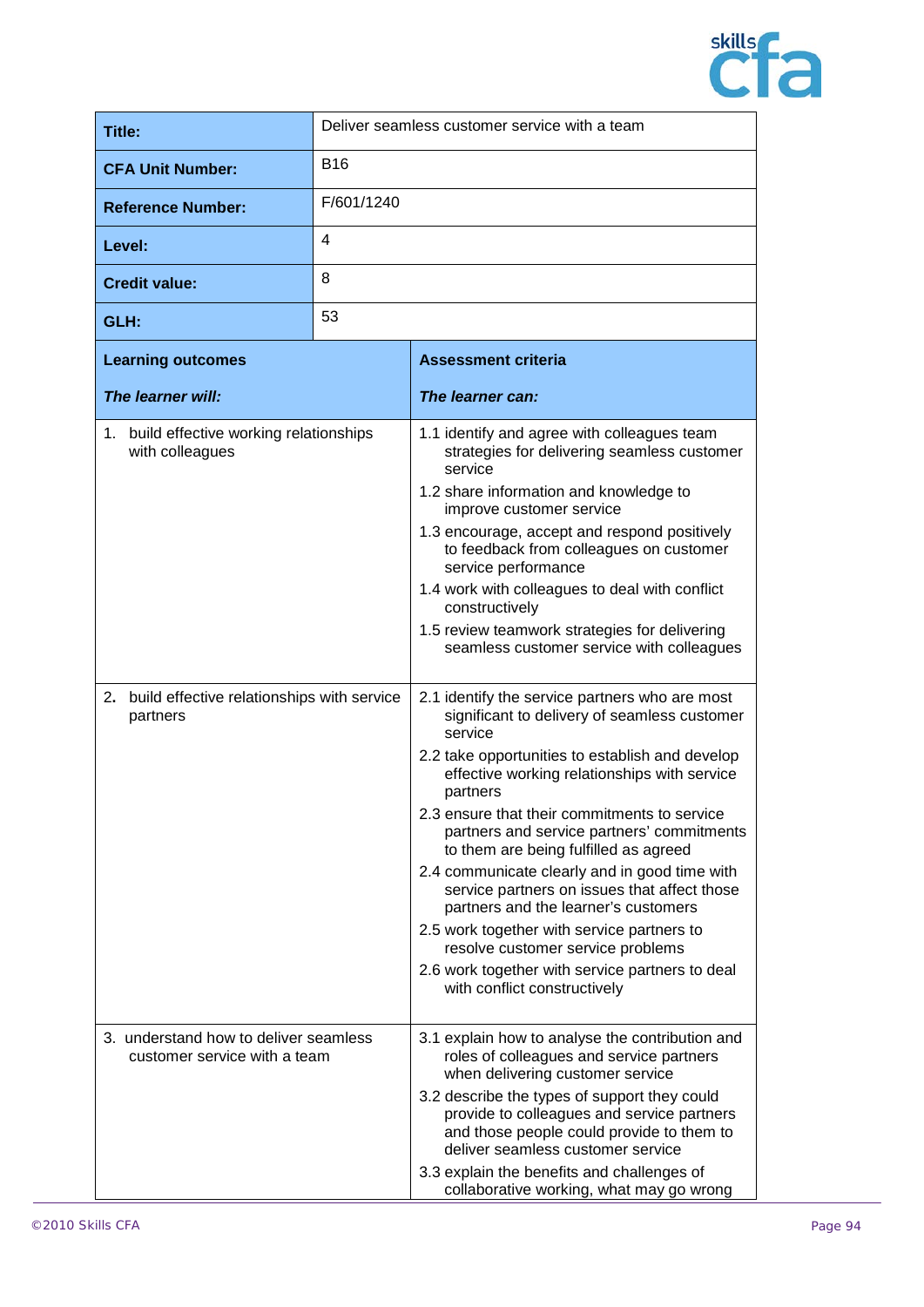

|                                                                                                                  | and how to prepare for this                                                                                                                                                                                                                                                                                                                                                                                                                                                                                                                                                                                                                                                                                                                                                  |
|------------------------------------------------------------------------------------------------------------------|------------------------------------------------------------------------------------------------------------------------------------------------------------------------------------------------------------------------------------------------------------------------------------------------------------------------------------------------------------------------------------------------------------------------------------------------------------------------------------------------------------------------------------------------------------------------------------------------------------------------------------------------------------------------------------------------------------------------------------------------------------------------------|
|                                                                                                                  | 3.4 explain the value and importance of<br>effective communication with colleagues<br>and service partners                                                                                                                                                                                                                                                                                                                                                                                                                                                                                                                                                                                                                                                                   |
|                                                                                                                  | 3.5 describe the types of behaviours that show<br>they have a relationship of respect and<br>honesty with colleagues and service<br>partners                                                                                                                                                                                                                                                                                                                                                                                                                                                                                                                                                                                                                                 |
|                                                                                                                  | 3.6 explain how to deal with conflict<br>constructively                                                                                                                                                                                                                                                                                                                                                                                                                                                                                                                                                                                                                                                                                                                      |
| Additional information about the unit                                                                            |                                                                                                                                                                                                                                                                                                                                                                                                                                                                                                                                                                                                                                                                                                                                                                              |
| Owner's reference                                                                                                | This Unit forms part of the Customer Service<br>NVQ qualification 2010 - 2014.                                                                                                                                                                                                                                                                                                                                                                                                                                                                                                                                                                                                                                                                                               |
| Unit $aim(s)$                                                                                                    | Excellent customer service is a team effort.<br>The learner cannot win and maintain the loyalty<br>of customers without pulling together with all<br>the other staff who help to organise the<br>delivery of services or products, interface with<br>the customer or provide back-up to customer<br>service activities. The team probably includes<br>colleagues, senior managers and service<br>partners who are working in other departments<br>or outside organisations but still contribute to<br>customer service delivery. To achieve the<br>organisation's aims and objectives for<br>customer service the learner will need to have<br>effective working relationships with all of these<br>- especially when they urgently need their co-<br>operation and support. |
| Unit expiry date                                                                                                 | 31 <sup>st</sup> December 2014                                                                                                                                                                                                                                                                                                                                                                                                                                                                                                                                                                                                                                                                                                                                               |
| Details of the relationship between the unit<br>and relevant national occupational<br>standards (if appropriate) | This Unit directly relates to Unit B16 of the<br><b>Customer Service NOS 2010</b>                                                                                                                                                                                                                                                                                                                                                                                                                                                                                                                                                                                                                                                                                            |
| Details of the relationship between the unit<br>and other standards or curricula (if<br>appropriate)             | N/A                                                                                                                                                                                                                                                                                                                                                                                                                                                                                                                                                                                                                                                                                                                                                                          |
| Assessment requirements specified by a<br>sector or regulatory body (if appropriate)                             | Specified in the Customer Service Assessment<br>Strategy 2010                                                                                                                                                                                                                                                                                                                                                                                                                                                                                                                                                                                                                                                                                                                |
| Endorsement of the unit by a sector or<br>other appropriate body (if required)                                   | Institute of Customer Service                                                                                                                                                                                                                                                                                                                                                                                                                                                                                                                                                                                                                                                                                                                                                |
| Location of the unit within the<br>subject/sector classification system                                          | 15. Business Administration and Law                                                                                                                                                                                                                                                                                                                                                                                                                                                                                                                                                                                                                                                                                                                                          |
| Name of the organisation submitting the<br>unit                                                                  | <b>City and Guilds</b>                                                                                                                                                                                                                                                                                                                                                                                                                                                                                                                                                                                                                                                                                                                                                       |
| Availability for use                                                                                             | Available to all awarding organisations                                                                                                                                                                                                                                                                                                                                                                                                                                                                                                                                                                                                                                                                                                                                      |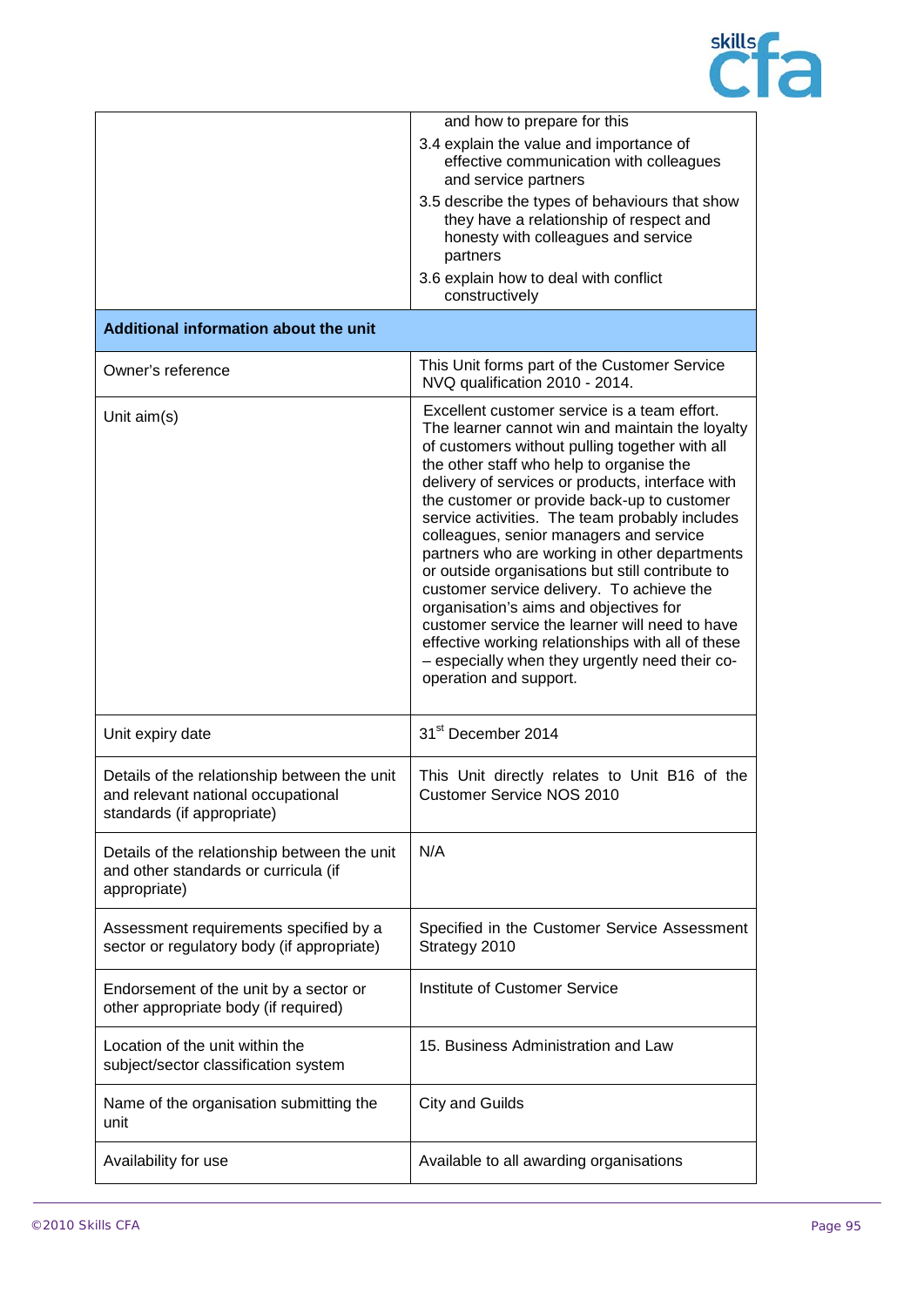

| Availability for delivery   | 1 <sup>st</sup> February 2010 |
|-----------------------------|-------------------------------|
| Guided Learning Hours (glh) | 53                            |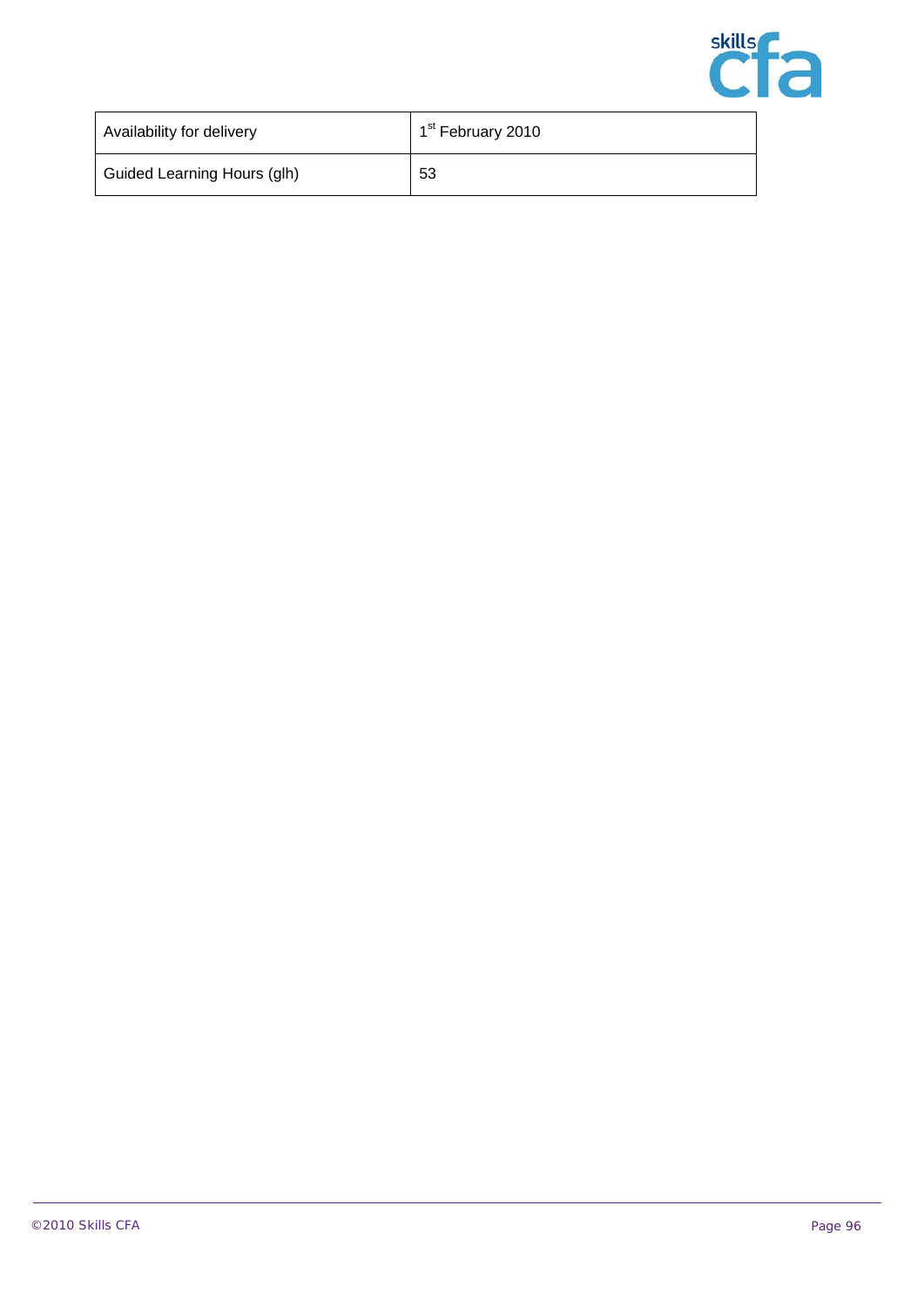

| <b>Title:</b>                                                            | Recognise and deal with customer queries, requests and<br>problems |                  |                                                                                                         |
|--------------------------------------------------------------------------|--------------------------------------------------------------------|------------------|---------------------------------------------------------------------------------------------------------|
| <b>CFA Unit Number:</b>                                                  | C <sub>1</sub>                                                     |                  |                                                                                                         |
| <b>Reference Number:</b>                                                 | M/601/1508                                                         |                  |                                                                                                         |
| Level:                                                                   | 1                                                                  |                  |                                                                                                         |
| <b>Credit value:</b>                                                     | 5                                                                  |                  |                                                                                                         |
| GLH:                                                                     | 33                                                                 |                  |                                                                                                         |
| <b>Learning outcomes</b>                                                 |                                                                    |                  | <b>Assessment criteria</b>                                                                              |
| The learner will:                                                        |                                                                    |                  | The learner can:                                                                                        |
| recognise and deal with customer<br>1.<br>queries and requests           |                                                                    | 1.1              | deal with queries and requests from<br>customers in a positive and professional<br>way                  |
|                                                                          |                                                                    | 1.2              | seek information or help from a colleague<br>if they cannot answer their customer's<br>query or request |
|                                                                          |                                                                    |                  | 1.3 obtain help from a colleague if they are not<br>able to deal with their customer's request          |
|                                                                          |                                                                    | 1.4              | always tell their customer what is happening                                                            |
| 2.<br>recognise and deal with customer<br>problems                       |                                                                    | 2.1              | recognise when something is a problem<br>from the customer's point of view                              |
|                                                                          |                                                                    | 2.2 <sub>2</sub> | avoid saying or doing anything which may<br>make the problem worse                                      |
|                                                                          |                                                                    | 2.3              | deal with a difficult customer calmly and<br>confidently                                                |
|                                                                          |                                                                    |                  | 2.4 recognise when to pass a problem on to<br>an appropriate colleague                                  |
|                                                                          |                                                                    | 2.5              | pass the problem on to their colleague<br>with the appropriate information                              |
|                                                                          |                                                                    |                  | 2.6 check that the customer knows what is<br>happening                                                  |
| 3. know how to recognise and deal with<br>customer queries, requests and |                                                                    | 3.1              | list who in the organisation is able to give<br>help and information                                    |
| problems                                                                 |                                                                    | 3.2              | state the limits of what they are allowed to<br>do                                                      |
|                                                                          |                                                                    | 3.3              | identify what professional behaviour is                                                                 |
|                                                                          |                                                                    | 3.4              | describe how to speak to people who are<br>dissatisfied                                                 |
|                                                                          |                                                                    |                  | 3.5 describe how to deal with difficult people                                                          |
|                                                                          |                                                                    | 3.6              | state what customers normally expect                                                                    |
|                                                                          |                                                                    | 3.7              | identify how to recognise a problem from<br>what a customer says or does                                |
|                                                                          |                                                                    | 3.8              | describe what kinds of behaviours/actions<br>would make situations worse                                |
|                                                                          |                                                                    | 3.9              | list the organisational procedures they<br>must follow when they deal with problems<br>or complaints    |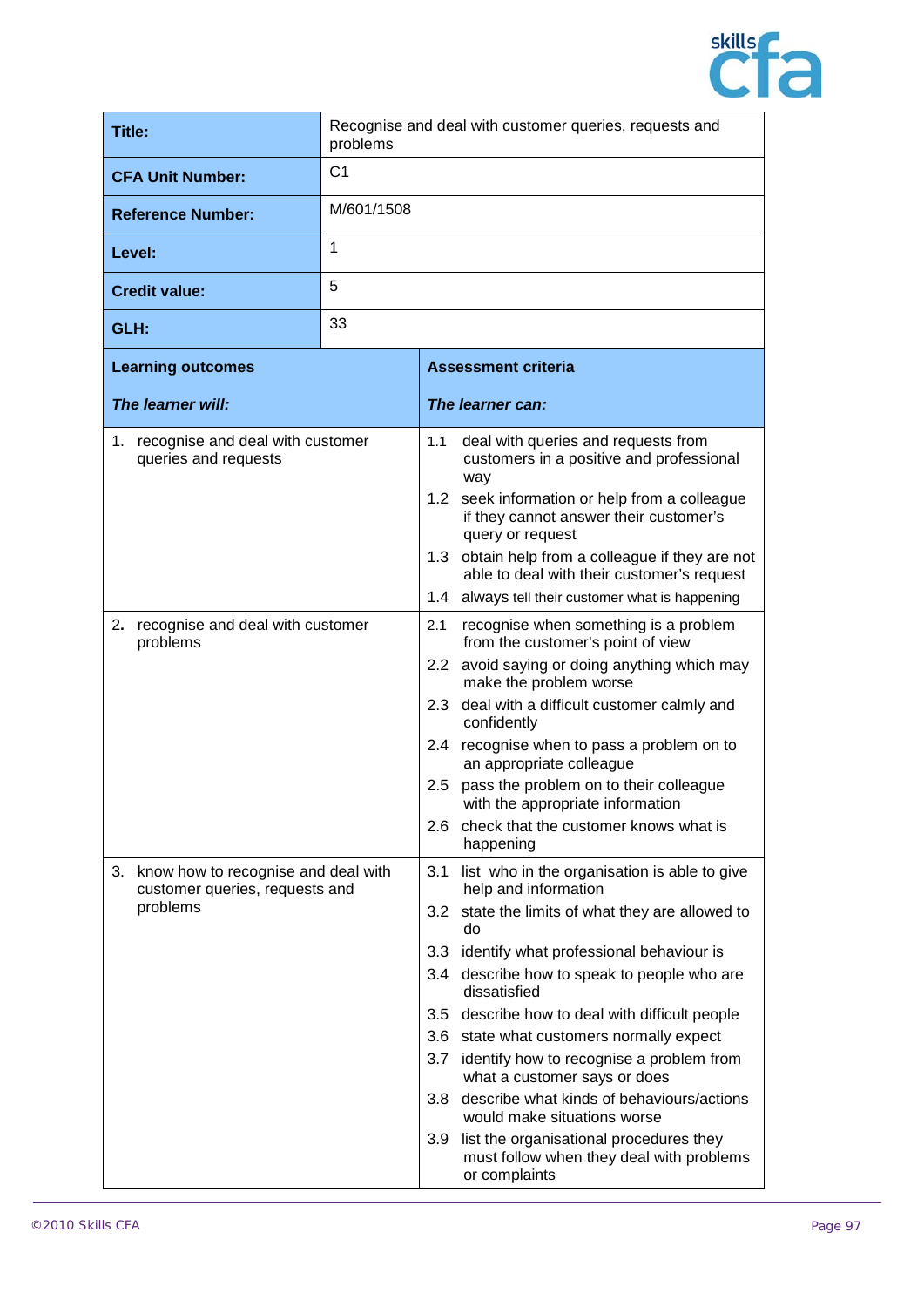

|                                                                                                                  | 3.10 identify the types of behaviour that may<br>make a problem worse                                                                                                                                                                                                                                                                                                                                                                                                                                                                                                                                                                                                         |  |
|------------------------------------------------------------------------------------------------------------------|-------------------------------------------------------------------------------------------------------------------------------------------------------------------------------------------------------------------------------------------------------------------------------------------------------------------------------------------------------------------------------------------------------------------------------------------------------------------------------------------------------------------------------------------------------------------------------------------------------------------------------------------------------------------------------|--|
| Additional information about the unit                                                                            |                                                                                                                                                                                                                                                                                                                                                                                                                                                                                                                                                                                                                                                                               |  |
| <b>Owner's Reference</b>                                                                                         | This Unit forms part of the Customer Service NVQ<br>qualification 2010-2014                                                                                                                                                                                                                                                                                                                                                                                                                                                                                                                                                                                                   |  |
| Unit $aim(s)$                                                                                                    | No matter how good the learner is at providing<br>consistent and reliable customer service, some<br>of their customers will from time to time expect<br>more. They can signal this in various ways<br>and when they do the learner must know how<br>to handle it. Sometimes customers ask<br>different questions and request special<br>treatment. The learner may be able to help<br>them and they certainly need to know who to<br>ask for help if necessary. Some customers<br>may be dissatisfied with the service and may<br>present a problem. The learner's job is to<br>recognise that there is a problem and make<br>sure that the appropriate person deals with it. |  |
| Unit expiry date                                                                                                 | 31 December 2014                                                                                                                                                                                                                                                                                                                                                                                                                                                                                                                                                                                                                                                              |  |
| Details of the relationship between the unit<br>and relevant national occupational<br>standards (if appropriate) | This Unit directly relates to Unit C1 of the<br><b>Customer Service NOS 2010</b>                                                                                                                                                                                                                                                                                                                                                                                                                                                                                                                                                                                              |  |
| Details of the relationship between the unit<br>and other standards or curricula (if<br>appropriate)             | N/A                                                                                                                                                                                                                                                                                                                                                                                                                                                                                                                                                                                                                                                                           |  |
| Assessment requirements specified by a<br>sector or regulatory body (if appropriate)                             | Specified in the Customer Service Assessment<br>Strategy 2010                                                                                                                                                                                                                                                                                                                                                                                                                                                                                                                                                                                                                 |  |
| Endorsement of the unit by a sector or<br>other appropriate body (if required)                                   | <b>Institute of Customer Service</b>                                                                                                                                                                                                                                                                                                                                                                                                                                                                                                                                                                                                                                          |  |
| Location of the unit within the<br>subject/sector classification system                                          | 15. Business Administration and Law                                                                                                                                                                                                                                                                                                                                                                                                                                                                                                                                                                                                                                           |  |
| Name of the organisation submitting the<br>unit                                                                  | <b>City and Guilds</b>                                                                                                                                                                                                                                                                                                                                                                                                                                                                                                                                                                                                                                                        |  |
| Availability for use                                                                                             | Available to all awarding organisations                                                                                                                                                                                                                                                                                                                                                                                                                                                                                                                                                                                                                                       |  |
| Availability for delivery                                                                                        | 1 <sup>st</sup> February 2010                                                                                                                                                                                                                                                                                                                                                                                                                                                                                                                                                                                                                                                 |  |
| Guided Learning Hours (glh)                                                                                      | 33                                                                                                                                                                                                                                                                                                                                                                                                                                                                                                                                                                                                                                                                            |  |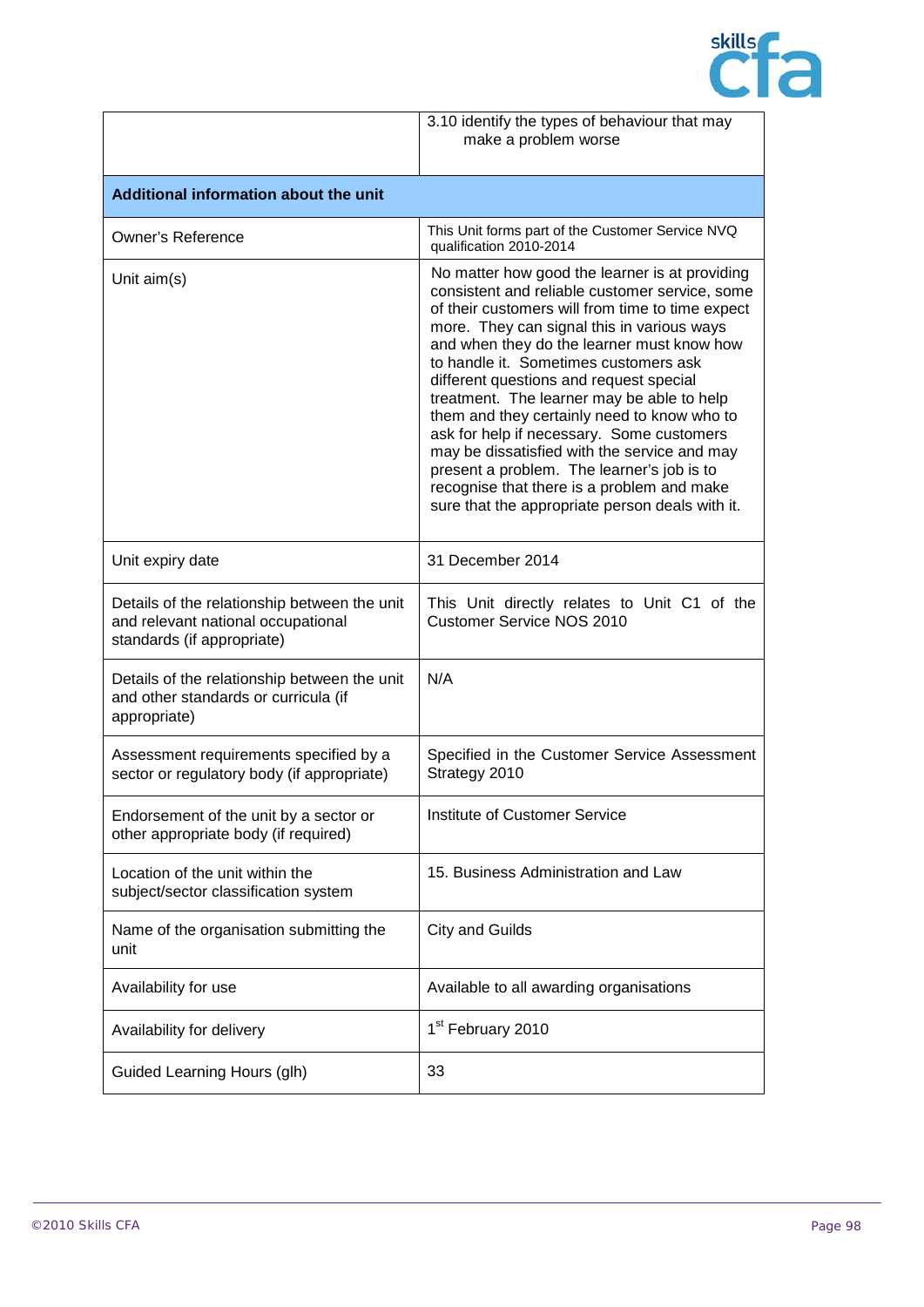

| Title:                                                                                        | Take details of customer service problems |                                                                                                                                                                                                                                                                                                                                                                                                                                                                                                                                                                                                                                 |
|-----------------------------------------------------------------------------------------------|-------------------------------------------|---------------------------------------------------------------------------------------------------------------------------------------------------------------------------------------------------------------------------------------------------------------------------------------------------------------------------------------------------------------------------------------------------------------------------------------------------------------------------------------------------------------------------------------------------------------------------------------------------------------------------------|
| <b>CFA Unit Number:</b>                                                                       | C <sub>2</sub>                            |                                                                                                                                                                                                                                                                                                                                                                                                                                                                                                                                                                                                                                 |
| <b>Reference Number:</b>                                                                      | T/601/1509                                |                                                                                                                                                                                                                                                                                                                                                                                                                                                                                                                                                                                                                                 |
| Level:                                                                                        | 1                                         |                                                                                                                                                                                                                                                                                                                                                                                                                                                                                                                                                                                                                                 |
| <b>Credit value:</b>                                                                          | 4                                         |                                                                                                                                                                                                                                                                                                                                                                                                                                                                                                                                                                                                                                 |
| GLH:                                                                                          | 27                                        |                                                                                                                                                                                                                                                                                                                                                                                                                                                                                                                                                                                                                                 |
| <b>Learning outcomes</b>                                                                      |                                           | <b>Assessment criteria</b>                                                                                                                                                                                                                                                                                                                                                                                                                                                                                                                                                                                                      |
| The learner will:                                                                             |                                           | The learner can:                                                                                                                                                                                                                                                                                                                                                                                                                                                                                                                                                                                                                |
| 1. respond to customers who raise a<br>problem                                                |                                           | 1.1 recognise when their customer is raising a<br>problem<br>1.2 respond to their customer calmly and helpfully<br>1.3 take details that will identify their customer                                                                                                                                                                                                                                                                                                                                                                                                                                                           |
| 2. gather details from customers who<br>raise a problem                                       |                                           | 2.1 ask their customer questions to clarify what<br>has or has not happened to cause a problem<br>2.2 check their understanding of what their<br>customer sees as the problem<br>2.3 ask their customer questions to clarify the<br>customer's expectations about the service or<br>product that is now causing a problem<br>2.4 note the details of what their customer tells<br>them about the problem<br>2.5 confirm with their customer details of what the<br>customer has told them about the problem                                                                                                                     |
| 3. pass details of problems raised by<br>customers to the colleague who can<br>deal with them |                                           | 3.1 collect details of any reference codes or<br>identifiers which their organisation uses to<br>identify the customer transaction that is now<br>causing a problem<br>3.2 gather any other details that are relevant to<br>resolving the problem from colleagues,<br>customer service records or product<br>specifications<br>3.3 tell their customer what they will do with the<br>details of the problem so that action is taken<br>3.4 tell their customer what to expect without<br>making customer service promises that may<br>not be met<br>3.5 pass the details to a colleague who is able to<br>deal with the problem |
| 4. know how to take details of customer<br>service problems                                   |                                           | 4.1 identify customer expectations of the<br>organisation's services or products that may<br>cause problems if they are not met                                                                                                                                                                                                                                                                                                                                                                                                                                                                                                 |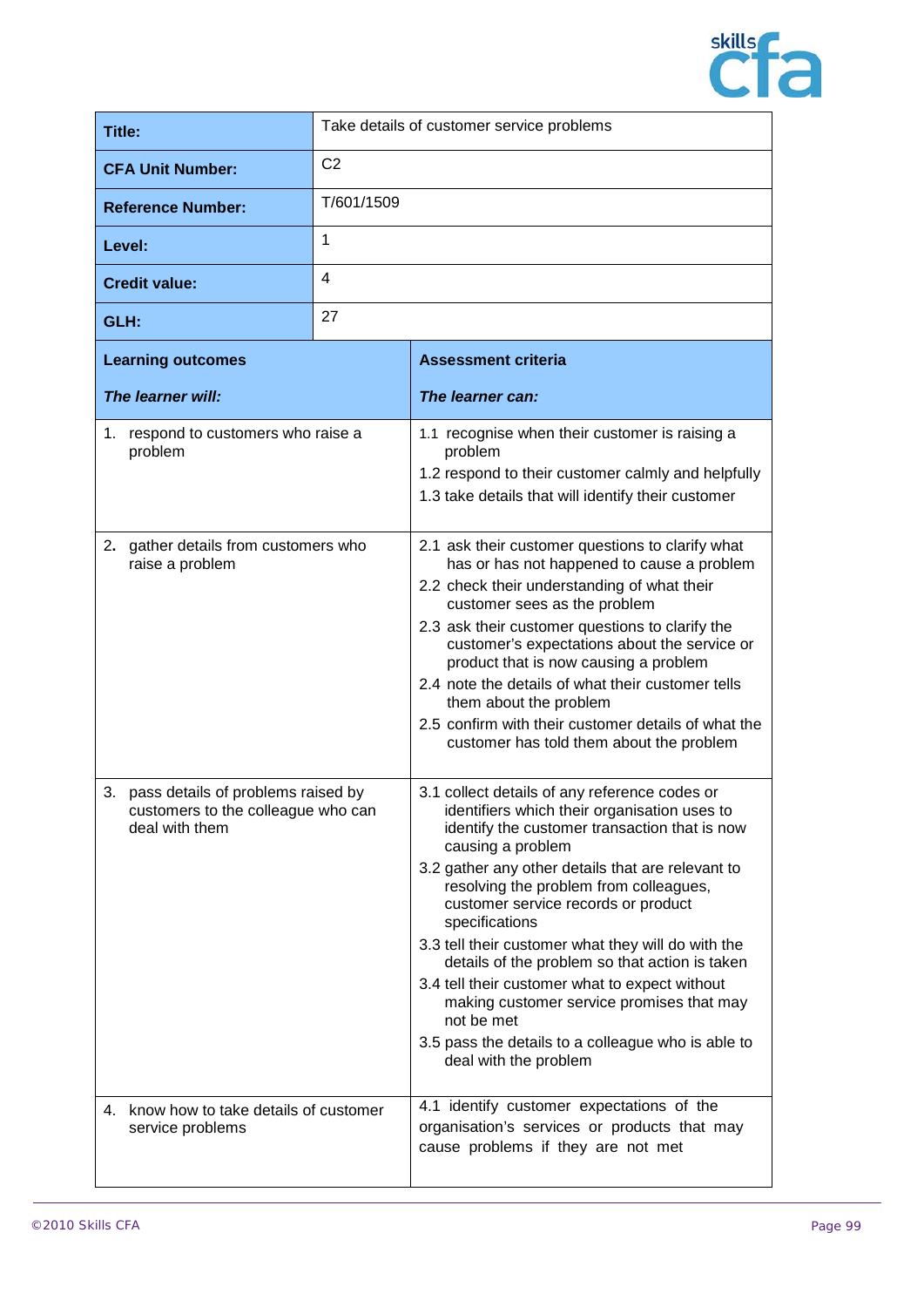

|                                                                                                                  | 4.2 describe how to respond to customers<br>who raise problems in a way that the<br>customers will find calm and helpful<br>4.3 name reference codes or identifiers their<br>organisation uses to identify customers<br>4.4 identify questions that can be used to<br>gather information that will be most helpful in<br>resolving a problem<br>4.5 state details their organisation needs to<br>resolve a problem<br>4.6 describe details their organisation uses to<br>identify specific customer transactions<br>4.7 name the appropriate colleagues to<br>whom details of problems should be passed<br>4.8 identify their organisation's preferences<br>for the way in which details of problems<br>should be passed on |
|------------------------------------------------------------------------------------------------------------------|-----------------------------------------------------------------------------------------------------------------------------------------------------------------------------------------------------------------------------------------------------------------------------------------------------------------------------------------------------------------------------------------------------------------------------------------------------------------------------------------------------------------------------------------------------------------------------------------------------------------------------------------------------------------------------------------------------------------------------|
| Additional information about the unit                                                                            |                                                                                                                                                                                                                                                                                                                                                                                                                                                                                                                                                                                                                                                                                                                             |
| <b>Owner's Reference</b>                                                                                         | This Unit forms part of the Customer Service<br>NVQ qualification 2010-2014                                                                                                                                                                                                                                                                                                                                                                                                                                                                                                                                                                                                                                                 |
| Unit aim(s)                                                                                                      | However good the customer service of the<br>learners' organisation is, some problems will<br>occur. Learners may not have the authority or<br>experience to deal with the problem by<br>themselves so it is important to collect helpful<br>information for those who will deal with it. The<br>learner will need to be able to identify that there<br>is a problem, discover detailed information about<br>that problem and pass on the information so that<br>the problem can be tackled. This unit is about<br>how to collect information about a customer<br>service problem, pass it to the right people in the<br>organisation and keep the customer informed<br>about what is being done.                            |
| Unit expiry date                                                                                                 | 31 December 2014                                                                                                                                                                                                                                                                                                                                                                                                                                                                                                                                                                                                                                                                                                            |
| Details of the relationship between the unit<br>and relevant national occupational<br>standards (if appropriate) | This Unit directly relates to Unit C2 of the<br><b>Customer Service NOS 2010</b>                                                                                                                                                                                                                                                                                                                                                                                                                                                                                                                                                                                                                                            |
| Details of the relationship between the unit<br>and other standards or curricula (if<br>appropriate)             | N/A                                                                                                                                                                                                                                                                                                                                                                                                                                                                                                                                                                                                                                                                                                                         |
| Assessment requirements specified by a<br>sector or regulatory body (if appropriate)                             | Specified in the Customer Service Assessment<br>Strategy 2010                                                                                                                                                                                                                                                                                                                                                                                                                                                                                                                                                                                                                                                               |
| Endorsement of the unit by a sector or<br>other appropriate body (if required)                                   | Institute of Customer Service                                                                                                                                                                                                                                                                                                                                                                                                                                                                                                                                                                                                                                                                                               |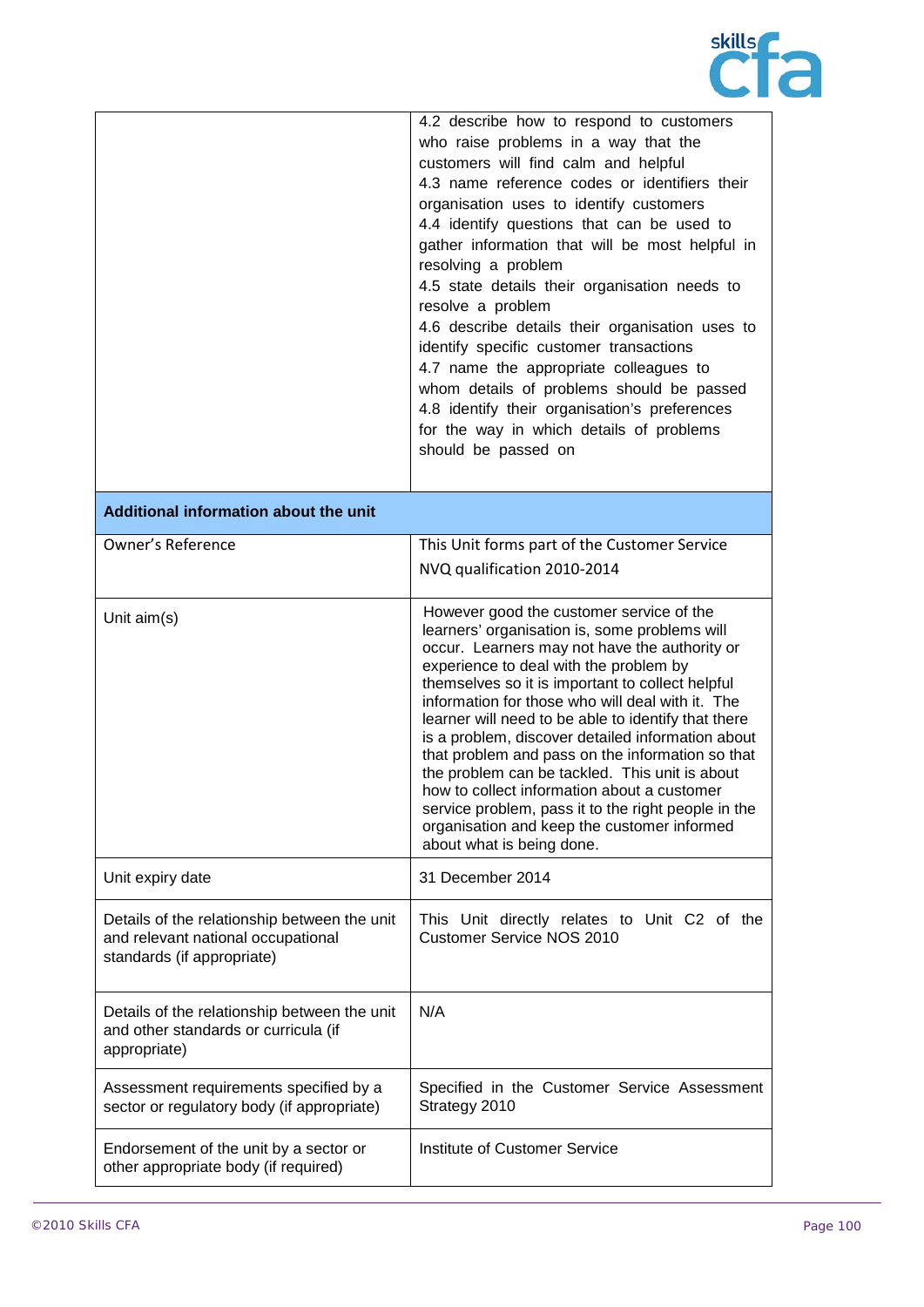

| Location of the unit within the<br>subject/sector classification system | 15. Business Administration and Law     |
|-------------------------------------------------------------------------|-----------------------------------------|
| Name of the organisation submitting the<br>unit                         | City and Guilds                         |
| Availability for use                                                    | Available to all awarding organisations |
| Availability for delivery                                               | 1 <sup>st</sup> February 2010           |
| Guided Learning Hours (glh)                                             | 27                                      |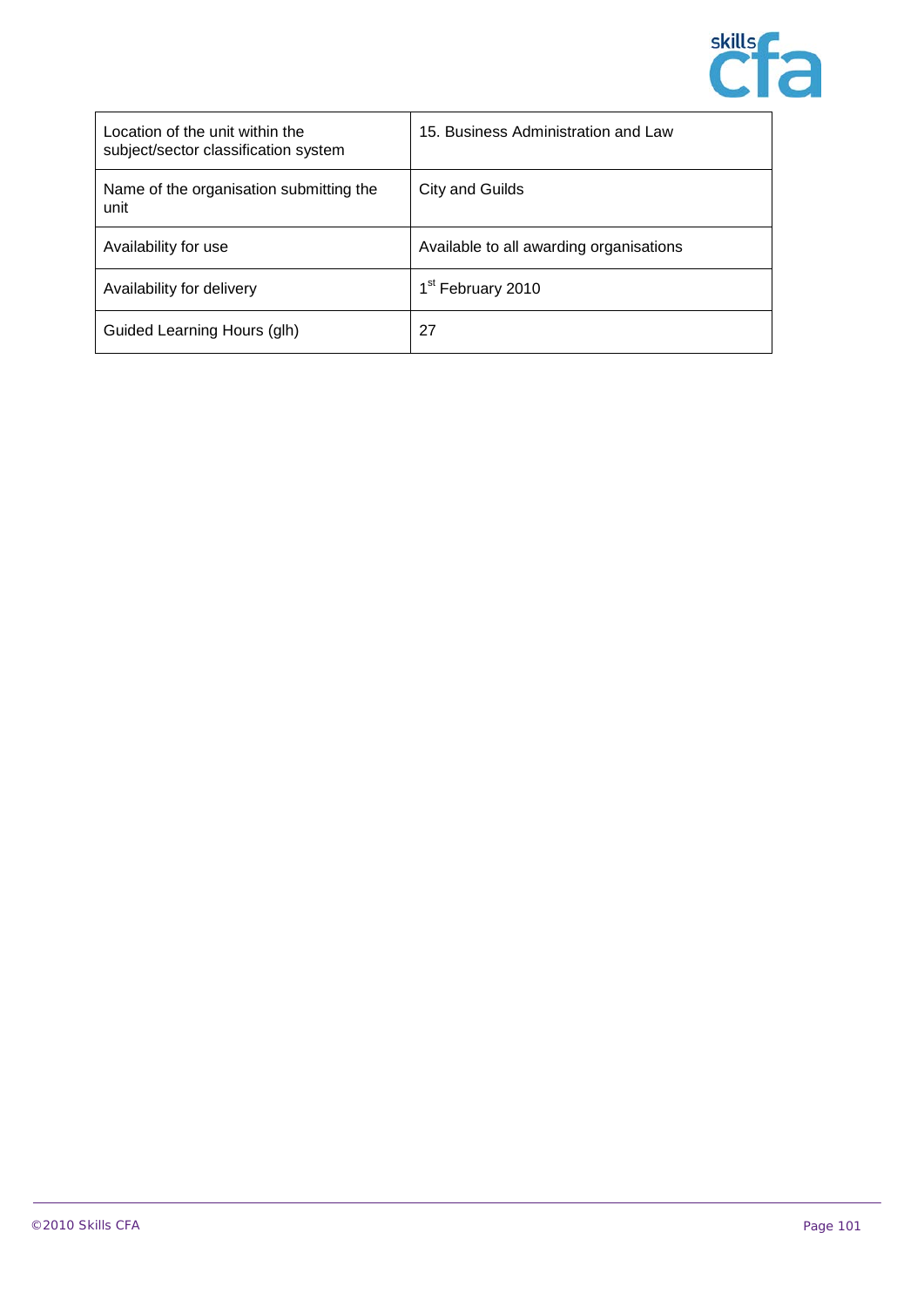

| Title:                                                                                                    |                | Resolve customer service problems                                                                                                                                                                                                                                                                                                                                                                                                                                                                                                                                                                                                                                                                                                                                                                 |
|-----------------------------------------------------------------------------------------------------------|----------------|---------------------------------------------------------------------------------------------------------------------------------------------------------------------------------------------------------------------------------------------------------------------------------------------------------------------------------------------------------------------------------------------------------------------------------------------------------------------------------------------------------------------------------------------------------------------------------------------------------------------------------------------------------------------------------------------------------------------------------------------------------------------------------------------------|
| <b>CFA Unit Number:</b>                                                                                   | C <sub>3</sub> |                                                                                                                                                                                                                                                                                                                                                                                                                                                                                                                                                                                                                                                                                                                                                                                                   |
| <b>Reference Number:</b>                                                                                  | M/601/1511     |                                                                                                                                                                                                                                                                                                                                                                                                                                                                                                                                                                                                                                                                                                                                                                                                   |
| Level:                                                                                                    | 2              |                                                                                                                                                                                                                                                                                                                                                                                                                                                                                                                                                                                                                                                                                                                                                                                                   |
| <b>Credit value:</b>                                                                                      | 6              |                                                                                                                                                                                                                                                                                                                                                                                                                                                                                                                                                                                                                                                                                                                                                                                                   |
| GLH:                                                                                                      | 40             |                                                                                                                                                                                                                                                                                                                                                                                                                                                                                                                                                                                                                                                                                                                                                                                                   |
| <b>Learning outcomes</b>                                                                                  |                | <b>Assessment criteria</b>                                                                                                                                                                                                                                                                                                                                                                                                                                                                                                                                                                                                                                                                                                                                                                        |
| The learner will:                                                                                         |                | The learner can:                                                                                                                                                                                                                                                                                                                                                                                                                                                                                                                                                                                                                                                                                                                                                                                  |
| 1.<br>spot customer service problems<br>2. pick the best solution to resolve<br>customer service problems |                | 1.1 listen carefully to customers about any<br>problem they have raised<br>1.2 ask customers about the problem to check<br>their understanding<br>1.3 recognise repeated problems and alert the<br>appropriate authority<br>1.4 share customer feedback with others to<br>identify potential problems before they<br>happen<br>1.5 identify problems with systems and<br>procedures before they begin to affect<br>customers<br>2.6 identify the options for resolving a customer<br>service problem<br>2.7 work with others to identify and confirm the<br>options to resolve a customer service<br>problem<br>2.8 work out the advantages and<br>disadvantages of each option for their<br>customer and the organisation<br>2.9 pick the best option for their customer and<br>the organisation |
|                                                                                                           |                | 2.10<br>identify for their customer other ways<br>that problems may be resolved if they are<br>unable to help                                                                                                                                                                                                                                                                                                                                                                                                                                                                                                                                                                                                                                                                                     |
| take action to resolve customer service<br>3.<br>problems                                                 |                | 3.1 discuss and agree the options for solving<br>the problem with their customer<br>3.2 take action to implement the option agreed<br>with their customer<br>3.3 work with others and their customer to<br>make sure that any promises related to<br>solving the problem are kept<br>3.4 keep their customer fully informed about<br>what is happening to resolve the problem<br>3.5 check with their customer to make sure the<br>problem has been resolved to the<br>customer's satisfaction                                                                                                                                                                                                                                                                                                    |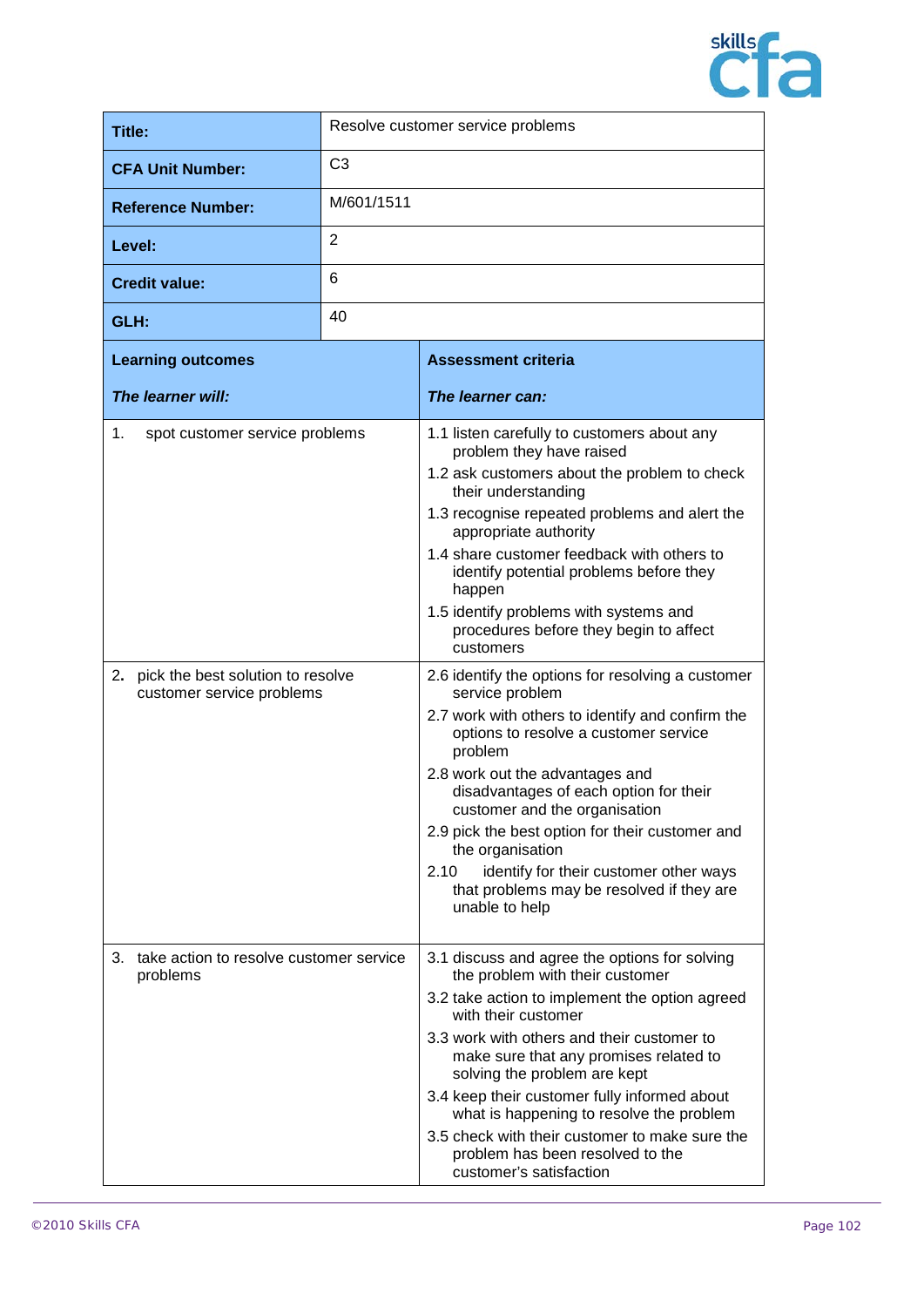

| 4. know how to resolve customer service<br>problems                                                              | 3.6 give clear reasons to their customer when<br>the problem has not been resolved to the<br>customer's satisfaction<br>4.1 describe organisational procedures and<br>systems for dealing with customer service<br>problems<br>4.2 explain how to defuse potentially stressful<br>situations<br>4.3 describe how to negotiate<br>4.4 identify the limitations of what they can<br>offer their customer<br>4.5 describe types of action that may make a<br>customer problem worse and should be<br>avoided                                                                                                                                                                                                                                                                                                                                                                                                                                                                        |
|------------------------------------------------------------------------------------------------------------------|----------------------------------------------------------------------------------------------------------------------------------------------------------------------------------------------------------------------------------------------------------------------------------------------------------------------------------------------------------------------------------------------------------------------------------------------------------------------------------------------------------------------------------------------------------------------------------------------------------------------------------------------------------------------------------------------------------------------------------------------------------------------------------------------------------------------------------------------------------------------------------------------------------------------------------------------------------------------------------|
| Additional information about the unit                                                                            |                                                                                                                                                                                                                                                                                                                                                                                                                                                                                                                                                                                                                                                                                                                                                                                                                                                                                                                                                                                  |
| <b>Owner's Reference</b>                                                                                         | This Unit forms part of the Customer Service NVQ<br>qualification 2010-2014                                                                                                                                                                                                                                                                                                                                                                                                                                                                                                                                                                                                                                                                                                                                                                                                                                                                                                      |
| Unit $aim(s)$                                                                                                    | This unit is about what to do when it is difficult<br>to meet customer expectations. Even if the<br>service the learner gives is excellent, some<br>customers experience problems. Part of the<br>learner's job is to help to resolve those<br>problems. There is likely to be a problem if<br>customer expectations are not met. This may<br>be because the customer's expectations<br>involve more than the learner can offer or<br>because service procedures have not been<br>followed. Some problems are reported by<br>customers and sometimes the learner will spot<br>the problem first and resolve it before their<br>customer has even noticed. As soon as the<br>learner is aware of a problem, they need to<br>consider the options and then choose a way to<br>put it right. This unit is particularly important in<br>customer service because many customers<br>judge how good the customer service of the<br>organisation is by the way problems are<br>handled. |
| Unit expiry date                                                                                                 | 31 December 2014                                                                                                                                                                                                                                                                                                                                                                                                                                                                                                                                                                                                                                                                                                                                                                                                                                                                                                                                                                 |
| Details of the relationship between the unit<br>and relevant national occupational<br>standards (if appropriate) | This Unit directly relates to Unit C3 of the<br><b>Customer Service NOS 2010</b>                                                                                                                                                                                                                                                                                                                                                                                                                                                                                                                                                                                                                                                                                                                                                                                                                                                                                                 |
| Details of the relationship between the unit<br>and other standards or curricula (if<br>appropriate)             | N/A                                                                                                                                                                                                                                                                                                                                                                                                                                                                                                                                                                                                                                                                                                                                                                                                                                                                                                                                                                              |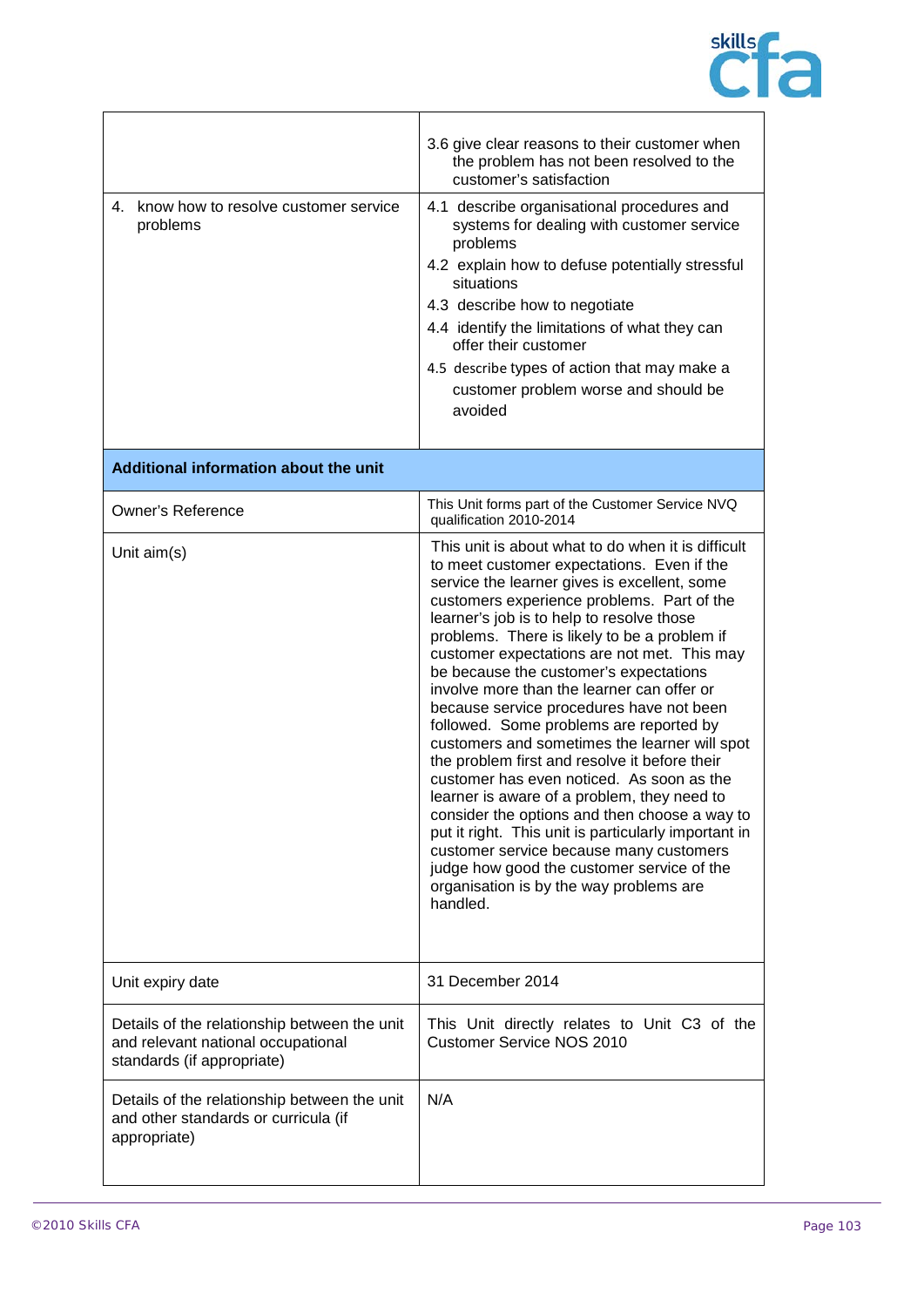

| Assessment requirements specified by a<br>sector or regulatory body (if appropriate) | Specified in the Customer Service Assessment<br>Strategy 2010 |
|--------------------------------------------------------------------------------------|---------------------------------------------------------------|
| Endorsement of the unit by a sector or<br>other appropriate body (if required)       | Institute of Customer Service                                 |
| Location of the unit within the<br>subject/sector classification system              | 15. Business Administration and Law                           |
| Name of the organisation submitting the<br>unit                                      | City and Guilds                                               |
| Availability for use                                                                 | Available to all awarding organisations                       |
| Availability for delivery                                                            | 1 <sup>st</sup> February 2010                                 |
| Guided Learning Hours (glh)                                                          | 40                                                            |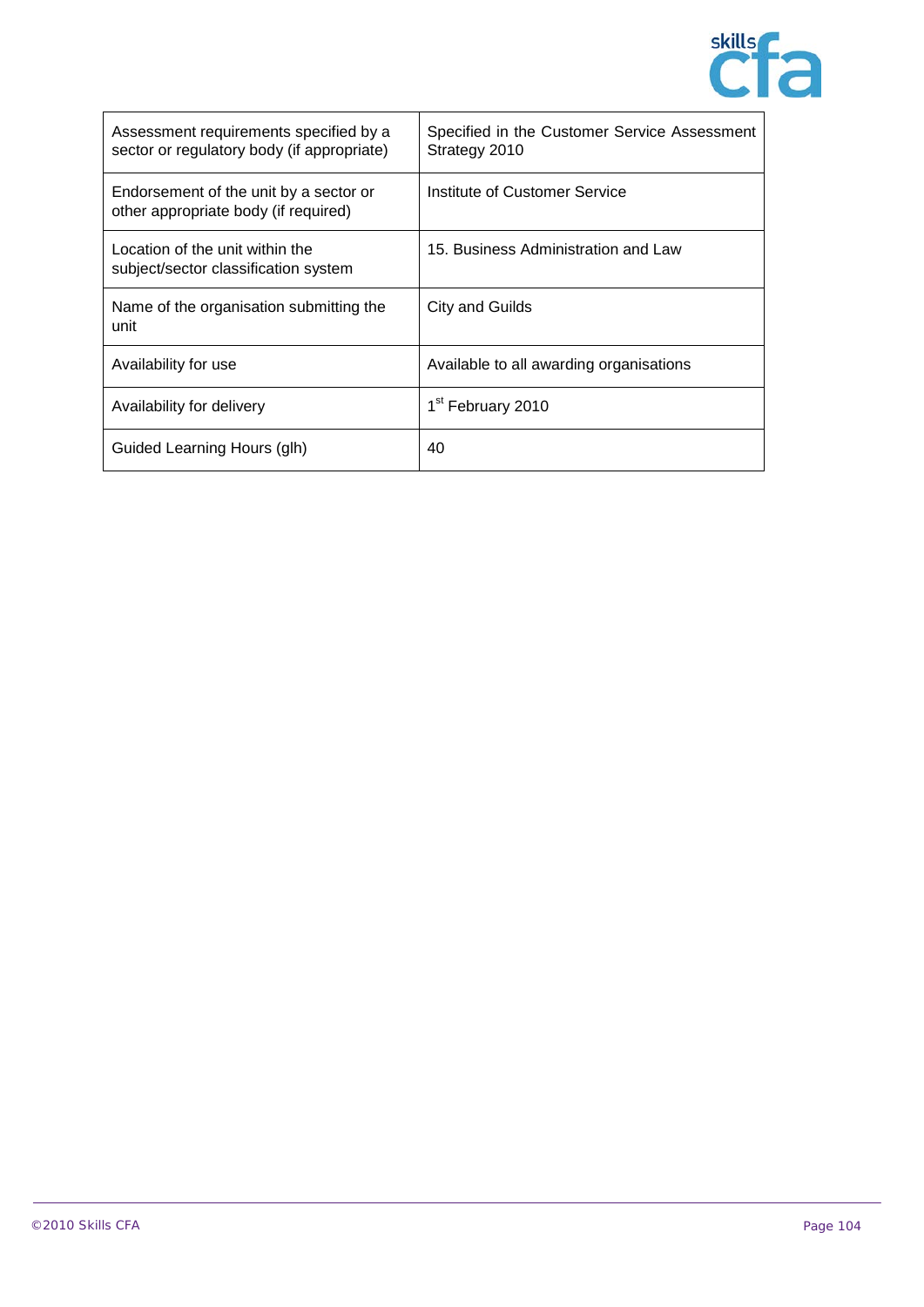

| Title:                                                          |                | Deliver customer service to difficult customers                                                                                 |
|-----------------------------------------------------------------|----------------|---------------------------------------------------------------------------------------------------------------------------------|
| <b>CFA Unit Number:</b>                                         | C <sub>4</sub> |                                                                                                                                 |
| <b>Reference Number:</b>                                        | T/601/1512     |                                                                                                                                 |
| Level:                                                          | $\overline{2}$ |                                                                                                                                 |
| <b>Credit value:</b>                                            | 6              |                                                                                                                                 |
| GLH:                                                            | 40             |                                                                                                                                 |
| <b>Learning outcomes</b>                                        |                | <b>Assessment criteria</b>                                                                                                      |
| The learner will:                                               |                | The learner can:                                                                                                                |
| recognise when customers may be<br>1.<br>difficult to deal with |                | recognise types of customer behaviour<br>1.1<br>that are difficult to deal with<br>1.2 identify aspects of their organisation's |
|                                                                 |                |                                                                                                                                 |

| 1. recognise when customers may be<br>difficult to deal with | 1.1                              | recognise types of customer behaviour<br>that are difficult to deal with                                                                      |                                                                                                                                                 |
|--------------------------------------------------------------|----------------------------------|-----------------------------------------------------------------------------------------------------------------------------------------------|-------------------------------------------------------------------------------------------------------------------------------------------------|
|                                                              |                                  | 1.2 identify aspects of their organisation's<br>services or products that make it difficult<br>to deal with customers                         |                                                                                                                                                 |
|                                                              |                                  |                                                                                                                                               | 1.3 identify the signs and signals that indicate<br>a customer may be difficult to deal with                                                    |
|                                                              |                                  | 1.4                                                                                                                                           | put themself in their customer's position<br>and see the situation from the customer's<br>point of view                                         |
|                                                              |                                  | 1.5                                                                                                                                           | identify reasons why their customers may<br>be behaving in a way that is difficult to<br>deal with                                              |
|                                                              |                                  |                                                                                                                                               | 1.6 recognise the limits of difficult customer<br>behaviour that their organisation will<br>tolerate                                            |
|                                                              |                                  | 1.7                                                                                                                                           | identify things that they may do or say<br>that will provoke difficult responses from<br>their customer                                         |
|                                                              | 2. deal with difficult customers | 2.1                                                                                                                                           | listen patiently to what their customer<br>wants to tell them                                                                                   |
|                                                              |                                  |                                                                                                                                               | 2.2 use direct and factual questions about<br>their customer's feelings and what has<br>happened to identify what might satisfy<br>the customer |
|                                                              | 2.3                              | check their understanding of their<br>customer's concerns by describing their<br>view of the situation and options that<br>might be available |                                                                                                                                                 |
|                                                              |                                  | 2.4                                                                                                                                           | express empathy with their customer<br>without necessarily admitting fault on the<br>part of their organisation                                 |
|                                                              |                                  | $2.5\,$                                                                                                                                       | give clear statements or explanations of<br>their organisation's position                                                                       |
|                                                              |                                  | 2.6                                                                                                                                           | agree a way forward that balances<br>customer satisfaction with the needs of<br>their organisation                                              |
|                                                              |                                  | 2.7                                                                                                                                           | enlist help from colleagues if options for<br>action are outside of their authority                                                             |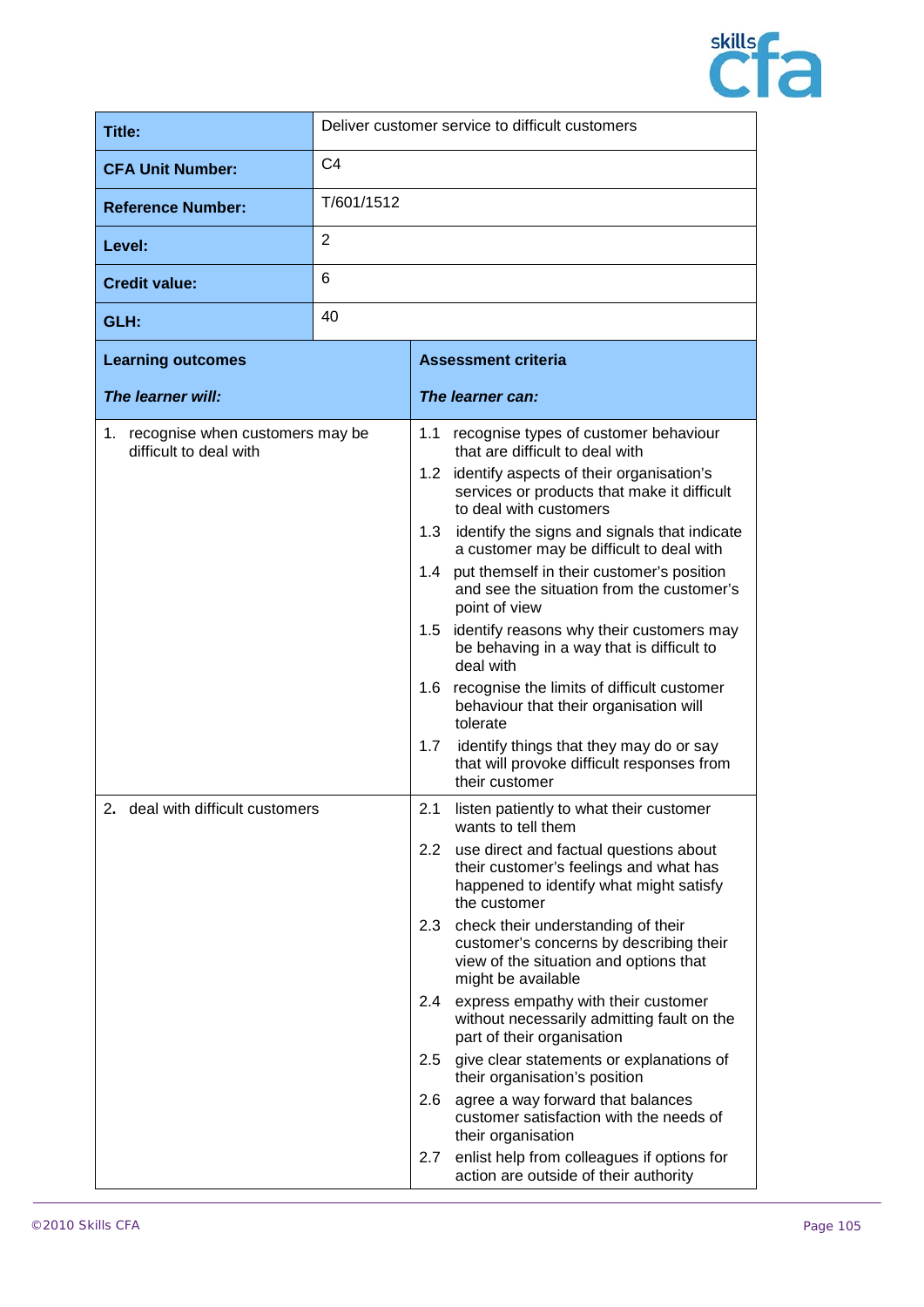

|                                                                            | 2.8<br>summarise clearly actions to be taken and<br>reasons for those actions to complete the<br>customer transaction                                                                                                                                                                                                             |
|----------------------------------------------------------------------------|-----------------------------------------------------------------------------------------------------------------------------------------------------------------------------------------------------------------------------------------------------------------------------------------------------------------------------------|
|                                                                            | 2.9<br>advise their manager or the appropriate<br>colleagues if the customer is likely to re-<br>open the matter with them                                                                                                                                                                                                        |
|                                                                            | 2.10 take any necessary action to protect their<br>own safety or that of other customers or<br>colleagues from a difficult customer                                                                                                                                                                                               |
| understand how to deliver customer<br>3.<br>service to difficult customers | Describe the types of customer behaviour<br>3.1<br>that they personally find difficult to deal<br>with                                                                                                                                                                                                                            |
|                                                                            | identify reasons why some aspect of their<br>3.2<br>organisation's services or products may<br>provoke difficult behaviour from customers                                                                                                                                                                                         |
|                                                                            | identify reasons why their customer's own<br>3.3<br>actions may cause them to behave in a<br>way that is difficult to deal with                                                                                                                                                                                                   |
|                                                                            | 3.4<br>explain the meaning of having empathy<br>for a customer's feelings                                                                                                                                                                                                                                                         |
|                                                                            | 3.5<br>identify who can be asked for help when<br>dealing with a difficult customer                                                                                                                                                                                                                                               |
|                                                                            | 3.6<br>explain the difference between assertive,<br>aggressive and passive behaviour                                                                                                                                                                                                                                              |
|                                                                            | 3.7<br>describe the importance of not simply<br>quoting their organisation's rules and<br>procedures to counter their customer's<br>difficult behaviour                                                                                                                                                                           |
|                                                                            | state their organisation's limits of what will<br>3.8<br>be tolerated from difficult customers<br>before the transaction or relationship is<br>closed                                                                                                                                                                             |
|                                                                            | explain the importance of giving their<br>3.9<br>manager or the appropriate colleagues<br>notice of any further approaches from a<br>difficult customer                                                                                                                                                                           |
|                                                                            | 3.10 identify when it might be necessary to take<br>action to protect their own safety or that of<br>other customers or colleagues from a<br>difficult customer                                                                                                                                                                   |
| Additional information about the unit                                      |                                                                                                                                                                                                                                                                                                                                   |
| <b>Owner's Reference</b>                                                   | This Unit forms part of the Customer Service NVQ<br>qualification 2010-2014                                                                                                                                                                                                                                                       |
| Unit aim(s)                                                                | Many organisations have a significant<br>proportion of difficult customers. The<br>customer's attitude may be difficult simply<br>because they believe that a threat or problem<br>exists before they contact the organisation.<br>They may become difficult or even aggressive<br>when they discover that their expectations are |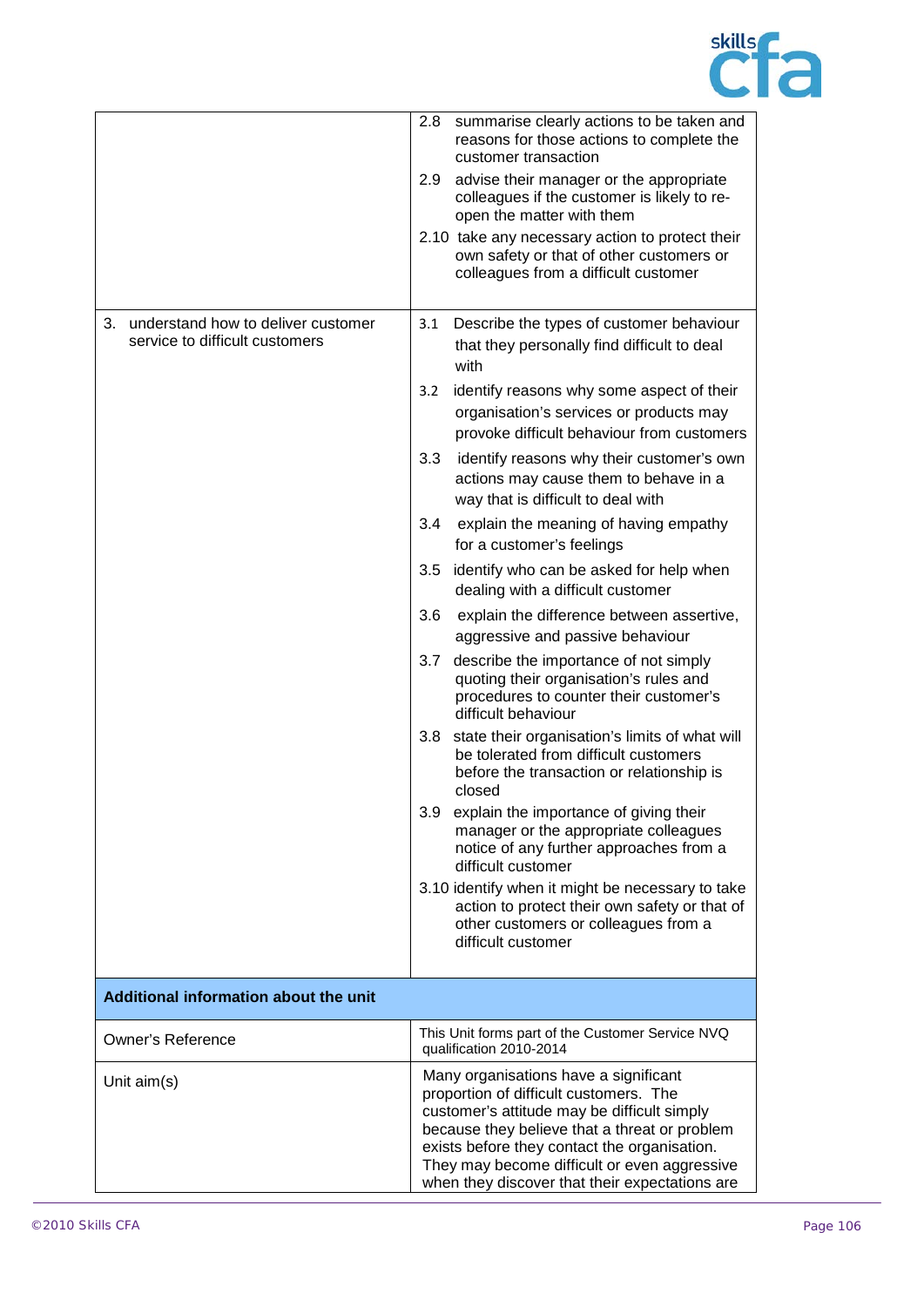

|                                                                                                                  | not going to be met by the organisation. They<br>may be very concerned or nervous about the<br>outcome of dealing with the organisation. In<br>either case, they are difficult to deal with and<br>need the learners' understanding. This unit is<br>about dealing directly with these customers<br>and trying to reach a resolution that satisfies<br>everybody or at least reduces the risk of<br>dissatisfaction. The learner should choose this<br>unit only if they recognise the content as<br>applying to a reasonable proportion of their<br>exchanges with customers. Do not choose this<br>unit if it will be hard to find evidence because<br>the learner only occasionally deals with a<br>difficult customer. |
|------------------------------------------------------------------------------------------------------------------|----------------------------------------------------------------------------------------------------------------------------------------------------------------------------------------------------------------------------------------------------------------------------------------------------------------------------------------------------------------------------------------------------------------------------------------------------------------------------------------------------------------------------------------------------------------------------------------------------------------------------------------------------------------------------------------------------------------------------|
| Unit expiry date                                                                                                 | 31 December 2014                                                                                                                                                                                                                                                                                                                                                                                                                                                                                                                                                                                                                                                                                                           |
| Details of the relationship between the unit<br>and relevant national occupational<br>standards (if appropriate) | This Unit directly relates to Unit C4 of the<br><b>Customer Service NOS 2010</b>                                                                                                                                                                                                                                                                                                                                                                                                                                                                                                                                                                                                                                           |
| Details of the relationship between the unit<br>and other standards or curricula (if<br>appropriate)             | N/A                                                                                                                                                                                                                                                                                                                                                                                                                                                                                                                                                                                                                                                                                                                        |
| Assessment requirements specified by a<br>sector or regulatory body (if appropriate)                             | Specified in the Customer Service Assessment<br>Strategy 2010                                                                                                                                                                                                                                                                                                                                                                                                                                                                                                                                                                                                                                                              |
| Endorsement of the unit by a sector or<br>other appropriate body (if required)                                   | Institute of Customer Service                                                                                                                                                                                                                                                                                                                                                                                                                                                                                                                                                                                                                                                                                              |
| Location of the unit within the<br>subject/sector classification system                                          | 15. Business Administration and Law                                                                                                                                                                                                                                                                                                                                                                                                                                                                                                                                                                                                                                                                                        |
| Name of the organisation submitting the<br>unit                                                                  | <b>City and Guilds</b>                                                                                                                                                                                                                                                                                                                                                                                                                                                                                                                                                                                                                                                                                                     |
| Availability for use                                                                                             | Available to all awarding organisations                                                                                                                                                                                                                                                                                                                                                                                                                                                                                                                                                                                                                                                                                    |
| Availability for delivery                                                                                        | 1 <sup>st</sup> February 2010                                                                                                                                                                                                                                                                                                                                                                                                                                                                                                                                                                                                                                                                                              |
| Guided Learning Hours (glh)                                                                                      | 40                                                                                                                                                                                                                                                                                                                                                                                                                                                                                                                                                                                                                                                                                                                         |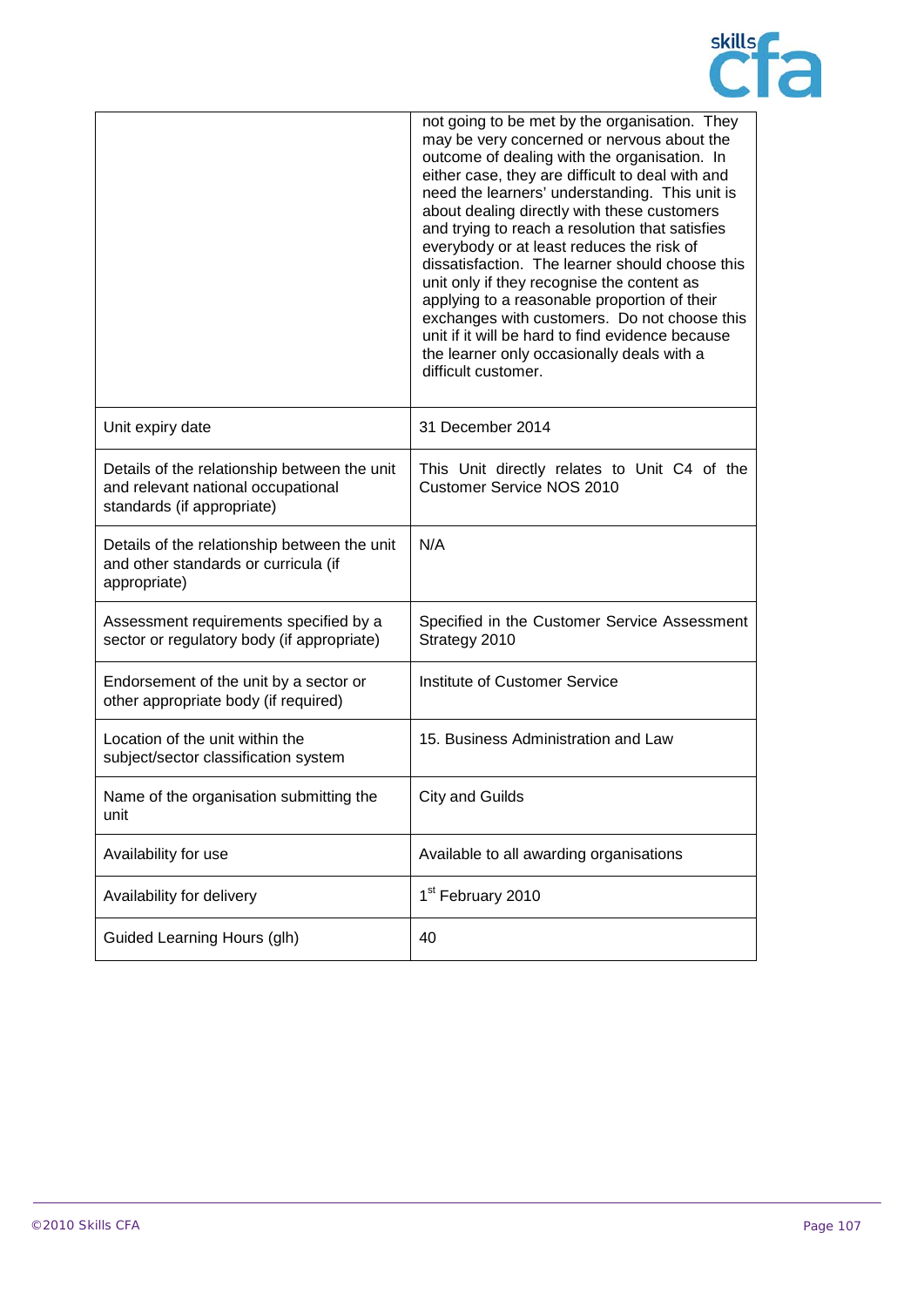

| Title:                                                                         | Monitor and solve customer service problems |                                                                                                                                                                                                                                                                                                                                                                                                                                                                                                                                                                                                                       |
|--------------------------------------------------------------------------------|---------------------------------------------|-----------------------------------------------------------------------------------------------------------------------------------------------------------------------------------------------------------------------------------------------------------------------------------------------------------------------------------------------------------------------------------------------------------------------------------------------------------------------------------------------------------------------------------------------------------------------------------------------------------------------|
| <b>CFA Unit Number:</b>                                                        | C <sub>5</sub>                              |                                                                                                                                                                                                                                                                                                                                                                                                                                                                                                                                                                                                                       |
| <b>Reference Number:</b>                                                       | J/601/1515                                  |                                                                                                                                                                                                                                                                                                                                                                                                                                                                                                                                                                                                                       |
| Level:                                                                         | 3                                           |                                                                                                                                                                                                                                                                                                                                                                                                                                                                                                                                                                                                                       |
| <b>Credit value:</b>                                                           | 6                                           |                                                                                                                                                                                                                                                                                                                                                                                                                                                                                                                                                                                                                       |
| GLH:                                                                           | 40                                          |                                                                                                                                                                                                                                                                                                                                                                                                                                                                                                                                                                                                                       |
| <b>Learning outcomes</b>                                                       |                                             | <b>Assessment criteria</b>                                                                                                                                                                                                                                                                                                                                                                                                                                                                                                                                                                                            |
| The learner will:                                                              |                                             | The learner can:                                                                                                                                                                                                                                                                                                                                                                                                                                                                                                                                                                                                      |
| 1. solve immediate customer service<br>problems                                |                                             | 1.1 respond positively to customer service<br>problems following organisational<br>guidelines<br>1.2 solve customer service problems when they<br>have sufficient authority<br>1.3 work with others to solve customer service<br>problems<br>1.4 keep customers informed of the actions<br>being taken<br>1.5 check with customers that they are<br>comfortable with the actions being taken<br>1.6 solve problems with service systems and<br>procedures that might affect customers<br>before customers become aware of them<br>1.7 inform managers and colleagues of the<br>steps taken to solve specific problems |
| 2. identify repeated customer service<br>problems and options for solving them |                                             | 2.1 identify repeated customer service<br>problems<br>2.2 identify the options for dealing with a<br>repeated customer service problem and<br>consider the advantages and<br>disadvantages of each option<br>2.3 work with others to select the best option for<br>solving a repeated customer service<br>problem, balancing customer expectations<br>with the needs of the organisation                                                                                                                                                                                                                              |
| 3. take action to avoid the repetition of<br>customer service problems         |                                             | 3.1 obtain the approval of somebody with<br>sufficient authority to change organisational<br>guidelines in order to reduce the chance of<br>a problem being repeated<br>3.2 action their agreed solution<br>3.3 keep their customers informed in a positive<br>and clear manner of steps being taken to<br>solve any service problems<br>3.4 monitor the changes they have made and<br>adjust them if appropriate                                                                                                                                                                                                     |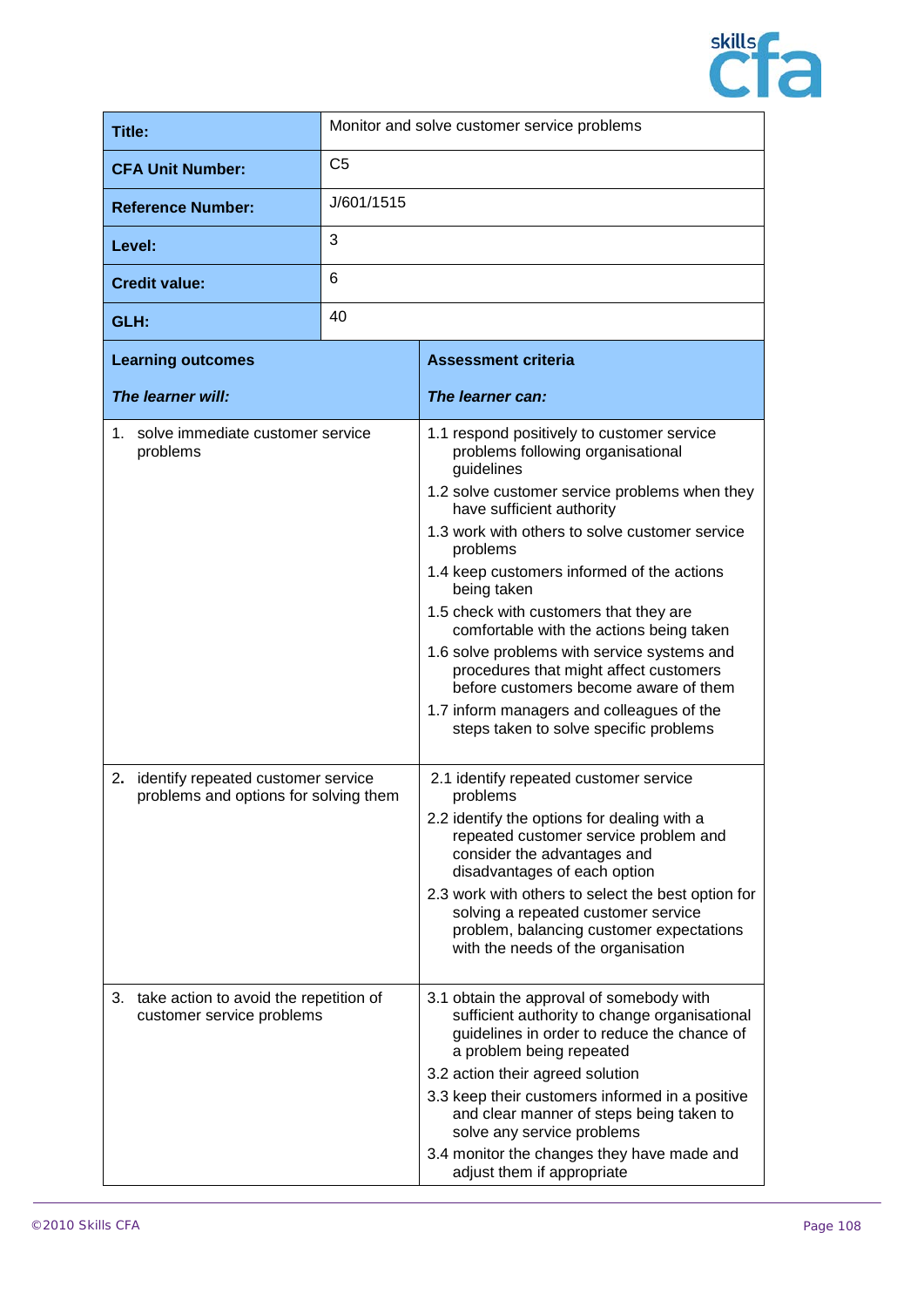

| understand how to monitor and solve<br>4.<br>customer service problems                                           | 4.1 Describe organisational procedures and<br>systems for dealing with customer service<br>problems<br>4.2 describe the organisational procedures and<br>systems for identifying repeated customer<br>service problems<br>4.3 explain how the successful resolution of<br>customer service problems contributes to<br>customer loyalty with the external customer<br>and improved working relationships with<br>service partners or internal customers<br>4.4 explain how to negotiate with and reassure<br>customers while their problems are being<br>solved                                                                                                                                                                                                                                                                                                                                                                                 |
|------------------------------------------------------------------------------------------------------------------|------------------------------------------------------------------------------------------------------------------------------------------------------------------------------------------------------------------------------------------------------------------------------------------------------------------------------------------------------------------------------------------------------------------------------------------------------------------------------------------------------------------------------------------------------------------------------------------------------------------------------------------------------------------------------------------------------------------------------------------------------------------------------------------------------------------------------------------------------------------------------------------------------------------------------------------------|
| Additional information about the unit                                                                            |                                                                                                                                                                                                                                                                                                                                                                                                                                                                                                                                                                                                                                                                                                                                                                                                                                                                                                                                                |
| <b>Owner's Reference</b>                                                                                         | This Unit forms part of the Customer Service NVQ<br>qualification 2010-2014                                                                                                                                                                                                                                                                                                                                                                                                                                                                                                                                                                                                                                                                                                                                                                                                                                                                    |
| Unit aim(s)                                                                                                      | The learner's job involves delivering and<br>organising excellent customer service.<br>However good the service provided, some of<br>their customers will experience problems and<br>the learner will spot and solve other problems<br>before their customers even know about them.<br>This Unit is about the part of their job that<br>involves solving immediate customer service<br>problems. It is also about changing systems to<br>avoid repeated customer service problems.<br>Remember that some customers judge the<br>quality of their customer service by the way<br>that the learner solves customer service<br>problems. The learner can impress customers<br>and build customer loyalty by sorting out those<br>problems efficiently and effectively.<br>Sometimes a customer service problem<br>presents an opportunity to impress a customer<br>in a way that would not have been possible if<br>everything had gone smoothly. |
| Unit expiry date                                                                                                 | 31 December 2014                                                                                                                                                                                                                                                                                                                                                                                                                                                                                                                                                                                                                                                                                                                                                                                                                                                                                                                               |
| Details of the relationship between the unit<br>and relevant national occupational<br>standards (if appropriate) | This Unit directly relates to Unit C5 of the<br><b>Customer Service NOS 2010</b>                                                                                                                                                                                                                                                                                                                                                                                                                                                                                                                                                                                                                                                                                                                                                                                                                                                               |
| Details of the relationship between the unit<br>and other standards or curricula (if<br>appropriate)             | N/A                                                                                                                                                                                                                                                                                                                                                                                                                                                                                                                                                                                                                                                                                                                                                                                                                                                                                                                                            |
| Assessment requirements specified by a<br>sector or regulatory body (if appropriate)                             | Specified in the Customer Service Assessment<br>Strategy 2010                                                                                                                                                                                                                                                                                                                                                                                                                                                                                                                                                                                                                                                                                                                                                                                                                                                                                  |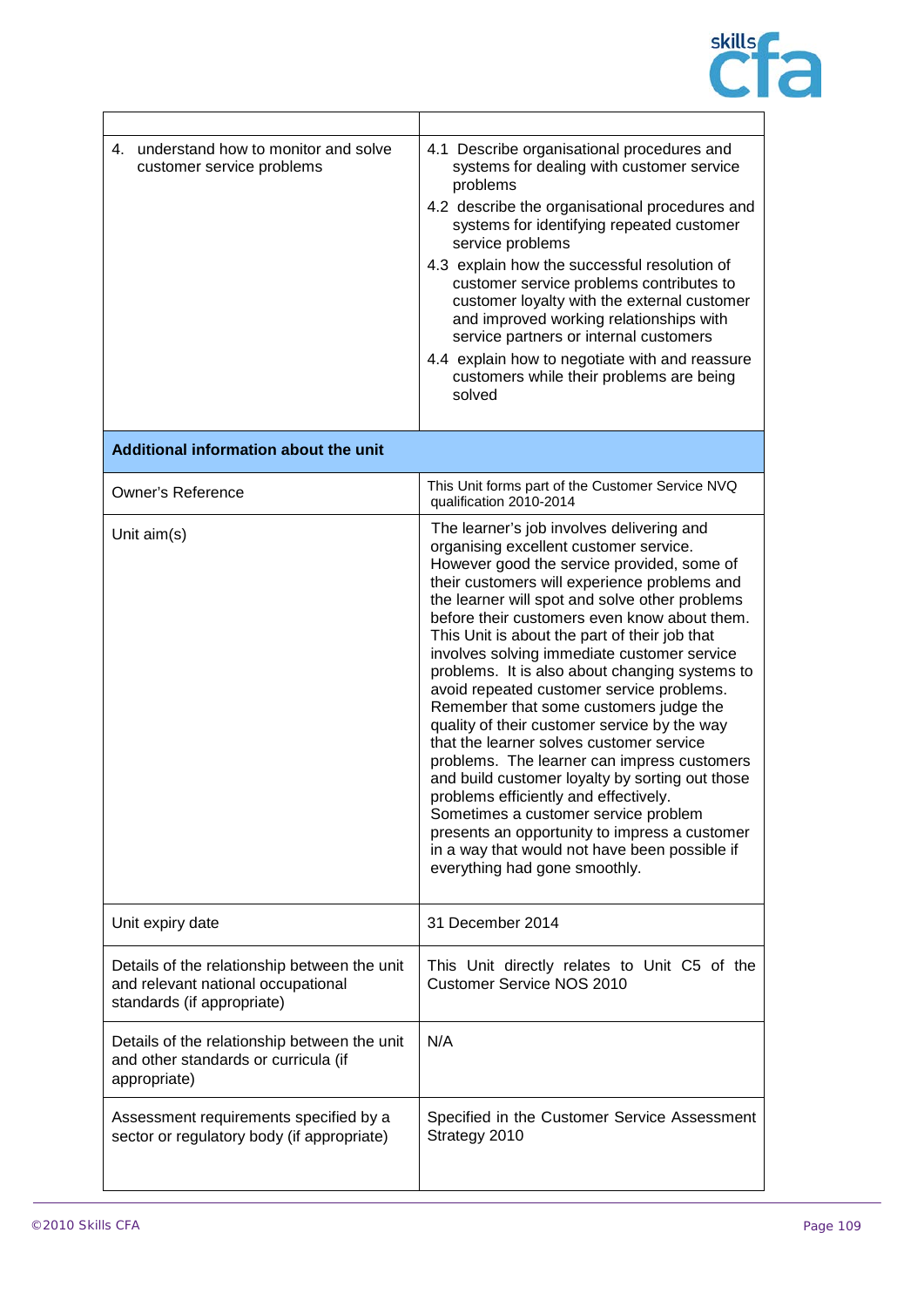

| Endorsement of the unit by a sector or<br>other appropriate body (if required) | Institute of Customer Service           |
|--------------------------------------------------------------------------------|-----------------------------------------|
| Location of the unit within the<br>subject/sector classification system        | 15. Business Administration and Law     |
| Name of the organisation submitting the<br>unit                                | City and Guilds                         |
| Availability for use                                                           | Available to all awarding organisations |
| Availability for delivery                                                      | 1 <sup>st</sup> February 2010           |
| Guided Learning Hours (glh)                                                    | 40                                      |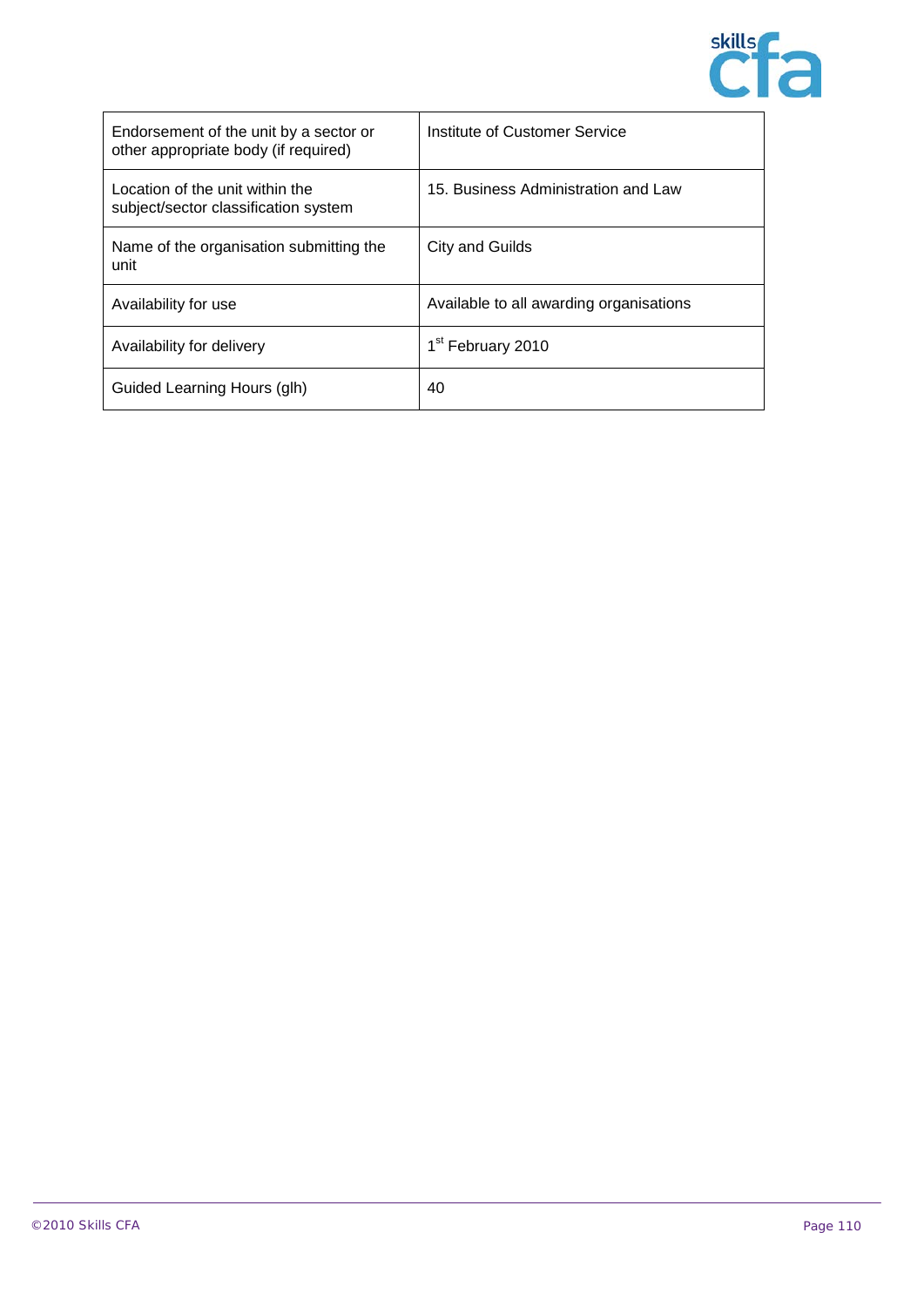

| Title:                                                            | Apply risk assessment to customer service |                                                                                                                                                                                                                                                                                                                                                                                                                                                                                                                                                                                                                                                                                                                                                                              |
|-------------------------------------------------------------------|-------------------------------------------|------------------------------------------------------------------------------------------------------------------------------------------------------------------------------------------------------------------------------------------------------------------------------------------------------------------------------------------------------------------------------------------------------------------------------------------------------------------------------------------------------------------------------------------------------------------------------------------------------------------------------------------------------------------------------------------------------------------------------------------------------------------------------|
| <b>CFA Unit Number:</b>                                           | C <sub>6</sub>                            |                                                                                                                                                                                                                                                                                                                                                                                                                                                                                                                                                                                                                                                                                                                                                                              |
| <b>Reference Number:</b>                                          | D/601/1519                                |                                                                                                                                                                                                                                                                                                                                                                                                                                                                                                                                                                                                                                                                                                                                                                              |
| Level:                                                            | 3                                         |                                                                                                                                                                                                                                                                                                                                                                                                                                                                                                                                                                                                                                                                                                                                                                              |
| <b>Credit value:</b>                                              | 10                                        |                                                                                                                                                                                                                                                                                                                                                                                                                                                                                                                                                                                                                                                                                                                                                                              |
| GLH:                                                              | 67                                        |                                                                                                                                                                                                                                                                                                                                                                                                                                                                                                                                                                                                                                                                                                                                                                              |
| <b>Learning outcomes</b>                                          |                                           | <b>Assessment criteria</b>                                                                                                                                                                                                                                                                                                                                                                                                                                                                                                                                                                                                                                                                                                                                                   |
| The learner will:                                                 |                                           | The learner can:                                                                                                                                                                                                                                                                                                                                                                                                                                                                                                                                                                                                                                                                                                                                                             |
| 1. analyse customer service processes for<br>risk                 |                                           | 1.1 explain their organisation's customer<br>service process and identify the moments of<br>truth (those points in the customer service<br>process that have most impact on the<br>customer experience)<br>1.2 identify the financial risks for each stage of<br>the customer service process<br>1.3 identify the reputational risks for each stage<br>of the customer service process<br>1.4 identify the health and safety risks for each<br>stage of the customer service process<br>1.5 identify the risk of delivering sub-standard<br>services or products for each stage of the<br>customer service process<br>1.6 ensure that your customers are aware of<br>any risks that might impact on them<br>1.7 develop staff awareness of the risks they<br>have identified |
| 2. assess customer service risks and take<br>appropriate actions  |                                           | 2.1 assess the probabilities of each risk that<br>they have identified<br>2.2 assess the consequence of each risk in<br>terms of finance, reputation and health and<br>safety<br>2.3 classify each risk as high, medium or low<br>taking into account its probability and<br>consequences<br>2.4 work with colleagues to identify any actions<br>that might be taken to reduce risk<br>2.5 take appropriate actions to minimise the<br>overall customer service risk profile by<br>adapting procedures                                                                                                                                                                                                                                                                       |
| 3. understand how to apply risk<br>assessment to customer service |                                           | 3.1 describe risk assessment techniques<br>3.2 explain how to evaluate risk according to<br>probability of occurrence and<br>consequences of occurrence                                                                                                                                                                                                                                                                                                                                                                                                                                                                                                                                                                                                                      |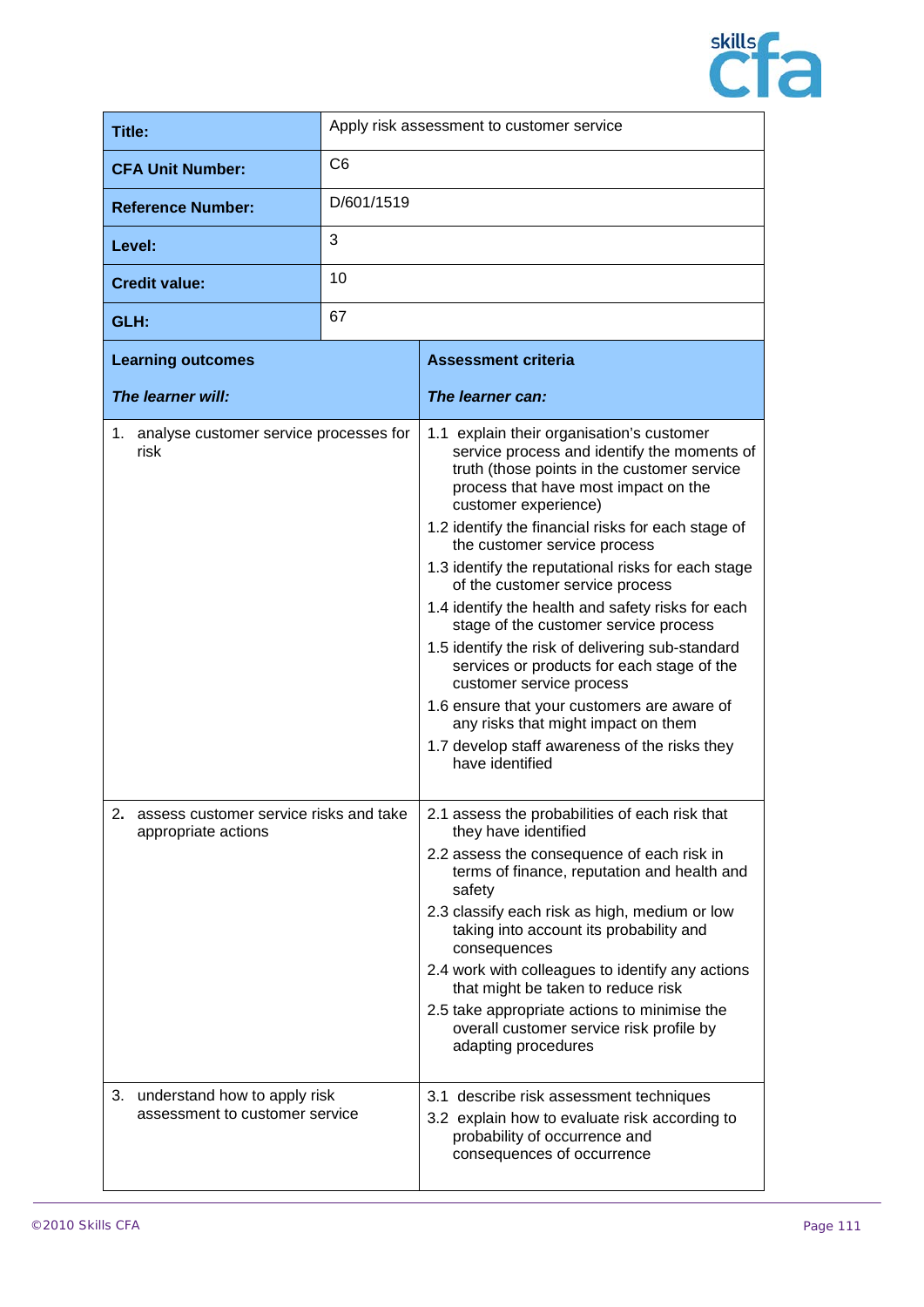

|                                                                                                                  | 3.3 evaluate the nature of potential customer<br>service risks including financial, reputational<br>and health and safety risks<br>3.4 explain cost/benefit analysis<br>3.5 define SWOT (Strengths, Weaknesses,<br>Opportunities, Threats) and PESTLE (Political,<br>Economic, Social, Technological, Legal,<br>Environmental) analysis                                                                                                                                                                                                                           |
|------------------------------------------------------------------------------------------------------------------|-------------------------------------------------------------------------------------------------------------------------------------------------------------------------------------------------------------------------------------------------------------------------------------------------------------------------------------------------------------------------------------------------------------------------------------------------------------------------------------------------------------------------------------------------------------------|
| Additional information about the unit                                                                            |                                                                                                                                                                                                                                                                                                                                                                                                                                                                                                                                                                   |
| <b>Owner's Reference</b>                                                                                         | This Unit forms part of the Customer Service NVQ<br>qualification 2010-2014                                                                                                                                                                                                                                                                                                                                                                                                                                                                                       |
| Unit aim(s)                                                                                                      | This unit is about how formal or informal risk<br>assessment techniques can be used to reduce<br>any risks involved in the provision of customer<br>service. The provision of customer service<br>involves a range of risks. These may be<br>financial, reputational or health and safety risks.<br>Awareness of them alone is rarely enough so<br>customer service sometimes involves<br>identifying and assessing individual risks so<br>that they can be classified and prioritised. This<br>in turn enables the learner to take actions to<br>minimise risks. |
| Unit expiry date                                                                                                 | 31 December 2014                                                                                                                                                                                                                                                                                                                                                                                                                                                                                                                                                  |
| Details of the relationship between the unit<br>and relevant national occupational<br>standards (if appropriate) | This Unit directly relates to Unit C6 of the<br><b>Customer Service NOS 2010</b>                                                                                                                                                                                                                                                                                                                                                                                                                                                                                  |
| Details of the relationship between the unit<br>and other standards or curricula (if<br>appropriate)             | N/A                                                                                                                                                                                                                                                                                                                                                                                                                                                                                                                                                               |
| Assessment requirements specified by a<br>sector or regulatory body (if appropriate)                             | Specified in the Customer Service Assessment<br>Strategy 2010                                                                                                                                                                                                                                                                                                                                                                                                                                                                                                     |
| Endorsement of the unit by a sector or<br>other appropriate body (if required)                                   | Institute of Customer Service                                                                                                                                                                                                                                                                                                                                                                                                                                                                                                                                     |
| Location of the unit within the<br>subject/sector classification system                                          | 15. Business Administration and Law                                                                                                                                                                                                                                                                                                                                                                                                                                                                                                                               |
| Name of the organisation submitting the<br>unit                                                                  | <b>City and Guilds</b>                                                                                                                                                                                                                                                                                                                                                                                                                                                                                                                                            |
| Availability for use                                                                                             | Available to all awarding organisations                                                                                                                                                                                                                                                                                                                                                                                                                                                                                                                           |
| Availability for delivery                                                                                        | 1 <sup>st</sup> February 2010                                                                                                                                                                                                                                                                                                                                                                                                                                                                                                                                     |
| Guided Learning Hours (glh)                                                                                      | 67                                                                                                                                                                                                                                                                                                                                                                                                                                                                                                                                                                |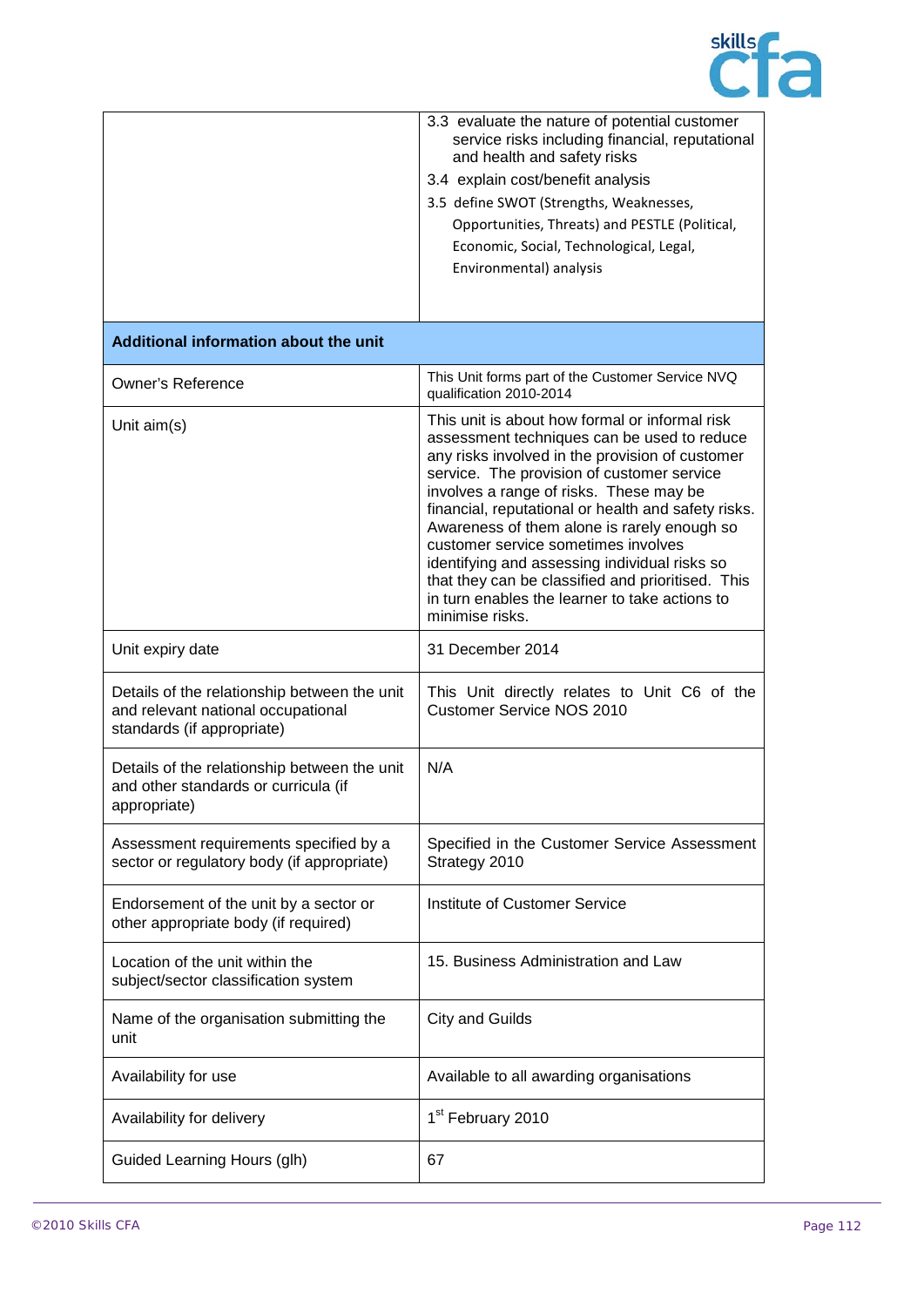

| Title:                                                                                                                          |                | Process customer service complaints                                                                                                                                                                                                                                                                                                                                                                                                                                                                                                                                                                                                                                                                                                                                                                                                                                                                                                                                                                                                                                                                                                                                                                                                                                                                                                                                                                                           |
|---------------------------------------------------------------------------------------------------------------------------------|----------------|-------------------------------------------------------------------------------------------------------------------------------------------------------------------------------------------------------------------------------------------------------------------------------------------------------------------------------------------------------------------------------------------------------------------------------------------------------------------------------------------------------------------------------------------------------------------------------------------------------------------------------------------------------------------------------------------------------------------------------------------------------------------------------------------------------------------------------------------------------------------------------------------------------------------------------------------------------------------------------------------------------------------------------------------------------------------------------------------------------------------------------------------------------------------------------------------------------------------------------------------------------------------------------------------------------------------------------------------------------------------------------------------------------------------------------|
| <b>CFA Unit Number:</b>                                                                                                         | C <sub>7</sub> |                                                                                                                                                                                                                                                                                                                                                                                                                                                                                                                                                                                                                                                                                                                                                                                                                                                                                                                                                                                                                                                                                                                                                                                                                                                                                                                                                                                                                               |
| <b>Reference Number:</b>                                                                                                        | D/601/1522     |                                                                                                                                                                                                                                                                                                                                                                                                                                                                                                                                                                                                                                                                                                                                                                                                                                                                                                                                                                                                                                                                                                                                                                                                                                                                                                                                                                                                                               |
| Level:                                                                                                                          | 3              |                                                                                                                                                                                                                                                                                                                                                                                                                                                                                                                                                                                                                                                                                                                                                                                                                                                                                                                                                                                                                                                                                                                                                                                                                                                                                                                                                                                                                               |
| <b>Credit value:</b>                                                                                                            | 6              |                                                                                                                                                                                                                                                                                                                                                                                                                                                                                                                                                                                                                                                                                                                                                                                                                                                                                                                                                                                                                                                                                                                                                                                                                                                                                                                                                                                                                               |
| GLH:                                                                                                                            | 40             |                                                                                                                                                                                                                                                                                                                                                                                                                                                                                                                                                                                                                                                                                                                                                                                                                                                                                                                                                                                                                                                                                                                                                                                                                                                                                                                                                                                                                               |
| <b>Learning outcomes</b>                                                                                                        |                | <b>Assessment criteria</b>                                                                                                                                                                                                                                                                                                                                                                                                                                                                                                                                                                                                                                                                                                                                                                                                                                                                                                                                                                                                                                                                                                                                                                                                                                                                                                                                                                                                    |
| The learner will:                                                                                                               |                | The learner can:                                                                                                                                                                                                                                                                                                                                                                                                                                                                                                                                                                                                                                                                                                                                                                                                                                                                                                                                                                                                                                                                                                                                                                                                                                                                                                                                                                                                              |
| 1. recognise the signs that a query or<br>problem is about to produce a<br>complaint<br>2.<br>deal with a complaint effectively |                | 1.1<br>identify signs that a customer is becoming<br>dissatisfied with the customer service of<br>their organisation<br>take action to change the situation so that<br>1.2<br>the query or problem does not result in a<br>complaint<br>take actions to change their customer<br>1.3<br>service approach in order to avoid future<br>complaints when a justified complaint has<br>been made<br>2.6<br>ensure that they have a clear<br>understanding of the nature and details of<br>the complaint<br>2.7<br>investigate the facts of the complaint in<br>order to establish whether it should be<br>dealt with as a justified complaint or an<br>unjustified complaint<br>identify all the possible options for a<br>2.8<br>solution and consider the benefits and<br>drawbacks of each option for their<br>customer and for their organisation<br>assess the risks to their organisation of<br>2.9<br>choosing each option<br>2.10 report the findings of their investigation to<br>their customer and offer their chosen<br>solution<br>2.11 escalate the complaint by involving more<br>senior members of their organisation or an<br>independent third party if there is sufficient<br>reason to do so<br>2.12 give feedback to other colleagues involved<br>which will help them avoid future<br>complaints<br>2.13 keep clear records of the way the<br>complaint has been handled to avoid later<br>misunderstandings |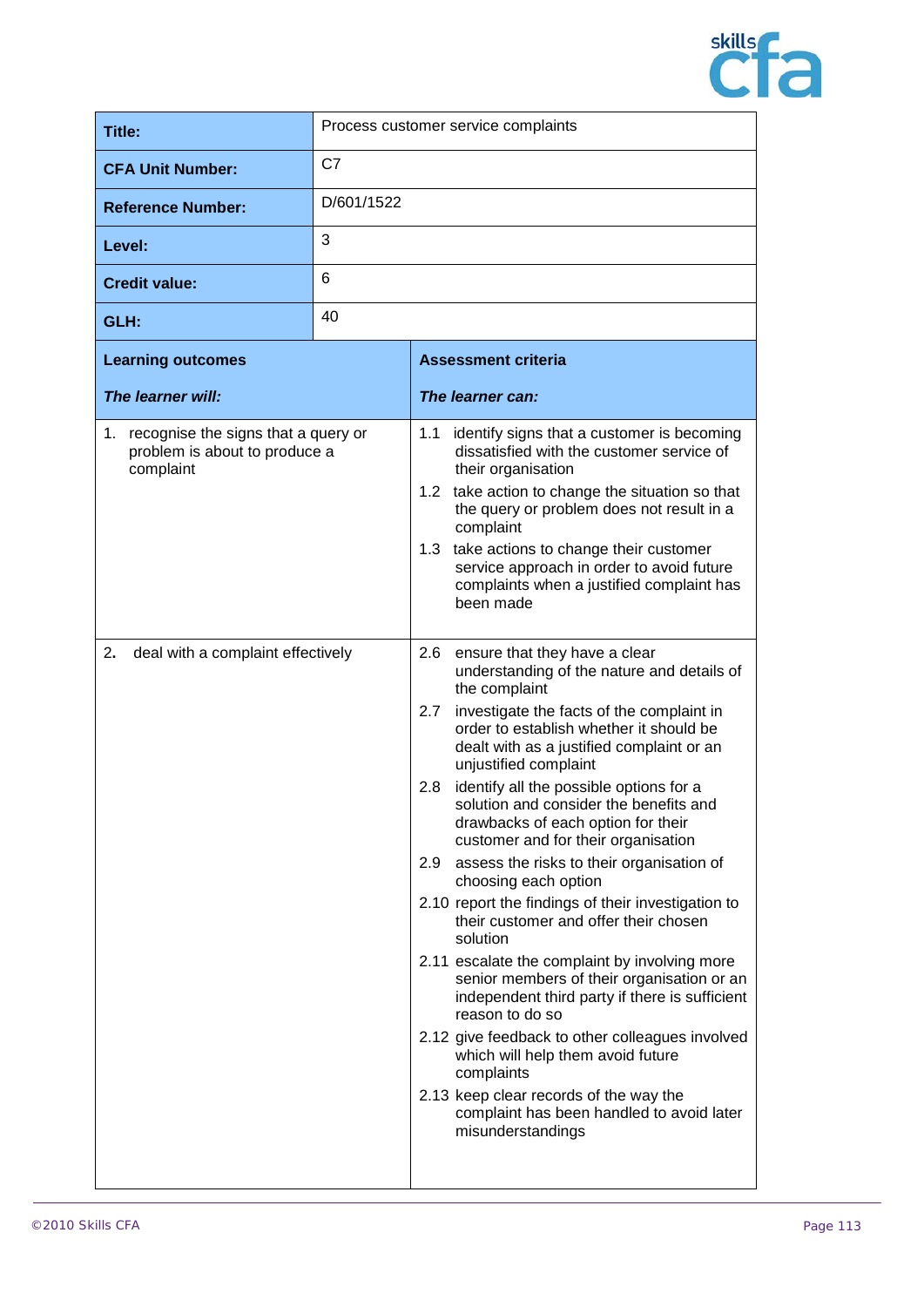

| 3. understand how to process customer<br>service complaints | 3.1<br>explain how to monitor the level of<br>complaints and identify those that should<br>provoke a special review of the service<br>offer and service delivery<br>3.2<br>explain why dealing with complaints is an<br>inevitable part of delivering customer                                                                                                                                                                                                                                                                                           |
|-------------------------------------------------------------|----------------------------------------------------------------------------------------------------------------------------------------------------------------------------------------------------------------------------------------------------------------------------------------------------------------------------------------------------------------------------------------------------------------------------------------------------------------------------------------------------------------------------------------------------------|
|                                                             | service                                                                                                                                                                                                                                                                                                                                                                                                                                                                                                                                                  |
|                                                             | 3.3<br>describe organisational procedures for<br>dealing with complaints                                                                                                                                                                                                                                                                                                                                                                                                                                                                                 |
|                                                             | 3.4<br>explain how to negotiate a solution with<br>their customer that is acceptable to that<br>customer and to the organisation                                                                                                                                                                                                                                                                                                                                                                                                                         |
|                                                             | 3.5 explain the regulatory definition of a<br>complaint in their sector and the<br>regulatory requirements of how complaints<br>should be handled and reported                                                                                                                                                                                                                                                                                                                                                                                           |
|                                                             | 3.6<br>explain when to escalate a complaint by<br>involving more senior members of the<br>organisation or an independent third party                                                                                                                                                                                                                                                                                                                                                                                                                     |
|                                                             | explain the cost and regulatory<br>3.7<br>implications of admitting liability for an<br>error made by their organisation                                                                                                                                                                                                                                                                                                                                                                                                                                 |
|                                                             | identify how to spot and interpret signals<br>3.8<br>that their customer may be considering<br>making a complaint                                                                                                                                                                                                                                                                                                                                                                                                                                        |
|                                                             | 3.9 describe techniques for handling conflict<br>3.10 explain the importance of dealing with a<br>complaint promptly                                                                                                                                                                                                                                                                                                                                                                                                                                     |
|                                                             | 3.11 explain why the offer of compensation or<br>replacement service or products may not<br>always be the best options for resolving a<br>complaint                                                                                                                                                                                                                                                                                                                                                                                                      |
|                                                             | 3.12 explain how the successful handling of a<br>complaint presents an opportunity to<br>impress a customer who has been<br>dissatisfied                                                                                                                                                                                                                                                                                                                                                                                                                 |
| Additional information about the unit                       |                                                                                                                                                                                                                                                                                                                                                                                                                                                                                                                                                          |
|                                                             |                                                                                                                                                                                                                                                                                                                                                                                                                                                                                                                                                          |
| Owner's Reference                                           | This Unit forms part of the Customer Service NVQ<br>qualification 2010-2014                                                                                                                                                                                                                                                                                                                                                                                                                                                                              |
| Unit $aim(s)$                                               | This unit is about the process of handling<br>complaints. In any customer service situation<br>a customer who is not satisfied may resort to<br>making a complaint. Complaints may be<br>justified or unjustified but in either case the<br>learner's customer expects them to respond<br>and to offer some resolution or compensation.<br>Complaints require investigation and the<br>different options for their resolution to be<br>considered. The learner's organisation may<br>have detailed and formal procedures for<br>dealing with complaints. |
|                                                             |                                                                                                                                                                                                                                                                                                                                                                                                                                                                                                                                                          |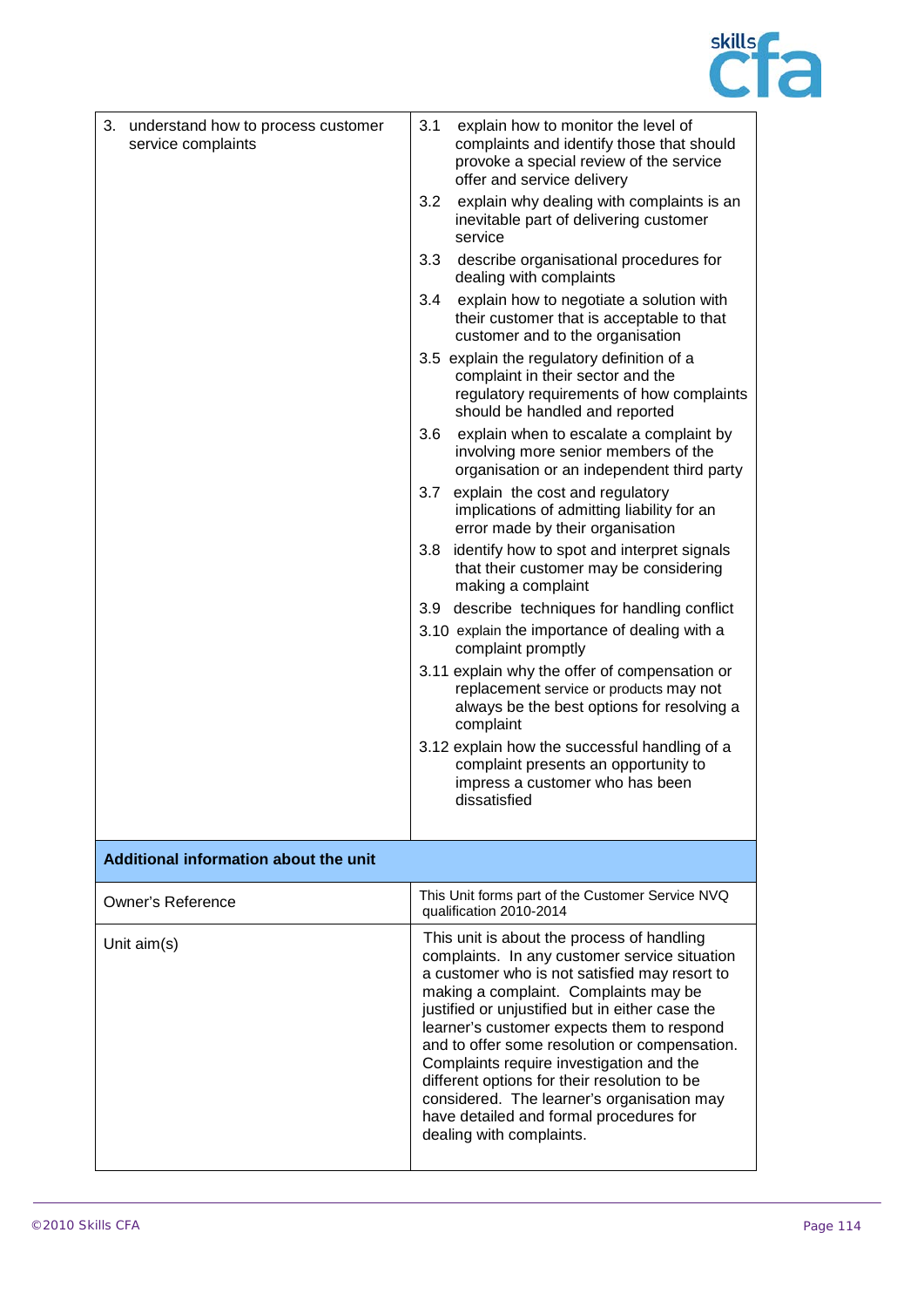

| Unit expiry date                                                                                                 | 31 December 2014                                                                 |
|------------------------------------------------------------------------------------------------------------------|----------------------------------------------------------------------------------|
| Details of the relationship between the unit<br>and relevant national occupational<br>standards (if appropriate) | This Unit directly relates to Unit C7 of the<br><b>Customer Service NOS 2010</b> |
| Details of the relationship between the unit<br>and other standards or curricula (if<br>appropriate)             | N/A                                                                              |
| Assessment requirements specified by a<br>sector or regulatory body (if appropriate)                             | Specified in the Customer Service Assessment<br>Strategy 2010                    |
| Endorsement of the unit by a sector or<br>other appropriate body (if required)                                   | Institute of Customer Service                                                    |
| Location of the unit within the<br>subject/sector classification system                                          | 15. Business Administration and Law                                              |
| Name of the organisation submitting the<br>unit                                                                  | <b>City and Guilds</b>                                                           |
| Availability for use                                                                                             | Available to all awarding organisations                                          |
| Availability for delivery                                                                                        | 1 <sup>st</sup> February 2010                                                    |
| Guided Learning Hours (glh)                                                                                      | 40                                                                               |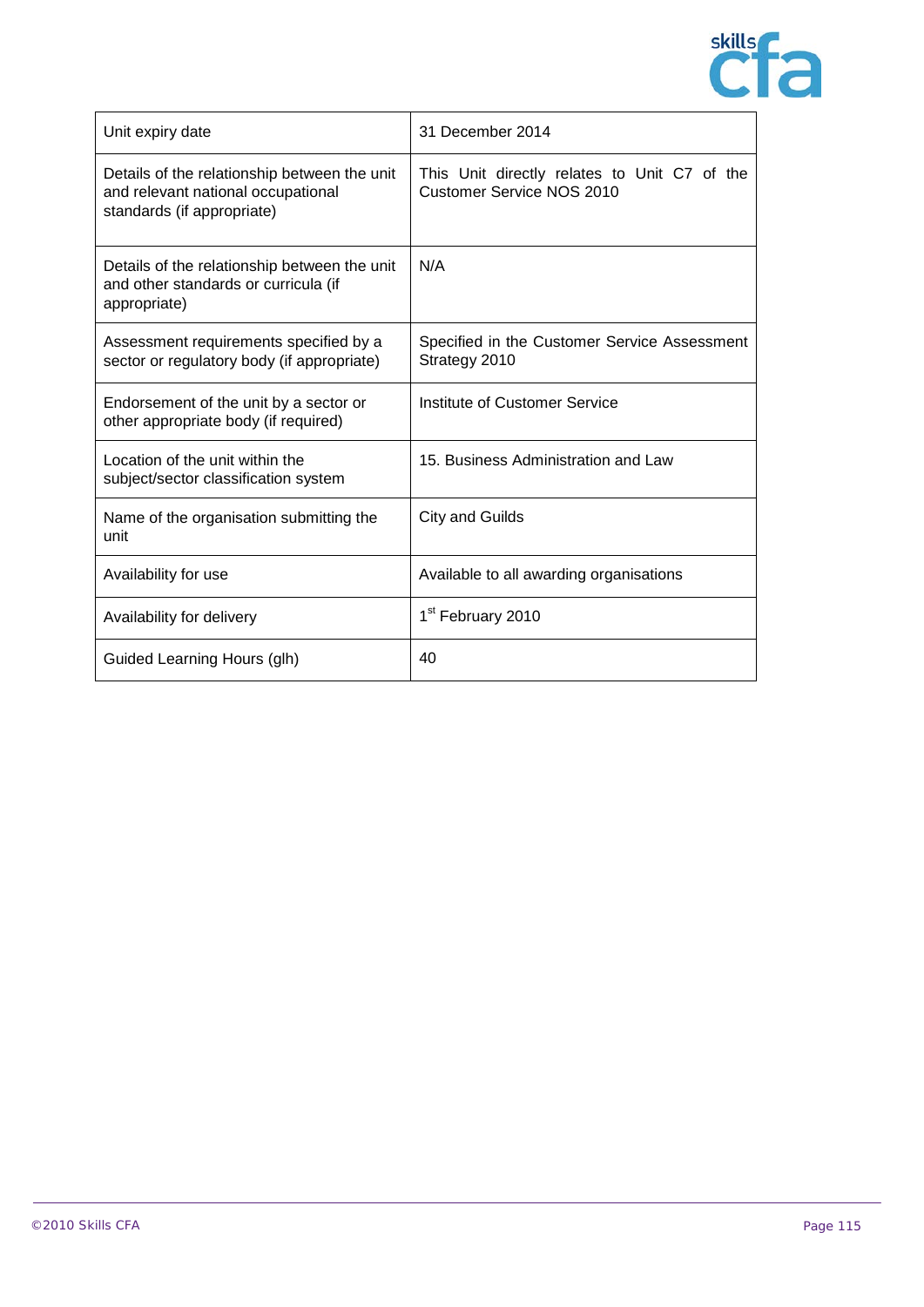

| Title:                   | Handle referred customer complaints |
|--------------------------|-------------------------------------|
| <b>CFA Unit Number:</b>  | C <sub>8</sub>                      |
| <b>Reference Number:</b> | K/601/1524                          |
| Level:                   | 4                                   |
| <b>Credit value:</b>     | 10                                  |
| GLH:                     | 67                                  |

| <b>Learning outcomes</b>                                                      | <b>Assessment criteria</b>                                                                                                                                                 |
|-------------------------------------------------------------------------------|----------------------------------------------------------------------------------------------------------------------------------------------------------------------------|
| The learner will:                                                             | The learner can:                                                                                                                                                           |
| 1. investigate referred customer<br>complaints                                | 1.1 collect all the available information on the<br>nature of the complaint and identify and<br>analyse the organisational implications of<br>the complaint                |
|                                                                               | 1.2 take personal responsibility for dealing with<br>the complaint subject to the limits of their<br>authority                                                             |
|                                                                               | 1.3 keep their customer informed about what<br>steps are being taken to deal with the<br>customer's complaint                                                              |
|                                                                               | 1.4 follow the correct procedures if their<br>customer wishes to escalate the complaint<br>even higher or if the complaint has wider<br>implications for the organisation. |
| 2. take action to deal with referred<br>customer complaints                   | identify a range of possible solutions<br>2.14<br>that balance customer expectations and the<br>organisation's service offer                                               |
|                                                                               | liaise with their customer and<br>2.15<br>colleagues to negotiate an acceptable<br>solution                                                                                |
|                                                                               | 2.16<br>agree a solution that adapts current<br>policies and procedures within their own<br>authority and furthers their organisation's<br>aims and objectives             |
|                                                                               | 2.17<br>implement the agreed solution and<br>liaise with their customer to ensure that the<br>customer is satisfied with the action that<br>has been taken                 |
| 3. identify repeated customer complaints<br>and recommend changes to policies | 3.1 identify patterns and trends in customer<br>complaints                                                                                                                 |
| and procedures                                                                | 3.2 analyse trends in customer complaints                                                                                                                                  |
|                                                                               | 3.3 identify solutions acceptable to their<br>customers that fit the organisation's service<br>offer                                                                       |
|                                                                               | 3.4 identify possible changes to customer<br>service policies and procedures                                                                                               |
|                                                                               | 3.5 consider the benefits and drawbacks of                                                                                                                                 |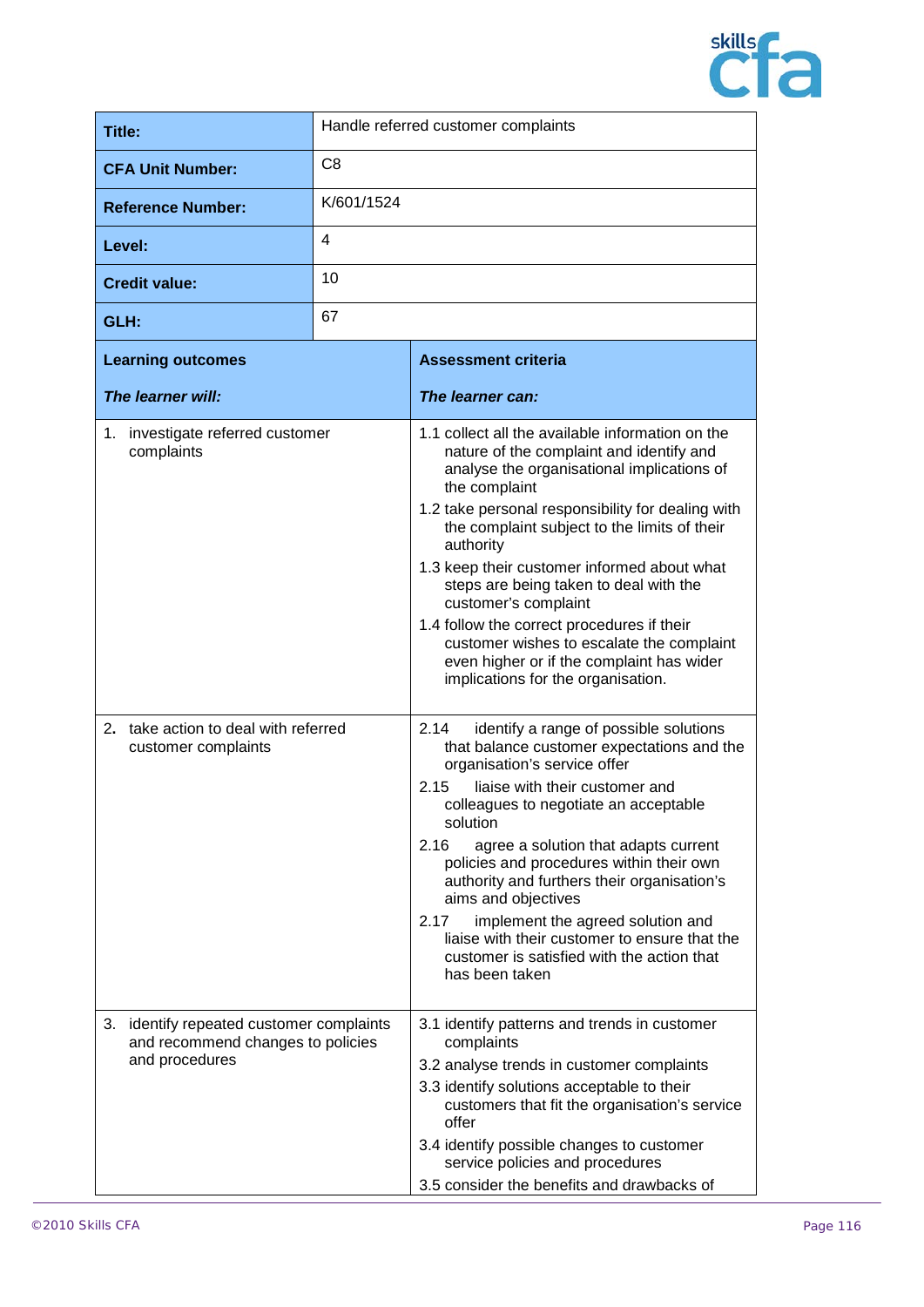

|                                                             | each possible change in terms of balancing<br>customer service and organisational aims<br>3.6 select an option for change and follow<br>organisational procedures to ensure that<br>their recommendations come to the<br>attention of decision makers                                                                                                                                                                                                                                                                                                                                                                                                                                                                                                                                                                                                                                                                                                                                                                                                                                                                                                                                                                                                                                                          |
|-------------------------------------------------------------|----------------------------------------------------------------------------------------------------------------------------------------------------------------------------------------------------------------------------------------------------------------------------------------------------------------------------------------------------------------------------------------------------------------------------------------------------------------------------------------------------------------------------------------------------------------------------------------------------------------------------------------------------------------------------------------------------------------------------------------------------------------------------------------------------------------------------------------------------------------------------------------------------------------------------------------------------------------------------------------------------------------------------------------------------------------------------------------------------------------------------------------------------------------------------------------------------------------------------------------------------------------------------------------------------------------|
| 4. understand how to handle referred<br>customer complaints | 4.1 explain the importance of minimising customer complaints<br>and dealing with them effectively and promptly when they<br>occur<br>4.2 explain their organisation's complaints procedures and the<br>limits of their authority<br>4.3 describe the procedures they must follow if a complaint is<br>likely to be escalated or have wider implications<br>4.4 describe the types of complaints that could have wider<br>implications for their organisation<br>4.5 explain why it is important to communicate with their<br>customer at all stages of the complaints procedure<br>4.6 explain how to devise solutions that balance customer<br>expectations and organisational aims<br>4.7 explain why it is important to identify and present to the<br>customer a range of possible options<br>4.8 explain why it may be necessary sometimes to adapt<br>organisational policies and procedures to provide a solution<br>acceptable to their customer and how they could justify this<br>4.9 research how to identify trends and patterns in customer<br>complaints and solutions<br>4.10 describe how to explore the implications of these<br>patterns and trends for their organisations policies and<br>procedures<br>4.11 explain how to recommend changes to organisational<br>policies and procedures |
| Additional information about the unit                       |                                                                                                                                                                                                                                                                                                                                                                                                                                                                                                                                                                                                                                                                                                                                                                                                                                                                                                                                                                                                                                                                                                                                                                                                                                                                                                                |
| <b>Owner's Reference</b>                                    | This Unit forms part of the Customer Service NVQ<br>qualification 2010-2014                                                                                                                                                                                                                                                                                                                                                                                                                                                                                                                                                                                                                                                                                                                                                                                                                                                                                                                                                                                                                                                                                                                                                                                                                                    |
|                                                             |                                                                                                                                                                                                                                                                                                                                                                                                                                                                                                                                                                                                                                                                                                                                                                                                                                                                                                                                                                                                                                                                                                                                                                                                                                                                                                                |
| Unit $aim(s)$                                               | However effectively customer service is<br>organised, customers make complaints from<br>time to time. In some organisations, it is simply<br>a matter of procedure for all complaints to be<br>handled by particular people. Sometimes,<br>front-line staff or supervisors can deal with<br>these complaints, however, often more senior<br>staff must deal with the complaint. This is<br>either because of the severity of the complaint<br>and its implications for the organisation, or<br>because the customer will accept the solution<br>only if it is dealt with at a senior level. This may<br>require someone with the authority and<br>influence to adapt existing policies and<br>procedures to find an acceptable solution.<br>It is<br>also important for this person to explore<br>patterns and trends in significant complaints<br>and recommend changes to policies and<br>procedures to avoid repetition.                                                                                                                                                                                                                                                                                                                                                                                    |
| Unit expiry date                                            | 31 December 2014                                                                                                                                                                                                                                                                                                                                                                                                                                                                                                                                                                                                                                                                                                                                                                                                                                                                                                                                                                                                                                                                                                                                                                                                                                                                                               |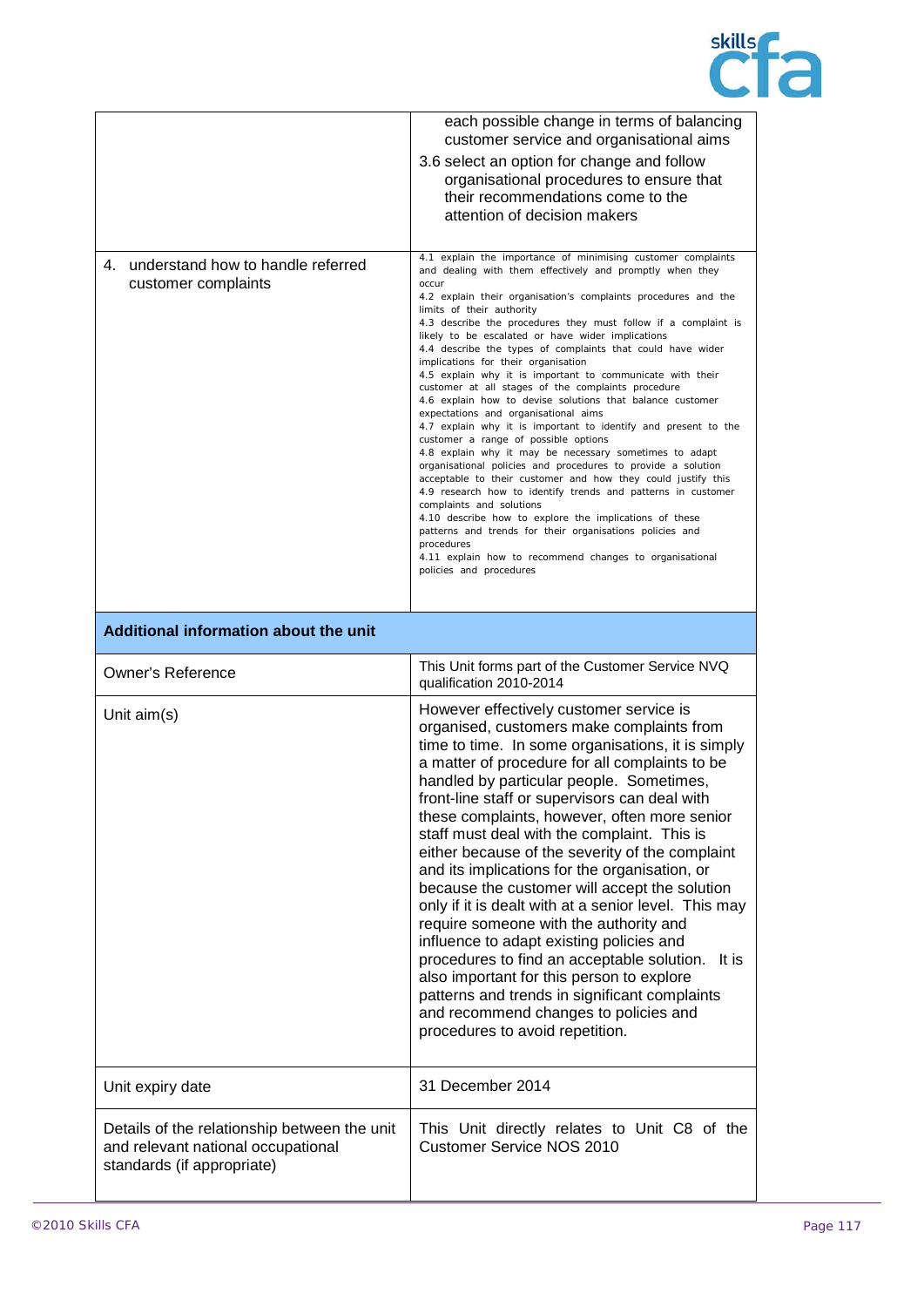

| Details of the relationship between the unit<br>and other standards or curricula (if<br>appropriate) | N/A                                                           |
|------------------------------------------------------------------------------------------------------|---------------------------------------------------------------|
| Assessment requirements specified by a<br>sector or regulatory body (if appropriate)                 | Specified in the Customer Service Assessment<br>Strategy 2010 |
| Endorsement of the unit by a sector or<br>other appropriate body (if required)                       | Institute of Customer Service                                 |
| Location of the unit within the<br>subject/sector classification system                              | 15. Business Administration and Law                           |
| Name of the organisation submitting the<br>unit                                                      | City and Guilds                                               |
| Availability for use                                                                                 | Available to all awarding organisations                       |
| Availability for delivery                                                                            | 1 <sup>st</sup> February 2010                                 |
| Guided Learning Hours (glh)                                                                          | 67                                                            |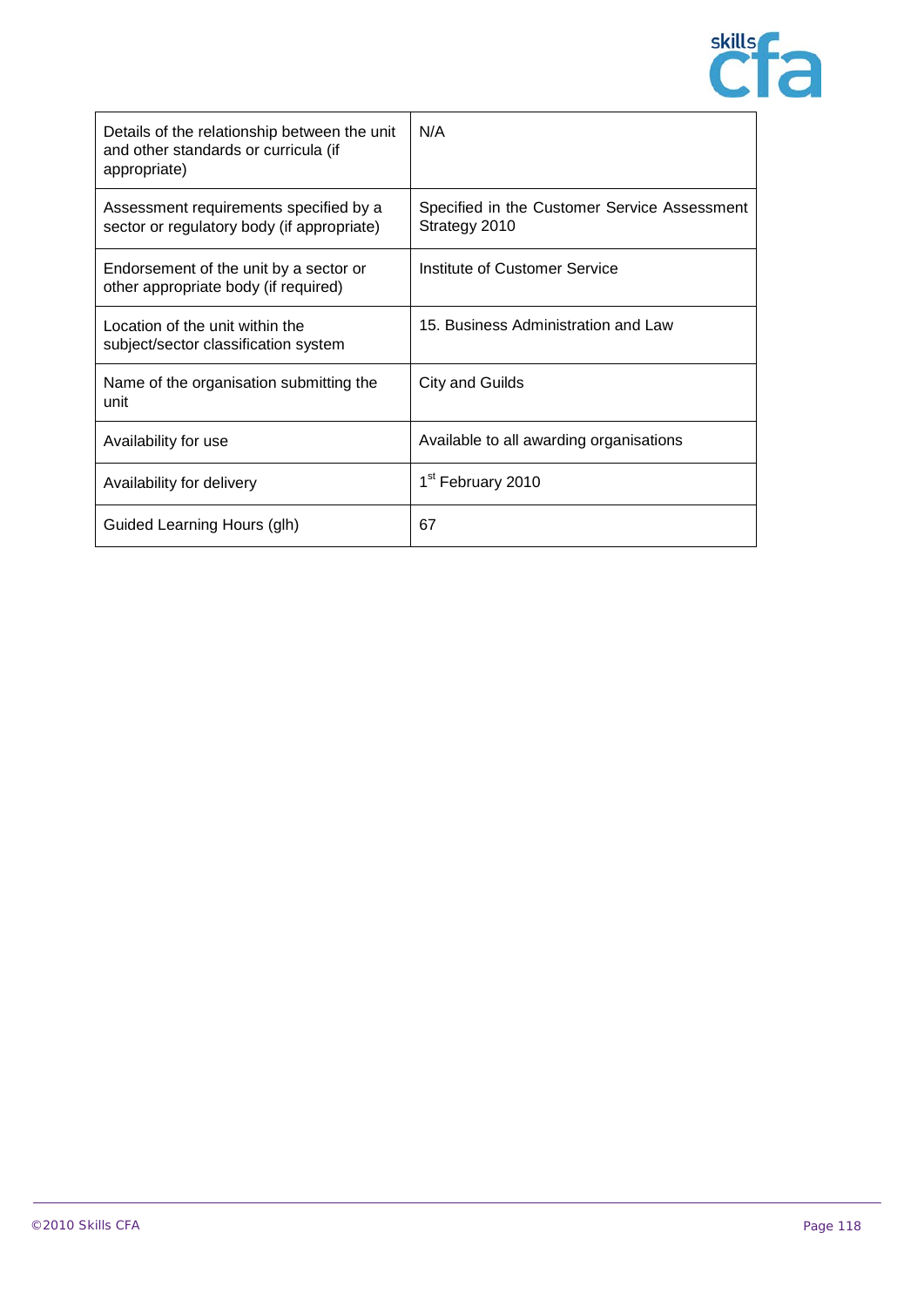

| Title:                                                                                       | Develop customer relationships |                                                                                                                                                                                                                                                                                                                                                                                                                                                                                                                                                                                                  |
|----------------------------------------------------------------------------------------------|--------------------------------|--------------------------------------------------------------------------------------------------------------------------------------------------------------------------------------------------------------------------------------------------------------------------------------------------------------------------------------------------------------------------------------------------------------------------------------------------------------------------------------------------------------------------------------------------------------------------------------------------|
| <b>CFA Unit Number:</b>                                                                      | D <sub>1</sub>                 |                                                                                                                                                                                                                                                                                                                                                                                                                                                                                                                                                                                                  |
| <b>Reference Number:</b>                                                                     | T/601/1526                     |                                                                                                                                                                                                                                                                                                                                                                                                                                                                                                                                                                                                  |
| Level:                                                                                       | 2                              |                                                                                                                                                                                                                                                                                                                                                                                                                                                                                                                                                                                                  |
| <b>Credit value:</b>                                                                         | 6                              |                                                                                                                                                                                                                                                                                                                                                                                                                                                                                                                                                                                                  |
| GLH:                                                                                         | 40                             |                                                                                                                                                                                                                                                                                                                                                                                                                                                                                                                                                                                                  |
| <b>Learning outcomes</b>                                                                     |                                | <b>Assessment criteria</b>                                                                                                                                                                                                                                                                                                                                                                                                                                                                                                                                                                       |
| The learner will:                                                                            |                                | The learner can:                                                                                                                                                                                                                                                                                                                                                                                                                                                                                                                                                                                 |
| 1. build their customer's confidence that<br>the service they give will be excellent         |                                | 1.1<br>show that they behave assertively and<br>professionally with customers<br>allocate the time they take to deal with<br>1.2 <sub>1</sub><br>their customer following organisational<br>guidelines<br>1.3<br>reassure their customer that they are<br>doing everything possible to keep the<br>service promises made by the<br>organisation                                                                                                                                                                                                                                                  |
| meet the expectations of their<br>2.<br>customers                                            |                                | 2.18 recognise when there may be a conflict<br>between their customer's expectations<br>and your organisation's service offer<br>2.19 balance their customer's expectations with<br>their organisation's service offer by<br>offering an alternative or explaining the<br>limits of the service offer<br>2.20 work effectively with others to resolve any<br>difficulties in meeting their customer's<br>expectations                                                                                                                                                                            |
| develop the long-term relationship<br>3.<br>between their customer and their<br>organisation |                                | 3.1<br>give additional help and information to<br>their customer in response to customer<br>questions and comments about their<br>organisation's services or products<br>discuss expectations with their customer<br>3.2<br>and explain how these compare with their<br>organisation's services or products<br>advise others of feedback received from<br>3.3 <sub>1</sub><br>their customer<br>identify new ways of helping customers<br>3.4<br>based on the feedback customers have<br>given them<br>identify added value that their organisation<br>3.5<br>could offer to long-term customers |
| know how to develop customer<br>4.<br>relationships                                          |                                | Describe their organisation's services or<br>4.1<br>products                                                                                                                                                                                                                                                                                                                                                                                                                                                                                                                                     |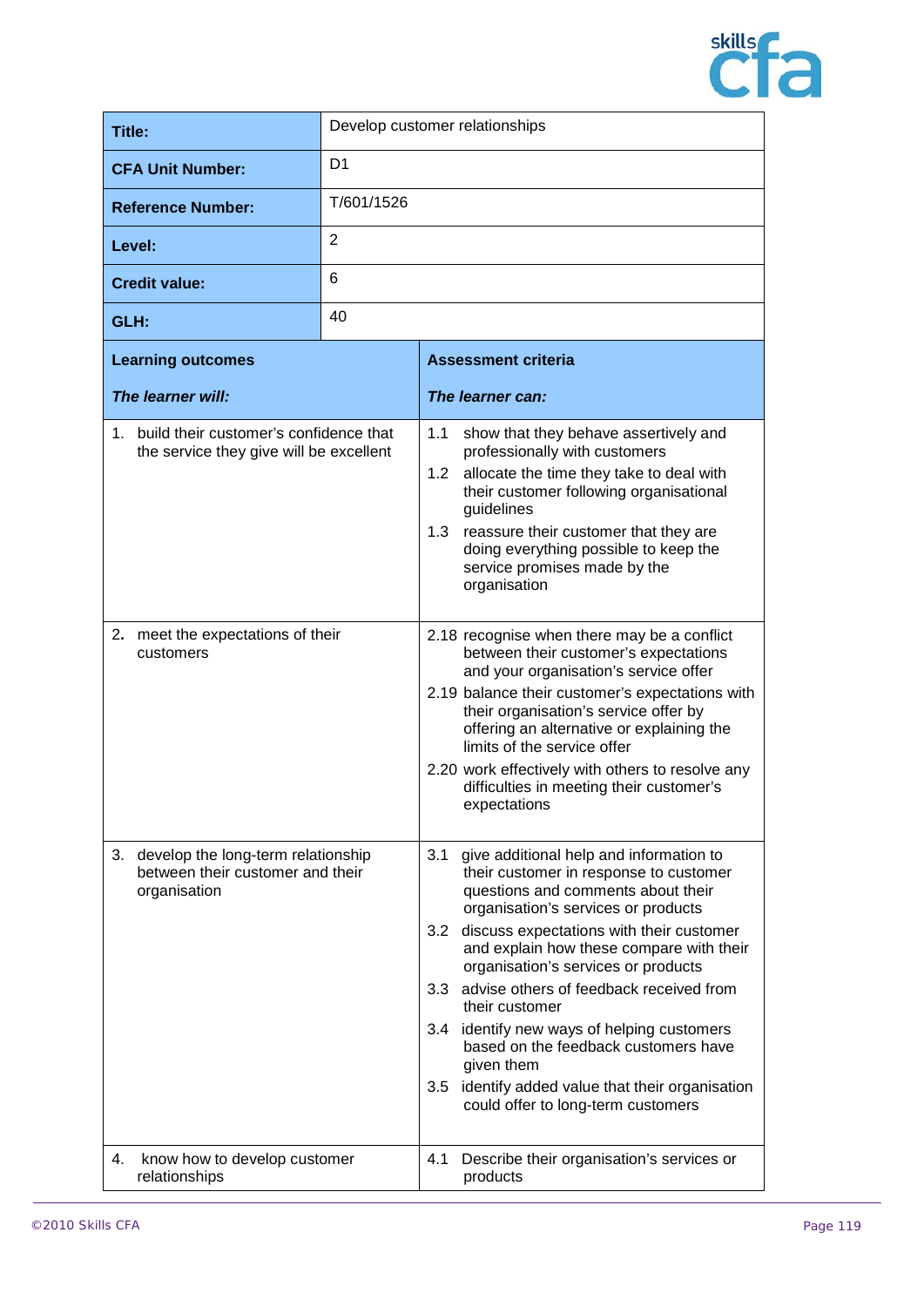

|                                                                                                                  | 4.2<br>explain the importance of customer<br>retention                                                                                                                                                                                                                                                                                                                                                                                                                                                                                                                                                                                                                                                                                                                                                                                    |
|------------------------------------------------------------------------------------------------------------------|-------------------------------------------------------------------------------------------------------------------------------------------------------------------------------------------------------------------------------------------------------------------------------------------------------------------------------------------------------------------------------------------------------------------------------------------------------------------------------------------------------------------------------------------------------------------------------------------------------------------------------------------------------------------------------------------------------------------------------------------------------------------------------------------------------------------------------------------|
|                                                                                                                  | 4.3<br>explain how their own behaviour affects<br>the behaviour of the customer                                                                                                                                                                                                                                                                                                                                                                                                                                                                                                                                                                                                                                                                                                                                                           |
|                                                                                                                  | describe how to behave assertively<br>4.4<br>and professionally with<br>customers                                                                                                                                                                                                                                                                                                                                                                                                                                                                                                                                                                                                                                                                                                                                                         |
|                                                                                                                  | describe how to defuse potentially<br>4.5<br>stressful situations                                                                                                                                                                                                                                                                                                                                                                                                                                                                                                                                                                                                                                                                                                                                                                         |
|                                                                                                                  | 4.6<br>identify the limitations of their<br>organisation's service offer                                                                                                                                                                                                                                                                                                                                                                                                                                                                                                                                                                                                                                                                                                                                                                  |
|                                                                                                                  | 4.7<br>compare how customer expectations may<br>change as the customer deals with their<br>organisation                                                                                                                                                                                                                                                                                                                                                                                                                                                                                                                                                                                                                                                                                                                                   |
|                                                                                                                  | 4.8<br>identify the cost and resource<br>implications of an extension of the service<br>offer to meet or exceed customer<br>expectations                                                                                                                                                                                                                                                                                                                                                                                                                                                                                                                                                                                                                                                                                                  |
|                                                                                                                  | explain the cost implications of bringing in<br>4.9<br>new customers as opposed to retaining<br>existing customers                                                                                                                                                                                                                                                                                                                                                                                                                                                                                                                                                                                                                                                                                                                        |
|                                                                                                                  | 4.10 identify who to refer to when considering<br>any variation to their organisation's<br>service offer                                                                                                                                                                                                                                                                                                                                                                                                                                                                                                                                                                                                                                                                                                                                  |
| Additional information about the unit                                                                            |                                                                                                                                                                                                                                                                                                                                                                                                                                                                                                                                                                                                                                                                                                                                                                                                                                           |
| <b>Owner's Reference</b>                                                                                         | This Unit forms part of the Customer Service NVQ<br>qualification 2010-2014                                                                                                                                                                                                                                                                                                                                                                                                                                                                                                                                                                                                                                                                                                                                                               |
| Unit aim(s)                                                                                                      | When the learner deals with their customers<br>regularly, they want to make each occasion a<br>good customer experience. The impression<br>the learner creates and the way the service is<br>delivered affects this in just the same way as<br>when they deal with a customer only once.<br>However, a longer-term relationship with a<br>repeat customer also depends on building up<br>their customer's confidence in the service that<br>the learner offers. Loyalty and a long-term<br>relationship rely on the customer having a<br>realistic view of the organisation's service and<br>being comfortable with it. The learner's<br>customer will return to their organisation if they<br>feel confident that they will receive excellent<br>service because they have enjoyed good<br>customer experiences with the learner before. |
| Unit expiry date                                                                                                 | 31 December 2014                                                                                                                                                                                                                                                                                                                                                                                                                                                                                                                                                                                                                                                                                                                                                                                                                          |
| Details of the relationship between the unit<br>and relevant national occupational<br>standards (if appropriate) | This Unit directly relates to Unit D1 of the<br><b>Customer Service NOS 2010</b>                                                                                                                                                                                                                                                                                                                                                                                                                                                                                                                                                                                                                                                                                                                                                          |
| Details of the relationship between the unit<br>and other standards or curricula (if<br>appropriate)             | N/A                                                                                                                                                                                                                                                                                                                                                                                                                                                                                                                                                                                                                                                                                                                                                                                                                                       |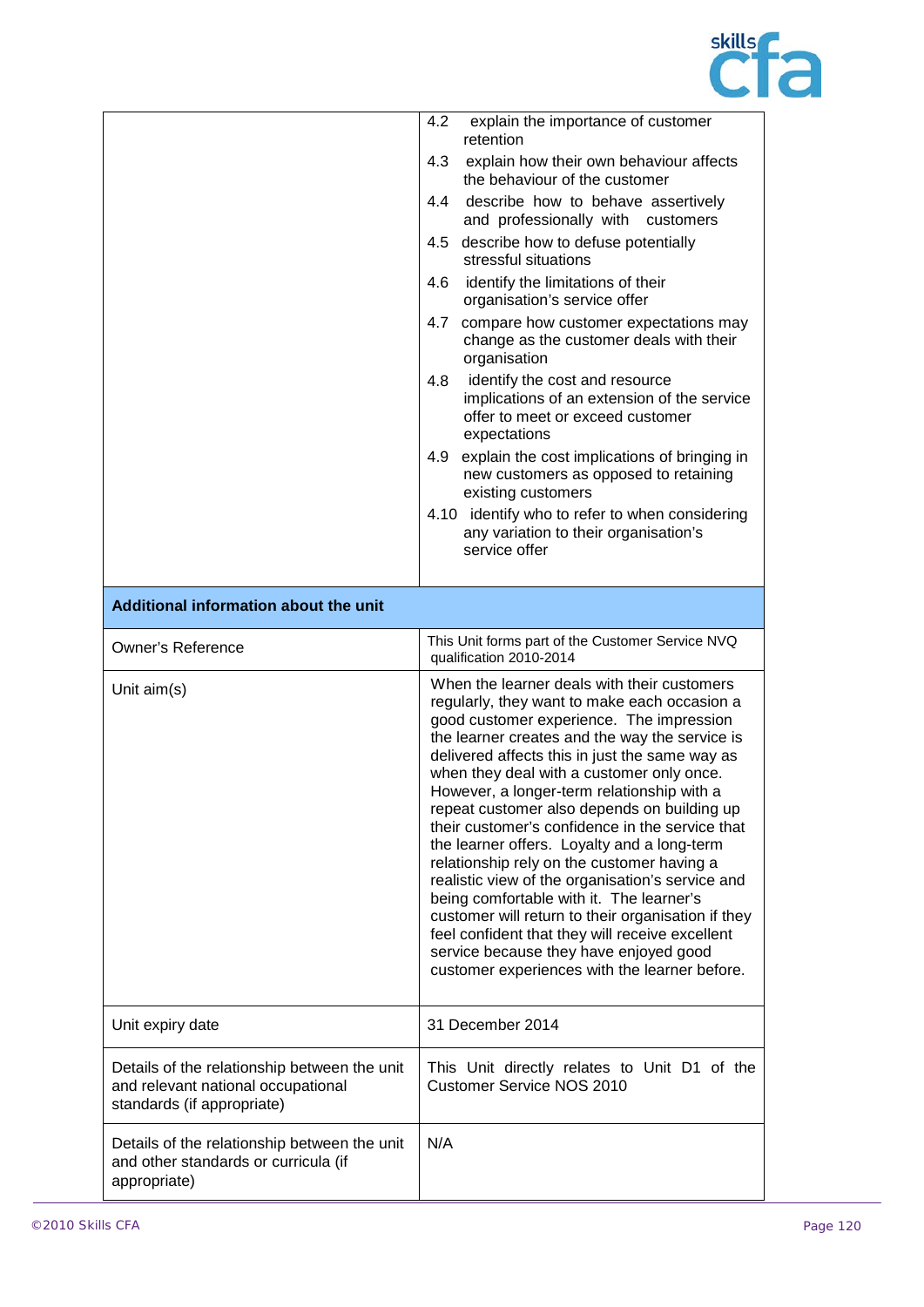

| Assessment requirements specified by a<br>sector or regulatory body (if appropriate) | Specified in the Customer Service Assessment<br>Strategy 2010 |
|--------------------------------------------------------------------------------------|---------------------------------------------------------------|
| Endorsement of the unit by a sector or<br>other appropriate body (if required)       | Institute of Customer Service                                 |
| Location of the unit within the<br>subject/sector classification system              | 15. Business Administration and Law                           |
| Name of the organisation submitting the<br>unit                                      | City and Guilds                                               |
| Availability for use                                                                 | Available to all awarding organisations                       |
| Availability for delivery                                                            | 1 <sup>st</sup> February 2010                                 |
| Guided Learning Hours (glh)                                                          | 40                                                            |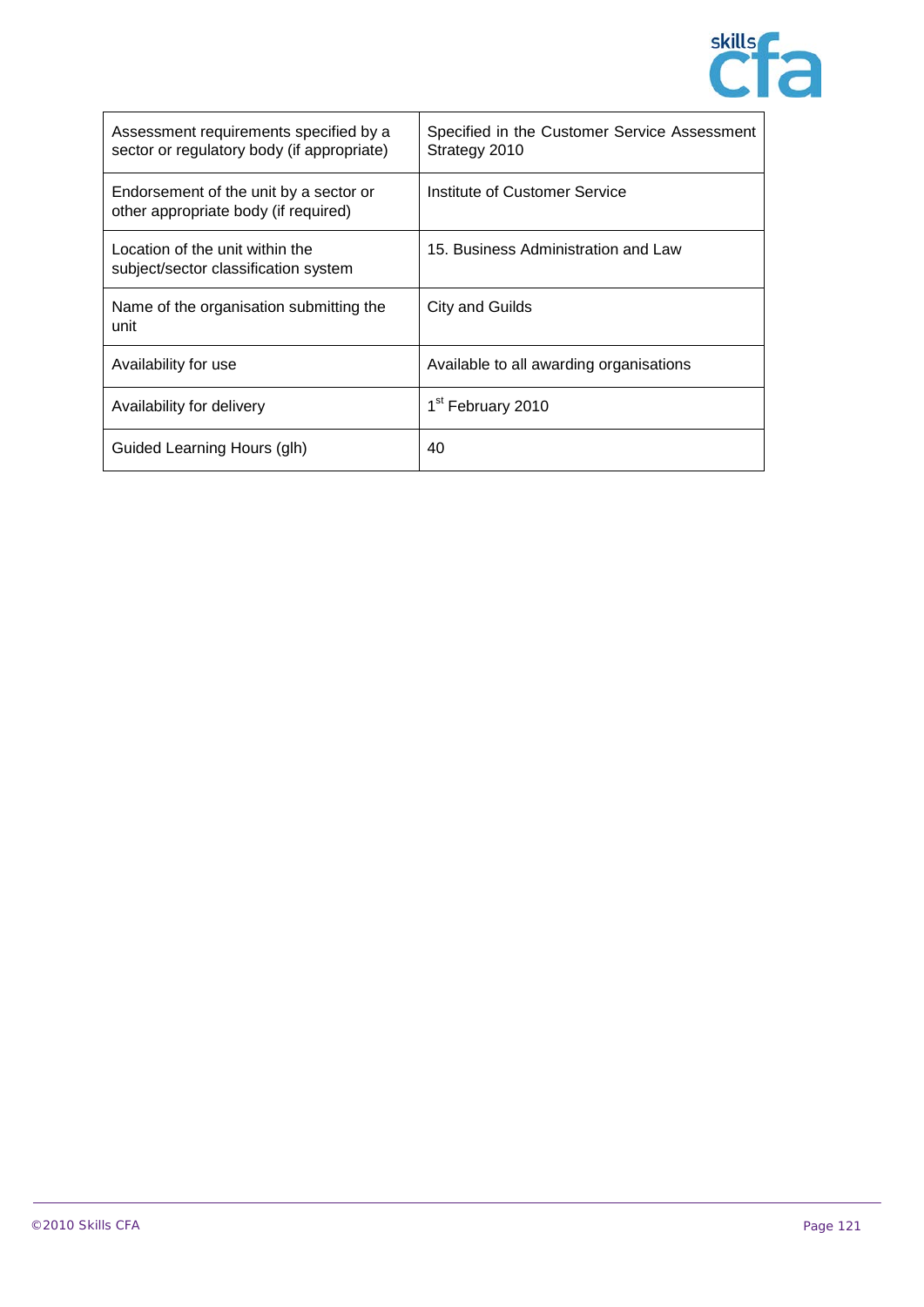

| Title:                                                                                                             |                | Support customer service improvements                                                                                                                                                                                                                                                                                                                                                                                                                                                                                                                                                                                                                                                                                                                                                                                                                                                                                                                                                                                                                                |
|--------------------------------------------------------------------------------------------------------------------|----------------|----------------------------------------------------------------------------------------------------------------------------------------------------------------------------------------------------------------------------------------------------------------------------------------------------------------------------------------------------------------------------------------------------------------------------------------------------------------------------------------------------------------------------------------------------------------------------------------------------------------------------------------------------------------------------------------------------------------------------------------------------------------------------------------------------------------------------------------------------------------------------------------------------------------------------------------------------------------------------------------------------------------------------------------------------------------------|
| <b>CFA Unit Number:</b>                                                                                            | D <sub>2</sub> |                                                                                                                                                                                                                                                                                                                                                                                                                                                                                                                                                                                                                                                                                                                                                                                                                                                                                                                                                                                                                                                                      |
| <b>Reference Number:</b>                                                                                           | A/601/1530     |                                                                                                                                                                                                                                                                                                                                                                                                                                                                                                                                                                                                                                                                                                                                                                                                                                                                                                                                                                                                                                                                      |
| Level:                                                                                                             | 2              |                                                                                                                                                                                                                                                                                                                                                                                                                                                                                                                                                                                                                                                                                                                                                                                                                                                                                                                                                                                                                                                                      |
| <b>Credit value:</b>                                                                                               | 5              |                                                                                                                                                                                                                                                                                                                                                                                                                                                                                                                                                                                                                                                                                                                                                                                                                                                                                                                                                                                                                                                                      |
| GLH:                                                                                                               | 33             |                                                                                                                                                                                                                                                                                                                                                                                                                                                                                                                                                                                                                                                                                                                                                                                                                                                                                                                                                                                                                                                                      |
| <b>Learning outcomes</b>                                                                                           |                | <b>Assessment criteria</b>                                                                                                                                                                                                                                                                                                                                                                                                                                                                                                                                                                                                                                                                                                                                                                                                                                                                                                                                                                                                                                           |
| The learner will:                                                                                                  |                | The learner can:                                                                                                                                                                                                                                                                                                                                                                                                                                                                                                                                                                                                                                                                                                                                                                                                                                                                                                                                                                                                                                                     |
| 1. use feedback to identify potential<br>customer service improvements<br>2. implement changes in customer service |                | 1.4 gather informal feedback from their<br>customers<br>1.5 use their organisation's procedures to<br>collect feedback from their customers<br>1.6 use the information from their customers to<br>develop a better understanding of their<br>customer service experience<br>1.7 identify ways the service they give could be<br>improved based on information they have<br>gathered<br>1.8 share their ideas for improving customer<br>service with colleagues<br>2.21<br>identify a possible change that could be<br>made to improve customer service<br>2.22<br>present their idea for improving<br>customer service to a colleague with the<br>appropriate authority to approve the change<br>2.23<br>carry out changes to customer service<br>procedures based on their own idea or<br>proposed by their organisation<br>2.24<br>keep their customers informed of<br>changes to customer service<br>2.25<br>give customers a positive impression of<br>changes that have been made<br>2.26<br>work positively with others to support<br>customer service changes |
| 3. assist with the evaluation of changes in<br>customer service                                                    |                | 3.1 discuss with others how changes to<br>customer service are working<br>3.2 work with others to identify any negative<br>effects of changes and how these can be<br>avoided                                                                                                                                                                                                                                                                                                                                                                                                                                                                                                                                                                                                                                                                                                                                                                                                                                                                                        |
| 4.<br>know how to support customer service<br>improvements                                                         |                | 4.1 explain how customer experience is<br>influenced by the way service is delivered<br>4.2 identify how customer feedback is obtained<br>4.3 explain how to work with others to identify                                                                                                                                                                                                                                                                                                                                                                                                                                                                                                                                                                                                                                                                                                                                                                                                                                                                            |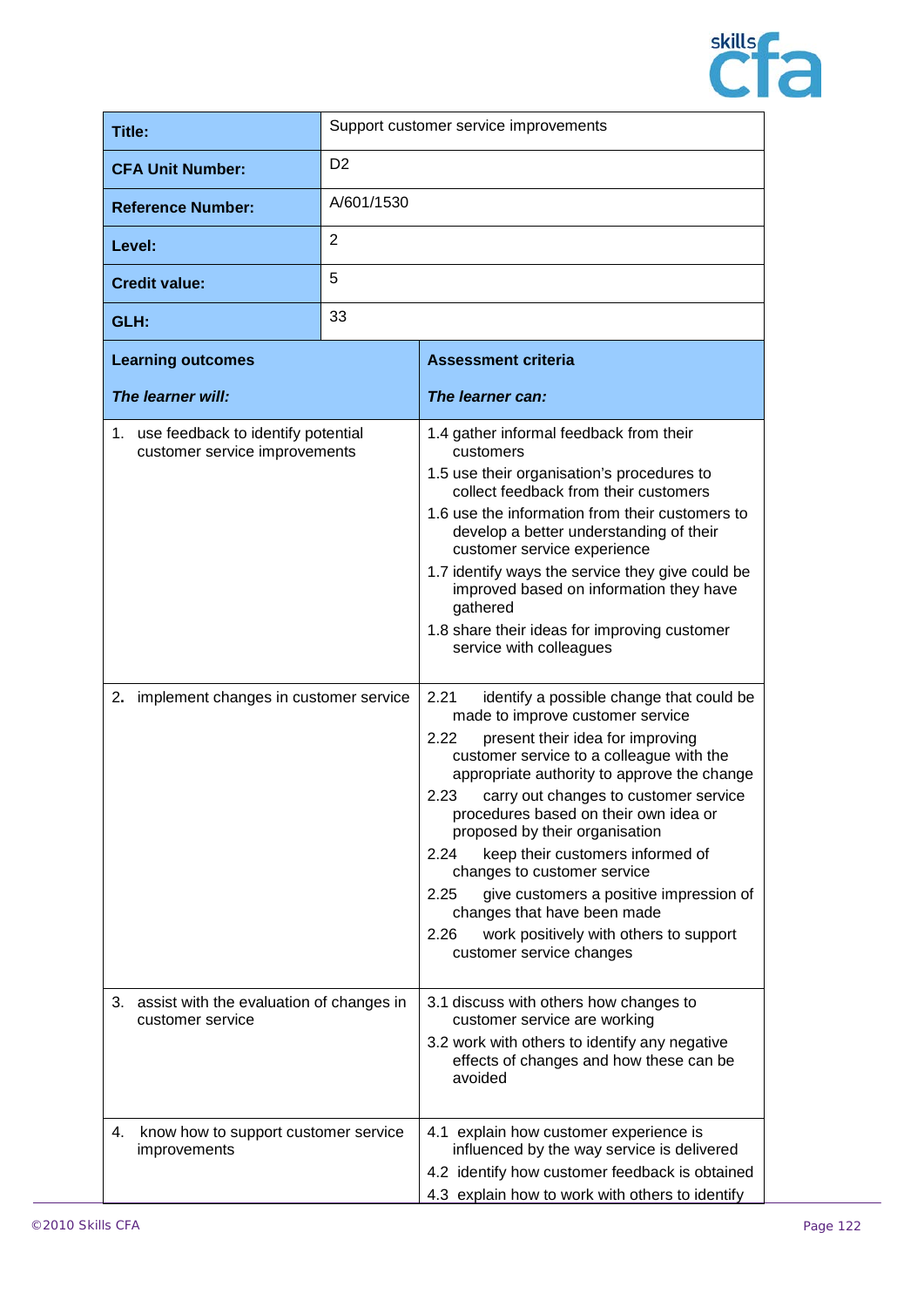

|                                                                                                                  | and support change in the way service is<br>delivered<br>4.4 describe why it is important to give a<br>positive impression to their customer about<br>the changes made by the organisation even<br>if the learner disagrees with them                                                                                                                                                                                                                                                                                                                                                                                                                                                                                                                                                                                                                                                                                                                        |
|------------------------------------------------------------------------------------------------------------------|--------------------------------------------------------------------------------------------------------------------------------------------------------------------------------------------------------------------------------------------------------------------------------------------------------------------------------------------------------------------------------------------------------------------------------------------------------------------------------------------------------------------------------------------------------------------------------------------------------------------------------------------------------------------------------------------------------------------------------------------------------------------------------------------------------------------------------------------------------------------------------------------------------------------------------------------------------------|
| Additional information about the unit                                                                            |                                                                                                                                                                                                                                                                                                                                                                                                                                                                                                                                                                                                                                                                                                                                                                                                                                                                                                                                                              |
| <b>Owner's Reference</b>                                                                                         | This Unit forms part of the Customer Service NVQ<br>qualification 2010-2014                                                                                                                                                                                                                                                                                                                                                                                                                                                                                                                                                                                                                                                                                                                                                                                                                                                                                  |
| Unit aim(s)                                                                                                      | Organisations change the way they deliver<br>service to their customers because customer<br>expectations rise and because other<br>organisations improve the services they offer.<br>Often the most important ideas about how to<br>improve customer service come from people<br>dealing directly with customers. The learner's<br>job involves delivering customer service. If the<br>organisation has decided to make changes, it<br>is the learner's job to support them and to<br>present them positively to customers. Also, by<br>listening to customer comments the learner<br>may have their own ideas about how the<br>service they deliver could be improved. This<br>unit is about how the learner provides support<br>for changes that their organisation has<br>introduced. In addition, it covers how the<br>learner presents their own ideas for<br>improvements to someone in their organisation<br>who can authorise trying out the change. |
| Unit expiry date                                                                                                 | 31 December 2014                                                                                                                                                                                                                                                                                                                                                                                                                                                                                                                                                                                                                                                                                                                                                                                                                                                                                                                                             |
| Details of the relationship between the unit<br>and relevant national occupational<br>standards (if appropriate) | This Unit directly relates to Unit D2 of the<br><b>Customer Service NOS 2010</b>                                                                                                                                                                                                                                                                                                                                                                                                                                                                                                                                                                                                                                                                                                                                                                                                                                                                             |
| Details of the relationship between the unit<br>and other standards or curricula (if<br>appropriate)             | N/A                                                                                                                                                                                                                                                                                                                                                                                                                                                                                                                                                                                                                                                                                                                                                                                                                                                                                                                                                          |
| Assessment requirements specified by a<br>sector or regulatory body (if appropriate)                             | Specified in the Customer Service Assessment<br>Strategy 2010                                                                                                                                                                                                                                                                                                                                                                                                                                                                                                                                                                                                                                                                                                                                                                                                                                                                                                |
| Endorsement of the unit by a sector or<br>other appropriate body (if required)                                   | Institute of Customer Service                                                                                                                                                                                                                                                                                                                                                                                                                                                                                                                                                                                                                                                                                                                                                                                                                                                                                                                                |
| Location of the unit within the<br>subject/sector classification system                                          | 15. Business Administration and Law                                                                                                                                                                                                                                                                                                                                                                                                                                                                                                                                                                                                                                                                                                                                                                                                                                                                                                                          |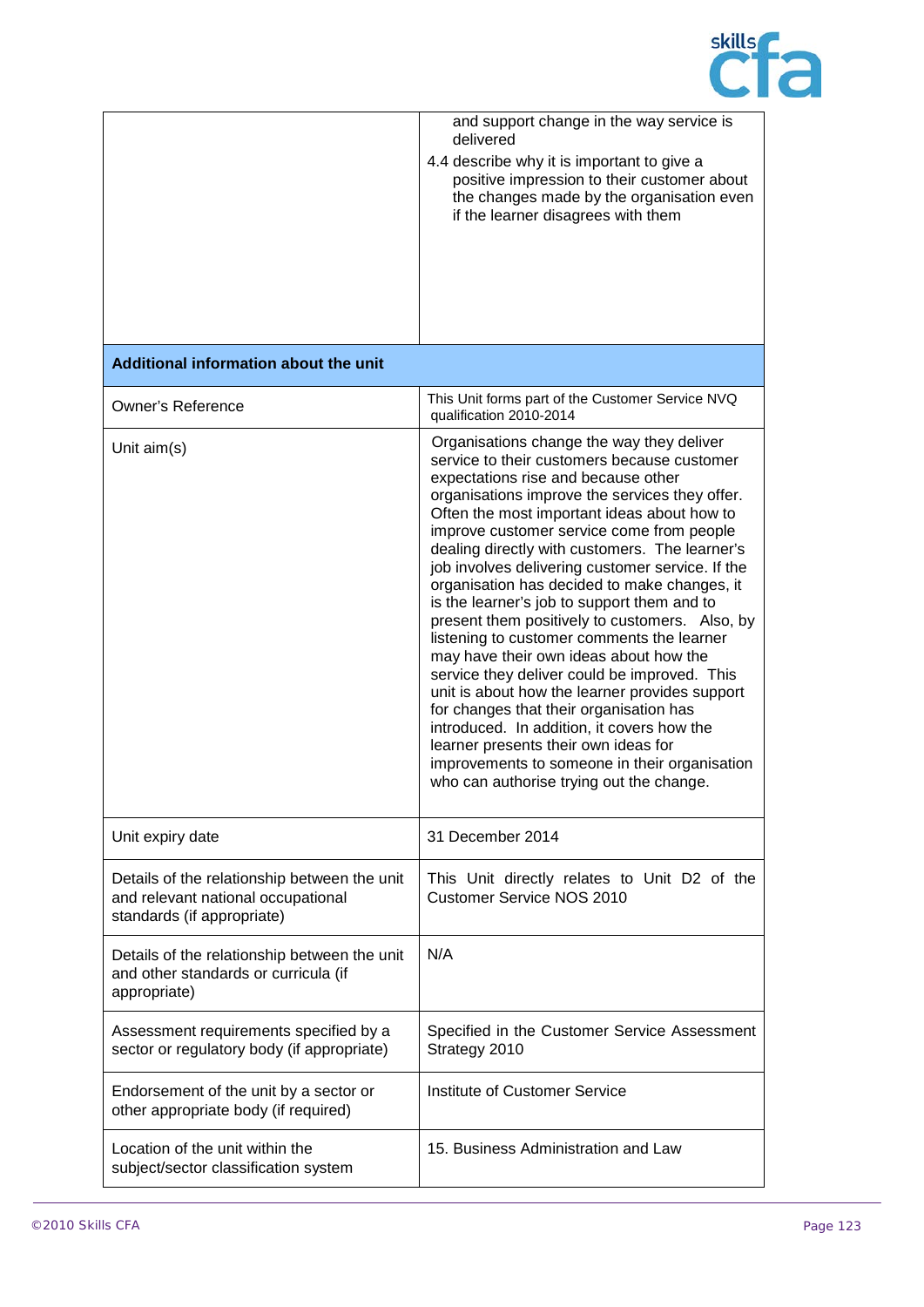

| Name of the organisation submitting the<br>unit | City and Guilds                         |
|-------------------------------------------------|-----------------------------------------|
| Availability for use                            | Available to all awarding organisations |
| Availability for delivery                       | 1 <sup>st</sup> February 2010           |
| Guided Learning Hours (glh)                     | 33                                      |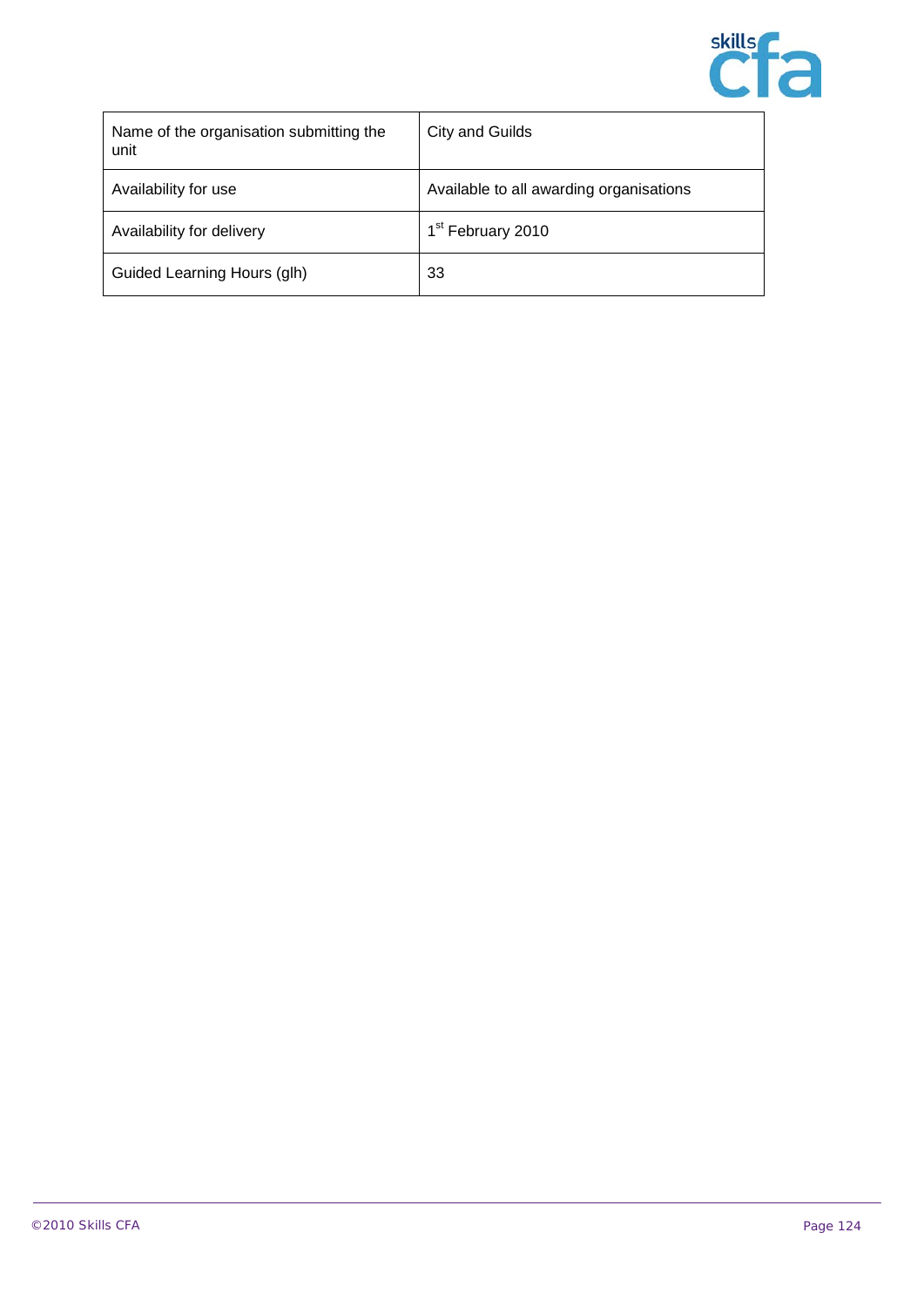

| Title:                                                                                                                      | Develop personal performance through delivering customer<br>service |                                                                                                                                                                                                                                                                                                                                                                                                                                                                                                                                                                                                                                                                                                                                                                                                                                                                          |
|-----------------------------------------------------------------------------------------------------------------------------|---------------------------------------------------------------------|--------------------------------------------------------------------------------------------------------------------------------------------------------------------------------------------------------------------------------------------------------------------------------------------------------------------------------------------------------------------------------------------------------------------------------------------------------------------------------------------------------------------------------------------------------------------------------------------------------------------------------------------------------------------------------------------------------------------------------------------------------------------------------------------------------------------------------------------------------------------------|
| <b>CFA Unit Number:</b>                                                                                                     | D <sub>3</sub>                                                      |                                                                                                                                                                                                                                                                                                                                                                                                                                                                                                                                                                                                                                                                                                                                                                                                                                                                          |
| <b>Reference Number:</b>                                                                                                    | R/601/1534                                                          |                                                                                                                                                                                                                                                                                                                                                                                                                                                                                                                                                                                                                                                                                                                                                                                                                                                                          |
| Level:                                                                                                                      | 2                                                                   |                                                                                                                                                                                                                                                                                                                                                                                                                                                                                                                                                                                                                                                                                                                                                                                                                                                                          |
| <b>Credit value:</b>                                                                                                        | 6                                                                   |                                                                                                                                                                                                                                                                                                                                                                                                                                                                                                                                                                                                                                                                                                                                                                                                                                                                          |
| GLH:                                                                                                                        | 40                                                                  |                                                                                                                                                                                                                                                                                                                                                                                                                                                                                                                                                                                                                                                                                                                                                                                                                                                                          |
| <b>Learning outcomes</b>                                                                                                    |                                                                     | <b>Assessment criteria</b>                                                                                                                                                                                                                                                                                                                                                                                                                                                                                                                                                                                                                                                                                                                                                                                                                                               |
| The learner will:                                                                                                           |                                                                     | The learner can:                                                                                                                                                                                                                                                                                                                                                                                                                                                                                                                                                                                                                                                                                                                                                                                                                                                         |
| 1. review performance in their customer<br>service role<br>2. prepare a personal development plan<br>and keep it up to date |                                                                     | 1.9 work with an appropriate person to<br>establish what they need to know,<br>understand and be able to do to work<br>effectively in their customer service role<br>identify and review situations from their<br>1.10<br>own positive and negative experiences as a<br>customer<br>1.11<br>carry out a self assessment of their<br>performance in their customer service role<br>and identify their strengths, weaknesses<br>and development needs<br>2.1 agree their strengths, weaknesses and<br>development needs with an appropriate<br>person<br>2.2 work with an appropriate person to draw up<br>their own development objectives to<br>improve their performance in their customer<br>service role<br>2.3 develop a customer service personal<br>development plan<br>2.4 regularly review their progress towards their<br>objectives with an appropriate person |
| 3. undertake development activities and<br>obtain feedback on their customer<br>service performance                         |                                                                     | 3.1 complete development activities identified<br>in their customer service personal<br>development plan<br>3.2 use their day to day experiences with their<br>customers and their own experiences as a<br>customer to develop their customer service<br>performance<br>3.3 obtain feedback from an appropriate person<br>about their customer service performance<br>3.4 review and update their customer service<br>personal development plan                                                                                                                                                                                                                                                                                                                                                                                                                          |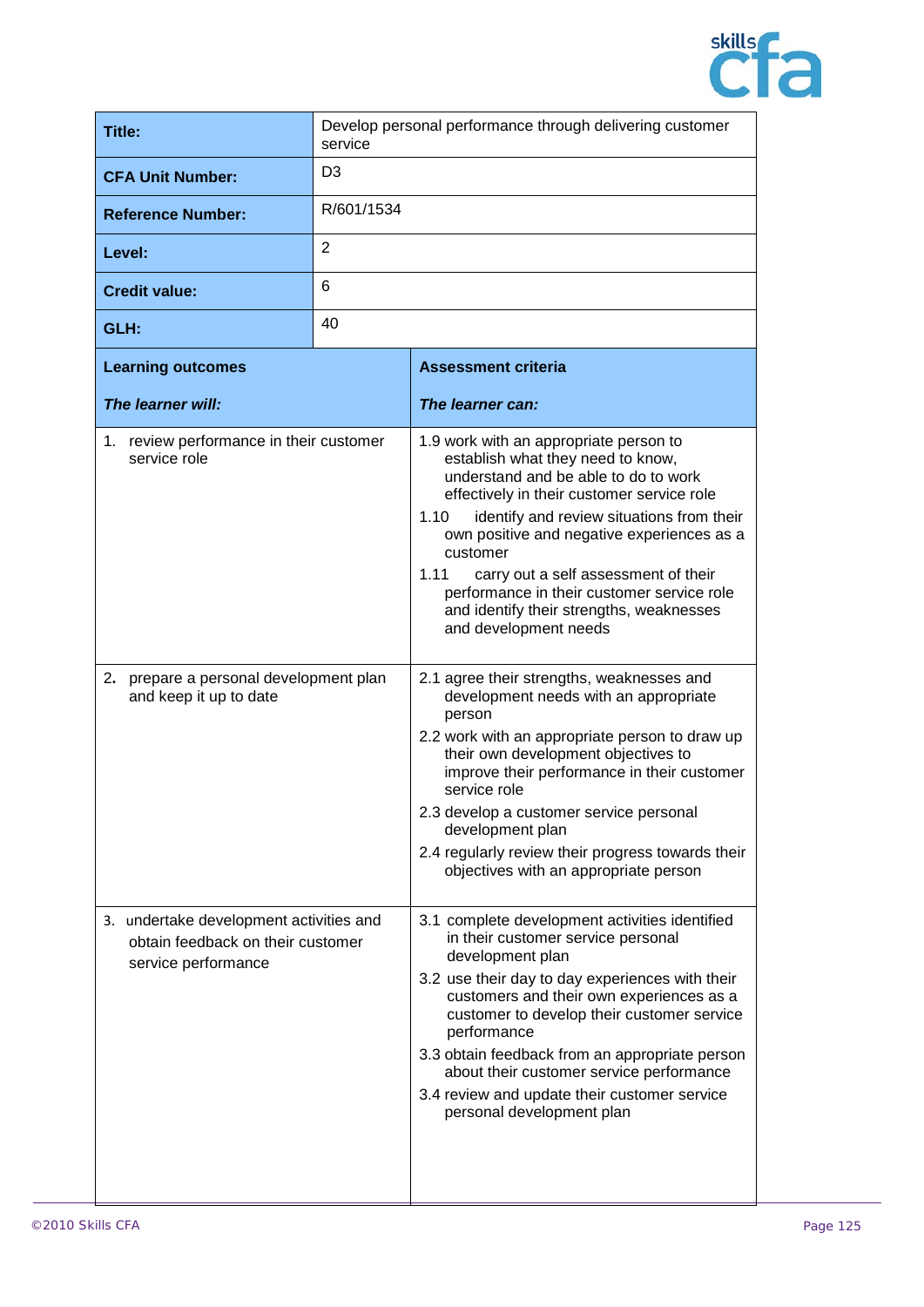

| 4.<br>understand how to develop their<br>personal performance through<br>delivering customer service             | 4.1 describe their organisation's systems and<br>procedures for developing personal<br>performance in customer service<br>4.2 explain how their behaviour has an effect<br>on the behaviour of others<br>4.3 explain how effective learning depends on a<br>process of planning, doing and reviewing<br>4.4 describe how to review effectively their<br>personal strengths and development needs<br>4.5 describe how to put together a personal<br>development plan that will build on their<br>strengths and overcome their weaknesses<br>in areas that are important to customer<br>service<br>4.6 explain how to access sources of<br>information and support for their learning<br>4.7 explain how to obtain useful and<br>constructive personal feedback from others<br>4.8 describe how to respond positively to<br>personal feedback |
|------------------------------------------------------------------------------------------------------------------|---------------------------------------------------------------------------------------------------------------------------------------------------------------------------------------------------------------------------------------------------------------------------------------------------------------------------------------------------------------------------------------------------------------------------------------------------------------------------------------------------------------------------------------------------------------------------------------------------------------------------------------------------------------------------------------------------------------------------------------------------------------------------------------------------------------------------------------------|
| Additional information about the unit                                                                            |                                                                                                                                                                                                                                                                                                                                                                                                                                                                                                                                                                                                                                                                                                                                                                                                                                             |
| <b>Owner's Reference</b>                                                                                         | This Unit forms part of the Customer Service NVQ<br>qualification 2010-2014                                                                                                                                                                                                                                                                                                                                                                                                                                                                                                                                                                                                                                                                                                                                                                 |
| Unit aim(s)                                                                                                      | Delivering customer service presents many<br>opportunities for learning and for developing<br>personal skills. This unit is about how the<br>learner can develop their personal skills at the<br>same time as improving their customer service<br>performance. The learner will need to plan<br>together with a manager or mentor and then<br>carry out activities which help the learner learn<br>and develop in their customer service role.<br>Customer service improvements rely on<br>continuous improvement and this includes<br>improving the learner's own skills.                                                                                                                                                                                                                                                                  |
| Unit expiry date                                                                                                 | 31 December 2014                                                                                                                                                                                                                                                                                                                                                                                                                                                                                                                                                                                                                                                                                                                                                                                                                            |
| Details of the relationship between the unit<br>and relevant national occupational<br>standards (if appropriate) | This Unit directly relates to Unit D3 of the<br><b>Customer Service NOS 2010</b>                                                                                                                                                                                                                                                                                                                                                                                                                                                                                                                                                                                                                                                                                                                                                            |
| Details of the relationship between the unit<br>and other standards or curricula (if<br>appropriate)             | N/A                                                                                                                                                                                                                                                                                                                                                                                                                                                                                                                                                                                                                                                                                                                                                                                                                                         |
| Assessment requirements specified by a<br>sector or regulatory body (if appropriate)                             | Specified in the Customer Service Assessment<br>Strategy 2010                                                                                                                                                                                                                                                                                                                                                                                                                                                                                                                                                                                                                                                                                                                                                                               |
| Endorsement of the unit by a sector or<br>other appropriate body (if required)                                   | Institute of Customer Service                                                                                                                                                                                                                                                                                                                                                                                                                                                                                                                                                                                                                                                                                                                                                                                                               |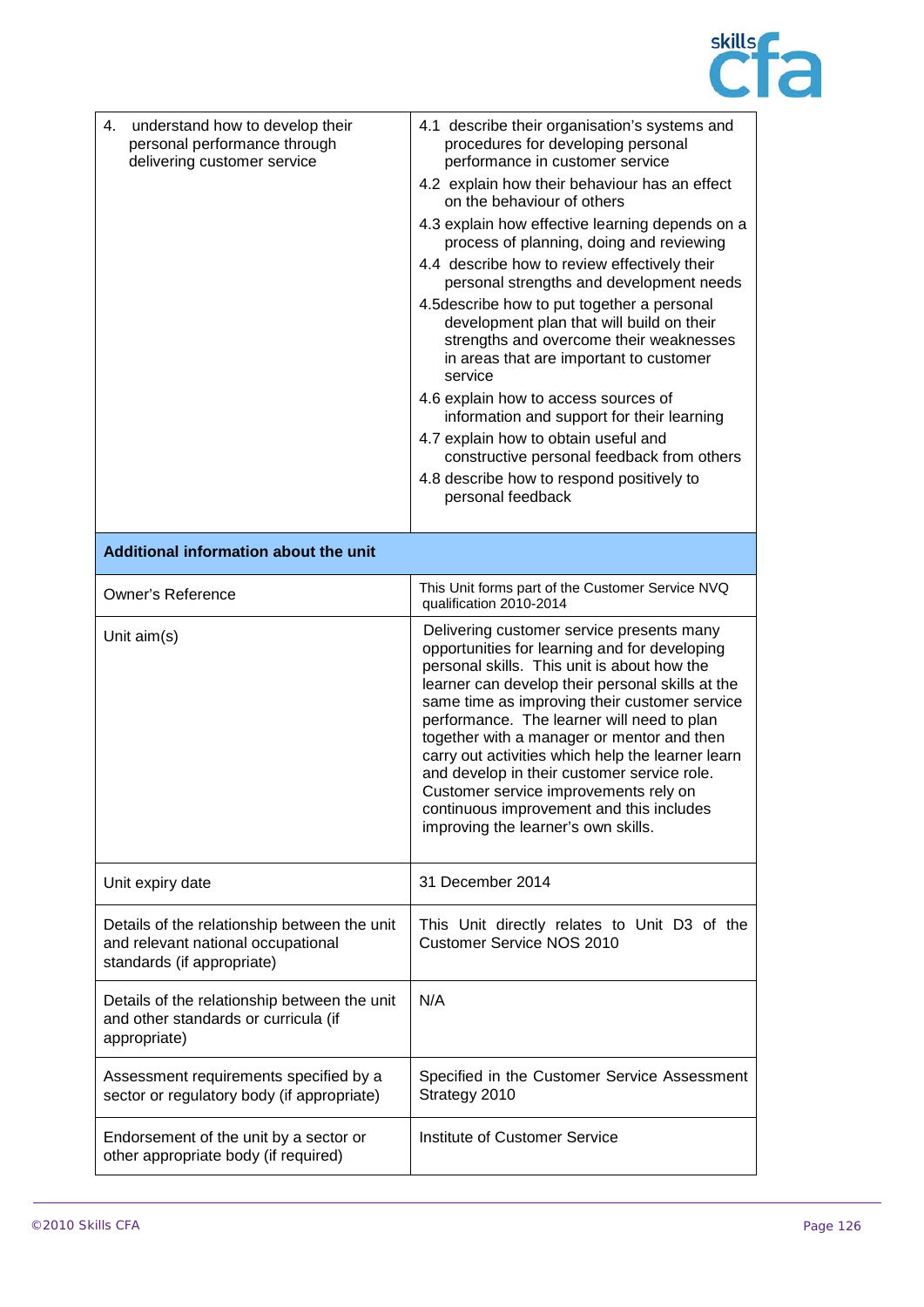

| Location of the unit within the<br>subject/sector classification system | 15. Business Administration and Law     |
|-------------------------------------------------------------------------|-----------------------------------------|
| Name of the organisation submitting the<br>unit                         | City and Guilds                         |
| Availability for use                                                    | Available to all awarding organisations |
| Availability for delivery                                               | 1 <sup>st</sup> February 2010           |
| Guided Learning Hours (glh)                                             | 40                                      |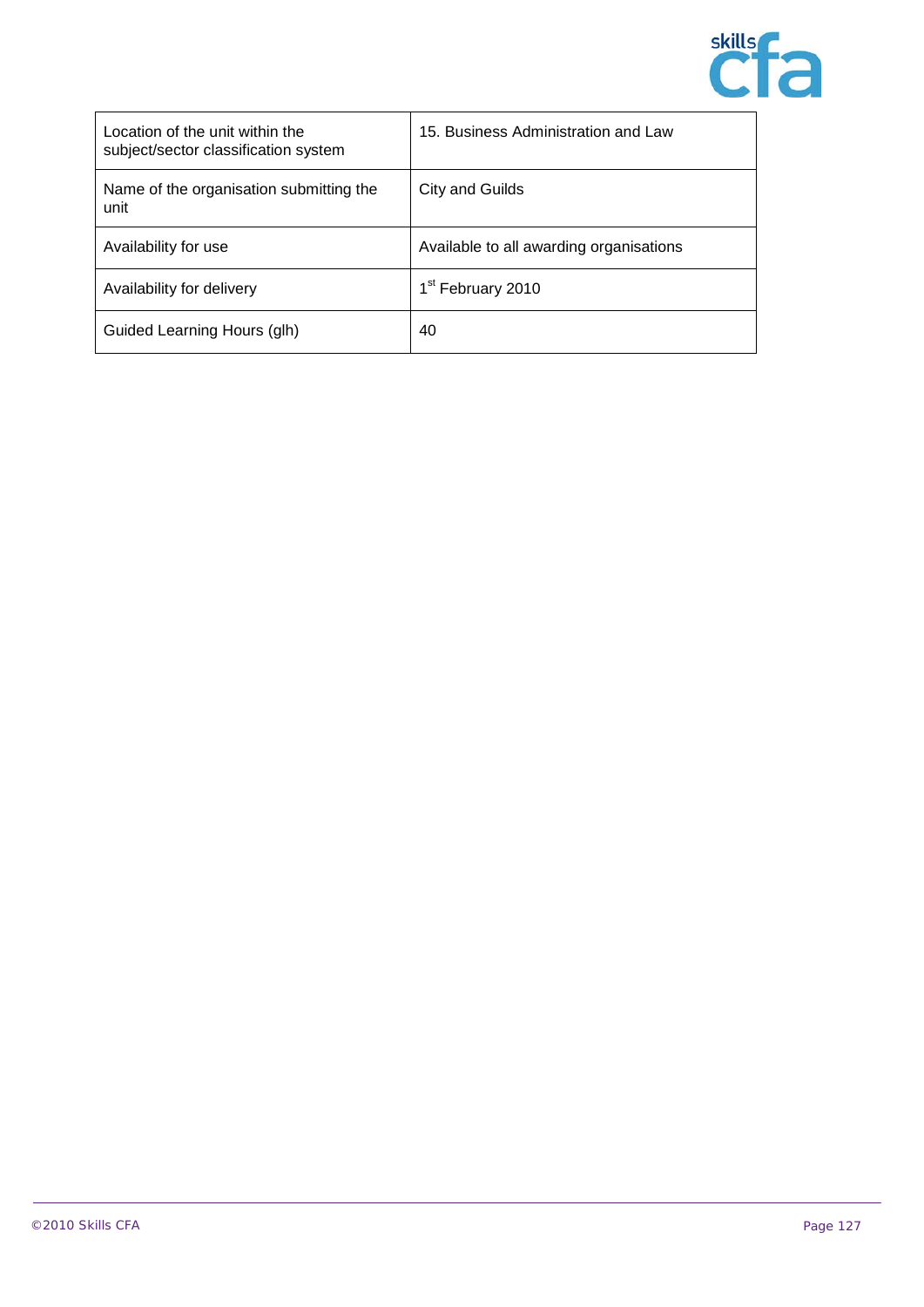

| Title:                                                                                                                                                                                     |                | Support customers using on-line customer services                                                                                                                                                                                                                                                                                                                                                                                                                                                                                                                                                                             |
|--------------------------------------------------------------------------------------------------------------------------------------------------------------------------------------------|----------------|-------------------------------------------------------------------------------------------------------------------------------------------------------------------------------------------------------------------------------------------------------------------------------------------------------------------------------------------------------------------------------------------------------------------------------------------------------------------------------------------------------------------------------------------------------------------------------------------------------------------------------|
| <b>CFA Unit Number:</b>                                                                                                                                                                    | D <sub>4</sub> |                                                                                                                                                                                                                                                                                                                                                                                                                                                                                                                                                                                                                               |
| <b>Reference Number:</b>                                                                                                                                                                   | H/601/1540     |                                                                                                                                                                                                                                                                                                                                                                                                                                                                                                                                                                                                                               |
| Level:                                                                                                                                                                                     | 2              |                                                                                                                                                                                                                                                                                                                                                                                                                                                                                                                                                                                                                               |
| <b>Credit value:</b>                                                                                                                                                                       | 5              |                                                                                                                                                                                                                                                                                                                                                                                                                                                                                                                                                                                                                               |
| GLH:                                                                                                                                                                                       | 33             |                                                                                                                                                                                                                                                                                                                                                                                                                                                                                                                                                                                                                               |
| <b>Learning outcomes</b>                                                                                                                                                                   |                | <b>Assessment criteria</b>                                                                                                                                                                                                                                                                                                                                                                                                                                                                                                                                                                                                    |
| The learner will:                                                                                                                                                                          |                | The learner can:                                                                                                                                                                                                                                                                                                                                                                                                                                                                                                                                                                                                              |
| 1. establish the type and level of support<br>their customer needs to achieve on-line<br>customer service<br>support on-line customer service in<br>2.<br>conversation with their customer |                | 1.12<br>ensure that they are up-to-date and<br>with the on-line services that their<br>customers use<br>1.13<br>identify what the customer is trying to<br>achieve and what they are having<br>difficulties with<br>1.14<br>question their customer to discover the<br>customer's degree of familiarity with the<br>system<br>1.15<br>offer their customer the option of trying<br>the on-line approach once more<br>1.6 agree with their customer the exact nature of<br>the problem and steps that may be taken to<br>overcome it<br>2.1 explore the on-line customer system in<br>order to develop their own knowledge and |
| 3.<br>understand how to support customers                                                                                                                                                  |                | skills in its use<br>2.2 step through the screen sequence with their<br>customer whilst allowing them to operate<br>the system for themselves<br>2.3 address their customer in an understanding<br>and supportive manner<br>2.4 explain to their customer why certain steps<br>are required in the process<br>2.5 offer the options to their customer of<br>stepping them through the process or<br>completing the transaction themselves<br>2.6 promote access to additional services or<br>products when supporting customers on-<br>line<br>3.1 explain how their organisation's system for                                |
| using on-line services                                                                                                                                                                     |                | on-line service delivery works<br>3.2 describe the importance of close active<br>listening to discover what their customer is<br>trying to achieve                                                                                                                                                                                                                                                                                                                                                                                                                                                                            |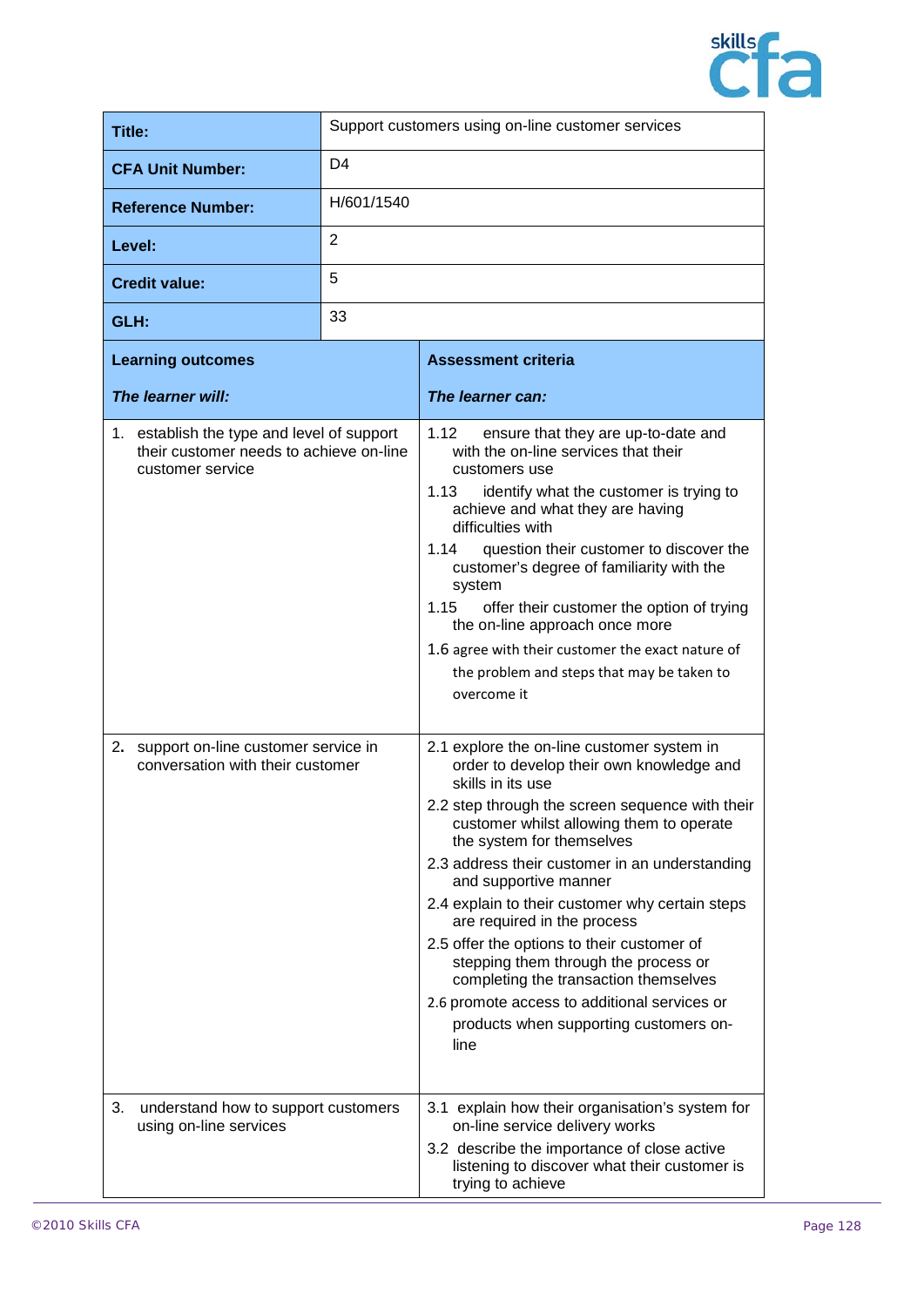

|                                                                                                                  | 3.3 identify ways to communicate clearly with<br>customers who have different levels of skills<br>and understanding of the on-line system<br>3.4 explain why it is generally preferable for<br>their customer to complete a transaction for<br>themselves<br>3.5 explain the importance of building<br>customer confidence in using the on-line<br>system by supporting and encouraging<br>3.6 compare the benefits and drawbacks of<br>talking a customer through use of the<br>system or completing the transaction<br>themselves<br>3.7 identify additional services or products that<br>may be promoted to on-line customers                                                                                                                                                  |
|------------------------------------------------------------------------------------------------------------------|-----------------------------------------------------------------------------------------------------------------------------------------------------------------------------------------------------------------------------------------------------------------------------------------------------------------------------------------------------------------------------------------------------------------------------------------------------------------------------------------------------------------------------------------------------------------------------------------------------------------------------------------------------------------------------------------------------------------------------------------------------------------------------------|
| Additional information about the unit                                                                            |                                                                                                                                                                                                                                                                                                                                                                                                                                                                                                                                                                                                                                                                                                                                                                                   |
| <b>Owner's Reference</b>                                                                                         | This Unit forms part of the Customer Service NVQ<br>qualification 2010-2014                                                                                                                                                                                                                                                                                                                                                                                                                                                                                                                                                                                                                                                                                                       |
| Unit $aim(s)$                                                                                                    | Many organisations develop their customer<br>service by directing customers towards on-line<br>services. Customer service delivered on-line<br>leaves a customer isolated and reliant on<br>screen routes and instructions. A customer<br>may seek help face to face or by telephone.<br>That help will involve the learner in<br>understanding what the customer is trying to<br>achieve, how the system allows for that and<br>what point they have reached in terms of<br>finding the right route. Difficulties can arise if<br>the system fails or if the learner's customer is<br>unable to discover how it can deliver what they<br>want. This unit is for the learner if one part of<br>their job involves helping customers to find<br>their way through on-line systems. |
| Unit expiry date                                                                                                 | 31 December 2014                                                                                                                                                                                                                                                                                                                                                                                                                                                                                                                                                                                                                                                                                                                                                                  |
| Details of the relationship between the unit<br>and relevant national occupational<br>standards (if appropriate) | This Unit directly relates to Unit D4 of the<br><b>Customer Service NOS 2010</b>                                                                                                                                                                                                                                                                                                                                                                                                                                                                                                                                                                                                                                                                                                  |
| Details of the relationship between the unit<br>and other standards or curricula (if<br>appropriate)             | N/A                                                                                                                                                                                                                                                                                                                                                                                                                                                                                                                                                                                                                                                                                                                                                                               |
| Assessment requirements specified by a<br>sector or regulatory body (if appropriate)                             | Specified in the Customer Service Assessment<br>Strategy 2010                                                                                                                                                                                                                                                                                                                                                                                                                                                                                                                                                                                                                                                                                                                     |
| Endorsement of the unit by a sector or<br>other appropriate body (if required)                                   | Institute of Customer Service                                                                                                                                                                                                                                                                                                                                                                                                                                                                                                                                                                                                                                                                                                                                                     |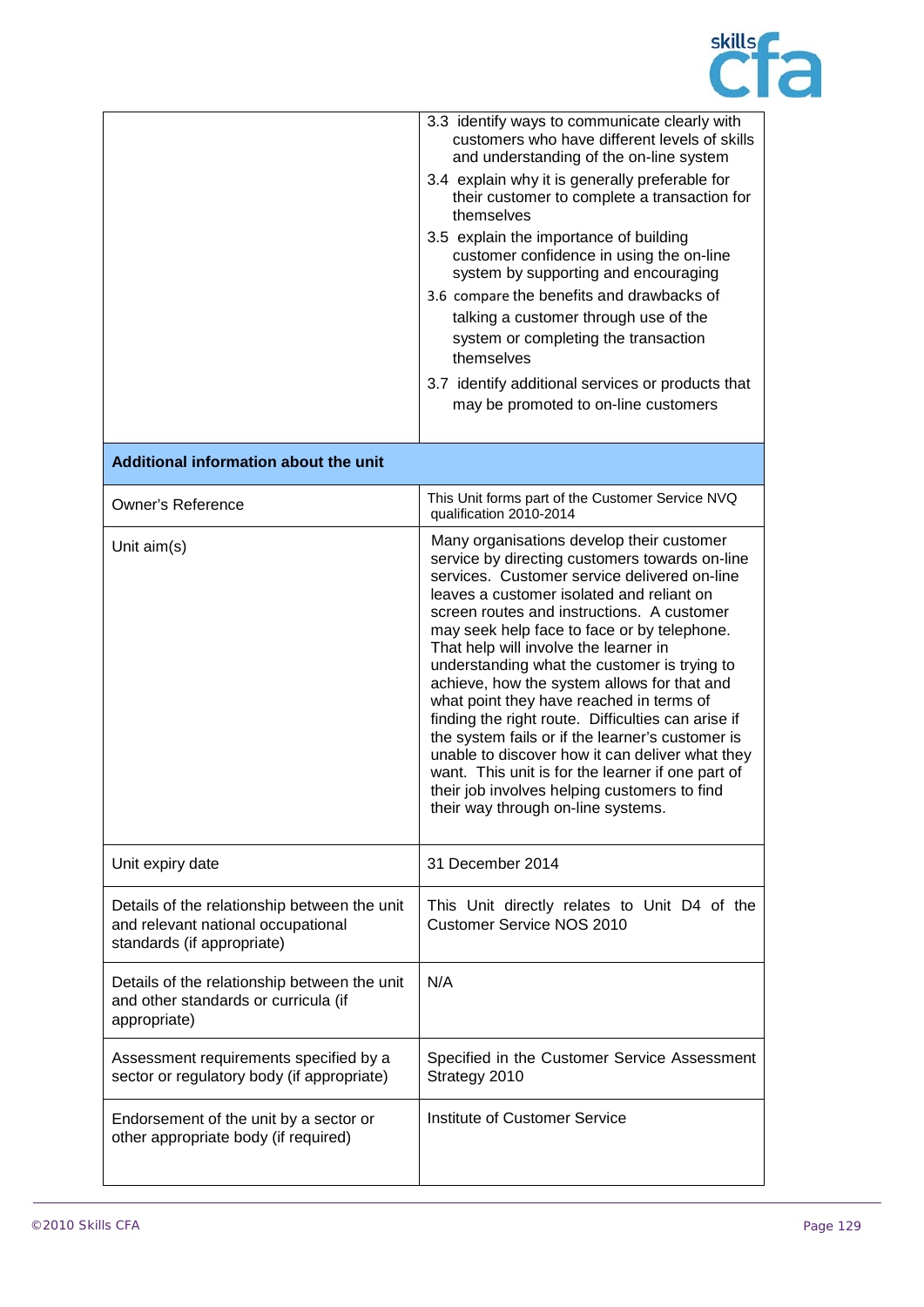

| Location of the unit within the<br>subject/sector classification system | 15. Business Administration and Law     |
|-------------------------------------------------------------------------|-----------------------------------------|
| Name of the organisation submitting the<br>unit                         | City and Guilds                         |
| Availability for use                                                    | Available to all awarding organisations |
| Availability for delivery                                               | 1 <sup>st</sup> February 2010           |
| Guided Learning Hours (glh)                                             | 33                                      |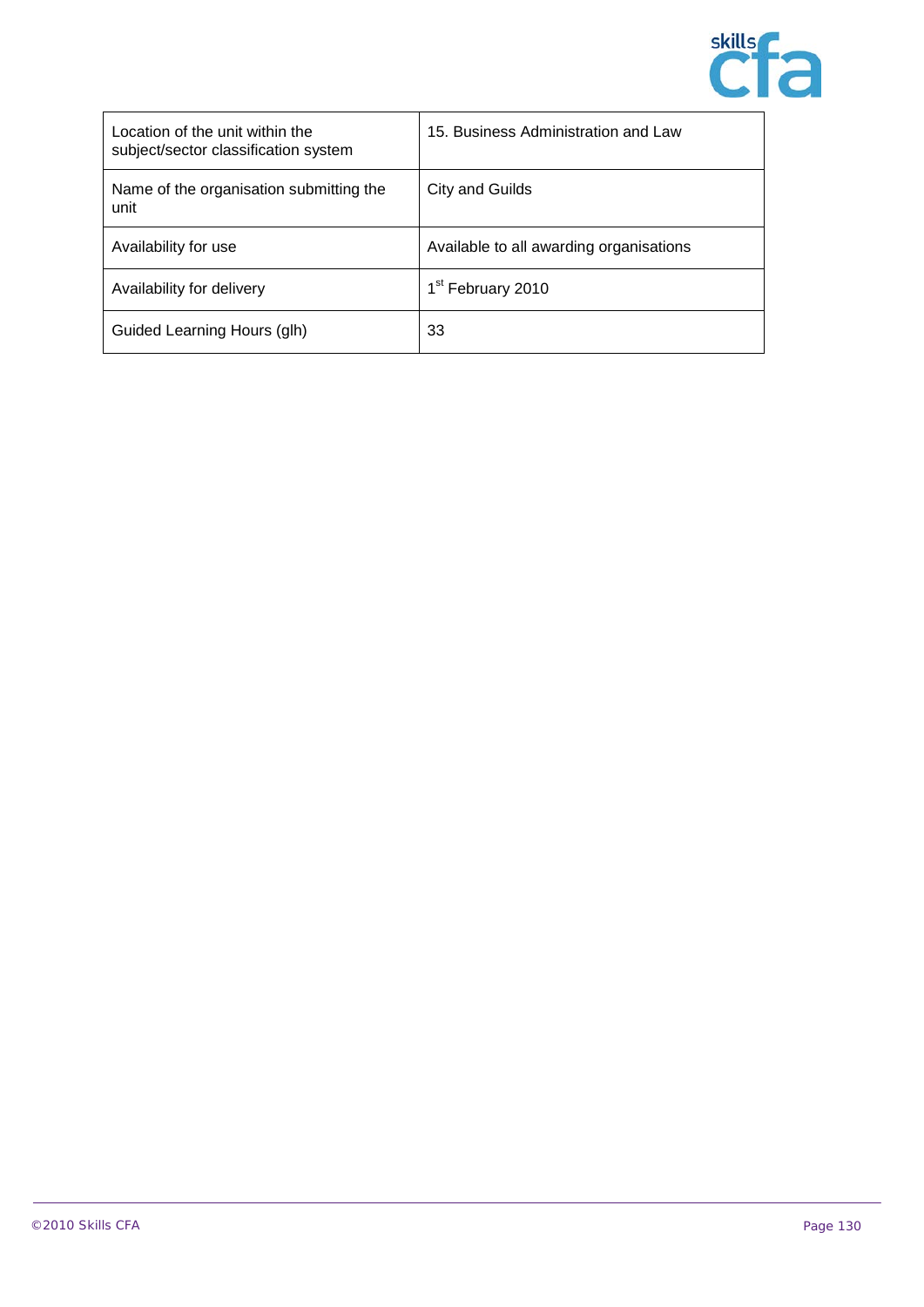

| <b>Title:</b>                                                                       |                | Buddy a colleague to develop their customer service skills                                                                                                                                                                                                                                                                                                                                                                                                                                                                                                                                                                                                                                                                                                                                                                                                                                                       |
|-------------------------------------------------------------------------------------|----------------|------------------------------------------------------------------------------------------------------------------------------------------------------------------------------------------------------------------------------------------------------------------------------------------------------------------------------------------------------------------------------------------------------------------------------------------------------------------------------------------------------------------------------------------------------------------------------------------------------------------------------------------------------------------------------------------------------------------------------------------------------------------------------------------------------------------------------------------------------------------------------------------------------------------|
| <b>CFA Unit Number:</b>                                                             | D <sub>5</sub> |                                                                                                                                                                                                                                                                                                                                                                                                                                                                                                                                                                                                                                                                                                                                                                                                                                                                                                                  |
| <b>Reference Number:</b>                                                            | M/601/1542     |                                                                                                                                                                                                                                                                                                                                                                                                                                                                                                                                                                                                                                                                                                                                                                                                                                                                                                                  |
| Level:                                                                              | $\overline{2}$ |                                                                                                                                                                                                                                                                                                                                                                                                                                                                                                                                                                                                                                                                                                                                                                                                                                                                                                                  |
| <b>Credit value:</b>                                                                | 5              |                                                                                                                                                                                                                                                                                                                                                                                                                                                                                                                                                                                                                                                                                                                                                                                                                                                                                                                  |
| GLH:                                                                                | 33             |                                                                                                                                                                                                                                                                                                                                                                                                                                                                                                                                                                                                                                                                                                                                                                                                                                                                                                                  |
| <b>Learning outcomes</b>                                                            |                | <b>Assessment criteria</b>                                                                                                                                                                                                                                                                                                                                                                                                                                                                                                                                                                                                                                                                                                                                                                                                                                                                                       |
| The learner will:                                                                   |                | The learner can:                                                                                                                                                                                                                                                                                                                                                                                                                                                                                                                                                                                                                                                                                                                                                                                                                                                                                                 |
| 1. plan and prepare to buddy a colleague<br>2. support their buddy colleague on the |                | 1.1 agree with their colleague aspects of the<br>colleague's work which may benefit most<br>from their buddying support<br>1.2 confirm their understanding of their<br>colleague's job tasks and responsibilities<br>using reliable sources<br>1.3 clarify the customer service image and<br>impression their colleague should present in<br>their job<br>1.4 arrange times when it will be most helpful to<br>work alongside their colleague<br>1.5 plan details of a buddy session to support<br>their colleague on the job<br>2.1 agree with their colleague where they will<br>be placed near them when buddying them                                                                                                                                                                                                                                                                                        |
| job                                                                                 |                | on the job<br>2.2 ensure their presence when their buddy is<br>dealing with customers does not detract<br>from effective customer service<br>2.3 carry out customer service tasks in the<br>presence of their buddy colleague to set an<br>example the colleague can follow<br>2.4 observe their colleague closely to identify<br>what they do well and areas in which they<br>could improve<br>2.5 discuss each customer transaction briefly<br>when there is time available between<br>dealing with customers to identify<br>approaches that work well and areas for<br>improvement<br>2.6 praise their colleague on aspects of work<br>which they have carried out well<br>2.7 explain to their colleague ways in which<br>they can improve their customer service<br>performance<br>2.8 make notes on their colleague's strengths<br>and areas for development that they can<br>discuss with their colleague |

 $\mathbf{r}$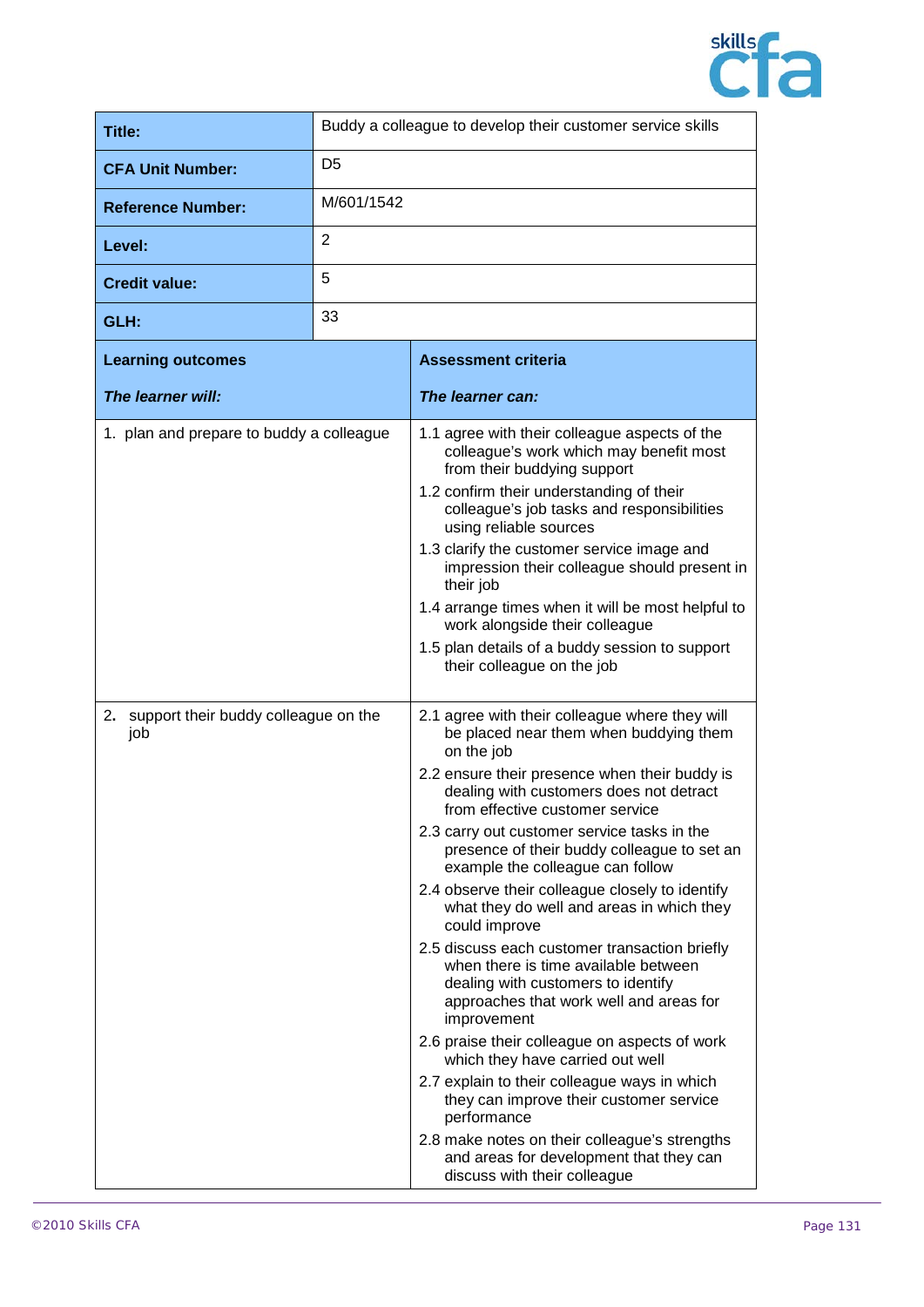

| 3. provide buddy support off the job                                            | 3.1 arrange suitable times to meet with their<br>buddy colleague when they are not directly<br>engaged with customers<br>3.2 identify areas of general interest that help to<br>establish rapport with their buddy colleague<br>3.3 use notes made when observing their<br>colleague to discuss positive and negative<br>aspects of their colleague's performance<br>3.4 agree actions their buddy colleague can<br>take to improve their customer service<br>performance<br>3.5 offer hints and tips on effective customer<br>service actions to their buddy colleague                                                                                                                                                                                                                                   |
|---------------------------------------------------------------------------------|-----------------------------------------------------------------------------------------------------------------------------------------------------------------------------------------------------------------------------------------------------------------------------------------------------------------------------------------------------------------------------------------------------------------------------------------------------------------------------------------------------------------------------------------------------------------------------------------------------------------------------------------------------------------------------------------------------------------------------------------------------------------------------------------------------------|
|                                                                                 | drawn from their own experience                                                                                                                                                                                                                                                                                                                                                                                                                                                                                                                                                                                                                                                                                                                                                                           |
| know how to buddy a colleague to<br>4.<br>develop their customer service skills | 4.1 identify the tasks in their buddy colleague's<br>job<br>4.2 identify areas of the job that benefit most<br>from buddying support<br>4.3 describe the customer service image and<br>impression that should be presented in their<br>buddy colleague's job<br>4.4 identify the best times at which to work<br>alongside their buddy colleague<br>4.5 identify ways to work alongside their buddy<br>colleague without intruding on the customer<br>relationship<br>4.6 describe techniques for giving positive<br>feedback and constructive criticism to their<br>buddy colleague<br>4.7 explain the importance of establishing an<br>effective rapport with their buddy colleague<br>4.8 review options for actions their buddy<br>colleague can take to improve their<br>customer service performance |
| Additional information about the unit                                           |                                                                                                                                                                                                                                                                                                                                                                                                                                                                                                                                                                                                                                                                                                                                                                                                           |
| <b>Owner's Reference</b>                                                        | This Unit forms part of the Customer Service NVQ<br>qualification 2010-2014                                                                                                                                                                                                                                                                                                                                                                                                                                                                                                                                                                                                                                                                                                                               |
| Unit aim(s)                                                                     | In customer service roles it is often useful to<br>have a 'buddy' relationship with somebody who<br>has more experience of the same customer<br>service situation. If someone is asked to<br>buddy a colleague who is learning customer<br>service aspects of their job, they will need to<br>approach that responsibility in an organised<br>way. This unit is about how to be a good<br>buddy by working alongside their colleague<br>and providing them with constructive feedback<br>and support. Someone does not need to be<br>more senior than their colleague or their<br>supervisor to act as a customer service buddy.                                                                                                                                                                          |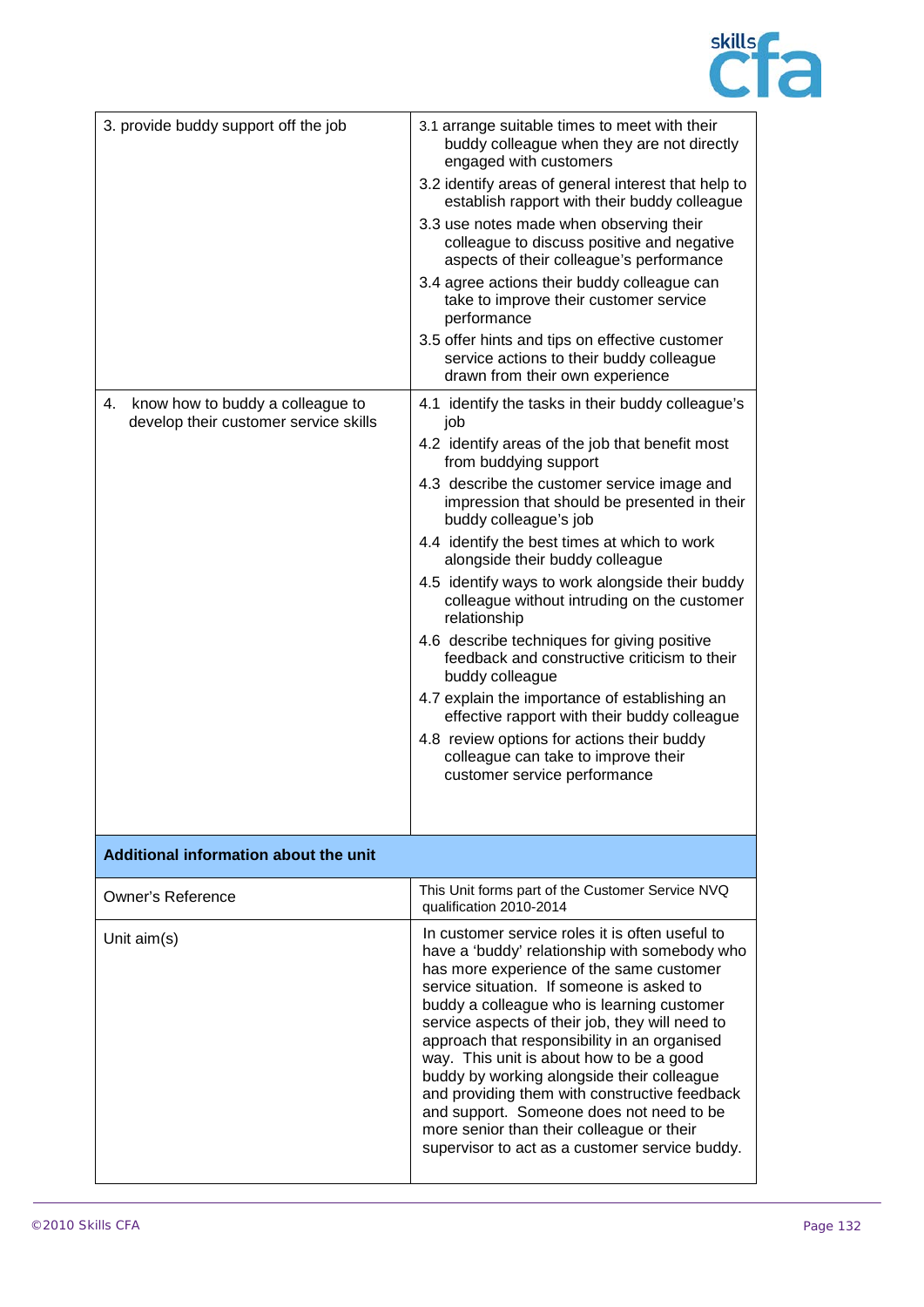

| Unit expiry date                                                                                                 | 31 December 2014                                                                 |
|------------------------------------------------------------------------------------------------------------------|----------------------------------------------------------------------------------|
| Details of the relationship between the unit<br>and relevant national occupational<br>standards (if appropriate) | This Unit directly relates to Unit D5 of the<br><b>Customer Service NOS 2010</b> |
| Details of the relationship between the unit<br>and other standards or curricula (if<br>appropriate)             | N/A                                                                              |
| Assessment requirements specified by a<br>sector or regulatory body (if appropriate)                             | Specified in the Customer Service Assessment<br>Strategy 2010                    |
| Endorsement of the unit by a sector or<br>other appropriate body (if required)                                   | Institute of Customer Service                                                    |
| Location of the unit within the<br>subject/sector classification system                                          | 15. Business Administration and Law                                              |
| Name of the organisation submitting the<br>unit                                                                  | <b>City and Guilds</b>                                                           |
| Availability for use                                                                                             | Available to all awarding organisations                                          |
| Availability for delivery                                                                                        | 1 <sup>st</sup> February 2010                                                    |
| Guided Learning Hours (glh)                                                                                      | 33                                                                               |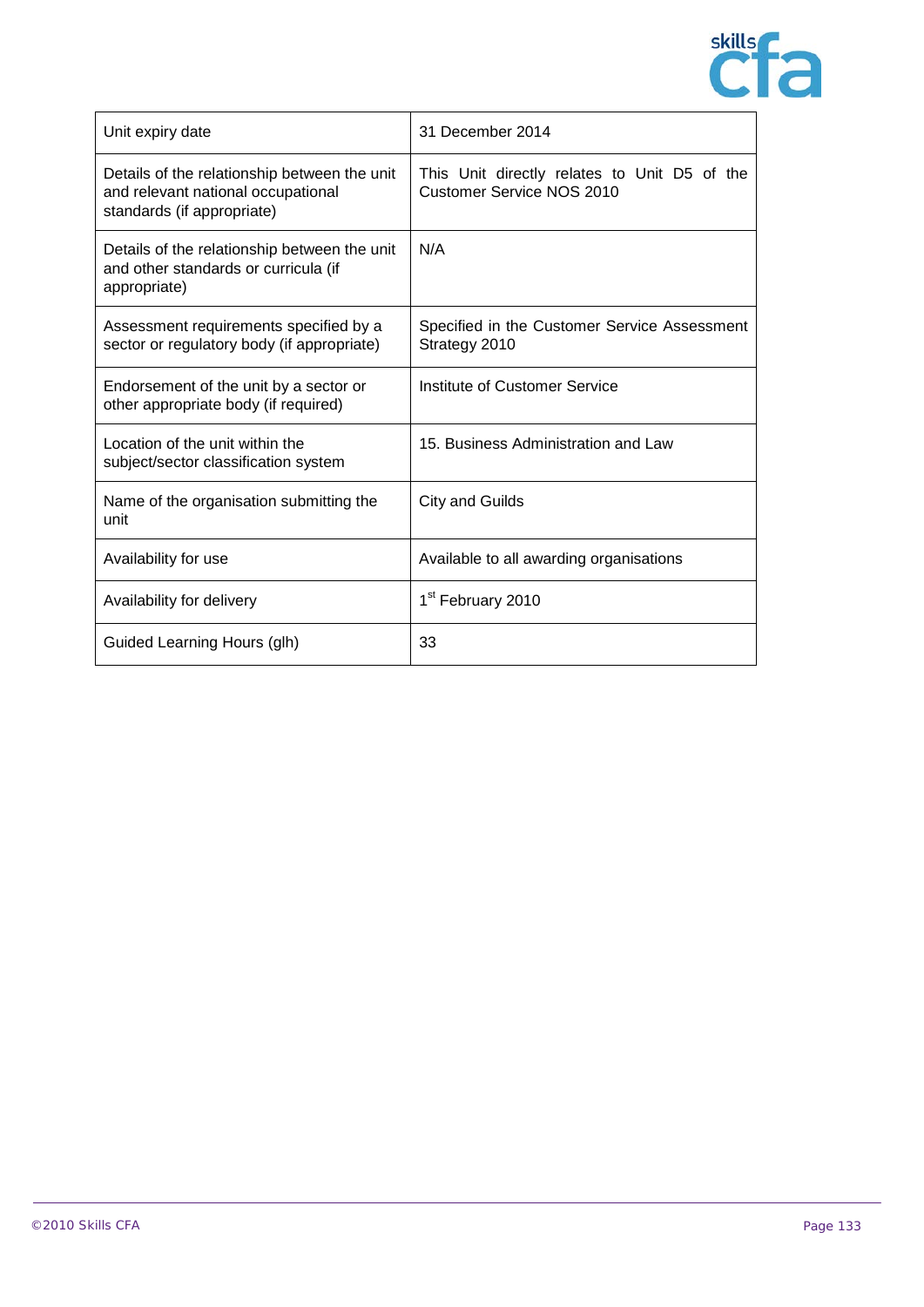

| Title:                                                                                                                                   |                | Develop your own customer service skills through self-study                                                                                                                                                                                                                                                                                                                                                                                                                                                                                                                                                                                                                                                                                                                                                                                                |
|------------------------------------------------------------------------------------------------------------------------------------------|----------------|------------------------------------------------------------------------------------------------------------------------------------------------------------------------------------------------------------------------------------------------------------------------------------------------------------------------------------------------------------------------------------------------------------------------------------------------------------------------------------------------------------------------------------------------------------------------------------------------------------------------------------------------------------------------------------------------------------------------------------------------------------------------------------------------------------------------------------------------------------|
| <b>CFA Unit Number:</b>                                                                                                                  | D <sub>6</sub> |                                                                                                                                                                                                                                                                                                                                                                                                                                                                                                                                                                                                                                                                                                                                                                                                                                                            |
| <b>Reference Number:</b>                                                                                                                 | R/601/1548     |                                                                                                                                                                                                                                                                                                                                                                                                                                                                                                                                                                                                                                                                                                                                                                                                                                                            |
| Level:                                                                                                                                   | $\overline{2}$ |                                                                                                                                                                                                                                                                                                                                                                                                                                                                                                                                                                                                                                                                                                                                                                                                                                                            |
| <b>Credit value:</b>                                                                                                                     | 6              |                                                                                                                                                                                                                                                                                                                                                                                                                                                                                                                                                                                                                                                                                                                                                                                                                                                            |
| GLH:                                                                                                                                     | 40             |                                                                                                                                                                                                                                                                                                                                                                                                                                                                                                                                                                                                                                                                                                                                                                                                                                                            |
| <b>Learning outcomes</b>                                                                                                                 |                | <b>Assessment criteria</b>                                                                                                                                                                                                                                                                                                                                                                                                                                                                                                                                                                                                                                                                                                                                                                                                                                 |
| The learner will:                                                                                                                        |                | The learner can:                                                                                                                                                                                                                                                                                                                                                                                                                                                                                                                                                                                                                                                                                                                                                                                                                                           |
| 1. find ways to learn more about customer<br>service and their job                                                                       |                | 1.6 identify different sources of information and<br>support that will help them to develop their<br>customer service knowledge and skills<br>1.7 agree with their line manager, their mentor<br>or others doing a similar job the best<br>sources to use for self-development of their<br>customer service knowledge and skills<br>1.8 take action to remind themself to check on<br>sources of information and support<br>1.9 search for additional sources of information<br>to support their customer service learning<br>1.10<br>store materials that support self-study<br>for future use<br>1.11<br>plan time to study the self-study<br>materials they have collected<br>2.1 access organisational update information to                                                                                                                           |
| use sources of self-development to<br>2.<br>extend their customer service skills and<br>knowledge<br>know how to develop their own<br>3. |                | extend their knowledge of products and<br>services<br>2.2 access organisational information to learn<br>more about the way their role contributes to<br>customer service<br>2.3 monitor publications to identify ideas and<br>new developments in customer service<br>which they could apply in their work<br>2.4 study collected information to develop their<br>own customer service knowledge and skills<br>2.5 take action resulting from their learning to<br>change the way they deal with customers<br>2.6 share their plans for action with their line<br>manager, their mentor or others doing a<br>similar job to seek those people's ideas for<br>further options<br>2.7 record actions they take to learn more<br>about customer service and identify those<br>which have the most positive effects<br>3.1 describe ways to locate information |
| customer service skills through self-                                                                                                    |                | updating them on services and products                                                                                                                                                                                                                                                                                                                                                                                                                                                                                                                                                                                                                                                                                                                                                                                                                     |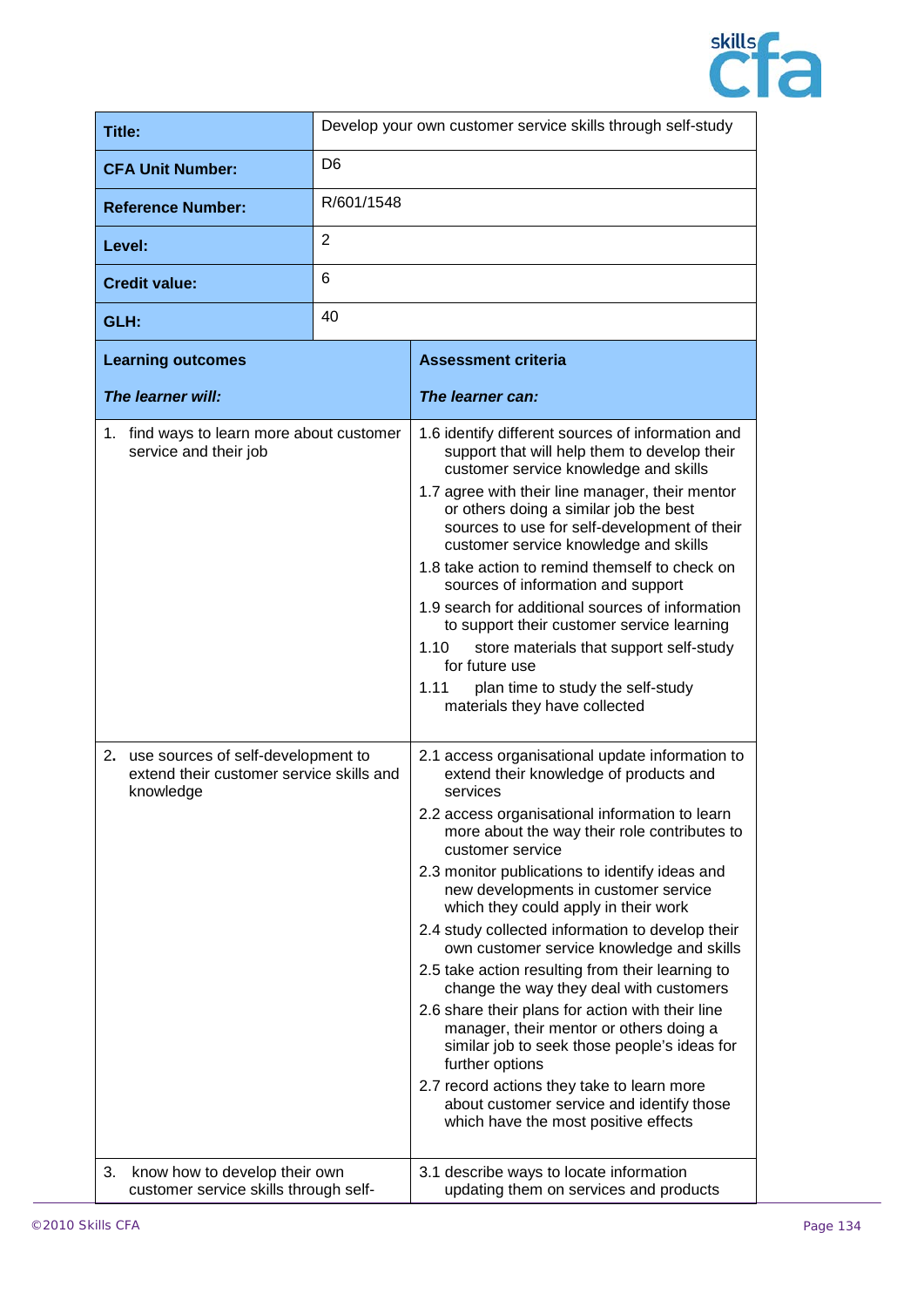

| study                                                                                                            | 3.2 identify sources of information about<br>customer service knowledge and skills that<br>will help them to develop<br>3.3 list ways to store information that they use<br>to develop their customer service skills<br>3.4 describe the importance of focus when<br>self-studying to improve their customer<br>service knowledge and skills<br>3.5 identify ways to convert information or<br>ideas they have found through self-study<br>into practical customer service actions<br>3.6 identify the value of discussing their<br>learning with their line manager, their<br>mentor or others doing a similar job<br>3.7 evaluate methods of recording actions to<br>improve their customer service skills which<br>have had positive effects |
|------------------------------------------------------------------------------------------------------------------|-------------------------------------------------------------------------------------------------------------------------------------------------------------------------------------------------------------------------------------------------------------------------------------------------------------------------------------------------------------------------------------------------------------------------------------------------------------------------------------------------------------------------------------------------------------------------------------------------------------------------------------------------------------------------------------------------------------------------------------------------|
| Additional information about the unit                                                                            |                                                                                                                                                                                                                                                                                                                                                                                                                                                                                                                                                                                                                                                                                                                                                 |
| <b>Owner's Reference</b>                                                                                         | This Unit forms part of the Customer Service NVQ<br>qualification 2010-2014                                                                                                                                                                                                                                                                                                                                                                                                                                                                                                                                                                                                                                                                     |
| Unit aim(s)                                                                                                      | Much of the responsibility for developing<br>customer service knowledge and skills rests on<br>the learner as an individual. There are<br>numerous sources of information that can be<br>used but which need to be located and linked<br>with their customer service role. When<br>located, the learning materials must be used to<br>good effect in an organised manner. This unit<br>is about locating and using materials to help<br>the learner learn in the course of their work. It<br>is the right unit for a learner who needs to take<br>responsibility for their own self-development in<br>relation to customer service skills.                                                                                                      |
| Unit expiry date                                                                                                 | 31 December 2014                                                                                                                                                                                                                                                                                                                                                                                                                                                                                                                                                                                                                                                                                                                                |
| Details of the relationship between the unit<br>and relevant national occupational<br>standards (if appropriate) | This Unit directly relates to Unit D6 of the<br><b>Customer Service NOS 2010</b>                                                                                                                                                                                                                                                                                                                                                                                                                                                                                                                                                                                                                                                                |
| Details of the relationship between the unit<br>and other standards or curricula (if<br>appropriate)             | N/A                                                                                                                                                                                                                                                                                                                                                                                                                                                                                                                                                                                                                                                                                                                                             |
| Assessment requirements specified by a<br>sector or regulatory body (if appropriate)                             | Specified in the Customer Service Assessment<br>Strategy 2010                                                                                                                                                                                                                                                                                                                                                                                                                                                                                                                                                                                                                                                                                   |
| Endorsement of the unit by a sector or<br>other appropriate body (if required)                                   | Institute of Customer Service                                                                                                                                                                                                                                                                                                                                                                                                                                                                                                                                                                                                                                                                                                                   |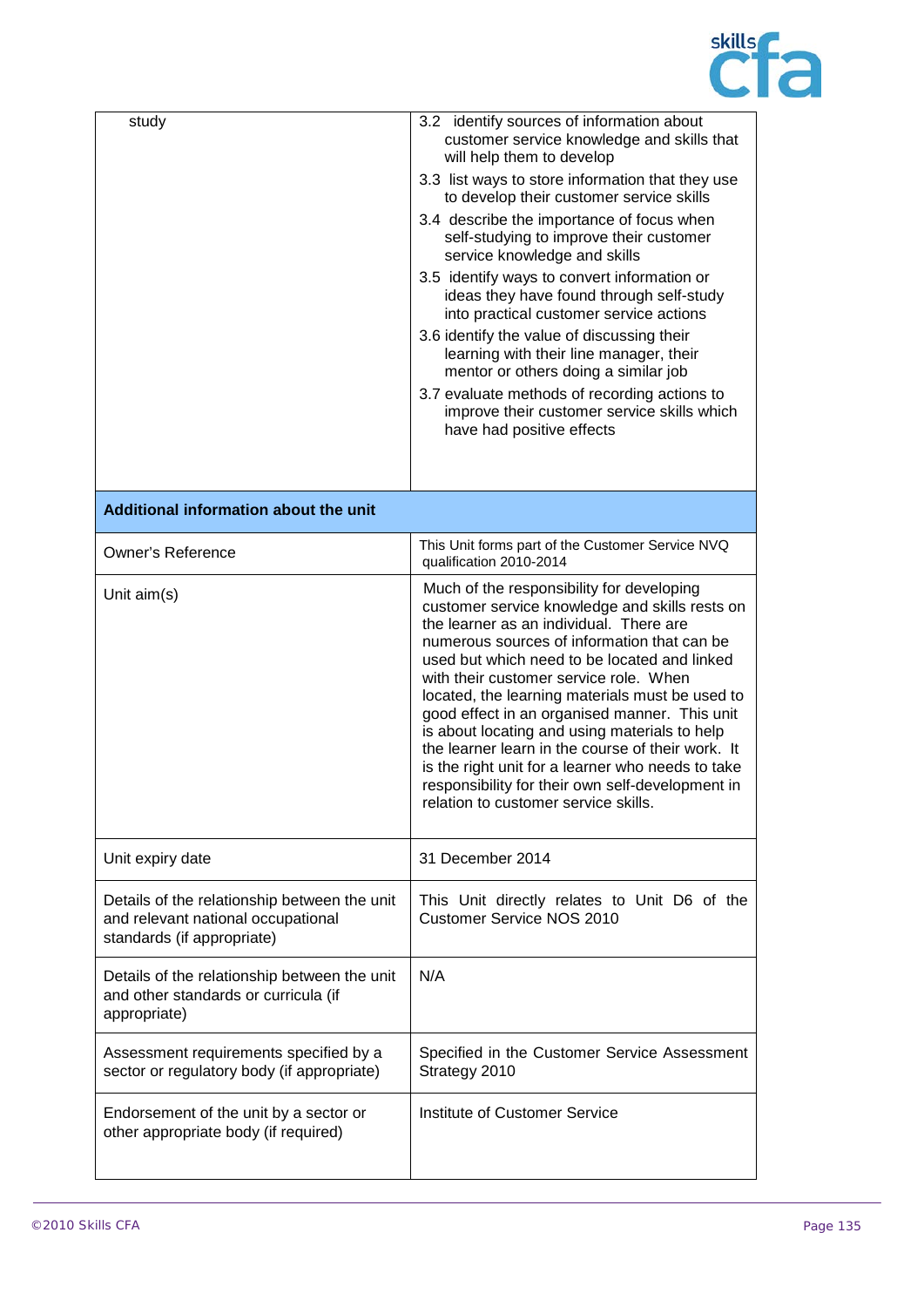

| Location of the unit within the<br>subject/sector classification system | 15. Business Administration and Law     |
|-------------------------------------------------------------------------|-----------------------------------------|
| Name of the organisation submitting the<br>unit                         | City and Guilds                         |
| Availability for use                                                    | Available to all awarding organisations |
| Availability for delivery                                               | 1 <sup>st</sup> February 2010           |
| Guided Learning Hours (glh)                                             | 40                                      |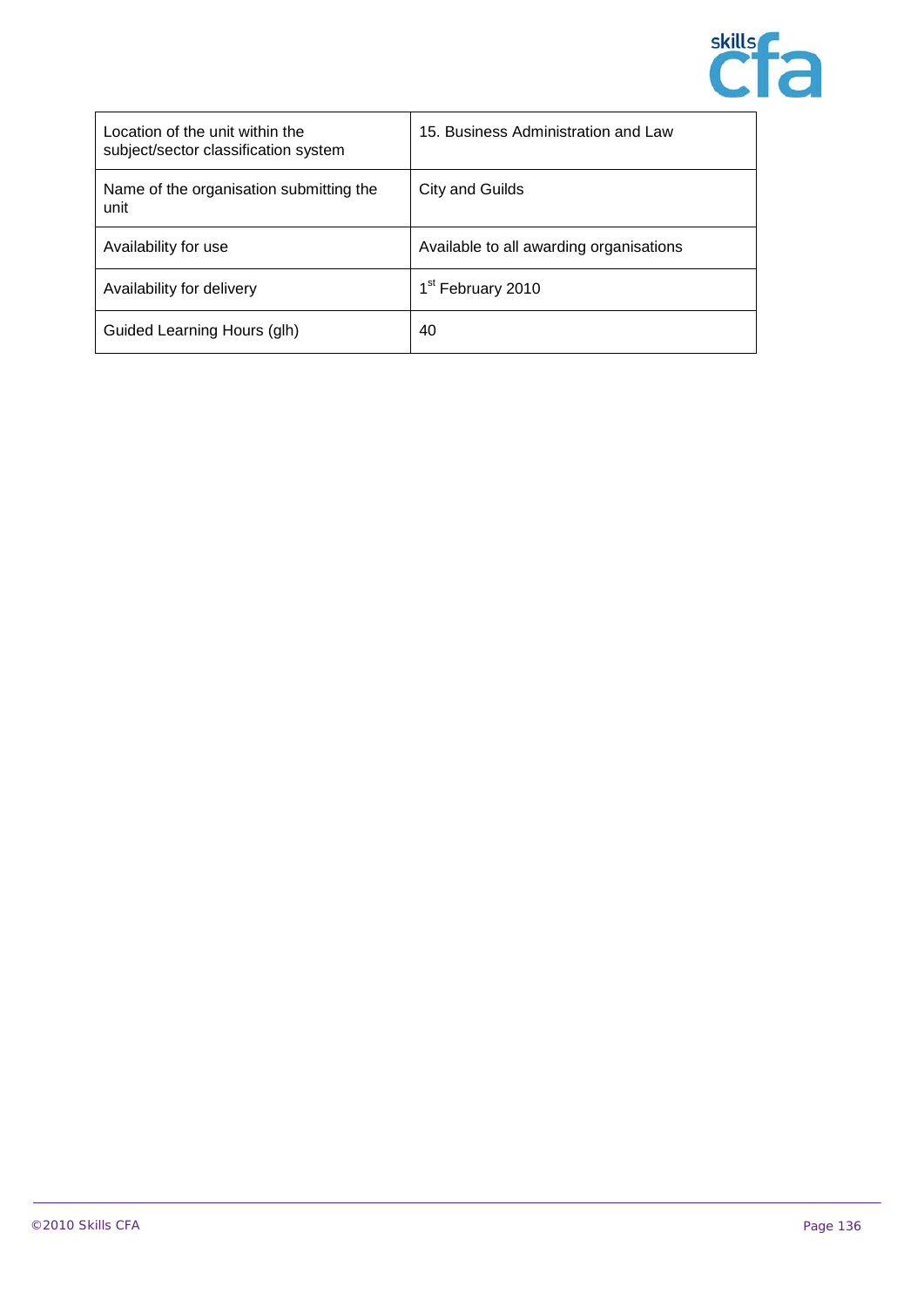

| Title:                                                                             |                | Support customers using self-service technology                                                                                                                                                                                                                                                                                                                                                                                                                                                                                                                                                                                                                                                                                                                                                                                                                                                                                                                            |
|------------------------------------------------------------------------------------|----------------|----------------------------------------------------------------------------------------------------------------------------------------------------------------------------------------------------------------------------------------------------------------------------------------------------------------------------------------------------------------------------------------------------------------------------------------------------------------------------------------------------------------------------------------------------------------------------------------------------------------------------------------------------------------------------------------------------------------------------------------------------------------------------------------------------------------------------------------------------------------------------------------------------------------------------------------------------------------------------|
| <b>CFA Unit Number:</b>                                                            | D7             |                                                                                                                                                                                                                                                                                                                                                                                                                                                                                                                                                                                                                                                                                                                                                                                                                                                                                                                                                                            |
| <b>Reference Number:</b>                                                           | Y/601/1549     |                                                                                                                                                                                                                                                                                                                                                                                                                                                                                                                                                                                                                                                                                                                                                                                                                                                                                                                                                                            |
| Level:                                                                             | $\overline{2}$ |                                                                                                                                                                                                                                                                                                                                                                                                                                                                                                                                                                                                                                                                                                                                                                                                                                                                                                                                                                            |
| <b>Credit value:</b>                                                               | 5              |                                                                                                                                                                                                                                                                                                                                                                                                                                                                                                                                                                                                                                                                                                                                                                                                                                                                                                                                                                            |
| GLH:                                                                               | 33             |                                                                                                                                                                                                                                                                                                                                                                                                                                                                                                                                                                                                                                                                                                                                                                                                                                                                                                                                                                            |
| <b>Learning outcomes</b>                                                           |                | <b>Assessment criteria</b>                                                                                                                                                                                                                                                                                                                                                                                                                                                                                                                                                                                                                                                                                                                                                                                                                                                                                                                                                 |
| The learner will:                                                                  |                | The learner can:                                                                                                                                                                                                                                                                                                                                                                                                                                                                                                                                                                                                                                                                                                                                                                                                                                                                                                                                                           |
| 1. identify the type of help needed by a<br>customer using self-service technology |                | 1.12<br>prepare a standard demonstration of<br>using the self-service equipment<br>1.13<br>prepare to answer frequently asked<br>questions about the operation of the self-<br>service equipment<br>1.3 identify signs of when a customer is having<br>difficulty with the self service equipment<br>1.4 choose an appropriate style and level of<br>intervention to help a customer who is<br>having trouble using the self-service<br>equipment                                                                                                                                                                                                                                                                                                                                                                                                                                                                                                                          |
| 2. assist a customer using self-service<br>technology                              |                | 2.1 maintain a professional, polite and<br>approachable manner while they observe<br>customers using self-help technology<br>2.2 demonstrate use of the self-service<br>equipment to a customer<br>2.3 respond to a request for help from a<br>customer using self-help equipment<br>2.4 make use of staff override options to clear<br>self-service equipment for use by<br>customers<br>2.5 talk a customer through use of the self-<br>service equipment whilst allowing them to<br>operate it<br>2.6 invite a customer to repeat the operation of<br>the self-service equipment if that helps<br>them to learn<br>2.7 make positive and encouraging comments<br>to a customer who is learning to use the<br>self-service equipment<br>2.8 explain to their customer why certain<br>actions and steps are needed to operate<br>self service equipment<br>2.9 troubleshoot problems with self-service<br>equipment and report errors and issues to<br>appropriate people |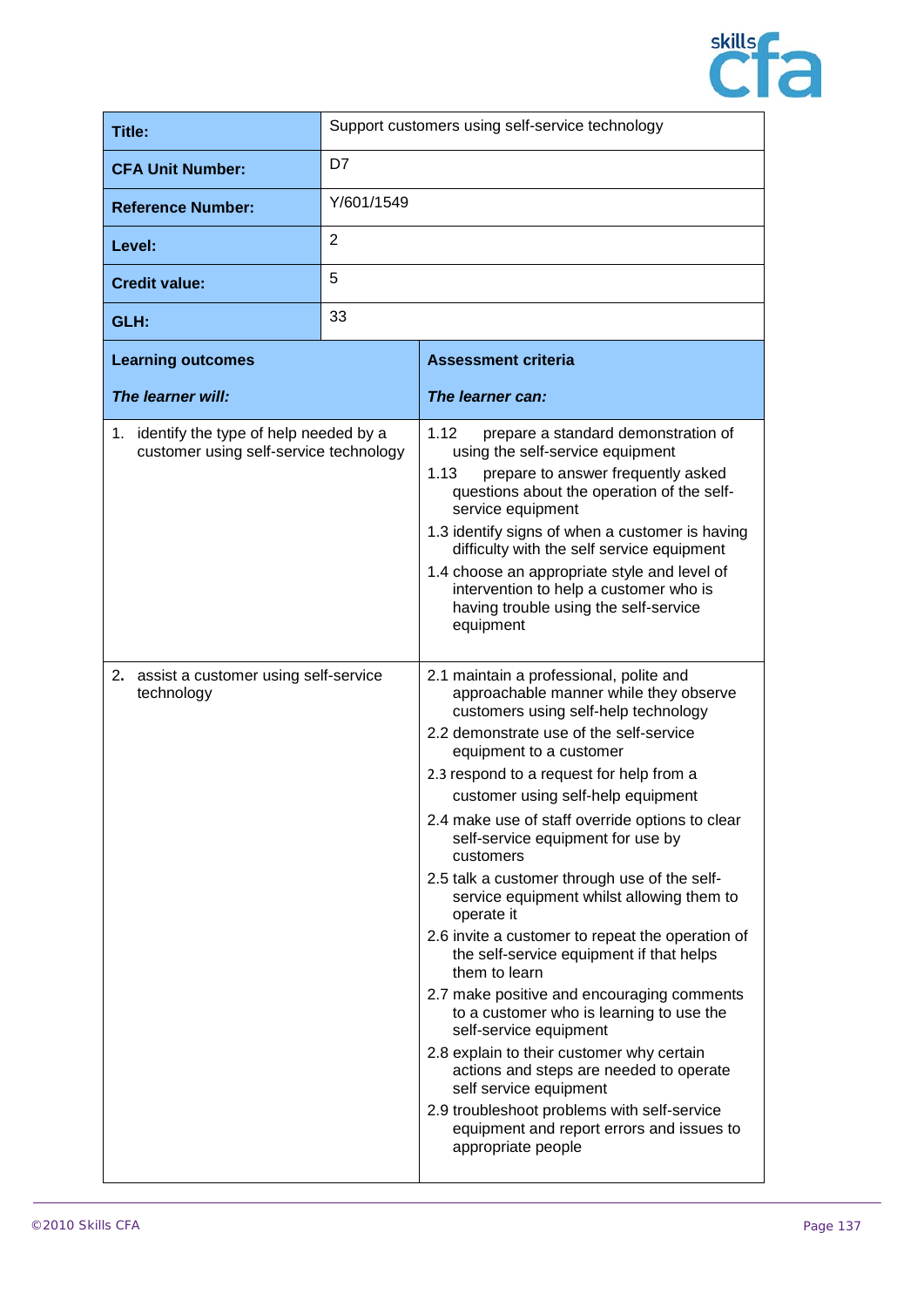

| 3.<br>understand how to support customers<br>using self-service technology                                       | 3.1<br>explain why their organisation chooses to<br>offer customers self-service equipment<br>3.2 explain all aspects of normal operation of<br>the customer self-service equipment<br>3.3 state frequently asked questions about<br>operation of the self-service equipment and<br>effective answers to those questions<br>3.4 describe techniques for giving an effective<br>demonstration of self-service equipment<br>3.5 identify signals and signs that a customer<br>needs help with self-service equipment<br>3.6 describe organisational procedures for<br>using staff intervention to clear self-service<br>equipment<br>3.7 explain the importance of building customer<br>confidence in using self-service equipment<br>3.8 describe organisational procedures for<br>dealing with self-service equipment<br>problems                                                                                                                                   |
|------------------------------------------------------------------------------------------------------------------|---------------------------------------------------------------------------------------------------------------------------------------------------------------------------------------------------------------------------------------------------------------------------------------------------------------------------------------------------------------------------------------------------------------------------------------------------------------------------------------------------------------------------------------------------------------------------------------------------------------------------------------------------------------------------------------------------------------------------------------------------------------------------------------------------------------------------------------------------------------------------------------------------------------------------------------------------------------------|
| Additional information about the unit                                                                            |                                                                                                                                                                                                                                                                                                                                                                                                                                                                                                                                                                                                                                                                                                                                                                                                                                                                                                                                                                     |
| <b>Owner's Reference</b>                                                                                         | This Unit forms part of the Customer Service NVQ<br>qualification 2010-2014                                                                                                                                                                                                                                                                                                                                                                                                                                                                                                                                                                                                                                                                                                                                                                                                                                                                                         |
| Unit aim(s)                                                                                                      | Many organisations develop their customer<br>service by directing customers towards self-<br>service equipment which is operated by the<br>customer alone. Regular customers become<br>familiar with how that equipment operates and<br>some will feel uncomfortable about being<br>offered further help. Others may be learning<br>about the use of the equipment for the first time<br>or may be experiencing particular problems.<br>Sometimes equipment fails and authorised<br>intervention will be needed to clear it.<br>Whichever is the case, the learner must be<br>able to recognise what help and intervention is<br>needed and to provide that in a way that<br>pleases their customer and builds their<br>confidence in the use of the equipment. This<br>unit is right for the learner if any part of their job<br>involves helping and encouraging customers to<br>operate self-service equipment in order to<br>improve their customer experience. |
| Unit expiry date                                                                                                 | 31 December 2014                                                                                                                                                                                                                                                                                                                                                                                                                                                                                                                                                                                                                                                                                                                                                                                                                                                                                                                                                    |
| Details of the relationship between the unit<br>and relevant national occupational<br>standards (if appropriate) | This Unit directly relates to Unit D7 of the<br>Customer Service NOS 2010                                                                                                                                                                                                                                                                                                                                                                                                                                                                                                                                                                                                                                                                                                                                                                                                                                                                                           |
| Details of the relationship between the unit<br>and other standards or curricula (if<br>appropriate)             | N/A                                                                                                                                                                                                                                                                                                                                                                                                                                                                                                                                                                                                                                                                                                                                                                                                                                                                                                                                                                 |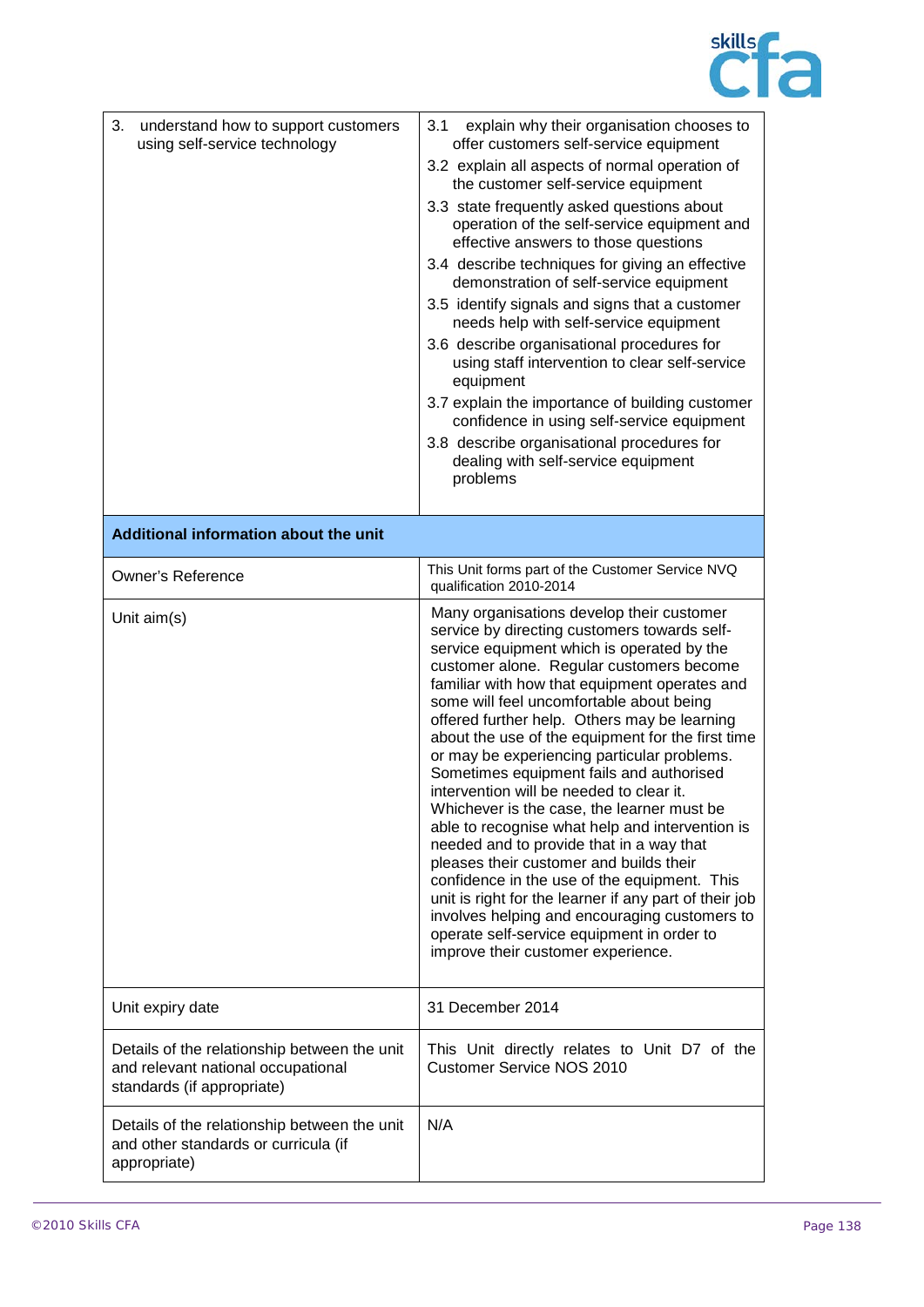

| Assessment requirements specified by a<br>sector or regulatory body (if appropriate) | Specified in the Customer Service Assessment<br>Strategy 2010 |
|--------------------------------------------------------------------------------------|---------------------------------------------------------------|
| Endorsement of the unit by a sector or<br>other appropriate body (if required)       | Institute of Customer Service                                 |
| Location of the unit within the<br>subject/sector classification system              | 15. Business Administration and Law                           |
| Name of the organisation submitting the<br>unit                                      | City and Guilds                                               |
| Availability for use                                                                 | Available to all awarding organisations                       |
| Availability for delivery                                                            | 1 <sup>st</sup> February 2010                                 |
| Guided Learning Hours (glh)                                                          | 33                                                            |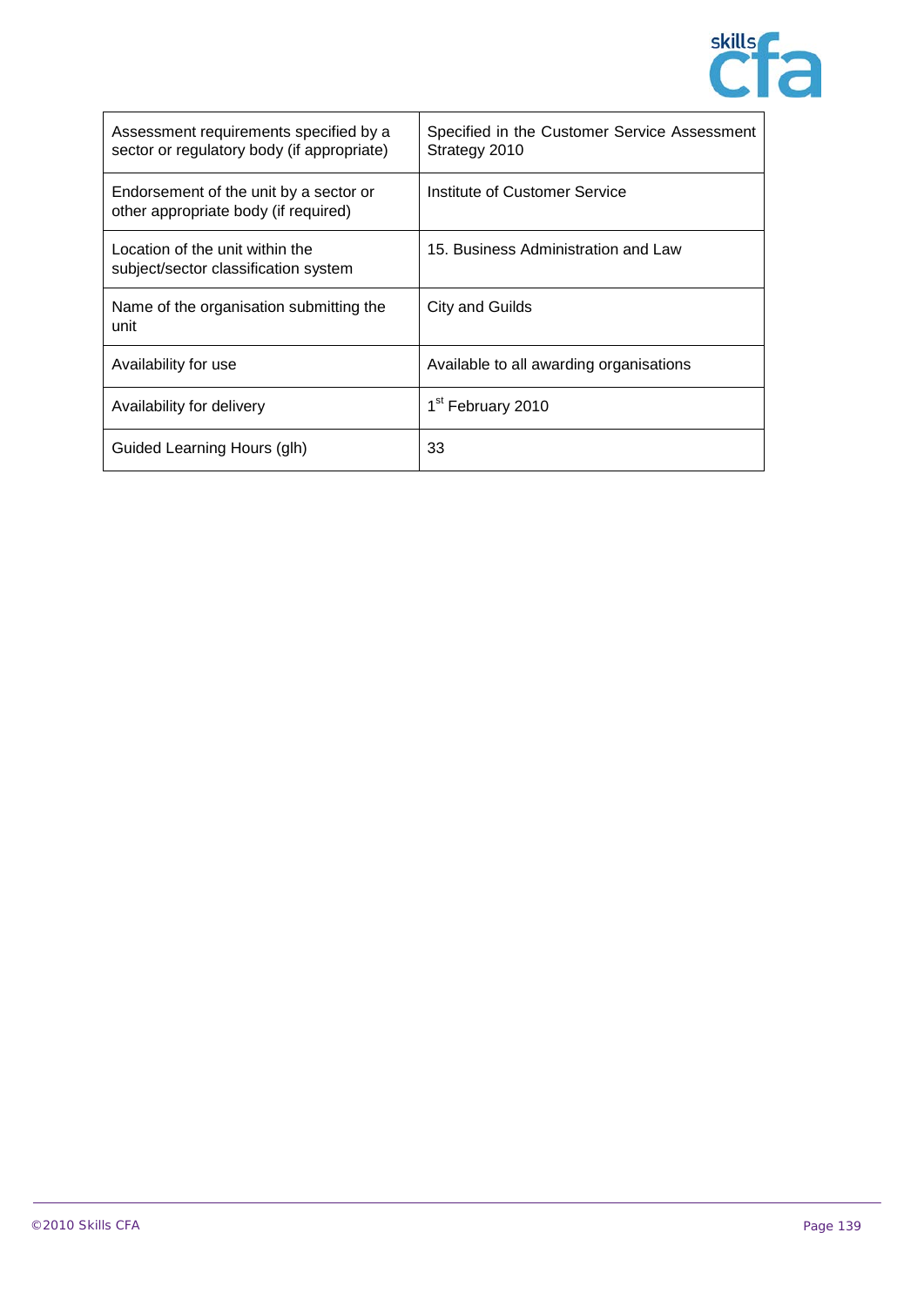

| Title:                                                                                                                                    | Work with others to improve customer service |                                                                                                                                                                                                                                                                                                                                                                                                                                                          |
|-------------------------------------------------------------------------------------------------------------------------------------------|----------------------------------------------|----------------------------------------------------------------------------------------------------------------------------------------------------------------------------------------------------------------------------------------------------------------------------------------------------------------------------------------------------------------------------------------------------------------------------------------------------------|
| <b>CFA Unit Number:</b>                                                                                                                   | D <sub>8</sub>                               |                                                                                                                                                                                                                                                                                                                                                                                                                                                          |
| <b>Reference Number:</b>                                                                                                                  | D/601/1553                                   |                                                                                                                                                                                                                                                                                                                                                                                                                                                          |
| Level:                                                                                                                                    | 3                                            |                                                                                                                                                                                                                                                                                                                                                                                                                                                          |
| <b>Credit value:</b>                                                                                                                      | 8                                            |                                                                                                                                                                                                                                                                                                                                                                                                                                                          |
| GLH:                                                                                                                                      | 53                                           |                                                                                                                                                                                                                                                                                                                                                                                                                                                          |
| <b>Learning outcomes</b>                                                                                                                  |                                              | <b>Assessment criteria</b>                                                                                                                                                                                                                                                                                                                                                                                                                               |
| The learner will:                                                                                                                         |                                              | The learner can:                                                                                                                                                                                                                                                                                                                                                                                                                                         |
| 1. improve customer service by working<br>with others                                                                                     |                                              | 1.1 contribute constructive ideas for improving<br>customer service<br>1.2 identify what they have to do to improve<br>customer service and confirm this with<br>others<br>1.3 agree with others what they have to do to<br>improve customer service<br>1.4 co-operate with others to improve customer<br>service<br>1.5 keep their commitments made to others<br>1.6 make others aware of anything that may<br>affect plans to improve customer service |
| 2. monitor their own performance when<br>improving customer service                                                                       |                                              | 2.1 discuss with others how what they do<br>affects customer service performance<br>2.2 identify how the way they work with others<br>contributes towards improving customer<br>service                                                                                                                                                                                                                                                                  |
| 3. monitor team performance when<br>improving customer service<br>understand how to work with others to<br>4.<br>improve customer service |                                              | 3.1 discuss with others how teamwork affects<br>customer service performance<br>3.2 work with others to collect information on<br>team customer service performance<br>3.3 identify with others how customer service<br>teamwork could be improved<br>3.4 take action with others to improve customer<br>service performance<br>4.1 describe who else is involved either directly<br>or indirectly in the delivery of customer<br>service                |
|                                                                                                                                           |                                              | 4.2 describe the roles and responsibilities of<br>others in their organisation<br>4.3 describe the roles of others outside their<br>organisation who have an impact on their<br>services or products<br>4.4 evaluate what the goals or targets of their<br>organisation are in relation to customer<br>service and how these are set                                                                                                                     |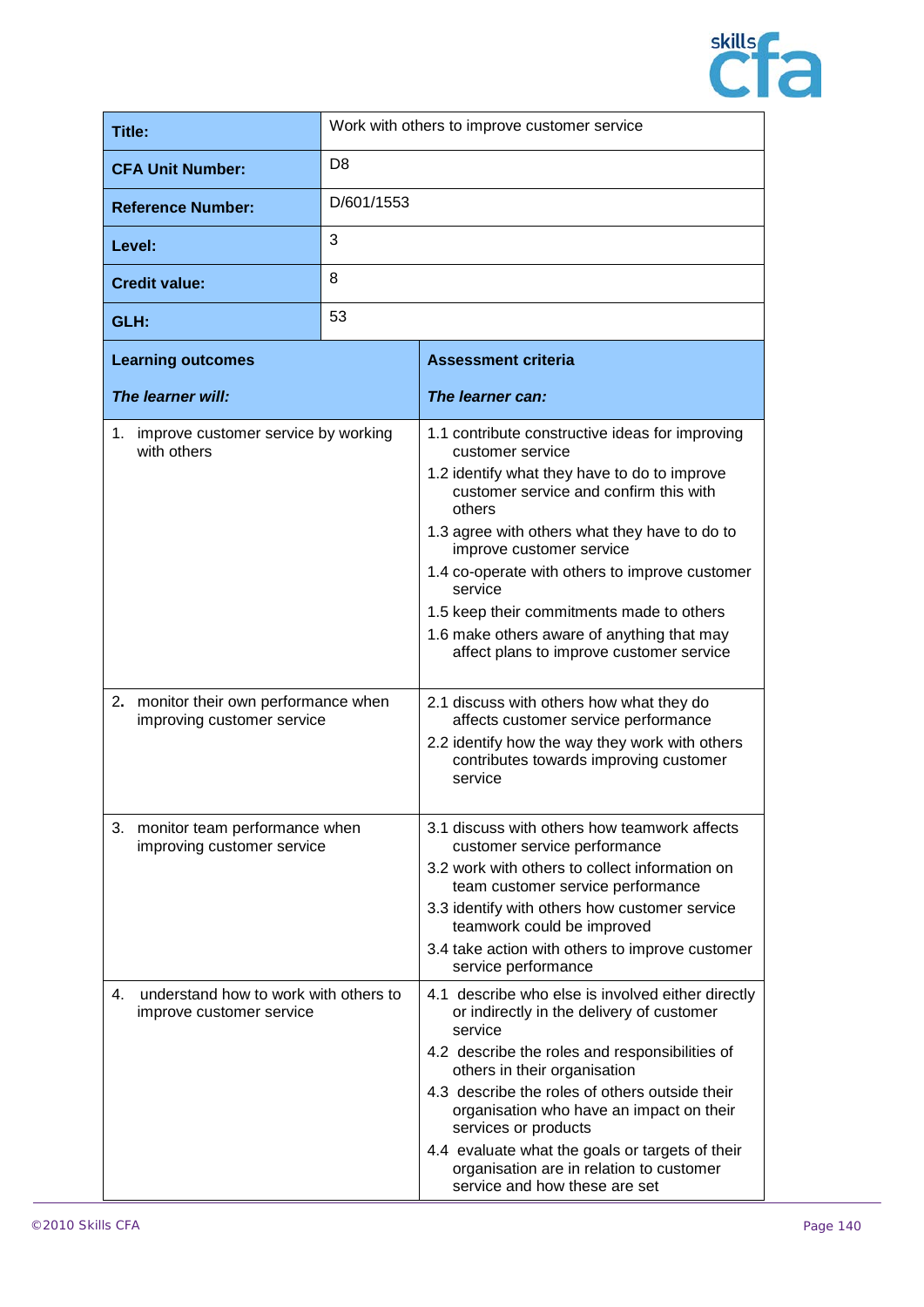

|                                                                                                                  | 4.5 evaluate how their organisation identifies<br>improvements in customer service                                                                                                                                                                                                                                                                                                                                                                                                                                                                                                                                                                                                                                                                                                                                                                                 |
|------------------------------------------------------------------------------------------------------------------|--------------------------------------------------------------------------------------------------------------------------------------------------------------------------------------------------------------------------------------------------------------------------------------------------------------------------------------------------------------------------------------------------------------------------------------------------------------------------------------------------------------------------------------------------------------------------------------------------------------------------------------------------------------------------------------------------------------------------------------------------------------------------------------------------------------------------------------------------------------------|
| Additional information about the unit                                                                            |                                                                                                                                                                                                                                                                                                                                                                                                                                                                                                                                                                                                                                                                                                                                                                                                                                                                    |
| <b>Owner's Reference</b>                                                                                         | This Unit forms part of the Customer Service NVQ<br>qualification 2010-2014                                                                                                                                                                                                                                                                                                                                                                                                                                                                                                                                                                                                                                                                                                                                                                                        |
| Unit aim(s)                                                                                                      | Teamwork is a key component of delivering<br>and improving excellent customer service. The<br>people the learner works with to improve<br>customer service may include one or more of<br>the following: team members; colleagues;<br>suppliers; service partners; supervisors;<br>managers; team leaders. The delivery of<br>excellent customer service depends on their<br>skills and those of others. It involves<br>communicating with each other and agreeing<br>how they can work together to give a more<br>effective service. They all need to work<br>together positively. The learner must also<br>monitor their own and the team's performance<br>and change the way they do things if that<br>improves customer service. This unit is about<br>how the learner develops a relationship with<br>others to improve their customer service<br>performance. |
| Unit expiry date                                                                                                 | 31 December 2014                                                                                                                                                                                                                                                                                                                                                                                                                                                                                                                                                                                                                                                                                                                                                                                                                                                   |
| Details of the relationship between the unit<br>and relevant national occupational<br>standards (if appropriate) | This Unit directly relates to Unit D8 of the<br><b>Customer Service NOS 2010</b>                                                                                                                                                                                                                                                                                                                                                                                                                                                                                                                                                                                                                                                                                                                                                                                   |
| Details of the relationship between the unit<br>and other standards or curricula (if<br>appropriate)             | N/A                                                                                                                                                                                                                                                                                                                                                                                                                                                                                                                                                                                                                                                                                                                                                                                                                                                                |
| Assessment requirements specified by a<br>sector or regulatory body (if appropriate)                             | Specified in the Customer Service Assessment<br>Strategy 2010                                                                                                                                                                                                                                                                                                                                                                                                                                                                                                                                                                                                                                                                                                                                                                                                      |
| Endorsement of the unit by a sector or<br>other appropriate body (if required)                                   | <b>Institute of Customer Service</b>                                                                                                                                                                                                                                                                                                                                                                                                                                                                                                                                                                                                                                                                                                                                                                                                                               |
| Location of the unit within the<br>subject/sector classification system                                          | 15. Business Administration and Law                                                                                                                                                                                                                                                                                                                                                                                                                                                                                                                                                                                                                                                                                                                                                                                                                                |
| Name of the organisation submitting the<br>unit                                                                  | <b>City and Guilds</b>                                                                                                                                                                                                                                                                                                                                                                                                                                                                                                                                                                                                                                                                                                                                                                                                                                             |
| Availability for use                                                                                             | Available to all awarding organisations                                                                                                                                                                                                                                                                                                                                                                                                                                                                                                                                                                                                                                                                                                                                                                                                                            |
| Availability for delivery                                                                                        | 1 <sup>st</sup> February 2010                                                                                                                                                                                                                                                                                                                                                                                                                                                                                                                                                                                                                                                                                                                                                                                                                                      |
| Guided Learning Hours (glh)                                                                                      | 53                                                                                                                                                                                                                                                                                                                                                                                                                                                                                                                                                                                                                                                                                                                                                                                                                                                                 |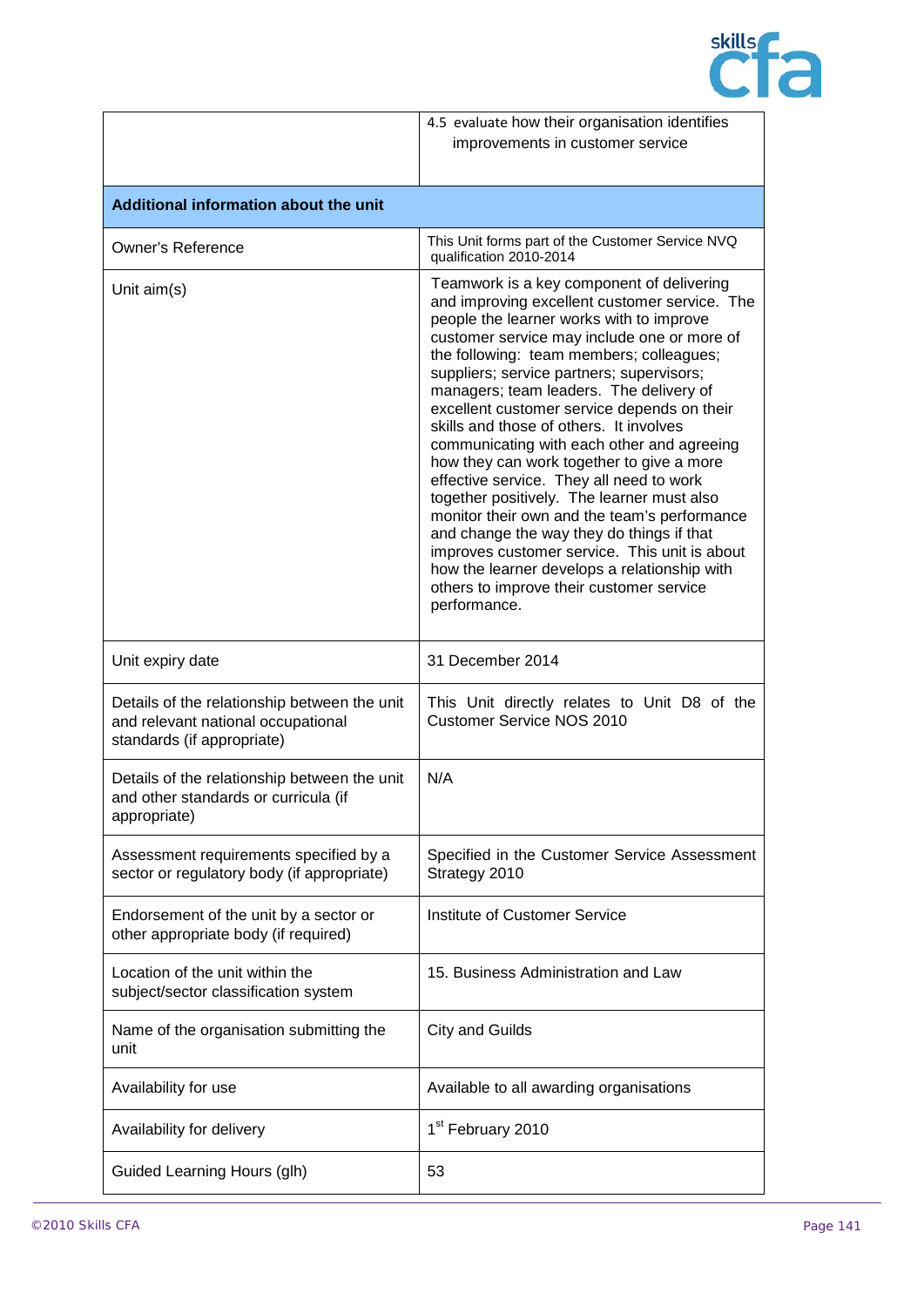

| Title:                                                                                                             |                | Promote continuous improvement                                                                                                                                                                                                                                                                                                                                                                                                                                                                                                                                                                                                                                                                                                                                                                                                                                                       |
|--------------------------------------------------------------------------------------------------------------------|----------------|--------------------------------------------------------------------------------------------------------------------------------------------------------------------------------------------------------------------------------------------------------------------------------------------------------------------------------------------------------------------------------------------------------------------------------------------------------------------------------------------------------------------------------------------------------------------------------------------------------------------------------------------------------------------------------------------------------------------------------------------------------------------------------------------------------------------------------------------------------------------------------------|
| <b>CFA Unit Number:</b>                                                                                            | D <sub>9</sub> |                                                                                                                                                                                                                                                                                                                                                                                                                                                                                                                                                                                                                                                                                                                                                                                                                                                                                      |
| <b>Reference Number:</b>                                                                                           | H/601/1554     |                                                                                                                                                                                                                                                                                                                                                                                                                                                                                                                                                                                                                                                                                                                                                                                                                                                                                      |
| Level:                                                                                                             | 3              |                                                                                                                                                                                                                                                                                                                                                                                                                                                                                                                                                                                                                                                                                                                                                                                                                                                                                      |
| <b>Credit value:</b>                                                                                               | $\overline{7}$ |                                                                                                                                                                                                                                                                                                                                                                                                                                                                                                                                                                                                                                                                                                                                                                                                                                                                                      |
| GLH:                                                                                                               | 47             |                                                                                                                                                                                                                                                                                                                                                                                                                                                                                                                                                                                                                                                                                                                                                                                                                                                                                      |
| <b>Learning outcomes</b>                                                                                           |                | <b>Assessment criteria</b>                                                                                                                                                                                                                                                                                                                                                                                                                                                                                                                                                                                                                                                                                                                                                                                                                                                           |
| The learner will:                                                                                                  |                | The learner can:                                                                                                                                                                                                                                                                                                                                                                                                                                                                                                                                                                                                                                                                                                                                                                                                                                                                     |
| 1. plan improvements in customer service<br>based on customer feedback<br>2. implement changes in customer service |                | 1.7 gather feedback from customers that will help<br>to identify opportunities for customer service<br>improvement<br>1.8 analyse and interpret feedback to identify<br>opportunities for customer service<br>improvements and propose changes<br>1.9 discuss with others the potential effects of any<br>proposed changes for their customers and<br>their organisation<br>negotiate changes in customer service<br>1.10<br>systems and improvements with somebody<br>with sufficient authority to approve trial or full<br>implementation of the change<br>2.1 organise the implementation of authorised<br>changes<br>2.2 implement the changes following<br>organisational guidelines<br>2.3 inform people inside and outside their<br>organisation who need to know of the<br>changes being made and the reasons for<br>them<br>2.4 monitor early reactions to changes and make |
| review changes to promote continuous<br>3.                                                                         |                | appropriate fine-tuning adjustments<br>3.1 collect and record feedback on the effects of                                                                                                                                                                                                                                                                                                                                                                                                                                                                                                                                                                                                                                                                                                                                                                                             |
| improvement                                                                                                        |                | changes<br>3.2 analyse and interpret feedback and share<br>their findings on the effects of changes with<br>others<br>3.3 summarise the advantages and                                                                                                                                                                                                                                                                                                                                                                                                                                                                                                                                                                                                                                                                                                                               |
|                                                                                                                    |                | disadvantages of the changes<br>3.4 use their analysis and interpretation of                                                                                                                                                                                                                                                                                                                                                                                                                                                                                                                                                                                                                                                                                                                                                                                                         |
|                                                                                                                    |                | changes to identify opportunities for further<br>improvement                                                                                                                                                                                                                                                                                                                                                                                                                                                                                                                                                                                                                                                                                                                                                                                                                         |
|                                                                                                                    |                | 3.5 present these opportunities to somebody with<br>sufficient authority to make them happen                                                                                                                                                                                                                                                                                                                                                                                                                                                                                                                                                                                                                                                                                                                                                                                         |
| understand how to promote continuous<br>4.                                                                         |                | 4.1 review how service improvements in their<br>area affect the balance between overall                                                                                                                                                                                                                                                                                                                                                                                                                                                                                                                                                                                                                                                                                                                                                                                              |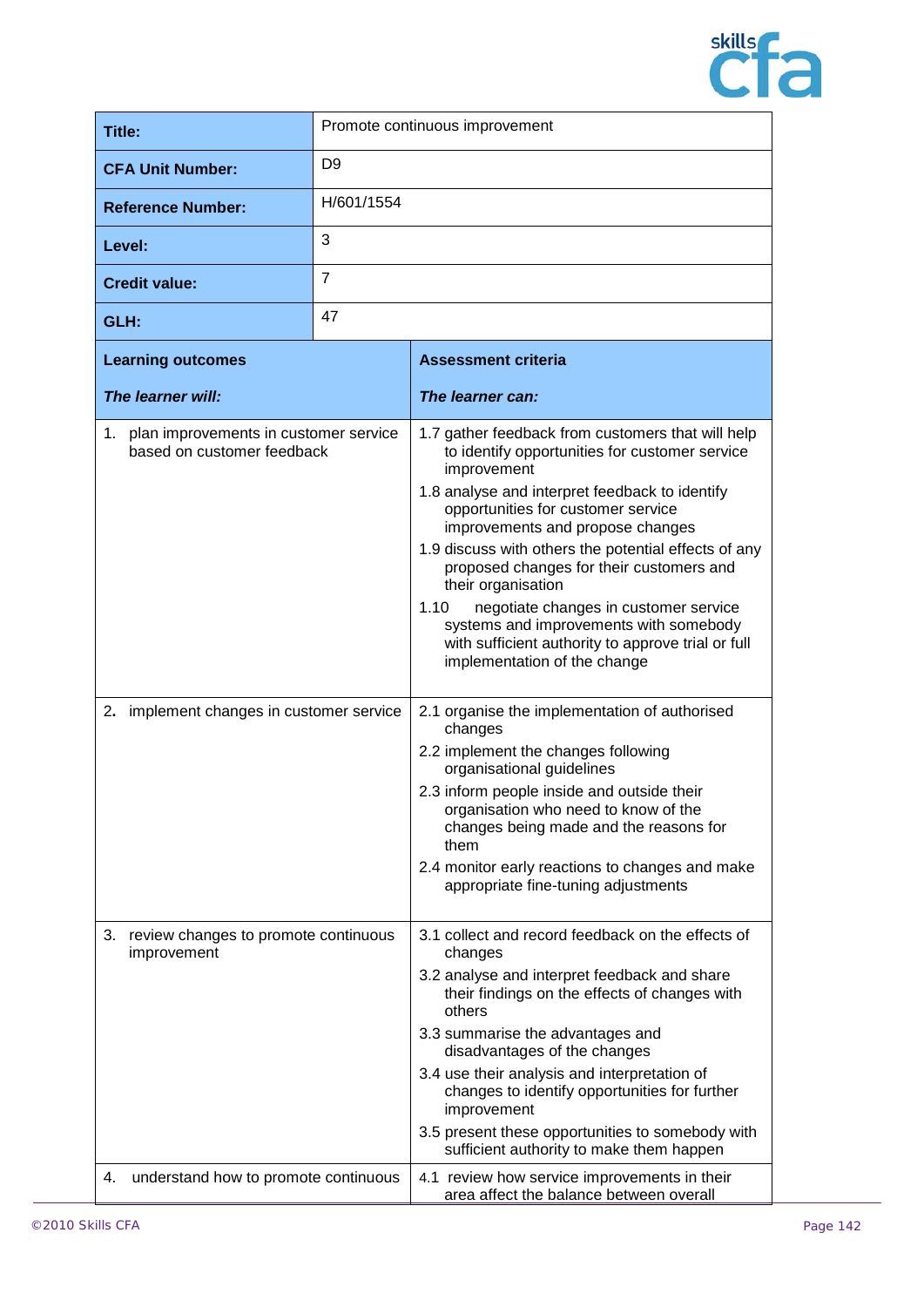

| improvement                                                                                                      | customer satisfaction, the costs of providing<br>service and regulatory requirements<br>4.2 explain how customer experience is<br>influenced by the way service is delivered<br>4.3 explain how to collect, analyse and present<br>customer feedback<br>4.4 explain how to make a business case to<br>others to bring about change in the products<br>or services they offer                                                                                                                                                                                                       |
|------------------------------------------------------------------------------------------------------------------|------------------------------------------------------------------------------------------------------------------------------------------------------------------------------------------------------------------------------------------------------------------------------------------------------------------------------------------------------------------------------------------------------------------------------------------------------------------------------------------------------------------------------------------------------------------------------------|
| Additional information about the unit                                                                            |                                                                                                                                                                                                                                                                                                                                                                                                                                                                                                                                                                                    |
| <b>Owner's Reference</b>                                                                                         | This Unit forms part of the Customer Service NVQ<br>qualification 2010-2014                                                                                                                                                                                                                                                                                                                                                                                                                                                                                                        |
| Unit $aim(s)$                                                                                                    | This unit covers the key competence of the<br>customer service professional. The learner must<br>be dedicated to the continuous improvement of<br>customer service and this involves organising<br>changes in the way customer service is delivered<br>over and over again. The learner will need to<br>identify potential changes, think through their<br>consequences and make them work. Above all,<br>this unit covers the competence of organising<br>and seeing through change that is sustainable<br>and is in the spirit of continuous improvement in<br>customer service. |
| Unit expiry date                                                                                                 | 31 December 2014                                                                                                                                                                                                                                                                                                                                                                                                                                                                                                                                                                   |
| Details of the relationship between the unit<br>and relevant national occupational<br>standards (if appropriate) | This Unit directly relates to Unit D9 of the<br><b>Customer Service NOS 2010</b>                                                                                                                                                                                                                                                                                                                                                                                                                                                                                                   |
| Details of the relationship between the unit<br>and other standards or curricula (if<br>appropriate)             | N/A                                                                                                                                                                                                                                                                                                                                                                                                                                                                                                                                                                                |
| Assessment requirements specified by a<br>sector or regulatory body (if appropriate)                             | Specified in the Customer Service Assessment<br>Strategy 2010                                                                                                                                                                                                                                                                                                                                                                                                                                                                                                                      |
| Endorsement of the unit by a sector or<br>other appropriate body (if required)                                   | Institute of Customer Service                                                                                                                                                                                                                                                                                                                                                                                                                                                                                                                                                      |
| Location of the unit within the<br>subject/sector classification system                                          | 15. Business Administration and Law                                                                                                                                                                                                                                                                                                                                                                                                                                                                                                                                                |
| Name of the organisation submitting the<br>unit                                                                  | <b>City and Guilds</b>                                                                                                                                                                                                                                                                                                                                                                                                                                                                                                                                                             |
| Availability for use                                                                                             | Available to all awarding organisations                                                                                                                                                                                                                                                                                                                                                                                                                                                                                                                                            |
| Availability for delivery                                                                                        | 1 <sup>st</sup> February 2010                                                                                                                                                                                                                                                                                                                                                                                                                                                                                                                                                      |
| Guided Learning Hours (glh)                                                                                      | 47                                                                                                                                                                                                                                                                                                                                                                                                                                                                                                                                                                                 |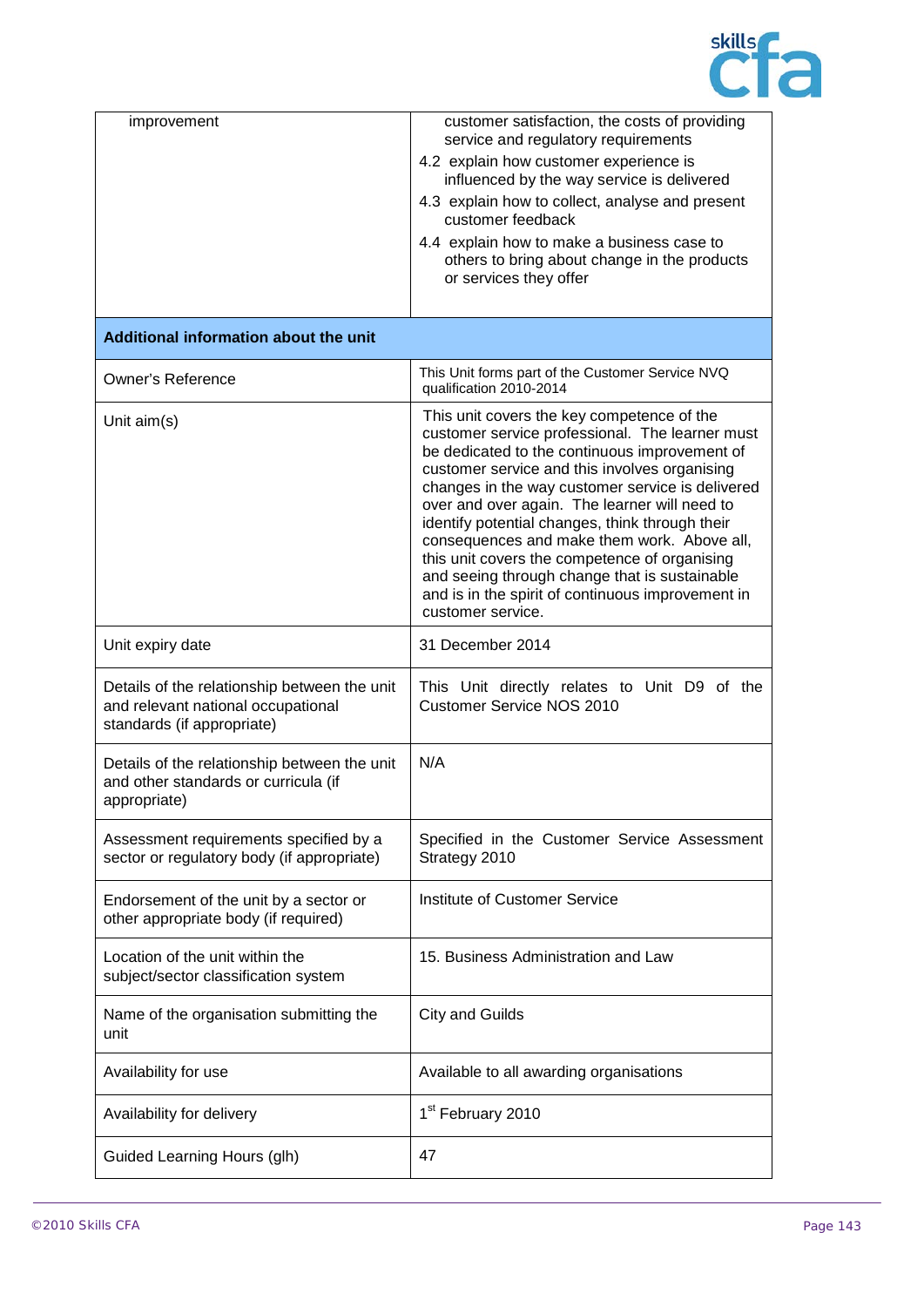

| Title:                                          | Develop your own and others' customer service skills |                                                                                                                                                                                                                                                                                                                                                                                                                                                                                                                                                                                                |
|-------------------------------------------------|------------------------------------------------------|------------------------------------------------------------------------------------------------------------------------------------------------------------------------------------------------------------------------------------------------------------------------------------------------------------------------------------------------------------------------------------------------------------------------------------------------------------------------------------------------------------------------------------------------------------------------------------------------|
| <b>CFA Unit Number:</b>                         | D <sub>10</sub>                                      |                                                                                                                                                                                                                                                                                                                                                                                                                                                                                                                                                                                                |
| <b>Reference Number:</b>                        | K/601/1555                                           |                                                                                                                                                                                                                                                                                                                                                                                                                                                                                                                                                                                                |
| Level:                                          | 3                                                    |                                                                                                                                                                                                                                                                                                                                                                                                                                                                                                                                                                                                |
| <b>Credit value:</b>                            | 8                                                    |                                                                                                                                                                                                                                                                                                                                                                                                                                                                                                                                                                                                |
| GLH:                                            | 53                                                   |                                                                                                                                                                                                                                                                                                                                                                                                                                                                                                                                                                                                |
| <b>Learning outcomes</b>                        |                                                      | <b>Assessment criteria</b>                                                                                                                                                                                                                                                                                                                                                                                                                                                                                                                                                                     |
| The learner will:                               |                                                      | The learner can:                                                                                                                                                                                                                                                                                                                                                                                                                                                                                                                                                                               |
| 1. develop their own customer service<br>skills |                                                      | 1.11<br>agree with a manager or mentor the<br>specific customer service skills they need in<br>their customer service role<br>1.12<br>agree the actions they need to take to<br>improve their customer service skills<br>1.13<br>draw up a personal development plan<br>based on their agreed actions to improve their<br>customer service skills<br>carry out their personal development<br>1.14<br>activities and review their progress<br>1.15<br>obtain feedback from their manager or<br>mentor about their customer service<br>performance and update their personal<br>development plan |

| 2. plan the coaching of others in customer<br>service | 2.1 identify and agree with colleagues specific<br>customer service skills and knowledge those<br>colleagues need in their customer service role |
|-------------------------------------------------------|--------------------------------------------------------------------------------------------------------------------------------------------------|
|                                                       | 2.2 identify opportunities for colleagues to take<br>actions to develop their customer service<br>skills                                         |

|                                     | 2.3 plan and organise activities and coaching<br>sessions for colleagues to help them develop<br>their customer service skills |
|-------------------------------------|--------------------------------------------------------------------------------------------------------------------------------|
| 3. coach others in customer service | 3.1 coach colleagues to develop specific and<br>agreed customer service skills                                                 |
|                                     | 3.2 give collegeuse the opportunity to practise                                                                                |

| 3.2 give colleagues the opportunity to practise |
|-------------------------------------------------|
| skills, apply knowledge and gain experience     |
| to develop customer service competence          |
| 0.0 usaulashi shaak tha propraeo af sallagausa  |

## 3.3 regularly check the progress of colleagues and modify their coaching as appropriate 3.4 give regular feedback to colleagues about the progress they are making

3.5 explain clearly to colleagues how ongoing support will be provided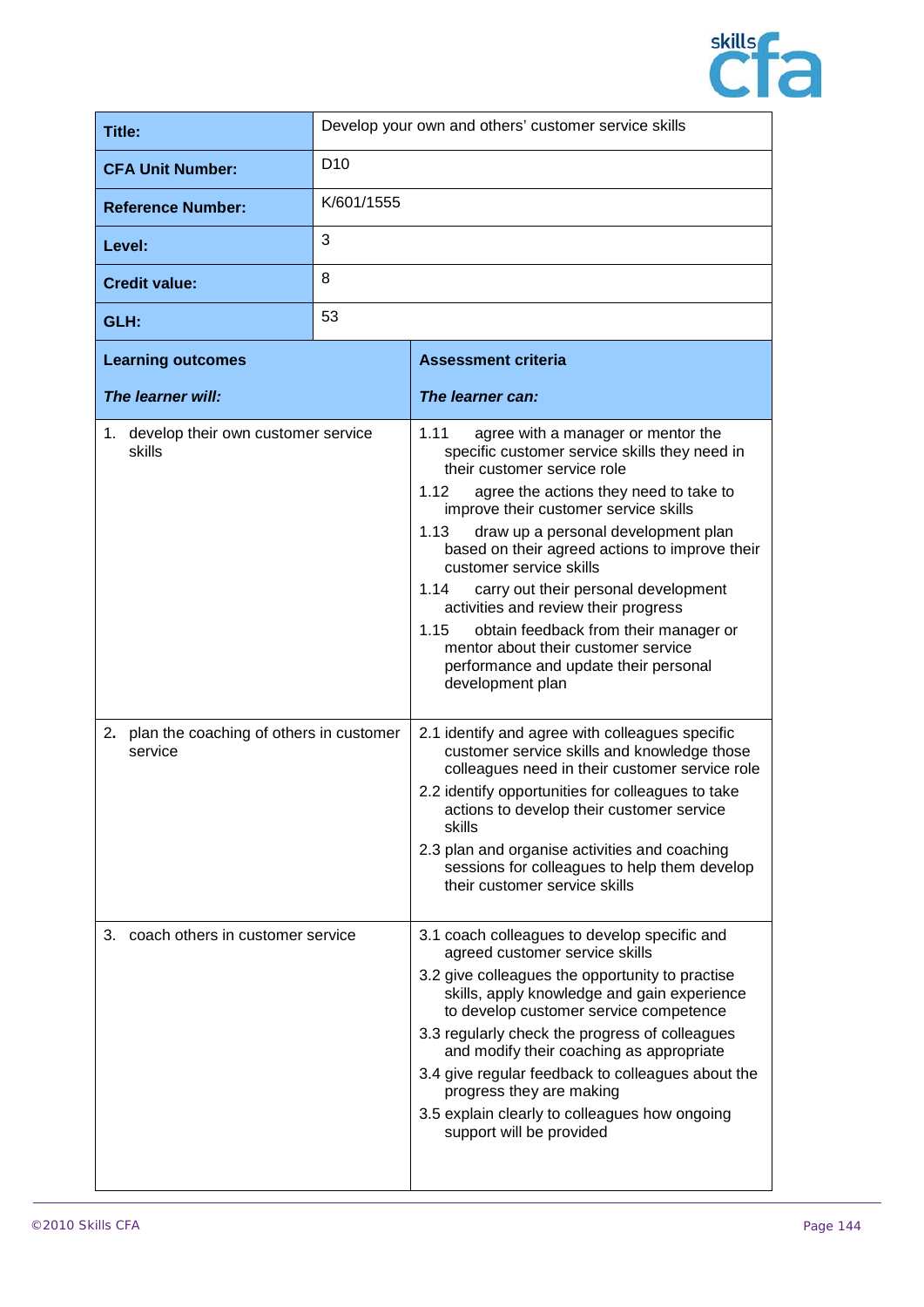

| 4. understand how to develop their own<br>and others' customer service skills | 4.1<br>describe organisational systems and<br>procedures for developing their own and<br>others' personal performance in customer<br>service<br>4.2 explain how their behaviour impacts on<br>others<br>4.3 explain how to review effectively their<br>personal strengths and development needs<br>4.4 describe how to put together a personal<br>development plan for themselves or a<br>colleague that will build on strengths and<br>overcome weaknesses in areas that are<br>important to customer service<br>4.5 explain how to obtain useful and constructive<br>personal feedback from others<br>4.6 describe how to respond positively to<br>personal feedback<br>4.7 describe how to put together a coaching plan<br>that will build on their strengths and overcome<br>their weaknesses in areas that are important<br>to customer service and their job role<br>4.8 explain how to give useful and constructive<br>personal feedback to others<br>4.9 describe how to help others to respond<br>positively to personal feedback                                                                                                                                       |
|-------------------------------------------------------------------------------|----------------------------------------------------------------------------------------------------------------------------------------------------------------------------------------------------------------------------------------------------------------------------------------------------------------------------------------------------------------------------------------------------------------------------------------------------------------------------------------------------------------------------------------------------------------------------------------------------------------------------------------------------------------------------------------------------------------------------------------------------------------------------------------------------------------------------------------------------------------------------------------------------------------------------------------------------------------------------------------------------------------------------------------------------------------------------------------------------------------------------------------------------------------------------------|
|                                                                               |                                                                                                                                                                                                                                                                                                                                                                                                                                                                                                                                                                                                                                                                                                                                                                                                                                                                                                                                                                                                                                                                                                                                                                                  |
| Additional information about the unit                                         |                                                                                                                                                                                                                                                                                                                                                                                                                                                                                                                                                                                                                                                                                                                                                                                                                                                                                                                                                                                                                                                                                                                                                                                  |
| <b>Owner's Reference</b>                                                      | This Unit forms part of the Customer Service NVQ<br>qualification 2010-2014                                                                                                                                                                                                                                                                                                                                                                                                                                                                                                                                                                                                                                                                                                                                                                                                                                                                                                                                                                                                                                                                                                      |
| Unit $aim(s)$                                                                 | This Unit is about taking responsibility for<br>continuously developing the learner's own<br>customer service skills and passing those skills<br>on to others. It is about helping themselves and<br>others to learn and grow in their customer service<br>roles. The learner may not be a manager or a<br>supervisor but they may be responsible for<br>showing others how things work and what they<br>need to do. For example, a new member of staff<br>may need an introduction to the products,<br>services, systems or procedures of their<br>organisation and the learner may be asked to<br>show them. Or the learner may need to coach<br>someone from another department who has been<br>transferred. Also, there may be the introduction<br>of a new product, service, system or procedure<br>that the learner is asked to learn about and<br>present or demonstrate to others. This unit will<br>help the learner to put 'showing others' into a<br>formal framework that will help them to learn and<br>improve their own coaching skills. The delivery<br>of excellent customer service depends on the<br>learner's skills and the skills of those around<br>them. |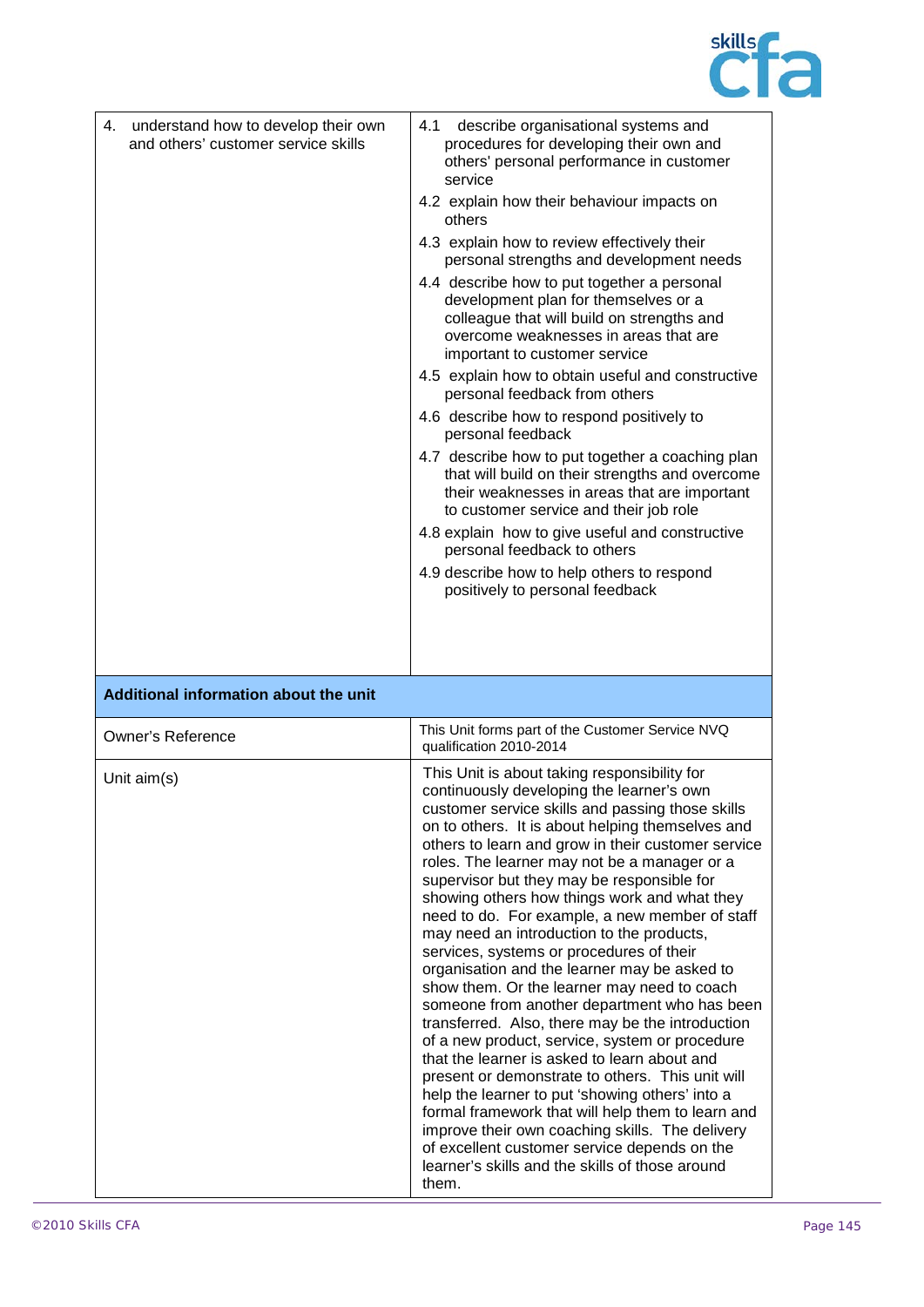

| Unit expiry date                                                                                                 | 31 December 2014                                                           |
|------------------------------------------------------------------------------------------------------------------|----------------------------------------------------------------------------|
| Details of the relationship between the unit<br>and relevant national occupational<br>standards (if appropriate) | This Unit directly relates to Unit D10 of the<br>Customer Service NOS 2010 |
| Details of the relationship between the unit<br>and other standards or curricula (if<br>appropriate)             | N/A                                                                        |
| Assessment requirements specified by a<br>sector or regulatory body (if appropriate)                             | Specified in the Customer Service Assessment<br>Strategy 2010              |
| Endorsement of the unit by a sector or<br>other appropriate body (if required)                                   | Institute of Customer Service                                              |
| Location of the unit within the<br>subject/sector classification system                                          | 15. Business Administration and Law                                        |
| Name of the organisation submitting the<br>unit                                                                  | <b>City and Guilds</b>                                                     |
| Availability for use                                                                                             | Available to all awarding organisations                                    |
| Availability for delivery                                                                                        | 1 <sup>st</sup> February 2010                                              |
| Guided Learning Hours (glh)                                                                                      | 53                                                                         |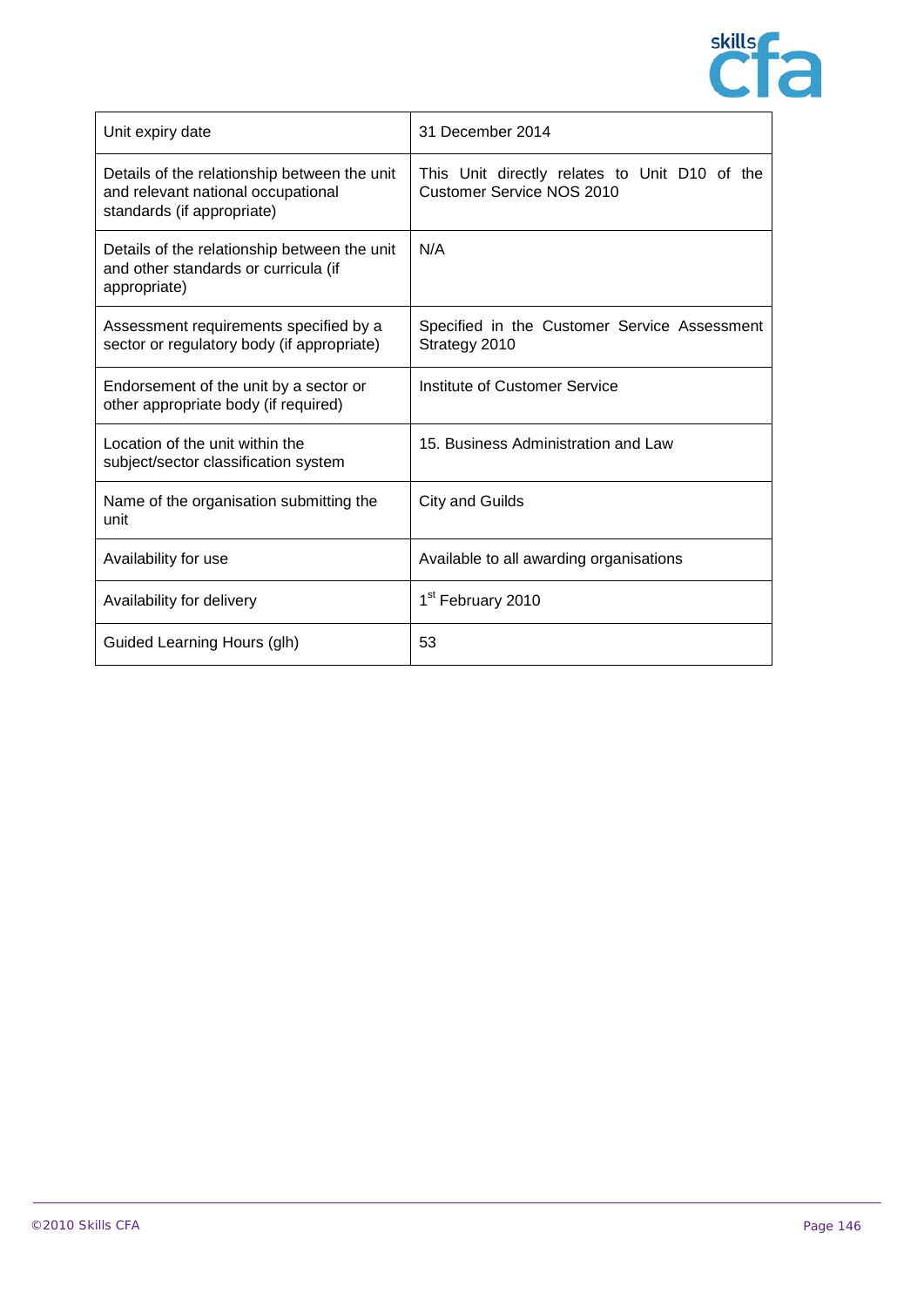

| Title:                   | Lead a team to improve customer service |
|--------------------------|-----------------------------------------|
| <b>CFA Unit Number:</b>  | D <sub>11</sub>                         |
| <b>Reference Number:</b> | H/601/1568                              |
| Level:                   | 3                                       |
| <b>Credit value:</b>     | 7                                       |
| GLH:                     | 47                                      |

| <b>Learning outcomes</b>                                       | <b>Assessment criteria</b>                                                                                                                                                                                                                                                                                                                                                                                                                                                              |
|----------------------------------------------------------------|-----------------------------------------------------------------------------------------------------------------------------------------------------------------------------------------------------------------------------------------------------------------------------------------------------------------------------------------------------------------------------------------------------------------------------------------------------------------------------------------|
| The learner will:                                              | The learner can:                                                                                                                                                                                                                                                                                                                                                                                                                                                                        |
| 1. plan and organise the work of a team                        | 1.16<br>treat team members with respect at all<br>times<br>1.17<br>agree with team members their role in<br>delivering effective customer service<br>involve team members in planning and<br>1.18<br>organising their customer service work<br>allocate work which takes full account<br>1.19<br>of team members' customer service skills<br>and the objectives of the organisation<br>1.20<br>motivate team members to work<br>together to raise their customer service<br>performance |
| 2. provide support for team members                            | 2.1 check that team members understand what<br>they have to do to improve their work with<br>customers and why that is important<br>2.2 check with team members what support<br>they feel they may need throughout this<br>process<br>2.3 provide team members with support and<br>direction when they need help<br>2.4 encourage team members to work together<br>to improve customer service                                                                                          |
| 3. review performance of team members                          | 3.1 provide sensitive feedback to team<br>members about their customer service<br>performance<br>3.2 encourage team members to discuss their<br>customer service performance<br>3.3 discuss sensitively with team members<br>action they need to take to continue to<br>improve their customer service performance                                                                                                                                                                      |
| 4 understand how to lead a team to<br>improve customer service | 4.1 describe the roles and responsibilities of<br>their team members and where the team<br>members fit in the overall structure of the<br>organisation                                                                                                                                                                                                                                                                                                                                  |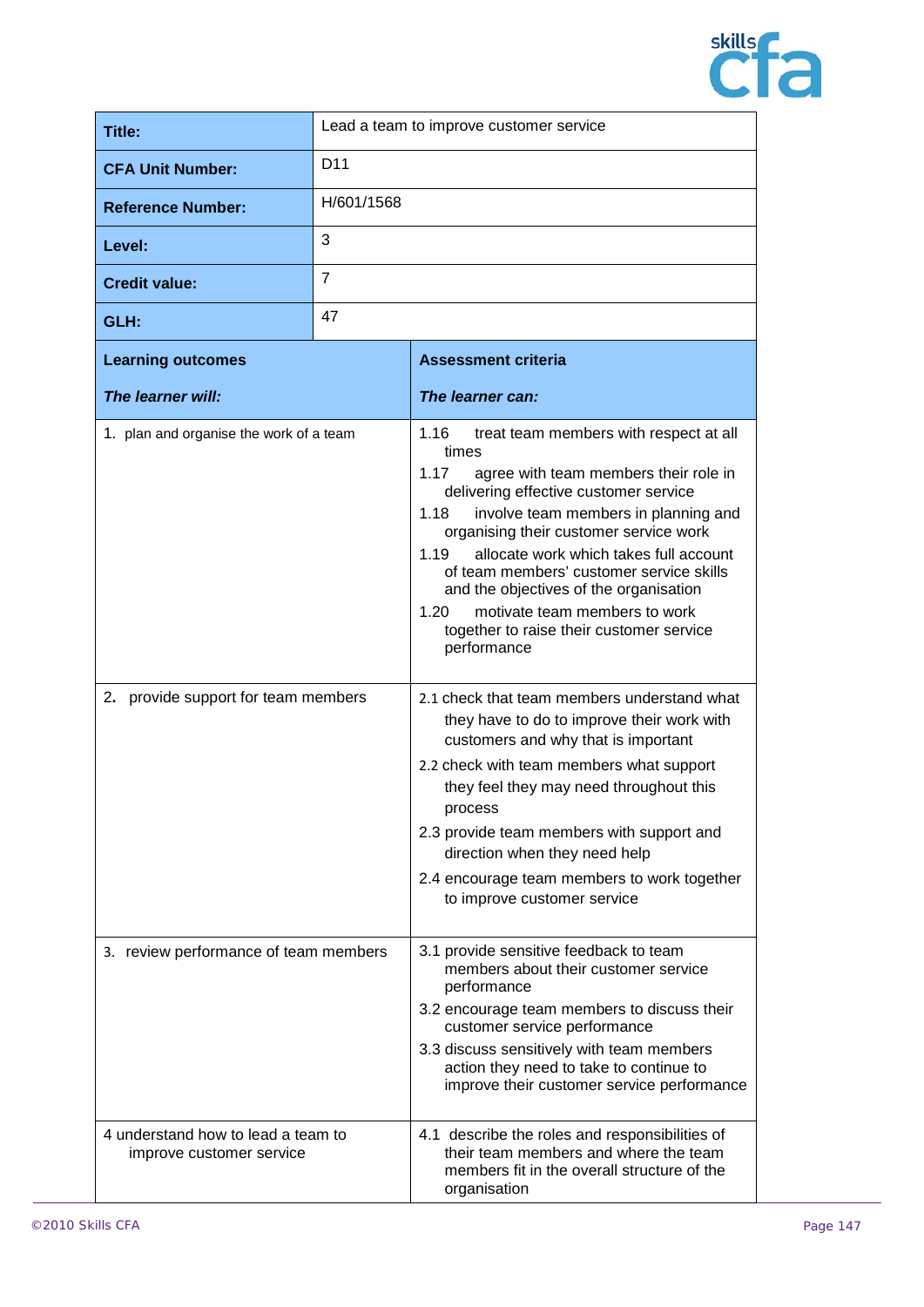

|                                                                                                                  | 4.2 explain how team and individual<br>performance can affect the achievement of<br>organisational objectives                                                                                                                                                                                                                                                                                                                                                                                                                                                                                                                                                                                           |
|------------------------------------------------------------------------------------------------------------------|---------------------------------------------------------------------------------------------------------------------------------------------------------------------------------------------------------------------------------------------------------------------------------------------------------------------------------------------------------------------------------------------------------------------------------------------------------------------------------------------------------------------------------------------------------------------------------------------------------------------------------------------------------------------------------------------------------|
|                                                                                                                  | 4.3 explain the implications of failure to<br>improve customer service for their team<br>members and their organisation                                                                                                                                                                                                                                                                                                                                                                                                                                                                                                                                                                                 |
|                                                                                                                  | 4.4 describe how to plan work activities                                                                                                                                                                                                                                                                                                                                                                                                                                                                                                                                                                                                                                                                |
|                                                                                                                  | 4.5 explain how to present plans to others to<br>gain understanding and commitment                                                                                                                                                                                                                                                                                                                                                                                                                                                                                                                                                                                                                      |
|                                                                                                                  | 4.6 explain how to facilitate meetings to<br>encourage frank and open discussion                                                                                                                                                                                                                                                                                                                                                                                                                                                                                                                                                                                                                        |
|                                                                                                                  | 4.7 explain how to involve and motivate staff to<br>encourage teamwork                                                                                                                                                                                                                                                                                                                                                                                                                                                                                                                                                                                                                                  |
|                                                                                                                  | 4.8 describe how to recognise and deal<br>sensitively with issues of underperformance                                                                                                                                                                                                                                                                                                                                                                                                                                                                                                                                                                                                                   |
| Additional information about the unit                                                                            |                                                                                                                                                                                                                                                                                                                                                                                                                                                                                                                                                                                                                                                                                                         |
| <b>Owner's Reference</b>                                                                                         | This Unit forms part of the Customer Service NVQ<br>qualification 2010-2014                                                                                                                                                                                                                                                                                                                                                                                                                                                                                                                                                                                                                             |
| Unit $aim(s)$                                                                                                    | If the learner is responsible for leading a team<br>delivering customer service, they need to plan<br>and organise the team's work and support<br>team members as they develop their<br>performance. This Unit is about looking at both<br>the learner's organisation and their staffing<br>resources and bringing these together in a<br>constructive way to improve overall customer<br>service. The learner will need to give support<br>and guidance to their team to encourage them<br>to improve their customer service delivery. It is<br>about having a passion for customer service<br>and sharing this enthusiasm with their<br>colleagues and staff team. It is about leading<br>by example. |
| Unit expiry date                                                                                                 | 31 December 2014                                                                                                                                                                                                                                                                                                                                                                                                                                                                                                                                                                                                                                                                                        |
| Details of the relationship between the unit<br>and relevant national occupational<br>standards (if appropriate) | This Unit directly relates to Unit D11 of the<br><b>Customer Service NOS 2010</b>                                                                                                                                                                                                                                                                                                                                                                                                                                                                                                                                                                                                                       |
| Details of the relationship between the unit<br>and other standards or curricula (if<br>appropriate)             | N/A                                                                                                                                                                                                                                                                                                                                                                                                                                                                                                                                                                                                                                                                                                     |
| Assessment requirements specified by a<br>sector or regulatory body (if appropriate)                             | Specified in the Customer Service Assessment<br>Strategy 2010                                                                                                                                                                                                                                                                                                                                                                                                                                                                                                                                                                                                                                           |
| Endorsement of the unit by a sector or<br>other appropriate body (if required)                                   | Institute of Customer Service                                                                                                                                                                                                                                                                                                                                                                                                                                                                                                                                                                                                                                                                           |
| Location of the unit within the<br>subject/sector classification system                                          | 15. Business Administration and Law                                                                                                                                                                                                                                                                                                                                                                                                                                                                                                                                                                                                                                                                     |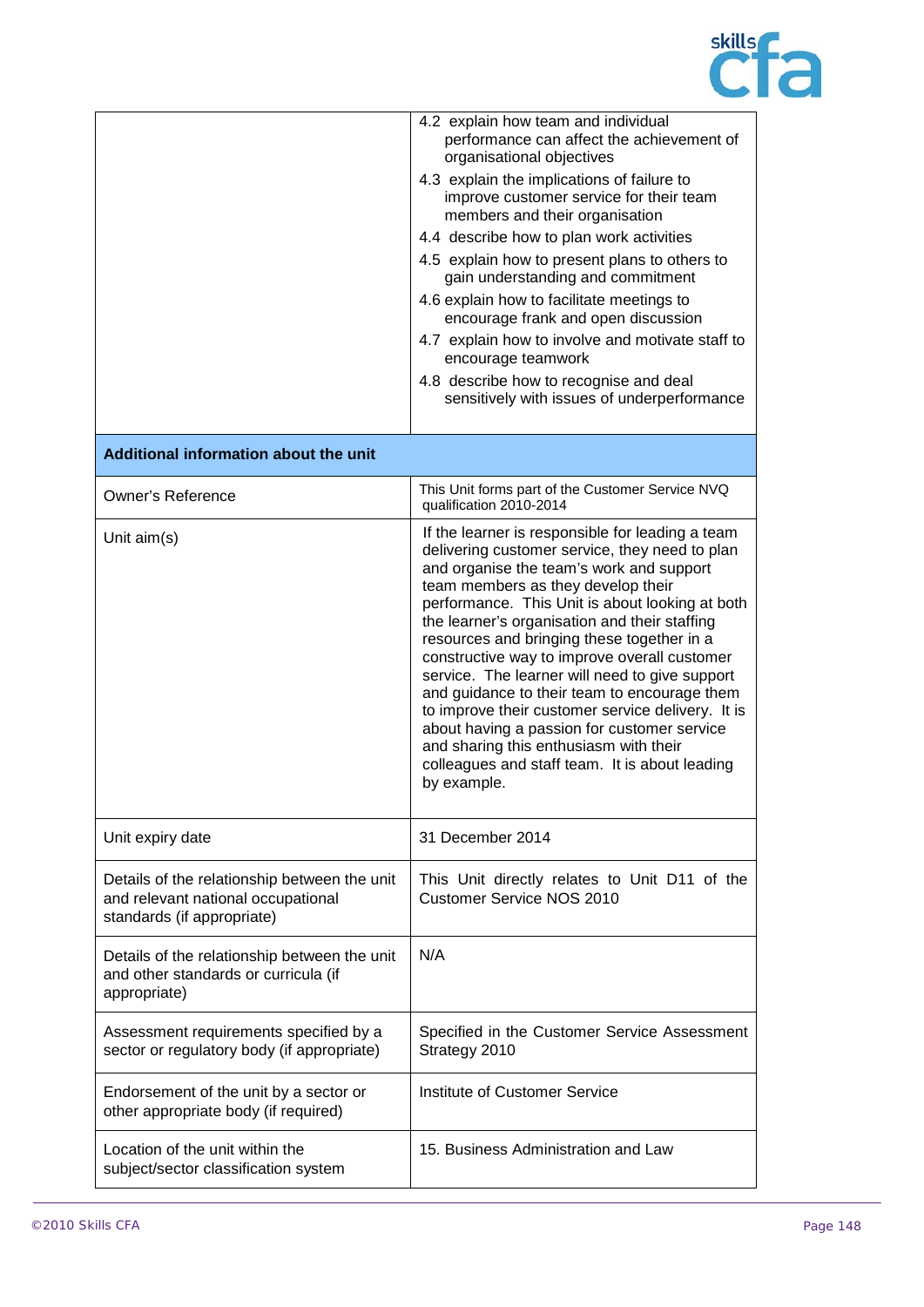

| Name of the organisation submitting the<br>unit | City and Guilds                         |
|-------------------------------------------------|-----------------------------------------|
| Availability for use                            | Available to all awarding organisations |
| Availability for delivery                       | 1 <sup>st</sup> February 2010           |
| Guided Learning Hours (glh)                     | 47                                      |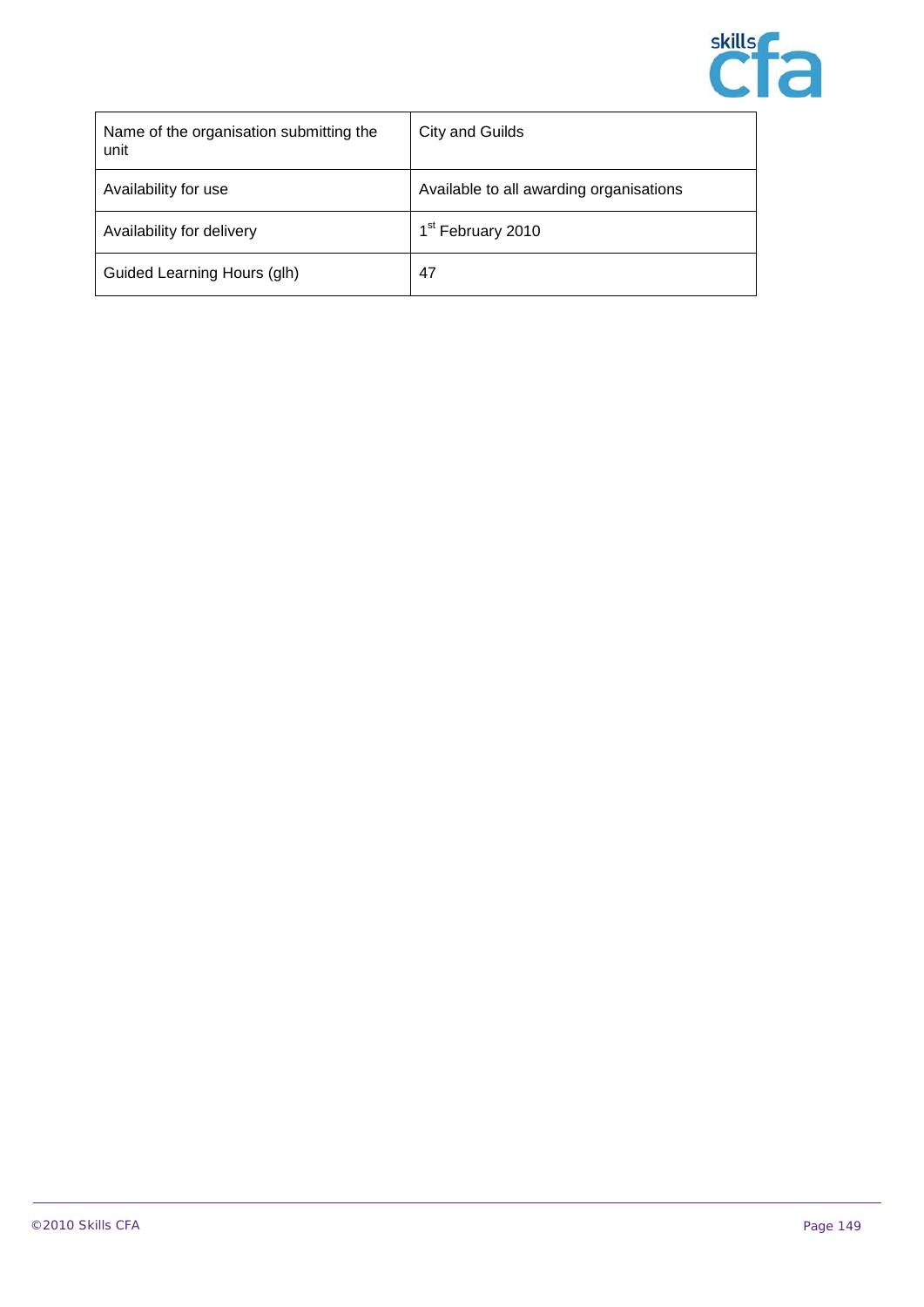

| Title:                                        | Gather, analyse and interpret customer feedback |                                                                                                                                                                                                                                                                                                                                                                                                                                                                                                                                        |
|-----------------------------------------------|-------------------------------------------------|----------------------------------------------------------------------------------------------------------------------------------------------------------------------------------------------------------------------------------------------------------------------------------------------------------------------------------------------------------------------------------------------------------------------------------------------------------------------------------------------------------------------------------------|
| <b>CFA Unit Number:</b>                       | D <sub>12</sub>                                 |                                                                                                                                                                                                                                                                                                                                                                                                                                                                                                                                        |
| <b>Reference Number:</b>                      | H/601/1571                                      |                                                                                                                                                                                                                                                                                                                                                                                                                                                                                                                                        |
| Level:                                        | 3                                               |                                                                                                                                                                                                                                                                                                                                                                                                                                                                                                                                        |
| <b>Credit value:</b>                          | 10                                              |                                                                                                                                                                                                                                                                                                                                                                                                                                                                                                                                        |
| GLH:                                          | 67                                              |                                                                                                                                                                                                                                                                                                                                                                                                                                                                                                                                        |
| <b>Learning outcomes</b>                      |                                                 | <b>Assessment criteria</b>                                                                                                                                                                                                                                                                                                                                                                                                                                                                                                             |
| The learner will:                             |                                                 | The learner can:                                                                                                                                                                                                                                                                                                                                                                                                                                                                                                                       |
| 1. plan to gather customer feedback           |                                                 | 1.21 identify the options available for collecting<br>customer service feedback<br>1.22 evaluate the costs and benefits of each<br>option for collecting customer feedback<br>1.23 select one or more methods for collecting<br>customer feedback<br>1.24 plan in detail what information they will<br>collect from customers<br>1.25 ensure the information they collect all has<br>a customer service focus<br>1.26 plan in detail how they will collect<br>information from customers using their<br>chosen method                  |
| 2. gather customer feedback                   |                                                 | 2.1 use their chosen method and detailed plan<br>to collect customer feedback<br>2.2 monitor the collection of customer<br>feedback to ensure it is falling within their<br>chosen sampling frame<br>2.3 monitor the collection of customer<br>feedback to ensure it focuses on customer<br>service issues<br>2.4 record the data they collect in a way that<br>makes analysis and interpretation easy<br>2.5<br>respect their customers' rights to<br>confidentiality if the customers do not want<br>their comments to be identified |
| 3. analyse and interpret customer<br>feedback |                                                 | 3.1<br>collate data collected from customers in<br>order to identify patterns and trends in<br>customer service<br>3.2<br>perform appropriate calculations to<br>summarise patterns and trends in the data<br>present their analysis in a form that is<br>3.3<br>easily understood<br>link their analysis with their knowledge of<br>3.4<br>their organisation's service offer and                                                                                                                                                     |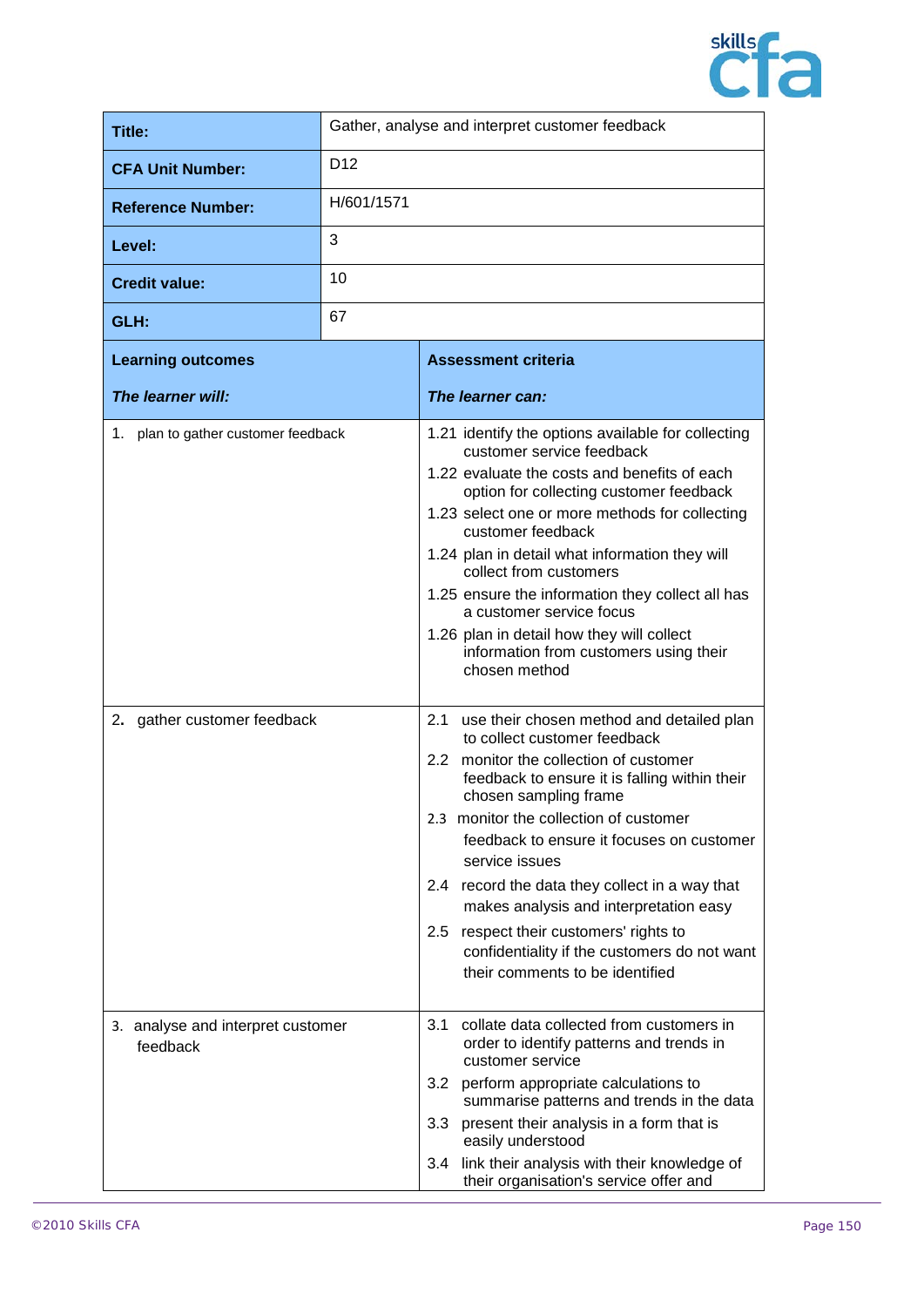

|                                                                            | customer service processes in order to<br>interpret the meaning of the data                                                                                                                                                                                                                                                                                                                                                                                                                                                                                                                   |
|----------------------------------------------------------------------------|-----------------------------------------------------------------------------------------------------------------------------------------------------------------------------------------------------------------------------------------------------------------------------------------------------------------------------------------------------------------------------------------------------------------------------------------------------------------------------------------------------------------------------------------------------------------------------------------------|
|                                                                            | 3.5<br>make recommendations for changes in<br>their organisation's service offer or<br>customer service processes in response<br>to the views of their customers                                                                                                                                                                                                                                                                                                                                                                                                                              |
|                                                                            | identify ways in which customer feedback<br>3.6<br>can be used to inform customers and<br>develop the customer relationship                                                                                                                                                                                                                                                                                                                                                                                                                                                                   |
| 4.<br>understand how to gather, analyse and<br>interpret customer feedback | 4.1<br>explain random sampling techniques and<br>how to evaluate bias in non-random<br>samples                                                                                                                                                                                                                                                                                                                                                                                                                                                                                                |
|                                                                            | identify principles of questionnaire design<br>4.2                                                                                                                                                                                                                                                                                                                                                                                                                                                                                                                                            |
|                                                                            | 4.3 identify principles of effective interviewing                                                                                                                                                                                                                                                                                                                                                                                                                                                                                                                                             |
|                                                                            | 4.4 explain how to calculate the cost of a<br>customer survey                                                                                                                                                                                                                                                                                                                                                                                                                                                                                                                                 |
|                                                                            | describe techniques for monitoring data<br>4.5<br>collection                                                                                                                                                                                                                                                                                                                                                                                                                                                                                                                                  |
|                                                                            | 4.6<br>explain how to use appropriate software to<br>record and analyse customer feedback                                                                                                                                                                                                                                                                                                                                                                                                                                                                                                     |
|                                                                            | describe methods of displaying and<br>4.7<br>presenting data in a way that is easy to<br>understand                                                                                                                                                                                                                                                                                                                                                                                                                                                                                           |
|                                                                            | explain statistical techniques for<br>4.8<br>summarising trends and patterns                                                                                                                                                                                                                                                                                                                                                                                                                                                                                                                  |
|                                                                            | describe organisational procedures for<br>4.9<br>recommending changes in the service<br>offer or customer service procedures                                                                                                                                                                                                                                                                                                                                                                                                                                                                  |
|                                                                            | 4.10 compare the advantages and<br>disadvantages of collecting customer<br>feedback through written questionnaires,<br>by telephone, by interview, using focus<br>groups or by internet or e-mail                                                                                                                                                                                                                                                                                                                                                                                             |
|                                                                            |                                                                                                                                                                                                                                                                                                                                                                                                                                                                                                                                                                                               |
| Additional information about the unit                                      |                                                                                                                                                                                                                                                                                                                                                                                                                                                                                                                                                                                               |
| <b>Owner's Reference</b>                                                   | This Unit forms part of the Customer Service NVQ<br>qualification 2010-2014                                                                                                                                                                                                                                                                                                                                                                                                                                                                                                                   |
| Unit aim(s)                                                                | Customer service can be improved only if the<br>learner is fully aware of customer wishes and<br>expectations. The learner can discover much<br>of this information by seeking structured<br>feedback from their customers about the<br>customer's experiences of the learner's<br>services or products. When the information has<br>been collected it must be analysed and<br>interpreted in order to use it for making<br>customer service improvements. This unit is<br>about how the learner collects that feedback<br>and prepares it for use in the improvement of<br>customer service. |
|                                                                            |                                                                                                                                                                                                                                                                                                                                                                                                                                                                                                                                                                                               |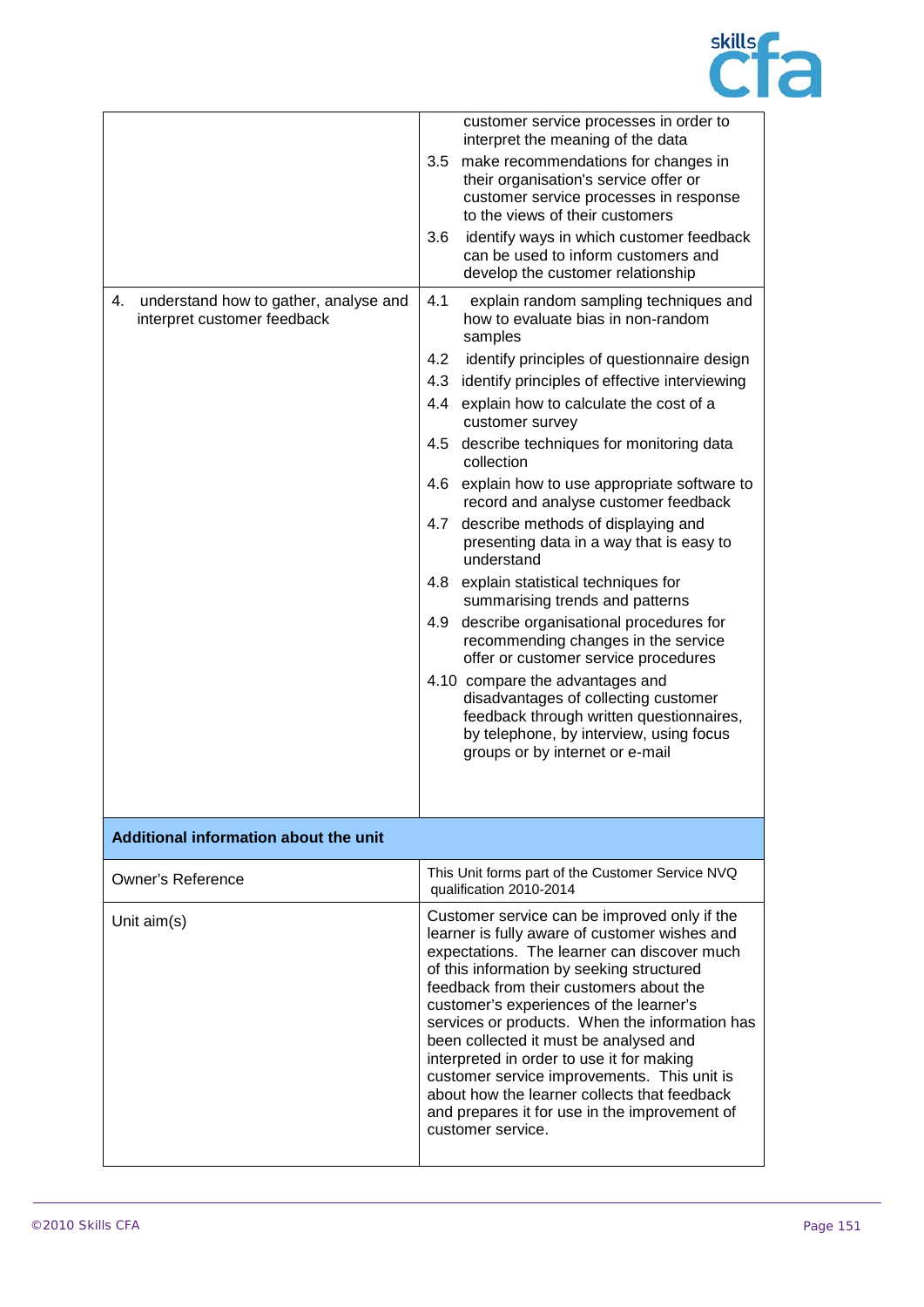

| Unit expiry date                                                                                                 | 31 December 2014                                                                  |
|------------------------------------------------------------------------------------------------------------------|-----------------------------------------------------------------------------------|
| Details of the relationship between the unit<br>and relevant national occupational<br>standards (if appropriate) | This Unit directly relates to Unit D12 of the<br><b>Customer Service NOS 2010</b> |
| Details of the relationship between the unit<br>and other standards or curricula (if<br>appropriate)             | N/A                                                                               |
| Assessment requirements specified by a<br>sector or regulatory body (if appropriate)                             | Specified in the Customer Service Assessment<br>Strategy 2010                     |
| Endorsement of the unit by a sector or<br>other appropriate body (if required)                                   | Institute of Customer Service                                                     |
| Location of the unit within the<br>subject/sector classification system                                          | 15. Business Administration and Law                                               |
| Name of the organisation submitting the<br>unit                                                                  | <b>City and Guilds</b>                                                            |
| Availability for use                                                                                             | Available to all awarding organisations                                           |
| Availability for delivery                                                                                        | 1 <sup>st</sup> February 2010                                                     |
| Guided Learning Hours (glh)                                                                                      | 67                                                                                |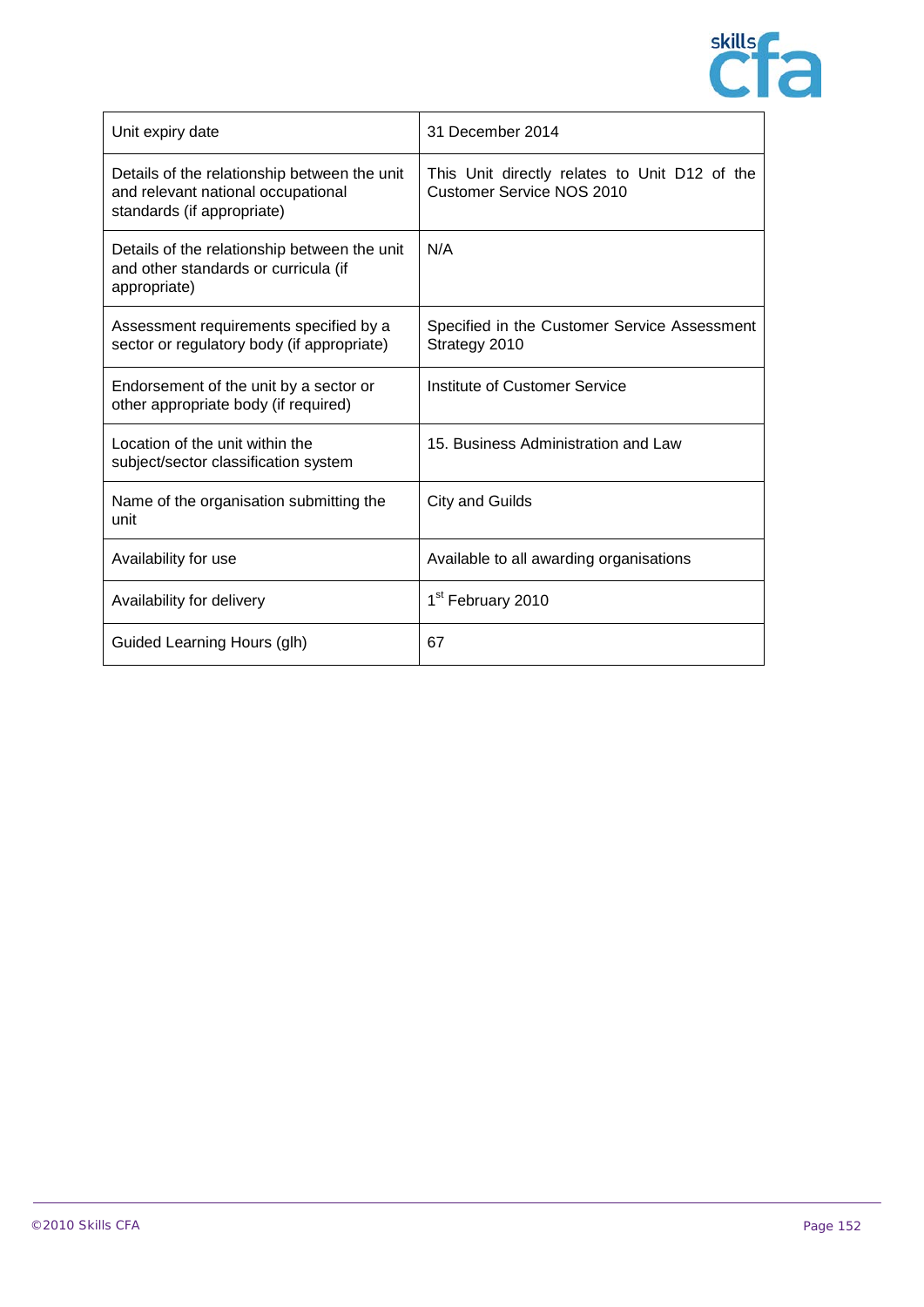

| Title:                   | Monitor the quality of customer service transactions |
|--------------------------|------------------------------------------------------|
| <b>CFA Unit Number:</b>  | D <sub>13</sub>                                      |
| <b>Reference Number:</b> | T/601/1574                                           |
| Level:                   | 3                                                    |
| <b>Credit value:</b>     | 7                                                    |
| GLH:                     | 47                                                   |

| <b>Learning outcomes</b>                                              | <b>Assessment criteria</b>                                                                                                                                           |
|-----------------------------------------------------------------------|----------------------------------------------------------------------------------------------------------------------------------------------------------------------|
| The learner will:                                                     | The learner can:                                                                                                                                                     |
| 1. prepare to monitor the quality of customer<br>service transactions | 1.27 identify the criteria against which quality of<br>customer service transactions will be<br>monitored                                                            |
|                                                                       | 1.28 agree a sampling frame for monitoring<br>customer service transactions                                                                                          |
|                                                                       | 1.29 follow organisational procedures to ensure<br>their monitoring plans are compliant with any<br>need for staff and customers to know they<br>are being observed  |
|                                                                       | 1.30 identify ratings and scales against which<br>quality of customer service transactions can<br>be measured                                                        |
|                                                                       | 1.5 ensure that they are totally familiar with the<br>customer service procedures for<br>transactions they are monitoring                                            |
| 2. monitor the quality of customer service<br>transactions            | 2.1 carry out spot checks on or observations of<br>the quality of customer service transactions                                                                      |
|                                                                       | 2.2 carry out planned and routine checks on or<br>observations of the quality of customer<br>service transactions                                                    |
|                                                                       | 2.3 observe or listen to a colleague dealing with<br>a customer service transaction                                                                                  |
|                                                                       | 2.4 record their observations of a colleague's<br>performance against agreed quality criteria                                                                        |
|                                                                       | make judgements about their colleague's<br>$2.5\,$<br>quality of service delivery by allocating a<br>performance rating against a defined and<br>agreed rating scale |
|                                                                       | 2.6 analyse and summarise their observations to<br>identify patterns and trends in their<br>colleague's performance                                                  |
| 3. give feedback on the quality of<br>customer service transactions   | engage with their colleague in preparation<br>3.1<br>for giving feedback on the quality of their<br>customer service delivery                                        |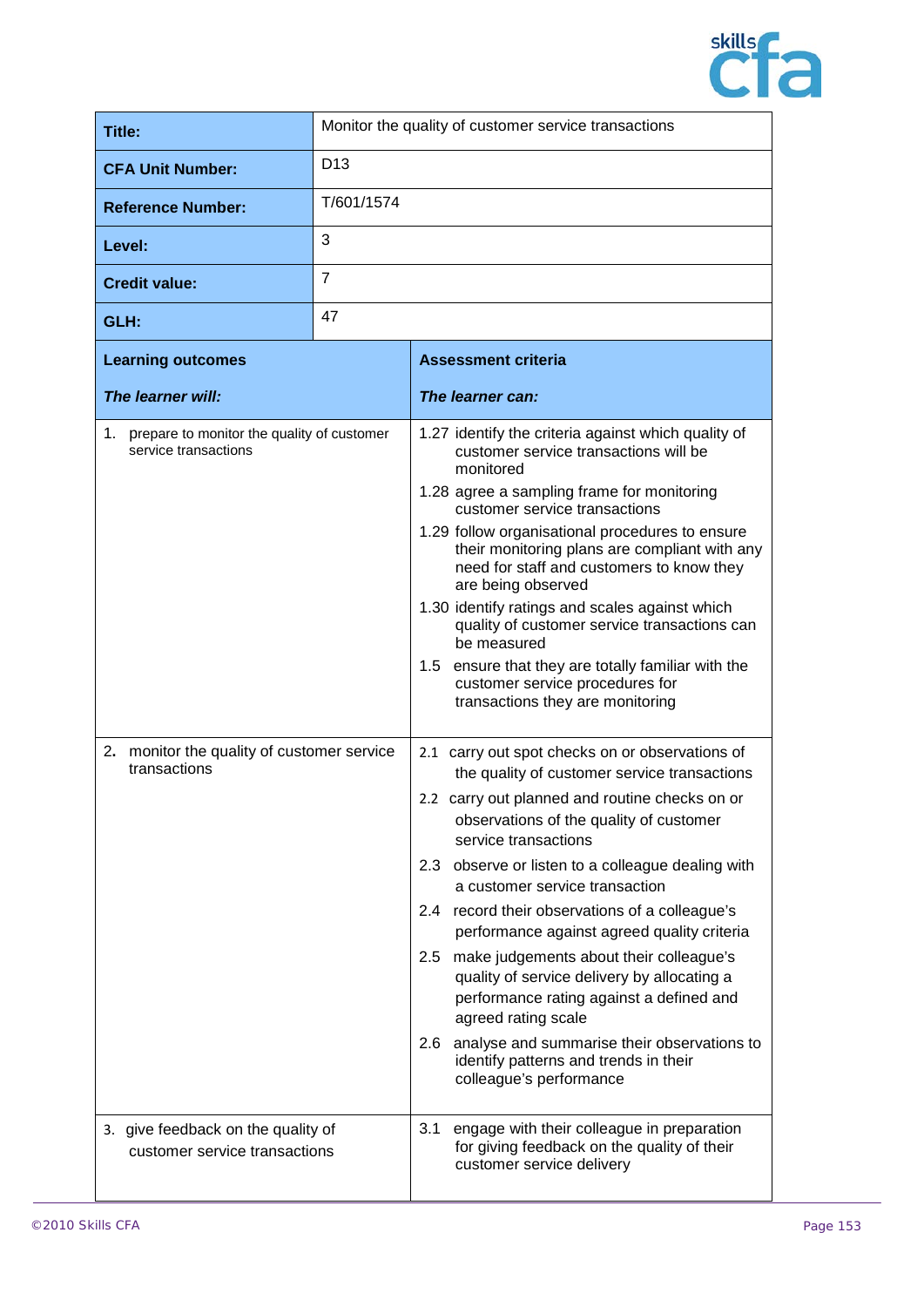

|                                                                                 |               | 3.2 provide positive feedback to their colleague<br>by identifying features of customer service<br>that they delivered particularly well                                                                                                                                                                          |
|---------------------------------------------------------------------------------|---------------|-------------------------------------------------------------------------------------------------------------------------------------------------------------------------------------------------------------------------------------------------------------------------------------------------------------------|
|                                                                                 | 3.3           | give feedback to their colleague regarding<br>features of their customer service delivery<br>that would benefit from development                                                                                                                                                                                  |
|                                                                                 | $3.4^{\circ}$ | propose actions for coaching or training of a<br>colleague in areas that would improve their<br>customer service delivery                                                                                                                                                                                         |
|                                                                                 | 3.5           | maintain records of customer service quality<br>monitoring and action plans for<br>improvements                                                                                                                                                                                                                   |
| understand how to monitor the quality<br>4.<br>of customer service transactions | 4.1           | review the criteria against which the quality<br>of customer service delivery is judged in the<br>their organisation                                                                                                                                                                                              |
|                                                                                 | 4.2           | describe ways to construct a representative<br>sample of customer service transactions in<br>order to monitor quality                                                                                                                                                                                             |
|                                                                                 | 4.3           | explain the importance of compliance with<br>guidelines about ensuring customers and<br>colleagues know they are being observed to<br>monitor quality of service                                                                                                                                                  |
|                                                                                 | 4.4           | explain how to define ratings and scales<br>against which customer service transactions<br>can be judged                                                                                                                                                                                                          |
|                                                                                 | 4.5           | explain their organisation's procedures and<br>guidelines for customer service delivery                                                                                                                                                                                                                           |
|                                                                                 | 4.6           | describe ways to record details of customer<br>service transactions they have observed in<br>order to provide feedback                                                                                                                                                                                            |
|                                                                                 | 4.7           | describe techniques for analysing and<br>summarising observations in order to<br>identify patterns and trends in customer<br>service delivery                                                                                                                                                                     |
|                                                                                 |               | 4.8 explain the importance of providing positive<br>feedback to a colleague prior to identifying<br>areas for improvement                                                                                                                                                                                         |
|                                                                                 | 4.9           | describe sources of information about<br>coaching and training options to improve<br>customer service delivery                                                                                                                                                                                                    |
|                                                                                 |               | 4.10 explain the importance of keeping detailed<br>records of coaching and training relating to<br>customer service delivery                                                                                                                                                                                      |
| Additional information about the unit                                           |               |                                                                                                                                                                                                                                                                                                                   |
| Owner's Reference                                                               |               | This Unit forms part of the Customer Service NVQ<br>qualification 2010-2014                                                                                                                                                                                                                                       |
| Unit $aim(s)$                                                                   |               | The quality of customer service transactions<br>must be monitored if they are to benefit from<br>actions to improve that overall quality. Quality in<br>this area can be defined only in terms of agreed<br>criteria and against agreed performance ratings.<br>In an organisation that carries out a high volume |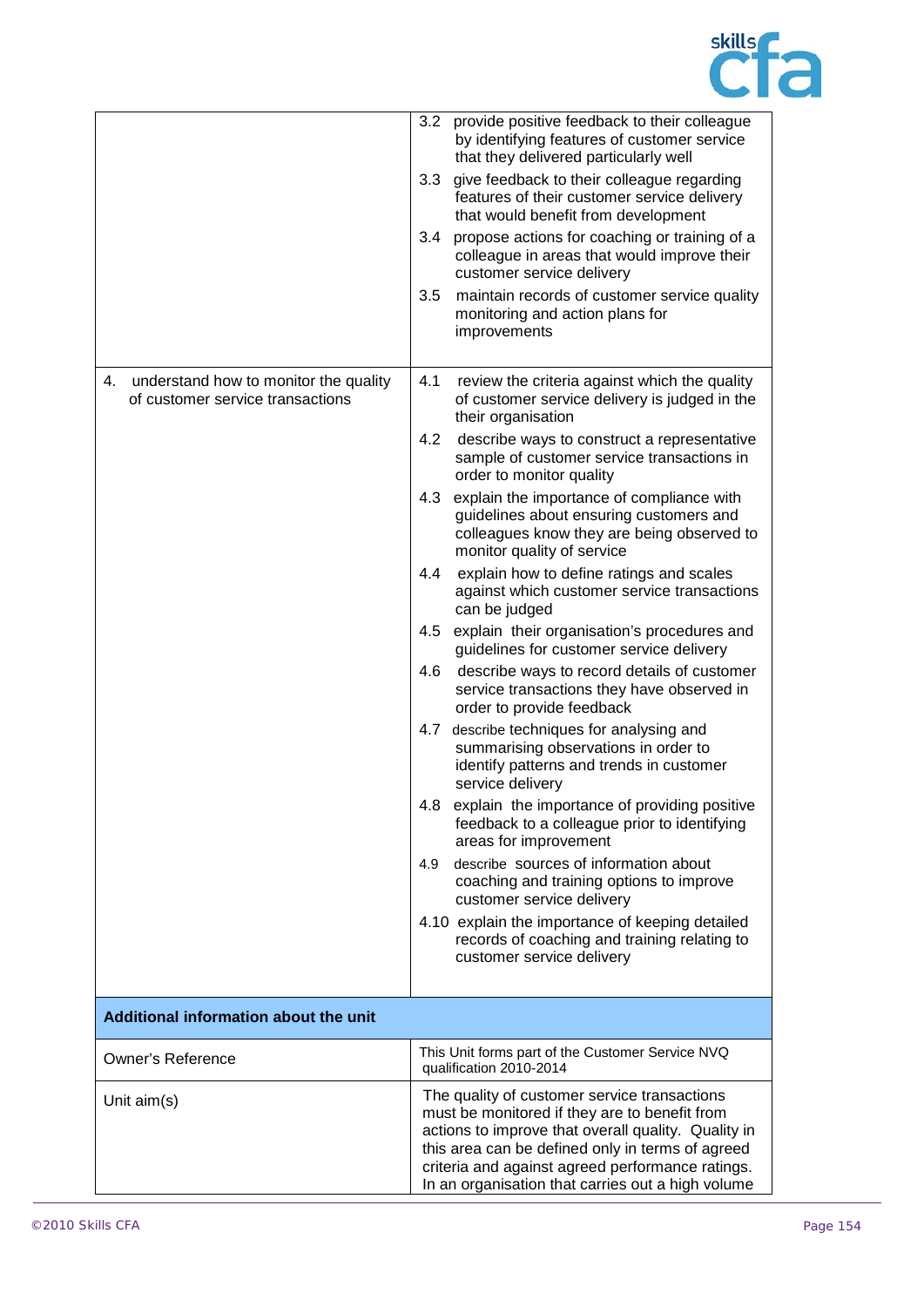

|                                                                                                                  | of customer service transactions delivered face-<br>to-face, by telephone or on-line, quality can be<br>measured and improved only by adopting a<br>systematic sampling approach. Spot checks and<br>routine checks are needed to observe individual<br>performance and results must be analysed to<br>identify patterns and trends. Improvement can<br>then occur as a result of feedback the learner<br>gives to colleagues so that actions to improve<br>individual performance can be taken. This unit is<br>for the learner if one of their job responsibilities<br>involves systematically sampling the quality of<br>customer service transactions and working with<br>colleagues to improve their performance. |
|------------------------------------------------------------------------------------------------------------------|------------------------------------------------------------------------------------------------------------------------------------------------------------------------------------------------------------------------------------------------------------------------------------------------------------------------------------------------------------------------------------------------------------------------------------------------------------------------------------------------------------------------------------------------------------------------------------------------------------------------------------------------------------------------------------------------------------------------|
| Unit expiry date                                                                                                 | 31 December 2014                                                                                                                                                                                                                                                                                                                                                                                                                                                                                                                                                                                                                                                                                                       |
| Details of the relationship between the unit<br>and relevant national occupational<br>standards (if appropriate) | This Unit directly relates to Unit D13 of the<br><b>Customer Service NOS 2010</b>                                                                                                                                                                                                                                                                                                                                                                                                                                                                                                                                                                                                                                      |
| Details of the relationship between the unit<br>and other standards or curricula (if<br>appropriate)             | N/A                                                                                                                                                                                                                                                                                                                                                                                                                                                                                                                                                                                                                                                                                                                    |
| Assessment requirements specified by a<br>sector or regulatory body (if appropriate)                             | Specified in the Customer Service Assessment<br>Strategy 2010                                                                                                                                                                                                                                                                                                                                                                                                                                                                                                                                                                                                                                                          |
| Endorsement of the unit by a sector or<br>other appropriate body (if required)                                   | Institute of Customer Service                                                                                                                                                                                                                                                                                                                                                                                                                                                                                                                                                                                                                                                                                          |
| Location of the unit within the<br>subject/sector classification system                                          | 15. Business Administration and Law                                                                                                                                                                                                                                                                                                                                                                                                                                                                                                                                                                                                                                                                                    |
| Name of the organisation submitting the<br>unit                                                                  | <b>City and Guilds</b>                                                                                                                                                                                                                                                                                                                                                                                                                                                                                                                                                                                                                                                                                                 |
| Availability for use                                                                                             | Available to all awarding organisations                                                                                                                                                                                                                                                                                                                                                                                                                                                                                                                                                                                                                                                                                |
| Availability for delivery                                                                                        | 1 <sup>st</sup> February 2010                                                                                                                                                                                                                                                                                                                                                                                                                                                                                                                                                                                                                                                                                          |
| Guided Learning Hours (glh)                                                                                      | 47                                                                                                                                                                                                                                                                                                                                                                                                                                                                                                                                                                                                                                                                                                                     |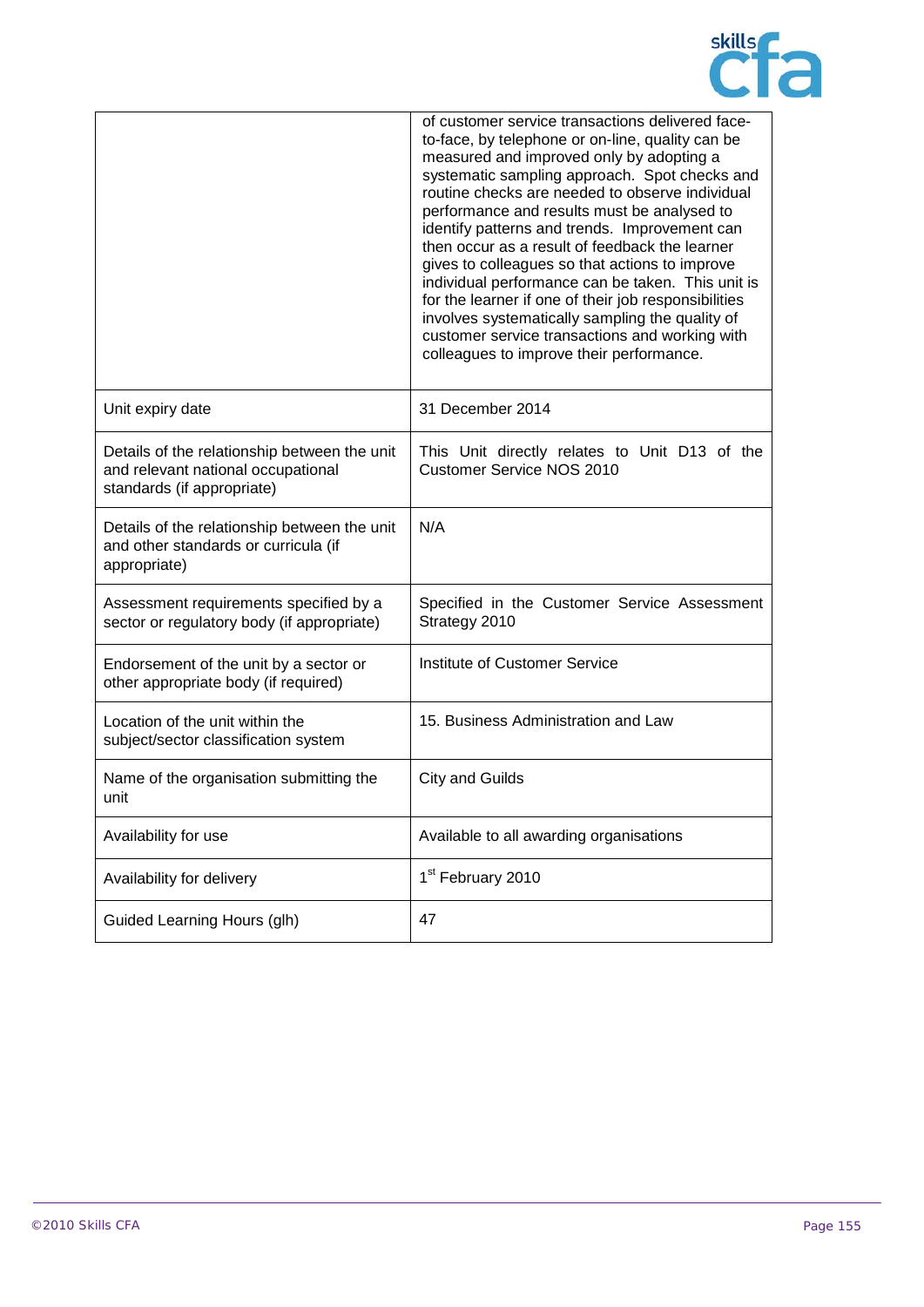

| Title:                   | Implement quality improvements to customer service |
|--------------------------|----------------------------------------------------|
| <b>CFA Unit Number:</b>  | D <sub>14</sub>                                    |
| <b>Reference Number:</b> | L/601/1578                                         |
| Level:                   | 4                                                  |
| <b>Credit value:</b>     | 10                                                 |
| GLH:                     | 67                                                 |

| <b>Learning outcomes</b>                                                      | <b>Assessment criteria</b>                                                                                                                                                                                                                                                                                                                                                                                                                                         |  |
|-------------------------------------------------------------------------------|--------------------------------------------------------------------------------------------------------------------------------------------------------------------------------------------------------------------------------------------------------------------------------------------------------------------------------------------------------------------------------------------------------------------------------------------------------------------|--|
| The learner will:                                                             | The learner can:                                                                                                                                                                                                                                                                                                                                                                                                                                                   |  |
| 1. plan the introduction of customer service<br>improvements                  | 1.1<br>identify possible customer service<br>improvements and the resources available<br>to implement them<br>1.2<br>evaluate factors that may help or hinder<br>the introduction of change<br>develop realistic objectives, tasks and<br>1.3<br>schedules for the introduction of<br>improvements and agree them with<br>colleagues<br>assess the risks associated with each<br>1.4<br>action to effect change<br>plan how they will evaluate the proposed<br>1.5 |  |
|                                                                               | improvements                                                                                                                                                                                                                                                                                                                                                                                                                                                       |  |
| manage the implementation of<br>2.<br>customer service improvements           | 2.1<br>inform the people who will be affected by<br>change, win their support and keep them<br>informed of progress                                                                                                                                                                                                                                                                                                                                                |  |
|                                                                               | implement their plans for improvements<br>2.2<br>dealing effectively with any difficulties                                                                                                                                                                                                                                                                                                                                                                         |  |
|                                                                               | provide the necessary support to all their<br>2.3<br>colleagues who are involved with changes<br>and improvements                                                                                                                                                                                                                                                                                                                                                  |  |
|                                                                               | ensure that the planned improvements are<br>2.4<br>implemented on time and within budget                                                                                                                                                                                                                                                                                                                                                                           |  |
| 3.<br>monitor and evaluate customer service<br>improvements                   | 3.1<br>monitor and evaluate the impact that the<br>changes are having on the quality of<br>customer service                                                                                                                                                                                                                                                                                                                                                        |  |
|                                                                               | identify and recommend any further<br>3.2<br>changes that may be necessary to<br>achieve the planned aims and objectives<br>of the improvements                                                                                                                                                                                                                                                                                                                    |  |
|                                                                               | 3.3<br>identify any lessons from the change<br>process and note these for future activities                                                                                                                                                                                                                                                                                                                                                                        |  |
| understand how to implement quality<br>4.<br>improvements to customer service | 4.1<br>explain the importance of careful planning<br>when introducing change                                                                                                                                                                                                                                                                                                                                                                                       |  |
|                                                                               | evaluate the types of factors that may help<br>4.2                                                                                                                                                                                                                                                                                                                                                                                                                 |  |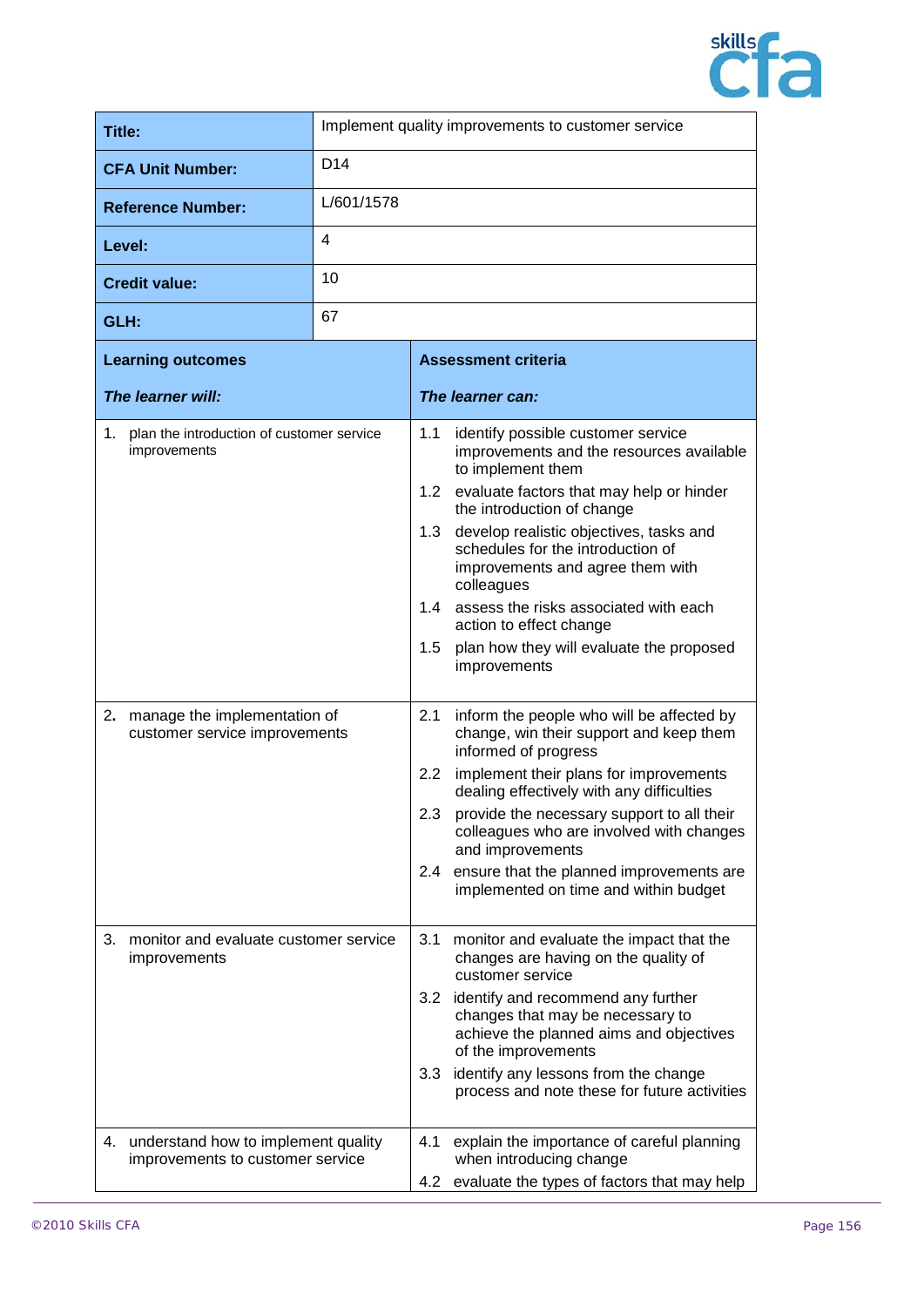

|                                                                                                                  | or hinder the process of change and how<br>to identify and plan for these                                                                                                                                                                                                                                                                                                                                                                                                                                                                                              |
|------------------------------------------------------------------------------------------------------------------|------------------------------------------------------------------------------------------------------------------------------------------------------------------------------------------------------------------------------------------------------------------------------------------------------------------------------------------------------------------------------------------------------------------------------------------------------------------------------------------------------------------------------------------------------------------------|
|                                                                                                                  | 4.3 describe how to develop plans that<br>contain realistic objectives, tasks and<br>schedules                                                                                                                                                                                                                                                                                                                                                                                                                                                                         |
|                                                                                                                  | 4.4 explain the importance of having clear<br>lines of responsibility and accountability                                                                                                                                                                                                                                                                                                                                                                                                                                                                               |
|                                                                                                                  | 4.5 explain how to identify and plan for<br>possible contingencies                                                                                                                                                                                                                                                                                                                                                                                                                                                                                                     |
|                                                                                                                  | 4.6 describe the importance of clear<br>communication when changes are taking<br>place                                                                                                                                                                                                                                                                                                                                                                                                                                                                                 |
|                                                                                                                  | explain why it is important to win the<br>4.7<br>support of people who will be affected by<br>change                                                                                                                                                                                                                                                                                                                                                                                                                                                                   |
|                                                                                                                  | describe how to win over staff who are<br>4.8<br>resistant to change                                                                                                                                                                                                                                                                                                                                                                                                                                                                                                   |
|                                                                                                                  | describe the types of support that staff<br>4.9<br>may need when improvements are being<br>implemented and how to provide such<br>support                                                                                                                                                                                                                                                                                                                                                                                                                              |
|                                                                                                                  | 4.10 explain why it is important to complete<br>change on time and within budget                                                                                                                                                                                                                                                                                                                                                                                                                                                                                       |
| Additional information about the unit                                                                            |                                                                                                                                                                                                                                                                                                                                                                                                                                                                                                                                                                        |
| <b>Owner's Reference</b>                                                                                         | This Unit forms part of the Customer Service NVQ<br>qualification 2010-2014                                                                                                                                                                                                                                                                                                                                                                                                                                                                                            |
| Unit $aim(s)$                                                                                                    | Introducing quality improvements to customer<br>service requires careful management of<br>change. This unit covers the detailed planning<br>of customer service improvements, managing<br>the changes that need to take place to<br>implement the improvements, and then<br>evaluating the results. It includes the<br>consultation and communication processes<br>that are vital to the successful implementation<br>of improvements and management of change.<br>In particular it is vital to involve customers at all<br>stages of the quality improvement process. |
| Unit expiry date                                                                                                 | 31 December 2014                                                                                                                                                                                                                                                                                                                                                                                                                                                                                                                                                       |
| Details of the relationship between the unit<br>and relevant national occupational<br>standards (if appropriate) | This Unit directly relates to Unit D14 of the<br><b>Customer Service NOS 2010</b>                                                                                                                                                                                                                                                                                                                                                                                                                                                                                      |
| Details of the relationship between the unit<br>and other standards or curricula (if<br>appropriate)             | N/A                                                                                                                                                                                                                                                                                                                                                                                                                                                                                                                                                                    |
| Assessment requirements specified by a<br>sector or regulatory body (if appropriate)                             | This Unit directly relates to Unit D14 of the<br>Customer Service NOS 2010                                                                                                                                                                                                                                                                                                                                                                                                                                                                                             |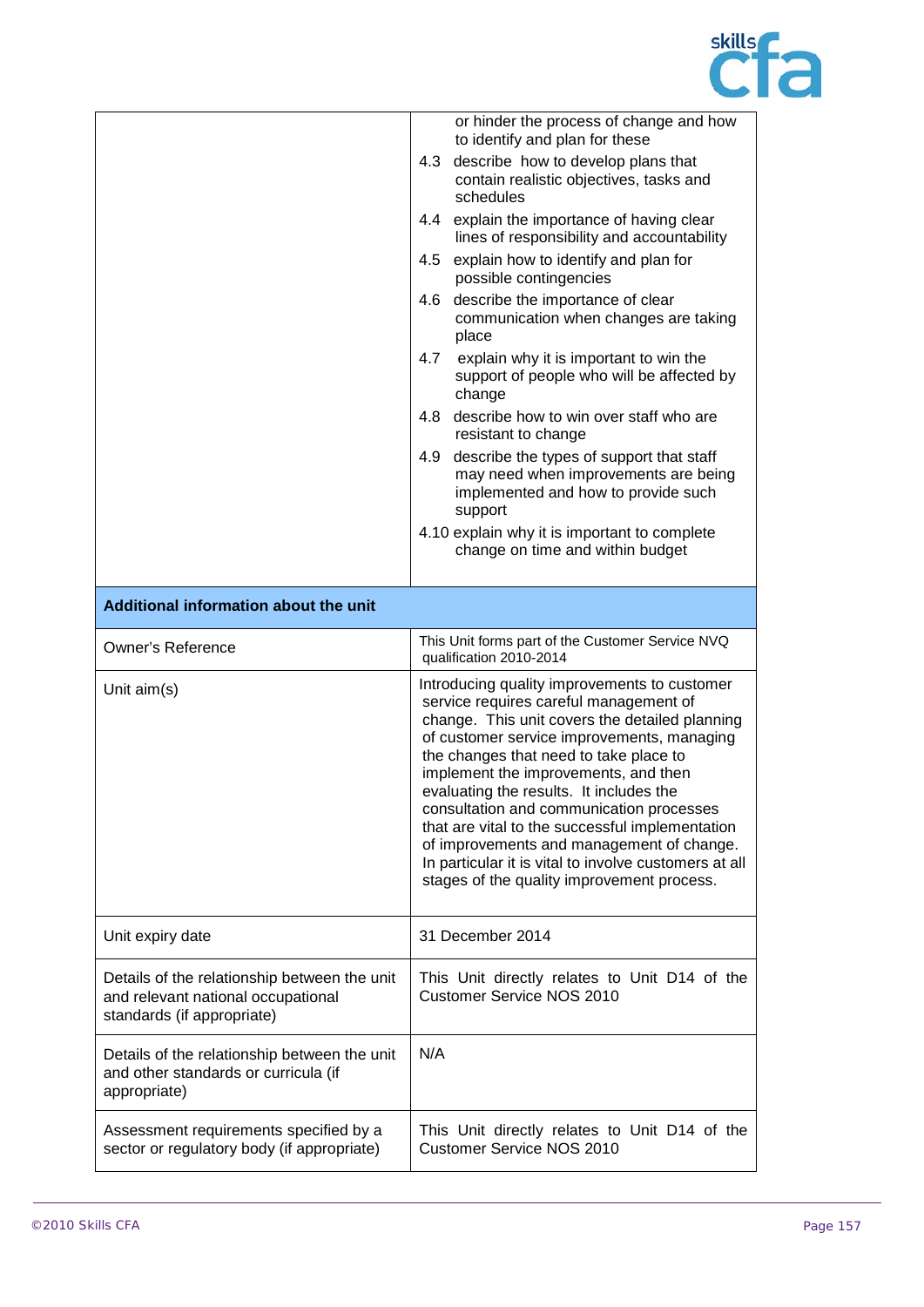

| Endorsement of the unit by a sector or<br>other appropriate body (if required) | Institute of Customer Service           |
|--------------------------------------------------------------------------------|-----------------------------------------|
| Location of the unit within the<br>subject/sector classification system        | 15. Business Administration and Law     |
| Name of the organisation submitting the<br>unit                                | City and Guilds                         |
| Availability for use                                                           | Available to all awarding organisations |
| Availability for delivery                                                      | 1 <sup>st</sup> February 2010           |
| Guided Learning Hours (glh)                                                    | 67                                      |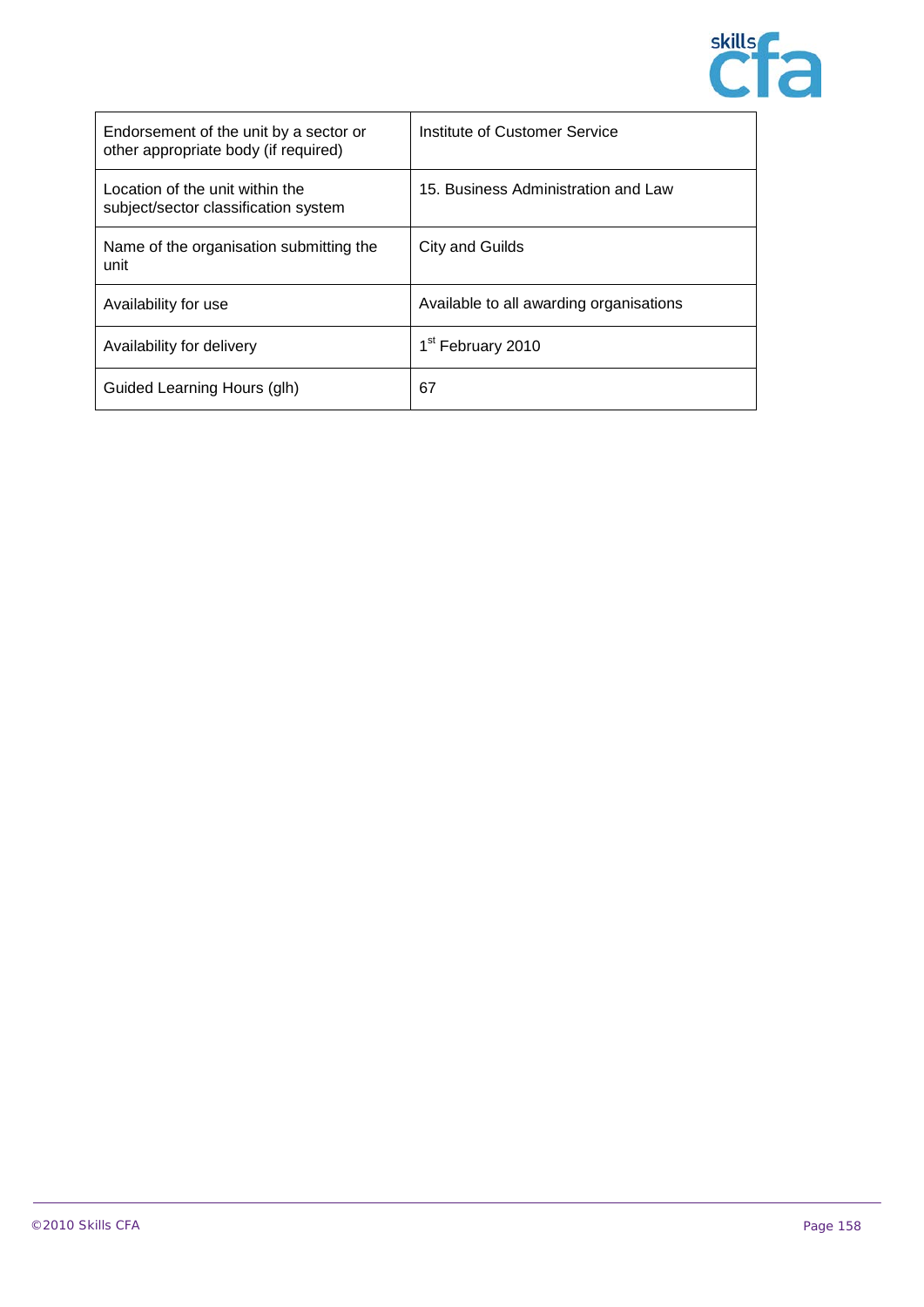

| <b>Title:</b>                                                                             |                 | Plan and organise the development of customer service staff                                                                                                                                                                                                                                                                                                                                                                                                                                                                                                                                                    |
|-------------------------------------------------------------------------------------------|-----------------|----------------------------------------------------------------------------------------------------------------------------------------------------------------------------------------------------------------------------------------------------------------------------------------------------------------------------------------------------------------------------------------------------------------------------------------------------------------------------------------------------------------------------------------------------------------------------------------------------------------|
| <b>CFA Unit Number:</b>                                                                   | D <sub>15</sub> |                                                                                                                                                                                                                                                                                                                                                                                                                                                                                                                                                                                                                |
| <b>Reference Number:</b>                                                                  | L/601/1581      |                                                                                                                                                                                                                                                                                                                                                                                                                                                                                                                                                                                                                |
| Level:                                                                                    | 4               |                                                                                                                                                                                                                                                                                                                                                                                                                                                                                                                                                                                                                |
| <b>Credit value:</b>                                                                      | 9               |                                                                                                                                                                                                                                                                                                                                                                                                                                                                                                                                                                                                                |
| GLH:                                                                                      | 60              |                                                                                                                                                                                                                                                                                                                                                                                                                                                                                                                                                                                                                |
| <b>Learning outcomes</b>                                                                  |                 | <b>Assessment criteria</b>                                                                                                                                                                                                                                                                                                                                                                                                                                                                                                                                                                                     |
| The learner will:                                                                         |                 | The learner can:                                                                                                                                                                                                                                                                                                                                                                                                                                                                                                                                                                                               |
| 1. identify customer service staff development<br>and training needs                      |                 | 1.1 identify where customer service could be<br>improved through staff training and<br>development<br>1.2 help staff providing customer service to<br>identify their own development and training<br>needs<br>1.3 help staff to identify how they learn best<br>1.4 agree the types of staff development and<br>training activities that are needed<br>1.5 report staff development needs to relevant<br>people in your organisation                                                                                                                                                                           |
| organise customer service<br>2.<br>development and training                               |                 | 2.1 agree the aims and objectives of the<br>customer service development and training<br>activities<br>2.2 agree the type and style of customer<br>service development and training that are<br>appropriate<br>2.3 agree the detailed design of customer<br>service development and training activities<br>2.4 organise customer service development<br>and training activities<br>2.5 monitor the performance of staff involved in<br>the development and training activities to be<br>sure that learning is put into practice<br>2.6 organise additional help and training for<br>staff where this is needed |
| understand how to plan and organise<br>З.<br>the development of customer service<br>staff |                 | 3.1 explain the importance of continuously<br>developing staff that provide customer<br>service<br>3.2 describe current objectives and targets that<br>relate to customer service in their area of<br>responsibility<br>3.3 identify when development and training<br>could improve customer service<br>performance                                                                                                                                                                                                                                                                                            |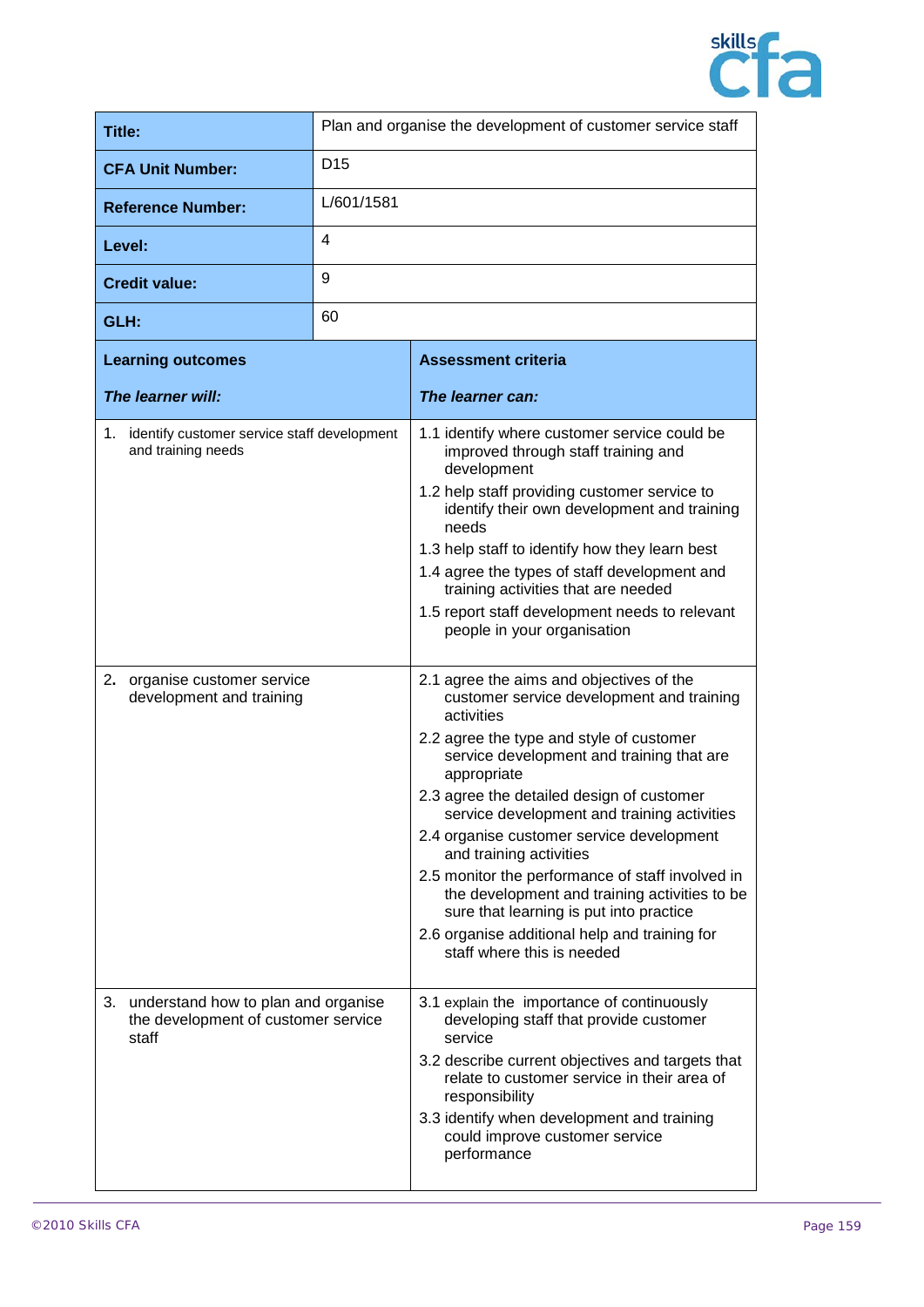

|                                                                                                                  | 3.4 describe the range of types and styles of<br>development and training and how to select<br>those that are appropriate to customer<br>service, their organisation, and specific<br>training and development needs<br>3.5 explain why it is important that they should<br>have an input into the design and delivery<br>of customer service development and<br>training for their staff<br>3.6 describe how they can help staff to put into<br>practice what they have learned<br>3.7 explain how to assess the impact that<br>development and training has had on<br>customer service performance<br>3.8 describe the types of additional support<br>they could provide to staff following<br>development and training                                                                             |
|------------------------------------------------------------------------------------------------------------------|-------------------------------------------------------------------------------------------------------------------------------------------------------------------------------------------------------------------------------------------------------------------------------------------------------------------------------------------------------------------------------------------------------------------------------------------------------------------------------------------------------------------------------------------------------------------------------------------------------------------------------------------------------------------------------------------------------------------------------------------------------------------------------------------------------|
| Additional information about the unit                                                                            |                                                                                                                                                                                                                                                                                                                                                                                                                                                                                                                                                                                                                                                                                                                                                                                                       |
| <b>Owner's Reference</b>                                                                                         | This Unit forms part of the Customer Service NVQ<br>qualification 2010-2014                                                                                                                                                                                                                                                                                                                                                                                                                                                                                                                                                                                                                                                                                                                           |
| Unit aim(s)                                                                                                      | Achieving excellent customer service depends<br>on the skills and knowledge of the staff who<br>provide it. To be effective, organisations need<br>to review constantly how effective their<br>customer service is and what improvements<br>should be made. Sometimes customer service<br>improvements will depend on the development<br>of staff skills. New staff must be brought to the<br>required standards of skills and knowledge and<br>established staff need to be updated on new<br>procedures and techniques or refreshed on<br>existing ones. Senior customer service staff<br>have an important contribution to make to this<br>process. This unit is about identifying what<br>development and training is needed for staff,<br>organising its delivery and monitoring its<br>success. |
| Unit expiry date                                                                                                 | 31 December 2014                                                                                                                                                                                                                                                                                                                                                                                                                                                                                                                                                                                                                                                                                                                                                                                      |
| Details of the relationship between the unit<br>and relevant national occupational<br>standards (if appropriate) | This Unit directly relates to Unit D15 of the<br><b>Customer Service NOS 2010</b>                                                                                                                                                                                                                                                                                                                                                                                                                                                                                                                                                                                                                                                                                                                     |
| Details of the relationship between the unit<br>and other standards or curricula (if<br>appropriate)             | N/A                                                                                                                                                                                                                                                                                                                                                                                                                                                                                                                                                                                                                                                                                                                                                                                                   |
| Assessment requirements specified by a<br>sector or regulatory body (if appropriate)                             | Specified in the Customer Service Assessment<br>Strategy 2010                                                                                                                                                                                                                                                                                                                                                                                                                                                                                                                                                                                                                                                                                                                                         |
| Endorsement of the unit by a sector or<br>other appropriate body (if required)                                   | Institute of Customer Service                                                                                                                                                                                                                                                                                                                                                                                                                                                                                                                                                                                                                                                                                                                                                                         |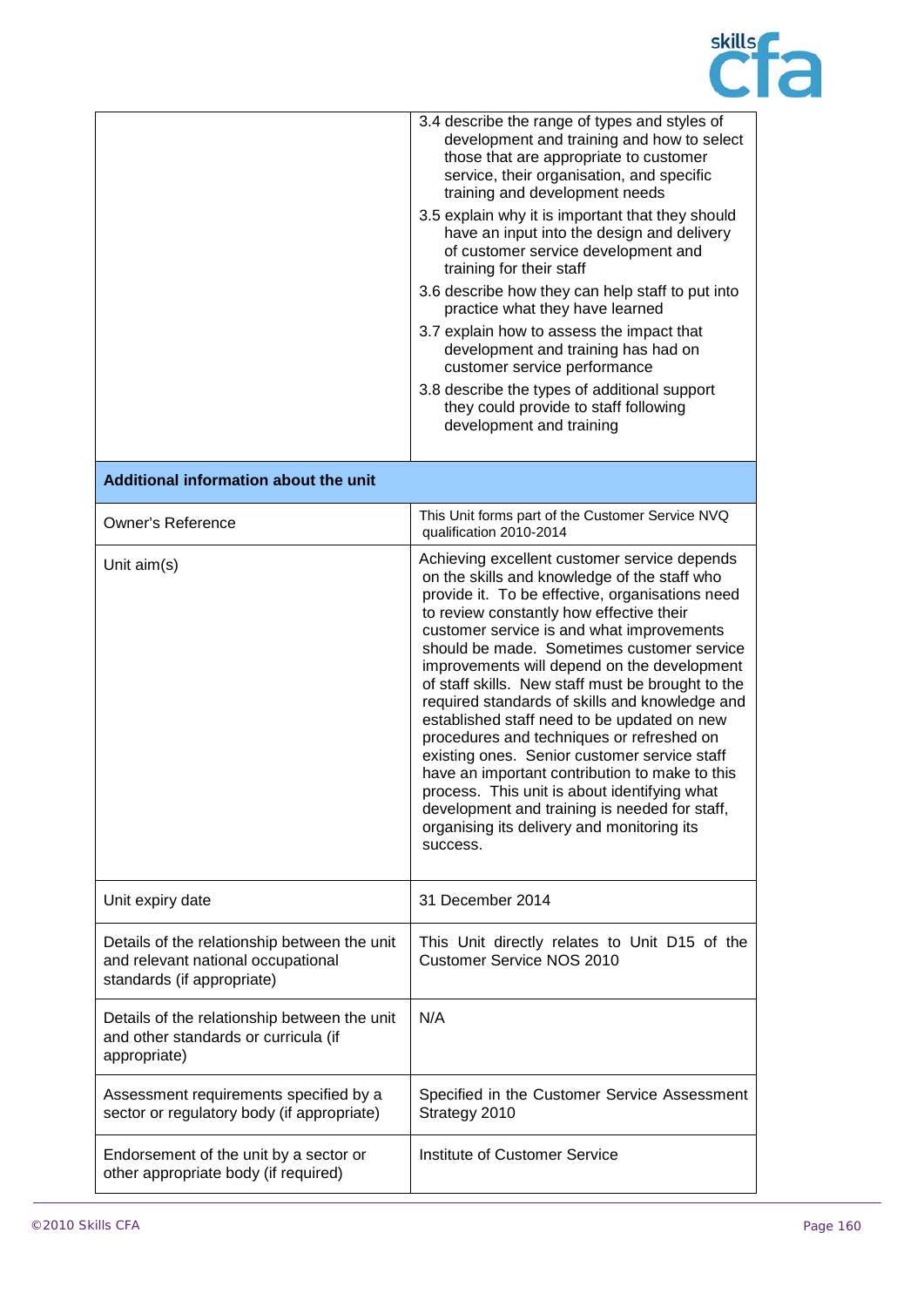

| Location of the unit within the<br>subject/sector classification system | 15. Business Administration and Law     |
|-------------------------------------------------------------------------|-----------------------------------------|
| Name of the organisation submitting the<br>unit                         | City and Guilds                         |
| Availability for use                                                    | Available to all awarding organisations |
| Availability for delivery                                               | 1 <sup>st</sup> February 2010           |
| Guided Learning Hours (glh)                                             | 60                                      |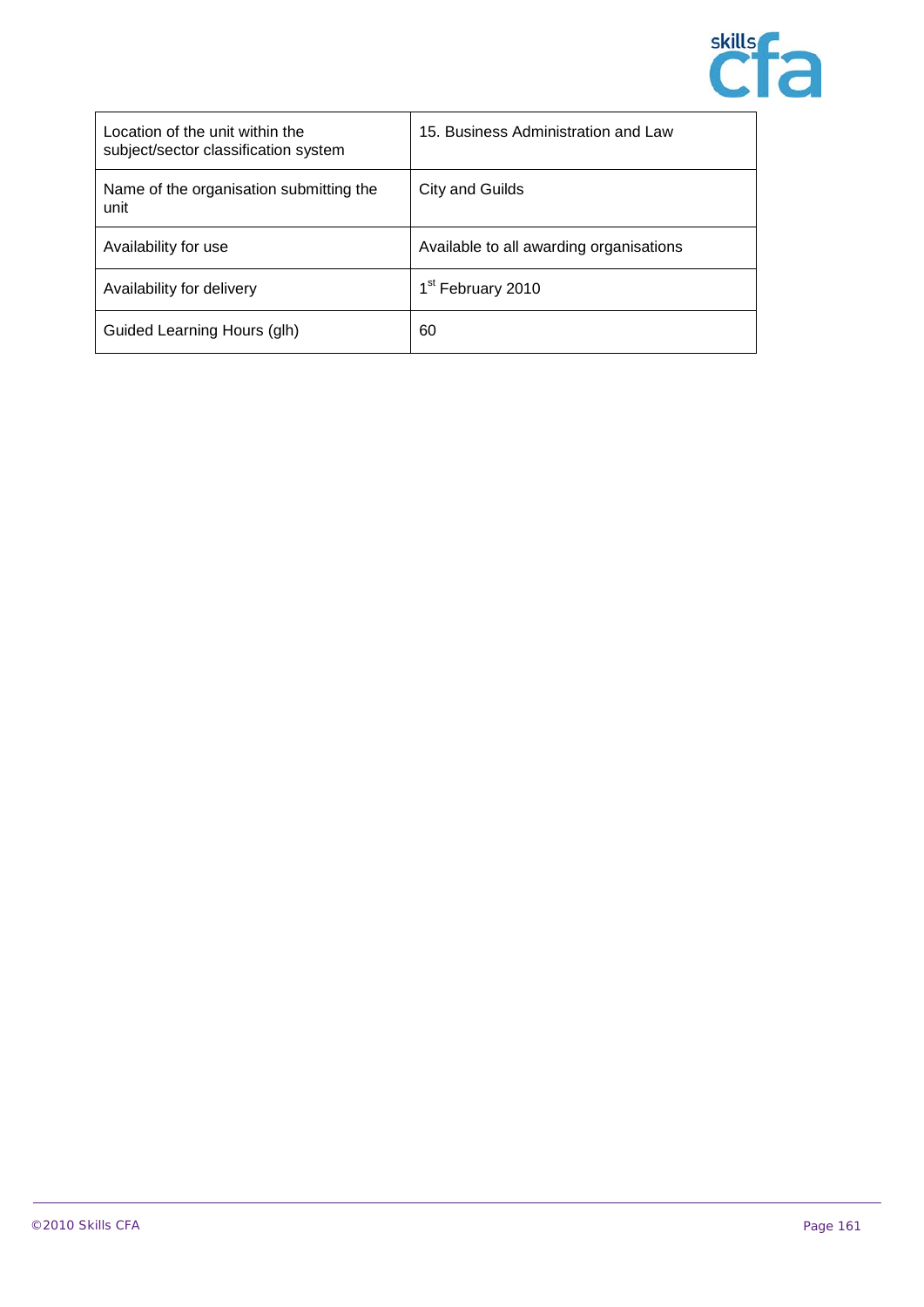

| <b>Title:</b>                                                                                                                                                                | Develop a customer service strategy for a part of an<br>organisation |                                                                                                                                                                                                                                                                                                                                                                                                                                                                                                                                                                                                                                                                                                                                                                                                                                                                                                                                                                                                                                                                                                                                                                                                                                         |
|------------------------------------------------------------------------------------------------------------------------------------------------------------------------------|----------------------------------------------------------------------|-----------------------------------------------------------------------------------------------------------------------------------------------------------------------------------------------------------------------------------------------------------------------------------------------------------------------------------------------------------------------------------------------------------------------------------------------------------------------------------------------------------------------------------------------------------------------------------------------------------------------------------------------------------------------------------------------------------------------------------------------------------------------------------------------------------------------------------------------------------------------------------------------------------------------------------------------------------------------------------------------------------------------------------------------------------------------------------------------------------------------------------------------------------------------------------------------------------------------------------------|
| <b>CFA Unit Number:</b>                                                                                                                                                      | D <sub>16</sub>                                                      |                                                                                                                                                                                                                                                                                                                                                                                                                                                                                                                                                                                                                                                                                                                                                                                                                                                                                                                                                                                                                                                                                                                                                                                                                                         |
| <b>Reference Number:</b>                                                                                                                                                     | M/601/1587                                                           |                                                                                                                                                                                                                                                                                                                                                                                                                                                                                                                                                                                                                                                                                                                                                                                                                                                                                                                                                                                                                                                                                                                                                                                                                                         |
| Level:                                                                                                                                                                       | 4                                                                    |                                                                                                                                                                                                                                                                                                                                                                                                                                                                                                                                                                                                                                                                                                                                                                                                                                                                                                                                                                                                                                                                                                                                                                                                                                         |
| <b>Credit value:</b>                                                                                                                                                         | 11                                                                   |                                                                                                                                                                                                                                                                                                                                                                                                                                                                                                                                                                                                                                                                                                                                                                                                                                                                                                                                                                                                                                                                                                                                                                                                                                         |
| GLH:                                                                                                                                                                         | 73                                                                   |                                                                                                                                                                                                                                                                                                                                                                                                                                                                                                                                                                                                                                                                                                                                                                                                                                                                                                                                                                                                                                                                                                                                                                                                                                         |
| <b>Learning outcomes</b>                                                                                                                                                     |                                                                      | <b>Assessment criteria</b>                                                                                                                                                                                                                                                                                                                                                                                                                                                                                                                                                                                                                                                                                                                                                                                                                                                                                                                                                                                                                                                                                                                                                                                                              |
| The learner will:                                                                                                                                                            |                                                                      | The learner can:                                                                                                                                                                                                                                                                                                                                                                                                                                                                                                                                                                                                                                                                                                                                                                                                                                                                                                                                                                                                                                                                                                                                                                                                                        |
| research and evaluate their<br>1.<br>organisation's business and customer<br>service strategy<br>2. help to identify current and future best<br>practice in customer service |                                                                      | 1.1 identify their organisation's values, aims<br>and objectives<br>1.2 identify the role of a given part of the<br>organisation in achieving the strategy<br>1.3 evaluate the implications of the strategy for<br>customer service in this part of the<br>organisation<br>1.4 confirm the implications of the strategy for<br>customer service with colleagues<br>1.5 collect information on and analyse customer<br>expectations<br>1.6 match customer expectations with the<br>customer service implications of the<br>business strategy for a given part of their<br>organisation<br>2.1 identify other organisations which represent<br>models of good practice in customer service<br>2.2 evaluate the key features of customer<br>service in these organisations and the<br>principles that underpin their approaches<br>2.3 identify and analyse current research on<br>trends and developments in customer<br>service<br>2.4 identify and analyse relevant legal and<br>regulatory requirements, codes of practice<br>and ethical considerations<br>2.5 explore the implications of their research for<br>the part of the organisation they are working<br>in<br>2.6 discuss the outcomes of their research with<br>colleagues |
| 3. identify and recommend the key<br>features of a customer service strategy                                                                                                 |                                                                      | 3.1 identify values, aims and objectives that are<br>consistent with their research<br>3.2 identify contact processes and channels for<br>customer service that are consistent with<br>their values, aims and objectives<br>3.3 identify how they will evaluate the                                                                                                                                                                                                                                                                                                                                                                                                                                                                                                                                                                                                                                                                                                                                                                                                                                                                                                                                                                     |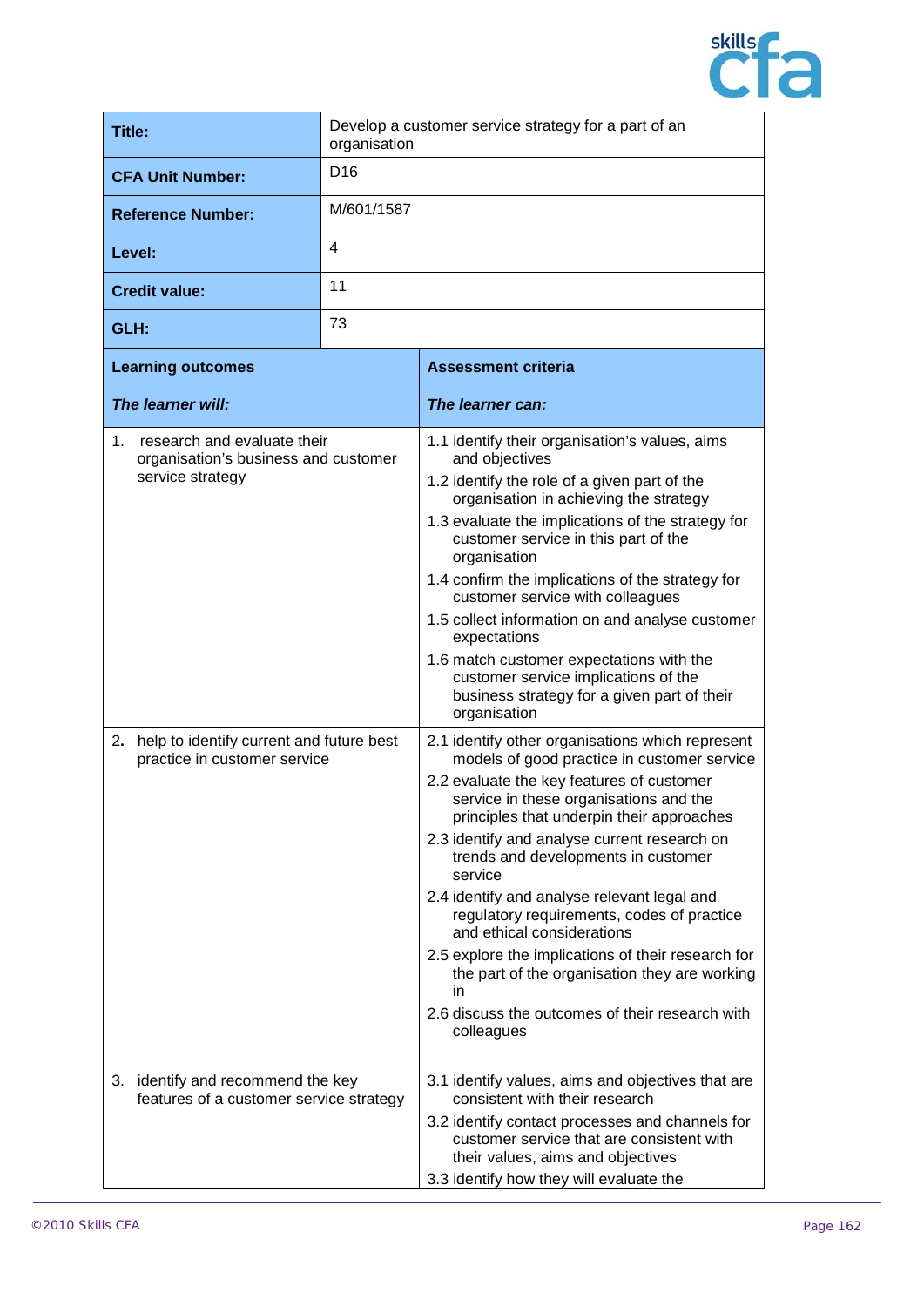

|                                                                         | effectiveness of the strategy                                                                                                                                                                                                                                                                                                                                                                                                                                                                                                                                                                                                                                                                                 |
|-------------------------------------------------------------------------|---------------------------------------------------------------------------------------------------------------------------------------------------------------------------------------------------------------------------------------------------------------------------------------------------------------------------------------------------------------------------------------------------------------------------------------------------------------------------------------------------------------------------------------------------------------------------------------------------------------------------------------------------------------------------------------------------------------|
|                                                                         | 3.4 discuss with colleagues the key features of<br>a customer service strategy                                                                                                                                                                                                                                                                                                                                                                                                                                                                                                                                                                                                                                |
|                                                                         | 3.5 construct a customer service strategy for<br>the chosen part of the organisation and<br>agree it with colleagues and managers                                                                                                                                                                                                                                                                                                                                                                                                                                                                                                                                                                             |
| 4. understand how to develop a customer<br>service strategy for an area | 4.1 evaluate the importance of having a<br>customer service strategy for a given part of<br>the organisation                                                                                                                                                                                                                                                                                                                                                                                                                                                                                                                                                                                                  |
|                                                                         | 4.2 describe how to access information on their<br>organisation's overall business strategy and<br>analyse its implications                                                                                                                                                                                                                                                                                                                                                                                                                                                                                                                                                                                   |
|                                                                         | 4.3 describe sources of information they can<br>use to find out about their customers and<br>their expectations                                                                                                                                                                                                                                                                                                                                                                                                                                                                                                                                                                                               |
|                                                                         | 4.4 evaluate the importance of customer loyalty<br>and customer service practices that can<br>help to retain loyalty                                                                                                                                                                                                                                                                                                                                                                                                                                                                                                                                                                                          |
|                                                                         | 4.5 explain how to identify other organisations<br>which might represent models of best<br>practice in customer service                                                                                                                                                                                                                                                                                                                                                                                                                                                                                                                                                                                       |
|                                                                         | 4.6 describe sources of research on trends and<br>developments in customer service                                                                                                                                                                                                                                                                                                                                                                                                                                                                                                                                                                                                                            |
|                                                                         | 4.7 explain how to develop values, aims and                                                                                                                                                                                                                                                                                                                                                                                                                                                                                                                                                                                                                                                                   |
|                                                                         | objectives relevant to customer service                                                                                                                                                                                                                                                                                                                                                                                                                                                                                                                                                                                                                                                                       |
|                                                                         |                                                                                                                                                                                                                                                                                                                                                                                                                                                                                                                                                                                                                                                                                                               |
| Additional information about the unit                                   |                                                                                                                                                                                                                                                                                                                                                                                                                                                                                                                                                                                                                                                                                                               |
| <b>Owner's Reference</b>                                                | This Unit forms part of the Customer Service NVQ<br>qualification 2010-2014                                                                                                                                                                                                                                                                                                                                                                                                                                                                                                                                                                                                                                   |
| Unit aim(s)                                                             | If organisations want to be consistently<br>successful in customer service over a period of<br>time, they need a customer service strategy.<br>Managers and other senior staff can contribute<br>to this through their knowledge of the<br>organisation's customers and their expertise in<br>customer service. This contribution is also<br>based on what they know of other<br>organisations and published research into<br>trends in customer service. This unit does not<br>assume the learner has full responsibility for<br>their organisation's customer service strategy<br>but that the learner takes a major role in the<br>development of strategy for a particular part of<br>their organisation. |
| Unit expiry date                                                        | 31 December 2014                                                                                                                                                                                                                                                                                                                                                                                                                                                                                                                                                                                                                                                                                              |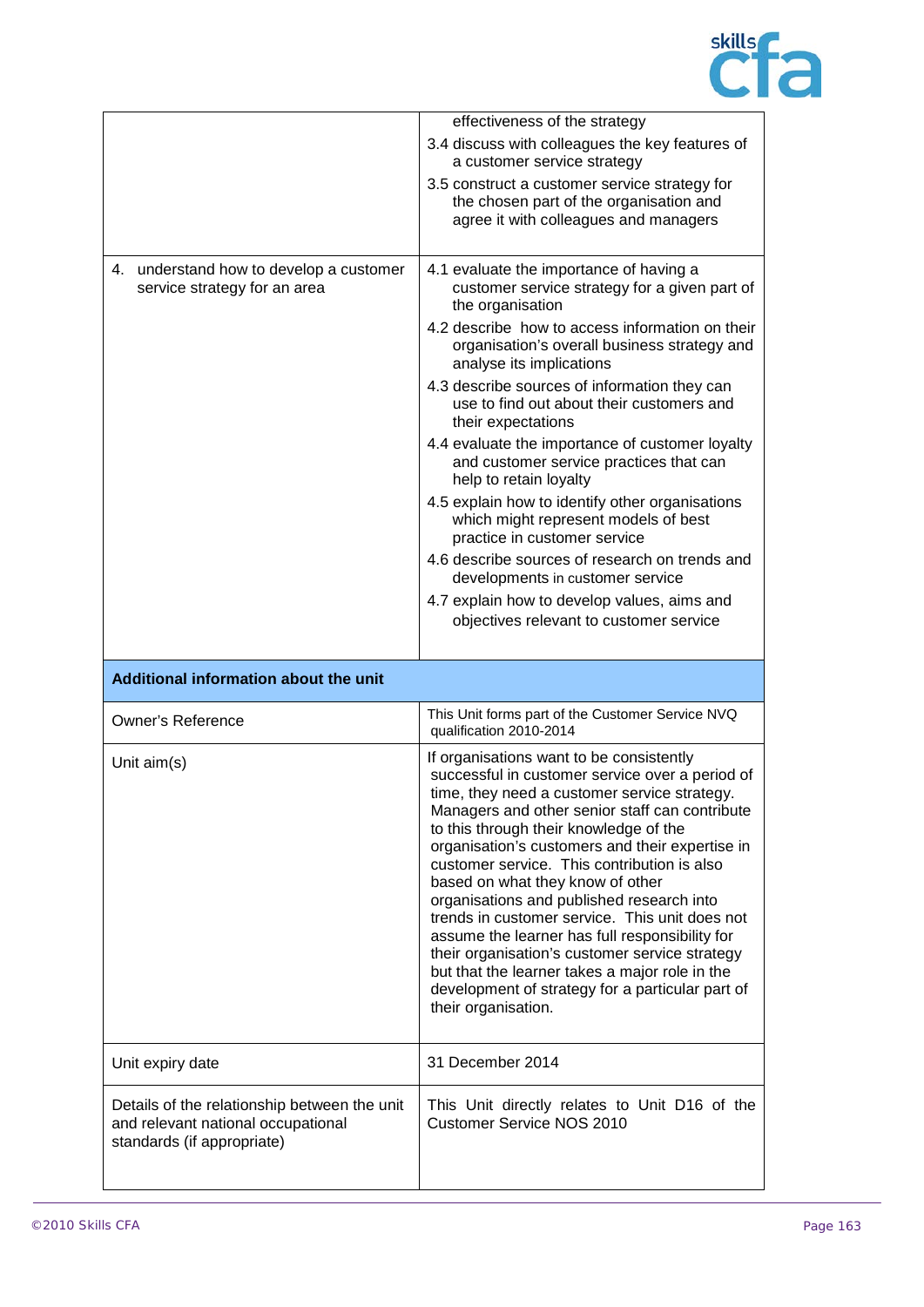

| Details of the relationship between the unit<br>and other standards or curricula (if<br>appropriate) | N/A                                                           |
|------------------------------------------------------------------------------------------------------|---------------------------------------------------------------|
| Assessment requirements specified by a<br>sector or regulatory body (if appropriate)                 | Specified in the Customer Service Assessment<br>Strategy 2010 |
| Endorsement of the unit by a sector or<br>other appropriate body (if required)                       | Institute of Customer Service                                 |
| Location of the unit within the<br>subject/sector classification system                              | 15. Business Administration and Law                           |
| Name of the organisation submitting the<br>unit                                                      | City and Guilds                                               |
| Availability for use                                                                                 | Available to all awarding organisations                       |
| Availability for delivery                                                                            | 1 <sup>st</sup> February 2010                                 |
| Guided Learning Hours (glh)                                                                          | 73                                                            |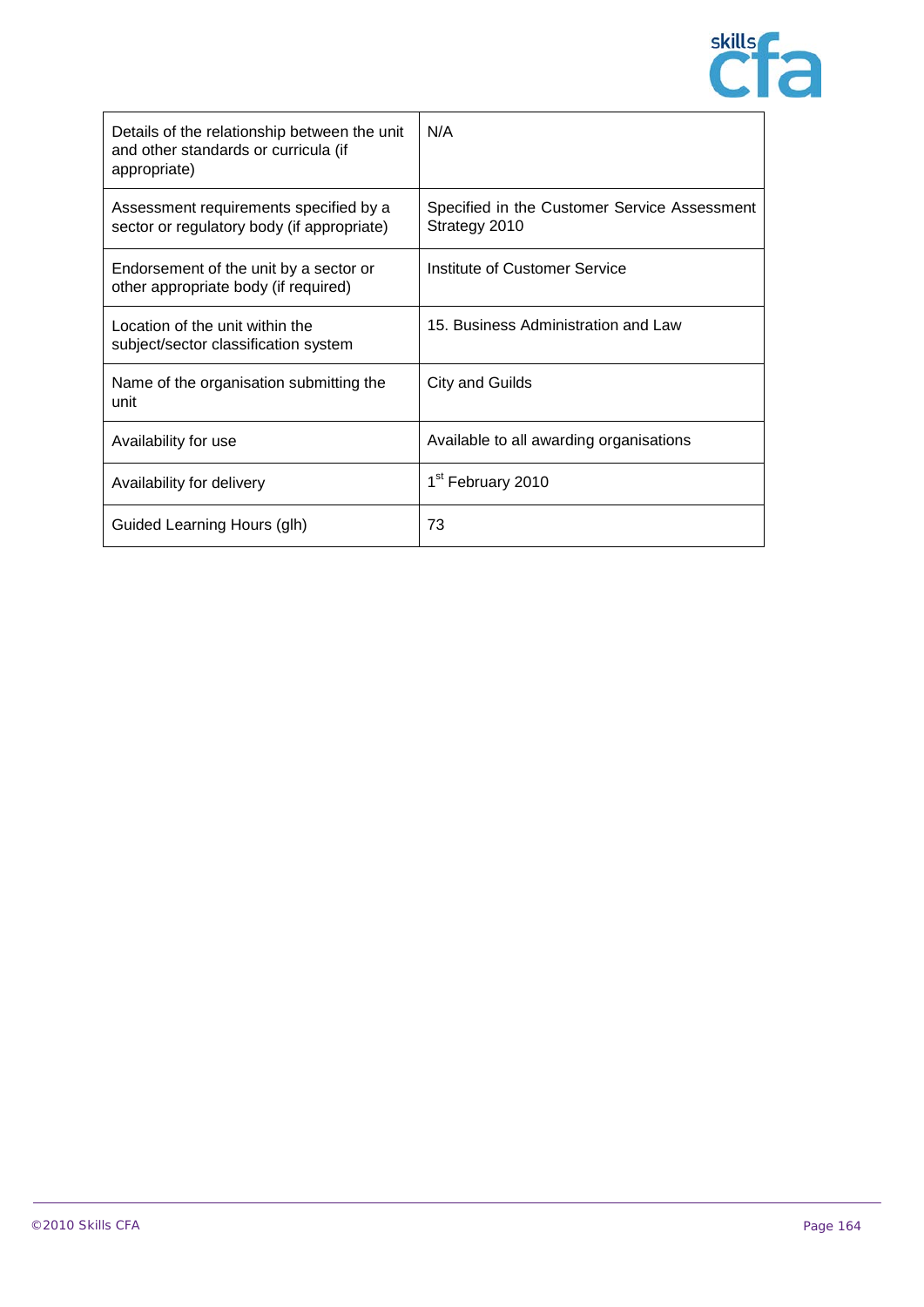

| Title:                   | Manage a customer service award programme |
|--------------------------|-------------------------------------------|
| <b>CFA Unit Number:</b>  | D <sub>17</sub>                           |
| <b>Reference Number:</b> | A/601/1592                                |
| Level:                   | 4                                         |
| <b>Credit value:</b>     | 7                                         |
| GLH:                     | 70                                        |

| <b>Learning outcomes</b>                                         | <b>Assessment criteria</b>                                                                                                                                                                                                                                                                                                                                                                                                                                                                                                                                                                                                                                                                                                                                                                         |
|------------------------------------------------------------------|----------------------------------------------------------------------------------------------------------------------------------------------------------------------------------------------------------------------------------------------------------------------------------------------------------------------------------------------------------------------------------------------------------------------------------------------------------------------------------------------------------------------------------------------------------------------------------------------------------------------------------------------------------------------------------------------------------------------------------------------------------------------------------------------------|
| The learner will:                                                | The learner can:                                                                                                                                                                                                                                                                                                                                                                                                                                                                                                                                                                                                                                                                                                                                                                                   |
| 1. plan a customer service award<br>programme                    | 1.1 identify all the possible options for a<br>customer service award scheme drawing on<br>examples inside and outside of their own<br>organisation<br>1.2 identify the benefits and drawbacks of each<br>option for a customer service award<br>programme<br>1.3 choose the option for a customer service<br>award programme that best suits their<br>customer satisfaction and team motivation<br>objectives<br>1.4 plan the details of their chosen customer<br>service award programme<br>1.5 identify the benefits and costs of their<br>chosen customer service award programme<br>in relation to customer satisfaction and team<br>motivation<br>1.6 make a business case for the introduction of<br>a customer service awards programme or for<br>the development of an existing programme |
| implement and manage a customer<br>2.<br>service award programme | 2.1 launch developments in the customer<br>service award programme in a way that<br>informs and motivates customers and team<br>members<br>2.2 ensure that the criteria for the customer<br>service awards are transparent and are<br>considered fair by team members<br>2.3 publicise the customer service awards<br>programme to customers in a way that<br>demonstrates organisational commitment to<br>excellent customer service<br>2.4 organise the judging of individual and team<br>awards in a way that means the results can<br>be justified to the organisation as a whole<br>2.5 announce the results and present the<br>awards in a manner that suits the culture of<br>their organisation and customer service team<br>2.6 review and evaluate the effects of the                    |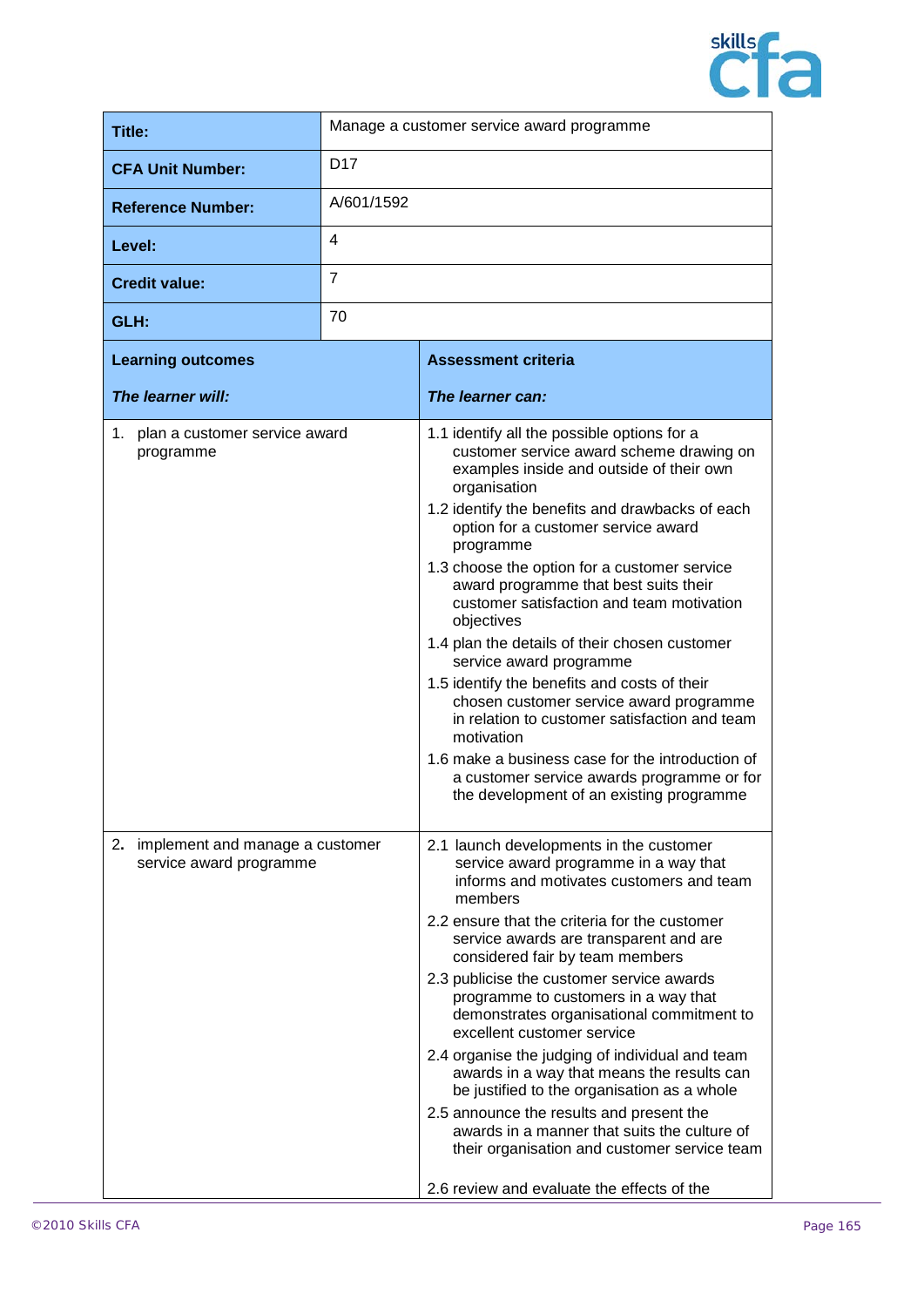

|                                                                                                                  | customer service awards programme on<br>customers and team members                                                                                                                                                                                                                                                                                                                                                                                                                                                                                                                                        |
|------------------------------------------------------------------------------------------------------------------|-----------------------------------------------------------------------------------------------------------------------------------------------------------------------------------------------------------------------------------------------------------------------------------------------------------------------------------------------------------------------------------------------------------------------------------------------------------------------------------------------------------------------------------------------------------------------------------------------------------|
| understand how to manage a customer<br>З.<br>service award programme                                             | 3.1 explain the principles of motivation and in<br>particular the importance of recognition as a<br>motivator<br>3.2 explain how to make use of customer<br>service award programmes as promotional<br>tools to give added value to customer<br>satisfaction<br>3.3 compare the benefits and drawbacks of<br>different rewards associated with award<br>programmes                                                                                                                                                                                                                                        |
| Additional information about the unit                                                                            |                                                                                                                                                                                                                                                                                                                                                                                                                                                                                                                                                                                                           |
| <b>Owner's Reference</b>                                                                                         | This Unit forms part of the Customer Service NVQ<br>qualification 2010-2014                                                                                                                                                                                                                                                                                                                                                                                                                                                                                                                               |
| Unit aim(s)                                                                                                      | This unit is about the competences involved in<br>managing a customer service award<br>programme. A customer service award<br>programme can make a valuable contribution to<br>the organisation's customer service strategy. It<br>serves the dual role of motivating team<br>members and displaying to customers the<br>learner's commitment to customer service.<br>Whilst such a programme must be managed like<br>any other management project, its dual purpose<br>means that each management action<br>associated with it must take full account of the<br>strategic customer service implications. |
| Unit expiry date                                                                                                 | 31 December 2014                                                                                                                                                                                                                                                                                                                                                                                                                                                                                                                                                                                          |
| Details of the relationship between the unit<br>and relevant national occupational<br>standards (if appropriate) | This Unit directly relates to Unit D17 of the<br><b>Customer Service NOS 2010</b>                                                                                                                                                                                                                                                                                                                                                                                                                                                                                                                         |
| Details of the relationship between the unit<br>and other standards or curricula (if<br>appropriate)             | N/A                                                                                                                                                                                                                                                                                                                                                                                                                                                                                                                                                                                                       |
| Assessment requirements specified by a<br>sector or regulatory body (if appropriate)                             | Specified in the Customer Service Assessment<br>Strategy 2010                                                                                                                                                                                                                                                                                                                                                                                                                                                                                                                                             |
| Endorsement of the unit by a sector or<br>other appropriate body (if required)                                   | <b>Institute of Customer Service</b>                                                                                                                                                                                                                                                                                                                                                                                                                                                                                                                                                                      |
| Location of the unit within the<br>subject/sector classification system                                          | 15. Business Administration and Law                                                                                                                                                                                                                                                                                                                                                                                                                                                                                                                                                                       |
| Name of the organisation submitting the<br>unit                                                                  | <b>City and Guilds</b>                                                                                                                                                                                                                                                                                                                                                                                                                                                                                                                                                                                    |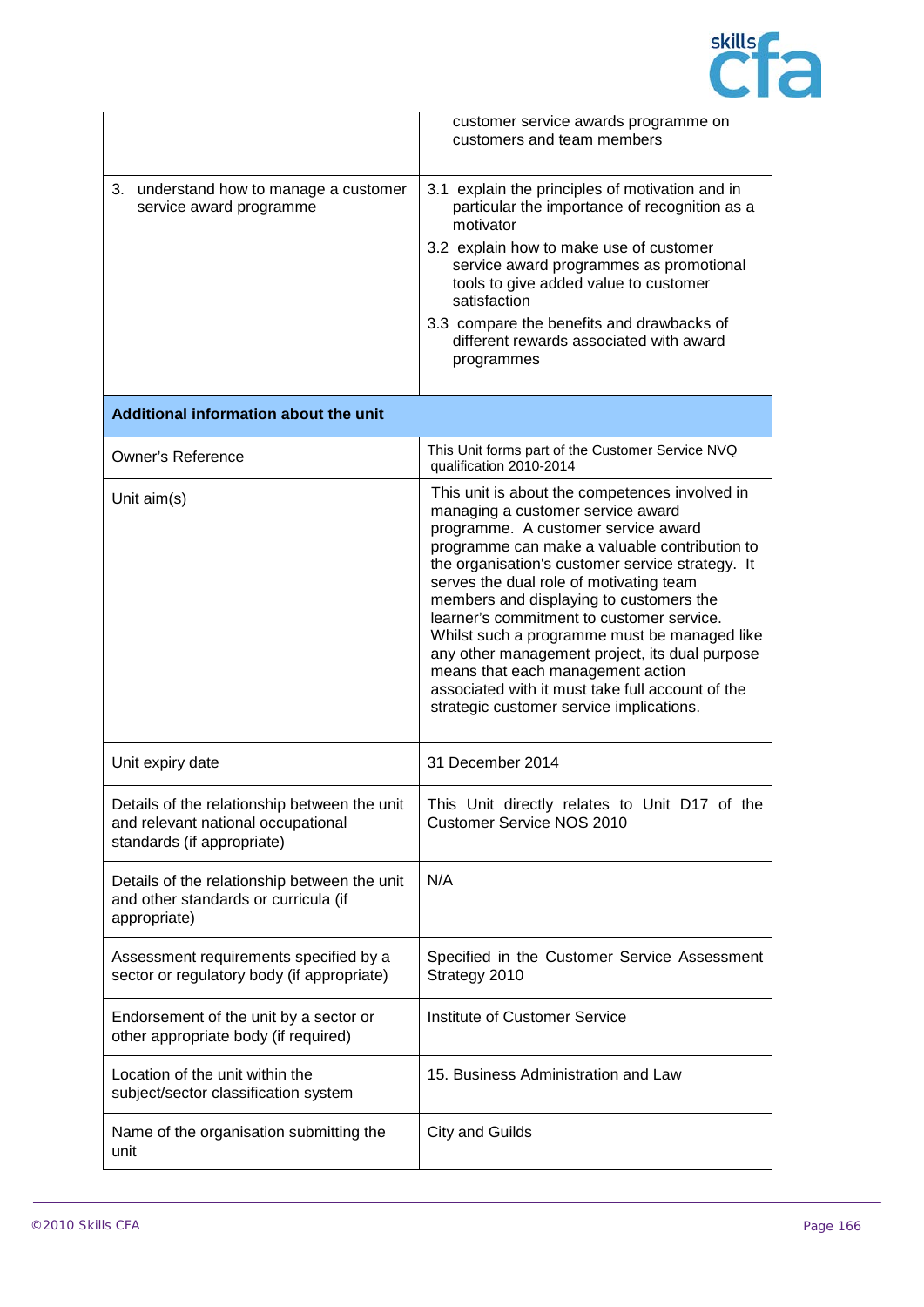

| Availability for use        | Available to all awarding organisations                                                                      |
|-----------------------------|--------------------------------------------------------------------------------------------------------------|
| Availability for delivery   | 1 <sup>st</sup> February 2010                                                                                |
| Guided Learning Hours (glh) | 70 - for some reason WBA would only allow me<br>to submit 70 not 73 GLH or increase credit value<br>beyond 7 |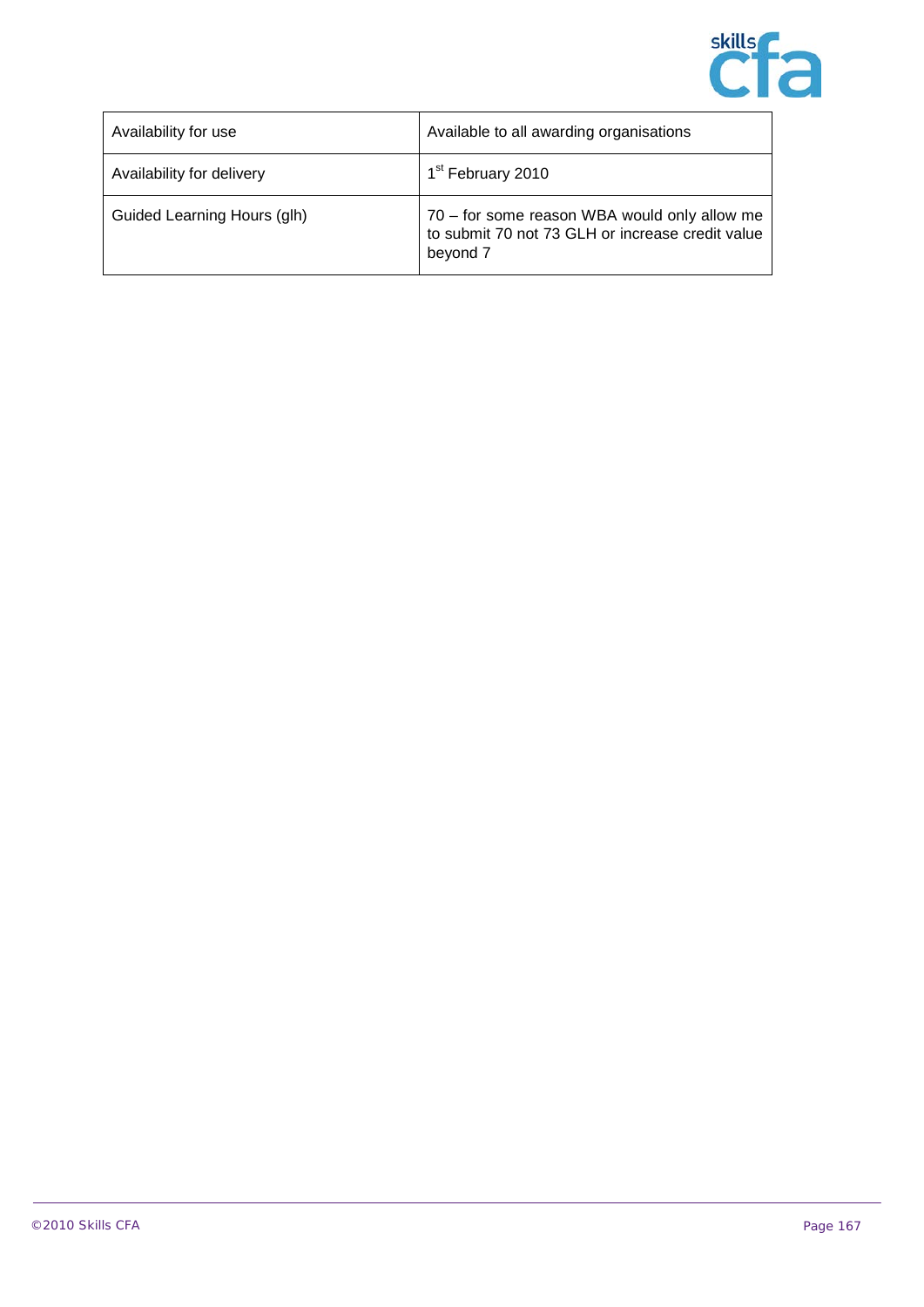

| Title:                                                                                                                                                                        | Apply technology or other resources to improve customer<br>service |                                                                                                                                                                                                                                                                                                                                                                                                                                                                                                                                                                                                                                                                                                                                                                                                                                                                                                                                                                                                                                                                                                                                                                                                                                                                                                                              |
|-------------------------------------------------------------------------------------------------------------------------------------------------------------------------------|--------------------------------------------------------------------|------------------------------------------------------------------------------------------------------------------------------------------------------------------------------------------------------------------------------------------------------------------------------------------------------------------------------------------------------------------------------------------------------------------------------------------------------------------------------------------------------------------------------------------------------------------------------------------------------------------------------------------------------------------------------------------------------------------------------------------------------------------------------------------------------------------------------------------------------------------------------------------------------------------------------------------------------------------------------------------------------------------------------------------------------------------------------------------------------------------------------------------------------------------------------------------------------------------------------------------------------------------------------------------------------------------------------|
| <b>CFA Unit Number:</b>                                                                                                                                                       | D <sub>18</sub>                                                    |                                                                                                                                                                                                                                                                                                                                                                                                                                                                                                                                                                                                                                                                                                                                                                                                                                                                                                                                                                                                                                                                                                                                                                                                                                                                                                                              |
| <b>Reference Number:</b>                                                                                                                                                      | Y/601/1597                                                         |                                                                                                                                                                                                                                                                                                                                                                                                                                                                                                                                                                                                                                                                                                                                                                                                                                                                                                                                                                                                                                                                                                                                                                                                                                                                                                                              |
| Level:                                                                                                                                                                        | 4                                                                  |                                                                                                                                                                                                                                                                                                                                                                                                                                                                                                                                                                                                                                                                                                                                                                                                                                                                                                                                                                                                                                                                                                                                                                                                                                                                                                                              |
| <b>Credit value:</b>                                                                                                                                                          | 11                                                                 |                                                                                                                                                                                                                                                                                                                                                                                                                                                                                                                                                                                                                                                                                                                                                                                                                                                                                                                                                                                                                                                                                                                                                                                                                                                                                                                              |
| GLH:                                                                                                                                                                          | 73                                                                 |                                                                                                                                                                                                                                                                                                                                                                                                                                                                                                                                                                                                                                                                                                                                                                                                                                                                                                                                                                                                                                                                                                                                                                                                                                                                                                                              |
| <b>Learning outcomes</b>                                                                                                                                                      |                                                                    | <b>Assessment criteria</b>                                                                                                                                                                                                                                                                                                                                                                                                                                                                                                                                                                                                                                                                                                                                                                                                                                                                                                                                                                                                                                                                                                                                                                                                                                                                                                   |
| The learner will:                                                                                                                                                             |                                                                    | The learner can:                                                                                                                                                                                                                                                                                                                                                                                                                                                                                                                                                                                                                                                                                                                                                                                                                                                                                                                                                                                                                                                                                                                                                                                                                                                                                                             |
| 1. identify and specify opportunities for<br>customer service improvement<br>2. evaluate options for applying<br>technology or other resources to<br>improve customer service |                                                                    | 1.1 monitor developments in technology and<br>the use of other resources to improve<br>customer service<br>1.2 review customer service delivery systems<br>with specific reference to use of resources<br>and technology<br>1.3 identify opportunities and options for<br>improving customer service by applying<br>technology or other resources<br>1.4 analyse the customer service benefits that<br>could result from options for improvement<br>1.5 specify the changes in technology or other<br>resources needed to deliver the options<br>2.6 identify the options for improving customer<br>service with the application of technology or<br>other resources<br>2.7 establish the costs associated with each<br>option for improving customer service<br>2.8 list and where possible quantify the benefits<br>from each option for improving customer<br>service<br>2.9 estimate the affordability of each option to<br>improve customer service<br>recommend the most appropriate<br>2.10<br>options for implementation<br>2.11<br>identify the probable effects of any<br>recommended changes on their<br>organisation's service offer and customer<br>perceptions<br>2.12<br>plan a business case to support their<br>recommendations for improvements<br>through application of technology or other<br>resources |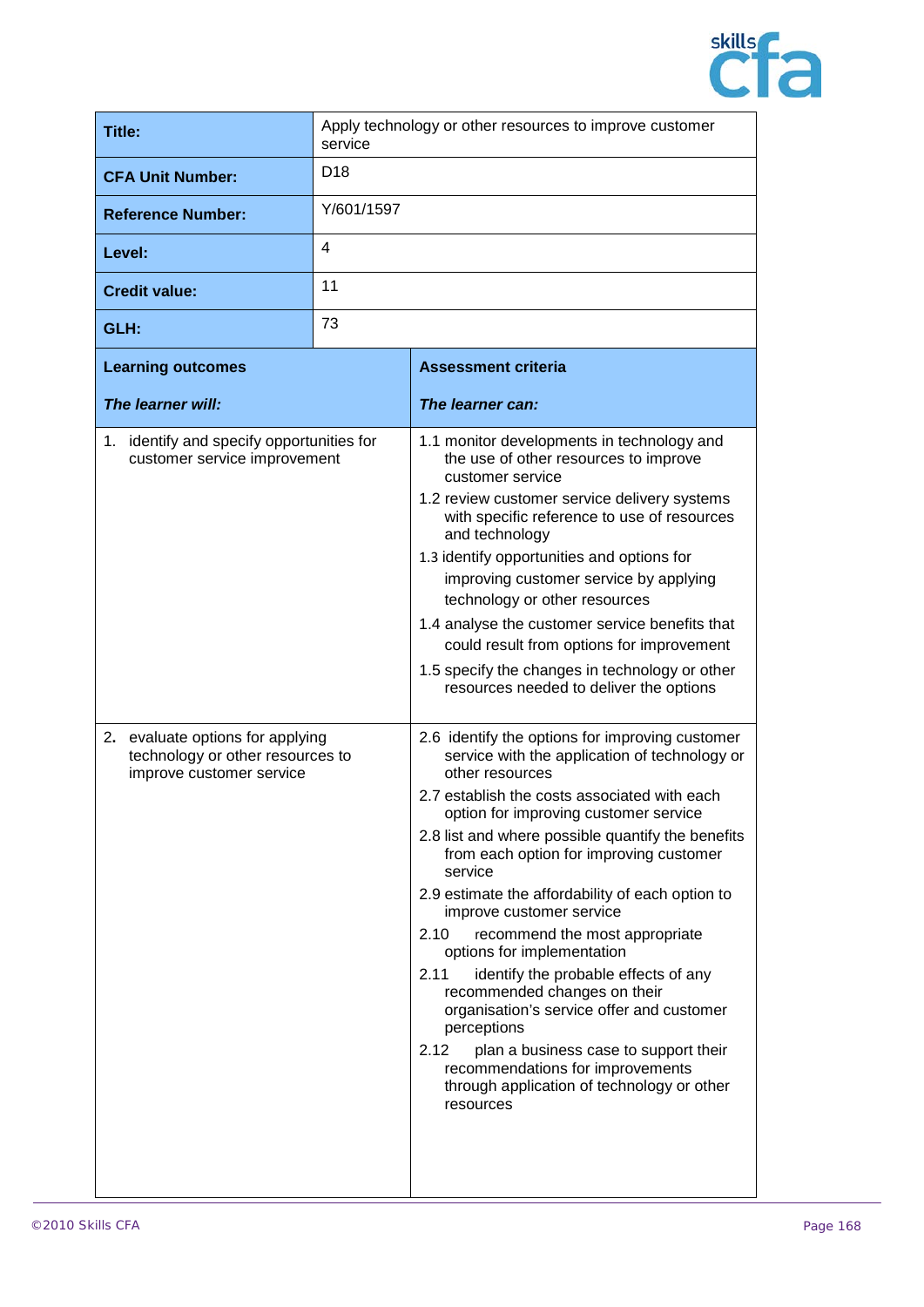

| 3. oversee the implementation of resource<br>changes to improve customer service<br>4. understand how to apply technology or<br>other resources to improve customer | 3.1 plan implementation using details of agreed<br>developments to improve customer service<br>3.2 brief colleagues about the implementation<br>of customer service improvements and the<br>expected benefits<br>3.3 monitor implementation of customer service<br>improvements and the expected benefits<br>3.4 review implementation of customer service<br>improvements with colleagues<br>3.5 make appropriate adjustments to<br>implementation of customer service<br>improvements as a result of review<br>4.1 describe features and functionality of<br>available technology that may contribute to                                                                                                  |
|---------------------------------------------------------------------------------------------------------------------------------------------------------------------|-------------------------------------------------------------------------------------------------------------------------------------------------------------------------------------------------------------------------------------------------------------------------------------------------------------------------------------------------------------------------------------------------------------------------------------------------------------------------------------------------------------------------------------------------------------------------------------------------------------------------------------------------------------------------------------------------------------|
| service                                                                                                                                                             | improvements in customer service<br>4.2 evaluate how the application of additional<br>resources other than technology can be<br>used to improve customer service<br>4.3 describe methods for the systematic review<br>of customer service systems<br>4.4 explain techniques to analyse the costs<br>and benefits of options for improving<br>customer service<br>4.5 describe methods for presenting a business<br>case for applying technology or other<br>resources to make improvements in<br>customer service<br>4.6 explain briefing techniques for introducing<br>colleagues to changes<br>4.7 describe ways to review and adjust<br>customer service delivery after the<br>implementation of changes |
| Additional information about the unit                                                                                                                               |                                                                                                                                                                                                                                                                                                                                                                                                                                                                                                                                                                                                                                                                                                             |
| <b>Owner's Reference</b>                                                                                                                                            | This Unit forms part of the Customer Service NVQ<br>qualification 2010-2014                                                                                                                                                                                                                                                                                                                                                                                                                                                                                                                                                                                                                                 |
| Unit $aim(s)$                                                                                                                                                       | Customer service changes and improves<br>sometimes through the application of<br>technology or other resources as much as<br>through changes in behaviour of those<br>delivering the service. Whilst these changes<br>can bring real benefits they inevitably come at<br>an initial cost which must be taken into<br>consideration. This unit is about the process of<br>managing the application of technology or other<br>resources to a customer service process. It<br>involves a systematic approach to considering<br>and evaluating options, implementing the most<br>appropriate and reviewing the results.                                                                                         |
| Unit expiry date                                                                                                                                                    | 31 December 2014                                                                                                                                                                                                                                                                                                                                                                                                                                                                                                                                                                                                                                                                                            |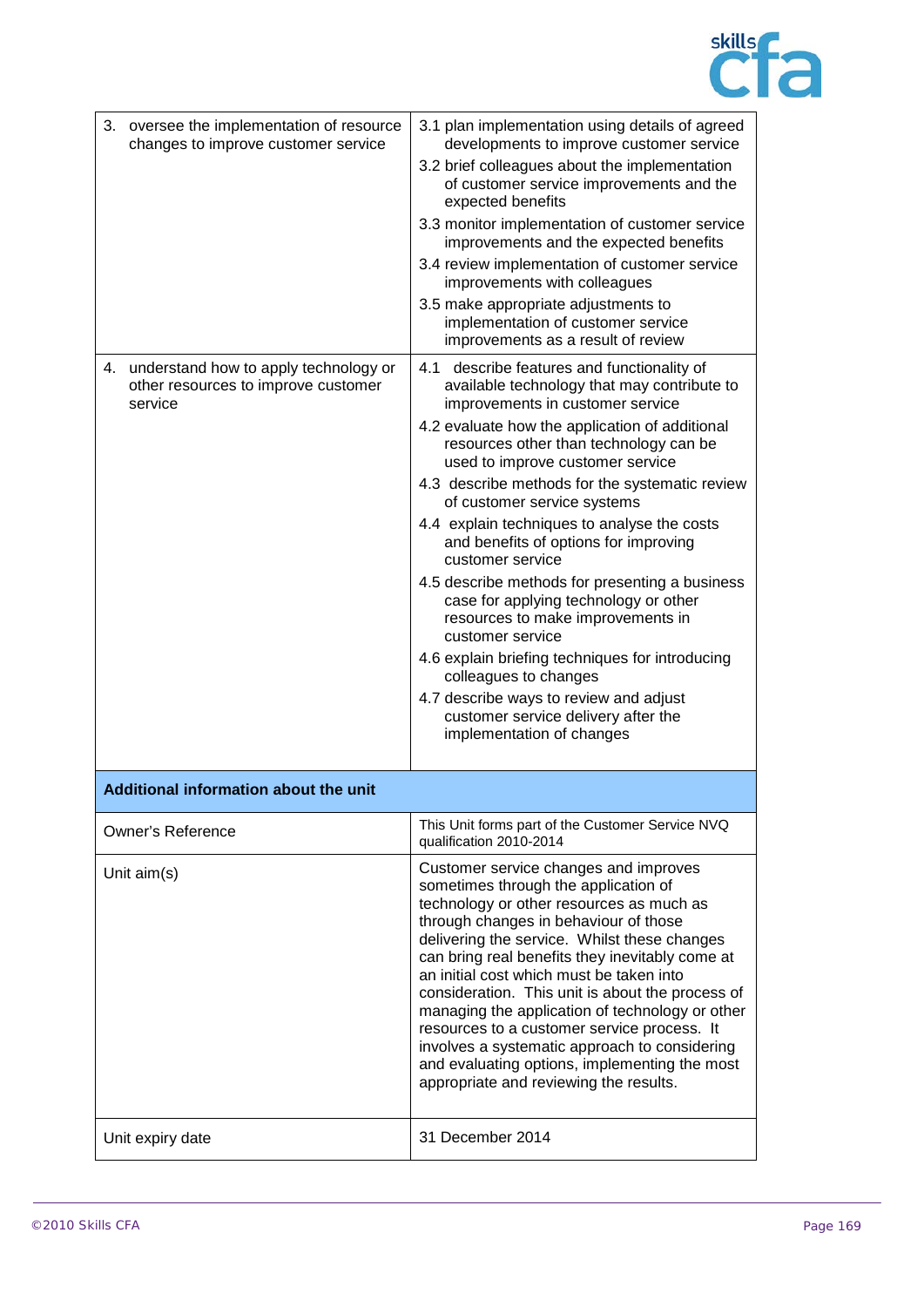

| Details of the relationship between the unit<br>and relevant national occupational<br>standards (if appropriate) | This Unit directly relates to Unit D18 of the<br><b>Customer Service NOS 2010</b> |
|------------------------------------------------------------------------------------------------------------------|-----------------------------------------------------------------------------------|
| Details of the relationship between the unit<br>and other standards or curricula (if<br>appropriate)             | N/A                                                                               |
| Assessment requirements specified by a<br>sector or regulatory body (if appropriate)                             | <b>Customer Service Assessment Strategy 2010</b>                                  |
| Endorsement of the unit by a sector or<br>other appropriate body (if required)                                   | Institute of Customer Service                                                     |
| Location of the unit within the<br>subject/sector classification system                                          | 15. Business Administration and Law                                               |
| Name of the organisation submitting the<br>unit                                                                  | City and Guilds                                                                   |
| Availability for use                                                                                             | Available to all awarding organisations                                           |
| Availability for delivery                                                                                        | 1 <sup>st</sup> February 2010                                                     |
| Guided Learning Hours (glh)                                                                                      | 73                                                                                |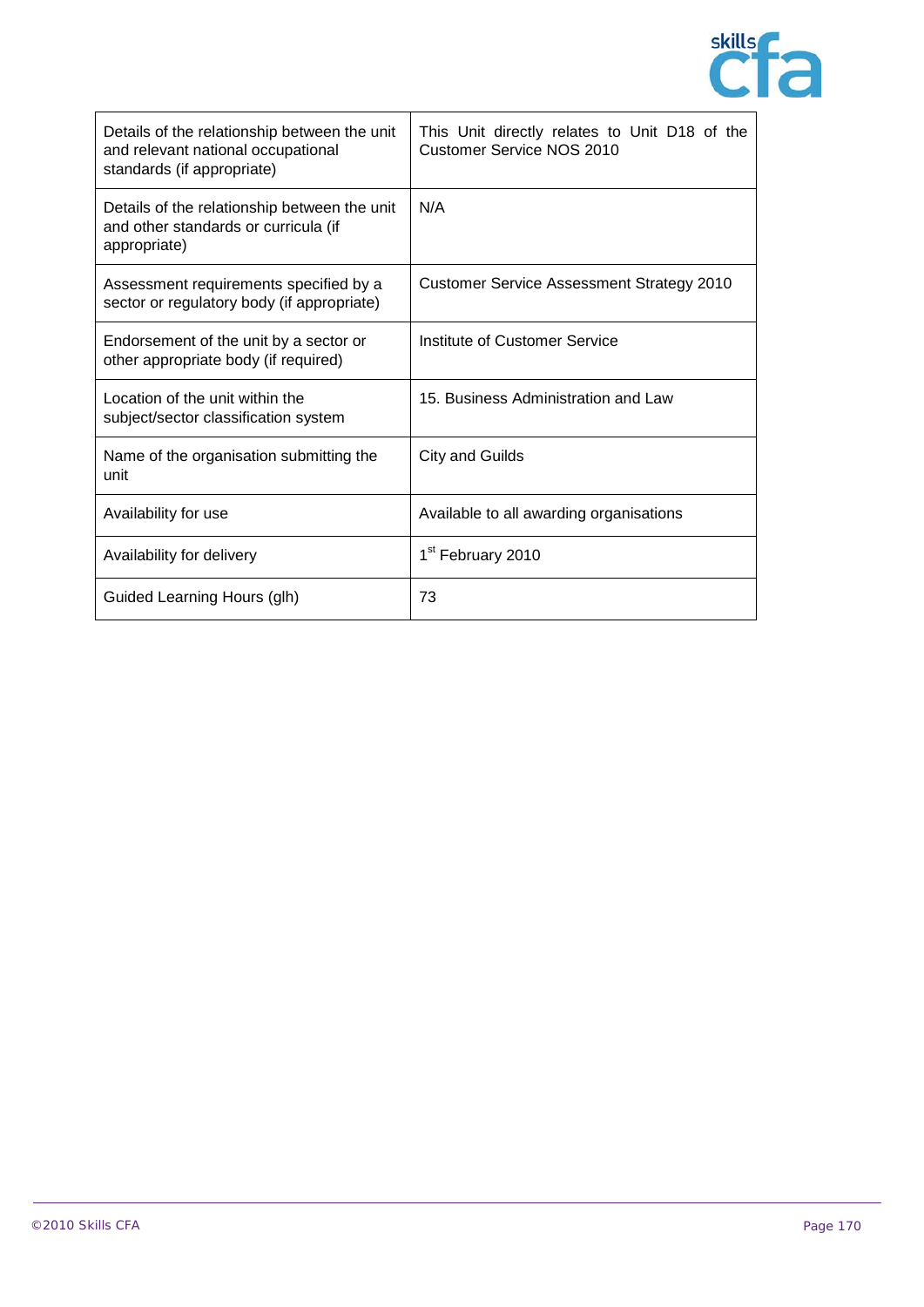

| Title:                                                                            |                 | Review and re-engineer customer service processes                                                                                                                                                                                                                                                                                                                                                                                                                                                                                                                                                                                                                       |
|-----------------------------------------------------------------------------------|-----------------|-------------------------------------------------------------------------------------------------------------------------------------------------------------------------------------------------------------------------------------------------------------------------------------------------------------------------------------------------------------------------------------------------------------------------------------------------------------------------------------------------------------------------------------------------------------------------------------------------------------------------------------------------------------------------|
| <b>CFA Unit Number:</b>                                                           | D <sub>19</sub> |                                                                                                                                                                                                                                                                                                                                                                                                                                                                                                                                                                                                                                                                         |
| <b>Reference Number:</b>                                                          | R/601/1601      |                                                                                                                                                                                                                                                                                                                                                                                                                                                                                                                                                                                                                                                                         |
| Level:                                                                            | 4               |                                                                                                                                                                                                                                                                                                                                                                                                                                                                                                                                                                                                                                                                         |
| <b>Credit value:</b>                                                              | 11              |                                                                                                                                                                                                                                                                                                                                                                                                                                                                                                                                                                                                                                                                         |
| GLH:                                                                              | 47              |                                                                                                                                                                                                                                                                                                                                                                                                                                                                                                                                                                                                                                                                         |
| <b>Learning outcomes</b>                                                          |                 | <b>Assessment criteria</b>                                                                                                                                                                                                                                                                                                                                                                                                                                                                                                                                                                                                                                              |
| The learner will:                                                                 |                 | The learner can:                                                                                                                                                                                                                                                                                                                                                                                                                                                                                                                                                                                                                                                        |
| 1. scope the customer service processes<br>to be reviewed                         |                 | 1.1 define the boundaries of a customer service<br>process<br>1.2 agree with the appropriate people the<br>boundaries of the customer service process<br>to be reviewed<br>1.3 set parameters for the types of change that<br>might be made during the re-engineering<br>1.4 communicate with everybody involved<br>regarding the aims of the review                                                                                                                                                                                                                                                                                                                    |
| 2. analyse the customer service process<br>and identify improvement opportunities |                 | 2.13<br>identify all the key steps in the<br>customer service process<br>analyse each step in the customer<br>2.14<br>service process in fine detail<br>2.15<br>assess each step in the customer<br>service process with reference to customer<br>satisfaction, costs and compliance with<br>relevant regulation<br>2.16<br>raise questions about each step in the<br>current process to establish where there is<br>scope for development and improvement<br>explore all the questions raised with<br>2.17<br>those involved in the process and their<br>managers<br>identify options for re-engineering<br>2.18<br>improvements that deserve further<br>investigation |
| 3. evaluate improvement options and re-<br>engineer service processes             |                 | 3.1 evaluate each option for re-engineering<br>improvements that deserve further<br>investigation<br>3.2 make and agree recommendations<br>regarding each option that has been<br>evaluated for re-engineering the customer<br>service process<br>3.3 plan the implementation of agreed<br>recommendations for re-engineering the<br>customer service process<br>3.4 implement re-engineering of the customer<br>service process                                                                                                                                                                                                                                        |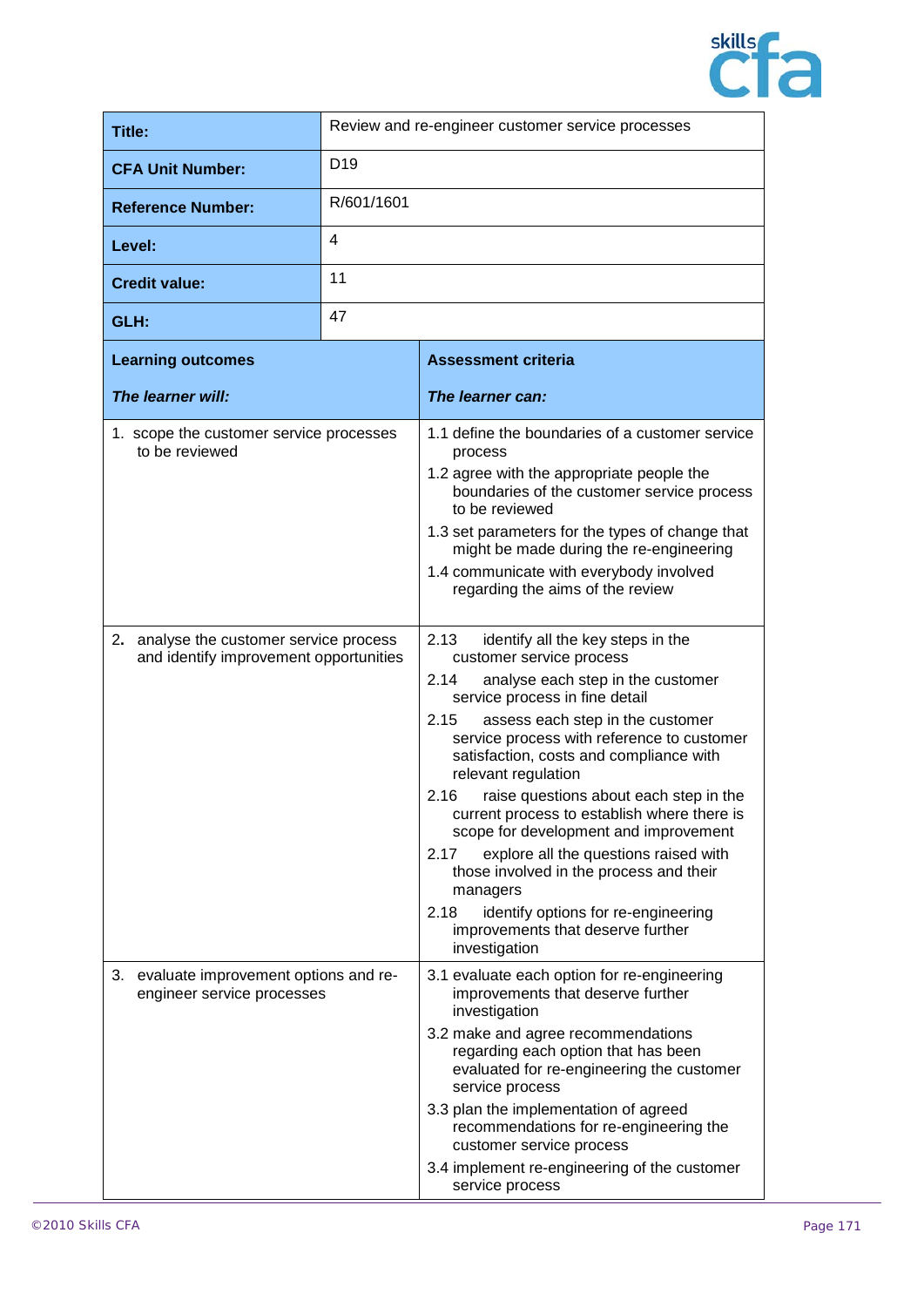

|                                                                            | 3.5 monitor the results of implementing re-<br>engineering of the customer service<br>process                                                                                                                                                                                                                                                                                                                                                                                                                                                                                                                                                                                                                                                                                                                                                                                                                                                                                                                                                    |
|----------------------------------------------------------------------------|--------------------------------------------------------------------------------------------------------------------------------------------------------------------------------------------------------------------------------------------------------------------------------------------------------------------------------------------------------------------------------------------------------------------------------------------------------------------------------------------------------------------------------------------------------------------------------------------------------------------------------------------------------------------------------------------------------------------------------------------------------------------------------------------------------------------------------------------------------------------------------------------------------------------------------------------------------------------------------------------------------------------------------------------------|
| 4. understand how to review and re-<br>engineer customer service processes | 4.1 explain ways to establish boundaries<br>around a customer service process to be<br>re-engineered<br>4.2 describe who needs to be involved in the<br>re-engineering process to ensure that the<br>recommendations can be seen through<br>4.3 explain the importance of communicating<br>with those involved in service delivery when<br>re-engineering the process<br>4.4 review ways to analyse and assess the<br>effectiveness of separate steps in the<br>customer service process<br>4.5 explain the importance of identifying the<br>right questions to challenge existing<br>customer service processes appropriately<br>4.6 describe techniques for implementing<br>changes in customer service processes<br>4.7 explain the importance of monitoring the<br>effects of customer service process                                                                                                                                                                                                                                       |
|                                                                            | changes                                                                                                                                                                                                                                                                                                                                                                                                                                                                                                                                                                                                                                                                                                                                                                                                                                                                                                                                                                                                                                          |
| Additional information about the unit                                      |                                                                                                                                                                                                                                                                                                                                                                                                                                                                                                                                                                                                                                                                                                                                                                                                                                                                                                                                                                                                                                                  |
|                                                                            |                                                                                                                                                                                                                                                                                                                                                                                                                                                                                                                                                                                                                                                                                                                                                                                                                                                                                                                                                                                                                                                  |
| <b>Owner's Reference</b>                                                   | This Unit forms part of the Customer Service NVQ<br>qualification 2010-2014                                                                                                                                                                                                                                                                                                                                                                                                                                                                                                                                                                                                                                                                                                                                                                                                                                                                                                                                                                      |
| Unit aim(s)                                                                | From time to time, a customer process must be<br>subject to review. Most of all, this is because<br>both customer expectations and the general<br>environment change. In addition to this,<br>features of the process evolve as it is operated<br>and the customer service purpose of various<br>details can be lost. This unit is about a<br>systematic approach to reviewing and re-<br>engineering a customer service process. The<br>review seeks a balance of customer<br>satisfaction, cost awareness and compliance<br>with regulation. The review must be<br>undertaken with the agreement and support of<br>those with authority to make changes. It must<br>also take account of the views of those who<br>deliver the process and are in direct contact<br>with customers. This unit is for the learner if<br>they are responsible for reviewing customer<br>service processes. Do not use this unit if the<br>learner does not hold that responsibility and<br>does not have the support of those with<br>authority to make changes. |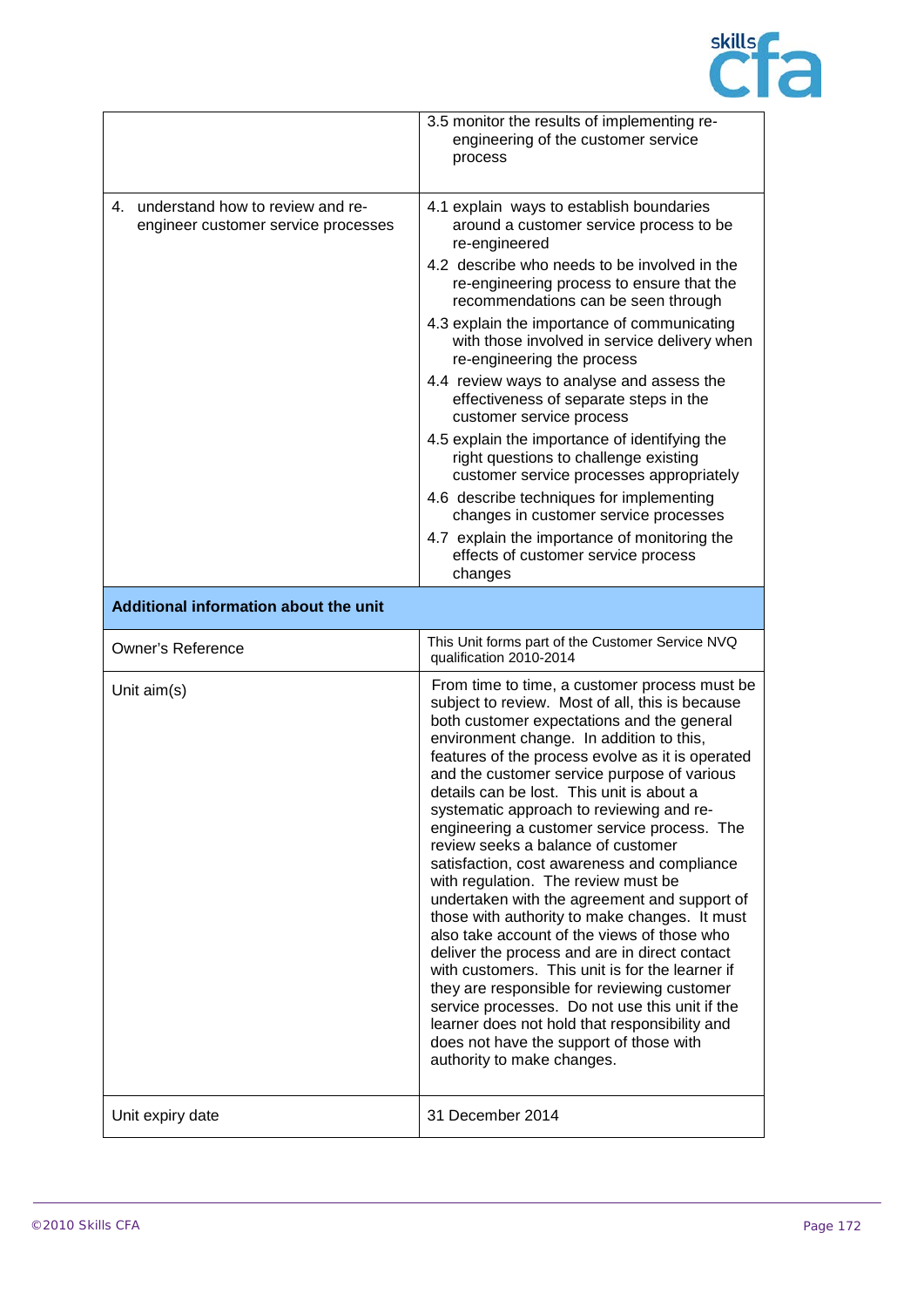

| Details of the relationship between the unit<br>and relevant national occupational<br>standards (if appropriate) | This Unit directly relates to Unit D19 of the<br><b>Customer Service NOS 2010</b> |
|------------------------------------------------------------------------------------------------------------------|-----------------------------------------------------------------------------------|
| Details of the relationship between the unit<br>and other standards or curricula (if<br>appropriate)             | N/A                                                                               |
| Assessment requirements specified by a<br>sector or regulatory body (if appropriate)                             | Specified in the Customer Service Assessment<br>Strategy 2010                     |
| Endorsement of the unit by a sector or<br>other appropriate body (if required)                                   | Institute of Customer Service                                                     |
| Location of the unit within the<br>subject/sector classification system                                          | 15. Business Administration and Law                                               |
| Name of the organisation submitting the<br>unit                                                                  | City and Guilds                                                                   |
| Availability for use                                                                                             | Available to all awarding organisations                                           |
| Availability for delivery                                                                                        | 1 <sup>st</sup> February 2010                                                     |
| Guided Learning Hours (glh)                                                                                      | 47                                                                                |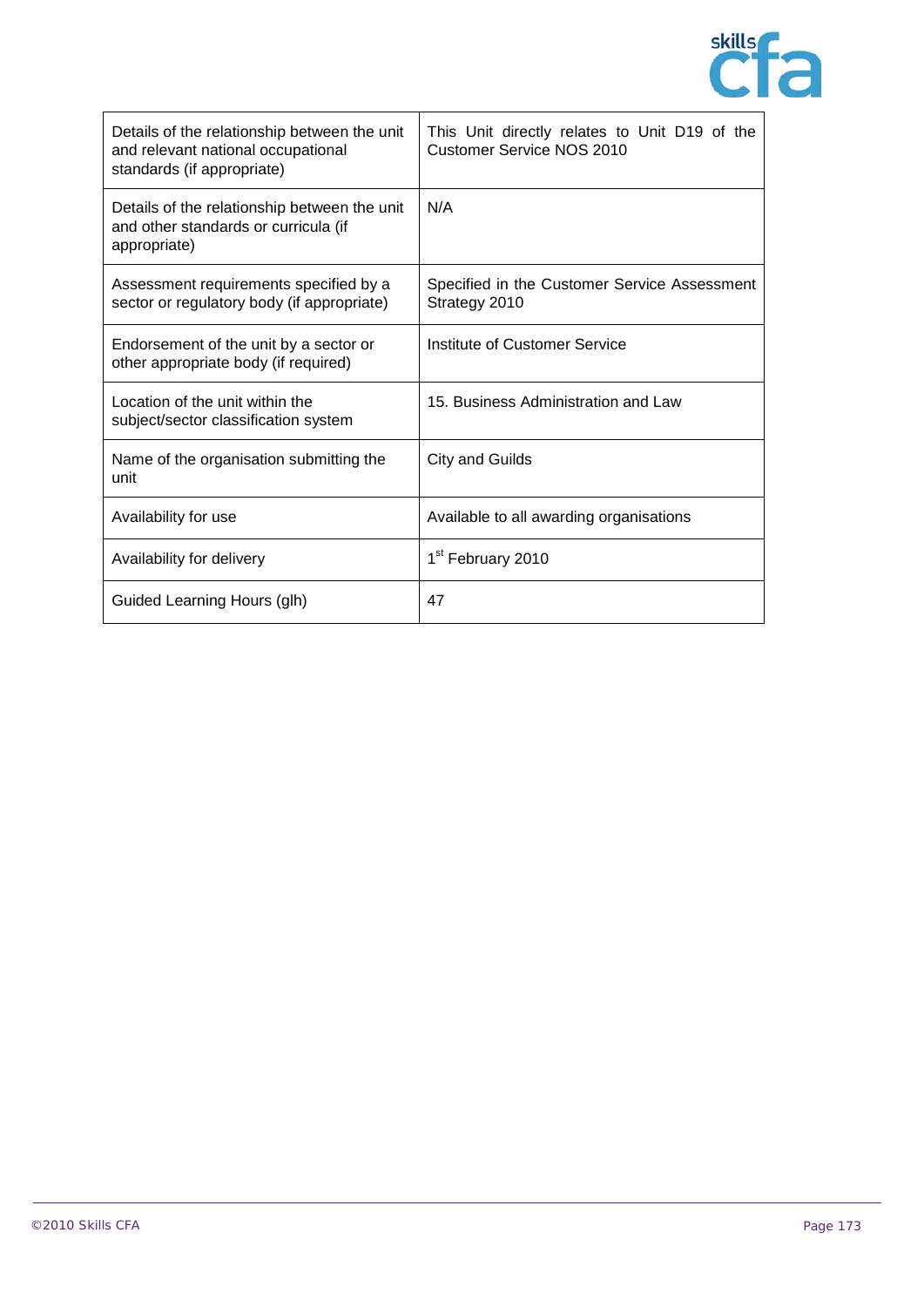

| Title:                   | Manage customer service performance |
|--------------------------|-------------------------------------|
| <b>CFA Unit Number:</b>  | D <sub>20</sub>                     |
| <b>Reference Number:</b> | K/601/1605                          |
| Level:                   | 4                                   |
| <b>Credit value:</b>     | 7                                   |
| GLH:                     | 47                                  |

| <b>Learning outcomes</b>                                                                  | <b>Assessment criteria</b>                                                                                                                                                                                                                                                                                                                                                                                                                                                                                                                                                                                                                                                                                                                                                                      |
|-------------------------------------------------------------------------------------------|-------------------------------------------------------------------------------------------------------------------------------------------------------------------------------------------------------------------------------------------------------------------------------------------------------------------------------------------------------------------------------------------------------------------------------------------------------------------------------------------------------------------------------------------------------------------------------------------------------------------------------------------------------------------------------------------------------------------------------------------------------------------------------------------------|
| The learner will:                                                                         | The learner can:                                                                                                                                                                                                                                                                                                                                                                                                                                                                                                                                                                                                                                                                                                                                                                                |
| 1. monitor performance in customer<br>service operations                                  | 1.1 collect regular statistics on customer service<br>operations performance<br>1.2 interpret broad patterns of customer service<br>operations statistics<br>1.3 investigate questions raised by interpretation<br>and analysis of performance<br>1.4 interpret statistics regarding customer service<br>performance in specific product and service<br>areas<br>1.5 match customer service performance<br>statistics to benchmarks, targets, standards or<br>agreed tolerances<br>1.6 use customer service performance statistics<br>to identify trends<br>1.7 compare customer service performance<br>statistics with broader quality monitoring<br>results<br>1.8 review resource provision to identify any<br>resource changes needed to improve<br>customer service performance management |
| take management actions to improve<br>2.<br>performance in customer service<br>operations | 2.19<br>identify management actions to maintain<br>and improve on customer service<br>performance<br>2.20<br>summarise monitoring evidence to<br>support the case for management actions to<br>improve performance<br>2.21<br>brief team members on changes they<br>must make to improve customer service<br>performance<br>2.22<br>organise resource changes needed to<br>improve customer service performance<br>2.23<br>organise suitable coaching or training to<br>improve customer service performance where<br>development needs have been identified<br>adjust customer service performance<br>2.24<br>targets which have ceased to be both<br>challenging and achievable                                                                                                               |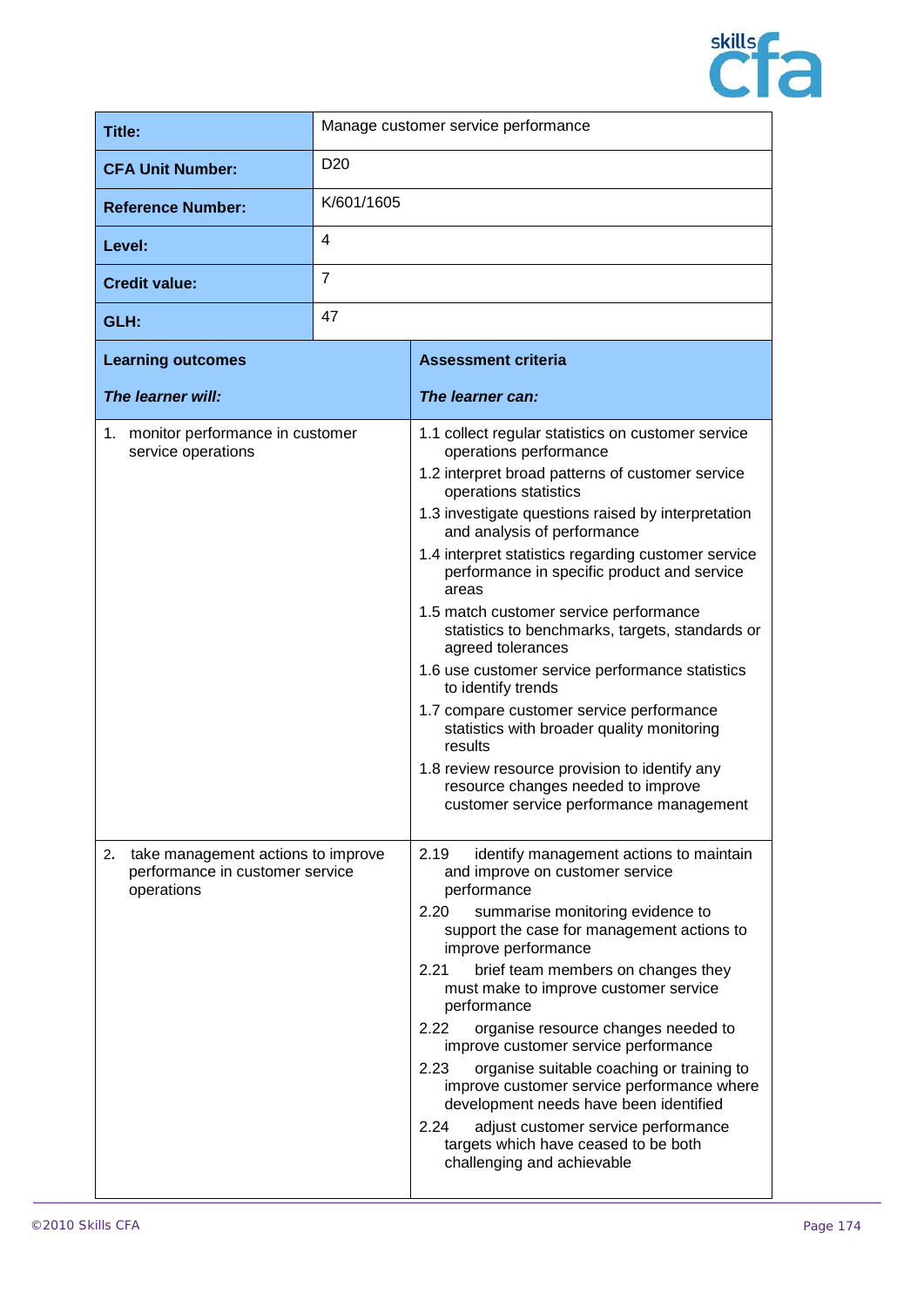

| 3. understand how to manage customer<br>service performance                                                      | 3.1 explain methods for collecting statistics on<br>customer service operations performance<br>3.2 explain techniques for interpreting customer<br>service performance statistics<br>3.3 explain the importance of setting targets that<br>are SMART (Specific, Measurable,<br>Achievable, Realistic, Time-bound)<br>3.4 identify sources of benchmarks and<br>standards for customer service performance<br>3.5 explain techniques for identifying trends and<br>patterns in customer service performance<br>3.6 compare options for management actions<br>that will improve customer service<br>performance<br>3.7 describe methods of coaching and training to<br>improve customer service performance                                                                                                                                                                                                                                                                               |
|------------------------------------------------------------------------------------------------------------------|-----------------------------------------------------------------------------------------------------------------------------------------------------------------------------------------------------------------------------------------------------------------------------------------------------------------------------------------------------------------------------------------------------------------------------------------------------------------------------------------------------------------------------------------------------------------------------------------------------------------------------------------------------------------------------------------------------------------------------------------------------------------------------------------------------------------------------------------------------------------------------------------------------------------------------------------------------------------------------------------|
| Additional information about the unit                                                                            |                                                                                                                                                                                                                                                                                                                                                                                                                                                                                                                                                                                                                                                                                                                                                                                                                                                                                                                                                                                         |
| Unit aim(s)                                                                                                      | This Unit forms part of the Customer Service<br>NVQ qualification 2010.<br>Customer service performance can be measured<br>by a wide variety of metrics and ratings collected<br>in different ways by different organisations.<br>Those measurements are needed if the learner is<br>to be able to manage performance systematically<br>and take positive actions for improvement.<br>Information on performance must be collected<br>and interpreted in order to identify appropriate<br>management actions to promote improvement.<br>This may involve reference to standards,<br>benchmarks, targets and tolerances and also the<br>identification of trends and patterns in the<br>evidence that is monitored. This unit is about<br>those monitoring and management processes.<br>This unit is for the learner if they have<br>responsibility for the customer service<br>performance of individuals or a team and they<br>have the authority to see management actions<br>through |
| Unit expiry date                                                                                                 | 31 January 2014                                                                                                                                                                                                                                                                                                                                                                                                                                                                                                                                                                                                                                                                                                                                                                                                                                                                                                                                                                         |
| Details of the relationship between the unit<br>and relevant national occupational<br>standards (if appropriate) | This Unit directly relates to Unit D 20 of the<br><b>Customer Service NOS 2010</b>                                                                                                                                                                                                                                                                                                                                                                                                                                                                                                                                                                                                                                                                                                                                                                                                                                                                                                      |
| Details of the relationship between the unit<br>and other standards or curricula (if<br>appropriate)             | N/A                                                                                                                                                                                                                                                                                                                                                                                                                                                                                                                                                                                                                                                                                                                                                                                                                                                                                                                                                                                     |
| Assessment requirements specified by a<br>sector or regulatory body (if appropriate)                             | <b>Customer Service Assessment Strategy 2010</b>                                                                                                                                                                                                                                                                                                                                                                                                                                                                                                                                                                                                                                                                                                                                                                                                                                                                                                                                        |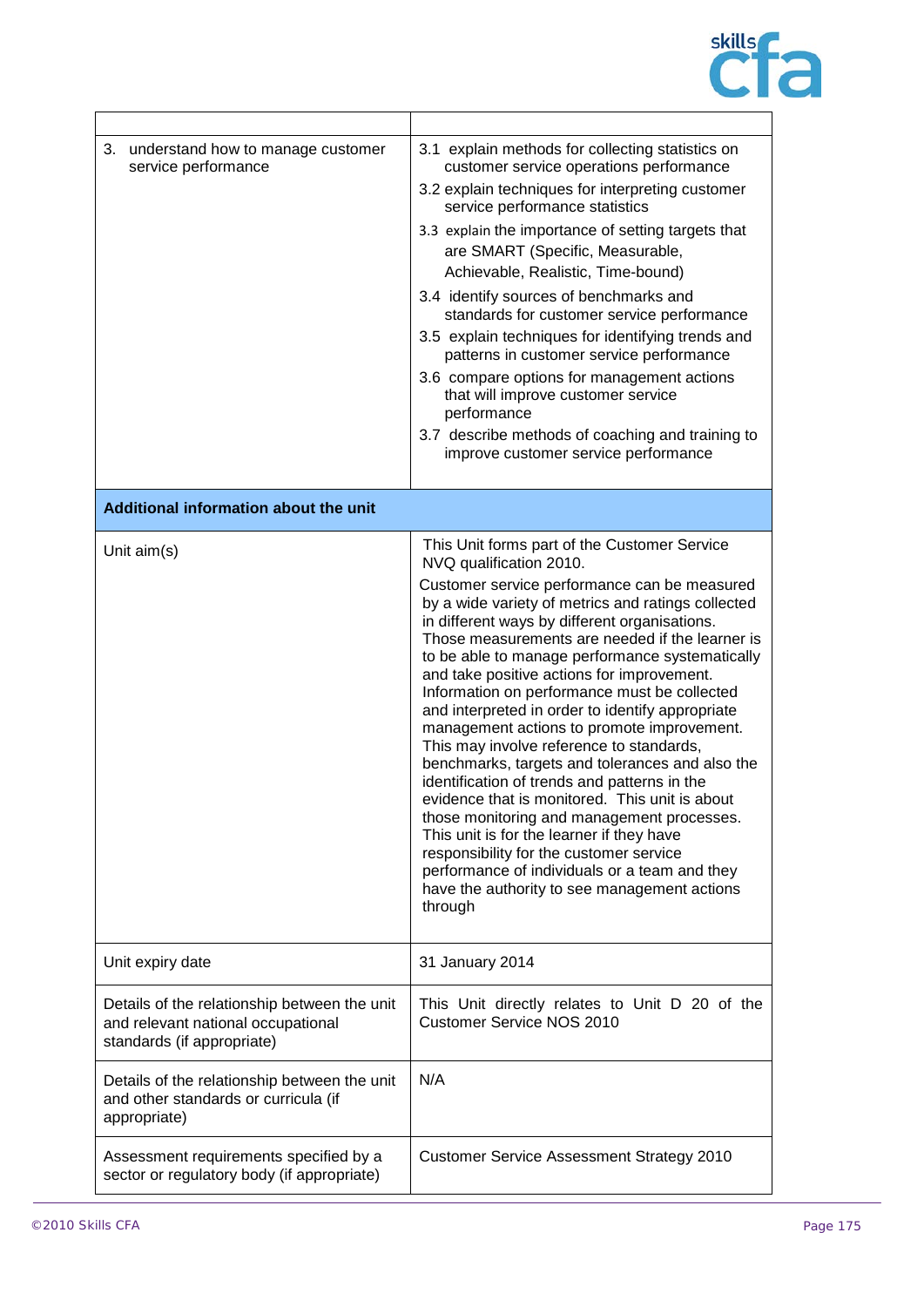

| Endorsement of the unit by a sector or<br>other appropriate body (if required) | Institute of Customer Service           |
|--------------------------------------------------------------------------------|-----------------------------------------|
| Location of the unit within the<br>subject/sector classification system        | 15. Business Administration and Law     |
| Name of the organisation submitting the<br>unit                                | City and Guilds                         |
| Availability for use                                                           | Available to all awarding organisations |
| Availability for delivery                                                      | 1 <sup>st</sup> February 2010           |
| Guided Learning Hours (glh)                                                    | 47                                      |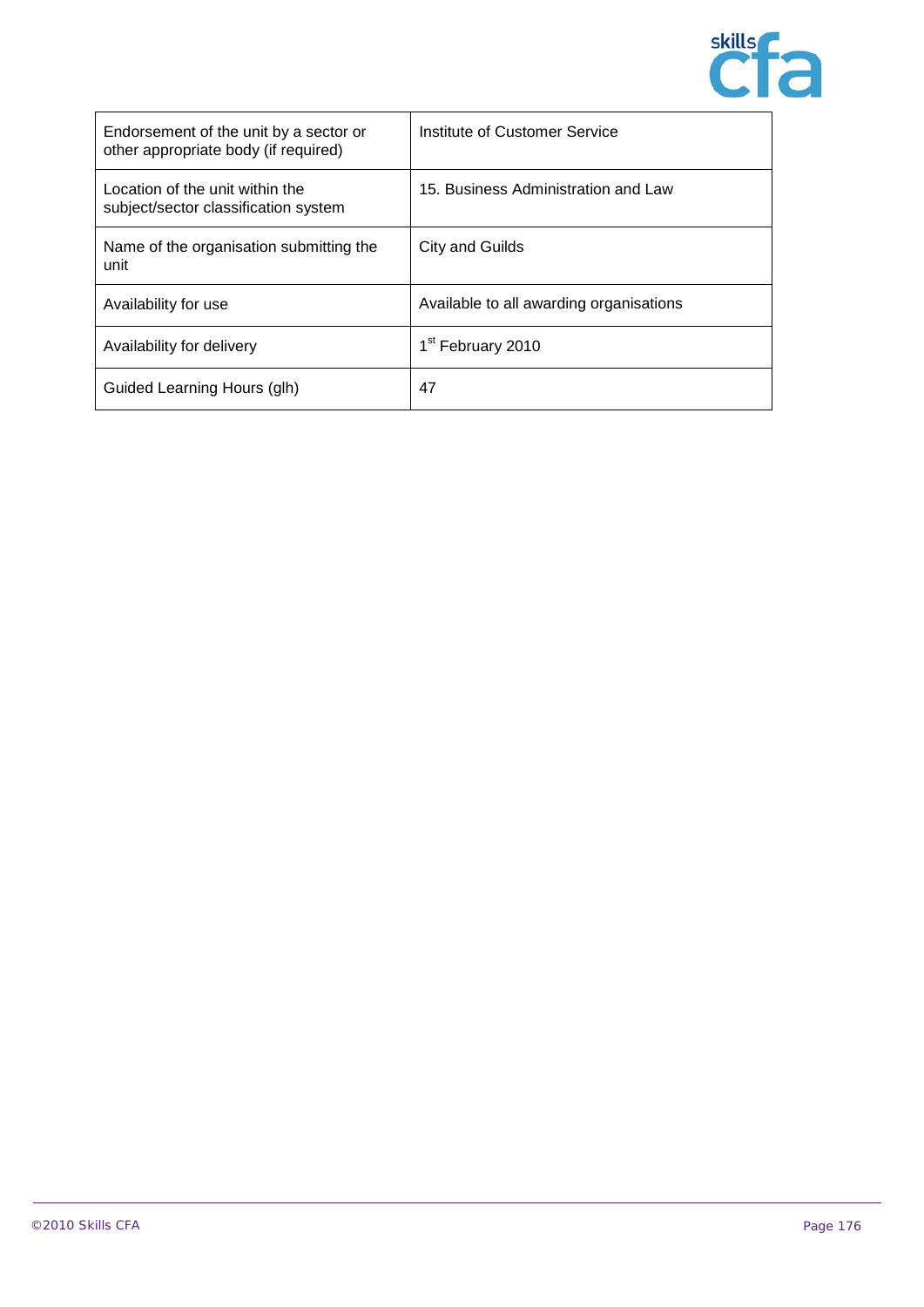

| Title:                                                              | Communicate using customer service language |                                                                                                                                                                                                                                                                                                                                                                                                                                                                                                                                                                                                                 |
|---------------------------------------------------------------------|---------------------------------------------|-----------------------------------------------------------------------------------------------------------------------------------------------------------------------------------------------------------------------------------------------------------------------------------------------------------------------------------------------------------------------------------------------------------------------------------------------------------------------------------------------------------------------------------------------------------------------------------------------------------------|
| <b>CFA Unit Number:</b>                                             | F <sub>1</sub>                              |                                                                                                                                                                                                                                                                                                                                                                                                                                                                                                                                                                                                                 |
| <b>Reference Number:</b>                                            | F/601/1609                                  |                                                                                                                                                                                                                                                                                                                                                                                                                                                                                                                                                                                                                 |
| Level:                                                              | 1                                           |                                                                                                                                                                                                                                                                                                                                                                                                                                                                                                                                                                                                                 |
| <b>Credit value:</b>                                                | 4                                           |                                                                                                                                                                                                                                                                                                                                                                                                                                                                                                                                                                                                                 |
| GLH:                                                                | 30                                          |                                                                                                                                                                                                                                                                                                                                                                                                                                                                                                                                                                                                                 |
| <b>Learning outcomes</b>                                            |                                             | <b>Assessment criteria</b>                                                                                                                                                                                                                                                                                                                                                                                                                                                                                                                                                                                      |
| The learner will:                                                   |                                             | The learner can:                                                                                                                                                                                                                                                                                                                                                                                                                                                                                                                                                                                                |
| 1. identify customers and their<br>characteristics and expectations |                                             | 1.29 recognise typical customers and their<br>expectations<br>1.30 discuss customer expectations with<br>colleagues using recognised customer<br>service language<br>1.31 follow procedures through which they and<br>their colleagues deliver effective customer<br>service                                                                                                                                                                                                                                                                                                                                    |
| 2.<br>identify their organisation's services<br>and products        |                                             | 2.1 outline their organisation's services and<br>products to customers<br>2.2 greet customers politely and positively<br>2.3 list the information they need to deliver<br>effective customer service and where that<br>information can be found                                                                                                                                                                                                                                                                                                                                                                 |
| 3. know how to communicate using<br>customer service language       |                                             | 3.1<br>identify the differences between an<br>internal customer and an external<br>customer<br>list their organisation's services or<br>3.2<br>products<br>3.3 describe the connection between<br>customer expectations and customer<br>satisfaction in customer service<br>3.4 describe why organisation procedures are<br>important to good customer service<br>3.5<br>explain why teamwork is central to good<br>customer service<br>3.6 identify the service offer of their<br>organisation<br>3.7<br>identify the part they play in delivering<br>customer service<br>3.8 identify who are their customers |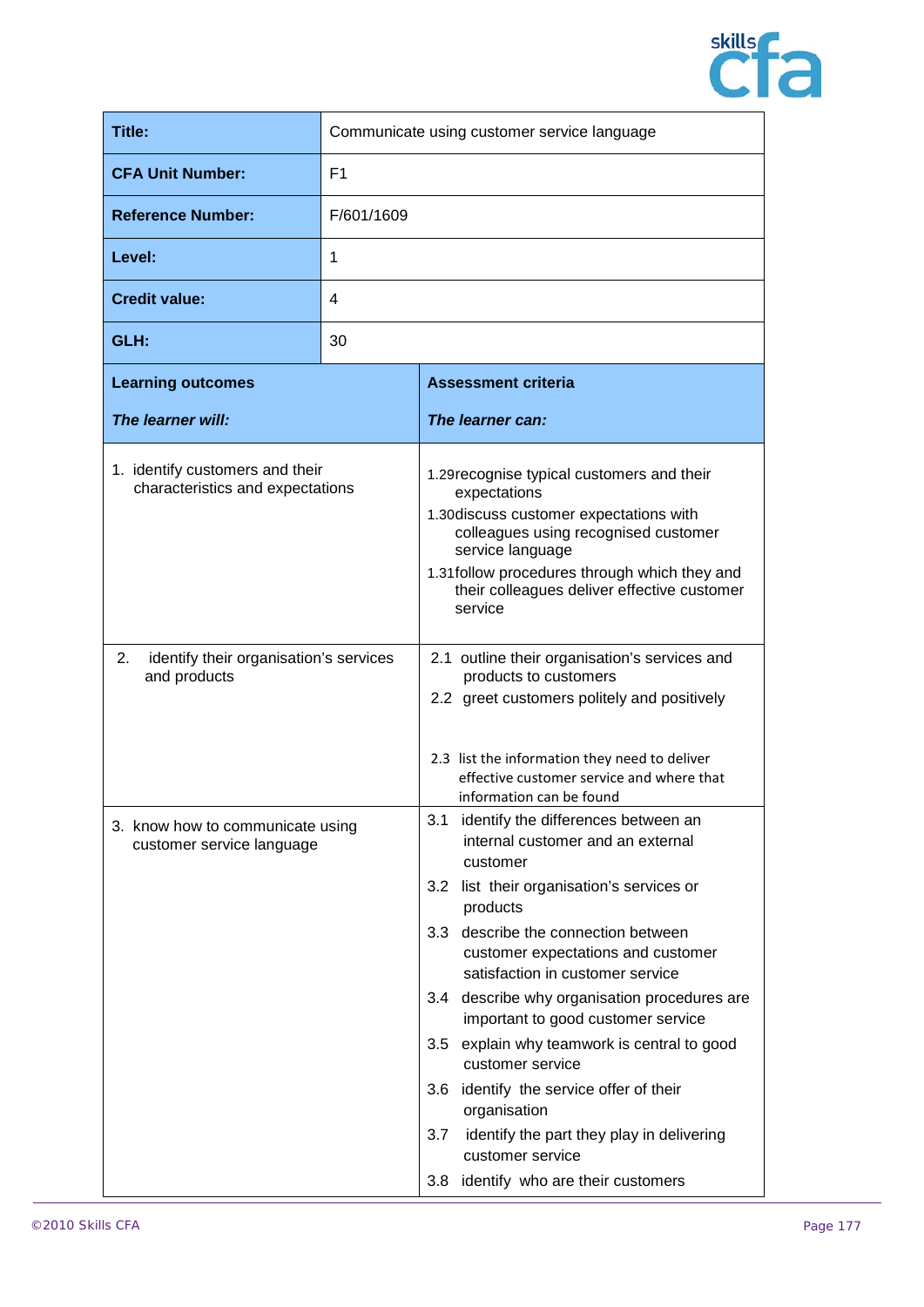

|                                                                                                                  | describe the main characteristics of<br>3.9<br>typical customers that they deal with<br>3.10 identify what impresses their customers<br>and what annoys their customers<br>3.11 identify who's who and who does what to<br>deliver customer service in their<br>organisation<br>3.12 describe the kinds of information they<br>need to give good customer service to<br>customers<br>3.13 explain how to find information about their<br>organisation's services or products                                            |
|------------------------------------------------------------------------------------------------------------------|-------------------------------------------------------------------------------------------------------------------------------------------------------------------------------------------------------------------------------------------------------------------------------------------------------------------------------------------------------------------------------------------------------------------------------------------------------------------------------------------------------------------------|
|                                                                                                                  | 3.14 list typical customer service problems in<br>their work and who should be told about<br>them                                                                                                                                                                                                                                                                                                                                                                                                                       |
|                                                                                                                  | 3.15 explain how the way they behave affects<br>their customer's service experience                                                                                                                                                                                                                                                                                                                                                                                                                                     |
| Additional information about the unit                                                                            |                                                                                                                                                                                                                                                                                                                                                                                                                                                                                                                         |
| Owner's reference                                                                                                | This Unit forms part of the Customer Service<br>NVQ qualification 2010 - 2014.                                                                                                                                                                                                                                                                                                                                                                                                                                          |
| Unit aim(s)                                                                                                      | This unit is about the language and basic<br>principles that are the heart of customer service<br>and the skills needed to communicate<br>effectively with customers and colleagues. It<br>also covers how the learner fits into the<br>customer service picture in their organisation<br>and the contribution of their job to good<br>customer service. The individual needs to be<br>able to describe and explain the services or<br>products that their organisation offers and how<br>it delivers customer service. |
| Unit expiry date                                                                                                 | 31 <sup>st</sup> December 2014                                                                                                                                                                                                                                                                                                                                                                                                                                                                                          |
| Details of the relationship between the unit<br>and relevant national occupational<br>standards (if appropriate) | This Unit directly relates to Unit F1 of the<br><b>Customer Service NOS 2010</b>                                                                                                                                                                                                                                                                                                                                                                                                                                        |
| Details of the relationship between the unit<br>and other standards or curricula (if<br>appropriate)             | N/A                                                                                                                                                                                                                                                                                                                                                                                                                                                                                                                     |
| Assessment requirements specified by a<br>sector or regulatory body (if appropriate)                             | Specified in the Customer Service Assessment<br>Strategy 2010                                                                                                                                                                                                                                                                                                                                                                                                                                                           |
| Endorsement of the unit by a sector or<br>other appropriate body (if required)                                   | Institute of Customer Service                                                                                                                                                                                                                                                                                                                                                                                                                                                                                           |
| Location of the unit within the<br>subject/sector classification system                                          | 15. Business Administration and Law                                                                                                                                                                                                                                                                                                                                                                                                                                                                                     |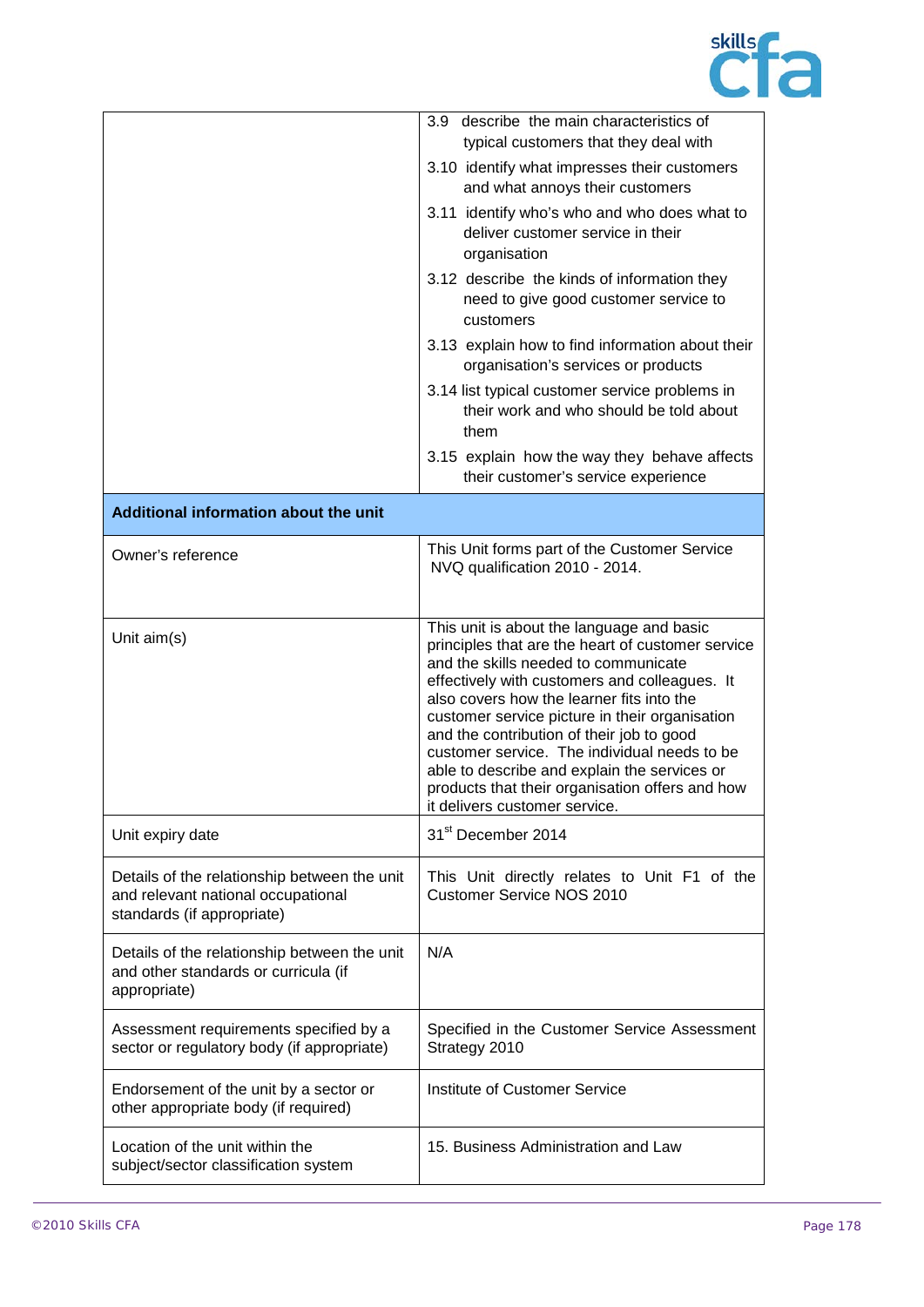

| Name of the organisation submitting the<br>unit | City and Guilds                         |
|-------------------------------------------------|-----------------------------------------|
| Availability for use                            | Available to all awarding organisations |
| Availability for delivery                       | 1 <sup>st</sup> February 2010           |
| Guided Learning Hours (glh)                     | 30                                      |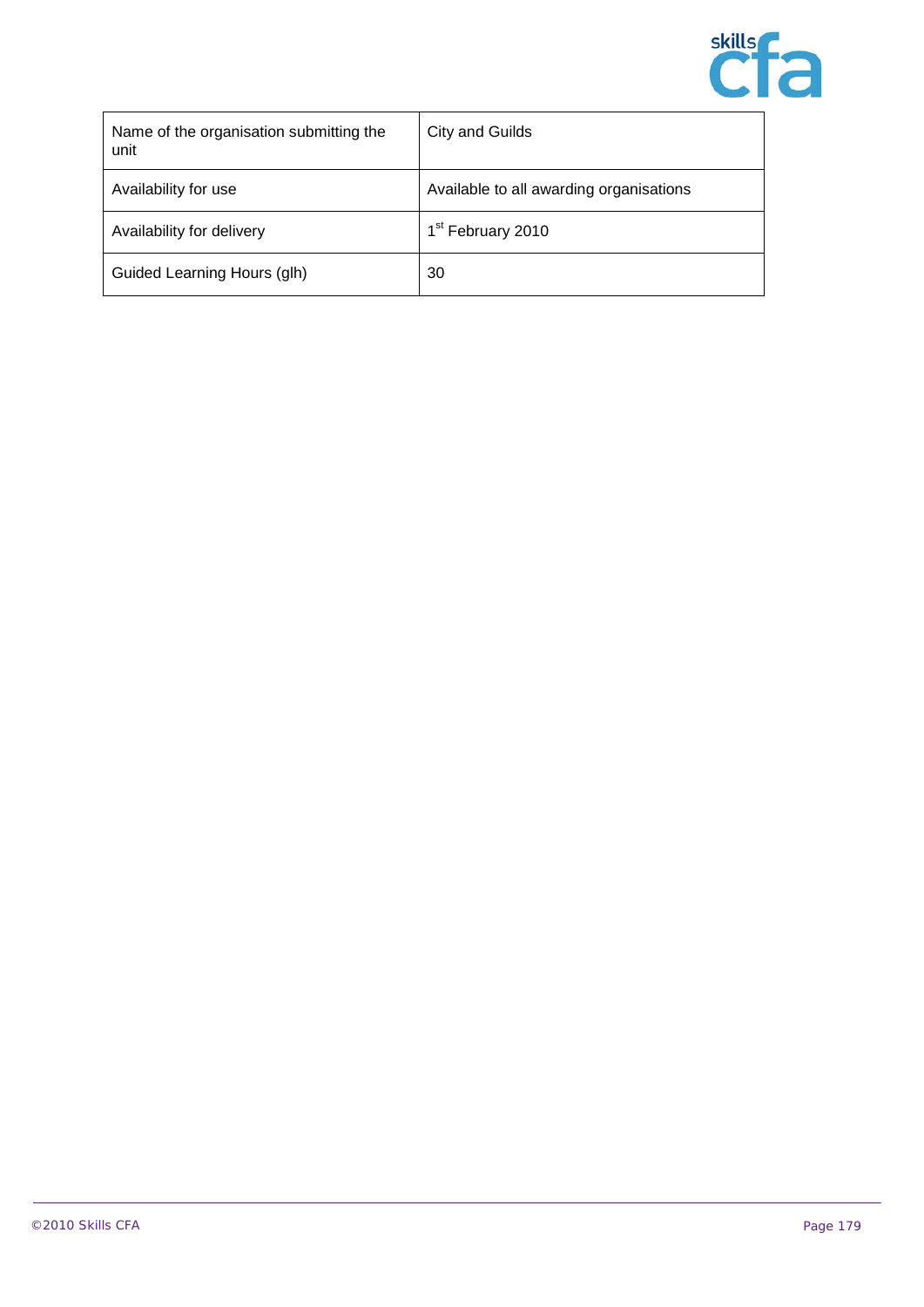

| Title:                                                                      | Follow the rules to deliver customer service |                                                                                                                                                                                                                                                                                                                                                                                                                                                                                                                                                                                                                                                                                                                                                                                                                                                                                                                                                    |
|-----------------------------------------------------------------------------|----------------------------------------------|----------------------------------------------------------------------------------------------------------------------------------------------------------------------------------------------------------------------------------------------------------------------------------------------------------------------------------------------------------------------------------------------------------------------------------------------------------------------------------------------------------------------------------------------------------------------------------------------------------------------------------------------------------------------------------------------------------------------------------------------------------------------------------------------------------------------------------------------------------------------------------------------------------------------------------------------------|
| <b>CFA Unit Number:</b>                                                     | F <sub>2</sub>                               |                                                                                                                                                                                                                                                                                                                                                                                                                                                                                                                                                                                                                                                                                                                                                                                                                                                                                                                                                    |
| <b>Reference Number:</b>                                                    | L/601/1614                                   |                                                                                                                                                                                                                                                                                                                                                                                                                                                                                                                                                                                                                                                                                                                                                                                                                                                                                                                                                    |
| Level:                                                                      | 2                                            |                                                                                                                                                                                                                                                                                                                                                                                                                                                                                                                                                                                                                                                                                                                                                                                                                                                                                                                                                    |
| <b>Credit value:</b>                                                        | 4                                            |                                                                                                                                                                                                                                                                                                                                                                                                                                                                                                                                                                                                                                                                                                                                                                                                                                                                                                                                                    |
| GLH:                                                                        | 30                                           |                                                                                                                                                                                                                                                                                                                                                                                                                                                                                                                                                                                                                                                                                                                                                                                                                                                                                                                                                    |
| <b>Learning outcomes</b>                                                    |                                              | <b>Assessment criteria</b>                                                                                                                                                                                                                                                                                                                                                                                                                                                                                                                                                                                                                                                                                                                                                                                                                                                                                                                         |
| The learner will:                                                           |                                              | The learner can:                                                                                                                                                                                                                                                                                                                                                                                                                                                                                                                                                                                                                                                                                                                                                                                                                                                                                                                                   |
| 1. Follow their organisation's customer<br>service practices and procedures |                                              | 1.32 follow organisational practices and procedures<br>that relate to their customer service work<br>1.33 recognise the limits of what they are allowed to<br>do when delivering customer service<br>1.34 refer to somebody in authority when they need<br>to<br>1.35 work in a way that protects the security of<br>customers and their property<br>1.36 work in a way that protects the security of<br>information about customers                                                                                                                                                                                                                                                                                                                                                                                                                                                                                                               |
| 2. know how to follow the rules to deliver<br>customer service              |                                              | 2.1<br>describe organisational practices and<br>procedures that relate to their customer<br>service work<br>2.2<br>identify the limits of what they are allowed<br>to do when delivering customer service<br>explain when and how they should refer to<br>2.3<br>somebody in authority about the rules for<br>delivering customer service<br>explain how they protect the security of<br>$2.4^{\circ}$<br>customers and their property<br>explain how they protect the security of<br>2.5<br>information about customers<br>describe their health and safety<br>2.6<br>responsibilities as they relate to their<br>customer service work<br>explain their responsibilities to deliver<br>2.7<br>customer service treating customers<br>equally<br>explain why it is important to respect<br>2.8<br>customer and organisation confidentiality<br>list the main things they must do and not<br>2.9<br>do in their job under legislation that affects |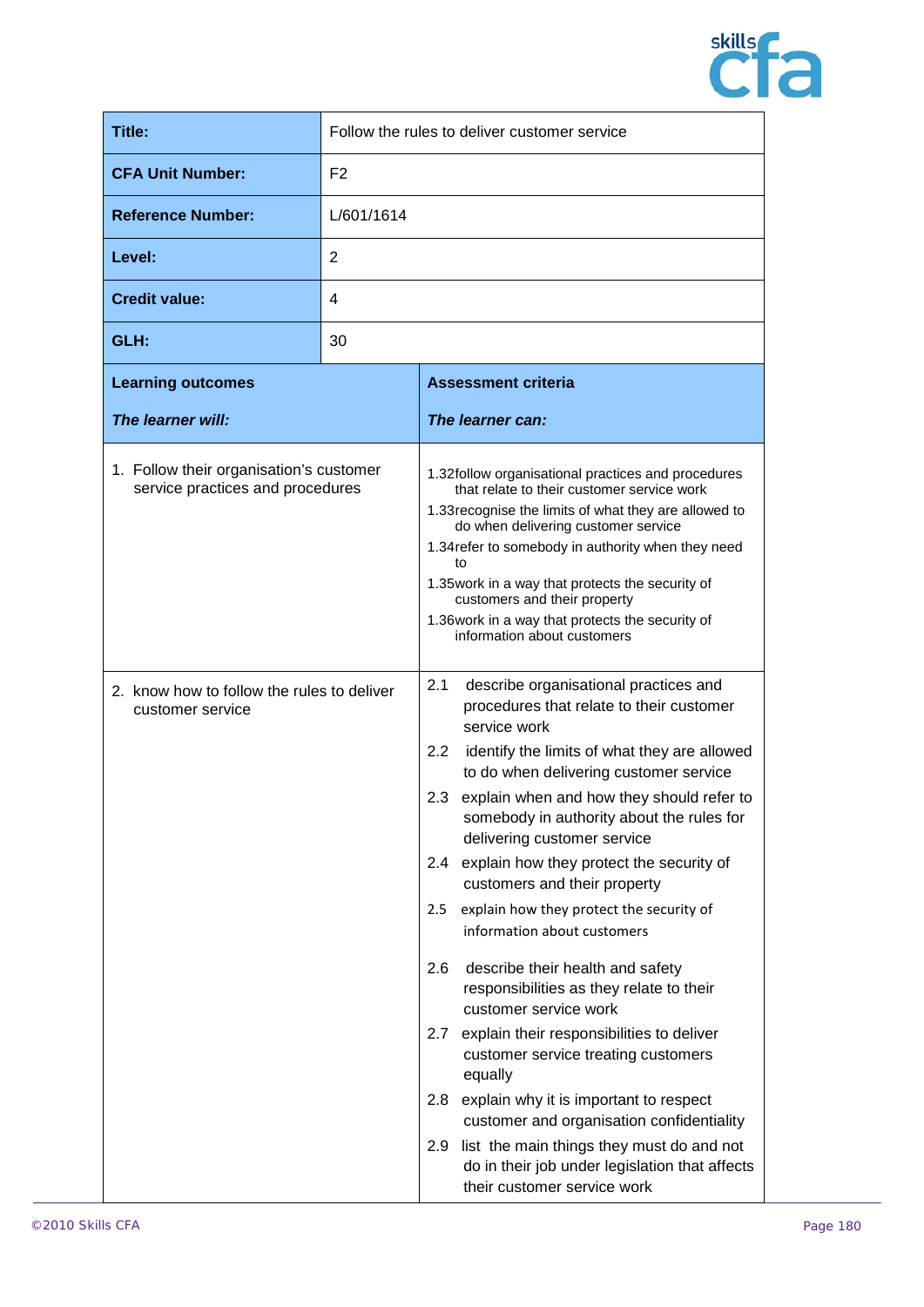

|                                                                                                                  | 2.10 list the main things that they must do and<br>not do in their job under external                                                                                                   |
|------------------------------------------------------------------------------------------------------------------|-----------------------------------------------------------------------------------------------------------------------------------------------------------------------------------------|
|                                                                                                                  | regulations that affect their customer                                                                                                                                                  |
|                                                                                                                  | service work                                                                                                                                                                            |
|                                                                                                                  |                                                                                                                                                                                         |
| Additional information about the unit                                                                            |                                                                                                                                                                                         |
| Owner's reference                                                                                                | This Unit forms part of the Customer Service<br>NVQ qualification 2010 - 2014.                                                                                                          |
| Unit aim(s)                                                                                                      | This unit requires the learner to and<br>understand the all rules that apply to customer<br>service delivered by their organisation and how<br>they apply to the learner and their job. |
| Unit expiry date                                                                                                 | 31 <sup>st</sup> December 2014                                                                                                                                                          |
| Details of the relationship between the unit<br>and relevant national occupational<br>standards (if appropriate) | This Unit directly relates to Unit F2 of the<br><b>Customer Service NOS 2010</b>                                                                                                        |
| Details of the relationship between the unit<br>and other standards or curricula (if<br>appropriate)             | N/A                                                                                                                                                                                     |
| Assessment requirements specified by a<br>sector or regulatory body (if appropriate)                             | Specified in the Customer Service Assessment<br>Strategy 2010                                                                                                                           |
| Endorsement of the unit by a sector or<br>other appropriate body (if required)                                   | Institute of Customer Service                                                                                                                                                           |
| Location of the unit within the<br>subject/sector classification system                                          | 15. Business Administration and Law                                                                                                                                                     |
| Name of the organisation submitting the<br>unit                                                                  | <b>City and Guilds</b>                                                                                                                                                                  |
| Availability for use                                                                                             | Available to all awarding organisations                                                                                                                                                 |
| Availability for delivery                                                                                        | 1 <sup>st</sup> February 2010                                                                                                                                                           |
| Guided Learning Hours (glh)                                                                                      | 30                                                                                                                                                                                      |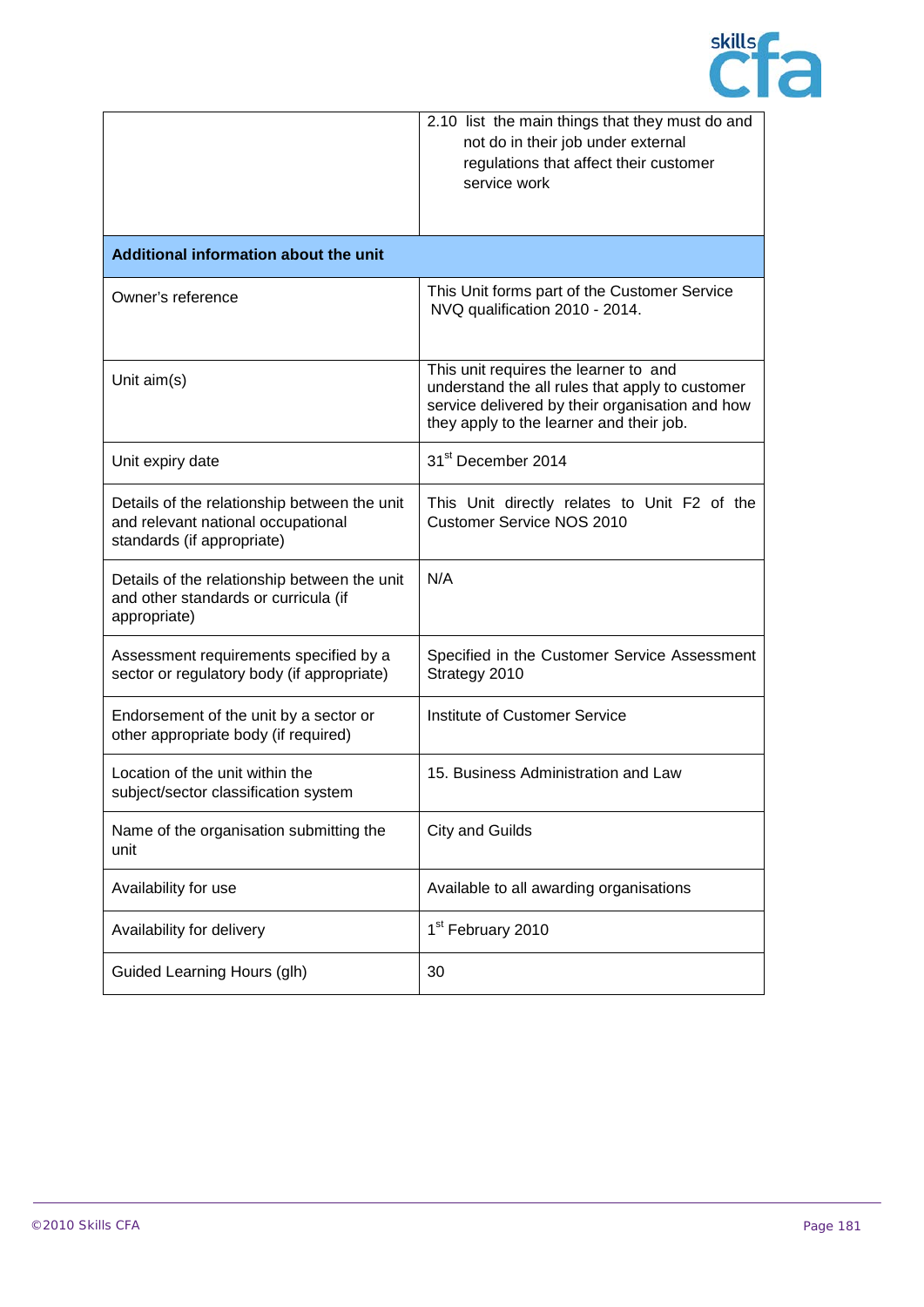

| Title:                                                                                                         | Demonstrate understanding of customer service |                                                                                                                                                                                                                                                                                                                                                                                                                                                                                               |
|----------------------------------------------------------------------------------------------------------------|-----------------------------------------------|-----------------------------------------------------------------------------------------------------------------------------------------------------------------------------------------------------------------------------------------------------------------------------------------------------------------------------------------------------------------------------------------------------------------------------------------------------------------------------------------------|
| <b>CFA Unit Number:</b>                                                                                        | F <sub>3</sub>                                |                                                                                                                                                                                                                                                                                                                                                                                                                                                                                               |
| <b>Reference Number:</b>                                                                                       | K/601/1622                                    |                                                                                                                                                                                                                                                                                                                                                                                                                                                                                               |
| Level:                                                                                                         | 3                                             |                                                                                                                                                                                                                                                                                                                                                                                                                                                                                               |
| <b>Credit value:</b>                                                                                           | 6                                             |                                                                                                                                                                                                                                                                                                                                                                                                                                                                                               |
| GLH:                                                                                                           | 40                                            |                                                                                                                                                                                                                                                                                                                                                                                                                                                                                               |
| <b>Learning outcomes</b>                                                                                       |                                               | <b>Assessment criteria</b>                                                                                                                                                                                                                                                                                                                                                                                                                                                                    |
| The learner will:                                                                                              |                                               | The learner can:                                                                                                                                                                                                                                                                                                                                                                                                                                                                              |
| 1. Follow their organisation's accepted<br>customer service language                                           |                                               | 1.1. communicate to customers their organisation's<br>service offer, how it balances organisational<br>and customer needs and how it meets<br>customer expectations<br>1.2 compare the service offers of commercial,<br>public sector and third sector organisations<br>and how they each meet customer<br>expectations<br>1.3. discuss with colleagues steps that team<br>members can take to deal with different<br>customers and different customer service<br>situations                  |
| 2. Apply customer service principles in<br>their customer service role<br>3. Understand principles of customer |                                               | 2.1<br>follow the key policies and procedures in their<br>organisation for the delivery of services or<br>products<br>2.2 demonstrate how their organisation's service<br>approach and service offer fit within their own<br>industry and differ from those of other<br>industries<br>2.3 discuss with colleagues how their<br>organisation's ethical and value base fits with<br>organisational needs and customer<br>expectations<br>3.1<br>describe how their organisation's service offer |
| service ok                                                                                                     |                                               | meets customer expectations<br>3.2<br>explain how their organisation's service offer<br>is affected by financial and other resource<br>limitations                                                                                                                                                                                                                                                                                                                                            |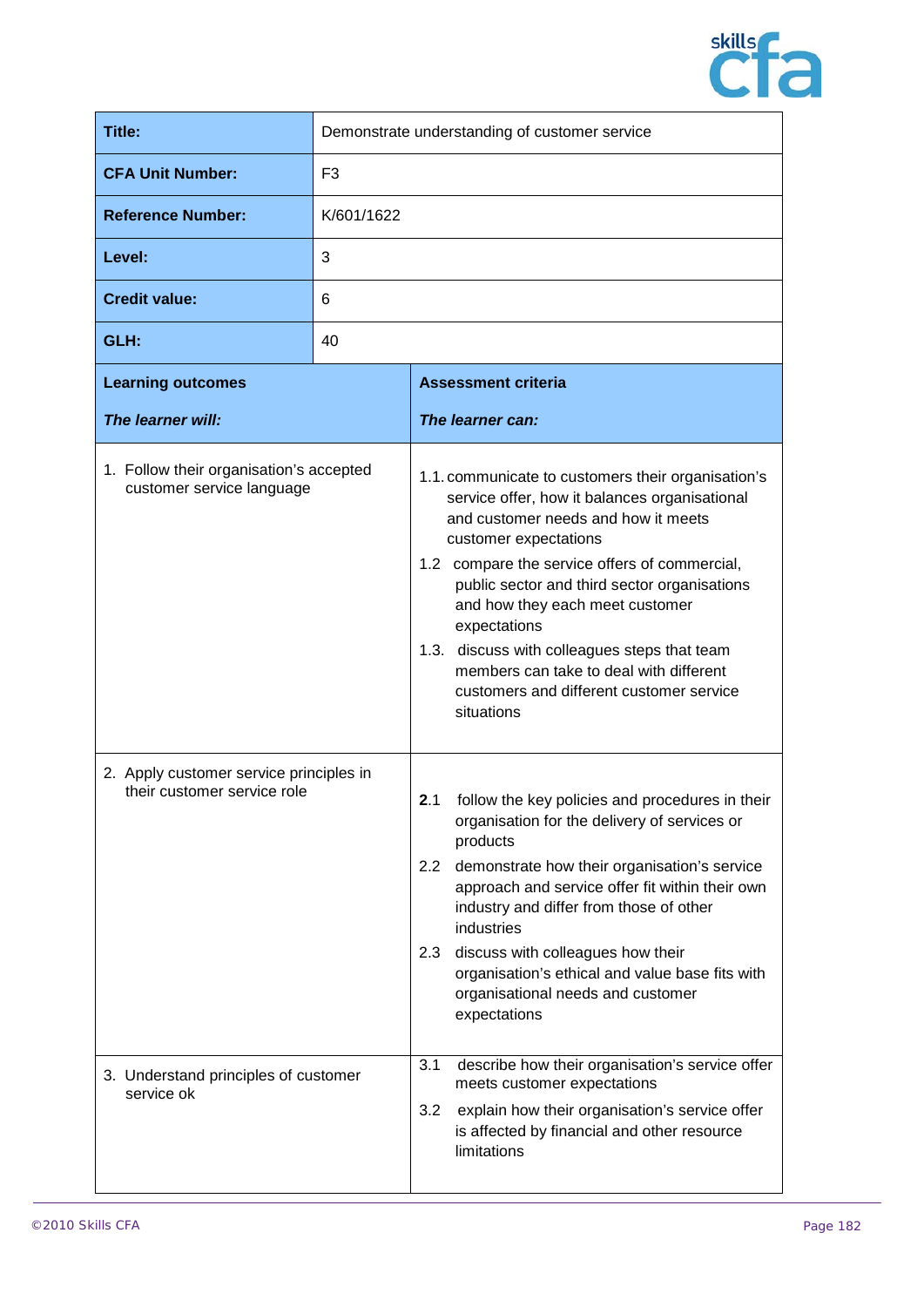

|     | 3.3 identify the impact that their organisation's<br>service offer may have on different people in<br>the service chain                                          |
|-----|------------------------------------------------------------------------------------------------------------------------------------------------------------------|
| 3.4 | explain how customers form their<br>expectations of the services or products                                                                                     |
| 3.5 | explain the importance of effective teamwork<br>for the delivery of excellent customer service                                                                   |
| 3.6 | describe how customer service can contribute<br>to best value in a public sector or third sector<br>organisation                                                 |
| 3.7 | explain how customer service can provide a<br>competitive advantage for a commercial<br>organisation                                                             |
| 3.8 | describe why their organisation must limit the<br>customer service it gives to balance customer<br>satisfaction with organisational goals                        |
| 3.9 | explain how to deal with different customer<br>behaviours and personalities to achieve<br>customer satisfaction                                                  |
|     | 3.10 explain the importance of effective<br>communication in the delivery of excellent<br>customer service                                                       |
|     | 3.11 describe how they ensure their communication<br>with diverse groups of customers is effective<br>and efficient                                              |
|     | 3.12 describe the importance of continuous<br>improvement within customer service                                                                                |
|     | 3.13 explain the key policies and procedures in<br>their organisation for the delivery of services<br>or products and why it is important to follow<br>them      |
|     | 3.14 explain how their industry's approach to<br>customer service differs from the approach of<br>another industry                                               |
|     | 3.15 outline the service offer of competitors of their<br>organisation or any organisations offering<br>similar services or products                             |
|     | 3.16 describe the features and benefits of their<br>organisation's services or products that<br>influence customer service delivery and<br>customer satisfaction |
|     | 3.17 explain how their organisation balances its<br>needs with customer expectations and needs                                                                   |
|     | 3.18 justify the ethical and value base of their<br>organisation's approach to customer service                                                                  |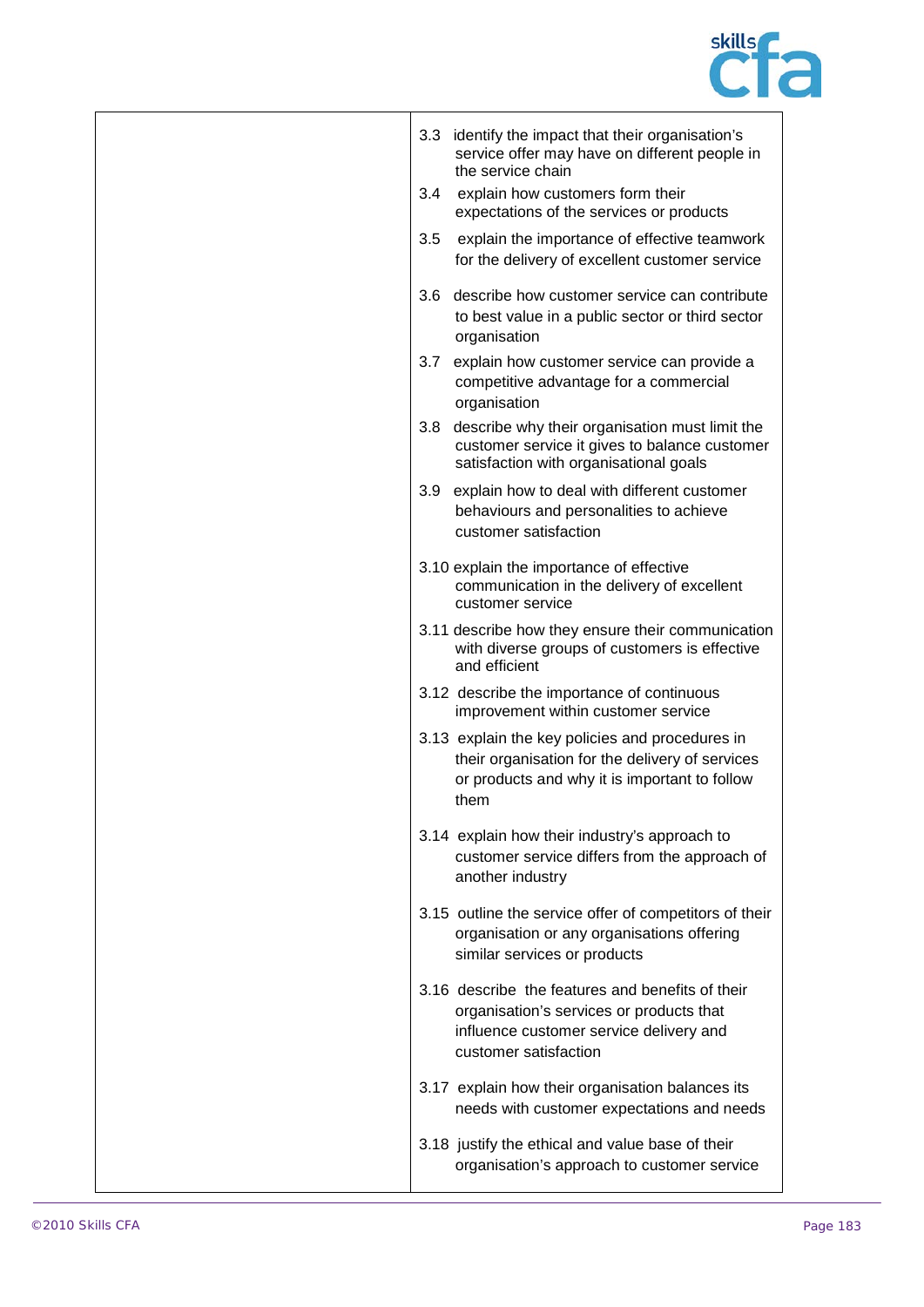

|                                                                                                                  | 3.19 explain how their behaviour when improving                                                                                                                                                                                                                                                                                                                                                                                                                                                                                                                                                                 |
|------------------------------------------------------------------------------------------------------------------|-----------------------------------------------------------------------------------------------------------------------------------------------------------------------------------------------------------------------------------------------------------------------------------------------------------------------------------------------------------------------------------------------------------------------------------------------------------------------------------------------------------------------------------------------------------------------------------------------------------------|
|                                                                                                                  | customer service delivery affects the success of                                                                                                                                                                                                                                                                                                                                                                                                                                                                                                                                                                |
|                                                                                                                  | any changes to customer expectations and needs                                                                                                                                                                                                                                                                                                                                                                                                                                                                                                                                                                  |
| Additional information about the unit                                                                            |                                                                                                                                                                                                                                                                                                                                                                                                                                                                                                                                                                                                                 |
| Owner's reference                                                                                                | This Unit forms part of the Customer Service NVQ<br>qualification 2010 - 2014.                                                                                                                                                                                                                                                                                                                                                                                                                                                                                                                                  |
| Unit aim(s)                                                                                                      | This unit is about being able to understand and<br>explain the principles of customer service and the<br>way they can be applied in specific customer<br>service situations. The basic principles in this unit<br>influence all aspects of making customer service<br>work and enable the learner to place professional<br>customer practice in the context of their industry<br>sector and their own organisation. Above all,<br>working as a customer service professional<br>involves working with colleagues to develop<br>deeper and broader understanding of customer<br>service language and principles. |
| Unit expiry date                                                                                                 | 31 <sup>st</sup> December 2014                                                                                                                                                                                                                                                                                                                                                                                                                                                                                                                                                                                  |
| Details of the relationship between the unit<br>and relevant national occupational<br>standards (if appropriate) | This Unit directly relates to Unit F3 of the Customer<br>Service NOS 2010                                                                                                                                                                                                                                                                                                                                                                                                                                                                                                                                       |
| Details of the relationship between the unit<br>and other standards or curricula (if<br>appropriate)             | N/A                                                                                                                                                                                                                                                                                                                                                                                                                                                                                                                                                                                                             |
| Assessment requirements specified by a<br>sector or regulatory body (if appropriate)                             | Specified in the Customer Service Assessment<br>Strategy 2010                                                                                                                                                                                                                                                                                                                                                                                                                                                                                                                                                   |
| Endorsement of the unit by a sector or<br>other appropriate body (if required)                                   | Institute of Customer Service                                                                                                                                                                                                                                                                                                                                                                                                                                                                                                                                                                                   |
| Location of the unit within the<br>subject/sector classification system                                          | 15. Business Administration and Law                                                                                                                                                                                                                                                                                                                                                                                                                                                                                                                                                                             |
| Name of the organisation submitting the<br>unit                                                                  | <b>City and Guilds</b>                                                                                                                                                                                                                                                                                                                                                                                                                                                                                                                                                                                          |
| Availability for use                                                                                             | Available to all awarding organisations                                                                                                                                                                                                                                                                                                                                                                                                                                                                                                                                                                         |
| Availability for delivery                                                                                        | 1 <sup>st</sup> February 2010                                                                                                                                                                                                                                                                                                                                                                                                                                                                                                                                                                                   |
| Guided Learning Hours (glh)                                                                                      | 40                                                                                                                                                                                                                                                                                                                                                                                                                                                                                                                                                                                                              |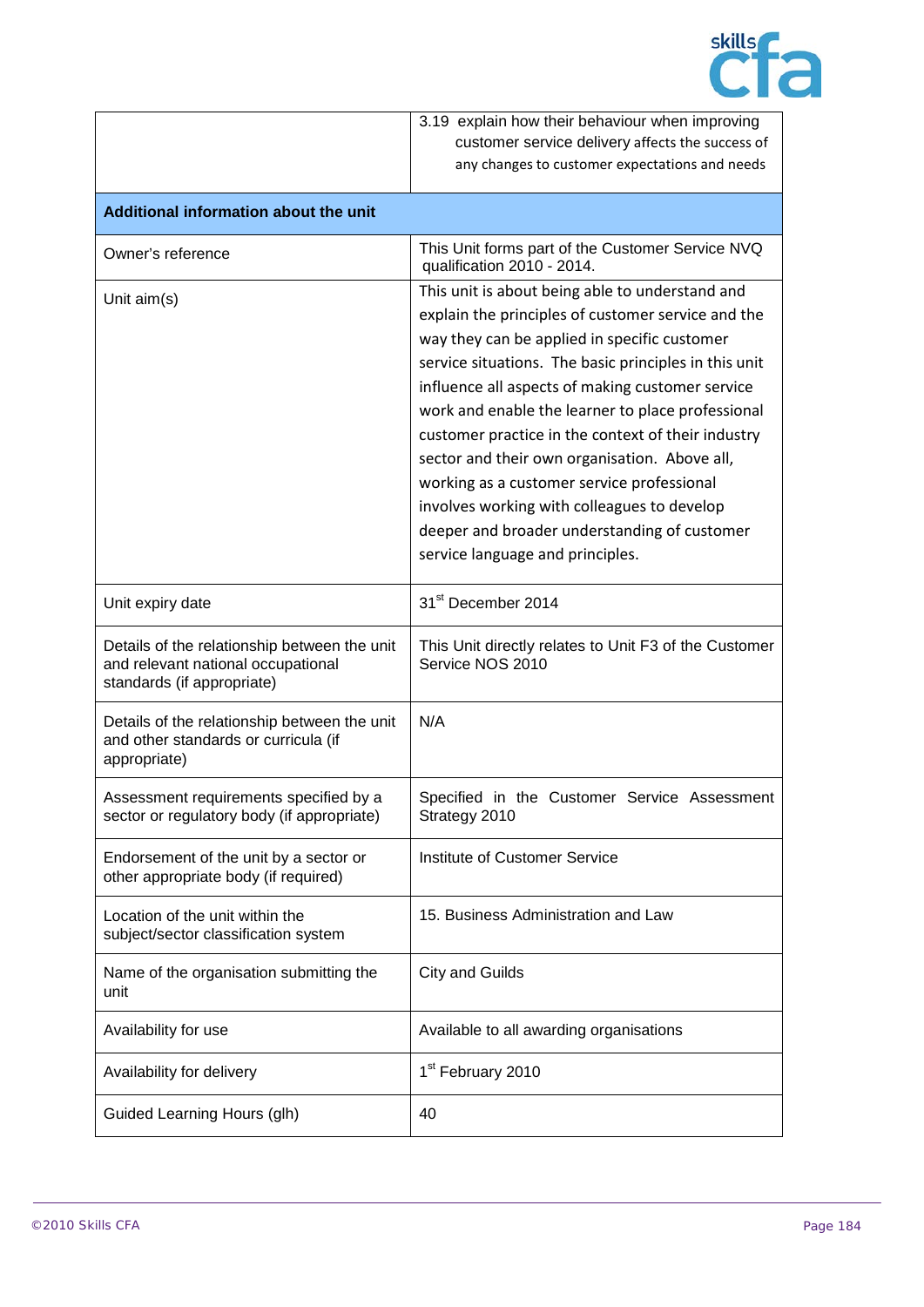

| <b>Title:</b>                                                                                                                    | Demonstrate understanding of the rules that impact on<br>improvements in customer service |                                                                                                                                                                                                                                                                                                                                                                                                                                                                                        |
|----------------------------------------------------------------------------------------------------------------------------------|-------------------------------------------------------------------------------------------|----------------------------------------------------------------------------------------------------------------------------------------------------------------------------------------------------------------------------------------------------------------------------------------------------------------------------------------------------------------------------------------------------------------------------------------------------------------------------------------|
| <b>CFA Unit Number:</b>                                                                                                          | F4                                                                                        |                                                                                                                                                                                                                                                                                                                                                                                                                                                                                        |
| <b>Reference Number:</b>                                                                                                         | J/601/1627                                                                                |                                                                                                                                                                                                                                                                                                                                                                                                                                                                                        |
| Level:                                                                                                                           | 3                                                                                         |                                                                                                                                                                                                                                                                                                                                                                                                                                                                                        |
| <b>Credit value:</b>                                                                                                             | 6                                                                                         |                                                                                                                                                                                                                                                                                                                                                                                                                                                                                        |
| GLH:                                                                                                                             | 40                                                                                        |                                                                                                                                                                                                                                                                                                                                                                                                                                                                                        |
| <b>Learning outcomes</b>                                                                                                         |                                                                                           | <b>Assessment criteria</b>                                                                                                                                                                                                                                                                                                                                                                                                                                                             |
| The learner will:                                                                                                                |                                                                                           | The learner can:                                                                                                                                                                                                                                                                                                                                                                                                                                                                       |
| 1. Demonstrate an understanding of the<br>organisational rules and procedures<br>that impact on customer service<br>improvements |                                                                                           | 1.1<br>identify organisational policies,<br>procedures and practices that may impact<br>on proposed improvements in customer<br>service<br>Identify procedures and actions needed to<br>1.2<br>gain approval for proposed improvements<br>in customer service<br>1.3. agree with colleagues or service partners<br>the actions needed to meet organisational<br>requirements when implementing<br>proposed customer service improvements                                               |
| 2. Demonstrate an understanding of the<br>legislation and external regulation that<br>impact on customer service<br>improvements |                                                                                           | 2.1 identify relevant customer related<br>legislation and external legislation that<br>may affect the implementation of customer<br>service improvements<br>2.2 identify relevant general business<br>legislation and external regulation that<br>may affect the implementation of customer<br>service improvements<br>2.3 balance the requirements of legislation<br>and external regulation with the needs of<br>the organisation when implementing<br>customer service improvements |
| 3. understand the rules that impact on<br>improvements in customer service                                                       |                                                                                           | describe organisational policies,<br>3.1<br>procedures and practices that they need<br>to take into account when they propose<br>improvements in customer service                                                                                                                                                                                                                                                                                                                      |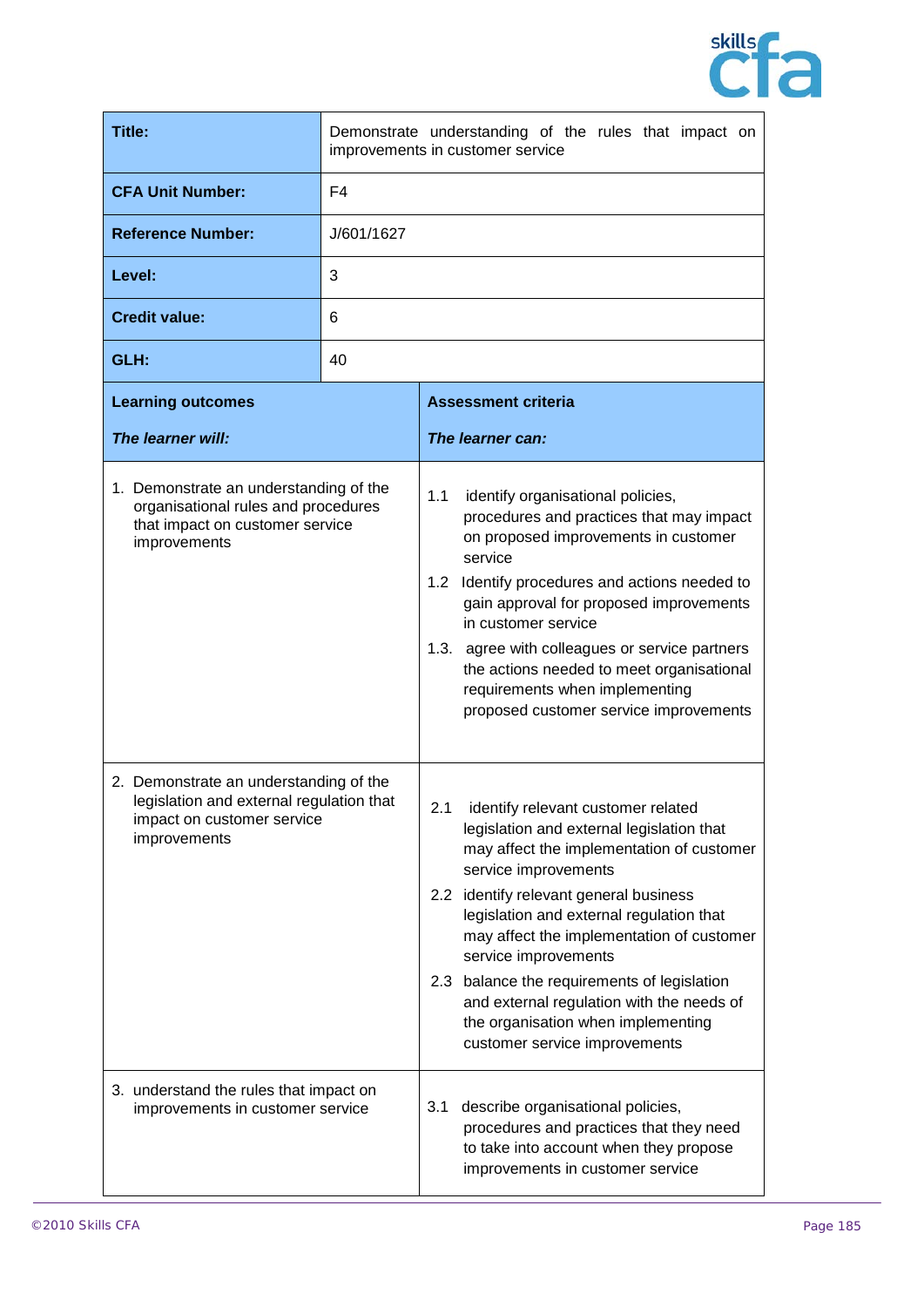

|                                       | 3.2<br>explain how to gain approval to change<br>customer service procedures or practices                                                                                         |  |
|---------------------------------------|-----------------------------------------------------------------------------------------------------------------------------------------------------------------------------------|--|
|                                       | 3.3<br>state the limits of their own authority and<br>who else in the organisation needs to be<br>involved if they cannot authorise<br>improvements alone                         |  |
|                                       | 3.4<br>explain how they would involve colleagues<br>or service partners in the implementation<br>of improvements                                                                  |  |
|                                       | 3.5<br>explain relevant legislation and external<br>regulation relating to consumer protection                                                                                    |  |
|                                       | explain relevant legislation and external<br>3.6<br>regulation relating to data protection                                                                                        |  |
|                                       | 3.7<br>explain relevant legislation and external<br>regulation relating to disability<br>discrimination and equal opportunities                                                   |  |
|                                       | 3.8<br>explain relevant legislation and external<br>regulation relating to diversity, inclusion<br>and discrimination for reasons other than<br>disability or equal opportunities |  |
|                                       | 3.9 explain relevant legislation and external<br>regulation relating to health and safety of<br>customers and colleagues                                                          |  |
|                                       | 3.10 compare the need to balance the<br>requirements of legislation and external<br>regulation with the needs and objectives<br>of their organisation                             |  |
|                                       | 3.11 explain legislation and external regulation<br>that affect customer service in their<br>industry in particular                                                               |  |
| Additional information about the unit |                                                                                                                                                                                   |  |
| Owner's reference                     | This Unit forms part of the Customer Service<br>NVQ qualification 2010 - 2014.                                                                                                    |  |
| Unit $aim(s)$                         | This unit is about the rules, regulation and                                                                                                                                      |  |
|                                       | legislation that can impact on the way the                                                                                                                                        |  |
|                                       | learner develops and improves customer                                                                                                                                            |  |
|                                       | service. It requires the learner to demonstrate                                                                                                                                   |  |
|                                       | that they follow those rules when taking                                                                                                                                          |  |
|                                       | actions to improve customer service.                                                                                                                                              |  |
|                                       |                                                                                                                                                                                   |  |
| Unit expiry date                      | 31 <sup>st</sup> December 2014                                                                                                                                                    |  |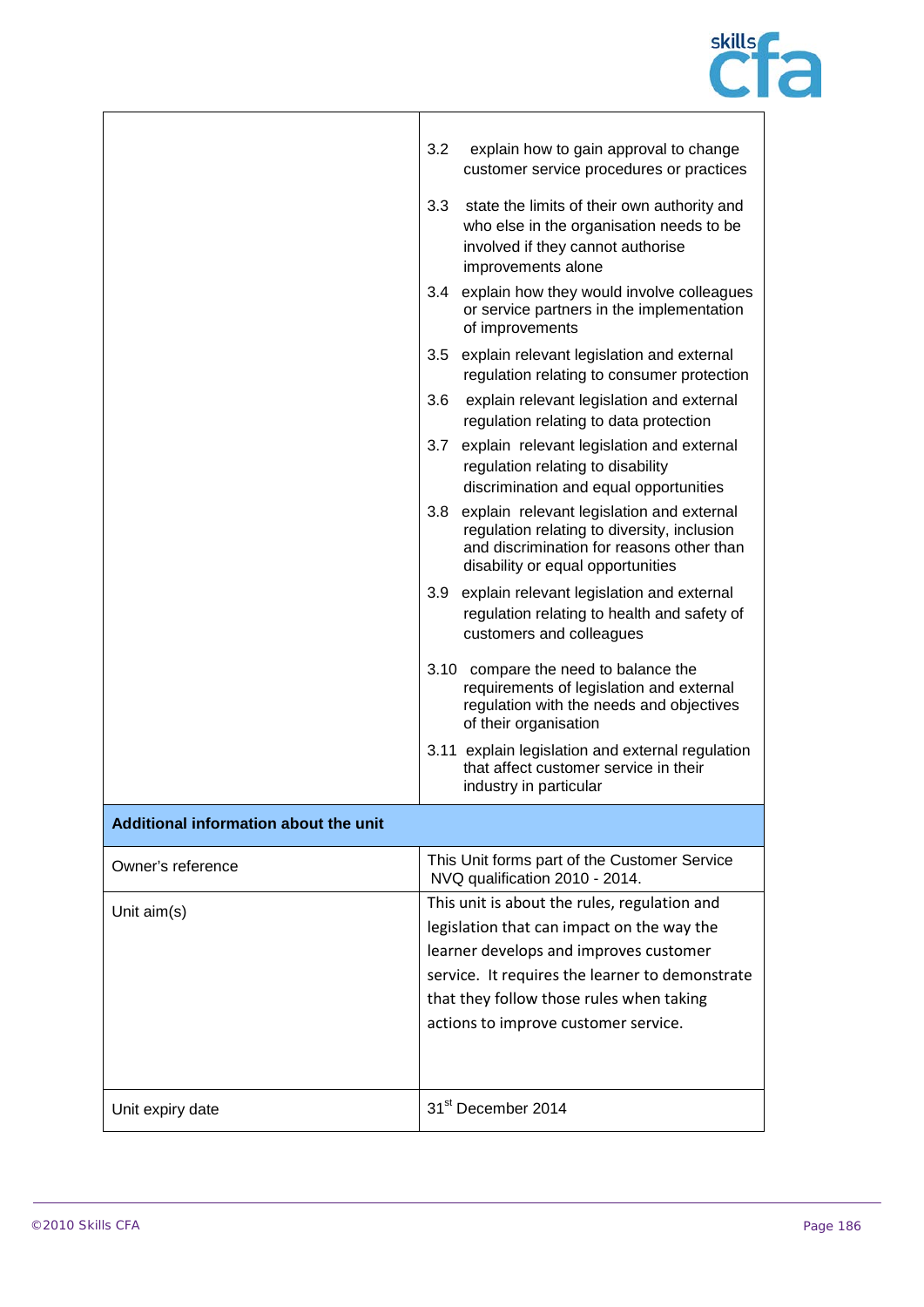

| Details of the relationship between the unit<br>and relevant national occupational<br>standards (if appropriate) | This Unit directly relates to Unit F4 of the<br><b>Customer Service NOS 2010</b> |
|------------------------------------------------------------------------------------------------------------------|----------------------------------------------------------------------------------|
| Details of the relationship between the unit<br>and other standards or curricula (if<br>appropriate)             | N/A                                                                              |
| Assessment requirements specified by a<br>sector or regulatory body (if appropriate)                             | Specified in the Customer Service Assessment<br>Strategy 2010                    |
| Endorsement of the unit by a sector or<br>other appropriate body (if required)                                   | Institute of Customer Service                                                    |
| Location of the unit within the<br>subject/sector classification system                                          | 15. Business Administration and Law                                              |
| Name of the organisation submitting the<br>unit                                                                  | City and Guilds                                                                  |
| Availability for use                                                                                             | Available to all awarding organisations                                          |
| Availability for delivery                                                                                        | 1 <sup>st</sup> February 2010                                                    |
| Guided Learning Hours (glh)                                                                                      | 40                                                                               |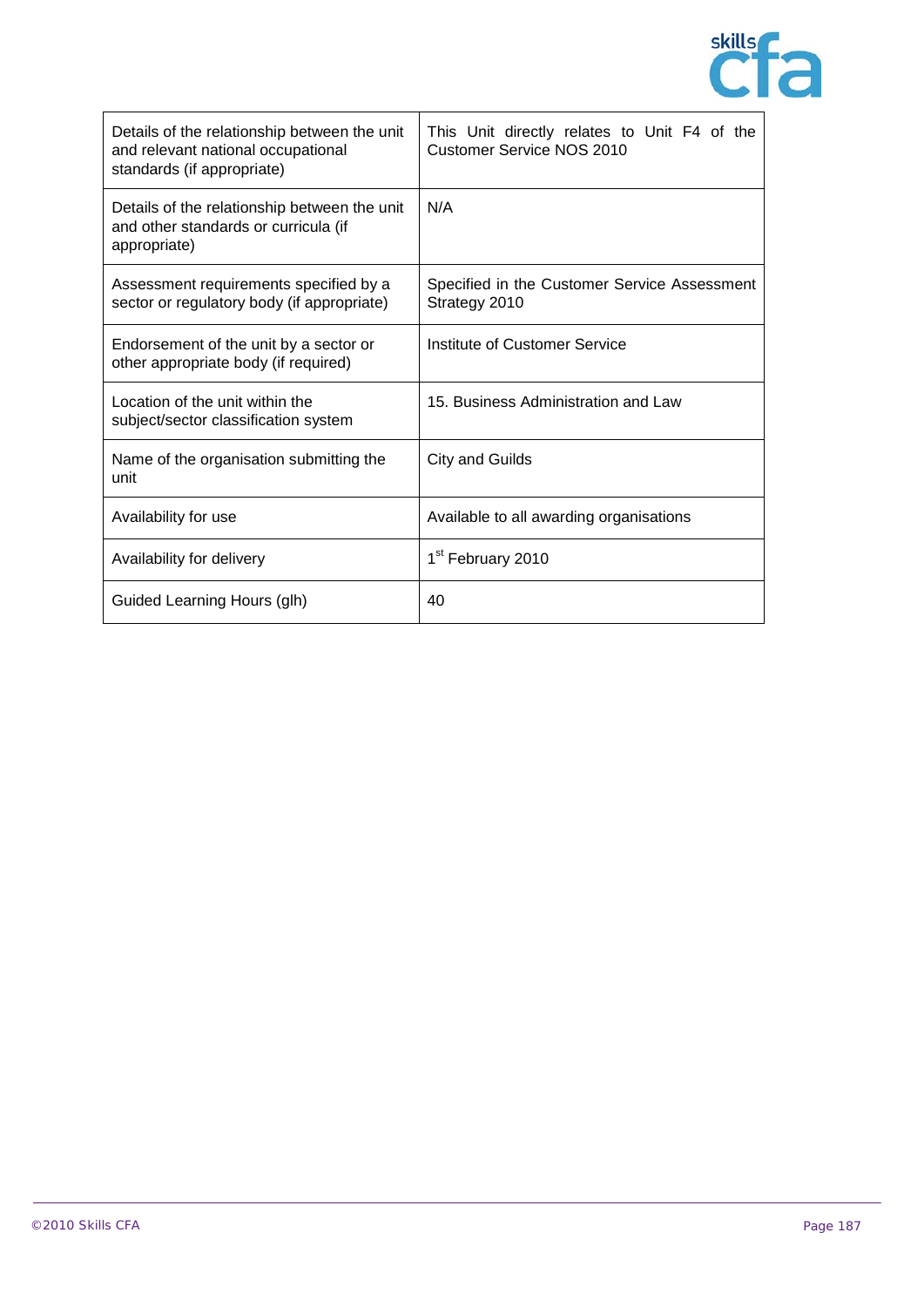

| <b>Title:</b>                                                                                                    | Demonstrate understanding of customer service management |                                                                                                                                                                                                                                                                                                                                                                                                                                                                                                                                           |
|------------------------------------------------------------------------------------------------------------------|----------------------------------------------------------|-------------------------------------------------------------------------------------------------------------------------------------------------------------------------------------------------------------------------------------------------------------------------------------------------------------------------------------------------------------------------------------------------------------------------------------------------------------------------------------------------------------------------------------------|
| <b>CFA Unit Number:</b>                                                                                          | F <sub>5</sub>                                           |                                                                                                                                                                                                                                                                                                                                                                                                                                                                                                                                           |
| <b>Reference Number:</b>                                                                                         | J/601/1630                                               |                                                                                                                                                                                                                                                                                                                                                                                                                                                                                                                                           |
| Level:                                                                                                           | 4                                                        |                                                                                                                                                                                                                                                                                                                                                                                                                                                                                                                                           |
| <b>Credit value:</b>                                                                                             | 10                                                       |                                                                                                                                                                                                                                                                                                                                                                                                                                                                                                                                           |
| GLH:                                                                                                             | 65                                                       |                                                                                                                                                                                                                                                                                                                                                                                                                                                                                                                                           |
| <b>Learning outcomes</b>                                                                                         |                                                          | <b>Assessment criteria</b>                                                                                                                                                                                                                                                                                                                                                                                                                                                                                                                |
| The learner will:                                                                                                |                                                          | The learner can:                                                                                                                                                                                                                                                                                                                                                                                                                                                                                                                          |
| 1. Demonstrate an understanding of the<br>principles of customer service that<br>influence the way it is managed |                                                          | 1.1 exercise customer service management<br>responsibility with consideration for their<br>organisation's service offer, customer<br>expectations and resources<br>1.2 supervise and develop staff skills in the<br>delivery of customer service<br>1.3. contribute to the development of customer<br>service policies, culture and ethics in their<br>organisation<br>1.4 evaluate options for technology that will<br>improve customer service delivery<br>1.5 carry out risk assessment when dealing with<br>customer service problems |
| 2. Demonstrate how their management<br>responsibilities link with customer<br>service principles                 |                                                          | display leadership in a customer service role<br>2.2 contribute to recruitment and development of<br>staff with appropriate customer service skills<br>2.3 monitor and maintain effective customer<br>service in their organisation<br>2.4 promote improvement of customer service in<br>their organisation                                                                                                                                                                                                                               |
| 3. understand how their management<br>responsibilities link with customer<br>service principles                  |                                                          | 3.1<br>describe the customer service management<br>role and responsibilities in relation to their<br>organisation's service offer<br>describe the customer service management<br>3.2<br>role and responsibilities in relation to<br>customer expectations and customer<br>satisfaction                                                                                                                                                                                                                                                    |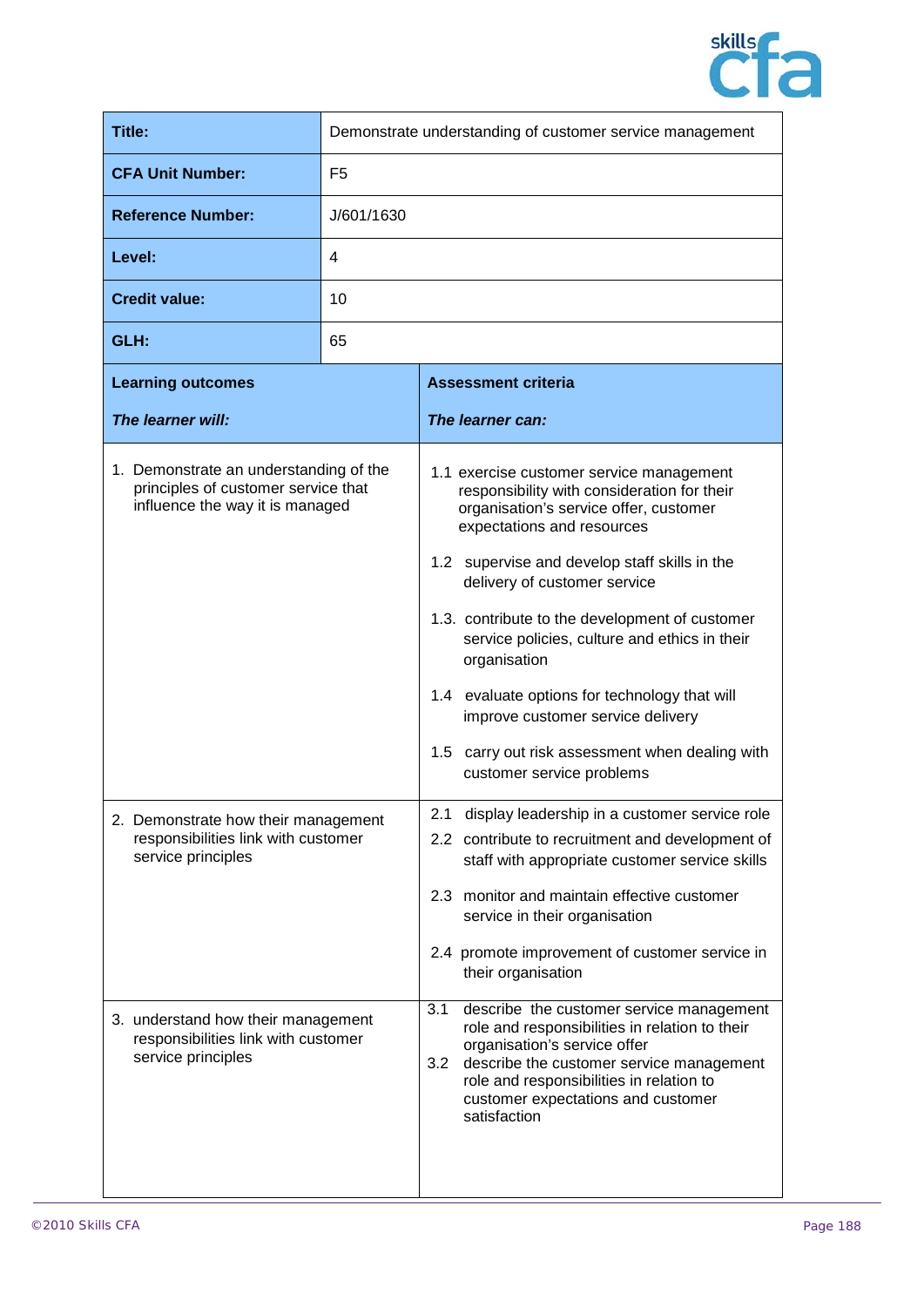

| 3.3 | explain how effective customer service                |
|-----|-------------------------------------------------------|
|     | depends on a combination of organisational            |
|     | systems and the skills of those responsible           |
|     | for customer service delivery                         |
| 3.4 | explain how organisational systems balance            |
|     |                                                       |
|     | customer satisfaction, financial                      |
|     | considerations and the requirements of                |
|     | legislation and regulation                            |
| 3.5 | explain how effective customer service                |
|     | delivery by staff involves a combination of           |
|     | skills acquired through training and                  |
|     |                                                       |
|     | experience and personality                            |
| 3.6 | compare the options for monitoring customer           |
|     | service performance and the benefits and              |
|     | drawbacks of each option                              |
| 3.7 | explain the use of customer service as a              |
|     | competitive tool by the commercial sector             |
|     |                                                       |
|     | and its use as a contribution to best value in        |
|     | the public or third sectors                           |
| 3.8 | describe the key features of a customer               |
|     | service culture in an organisation                    |
| 3.9 | explain how risk assessment can be applied            |
|     | to customer service situations when dealing           |
|     | with customer service problems                        |
|     |                                                       |
|     | 3.10 evaluate options for making use of               |
|     | technology to improve customer service                |
|     | delivery                                              |
|     | 3.11 describe ways in which an organisation can       |
|     | seek continuous improvement in its customer           |
|     | service                                               |
|     | 3.12 describe ways in which the ethical and           |
|     |                                                       |
|     | values base of an organisation's approach to          |
|     | customer service are demonstrated and                 |
|     | maintained                                            |
|     | 3.13 explain the nature of their responsibilities for |
|     | customer service resources and systems in             |
|     | their organisation                                    |
|     | 3.14 describe their leadership role in customer       |
|     | service delivery                                      |
|     |                                                       |
|     | 3.15 identify the key skills and attributes to be     |
|     | sought when recruiting for a person to deliver        |
|     | customer service in their organisation                |
|     | 3.16 describe options for training and                |
|     | development of their organisation's staff in          |
|     | customer service and the benefits and                 |
|     | drawbacks of each option                              |
|     | 3.17 identify qualifications in customer service      |
|     |                                                       |
|     | that may be appropriate for the development           |
|     | of people in their organisation                       |
|     | 3.18 explain the importance of the steps they take    |
|     | to monitor and maintain effective delivery of         |
|     | customer service in their organisation                |
|     | 3.19 describe ways in which they promote              |
|     | continuous improvement within their                   |
|     |                                                       |
|     | organisation                                          |
|     | 3.20 explain the importance of establishing a         |
|     | strong network of contacts with similar               |
|     | interests in customer service                         |
|     |                                                       |
|     |                                                       |
|     |                                                       |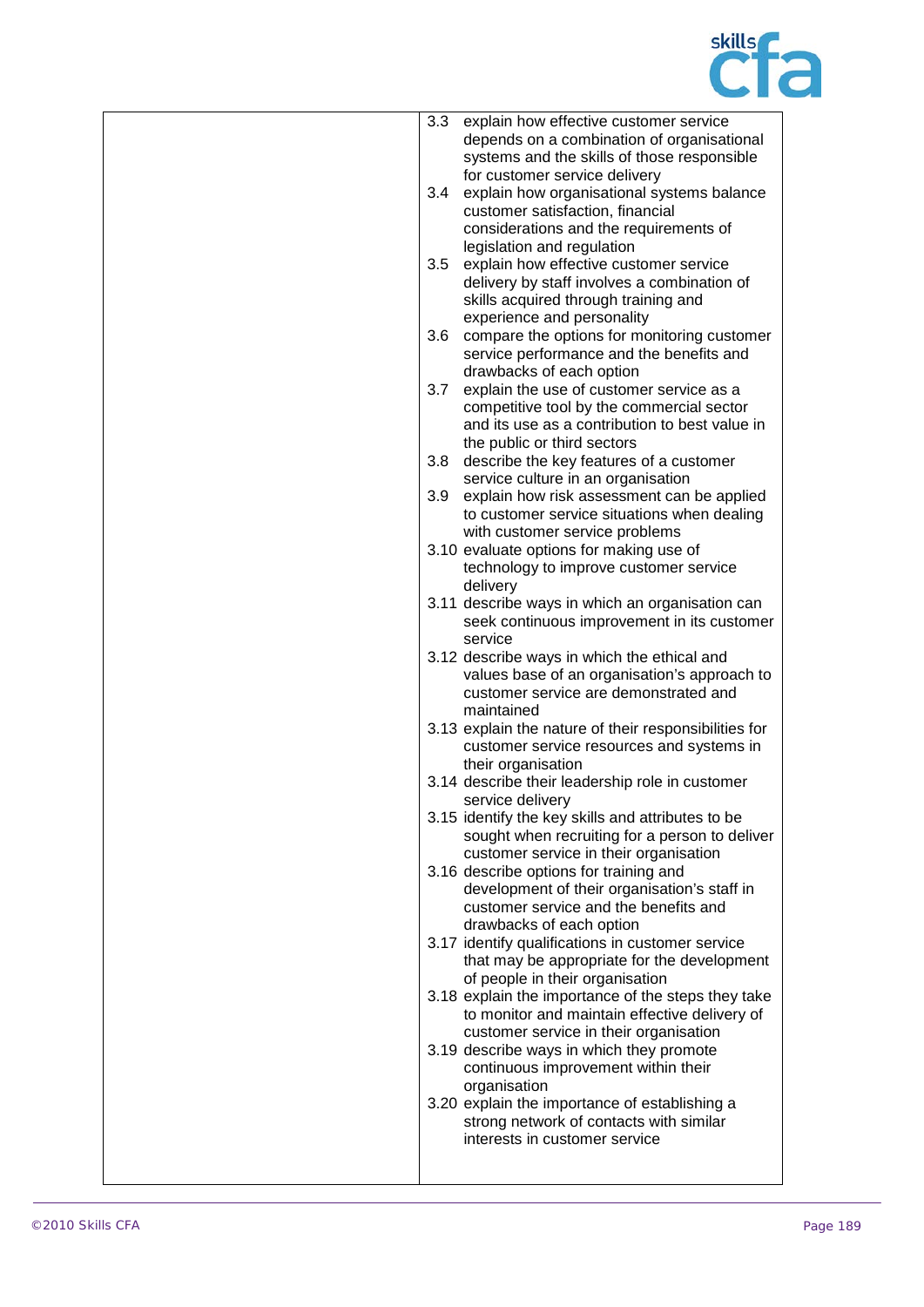

| Additional information about the unit                                                                            |                                                                                                                                                                                                                                                                                                                                                                                                                                                                                                                                                                                                                                                                                              |  |  |  |
|------------------------------------------------------------------------------------------------------------------|----------------------------------------------------------------------------------------------------------------------------------------------------------------------------------------------------------------------------------------------------------------------------------------------------------------------------------------------------------------------------------------------------------------------------------------------------------------------------------------------------------------------------------------------------------------------------------------------------------------------------------------------------------------------------------------------|--|--|--|
| Owner's reference                                                                                                | This Unit forms part of the Customer Service NVQ<br>qualification 2010 - 2014.                                                                                                                                                                                                                                                                                                                                                                                                                                                                                                                                                                                                               |  |  |  |
| Unit aim(s)                                                                                                      | This unit covers the key principles of customer<br>service that influence how it is managed and the<br>links between management responsibilities and<br>those key principles. The unit also recognises<br>that knowledge and understanding of customer<br>service principles and systems required in a<br>management role may not be as detailed as that<br>required in a delivery role. Instead, knowledge<br>and understanding must relate clearly to a more<br>strategic appreciation of the principles of customer<br>service. This unit provides the opportunity to<br>demonstrate the knowledge and understanding<br>that is needed to be effective in customer service<br>management. |  |  |  |
| Unit expiry date                                                                                                 | 31 <sup>st</sup> December 2014                                                                                                                                                                                                                                                                                                                                                                                                                                                                                                                                                                                                                                                               |  |  |  |
| Details of the relationship between the unit<br>and relevant national occupational<br>standards (if appropriate) | This Unit directly relates to Unit F5 of the<br><b>Customer Service NOS 2010</b>                                                                                                                                                                                                                                                                                                                                                                                                                                                                                                                                                                                                             |  |  |  |
| Details of the relationship between the unit<br>and other standards or curricula (if<br>appropriate)             | N/A                                                                                                                                                                                                                                                                                                                                                                                                                                                                                                                                                                                                                                                                                          |  |  |  |
| Assessment requirements specified by a<br>sector or regulatory body (if appropriate)                             | Specified in the Customer Service Assessment<br>Strategy 2010                                                                                                                                                                                                                                                                                                                                                                                                                                                                                                                                                                                                                                |  |  |  |
| Endorsement of the unit by a sector or<br>other appropriate body (if required)                                   | Institute of Customer Service                                                                                                                                                                                                                                                                                                                                                                                                                                                                                                                                                                                                                                                                |  |  |  |
| Location of the unit within the<br>subject/sector classification system                                          | 15. Business Administration and Law                                                                                                                                                                                                                                                                                                                                                                                                                                                                                                                                                                                                                                                          |  |  |  |
| Name of the organisation submitting the<br>unit                                                                  | <b>City and Guilds</b>                                                                                                                                                                                                                                                                                                                                                                                                                                                                                                                                                                                                                                                                       |  |  |  |
| Availability for use                                                                                             | Available to all awarding organisations                                                                                                                                                                                                                                                                                                                                                                                                                                                                                                                                                                                                                                                      |  |  |  |
| Availability for delivery                                                                                        | 1 <sup>st</sup> February 2010                                                                                                                                                                                                                                                                                                                                                                                                                                                                                                                                                                                                                                                                |  |  |  |
| Guided Learning Hours (glh)                                                                                      | 65                                                                                                                                                                                                                                                                                                                                                                                                                                                                                                                                                                                                                                                                                           |  |  |  |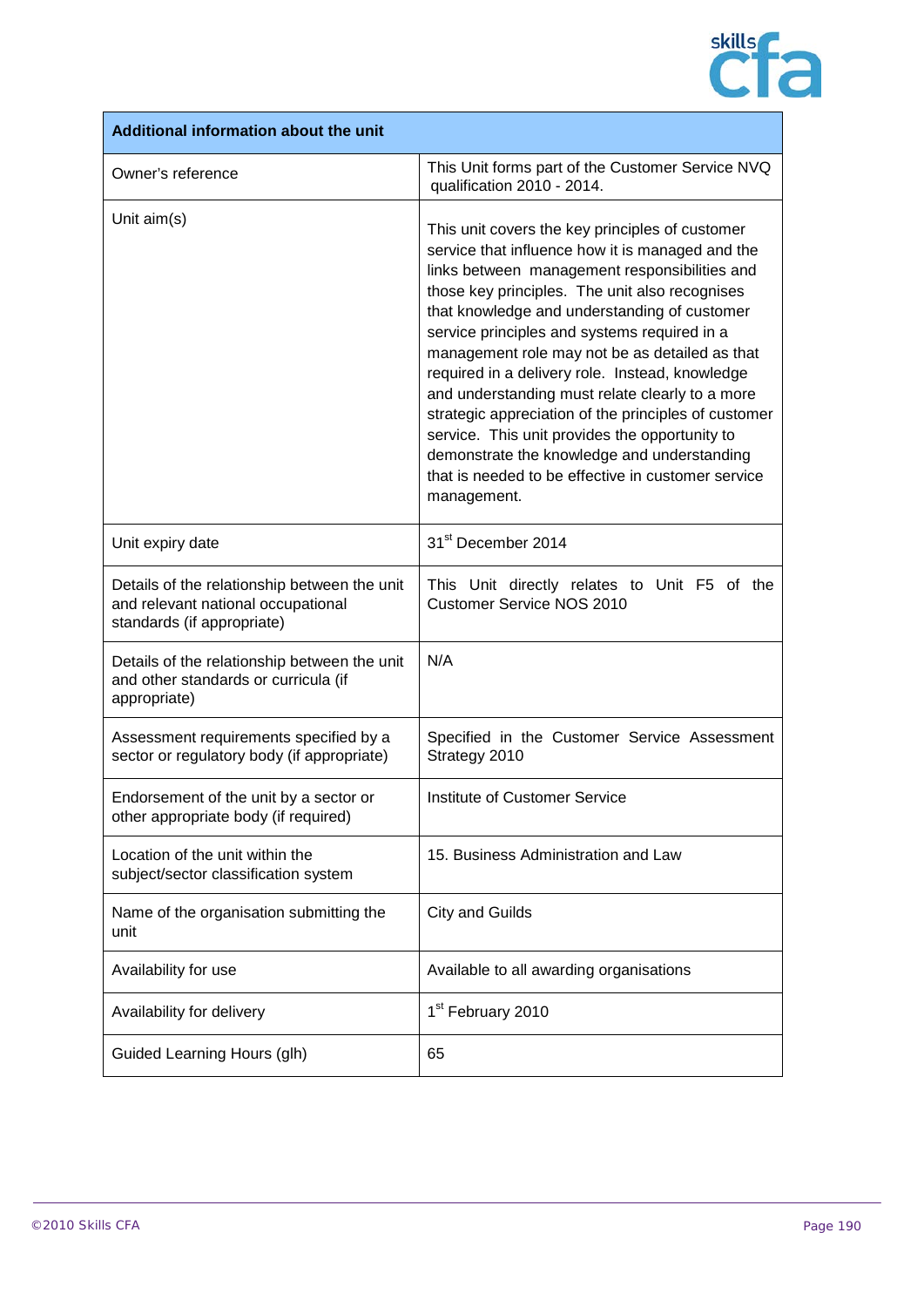

| <b>Title:</b>                                                                                                                                                         |                | Follow organisational rules, legislation and external regulations<br>when managing customer service                                                                                                                                                                                                                                                                                                                                                                                                                                                                                                                                                                                                                                                                                                                                                        |
|-----------------------------------------------------------------------------------------------------------------------------------------------------------------------|----------------|------------------------------------------------------------------------------------------------------------------------------------------------------------------------------------------------------------------------------------------------------------------------------------------------------------------------------------------------------------------------------------------------------------------------------------------------------------------------------------------------------------------------------------------------------------------------------------------------------------------------------------------------------------------------------------------------------------------------------------------------------------------------------------------------------------------------------------------------------------|
| <b>CFA Unit Number:</b>                                                                                                                                               | F <sub>6</sub> |                                                                                                                                                                                                                                                                                                                                                                                                                                                                                                                                                                                                                                                                                                                                                                                                                                                            |
| <b>Reference Number:</b><br>D/601/1634                                                                                                                                |                |                                                                                                                                                                                                                                                                                                                                                                                                                                                                                                                                                                                                                                                                                                                                                                                                                                                            |
| Level:<br>4                                                                                                                                                           |                |                                                                                                                                                                                                                                                                                                                                                                                                                                                                                                                                                                                                                                                                                                                                                                                                                                                            |
| <b>Credit value:</b>                                                                                                                                                  | 10             |                                                                                                                                                                                                                                                                                                                                                                                                                                                                                                                                                                                                                                                                                                                                                                                                                                                            |
| GLH:                                                                                                                                                                  | 65             |                                                                                                                                                                                                                                                                                                                                                                                                                                                                                                                                                                                                                                                                                                                                                                                                                                                            |
| <b>Learning outcomes</b>                                                                                                                                              |                | <b>Assessment criteria</b>                                                                                                                                                                                                                                                                                                                                                                                                                                                                                                                                                                                                                                                                                                                                                                                                                                 |
| The learner will:                                                                                                                                                     |                | The learner can:                                                                                                                                                                                                                                                                                                                                                                                                                                                                                                                                                                                                                                                                                                                                                                                                                                           |
| 1. Follow their organisation's rules and<br>culture related to customer service<br>2. Follow legislation and external<br>regulation when managing customer<br>service |                | 1.1 contribute to the development of customer<br>service in their organisation within the<br>organisation's rules and culture<br>1.2 act within their own authority to promote<br>customer service in their organisation<br>1.3. use appropriate sources of information about<br>organisational rules, policies and procedures<br>that relate to customer service<br>1.4 deal with customer service problems and<br>complaints within organisational rules<br>2.1<br>manage customer service activities following<br>legislation and external regulation<br>2.2 assess the risks resulting from non-<br>compliance with legislation and external<br>regulation when supervising the delivery of<br>customer service<br>2.3. contribute to development of customer<br>service policies and strategy that comply<br>with legislation and external regulation |
| 3. understand the rules to follow when<br>managing customer service                                                                                                   |                | 3.21 explain the steps that managers can take to<br>encourage development of a customer<br>service culture in their organisation<br>3.22 describe the importance of influencing skills<br>for the development of customer service in<br>their organisation                                                                                                                                                                                                                                                                                                                                                                                                                                                                                                                                                                                                 |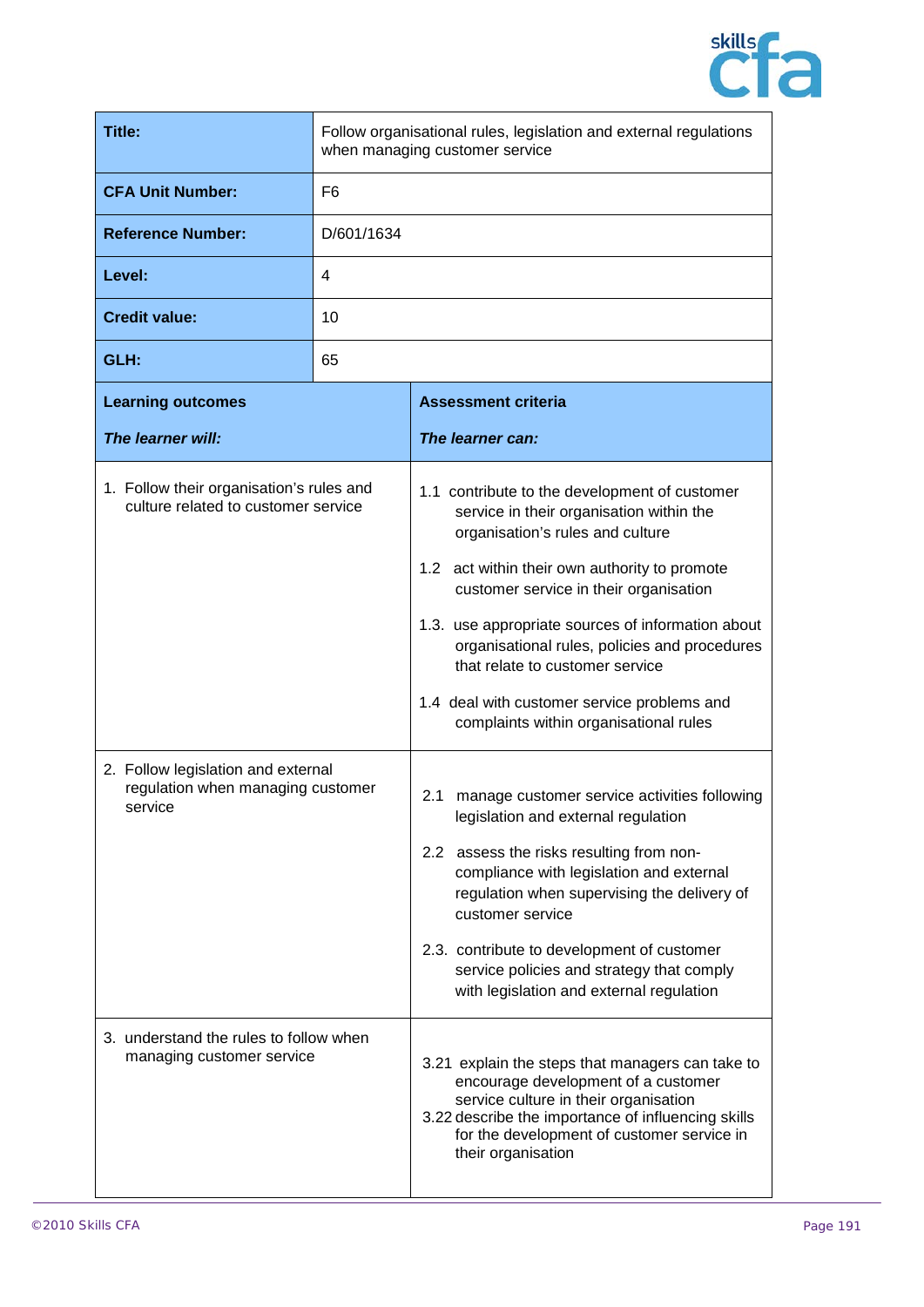

|                                       | 3.23 identify the opportunities provided and<br>constraints placed on customer service<br>delivery by the policies and procedures of<br>their organisation<br>3.24 describe the structure of authority in their<br>organisation relating to customer service<br>management<br>3.25 explain the limits of their own authority and<br>who else in the organisation needs to be<br>involved if they cannot authorise customer<br>service management actions alone<br>3.26 explain how they should involve service<br>partners in customer service management<br>actions<br>3.27 identify the sources of information about<br>organisational rules, policies and procedures<br>that relate to customer service<br>3.28 explain their organisation's definition of a<br>complaint and their responsibility in<br>connection with complaints<br>3.29 explain the structure of legislation and<br>external regulation that impacts on the<br>customer service of their organisation<br>3.30 explain the importance of the regulatory<br>authority of different legal and regulatory<br>bodies for their organisation<br>3.31 explain the risks for their organisation<br>presented by non-compliance with different<br>legal and regulatory bodies<br>3.32 describe the level of knowledge and<br>understanding needed by people in their<br>organisation involved in customer service<br>delivery regarding relevant legislation and<br>external regulation<br>3.33 explain the importance of taking full account<br>of legal and regulatory requirements when<br>planning customer service developments<br>3.34 describe the relationship between customer<br>service strategy and compliance |
|---------------------------------------|------------------------------------------------------------------------------------------------------------------------------------------------------------------------------------------------------------------------------------------------------------------------------------------------------------------------------------------------------------------------------------------------------------------------------------------------------------------------------------------------------------------------------------------------------------------------------------------------------------------------------------------------------------------------------------------------------------------------------------------------------------------------------------------------------------------------------------------------------------------------------------------------------------------------------------------------------------------------------------------------------------------------------------------------------------------------------------------------------------------------------------------------------------------------------------------------------------------------------------------------------------------------------------------------------------------------------------------------------------------------------------------------------------------------------------------------------------------------------------------------------------------------------------------------------------------------------------------------------------------------------------------------------------------------------------------|
| Additional information about the unit |                                                                                                                                                                                                                                                                                                                                                                                                                                                                                                                                                                                                                                                                                                                                                                                                                                                                                                                                                                                                                                                                                                                                                                                                                                                                                                                                                                                                                                                                                                                                                                                                                                                                                          |
| Owner's reference                     | This Unit forms part of the Customer Service NVQ<br>qualification 2010 - 2014.                                                                                                                                                                                                                                                                                                                                                                                                                                                                                                                                                                                                                                                                                                                                                                                                                                                                                                                                                                                                                                                                                                                                                                                                                                                                                                                                                                                                                                                                                                                                                                                                           |
| Unit $aim(s)$                         | This unit is about management<br>responsibilities in a role that is directly related<br>to customer service generally involving<br>actions and a set of knowledge and<br>understanding of legislation and regulation<br>that impact on the management function and<br>the way it is fulfilled. It is about observing the<br>law and rules and what the individual needs<br>to know and understand in order to manage<br>customer service processes effectively.                                                                                                                                                                                                                                                                                                                                                                                                                                                                                                                                                                                                                                                                                                                                                                                                                                                                                                                                                                                                                                                                                                                                                                                                                          |